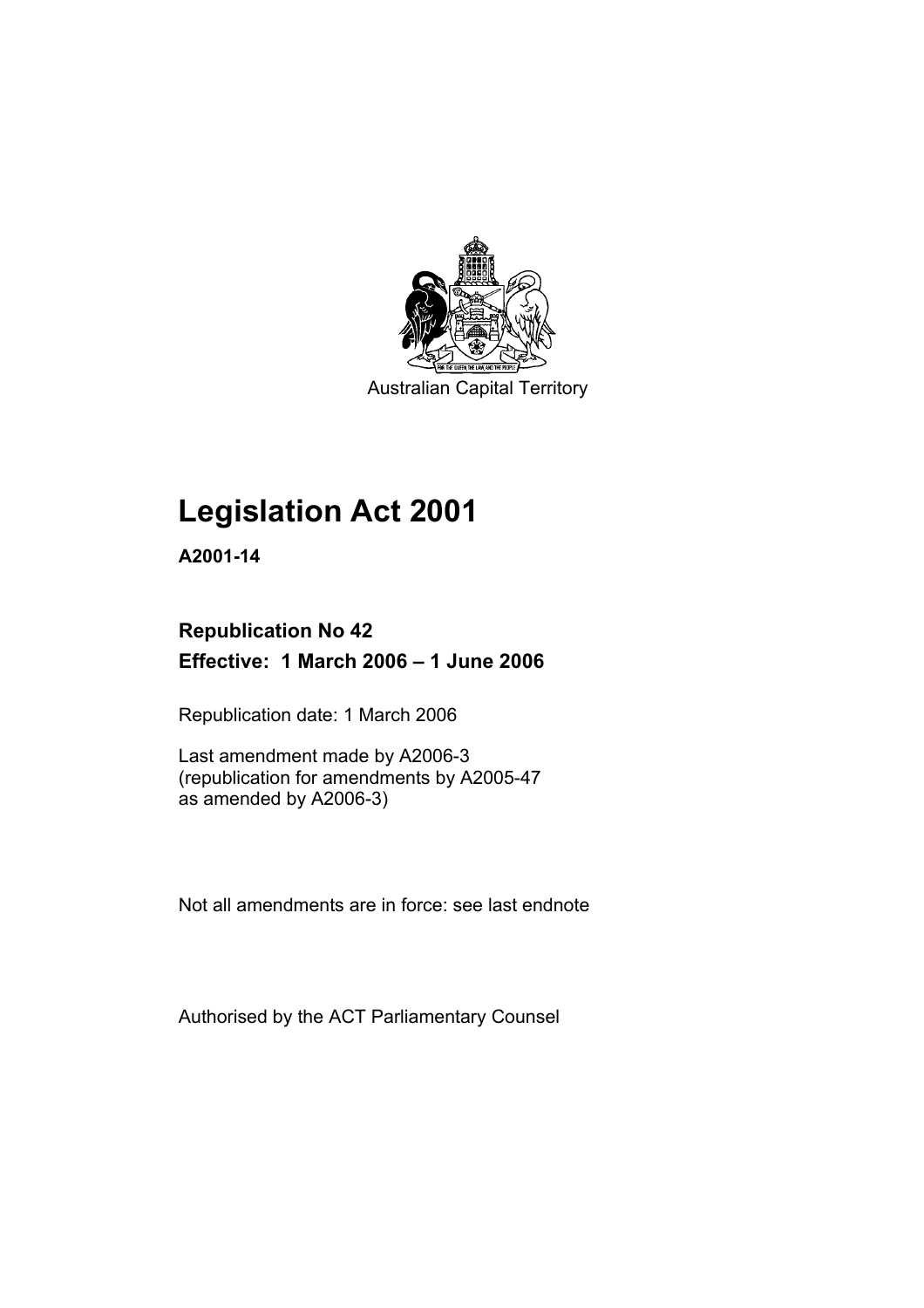## **About this republication**

#### **The republished law**

This is a republication of the *Legislation Act 2001* (including any amendment made under the *Legislation Act 2001*, part 11.3 (Editorial changes)) as in force on 1 March 2006*.* It also includes any amendment, repeal or expiry affecting the republished law to 1 March 2006.

The legislation history and amendment history of the republished law are set out in endnotes 3 and 4.

#### **Kinds of republications**

The Parliamentary Counsel's Office prepares 2 kinds of republications of ACT laws (see the ACT legislation register at www.legislation.act.gov.au):

- authorised republications to which the *Legislation Act 2001* applies
- unauthorised republications.

The status of this republication appears on the bottom of each page.

#### **Editorial changes**

The *Legislation Act 2001*, part 11.3 authorises the Parliamentary Counsel to make editorial amendments and other changes of a formal nature when preparing a law for republication. Editorial changes do not change the effect of the law, but have effect as if they had been made by an Act commencing on the republication date (see *Legislation Act 2001*, s 115 and s 117). The changes are made if the Parliamentary Counsel considers they are desirable to bring the law into line, or more closely into line, with current legislative drafting practice.

This republication does not include amendments made under part 11.3 (see endnote 1).

#### **Uncommenced provisions and amendments**

If a provision of the republished law has not commenced or is affected by an uncommenced amendment, the symbol  $\mathbf{U}$  appears immediately before the provision heading. The text of the uncommenced provision or amendment appears only in the last endnote.

#### **Modifications**

If a provision of the republished law is affected by a current modification, the symbol  $\mathbf{M}$ appears immediately before the provision heading. The text of the modifying provision appears in the endnotes. For the legal status of modifications, see *Legislation Act 2001*, section 95.

#### **Penalties**

The value of a penalty unit for an offence against this republished law at the republication date is—

- (a) if the person charged is an individual—\$100; or
- (b) if the person charged is a corporation—\$500.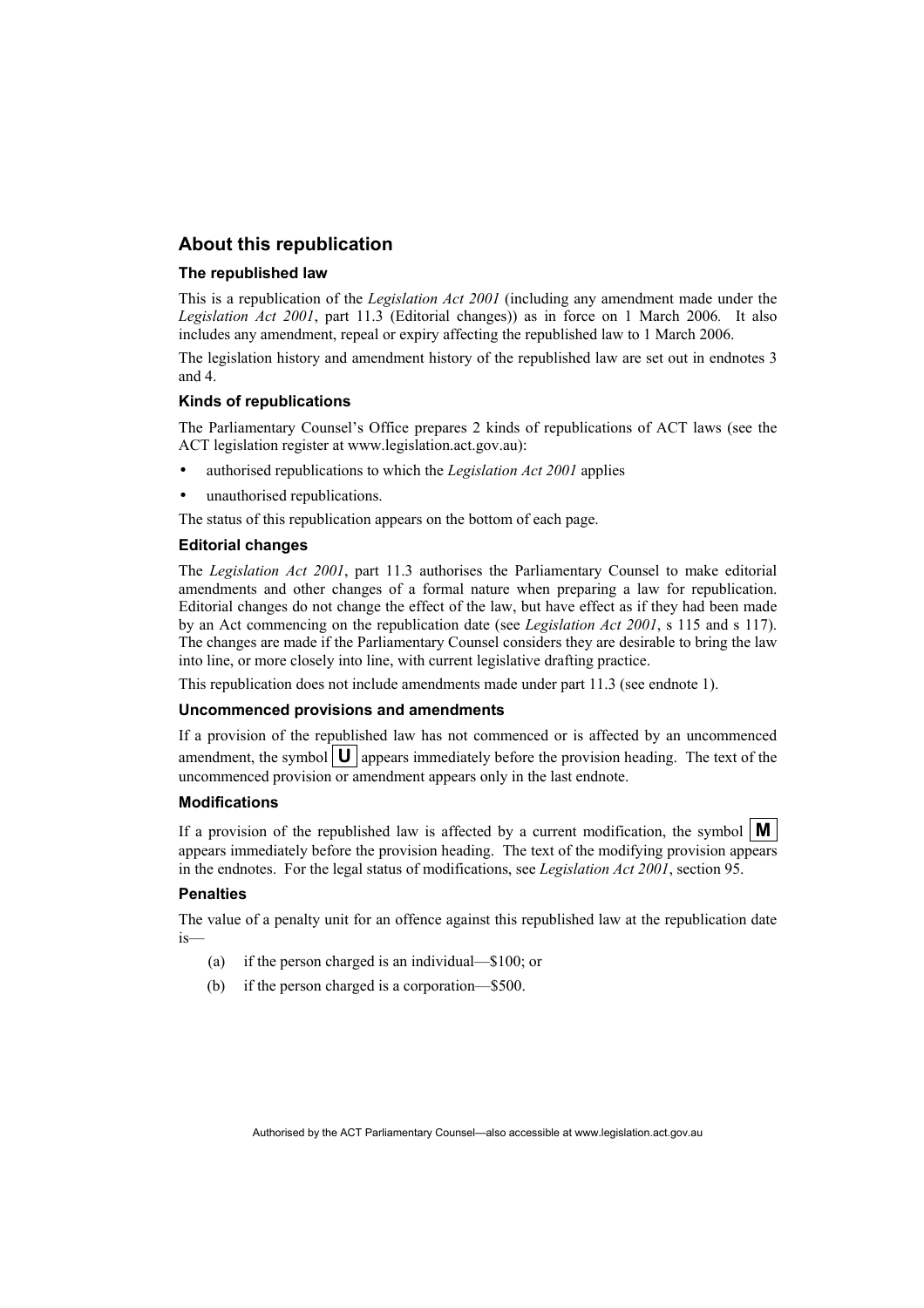

# **Legislation Act 2001**

# **Contents**

# **Chapter 1 Preliminary**

| <b>Part 1.1</b> | General                                        |   |
|-----------------|------------------------------------------------|---|
| 1               | Name of Act                                    |   |
| 2               | Dictionary                                     | 2 |
| 2A              | <b>Notes</b>                                   | 2 |
| 3               | Objects                                        | 3 |
| 4               | Application of Act                             | 3 |
| 5               | Determinative and non-determinative provisions | 4 |
| 6               | Legislation Act provisions must be applied     | 5 |
| <b>Part 1.2</b> | <b>Basic concepts</b>                          |   |
|                 | Meaning of Act generally                       | 8 |

| R42      | Legislation Act 2001         | contents 1 |
|----------|------------------------------|------------|
| 01/03/06 | Effective: 01/03/06-01/06/06 |            |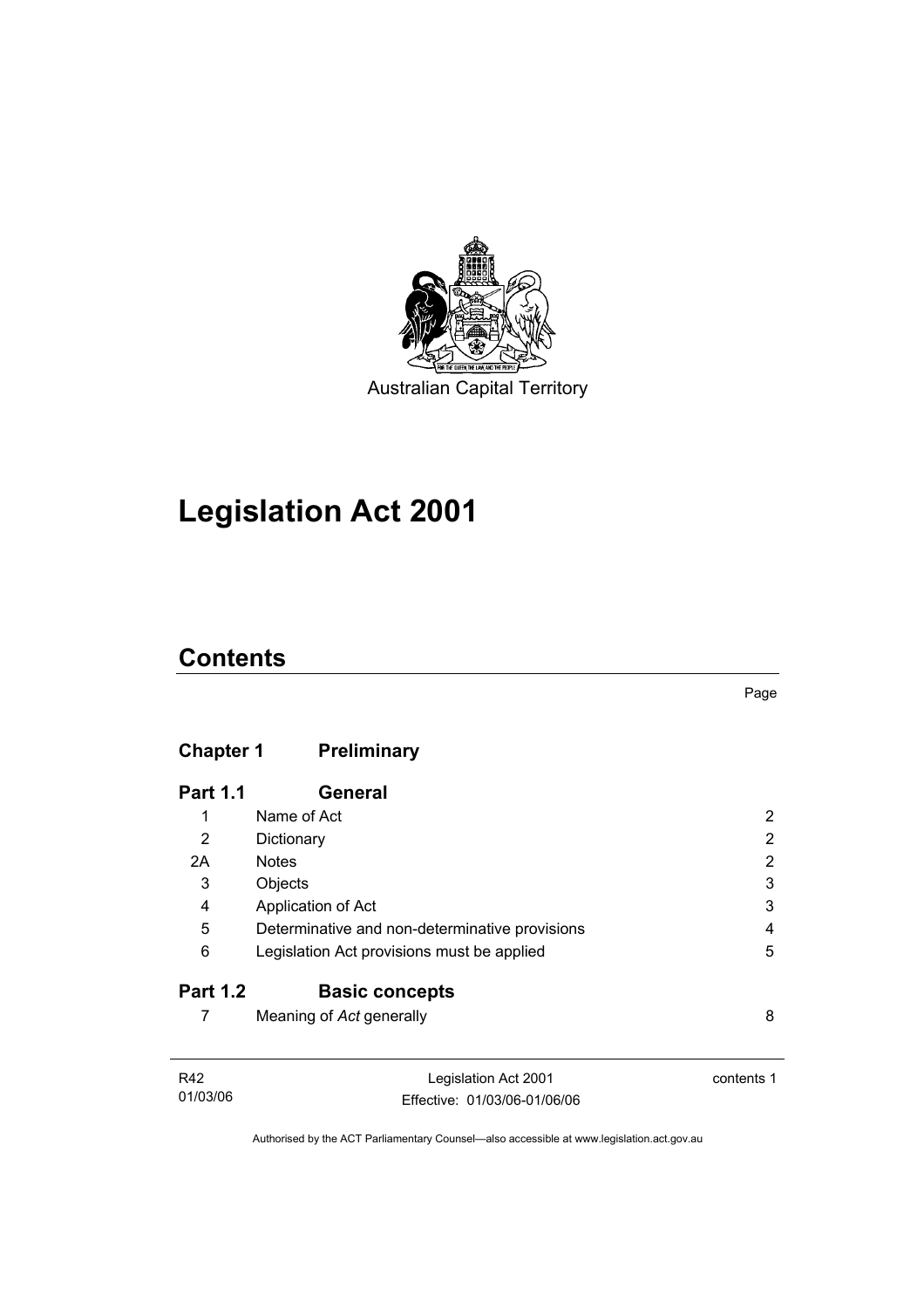| Contents |
|----------|
|          |

|                  |                                                                      | Page |
|------------------|----------------------------------------------------------------------|------|
| 8                | Meaning of subordinate law                                           | 8    |
| 9                | Meaning of disallowable instrument                                   | 8    |
| 10               | Meaning of notifiable instrument                                     | 9    |
| 11               | Meaning of commencement notice                                       | 9    |
| 12               | Meaning of registrable instrument                                    | 9    |
| 13               | Meaning of statutory instrument                                      | 10   |
| 14               | Meaning of <i>instrument</i>                                         | 10   |
| 15               | Meaning of authorised republication                                  | 10   |
| 16               | Meaning of <i>provision</i>                                          | 11   |
| <b>Part 1.3</b>  | Sources of law in the ACT                                            |      |
| 17               | References to Acts include references to former Cwlth enactments etc | 13   |
| <b>Chapter 2</b> | <b>ACT legislation register and web site</b>                         |      |
| 18               | <b>ACT legislation register</b>                                      | 14   |
| 19               | Contents of register                                                 | 14   |
| 20               | Prompt registration                                                  | 18   |
| 21               | Approved web site                                                    | 18   |
| 22               | Access to registered material at approved web site                   | 19   |
| <b>Chapter 3</b> | Authorised versions and evidence of laws and<br>legislative material |      |
| 22A              | Definitions for ch 3                                                 | 20   |
| 23               | Authorisation of versions by parliamentary counsel                   | 21   |
| 24               | Authorised electronic versions                                       | 21   |
| 25               | Authorised written versions                                          | 22   |
| 26               | Judicial notice of certain matters                                   | 24   |
| <b>Chapter 4</b> | <b>Numbering and notification of Acts</b>                            |      |
| 27               | Numbering of Acts                                                    | 26   |
| 28               | Notification of Acts                                                 | 26   |
| 29               | References to enactment or passing of Acts                           | 28   |

| contents 2 | Legislation Act 2001         | R42      |
|------------|------------------------------|----------|
|            | Effective: 01/03/06-01/06/06 | 01/03/06 |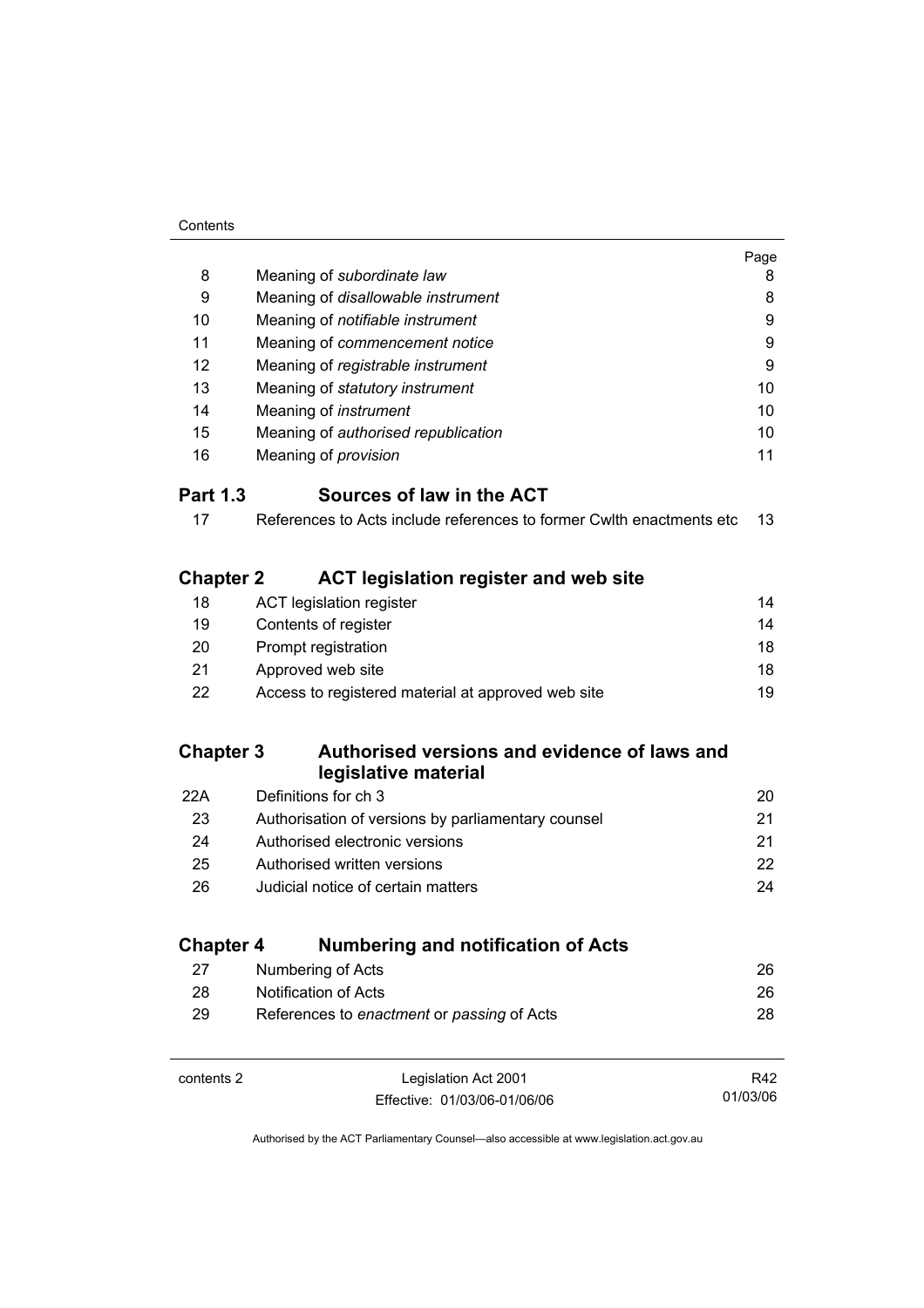|                  |                                                                                       | Contents   |
|------------------|---------------------------------------------------------------------------------------|------------|
| 30               | References to <i>notification</i> of Acts                                             | Page<br>28 |
| <b>Chapter 5</b> | Regulatory impact statements for subordinate<br>laws and disallowable instruments     |            |
| <b>Part 5.1</b>  | <b>Preliminary</b>                                                                    |            |
| 31               | Definitions for ch 5                                                                  | 29         |
| 32               | Other publication or consultation requirements not affected                           | 30         |
| 33               | Guidelines about costs of proposed subordinate laws and disallowable<br>instruments   | 30         |
| <b>Part 5.2</b>  | Requirements for regulatory impact statements                                         |            |
| 34               | Preparation of regulatory impact statements                                           | 31         |
| 35               | Content of regulatory impact statements                                               | 32         |
| 36               | When is preparation of regulatory impact statement unnecessary?                       | 33         |
| 37               | When must regulatory impact statement be presented?                                   | 34         |
| <b>Part 5.3</b>  | <b>Failure to comply with requirements for</b><br>regulatory impact statements        |            |
| 38               | Effect of failure to comply with pt 5.2                                               | 36         |
| <b>Chapter 6</b> | Making, notification and numbering of statutory<br>instruments                        |            |
| <b>Part 6.1</b>  | General                                                                               |            |
| 39               | Meaning of <i>matter</i> in ch 6                                                      | 37         |
| 40               | Presumption of validity                                                               | 37         |
| 41               | Making of certain statutory instruments by Executive                                  | 37         |
| <b>Part 6.2</b>  | Making of statutory instruments generally                                             |            |
| 42               | Power to make statutory instruments                                                   | 39         |
| 43               | Statutory instruments to be interpreted not to exceed powers under<br>authorising law | 40         |
| 44               | Power to make statutory instruments for Act etc                                       | 41         |
| R42              | Legislation Act 2001                                                                  | contents 3 |
| 01/03/06         | Effective: 01/03/06-01/06/06                                                          |            |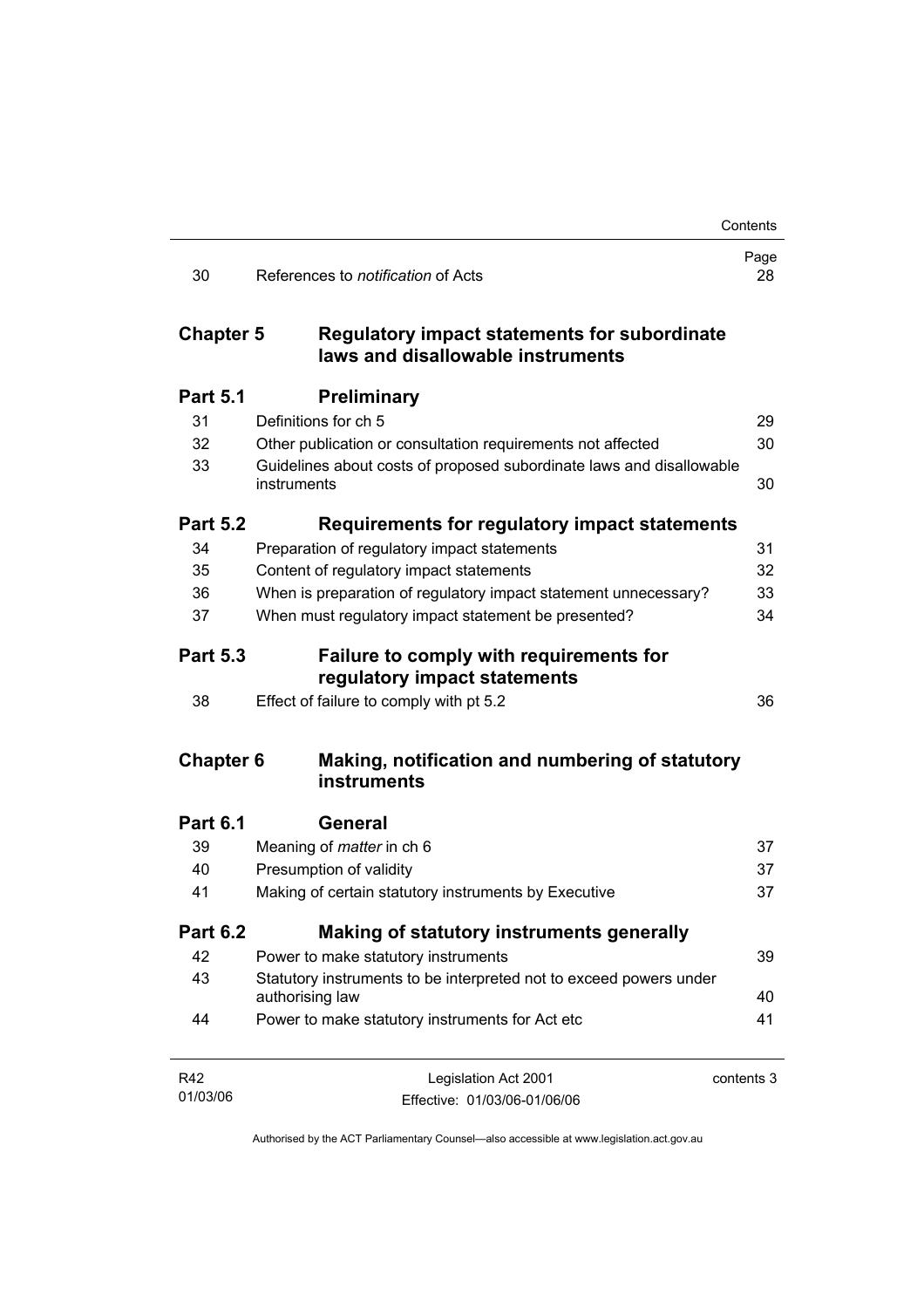|                  |                                                                                                     | Page |
|------------------|-----------------------------------------------------------------------------------------------------|------|
| 45               | Power to make court rules                                                                           | 42   |
| 46               | Power to make instrument includes power to amend or repeal                                          | 43   |
| 47               | Statutory instrument may make provision by applying law or instrument                               | 44   |
| 48               | Power to make instrument includes power to make different provision<br>for different categories etc | 48   |
| 49               | Single instrument may exercise several powers or satisfy several<br>requirements                    | 49   |
| 50               | Relationship between authorising law and instrument dealing with same<br>matter                     | 50   |
| 51               | Instrument may make provision in relation to land by reference to map<br>etc                        | 50   |
| 52               | Instrument may authorise determination of matter etc                                                | 50   |
| 53               | Instrument may prohibit                                                                             | 51   |
| 54               | Instrument may require making of statutory declaration                                              | 52   |
| <b>Part 6.3</b>  | Making of certain statutory instruments about<br>fees                                               |      |
| 55               | Definitions for pt 6.3                                                                              | 53   |
| 56               | Determination of fees by disallowable instrument                                                    | 53   |
| 57               | Fees payable in accordance with determination etc                                                   | 55   |
| 58               | Regulations may make provision about fees                                                           | 56   |
| <b>Part 6.4</b>  | Numbering and notification of registrable                                                           |      |
| 59               | <b>instruments</b><br>Numbering                                                                     | 59   |
| 60               | Correction etc of name of registrable instrument                                                    | 60   |
| 60A              | Correction of name of explanatory statement etc                                                     | 61   |
| 61               | Notification of registrable instruments                                                             | 61   |
| 62               | Effect of failure to notify registrable instrument                                                  | 64   |
| 63               | References to notification of registrable instruments                                               | 65   |
| <b>Chapter 7</b> | Presentation, amendment and disallowance of                                                         |      |
|                  | subordinate laws and disallowable instruments                                                       |      |
| 64               | Presentation of subordinate laws and disallowable instruments                                       | 66   |
| 65               | Disallowance by resolution of Assembly                                                              | 66   |

| contents 4 | Legislation Act 2001         | R42      |
|------------|------------------------------|----------|
|            | Effective: 01/03/06-01/06/06 | 01/03/06 |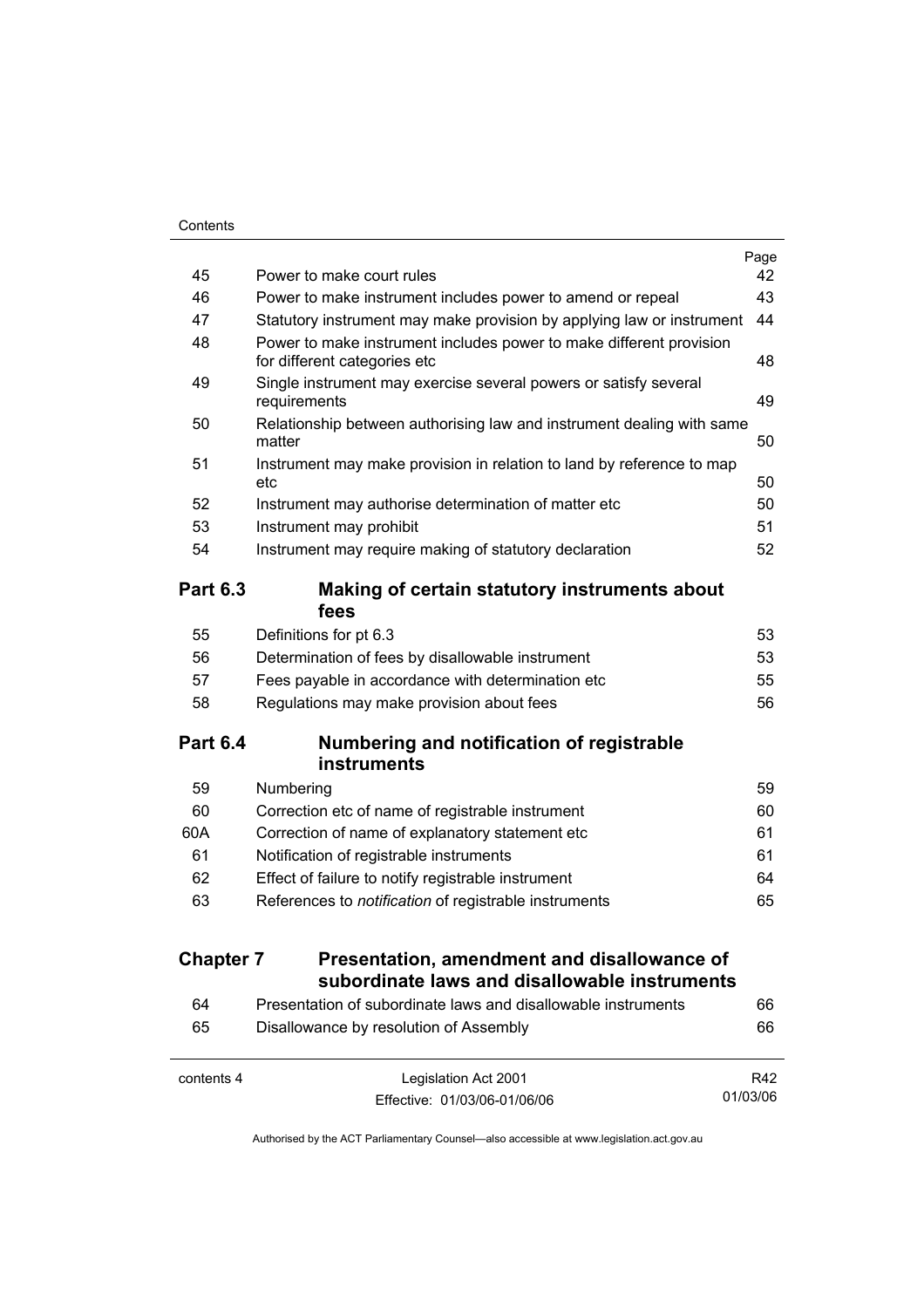|     |                                                                   | Contents |
|-----|-------------------------------------------------------------------|----------|
|     |                                                                   | Page     |
| 65A | Notification of disallowance by resolution of Assembly            | 67       |
| 66  | Revival of affected laws                                          | 69       |
| 67  | Making of instrument same in substance within 6 months after      |          |
|     | disallowance                                                      | 70       |
| 68  | Amendment by resolution of Assembly                               | 70       |
| 69  | Notification of amendments made by resolution of Assembly         | 72       |
| 70  | Making of amendment restoring effect of law within 6 months after |          |
|     | amendment                                                         | 73       |
| 71  | Effect of dissolution or expiry of Assembly on notice of motion   | 74       |

# **Chapter 8 Commencement and exercise of powers before commencement**

| 72  | Meaning of law in ch 8                                   | 76 |
|-----|----------------------------------------------------------|----|
| 73  | General rules about commencement                         | 76 |
| 74  | Time of commencement                                     | 78 |
| 75  | Commencement of naming and commencement provisions       | 79 |
| 75A | Meaning of commences retrospectively                     | 80 |
| 75B | Retrospective commencement requires clear indication     | 80 |
| 76  | Non-prejudicial provision may commence retrospectively   | 81 |
| 77  | Commencement by commencement notice                      | 82 |
| 78  | Separate commencement of amendments                      | 83 |
| 79  | Automatic commencement of postponed law                  | 84 |
| 79A | Commencement of amendment of uncommenced law             | 85 |
| 80  | References to <i>commencement</i> of law                 | 85 |
| 81  | Exercise of powers between notification and commencement | 86 |

# **Chapter 9 Repeal and amendment of laws**

| <b>Part 9.1</b> | General                                                  |    |
|-----------------|----------------------------------------------------------|----|
| 82              | Definitions for ch 9                                     | 89 |
| 83              | Consequences of amendment of statutory instrument by Act | 89 |
| 84              | Saving of operation of repealed and amended laws         | 89 |
| 84A             | Creation of offences and changes in penalties            | 91 |

| R42      | Legislation Act 2001         | contents 5 |
|----------|------------------------------|------------|
| 01/03/06 | Effective: 01/03/06-01/06/06 |            |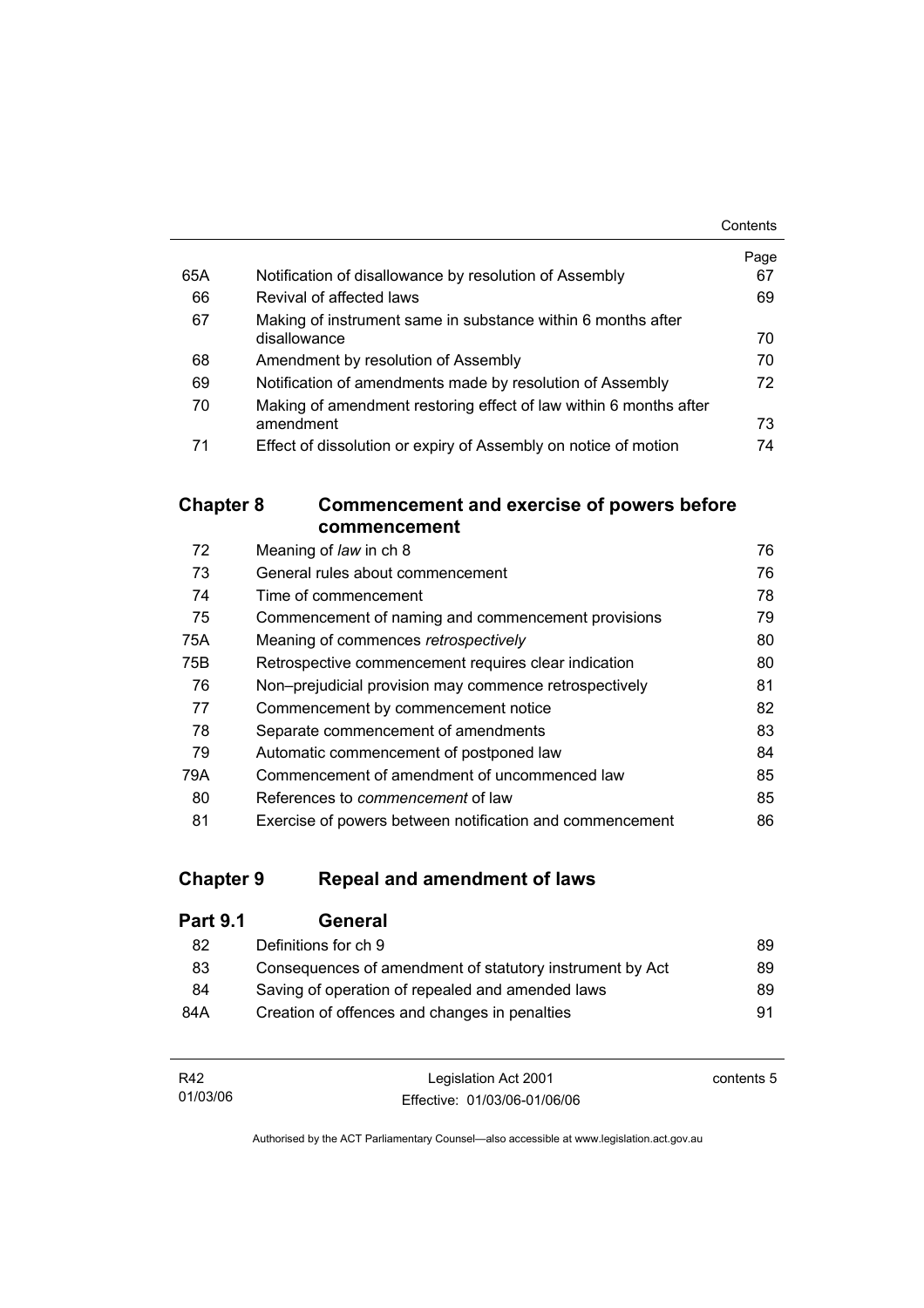#### **Contents**

|                 |                                                                                   | Page |
|-----------------|-----------------------------------------------------------------------------------|------|
| <b>Part 9.2</b> | Repeal                                                                            |      |
| 85              | When repeal takes effect                                                          | 92   |
| 86              | Repealed and amended laws not revived on repeal of repealing and<br>amending laws | 92   |
| 87              | Commencement not undone if repealed                                               | 94   |
| 88              | Repeal does not end effect of transitional laws etc                               | 94   |
| 89              | Automatic repeal of certain laws and provisions                                   | 96   |
| <b>Part 9.3</b> | <b>Amendment</b>                                                                  |      |
| 90              | Law and amending laws to be read as one                                           | 100  |
| 91              | Insertion of provisions by amending law                                           | 100  |
| 92              | Amendment to be made wherever possible                                            | 102  |
| 93              | Provisions included in another provision for amendment purposes                   | 103  |

| 94 | Continuance of appointments etc made under amended provisions | 104 |
|----|---------------------------------------------------------------|-----|
| 95 | Status of modifications                                       | 105 |
| 96 | Relocated provisions                                          | 106 |

# **Chapter 10 Referring to laws**

| 97   | Definitions for ch 10                                                  | 107 |
|------|------------------------------------------------------------------------|-----|
| 98   | References to ACT law include law containing reference                 | 108 |
| 99   | References in ACT statutory instruments to the Act                     | 108 |
| 100  | Referring to particular ACT laws                                       | 108 |
| 101  | Referring to particular laws of other jurisdictions etc                | 109 |
| 102  | References to laws include references to laws as in force from time to |     |
|      | time                                                                   | 110 |
| 103  | References to repealed laws                                            | 111 |
| 104  | References to laws include references to instruments under laws        | 112 |
| 105  | Referring to provisions of laws                                        | 112 |
| 106  | References to provisions of laws are inclusive                         | 112 |
| 106A | References to paragraphs etc of laws                                   | 113 |

contents 6 Legislation Act 2001 Effective: 01/03/06-01/06/06

R42 01/03/06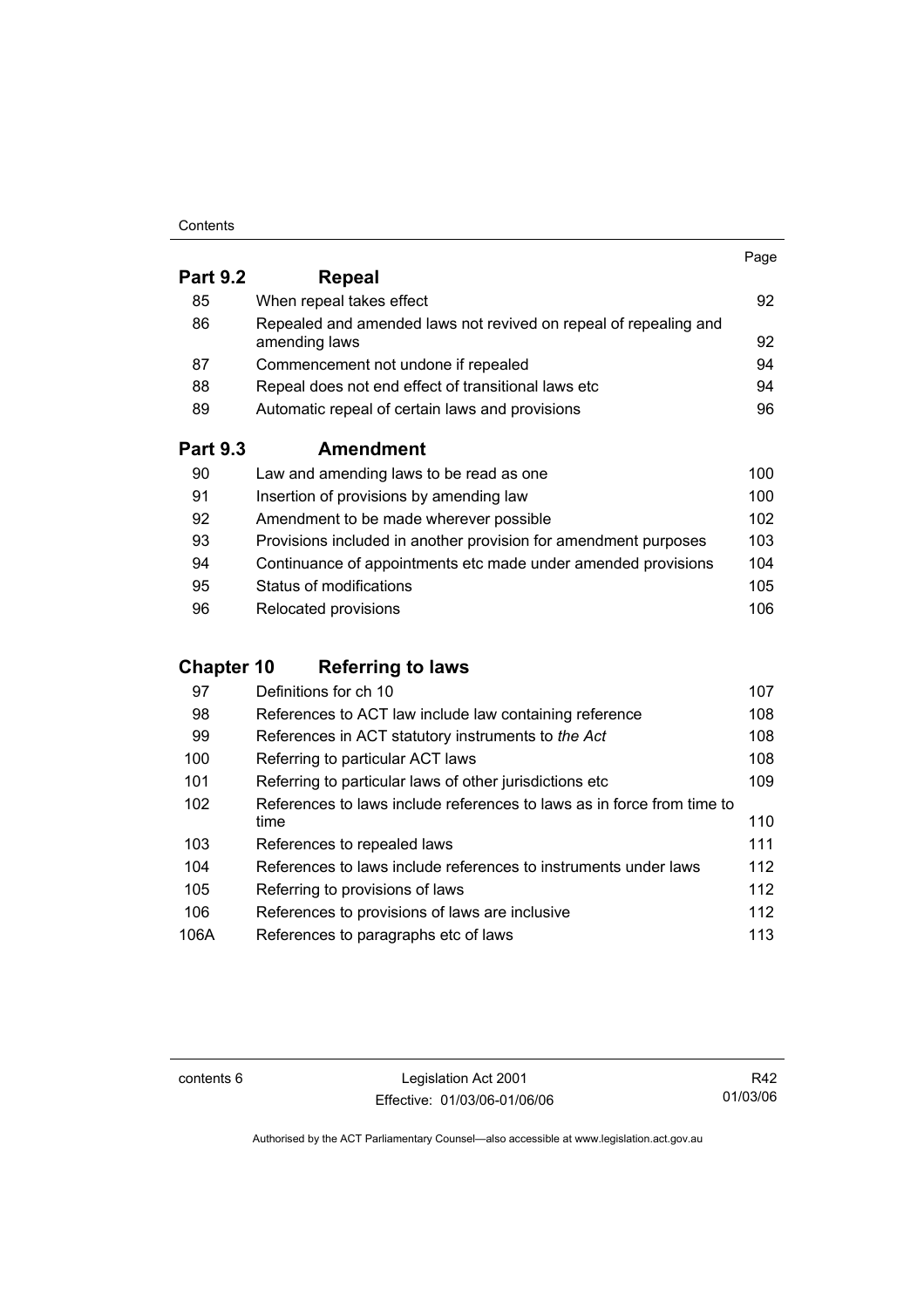| Contents |
|----------|
|----------|

|                   |                                                                    | Page |
|-------------------|--------------------------------------------------------------------|------|
| <b>Chapter 11</b> | <b>Republication of Acts and statutory instruments</b>             |      |
| <b>Part 11.1</b>  | General                                                            |      |
| 107               | Definitions for ch 11                                              | 115  |
| 108               | Republication in register                                          | 115  |
| 109               | Republications may be published with other information             | 115  |
| 110               | <b>Collections of laws</b>                                         | 116  |
| <b>Part 11.2</b>  | Substantive amendments made by laws                                |      |
| 111               | Incorporation of amendments                                        | 117  |
| 112               | Reference to amending laws                                         | 117  |
| 113               | Provisions not republished or relocated                            | 117  |
| <b>Part 11.3</b>  | <b>Editorial changes</b>                                           |      |
| 114               | Authorisation for parliamentary counsel                            | 119  |
| 115               | Amendments not to change effect                                    | 119  |
| 116               | Ambit of editorial amendments                                      | 119  |
| 117               | Legal effect of editorial changes                                  | 122  |
| 118               | Reference to editorial amendments                                  | 122  |
| <b>Chapter 12</b> | Scope of Acts and statutory instruments                            |      |
| 120               | Act to be interpreted not to exceed legislative powers of Assembly | 123  |
| 121               | <b>Binding effect of Acts</b>                                      | 124  |
| 122               | Application to Territory                                           | 125  |
| <b>Chapter 13</b> | <b>Structure of Acts and statutory instruments</b>                 |      |
| <b>Part 13.1</b>  | General                                                            |      |

| 125 | Meaning of law in ch 13                                  | 126 |
|-----|----------------------------------------------------------|-----|
| 126 | Material that is part of Act or statutory instrument     | 126 |
| 127 | Material that is not part of Act or statutory instrument | 127 |

| R42      | Legislation Act 2001         | contents 7 |
|----------|------------------------------|------------|
| 01/03/06 | Effective: 01/03/06-01/06/06 |            |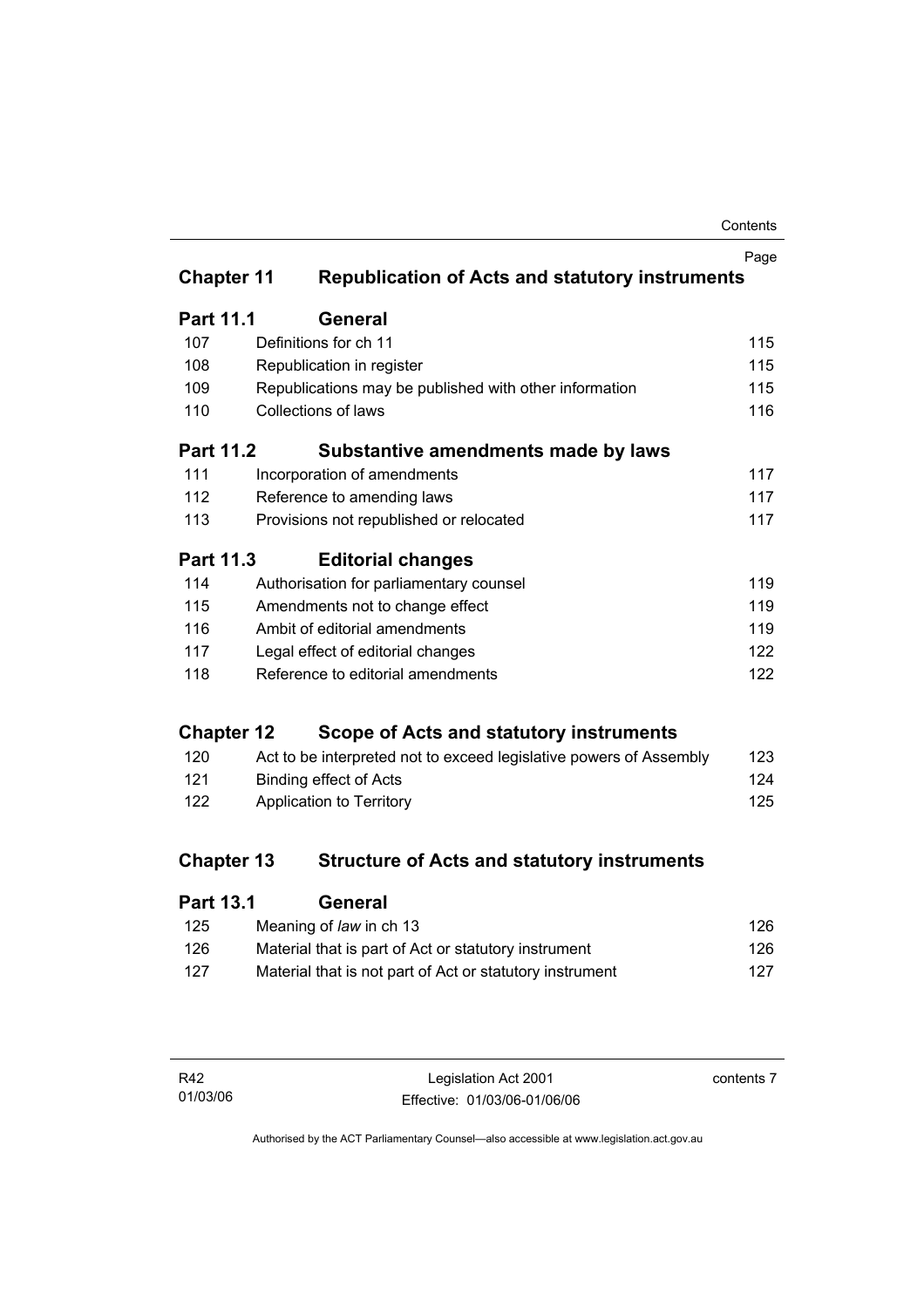#### **Contents**

|                  |                                                                       | Page |
|------------------|-----------------------------------------------------------------------|------|
| <b>Part 13.2</b> | <b>Particular kinds of provisions</b>                                 |      |
| 130              | What is a definition?                                                 | 129  |
| 131              | Signpost definitions                                                  | 130  |
| 132              | Examples                                                              | 131  |
| 133              | Penalty units                                                         | 132  |
| 134              | Penalties at end of sections and subsections                          | 132  |
| 135              | Penalties not at end of sections and subsections                      | 135  |
|                  | <b>Chapter 14</b><br>Interpretation of Acts and statutory instruments |      |
| <b>Part 14.1</b> | <b>Purpose and scope</b>                                              |      |
| 136              | Meaning of Act in ch 14                                               | 137  |
| 137              | Purpose and scope of ch 14                                            | 137  |
| <b>Part 14.2</b> | Key principles of interpretation                                      |      |
| 138              | Meaning of working out the meaning of an Act                          | 138  |
| 139              | Interpretation best achieving Act's purpose                           | 138  |
| 140              | Legislative context                                                   | 138  |
| 141              | Non-legislative context generally                                     | 139  |
| 142              | Non-legislative context-material that may be considered               | 140  |
| 143              | Law stating material for consideration in working out meaning         | 143  |

# **Chapter 15 Aids to interpretation**

| <b>Part 15.1</b> | General                                                                 |     |
|------------------|-------------------------------------------------------------------------|-----|
| 144              | Meaning of commonly-used terms                                          | 145 |
| 145              | Gender and number                                                       | 145 |
| 146              | Meaning of <i>may</i> and <i>must</i>                                   | 145 |
| 147              | Changes of drafting practice not to affect meaning                      | 146 |
| 148              | Terms used in instruments have same meanings as in authorising laws 147 |     |
| 149              | Age in years                                                            | 147 |
| 150              | Measurement of distance                                                 | 148 |
| 151              | Working out periods of time generally                                   | 148 |

| contents 8 | Legislation Act 2001         | R42      |
|------------|------------------------------|----------|
|            | Effective: 01/03/06-01/06/06 | 01/03/06 |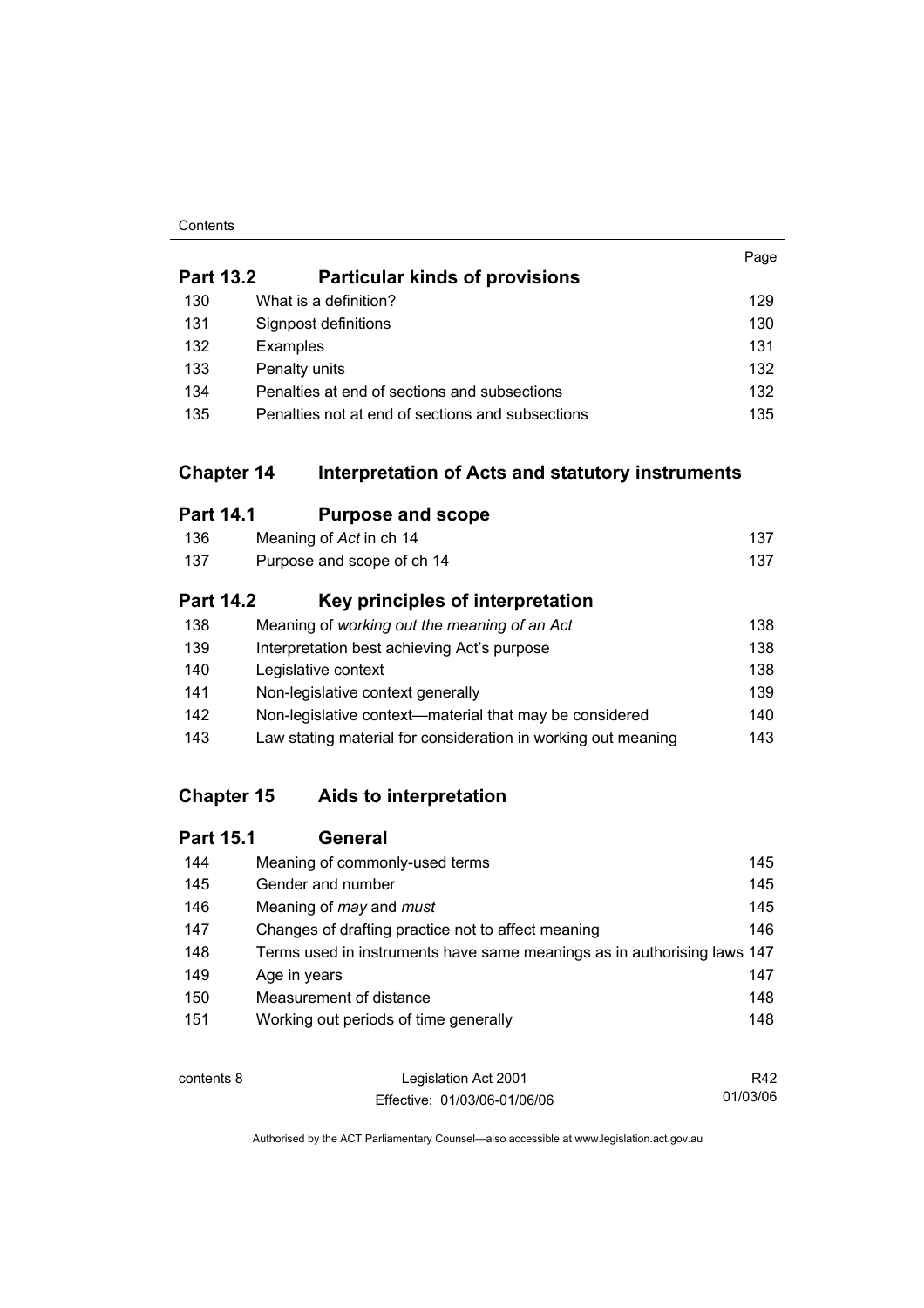|                   |                                                                                                       | Contents   |
|-------------------|-------------------------------------------------------------------------------------------------------|------------|
|                   |                                                                                                       | Page       |
| 151A              | Periods of time ending on non-working days                                                            | 150        |
| 151B              | Doing things for which no time is fixed                                                               | 151        |
| 151C              | Power to extend time                                                                                  | 152        |
| 152               | Continuing effect of obligations                                                                      | 153        |
| <b>Part 15.2</b>  | <b>Definitions</b>                                                                                    |            |
| 155               | Definitions apply subject to contrary intention                                                       | 154        |
| 156               | Application of definitions in dictionaries and sections                                               | 154        |
| 157               | Defined terms—other parts of speech and grammatical forms                                             | 156        |
| <b>Part 15.3</b>  | References to various entities and things                                                             |            |
| 160               | References to people generally                                                                        | 157        |
| 161               | Corporations liable to offences                                                                       | 158        |
| 162               | References to a Minister or the Minister                                                              | 159        |
| 163               | References to a chief executive or the chief executive                                                | 160        |
| 164               | References to Australian Standards etc                                                                | 161        |
| 165               | References to Assembly committees that no longer exist                                                | 162        |
| 168               | References to person with interest in land include personal                                           |            |
|                   | representative etc                                                                                    | 162        |
| 169               | References to domestic partner and domestic partnership                                               | 162        |
| 169A              | References to transgender people                                                                      | 163        |
| 169B              | References to intersex people                                                                         | 164        |
| <b>Part 15.4</b>  | Preservation of certain common law privileges                                                         |            |
| 170               | Privileges against selfincrimination and exposure to civil penalty                                    | 165        |
| 171               | Client legal privilege                                                                                | 165        |
| <b>Chapter 16</b> | Courts, tribunals and other decision-makers                                                           |            |
| 175               | Meaning of law in ch 16                                                                               | 167        |
| 176               | Jurisdiction of courts and tribunals                                                                  | 167        |
| 177               | Recovery of amounts owing under laws                                                                  | 167        |
|                   |                                                                                                       |            |
| 178<br>179        | Power to decide includes power to take evidence etc<br>Content of statements of reasons for decisions | 167<br>168 |
| 180               |                                                                                                       |            |
|                   | Power to make decision includes power to reverse or change                                            | 168        |
| R42               | Legislation Act 2001                                                                                  | contents 9 |
| 01/03/06          | Fffective: 01/03/06-01/06/06                                                                          |            |

Effective: 01/03/06-01/06/06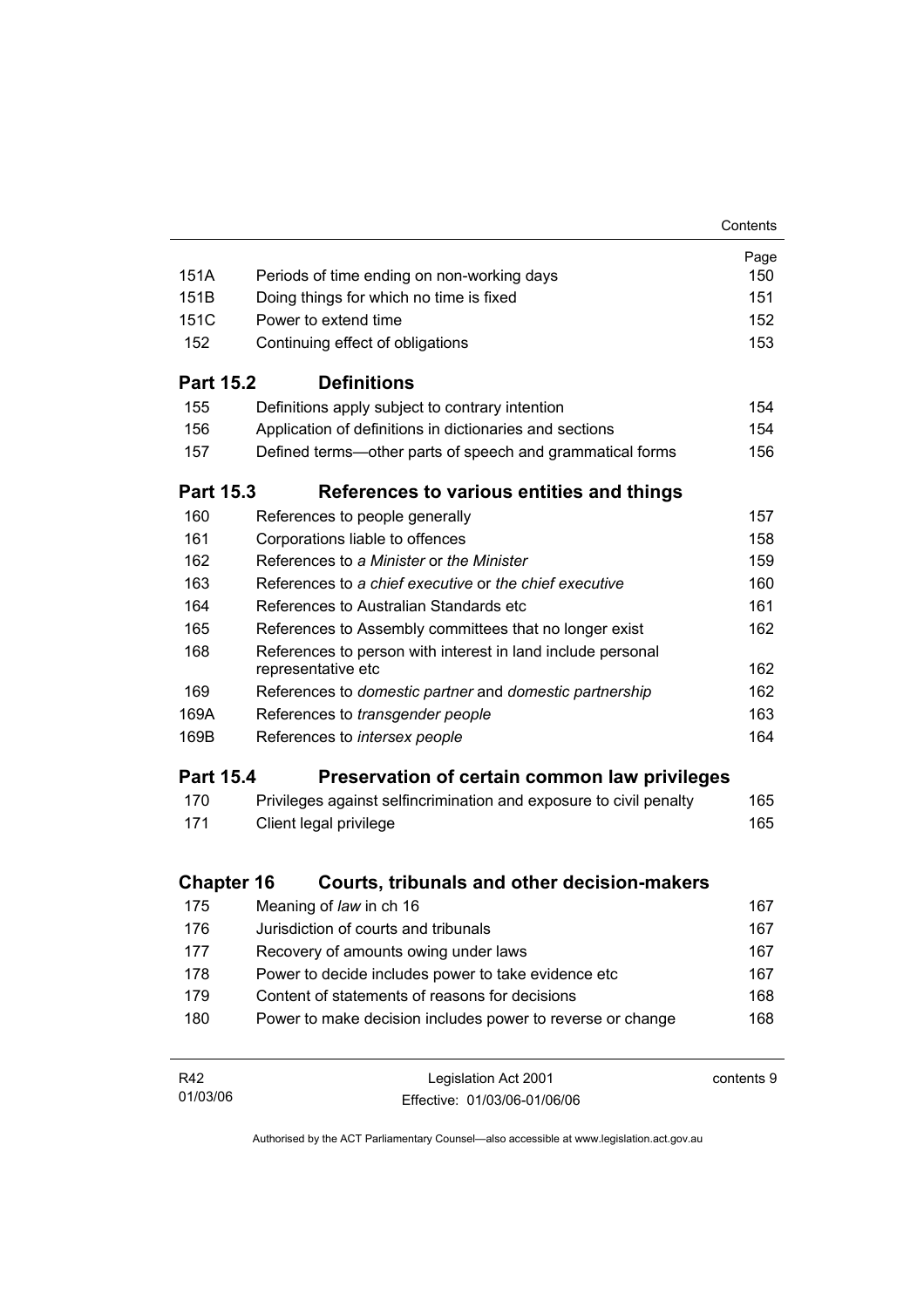#### **Contents**

01/03/06

| <b>Chapter 17</b> | <b>Entities and positions</b>      |     |
|-------------------|------------------------------------|-----|
| 182               | Meaning of law in ch 17            | 170 |
| 183               | Change of name of entity           | 170 |
| 184               | Change in constitution of entity   | 170 |
| 184A              | References to entity               | 171 |
| 185               | References to occupant of position | 171 |
| 186               | Change of name of position         | 172 |
| 187               | Chair and deputy chair etc         | 172 |

# **Chapter 18 Offences**

| 188 | Meaning of ACT law in ch 18                                           | 173  |
|-----|-----------------------------------------------------------------------|------|
| 189 | Reference to offence includes reference to related ancillary offences | 173  |
| 190 | Indictable and summary offences                                       | 174  |
| 191 | Offences against 2 or more laws                                       | 174  |
| 192 | When must prosecutions begin?                                         | 175  |
| 193 | Continuing offences                                                   | 176. |

# **Chapter 19 Administrative and machinery provisions**

| <b>Part 19.2</b> | <b>Functions</b>        |  |
|------------------|-------------------------|--|
| 195              | Meaning of law in ch 19 |  |

| 196        | Provision giving function gives power to exercise function | 178  |
|------------|------------------------------------------------------------|------|
| 197        | Statutory functions may be exercised from time to time     | 178  |
| 199        | Functions of bodies                                        | 178  |
| <b>200</b> | Functions of occupants of positions                        | 180. |

# **Part 19.3 Appointments**

| Division 19.3.1                             | Appointments-general                   |     |
|---------------------------------------------|----------------------------------------|-----|
| 205                                         | Application of div 19.3.1              | 181 |
| Appointments must be in writing etc.<br>206 |                                        | 181 |
| 207                                         | Appointment may be by name or position | 182 |
|                                             |                                        |     |
| contents 10                                 | Legislation Act 2001                   | R42 |

Effective: 01/03/06-01/06/06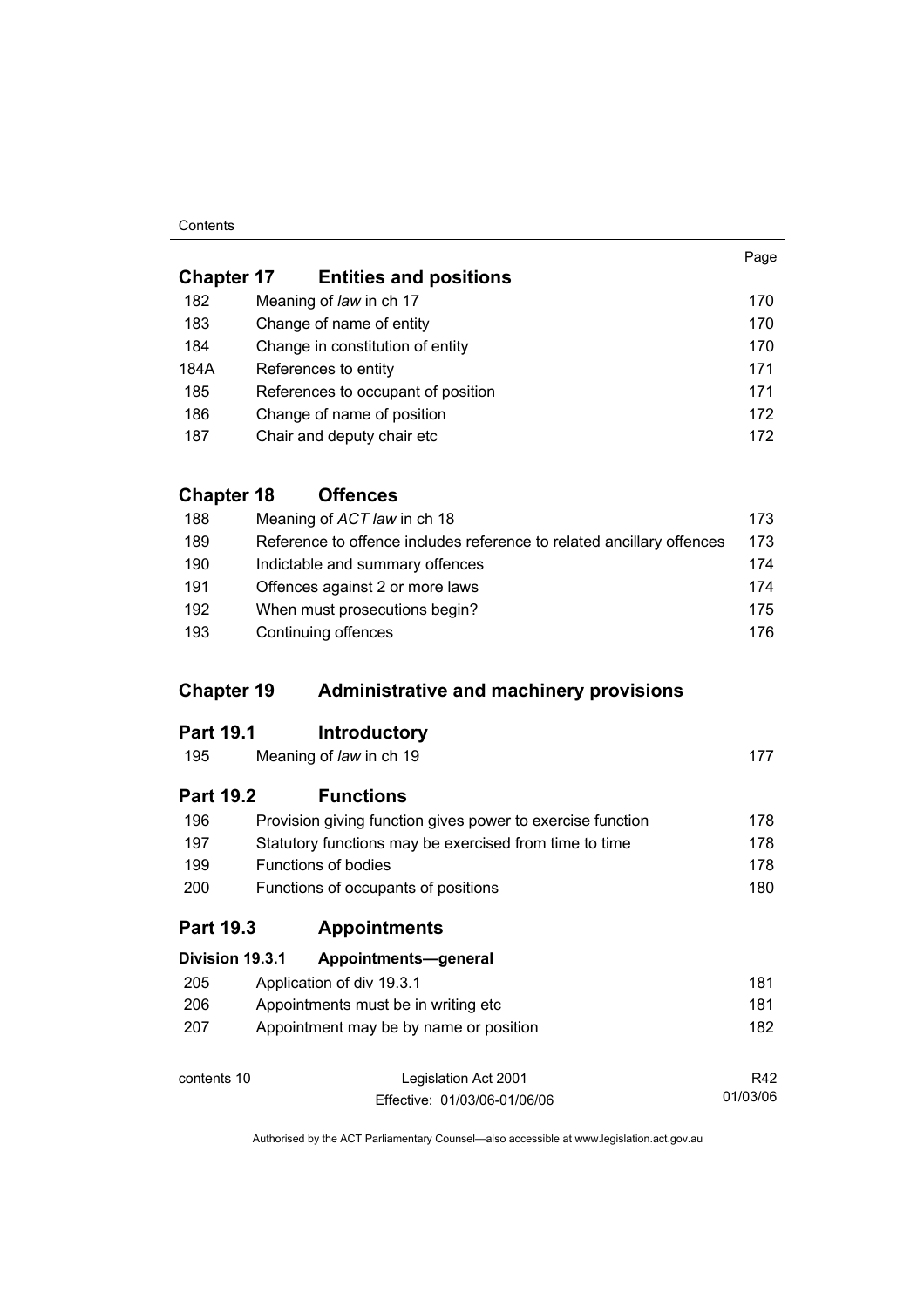|                  |                                                                               | Contents    |
|------------------|-------------------------------------------------------------------------------|-------------|
|                  |                                                                               | Page        |
| 208              | Power of appointment includes power to suspend etc.                           | 182         |
| 209              | Power of appointment includes power to make acting appointment                | 183         |
| 210              | Resignation of appointment                                                    | 184         |
| 211              | Appointment not affected by appointer changes                                 | 184         |
| 212              | Appointment not affected by defect etc                                        | 185         |
| Division 19.3.2  | <b>Acting appointments</b>                                                    |             |
| 215              | Application of div 19.3.2                                                     | 185         |
| 216              | Acting appointments must be in writing etc                                    | 185         |
| 217              | Acting appointment may be made by name or position                            | 186         |
| 218              | Instrument may provide when acting appointment has effect etc                 | 186         |
| 219              | Appointer may decide terms of acting appointment etc                          | 186         |
| 220              | Appointee may exercise functions under acting appointment etc                 | 187         |
| 221              | How long does an acting appointment operate?                                  | 188         |
| 222              | Resignation of acting appointment                                             | 189         |
| 223              | Effect of acting appointment on substantive appointment etc                   | 189         |
| 224              | Acting appointment not affected by appointer changes                          | 189         |
| 225              | Acting appointment not affected by defect etc                                 | 189         |
|                  | <b>Standing acting arrangements</b><br>Division 19.3.2A                       |             |
| 225A             | Application of div 19.3.2A                                                    | 190         |
| 225B             | Person acting under standing acting arrangement may exercise<br>functions etc | 190         |
| Division 19.3.3  | <b>Appointments-Assembly consultation</b>                                     |             |
| 226              | Meaning of statutory position in div 19.3.3                                   | 191         |
| 227              | Application of div 19.3.3                                                     | 191         |
| 228              | Consultation with appropriate Assembly committee                              | 191         |
| 229              | Appointment is disallowable instrument                                        | 192         |
| <b>Part 19.4</b> | <b>Delegations</b>                                                            |             |
| 230              | Application of pt 19.4 generally                                              | 193         |
| 231              | Application of pt 19.4 to subdelegations                                      | 193         |
| 232              | Delegation must be in writing etc                                             | 194         |
| 233              | Delegation may be made by name or position                                    | 194         |
| 234              | Instrument may provide when delegation has effect etc                         | 194         |
| 235              | Delegation may be made to 2 or more delegates                                 | 195         |
| R42              | Legislation Act 2001                                                          | contents 11 |
| 01/03/06         | Effective: 01/03/06-01/06/06                                                  |             |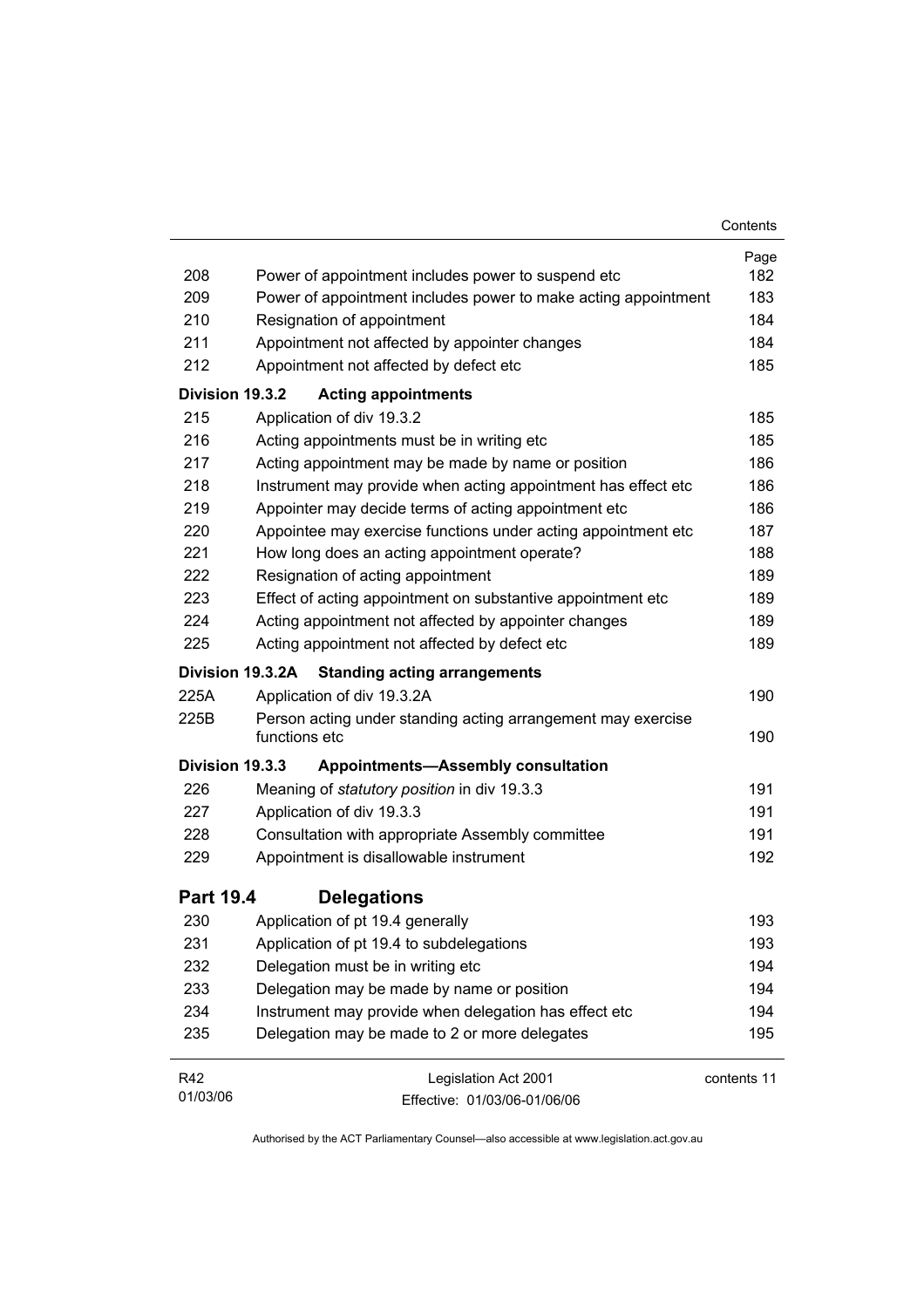| Contents |
|----------|
|          |

|                   |       |                                                | Page |
|-------------------|-------|------------------------------------------------|------|
| 236               |       | Power to delegate may not be delegated         | 195  |
| 237               |       | Delegation may be amended or revoked           | 195  |
| 238               |       | Appointer responsible for delegated function   | 196  |
| 239               |       | Exercise of delegation by delegate             | 196  |
| 240               |       | Appointer may exercise delegated function      | 197  |
| 241               |       | Delegation not affected by appointer changes   | 197  |
| 242               |       | Delegation not affected by defect etc          | 197  |
| <b>Part 19.5</b>  |       | <b>Service of documents</b>                    |      |
| 245               |       | Application of pt 19.5                         | 198  |
| 246               |       | Definitions for pt 19.5                        | 198  |
| 247               |       | Service of documents on individuals            | 200  |
| 248               |       | Service of documents on corporations           | 200  |
| 249               |       | Service of documents on agencies               | 201  |
| 250               |       | When document taken to be served               | 201  |
| 251               |       | Other laws not affected etc                    |      |
| 252               |       | Powers of courts and tribunals not affected    | 203  |
| <b>Part 19.6</b>  |       | <b>Functions of Executive and Ministers</b>    |      |
| 253               |       | <b>Exercise of functions of Executive</b>      | 204  |
| 254               |       | Administration of matters not allocated<br>205 |      |
| 254A              |       | Delegation by Minister                         | 205  |
| <b>Part 19.7</b>  |       | <b>Other matters</b>                           |      |
| 255               | Forms |                                                | 206  |
| 256               |       | Production of records kept in computers etc    | 208  |
| <b>Chapter 20</b> |       | <b>Miscellaneous</b>                           |      |
| 300               |       | Delegation by parliamentary counsel            | 209  |
| 301               |       | References to Administration Act 1989 etc      | 209  |
| 302               |       |                                                | 210  |
|                   |       | Regulation-making power                        | 210  |
| 303               |       | Transitional-meaning of optometrist            |      |

contents 12 Legislation Act 2001 Effective: 01/03/06-01/06/06

R42 01/03/06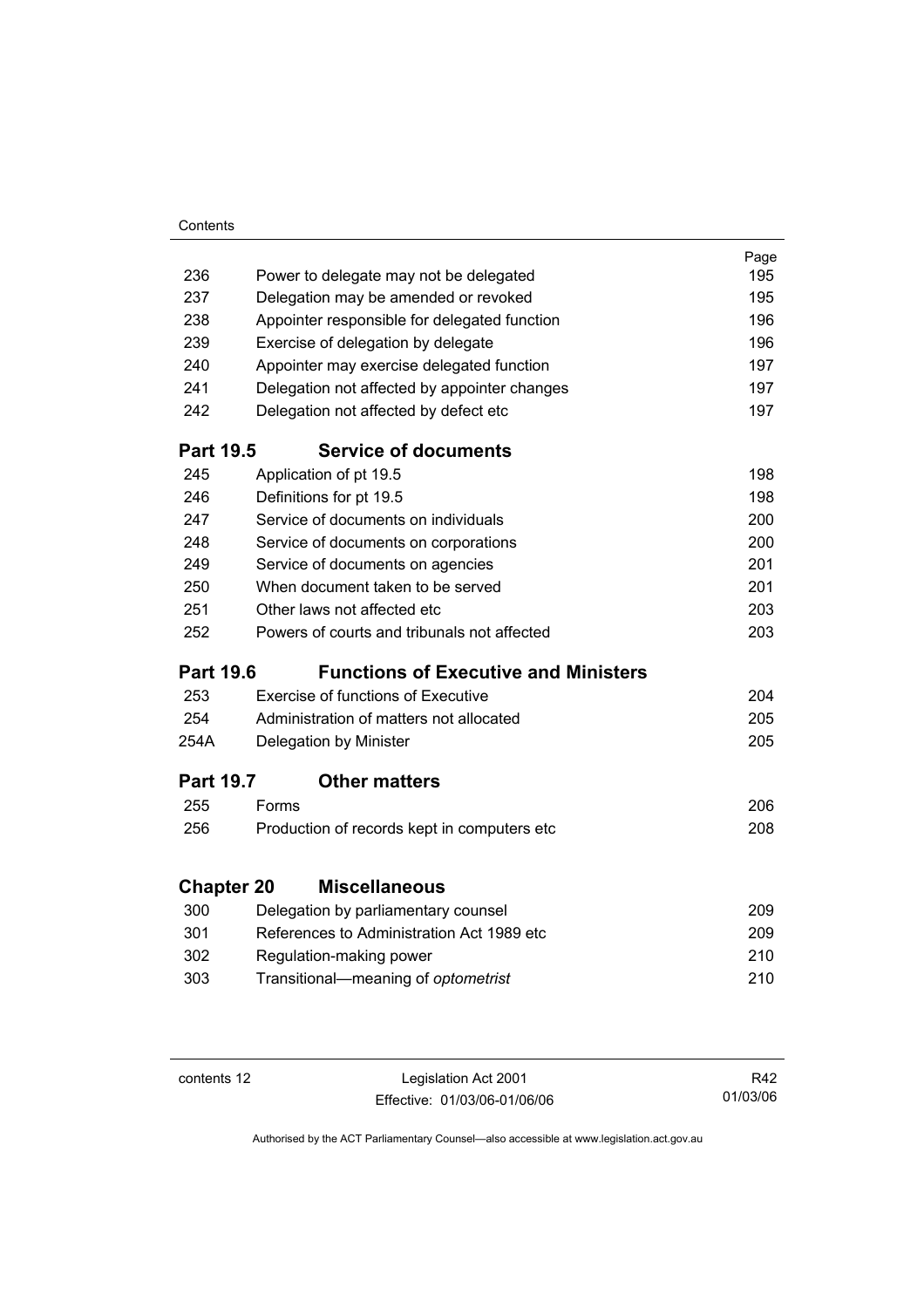**Contents** 

| <b>Schedule 1</b> | Acts included in sources of law in the ACT                                  | Page<br>211 |
|-------------------|-----------------------------------------------------------------------------|-------------|
| <b>Part 1.1</b>   | Former NSW and UK Acts in force before establishment of<br><b>Territory</b> | 211         |
| <b>Part 1.2</b>   | Former NSW Acts applied after establishment of Territory 213                |             |

# **Dictionary** 215

| Part 1 | Meaning of commonly-used terms             | 215 |
|--------|--------------------------------------------|-----|
| Part 2 | <b>Terms for Legislation Act 2001 only</b> | 242 |

## **Endnotes**

|   | About the endnotes     | 246 |
|---|------------------------|-----|
| 2 | Abbreviation key       | 246 |
| 3 | Legislation history    | 247 |
| 4 | Amendment history      | 253 |
| 5 | Earlier republications | 288 |
| 6 | Uncommenced amendments | 292 |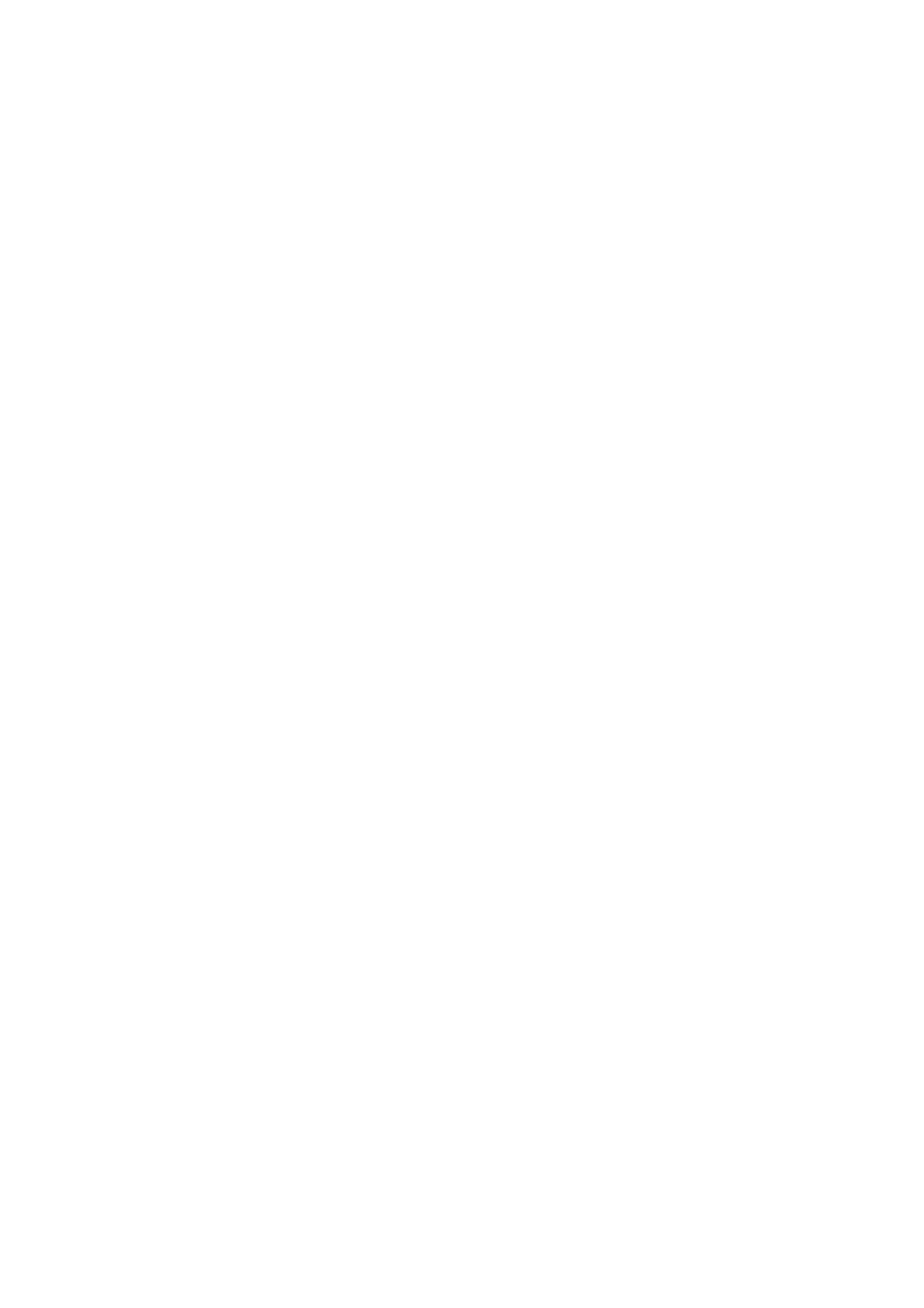

# **Legislation Act 2001**

An Act about legislation

I

R42 01/03/06

Legislation Act 2001 Effective: 01/03/06-01/06/06 page 1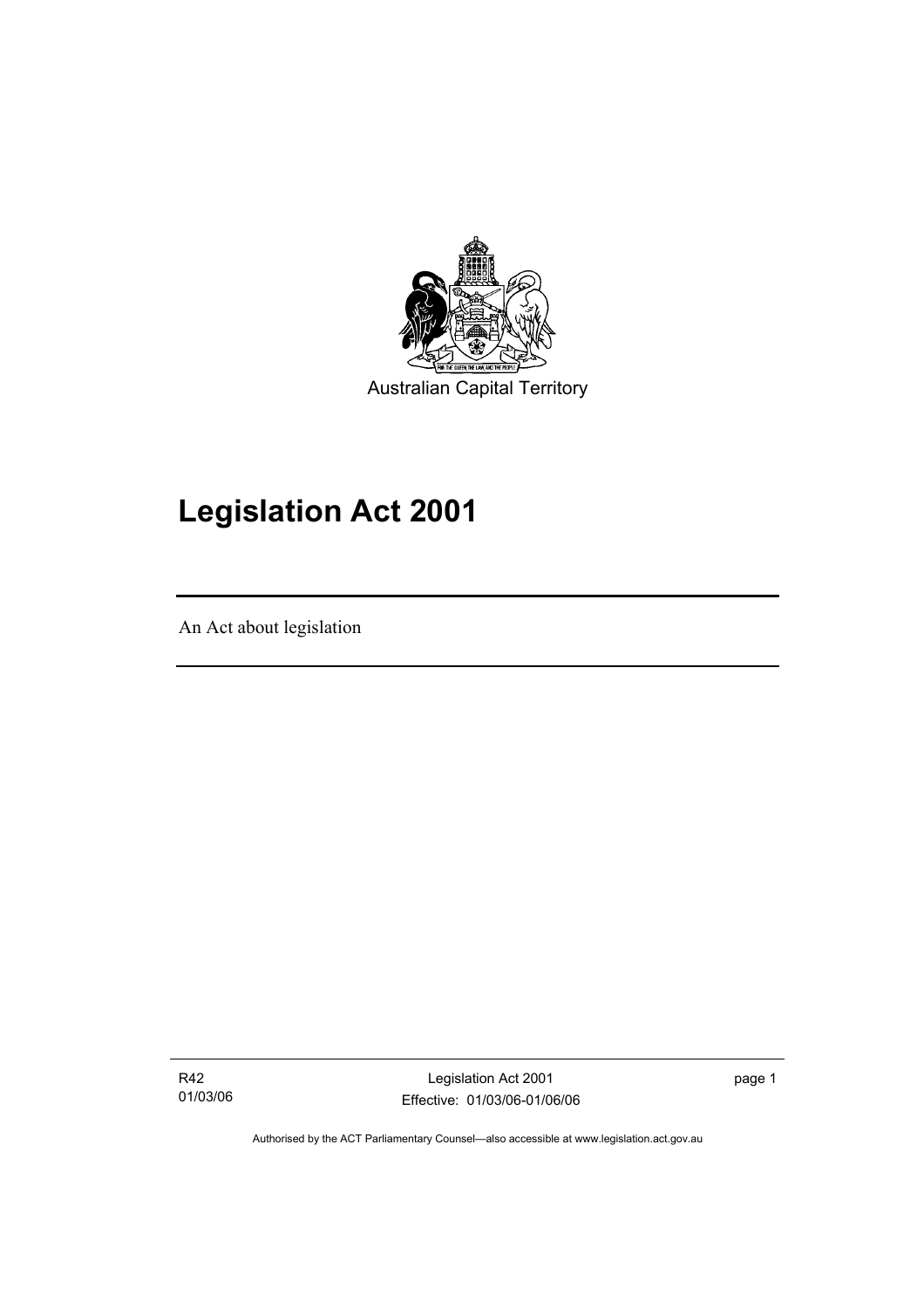**Chapter 1** Preliminary<br>**Part 1.1** General **Part 1.1** General

Section 1

# **Chapter 1** Preliminary

# **Part 1.1 General**

# **1 Name of Act**

This Act is the *Legislation Act 2001.* 

# **2 Dictionary**

The dictionary at the end of this Act is part of this Act.

- *Note 1* The dictionary at the end of an Act usually defines certain terms used in the Act, and includes references (*signpost definitions*) to other terms defined elsewhere in the Act. However, in this Act the dictionary is divided into 2 parts.
- *Note 2* Part 1 defines terms commonly used in Acts (including this Act) and statutory instruments. For example, because of the definition '*month* means calendar month.', the term 'month' has the defined meaning wherever the term is used in an Act or statutory instrument unless the Act or instrument provides otherwise or the contrary intention otherwise appears (see s 144 and s 155).
- *Note 3* Part 2 defines certain terms used in this Act. For example, the signpost definition '*administrator*, for part 19.5 (Service of documents)—see section 246.' means that the term 'administrator' is defined in s 246 for this Act, pt 19.5. A definition in pt 2 applies to all of this Act unless the definition, or another provision of this Act, provides otherwise or the contrary intention otherwise appears (see s 155 and s 156 (1)).

## **2A Notes**

A note included in this Act is explanatory and is not part of this Act.

*Note* See s 127 (1), (4) and (5) for the legal status of notes.

R42 01/03/06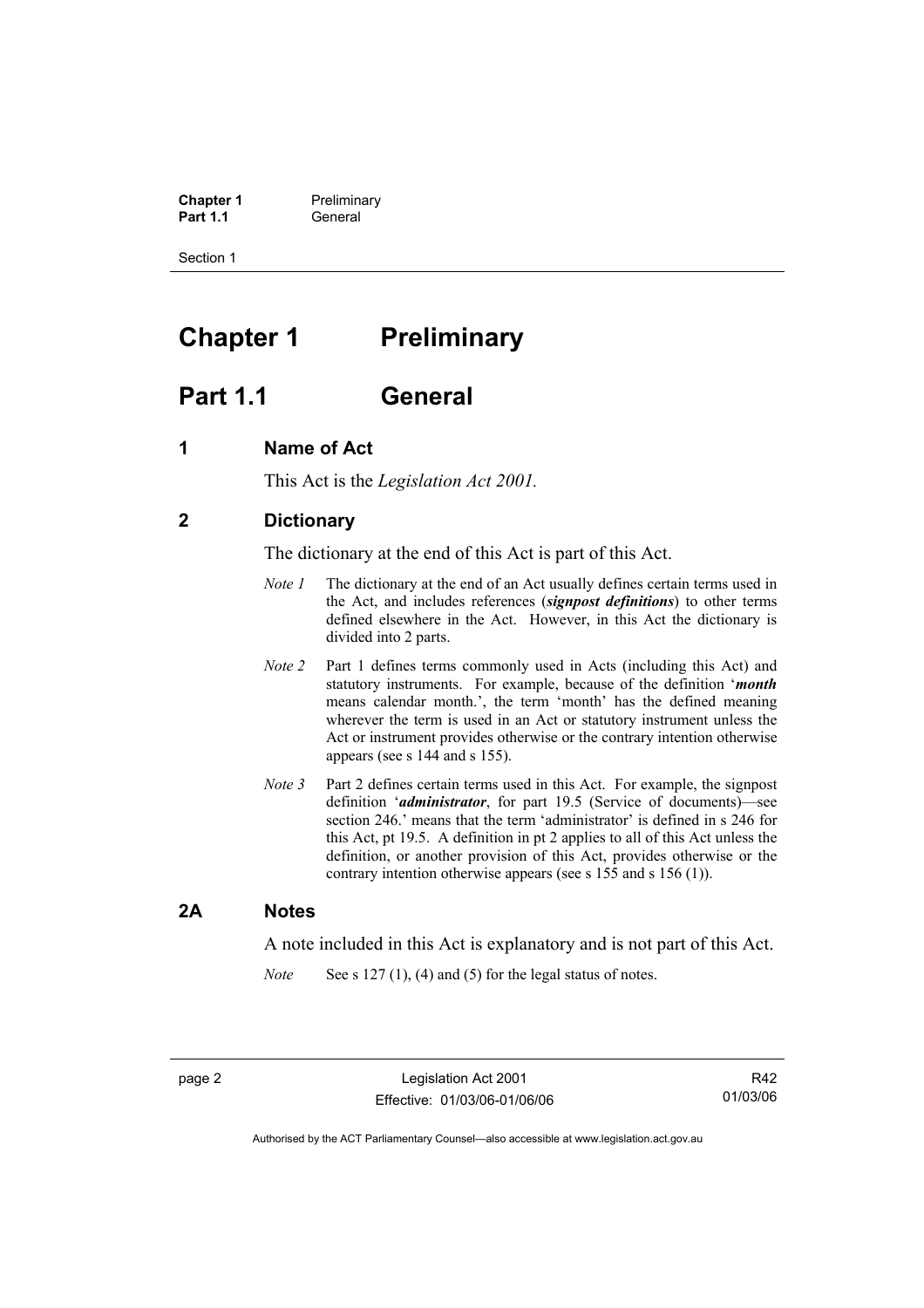# **3 Objects**

- (1) The main object of this Act is to make legislation more accessible.
- (2) This is to be achieved particularly by—
	- (a) encouraging access to legislation through the internet, while maintaining access to printed legislation; and
	- (b) restating the law dealing with the 'life cycle' of legislation, improving its structure and content, and simplifying its provisions where practicable; and
	- (c) assisting users of legislation to find, read, understand and use legislation by—
		- (i) facilitating the shortening and simplification of legislation; and
		- (ii) promoting consistency in the form and language of legislation; and
		- (iii) providing rules about the interpretation of legislation; and
		- (iv) facilitating the updating and republication of legislation to ensure its ready availability.
- (3) For this section, the '*life cycle*' of legislation includes the making (where relevant), notification, commencement, presentation and disallowance (where relevant), operation, interpretation, proof, republication, amendment and repeal of legislation and instruments made under legislation.

# **4 Application of Act**

 (1) This Act applies to all Acts (including this Act) and statutory instruments.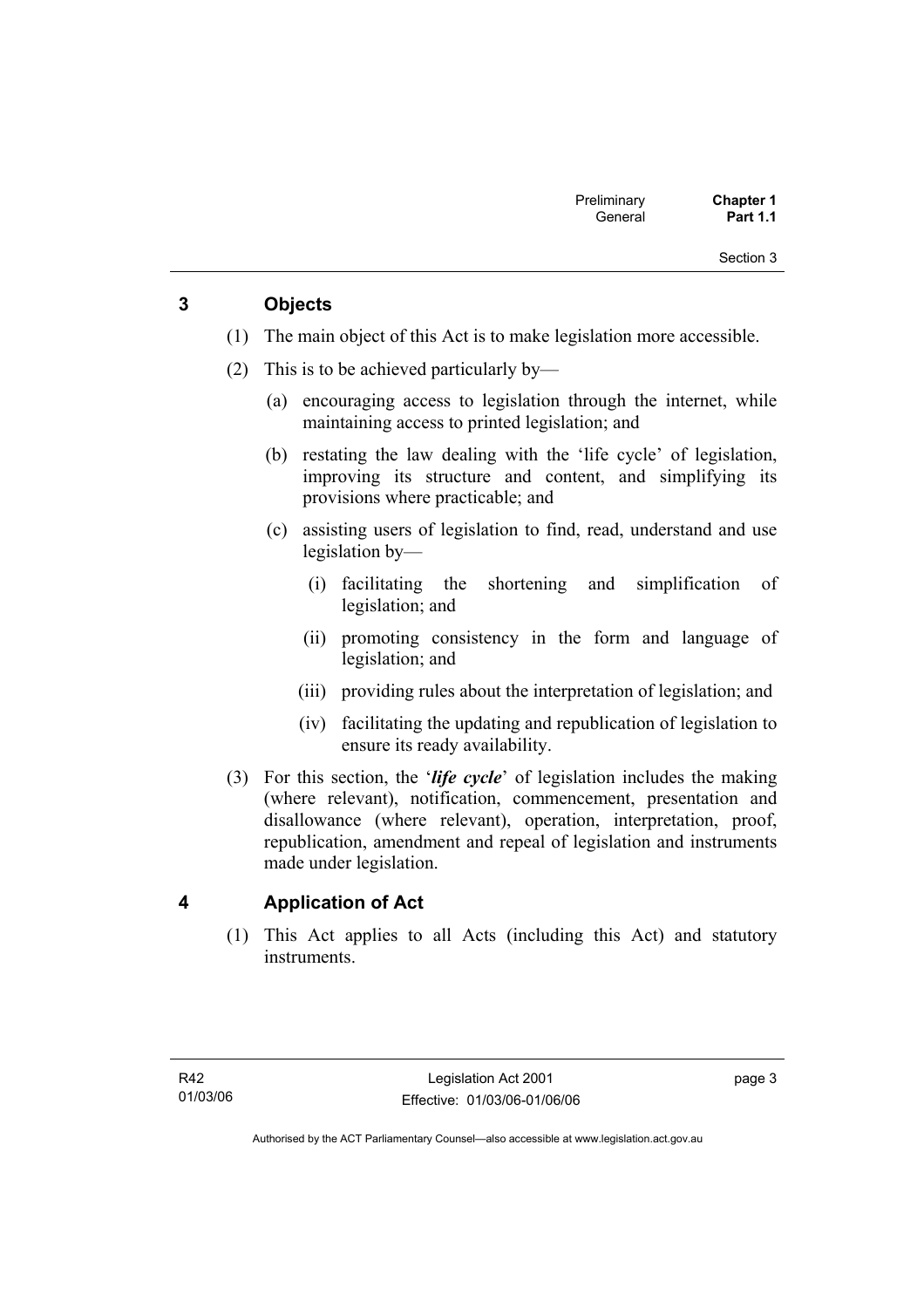| <b>Chapter 1</b> | Preliminary |
|------------------|-------------|
| <b>Part 1.1</b>  | General     |

 (2) In particular, Acts and statutory instruments are taken to be made on the basis that they will operate in conjunction with this Act.

#### **Examples**

- 1 An Act imposes an obligation and provides that people who 'fail' to carry out the obligation are liable to the penalty. The Act does not, however, define 'fail' or indicate that the word is used in a special way. In accordance with this Act, dictionary, part 1 (see s 144), the word 'fail' includes 'refuse'. In other words, a person who refuses to carry out the obligation will be subject to the penalty in the same way as someone who only neglects the obligation. In this case, the presence in an Act of a word that is defined in this Act attracts the operation of the definition in the dictionary.
- 2 The *XYZ Act 2001* contains the following provision:

The Minister may, in writing, determine fees for this Act.

Because the XYZ Act authorises a fee to be determined 'for this Act', this Act, section 56 applies and therefore the provisions of part 6.3 (Making of certain statutory instruments about fees) apply to the determination of fees under the provision. In this case, the operation of provisions of this Act is attracted because the *XYZ Act 2001* contains a provision that triggers the application of the part.

- *Note* An example is part of the Act, is not exhaustive and may extend, but does not limit, the meaning of the provision in which it appears (see s 126 and s 132).
- (3) This section is a determinative provision.
	- *Note* See s 5 for the meaning of determinative provisions, and s 6 for their displacement.

## **5 Determinative and non-determinative provisions**

- (1) This Act consists of determinative and non-determinative provisions.
- (2) A *determinative provision* is a provision of this Act that is declared to be a determinative provision.

#### **Example**

Section 4 (3) provides that section 4 is a determinative provision.

R42 01/03/06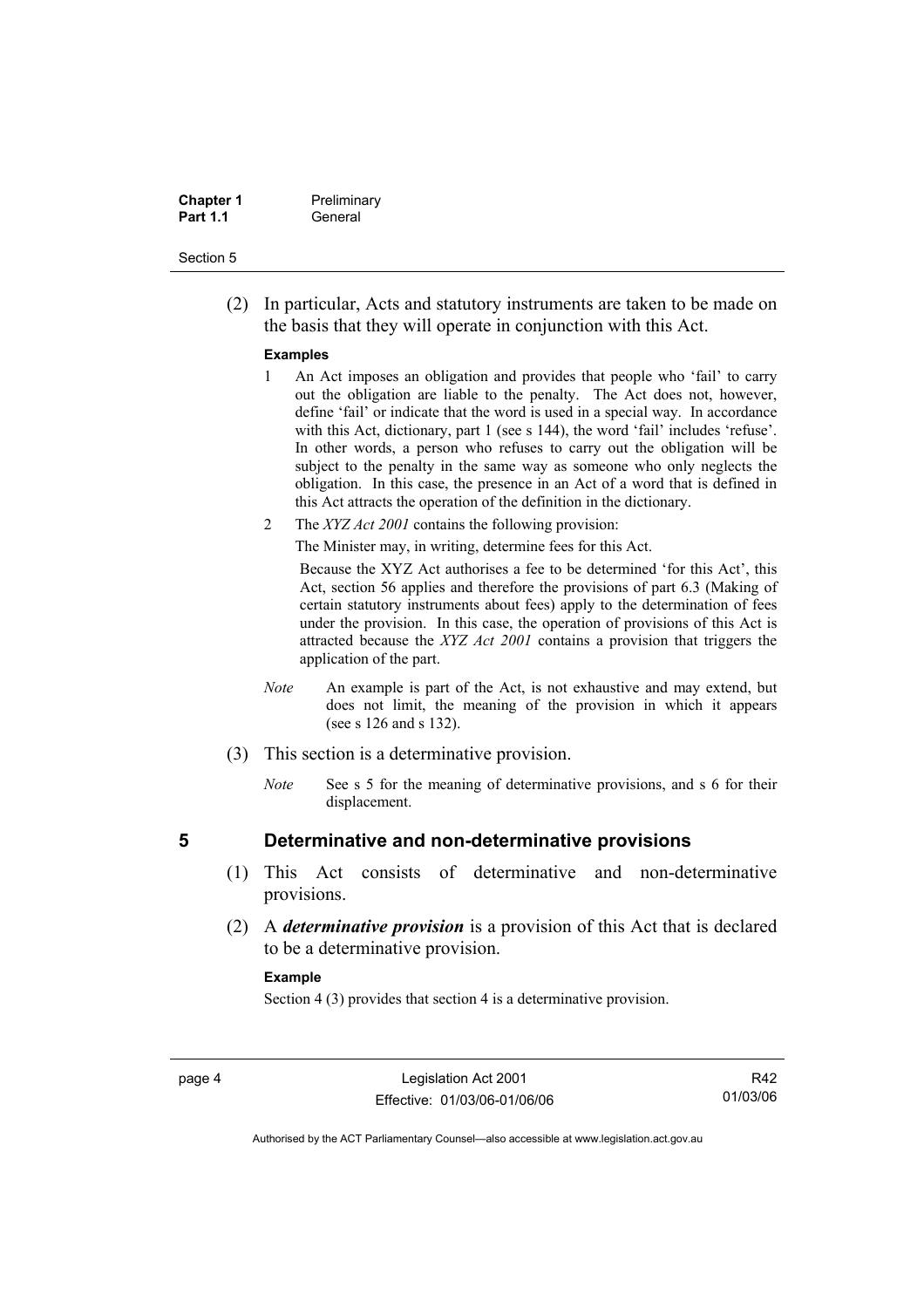# (3) A *non-determinative provision* is any other provision of this Act.

## **Example**

Section 3 does not contain a provision corresponding to section 4 (3). Therefore, section 3 is not a determinative provision.

*Note* An example is part of the Act, is not exhaustive and may extend, but does not limit, the meaning of the provision in which it appears (see s 126 and s 132).

## **6 Legislation Act provisions must be applied**

- (1) A provision of this Act must be applied to an Act or statutory instrument, in accordance with the terms of the provision, except so far as it is displaced.
- (2) A determinative provision may be displaced expressly or by a manifest contrary intention.
- (3) A non-determinative provision may be displaced expressly or by a contrary intention.

- (4) The declaration of a provision as 'determinative' indicates that it is the intention of the Legislative Assembly that, if the provision is to be displaced at all in a particular case, a more deliberate displacement is required than if the provision were a nondeterminative provision.
- (5) This section applies despite any presumption or rule of interpretation.
- (6) A provision of this Act must not be taken to be displaced by a provision of an Act or statutory instrument so far as the provisions can operate concurrently.
- (7) In particular and without limiting subsection (5), a provision of this Act is not displaced by a provision of an Act or statutory instrument

*Note* For the distinction between a 'manifest contrary intention' (see s (2)) and 'contrary intention' (see s (3)), see the examples in this section.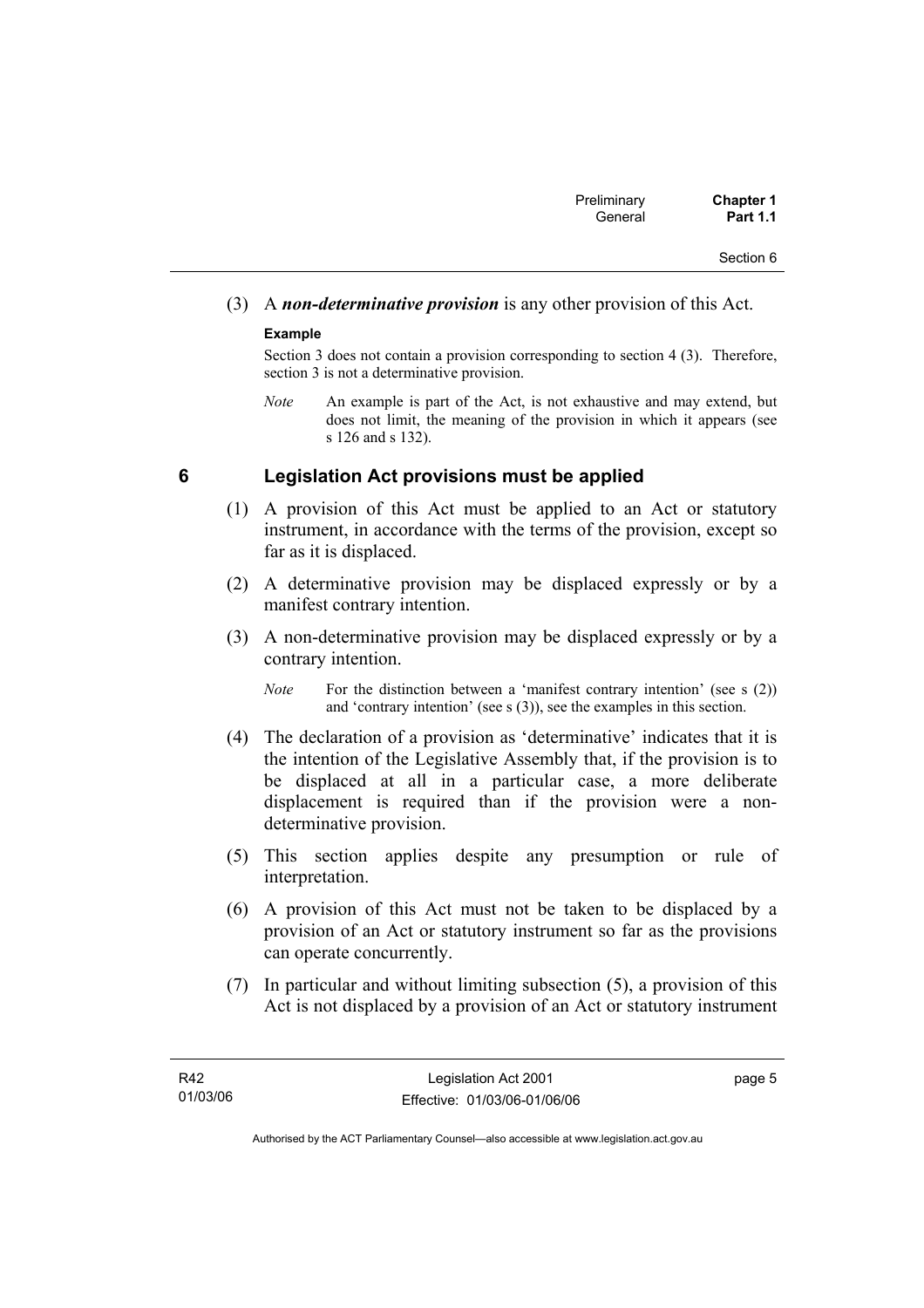| <b>Chapter 1</b> | Preliminary |
|------------------|-------------|
| <b>Part 1.1</b>  | General     |

because the provisions deal with the same or a similar subject matter.

(8) This section is a determinative provision.

#### **Examples of different kinds of displacement**

1 *Determinative provision—express displacement*

The *Collections Regulation Act 1999* (hypothetical), section 83 contains the following provision:

(2) The Legislation Act, section 47 (3) does not apply to a regulation under this Act.

Section 83 (2) illustrates a provision expressly displacing this Act, section 47 (3), a determinative provision.

2 *Determinative provision—manifest contrary intention*

The *Motor Repairers Act 2001* (hypothetical) does not contain a provision like the *Collections Regulation Act 1999*, section 83, but section 79 contains the following provision:

(3) A regulation may apply, adopt or incorporate an instrument or provision of an instrument as in force from time to time.

Section 79 (3) illustrates a provision displacing this Act, section 47 (3), a determinative provision, by a manifest contrary intention because section 79 (3) clearly contradicts section 47 (3).

3 *Non-determinative provision—contrary intention*

The master of a vessel is charged with contravening the *Liquor Act 2001* (hypothetical), section 126 by selling liquor on or from 'licensed premises' otherwise than at a time authorised by the Act. It is claimed that the sale took place on the vessel. The Act defines 'licensed premises' to mean that part or those parts of a building or buildings and of the land adjoining it or them as defined by the licensing court. It is argued that the complaint is defective in that a vessel cannot be 'licensed premises'. However, section 126 is expressed to apply to 'a licensee, servant, agent or master who sells liquor on or from licensed premises'. In this case, the reference to 'master' indicates a contrary intention indicating that the section is intended to apply to liquor sold on or from vessels.

#### **Example of concurrent operation (no displacement)**

The *Small Clubs Act 2002* (hypothetical) contains the following provision about how notice of the club's annual general meeting may be served on members of a registered small club:

page 6 Legislation Act 2001 Effective: 01/03/06-01/06/06

R42 01/03/06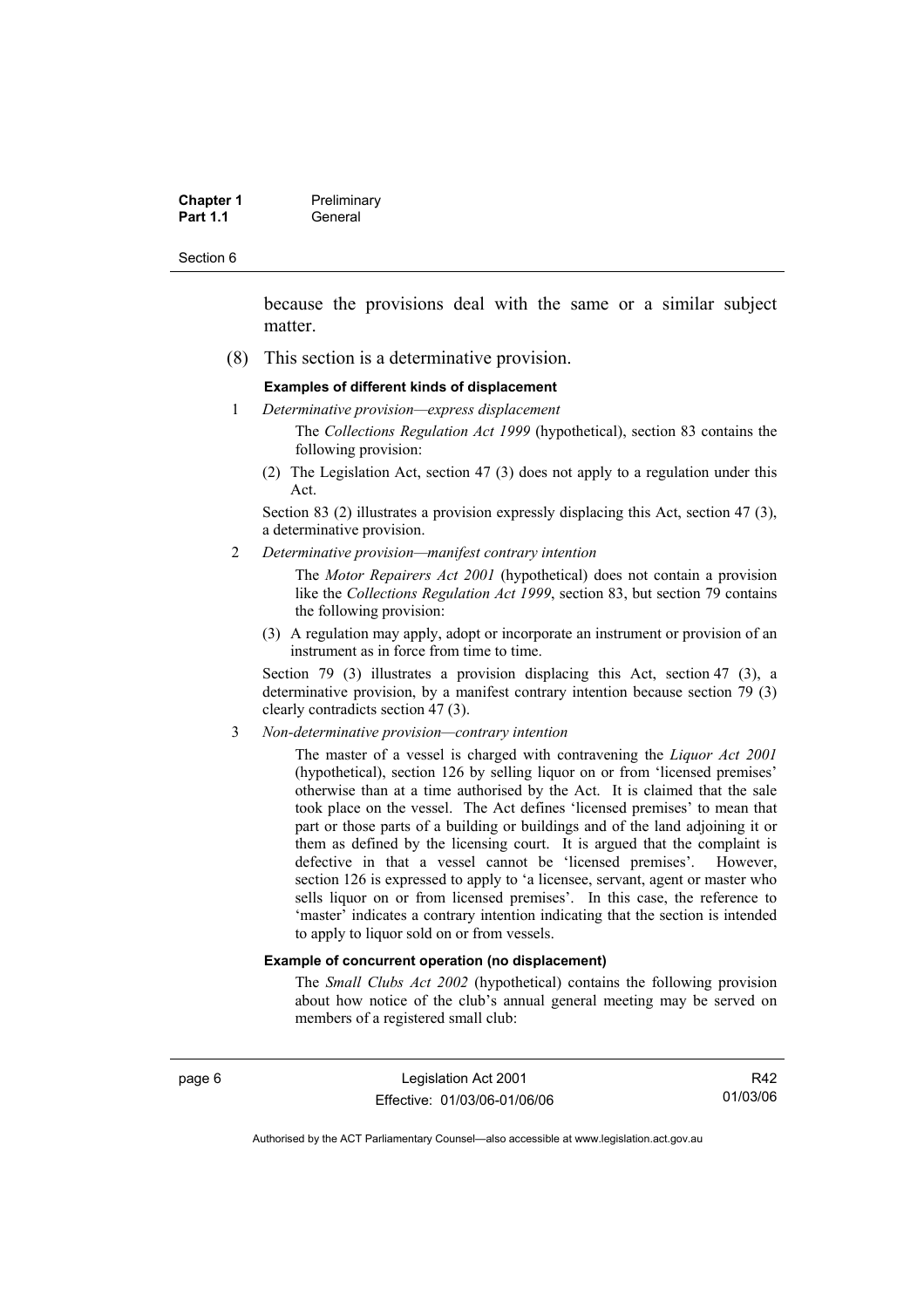| Preliminary | <b>Chapter 1</b> |
|-------------|------------------|
| General     | <b>Part 1.1</b>  |

#### **60 Serving notice of annual general meeting**

The executive committee of a registered small club may serve notice of the annual general meeting of the club on members by pinning the notice to a noticeboard in the club house.

This Act, section 247, a non-determinative provision, allows a document to be served on an individual under an Act in a number of ways (by giving the document to the individual, by sending it by prepaid post etc), but does not mention pinning the document to a noticeboard as a method of giving the notice.

Section 247 is not displaced by the *Small Clubs Act 2002*, section 60, because—

- section 60 does not expressly displace section 247 nor does it indicate a contrary intention (see s  $6(1)$  and  $(3)$ ) and, in particular, section  $60$ does not indicate an intention that the method of service it authorises is to be the only method of serving notice of annual general meetings on members of small clubs; and
- the application of section 247 is not displaced by any presumption or rule of interpretation (see s 6 (5)); and
- sections 60 and 247 can operate concurrently (see s  $6(6)$ ) by allowing complementary methods of service; and
- the fact that sections 60 and 247 deal with the same (or a similar) subject matter does not of itself displace section 247 (see s 6 (7) and also s 6 (5)).

It follows, therefore, that the executive committee is free to serve notice of the annual general meeting under section 60 or section 247.

*Note* An example is part of the Act, is not exhaustive and may extend, but does not limit, the meaning of the provision in which it appears (see s 126 and s 132).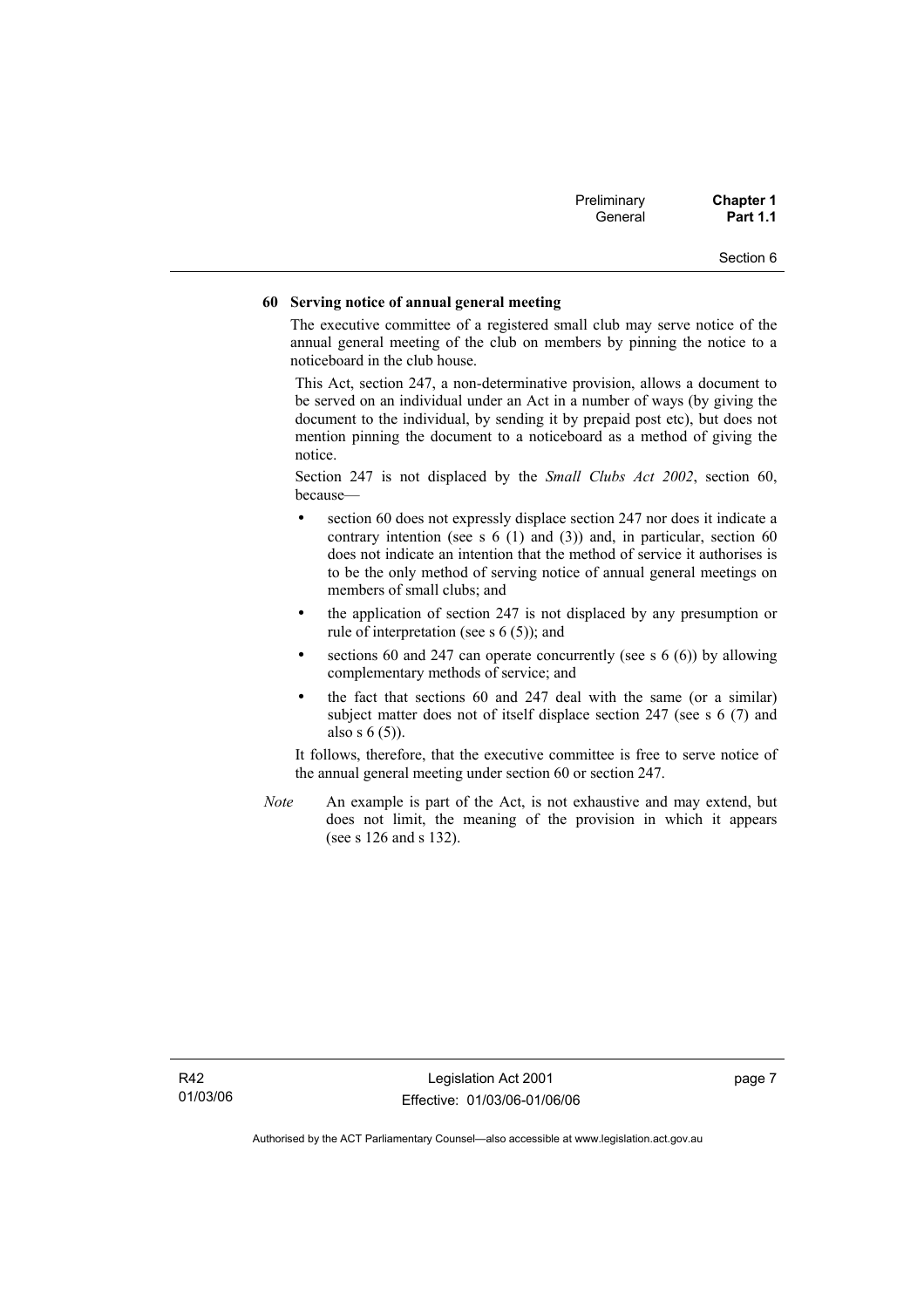**Chapter 1** Preliminary<br>**Part 1.2** Basic conce **Basic concepts** 

Section 7

# **Part 1.2 Basic concepts**

# **7 Meaning of** *Act* **generally**

- (1) An *Act* is an Act of the Legislative Assembly.
- (2) An *Act of the Legislative Assembly* is a law (however described or named) made by the Legislative Assembly under the Self-Government Act.
- (3) A reference to an *Act* includes a reference to a provision of an Act.
	- *Note 1* Section 17 deals with former Commonwealth enactments, and former NSW and UK Acts, that have become ACT Acts.
	- *Note 2* Section 100 (1) deals with references to particular Acts.

# **8 Meaning of** *subordinate law*

- (1) A *subordinate law* is a regulation, rule or by-law (whether or not legislative in nature) made under—
	- (a) an Act; or
	- (b) another subordinate law; or
	- (c) power given by an Act or subordinate law and also power given otherwise by law.
- (2) A reference to a *subordinate law* includes a reference to a provision of a subordinate law.

## **9 Meaning of** *disallowable instrument*

- (1) A *disallowable instrument* is—
	- (a) a statutory instrument (whether or not legislative in nature) that is declared to be a disallowable instrument by an Act, subordinate law or another disallowable instrument; or

R42 01/03/06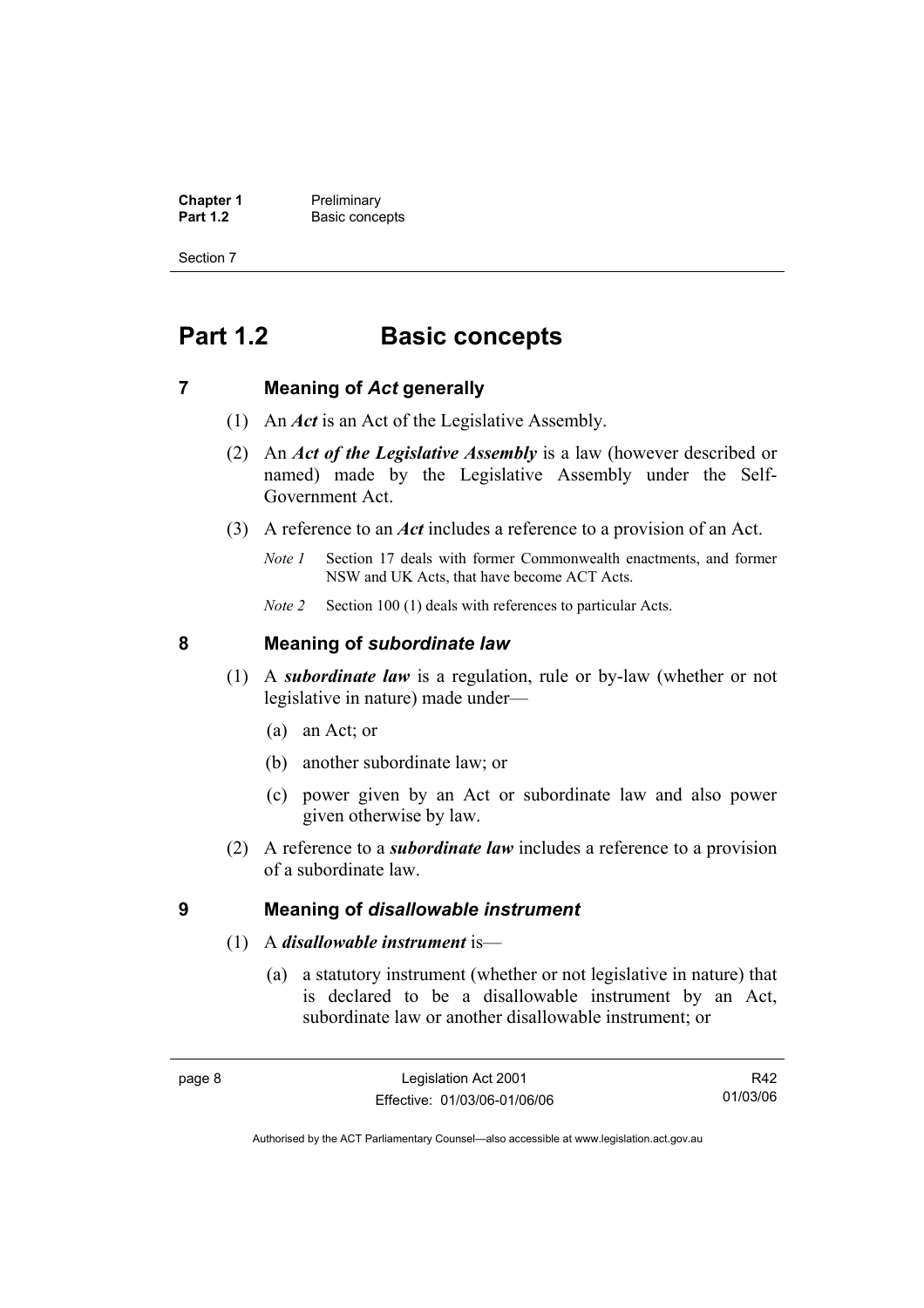- (b) a determination of fees or charges by a Minister under an Act or subordinate law.
- *Note Statutory instrument* is defined in s 13.
- (2) A reference to a *disallowable instrument* includes a reference to a provision of a disallowable instrument.

# **10 Meaning of** *notifiable instrument*

- (1) A *notifiable instrument* is a statutory instrument (whether or not legislative in nature) that is declared to be a notifiable instrument by an Act, subordinate law, disallowable instrument or another notifiable instrument.
- (2) A reference to a *notifiable instrument* includes a reference to a provision of a notifiable instrument.

# **11 Meaning of** *commencement notice*

- (1) A *commencement notice* is a statutory instrument that fixes or otherwise determines the commencement of an Act, subordinate law, disallowable instrument or notifiable instrument.
- (2) A reference to a *commencement notice* includes a reference to a provision of a commencement notice.

## **12 Meaning of** *registrable instrument*

- (1) A *registrable instrument* is—
	- (a) a subordinate law; or
	- (b) a disallowable instrument; or
	- (c) a notifiable instrument; or
	- (d) a commencement notice.
- (2) A reference to a *registrable instrument* includes a reference to a provision of a registrable instrument.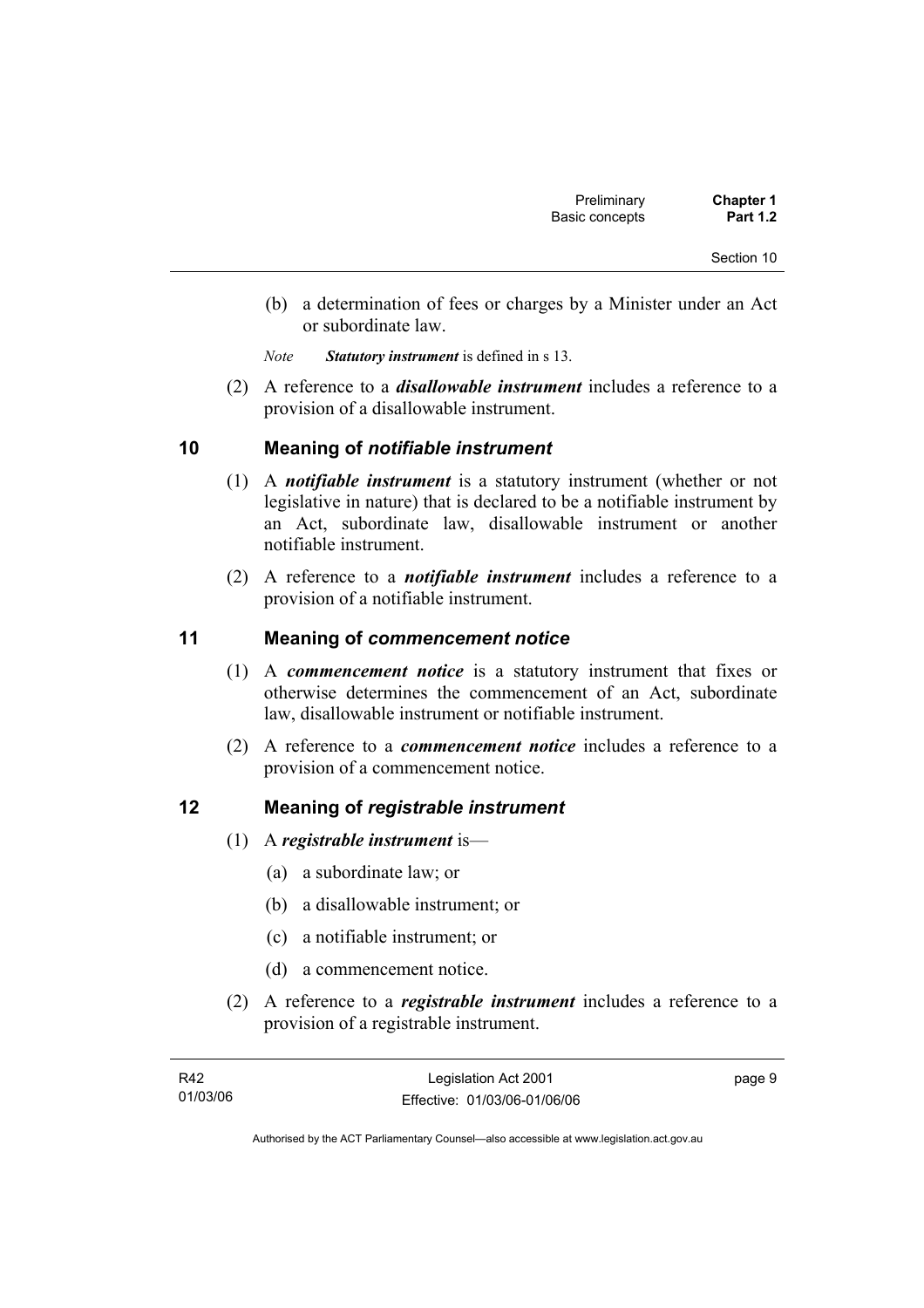**Chapter 1** Preliminary<br>**Part 1.2** Basic conce **Basic concepts** 

Section 13

# **13 Meaning of** *statutory instrument*

- (1) A *statutory instrument* is an instrument (whether or not legislative in nature) made under—
	- (a) an Act; or
	- (b) another statutory instrument; or
	- (c) power given by an Act or statutory instrument and also power given otherwise by law.
- (2) A *statutory instrument* includes a subordinate law, disallowable instrument, notifiable instrument and commencement notice.
- (3) A reference to a *statutory instrument* includes a reference to a provision of a statutory instrument.

## **14 Meaning of** *instrument*

(1) An *instrument* is any writing or other document.

*Note Writing* is defined in the dictionary, pt 1.

 (2) A reference to an *instrument* includes a reference to a provision of an instrument.

## **15 Meaning of** *authorised republication*

- (1) An *authorised republication* is a republication of a law authorised by the parliamentary counsel under this Act.
- (2) A reference to an *authorised republication* includes a reference to a provision of an authorised republication.
- (3) In this section:

*law*—see section 107 (Definitions for ch 11).

R42 01/03/06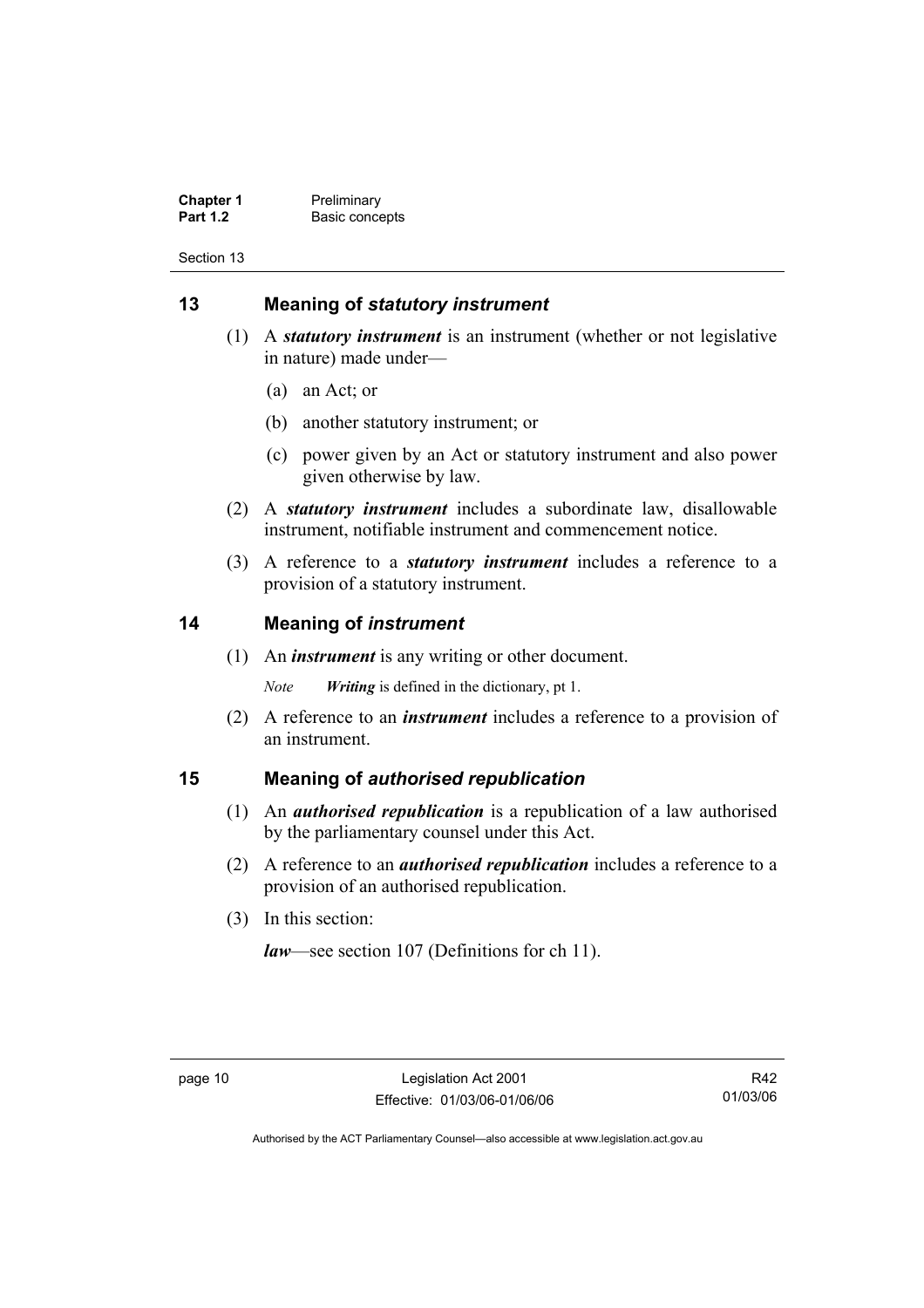# **16 Meaning of** *provision*

A *provision* of an Act or instrument is any words or anything else that forms part of the Act or instrument.

#### **Examples of provisions consisting of groups of words**

sections, subsections, paragraphs, subparagraphs, sub-subparagraphs, examples

#### **Examples of provisions consisting of groups of other provisions**

chapters, parts, divisions, subdivisions, schedules

- *Note 1* An example is part of the Act, is not exhaustive and may extend, but does not limit, the meaning of the provision in which it appears (see s 126 and s 132).
- *Note 2* See s 126 and s 127 for material that is, or is not, part of an Act or statutory instrument.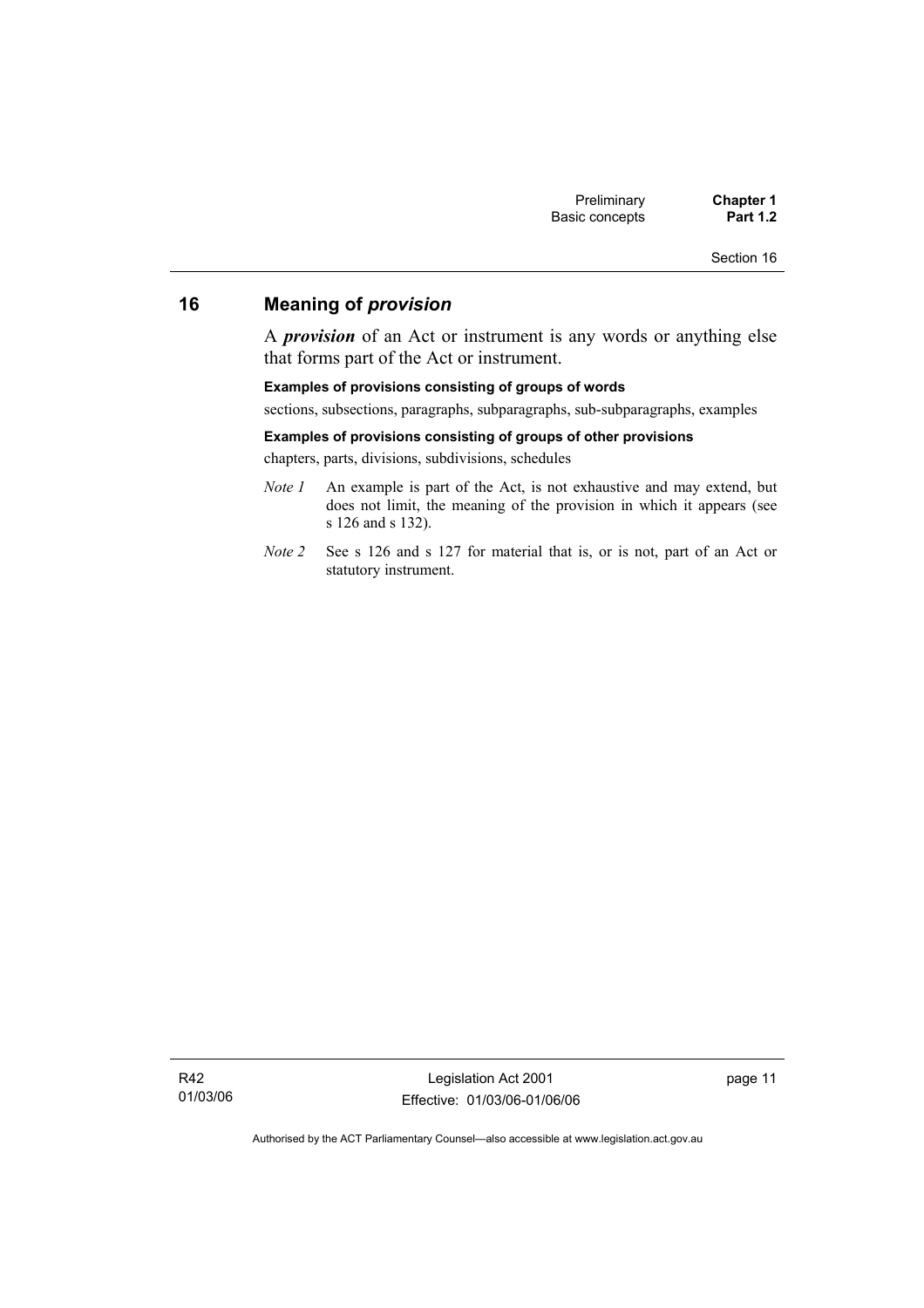**Chapter 1** Preliminary<br>**Part 1.3** Sources of **Part 1.3** Sources of law in the ACT

Section 16

# **Part 1.3 Sources of law in the ACT**

#### **Notes on sources of law**

- *Note 1* The laws in force in the ACT consist of the written law and various unwritten laws known as the principles and rules of common law and equity.
- *Note 2* The written law of the Territory consists primarily of laws, known as Acts, made by the Legislative Assembly. It also includes regulations, rules of court and other legislative instruments made under specific powers given by Acts. (Written laws made under an Act are commonly called 'subordinate' or 'delegated' legislation.)
- *Note 3* Before self-government, ordinances made by the Governor-General under the *Seat of Government* (*Administration*) *Act 1910* (Cwlth) were the main form of legislation made for the ACT. Most of the ordinances in force at self-government have been converted into Acts (see the Self-Government Act, s 34). However, the Governor-General has power to make ordinances for the ACT on a limited number of topics (see *Seat of Government (Administration) Act 1910* (Cwlth), s 12).
- *Note 4* The written laws in force in the ACT also include the Commonwealth Constitution, Commonwealth Acts, and regulations and other legislative instruments made under Commonwealth Acts. As a general rule, Commonwealth Acts and legislative instruments apply in the ACT in the same way as they apply in other parts of Australia. Commonwealth Acts and instruments prevail over the Acts made by the Legislative Assembly to the extent to which they are inconsistent (see Self-Government Act, s 28).
- *Note 5* Certain Acts of New South Wales and the United Kingdom also formed part of the written laws in force in the ACT. Because of the *Interpretation Act 1967*, s 65, these are now taken to be laws made by the Legislative Assembly as if they had been enacted by the Assembly. (Section 65 has expired, but its previous operation was saved–see s 65 (3)). These Acts are listed in sch 1.

page 12 Legislation Act 2001 Effective: 01/03/06-01/06/06

R42 01/03/06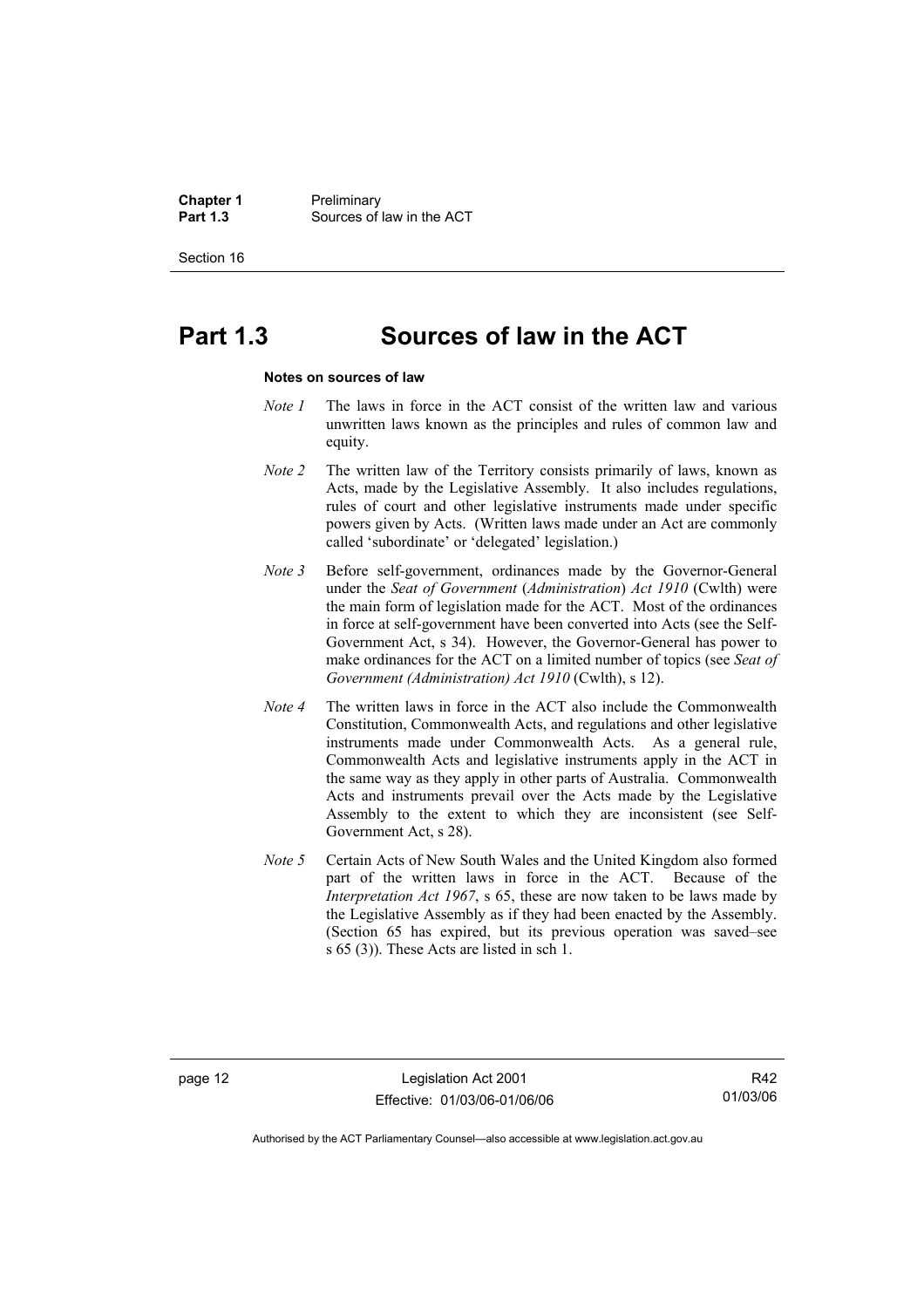# **17 References to Acts include references to former Cwlth enactments etc**

- (1) A reference to an *Act* includes a reference to a former Commonwealth enactment.
- (2) Without limiting subsection (1), a reference to an *Act* includes a reference to a former NSW Act or former UK Act mentioned in schedule 1.
- (3) In this section:

*former Commonwealth enactment* means a Commonwealth Act or ordinance, a New South Wales Act or Imperial Act that is—

- (a) an enactment within the meaning of the Self-Government Act because of that Act, section 34; or
- (b) an enactment because of the *A.C.T*. *Self-Government (Consequential Provisions) Act 1988* (Cwlth), section 10 (3) or section 12 (2) or (3).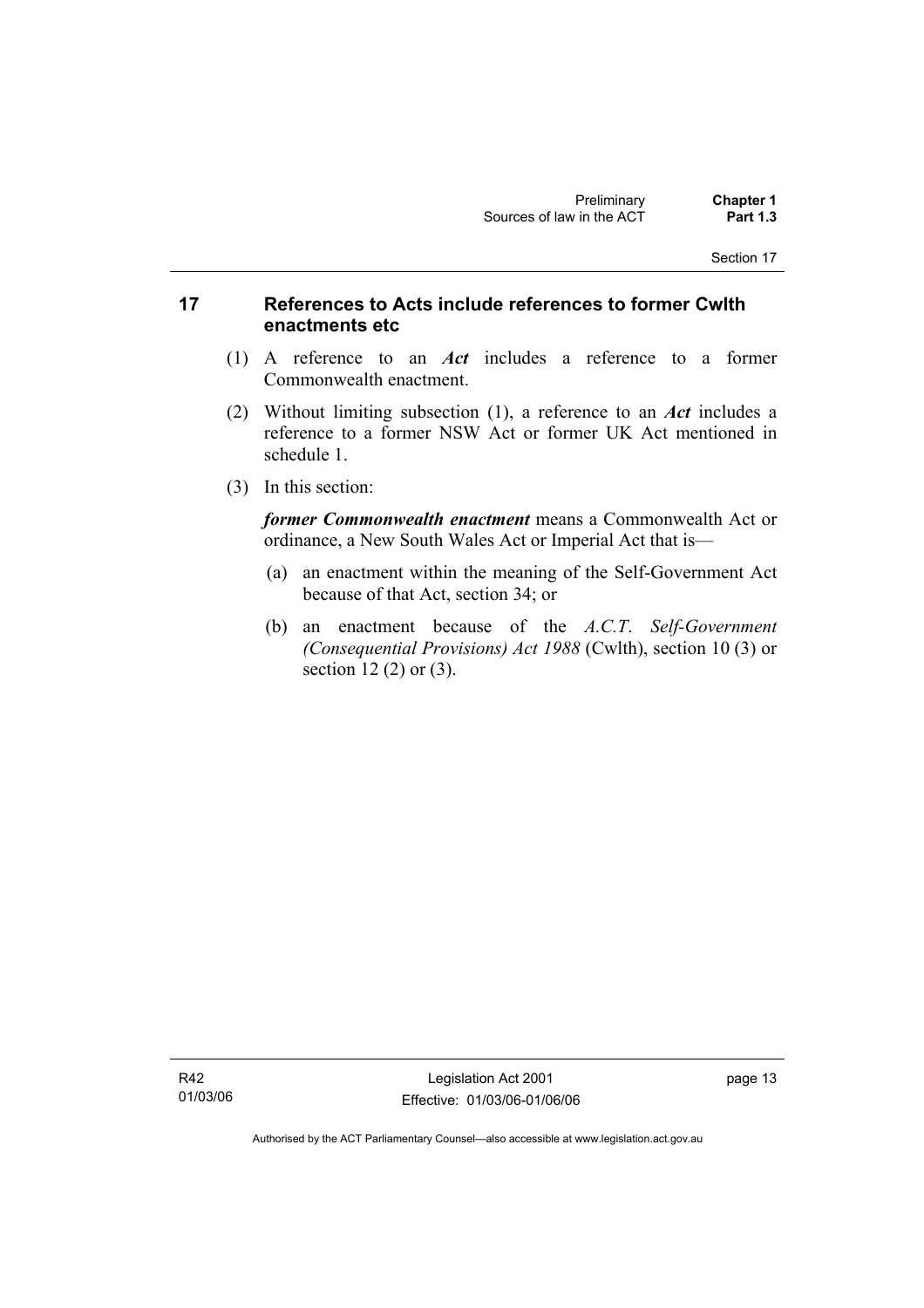#### **Chapter 2** ACT legislation register and web site

Section 18

# **Chapter 2 ACT legislation register and web site**

# **18 ACT legislation register**

- (1) The parliamentary counsel must establish and maintain a register of Acts and statutory instruments (the *ACT legislation register*).
- (2) The register must be kept electronically.

#### **Example of how register may be kept**

The register may be kept in the form of, or as part of, 1 or more computer databases, and may include data compiled electronically from the databases.

*Note* An example is part of the Act, is not exhaustive and may extend, but does not limit, the meaning of the provision in which it appears (see s 126 and s 132).

## **19 Contents of register**

- (1) The ACT legislation register must contain the following:
	- (a) authorised republications of laws currently in force;
	- (b) Acts as made;
	- (c) subordinate laws as made;
	- (d) disallowable instruments as made;
	- (e) notifiable instruments as made;
	- (f) commencement notices as made;
	- (g) resolutions passed, or taken to have been passed, by the Legislative Assembly to disallow a subordinate law or disallowable instrument;

R42 01/03/06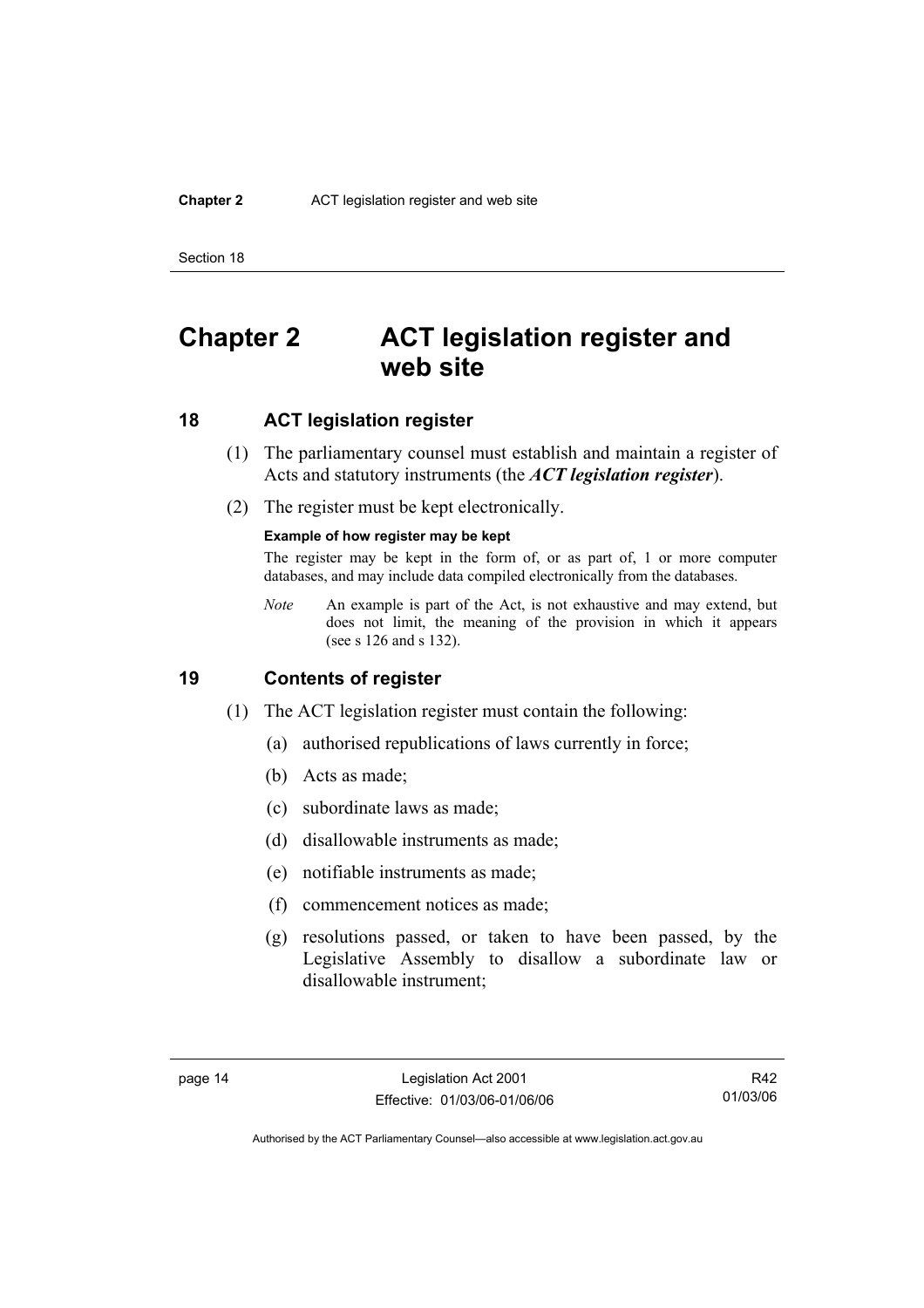- (h) resolutions passed, or taken to have been passed, by the Legislative Assembly to amend a subordinate law or disallowable instrument;
- (i) bills presented to the Legislative Assembly;
- (j) explanatory statements for bills, and amendments of bills, presented to the Legislative Assembly;
- (k) explanatory statements, and regulatory impact statements under chapter 5, for subordinate laws and disallowable instruments.
- (2) The ACT legislation register must also contain the following:
	- (a) notifications of the making of Acts;
	- (b) notifications of the making of subordinate laws;
	- (c) notifications of the making of disallowable instruments;
	- (d) notifications of the making of notifiable instruments;
	- (e) notifications of the making of commencement notices;
	- (f) notifications of the disallowance of subordinate laws or disallowable instruments under section 65 (Disallowance by resolution of Assembly);
	- (g) notifications of the amendment of subordinate laws or disallowable instruments under section 68 (Amendment by resolution of Assembly).
- (3) The parliamentary counsel may enter additional material in the register if the parliamentary counsel considers that it is likely to be useful to users of the register.
- (4) Without limiting subsection (3), the additional material may include the following:
	- (a) unauthorised republications of laws currently in force;

page 15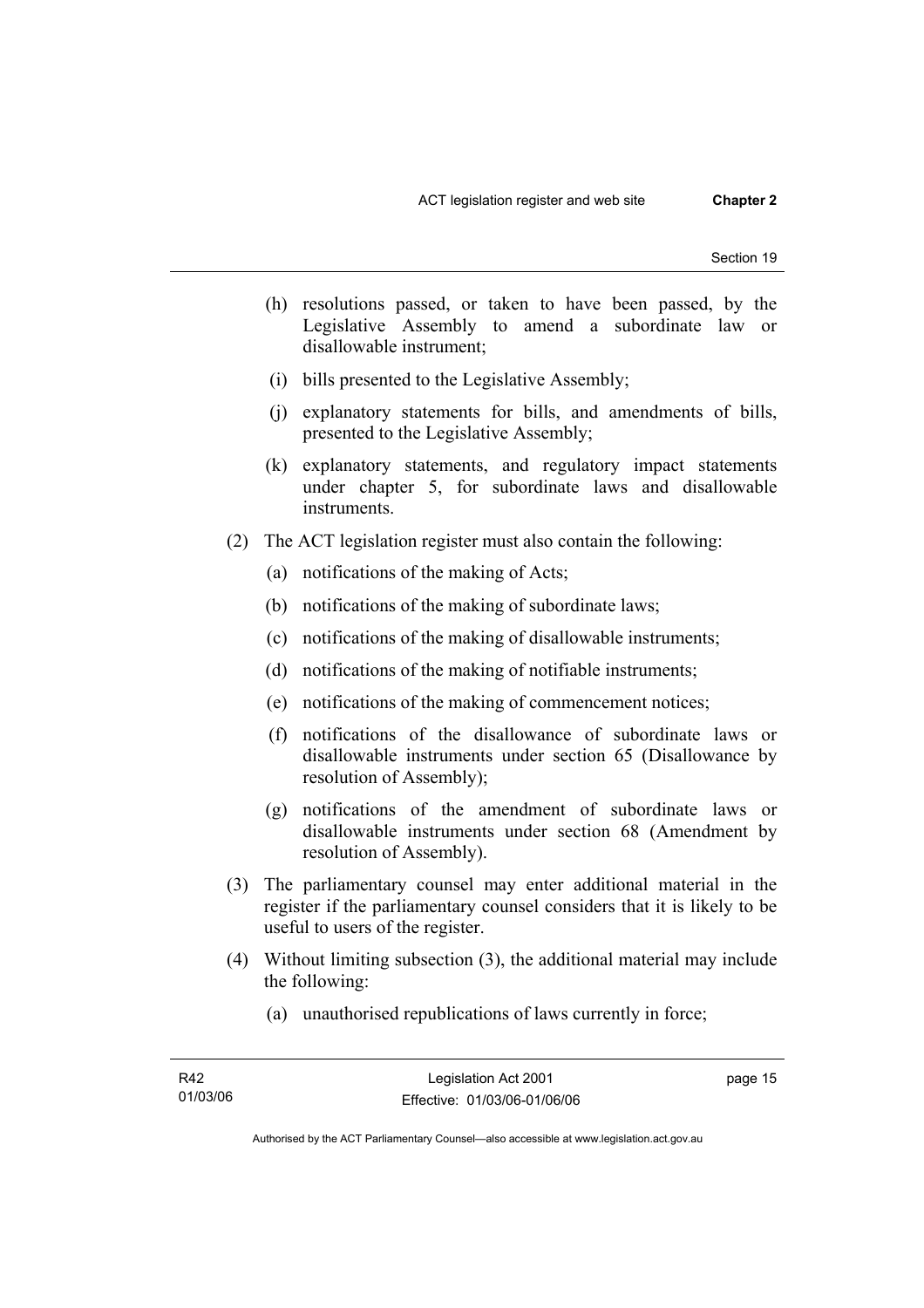#### **Chapter 2** ACT legislation register and web site

#### Section 19

- (b) past versions of unauthorised republications;
- (c) past versions of authorised republications;
- (d) statutory instruments that are not registrable instruments;
- (e) repealed Acts and statutory instruments;
- (f) Commonwealth laws that apply in or in relation to the ACT;
- (g) material relevant to interpreting the rights set out in the *Human Rights Act 2004*, including documents mentioned in that Act, dictionary, definition of *international law*.
- *Note* The following sections of the Act deal with the entry of material in the register:
	- s 28 (Notification of Acts)
	- s 61 (Notification of registrable instruments)
	- s 65A (Notification of disallowance by resolution of Assembly)
	- s 69 (Notification of amendments made by resolution of Assembly)
	- s 108 (Republication in register).
- (5) The parliamentary counsel may enter additional material in the register in any way the parliamentary counsel considers is likely to be helpful to users of the register.

#### **Examples**

- 1 A uniform legislative scheme is entered into under heads of agreement signed on behalf of the Commonwealth, States and Territories. The Legislative Assembly later passes an Act to implement the scheme on behalf of the ACT and the Act is notified and entered in the register. The agreement is also entered in the register as a notifiable instrument with a notifiable instrument number even though the instrument is not taken to be a notifiable instrument under section 10 (Meaning of *notifiable instrument*). The page of the register for the Act contains the heading 'Registrable instruments' and the agreement is listed underneath. The page of the register for the agreement gives particulars for the agreement and mentions that it is not a notifiable instrument but is included in the register for information.
- 2 An instrument under the Self-Government Act notifying the appointment of Ministers is entered in the register as a notifiable instrument even though the instrument is not taken to be a notifiable instrument under section 10

page 16 Legislation Act 2001 Effective: 01/03/06-01/06/06

R42 01/03/06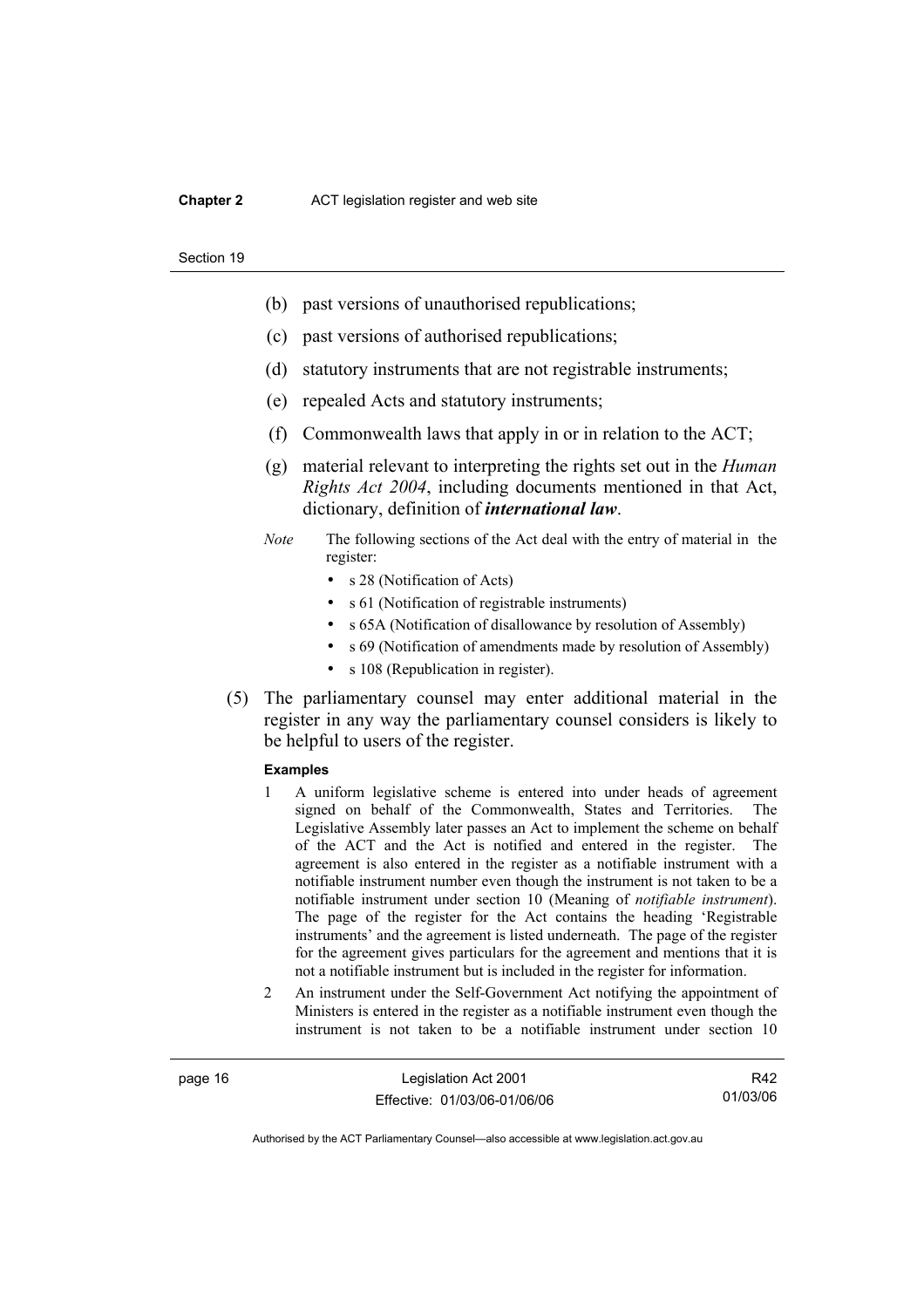(Meaning of *notifiable instrument*). The instrument is also numbered as a notifiable instrument. The page of the register for the notification mentions that it is made under the Self-Government Act and is not a notifiable instrument but is included in the register for information.

- *Note* An example is part of the Act, is not exhaustive and may extend, but does not limit, the meaning of the provision in which it appears (see s 126 and s 132).
- (6) Without limiting subsection (3) or (5), a regulation may prescribe requirements to be satisfied for additional material to be entered in the register under this section, including, for example, requirements about—
	- (a) the form of the material; and
	- (b) the making of requests for its entry in the register.
- (7) A regulation may also make provision about the following in relation to instruments (other than registrable instruments) to be entered in the register under this section:
	- (a) the numbering of the instruments by the parliamentary counsel, whether in a series of numbers allocated under section 59 (Numbering) or otherwise;
	- (b) the identification of the instruments, including, for example, authorising the parliamentary counsel to—
		- (i) add a name to an unnamed instrument; or
		- (ii) amend an instrument's name; or
		- (iii) add notes to an instrument to assist in its identification; or
		- (iv) do anything else in relation to an instrument to assist users of the register to identify or refer to the instrument.
- (8) If the register contains an authorised republication of a law currently in force, and the law is amended, the parliamentary counsel must replace the republication with an authorised republication of the law as amended.

| R42      | Legislation Act 2001         | page 17 |
|----------|------------------------------|---------|
| 01/03/06 | Effective: 01/03/06-01/06/06 |         |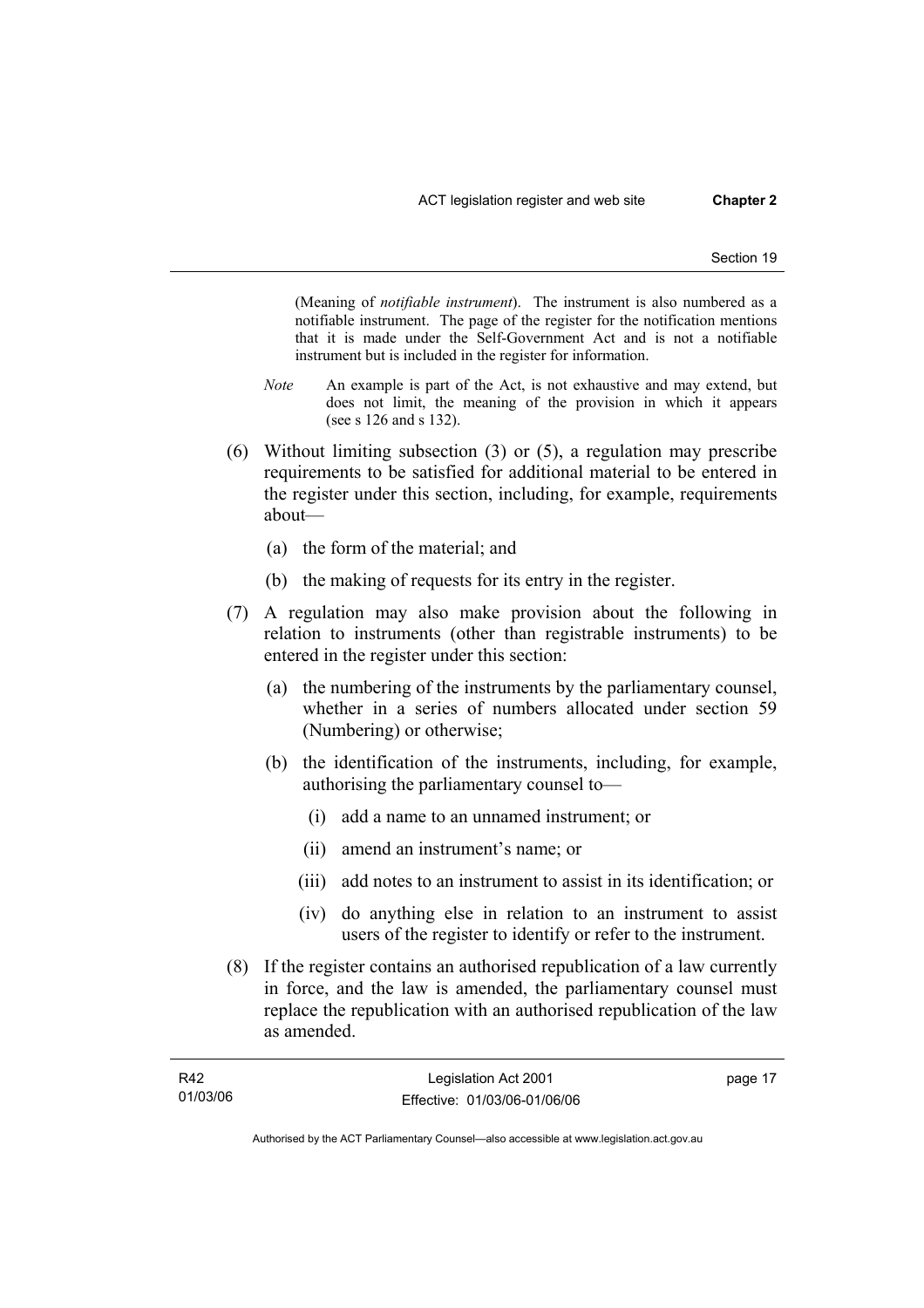#### **Chapter 2** ACT legislation register and web site

#### Section 20

- (9) If the register contains an authorised republication of a law, and the law is repealed, expires or, for a subordinate law or disallowable instrument, is disallowed by the Legislative Assembly, the parliamentary counsel must ensure that the republication is no longer shown as a republication of law currently in force.
- (10) If the parliamentary counsel considers it likely to be useful to users of the register to enter information (in any form) in the register, the parliamentary counsel may enter the information at any time.

#### **Example**

guides and indexes to the register

- (11) If an Act passed by the Legislative Assembly, or a registrable instrument made, before the commencement of this Act need not be notified under this Act, the parliamentary counsel may enter the text of the Act or instrument in the register.
- (12) The parliamentary counsel may correct any mistake, error or omission in the register subject to the requirements (if any) of the regulations.
- (13) In this section:

*amended* includes modified.

*law*—see section 107 (Definitions for ch 11).

*repealed* includes lapsed and expired.

## **20 Prompt registration**

The parliamentary counsel must ensure that anything the parliamentary counsel is required to do in relation to the register is done promptly.

## **21 Approved web site**

 (1) The parliamentary counsel must approve an internet site, and may approve additional internet sites, for this Act.

page 18 Legislation Act 2001 Effective: 01/03/06-01/06/06

R42 01/03/06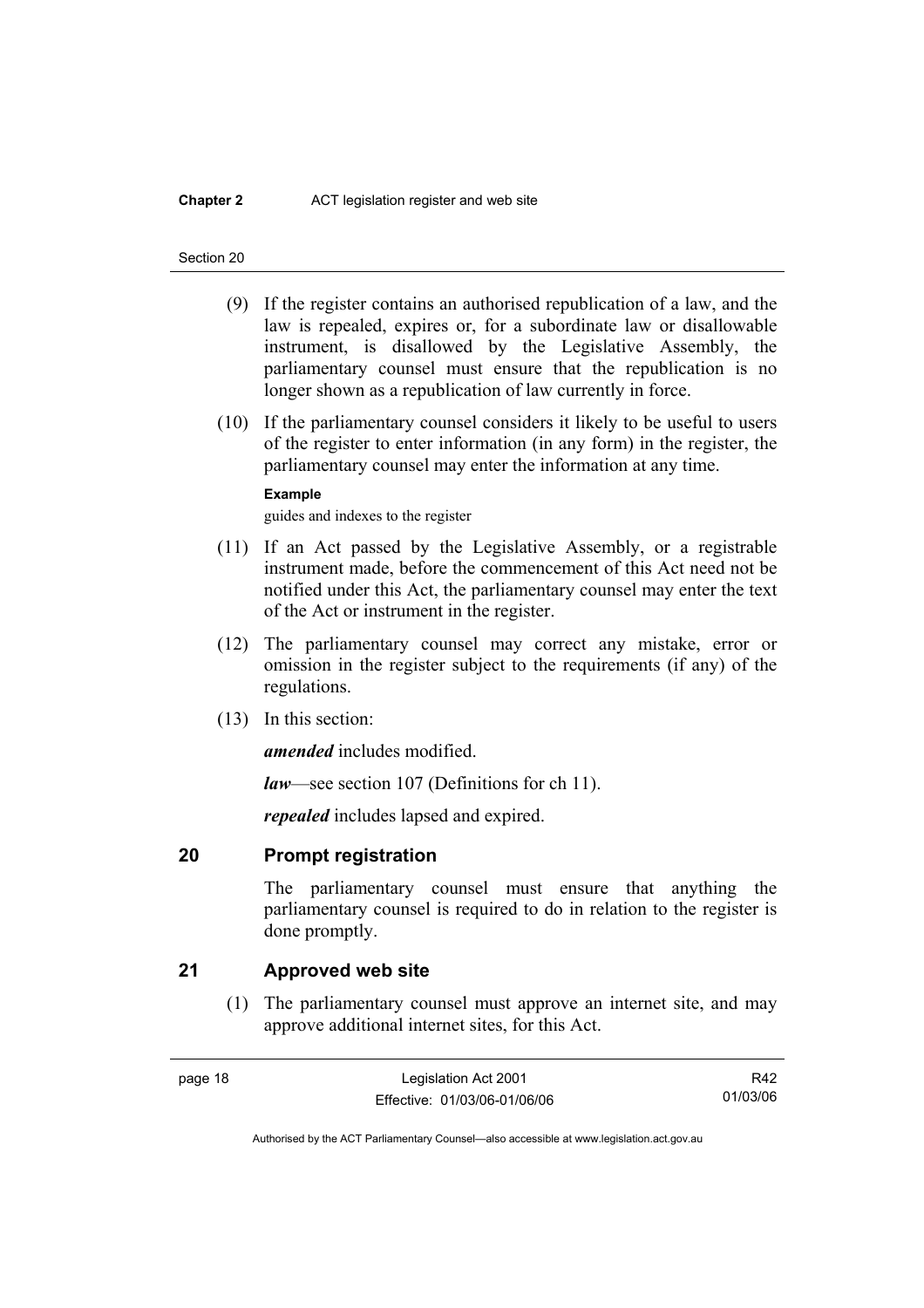(2) The parliamentary counsel may enter into agreements or arrangements to ensure that users can authenticate an approved web site or the material accessible on an approved web site.

### **22 Access to registered material at approved web site**

- (1) The parliamentary counsel must ensure, as far as practicable, that a copy of the material mentioned in section 19 (1) and (2) (Contents of register) is accessible at all times on an approved web site.
- (2) Access is to be provided without charge by the Territory.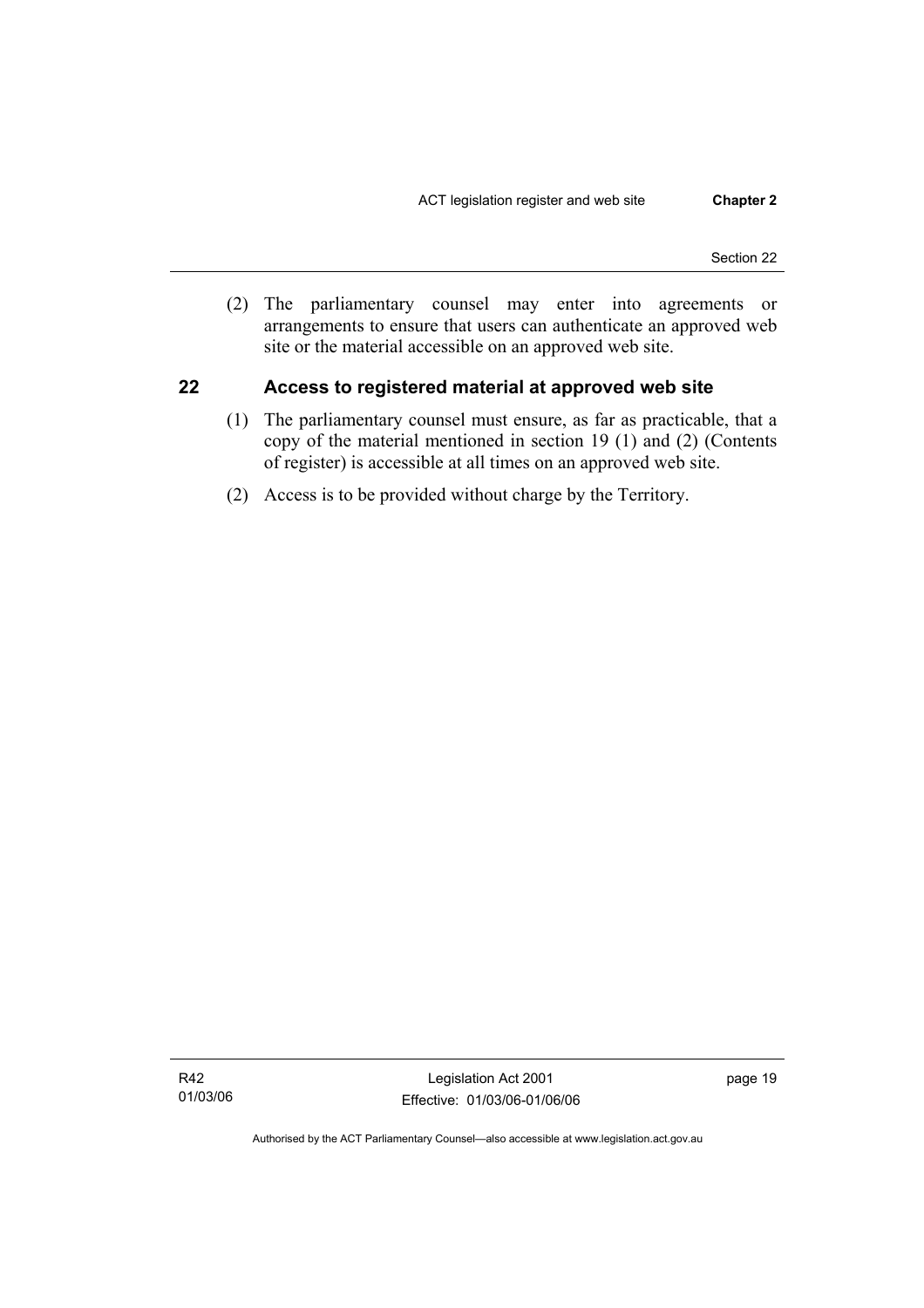#### **Chapter 3** Authorised versions and evidence of laws and legislative material

Section 22A

# **Chapter 3 Authorised versions and evidence of laws and legislative material**

#### **22A Definitions for ch 3**

In this chapter:

*law* means an Act or statutory instrument, whether or not it has been amended, and includes, in relation to a republication—

- (a) a collection of 2 or more Acts or statutory instruments; or
- (b) all or part of an agreement or other instrument that has the force of law or is in, or attached to, an Act or statutory instrument.
- *Note* A reference to an Act or statutory instrument includes a reference to a provision of the Act or instrument (see s 7 and s 13).

*legislative material* means material (other than a law or provision of a law) relating to an Act or statutory instrument.

#### **Examples of** *legislative material*

- 1 Additional material entered in the register under section 19 (3) (Contents of register) that is not an Act or statutory instrument, for example, appointments of Ministers. Ministers are appointed by the Chief Minister under the Self-Government Act, section 41. An instrument notifying an appointment may be entered in the register even though the instrument is not a statutory instrument.
- 2 Material that may be considered under chapter 14 in working out the meaning of an Act or statutory instrument, for example, an explanatory statement for the bill that became the relevant Act that was presented to the Legislative Assembly before the Act was passed.
- *Note* An example is part of the Act, is not exhaustive and may extend, but does not limit, the meaning of the provision in which it appears (see s 126 and s 132).

| page 20 | Legislation Act 2001         | R42      |
|---------|------------------------------|----------|
|         | Effective: 01/03/06-01/06/06 | 01/03/06 |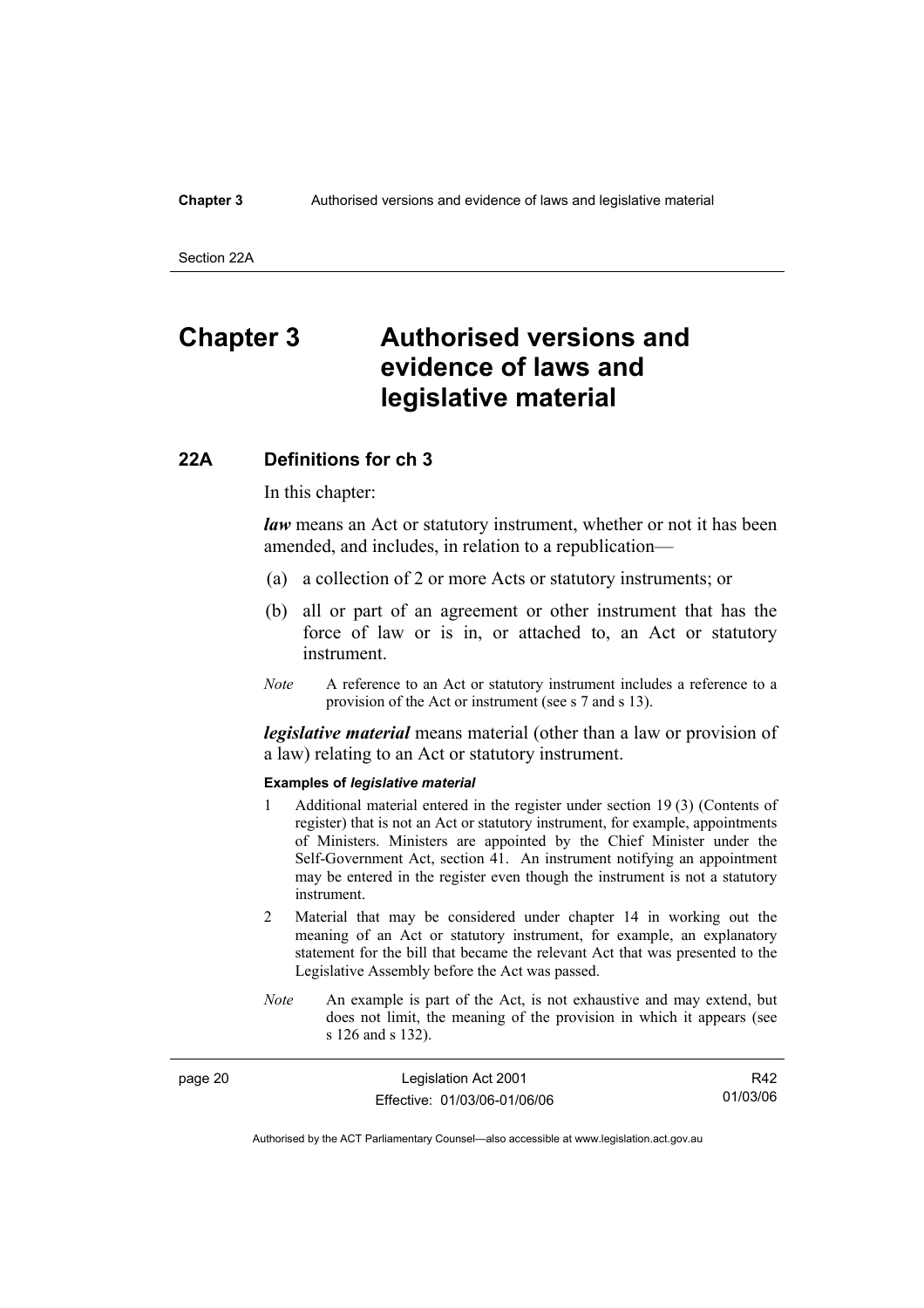*republication* includes part of a republication.

### **23 Authorisation of versions by parliamentary counsel**

The parliamentary counsel may authorise written or electronic versions of a law, republication or legislative material.

*Note Written* includes printed (see dict, pt 1, def *writing*).

## **24 Authorised electronic versions**

- (1) An electronic copy of a law, republication or legislative material is an authorised version if—
	- (a) it is accessed at, or downloaded from, an approved web site in a format authorised by the parliamentary counsel; or
	- (b) it is authorised by the parliamentary counsel and is in the format in which it is authorised by the parliamentary counsel.

### **Example of authorised electronic format**

a locked pdf file

- *Note* An example is part of the Act, is not exhaustive and may extend, but does not limit, the meaning of the provision in which it appears (see s 126 and s 132).
- (2) It is presumed, unless the contrary is proved—
	- (a) that an internet site purporting to be an approved web site is an approved web site; and
	- (b) that an electronic copy of a law, republication or legislative material accessed at, or downloaded from, an approved web site and purporting to be authorised by the parliamentary counsel (however expressed) is an authorised version of the law, republication or legislative material; and
	- (c) that any other electronic copy of a law, republication or legislative material purporting to be authorised by the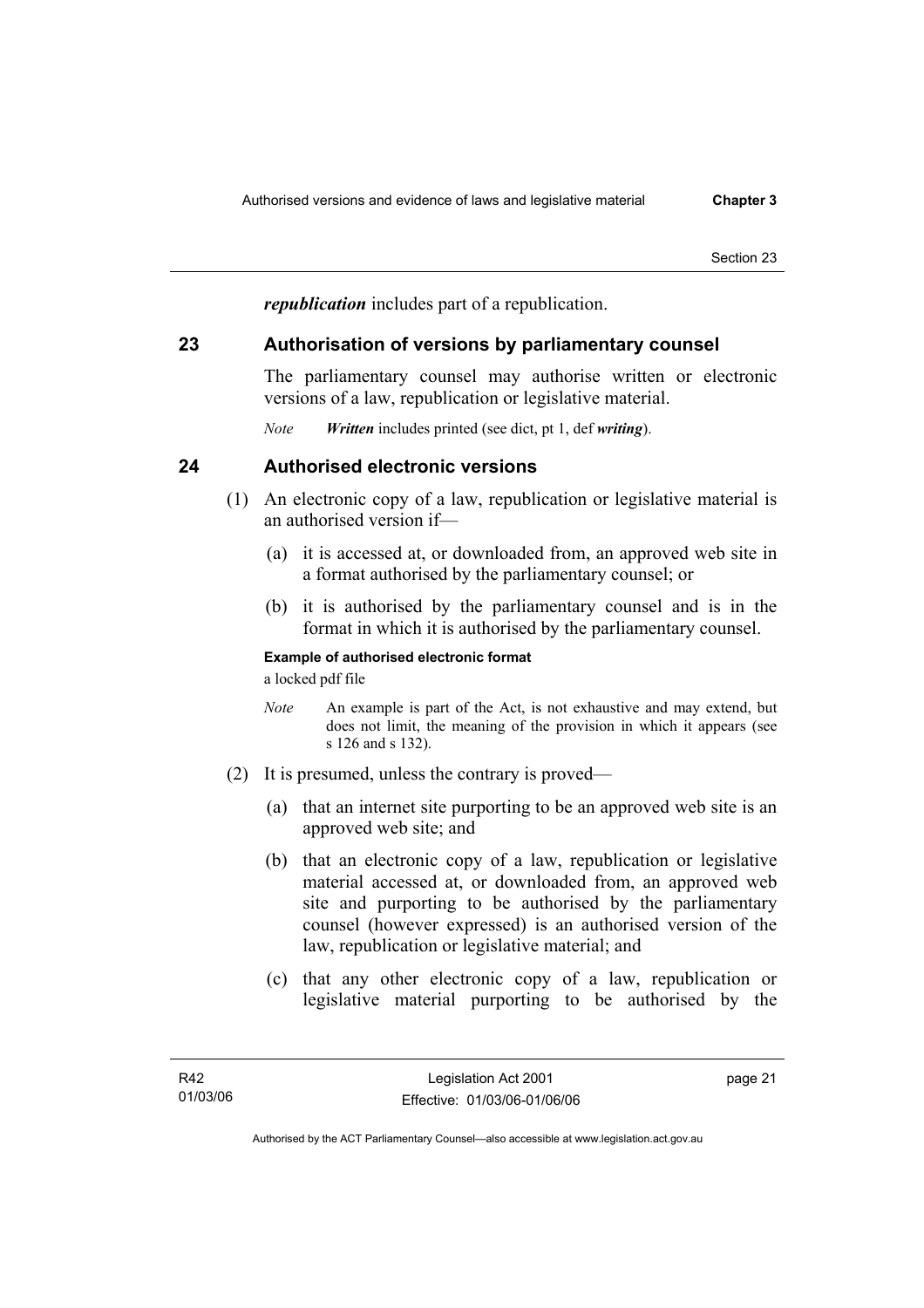#### **Chapter 3** Authorised versions and evidence of laws and legislative material

#### Section 25

parliamentary counsel (however expressed) is an authorised version of the law, republication or legislative material; and

- (d) that an authorised electronic version of an Act or statutory instrument correctly shows the Act or instrument; and
- (e) that an authorised electronic version of a republication of a law correctly shows the law as at the republication date; and
- (f) that an authorised electronic version of legislative material correctly shows the material.

#### **Examples of an electronic copy of a republication purporting to be authorised by the parliamentary counsel**

- 1 The republication has the words 'Authorised by the ACT Parliamentary Counsel' on the front cover and the words 'Authorised when accessed at www.legislation.act.gov.au or in authorised printed form' at the foot of each page of the republication.
- 2 The republication has the words 'Authorised by the ACT Parliamentary Counsel' on the front cover and the words 'Authorised by the ACT Parliamentary Counsel—also accessible at www.legislation.act.gov.au' at the foot of each page of the republication.
- *Note* A reference to an Act or statutory instrument includes a reference to a provision of the Act or instrument (see s 7 (3) and s 13 (3)). A reference to a republication includes a reference to part of a republication (see s 22A def *republication*).

### **25 Authorised written versions**

- (1) A written copy of a law, republication or legislative material is an authorised version if—
	- (a) it is a written copy produced directly from an authorised electronic version of the law, republication or legislative material; or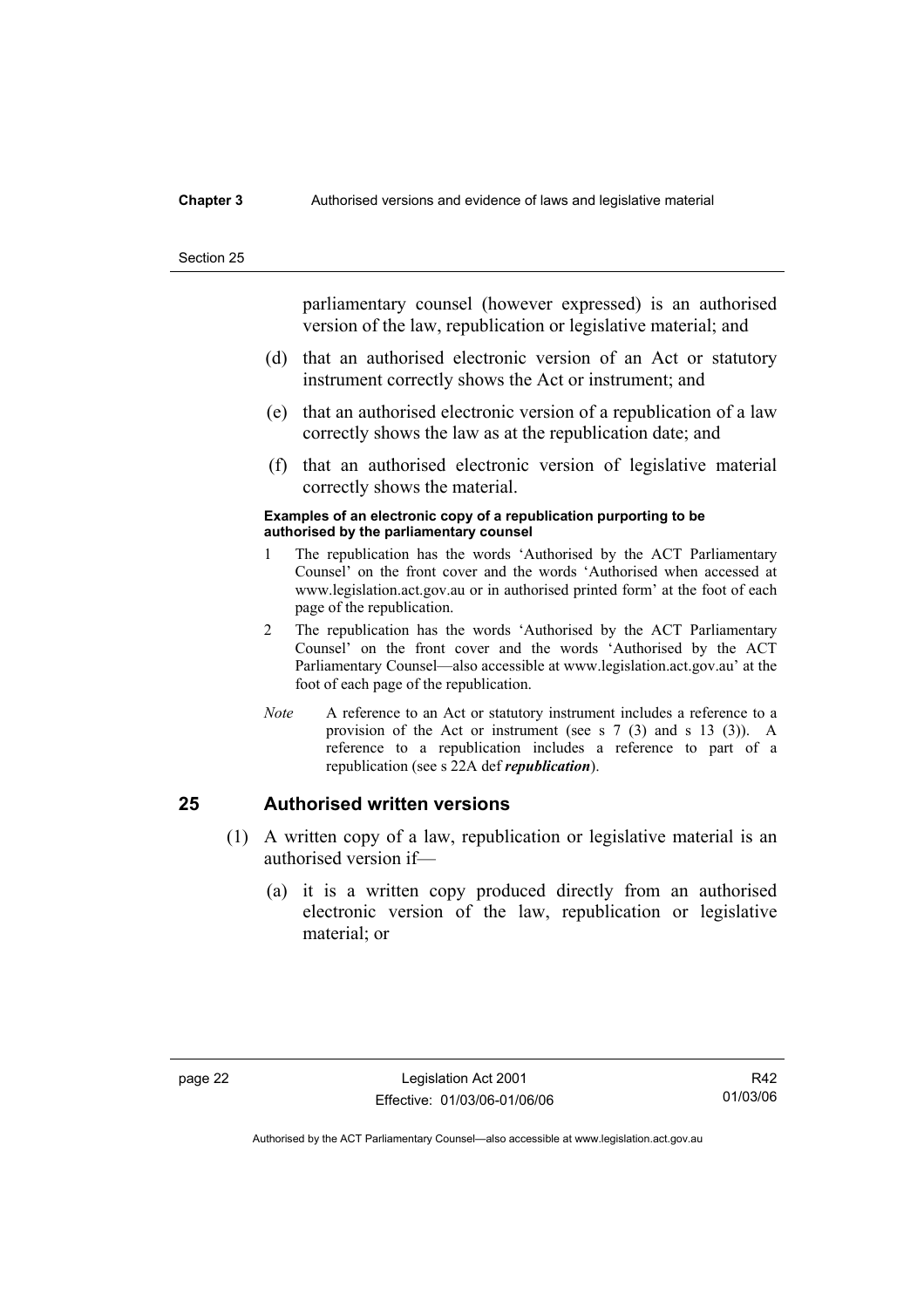(b) it is a written copy of another version of the law, republication or legislative material authorised by the parliamentary counsel.

#### **Example for par (a)**

An authorised electronic version of an Act is downloaded from an approved web site and printed. The printed copy is an authorised written version of the Act.

- *Note* An example is part of the Act, is not exhaustive and may extend, but does not limit, the meaning of the provision in which it appears (see s 126 and s 132).
- (2) It is presumed, unless the contrary is proved—
	- (a) that a written copy of a law, republication or legislative material purporting to be authorised by the parliamentary counsel (however expressed) is an authorised version of the law, republication or legislative material; and
	- (b) that an authorised written version of an Act or statutory instrument correctly shows the Act or instrument; and
	- (c) that an authorised written version of a republication of a law correctly shows the law as at the republication date; and
	- (d) that an authorised written version of legislative material correctly shows the material.

#### **Examples of a written copy of a republication purporting to be authorised by the parliamentary counsel**

- 1 The republication has the words 'Authorised by the ACT Parliamentary Counsel' on the front cover and the words 'Authorised by the parliamentary counsel and printed by authority of the ACT Government' at the foot of each page of the republication.
- 2 The republication has the words 'Authorised by the ACT Parliamentary Counsel and printed by authority of the ACT Government' on the front cover and the words 'Authorised by the ACT Parliamentary Counsel—also accessible at www.legislation.act.gov.au' at the foot of each page of the republication.
- 3 The republication has the words 'Authorised by the ACT Parliamentary Counsel' on the front cover and the words 'Authorised by the ACT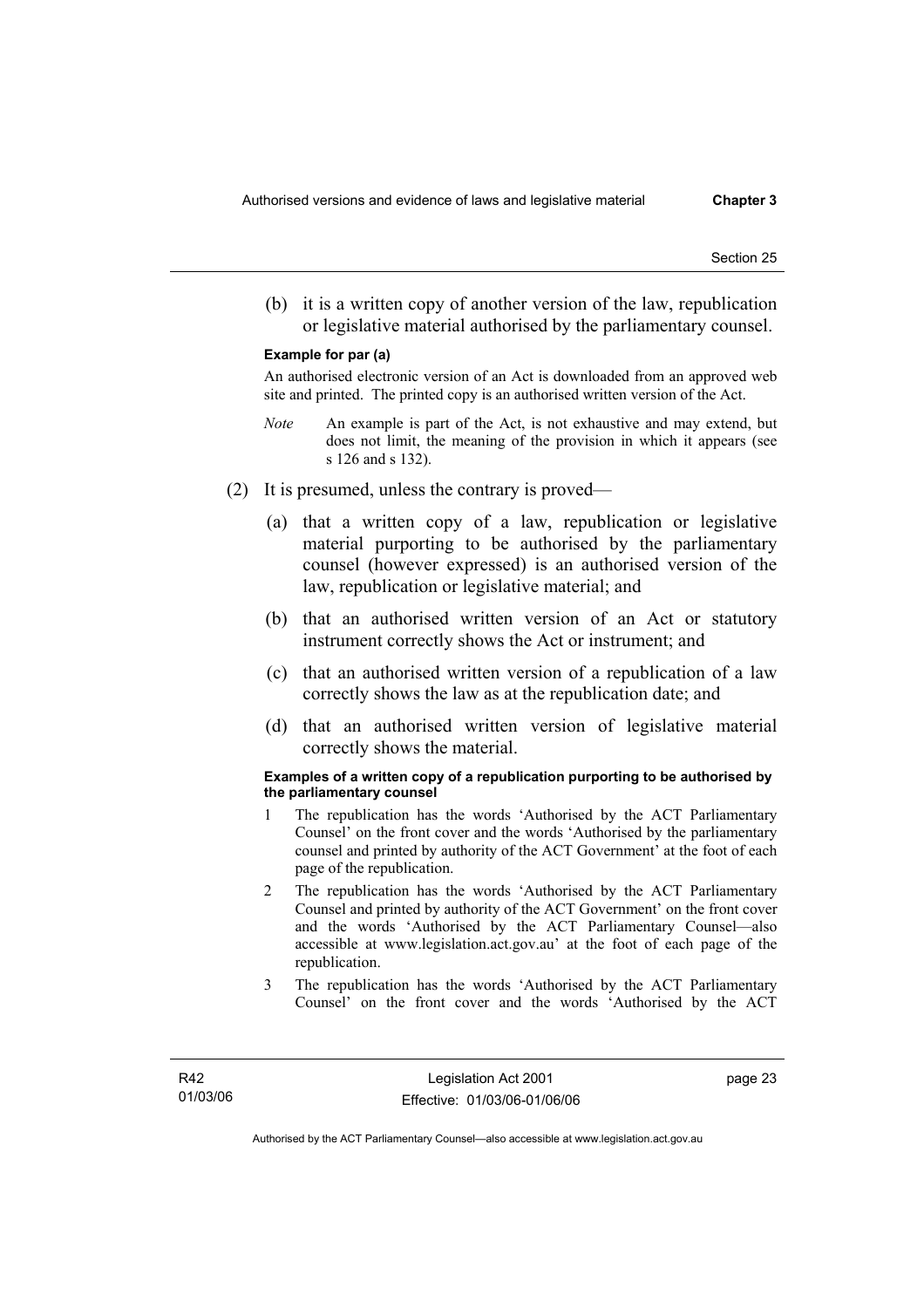#### **Chapter 3** Authorised versions and evidence of laws and legislative material

#### Section 26

Parliamentary Counsel—also accessible at www.legislation.act.gov.au' at the foot of each page of the republication.

*Note* A reference to an Act or statutory instrument includes a reference to a provision of the Act or instrument (see s 7 (3) and s 13 (3)). A reference to a republication includes a reference to part of a republication (see s 22A def *republication*).

### **26 Judicial notice of certain matters**

- (1) Proof is not required about—
	- (a) the passing of a proposed law by the Legislative Assembly or its notification in the register or the gazette; or
	- (b) the making, or notification or publication in the register or the gazette, of a subordinate law, disallowable instrument, notifiable instrument, commencement notice or any other statutory instrument; or
	- (c) the approval (however described) of a statutory instrument by the Executive, a Minister or any other entity; or
	- (d) the provisions of an Act, subordinate law, disallowable instrument, notifiable instrument, commencement notice or any other statutory instrument; or
	- (e) the commencement of an Act, subordinate law, disallowable instrument, notifiable instrument, or any other statutory instrument; or
	- (f) the presentation of a subordinate law, disallowable instrument or any other statutory instrument to the Legislative Assembly; or
	- (g) anything done or not done by or in the Legislative Assembly in relation to a subordinate law, disallowable instrument or any other statutory instrument; or
	- (h) amendments or other changes made under chapter 11 (Republication of Acts and statutory instruments); or

| page 24 | Legislation Act 2001         | R42      |
|---------|------------------------------|----------|
|         | Effective: 01/03/06-01/06/06 | 01/03/06 |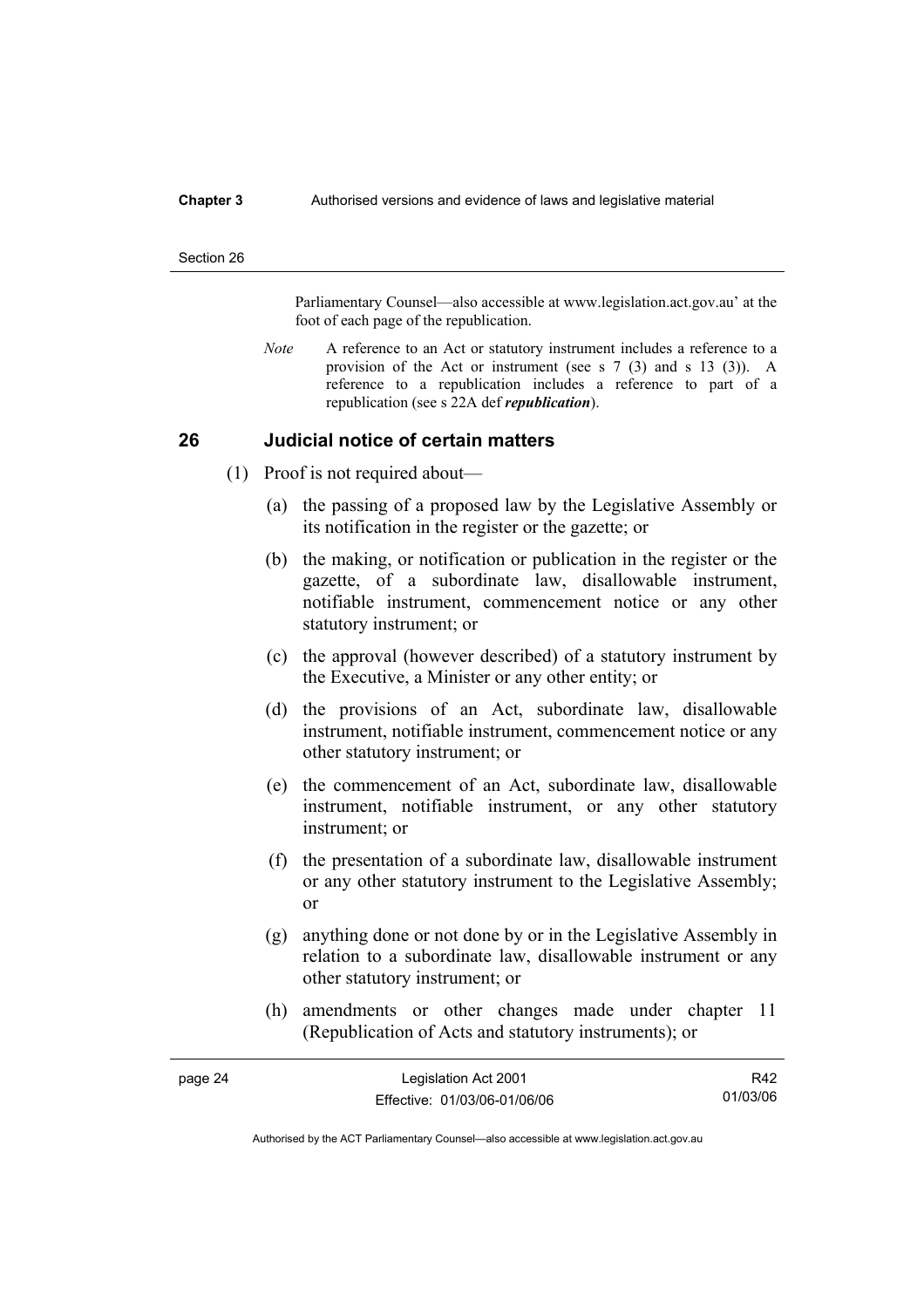- (i) the authorisation of a republication under this Act, the provisions of an authorised republication or the republication date of an authorised republication.
- (2) A court or tribunal may inform itself of anything mentioned in subsection (1) in any way it considers appropriate.

#### **Examples of ways that may be appropriate**

- 1 using a version of an Act downloaded from an approved web site using the internet
- 2 using information obtained from an approved web site using the internet
- 3 using an authorised written version of a republication
- *Note* An example is part of the Act, is not exhaustive and may extend, but does not limit, the meaning of the provision in which it appears (see s 126 and s 132).
- (3) However, the court or tribunal must consider whether the source it intends to use appears to be a reliable source of information.
- (4) For subsection (3), an authorised version of a law, republication or legislative material is a reliable source of information.
- (5) This section does not limit any other law providing how a court or tribunal may be informed about a matter mentioned in subsection  $(1)$ .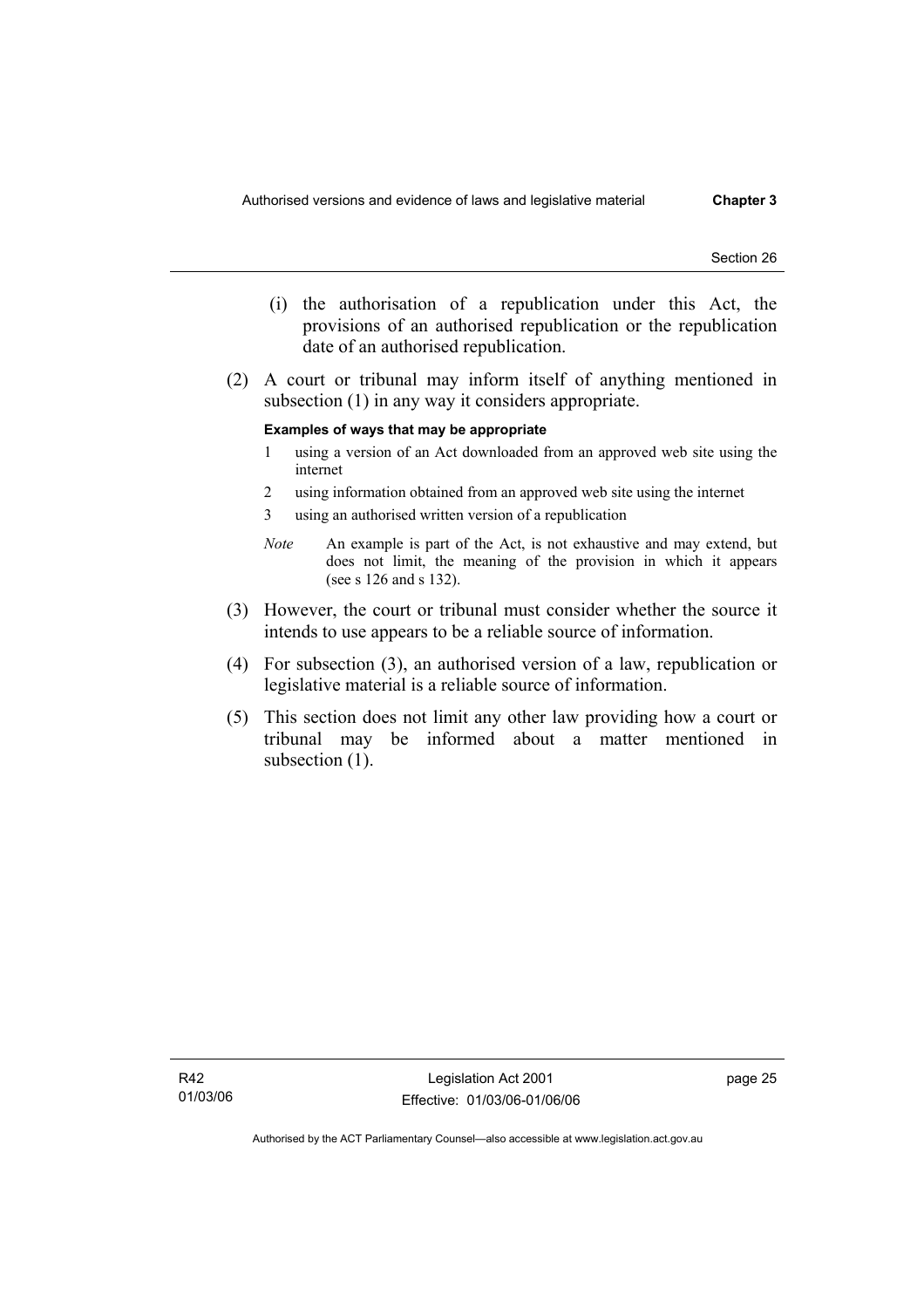#### **Chapter 4** Numbering and notification of Acts

Section 27

# **Chapter 4 Numbering and notification of Acts**

### **27 Numbering of Acts**

The Acts passed in each year are to be numbered as nearly as practicable in the order in which they are passed.

### **28 Notification of Acts**

- (1) If a proposed law is passed by the Legislative Assembly, the Speaker must ask the parliamentary counsel to notify the making of the law.
- (2) If the Speaker asks the parliamentary counsel to notify the making of the proposed law, the parliamentary counsel must—
	- (a) notify the making of the law in the register; or
	- (b) if it is not practicable to notify the making of the proposed law in the register—notify the making of the law in the gazette.
- (3) If the Speaker asks the parliamentary counsel to notify the making of the proposed law on a particular day, the parliamentary counsel must notify the making of the law on that day unless it is impracticable to do so.
- (4) The making of the proposed law is notified in the register by entering in the register—
	- (a) a statement that the law has been passed by the Legislative Assembly; and
	- (b) the text of the law.
- (5) The making of the proposed law is notified in the gazette by—

R42 01/03/06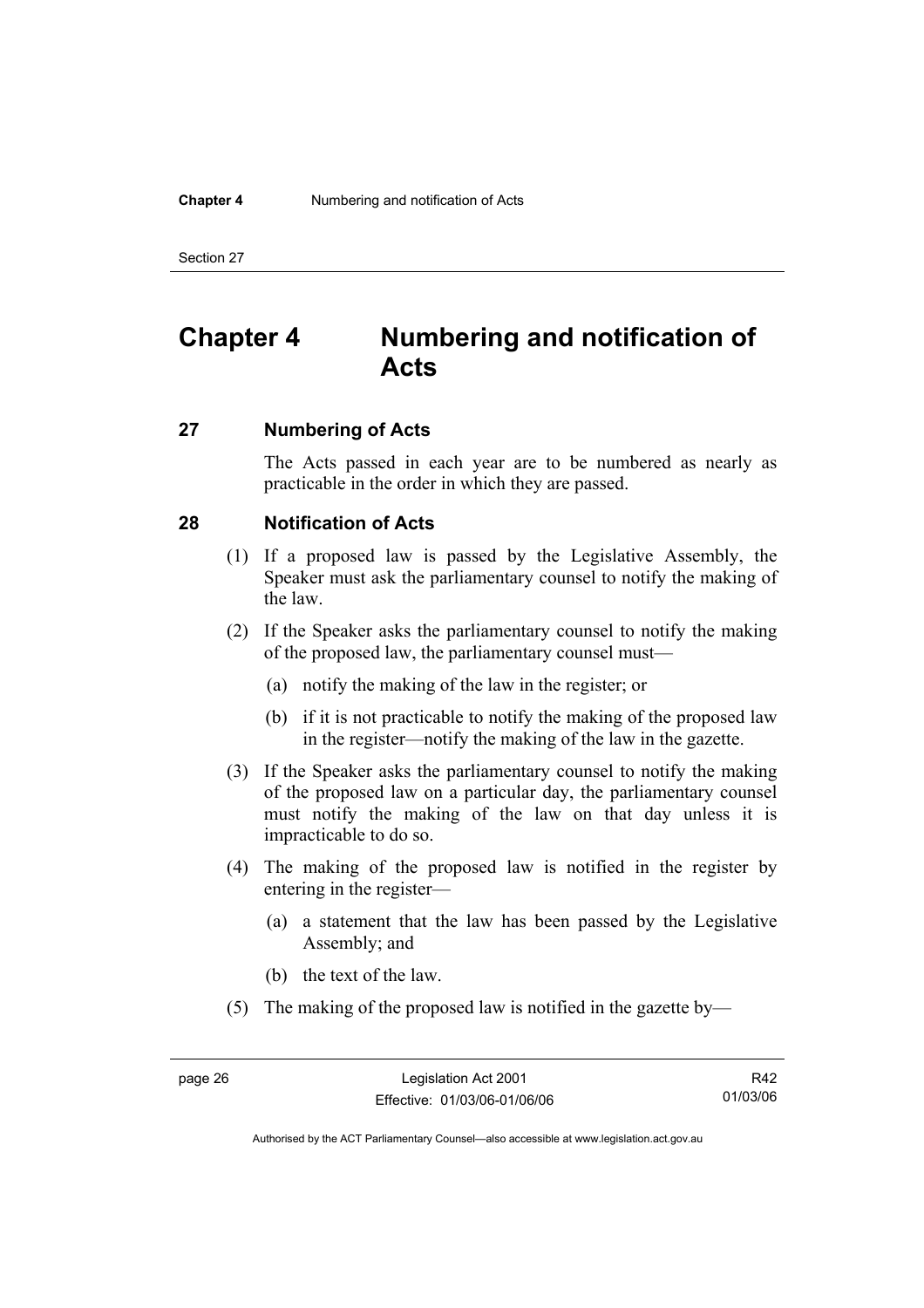- (a) publishing the text of the law in the gazette; or
- (b) publishing in the gazette a statement—
	- (i) that the law has been passed by the Legislative Assembly; and
	- (ii) of the place or places where copies of the law can be obtained (whether by purchase or otherwise).
- (6) If the making of the proposed law is notified in the gazette, the parliamentary counsel must enter in the register—
	- (a) a statement that the law has been passed by the Legislative Assembly; and
	- (b) a statement that the law was notified in the gazette on a stated date; and
	- (c) the text of the law.
- (7) If the making of the proposed law is notified in the gazette by publishing the statement mentioned in subsection (5) (b), copies of the law must be available on the day of publication (the *gazette date*), or as soon as practicable after the gazette date, at the place, or each of the places, stated in the gazette.
- (8) If on the gazette date no copies of the law are available at the place, or any of the places, stated in the gazette, the parliamentary counsel must give the Minister a statement—
	- (a) that copies of the law were not available; and
	- (b) explaining why they were not available.
- (9) The Minister must present the statement to the Legislative Assembly not later than 6 sitting days after the gazette date.
- (10) This section is a determinative provision.
	- *Note* See s 5 for the meaning of determinative provisions, and s 6 for their displacement.

| R42      | Legislation Act 2001         | page 27 |
|----------|------------------------------|---------|
| 01/03/06 | Effective: 01/03/06-01/06/06 |         |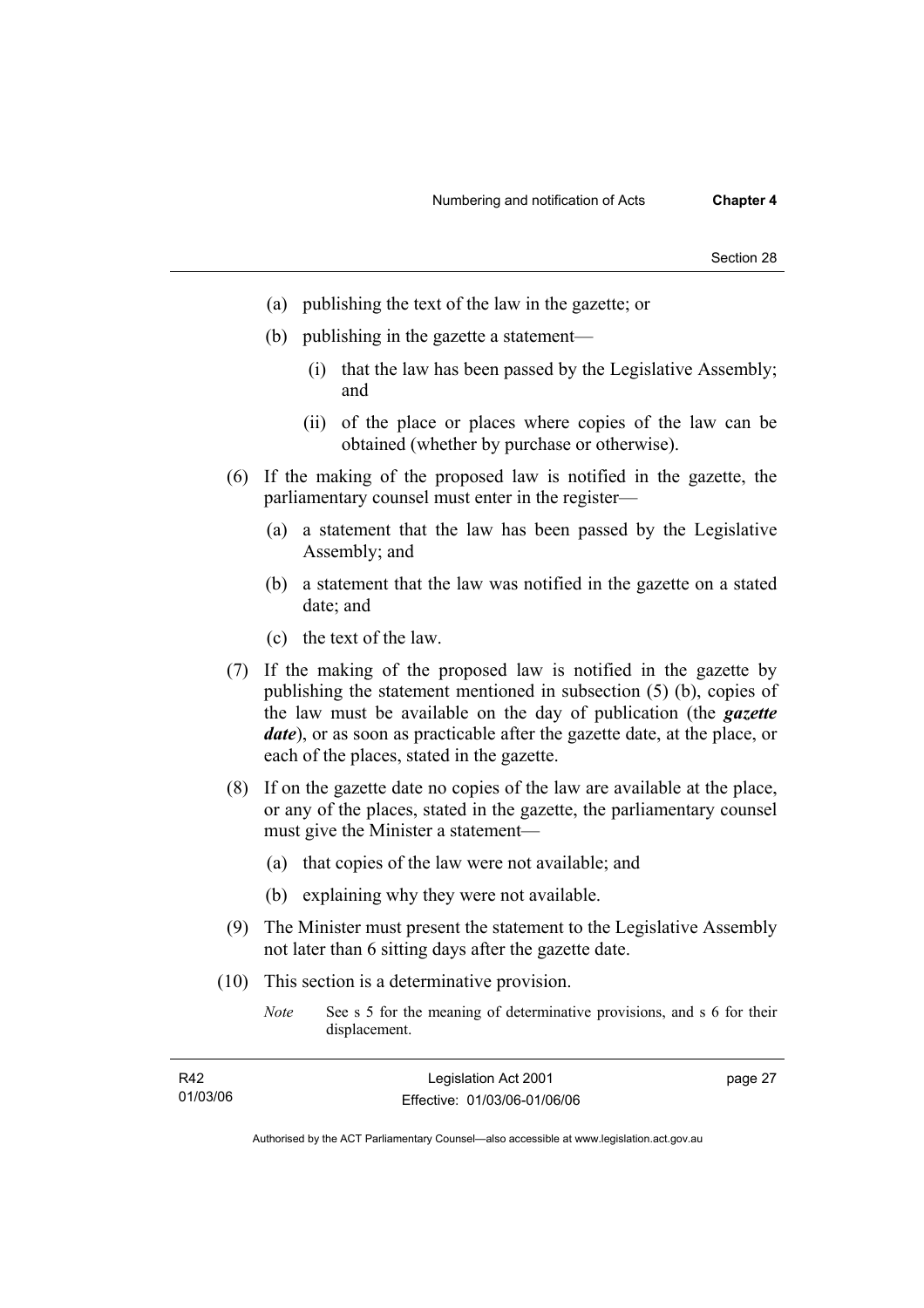#### **Chapter 4** Numbering and notification of Acts

#### Section 29

### **29 References to** *enactment* **or** *passing* **of Acts**

In an Act or statutory instrument, a reference to the *enactment* or *passing* of an Act is a reference to the making of the Act having been notified in the register or the gazette.

### **30 References to** *notification* **of Acts**

In an Act or statutory instrument, a reference to the *notification* of an Act is a reference to the making of the Act having been notified in the register or the gazette.

page 28 Legislation Act 2001 Effective: 01/03/06-01/06/06

R42 01/03/06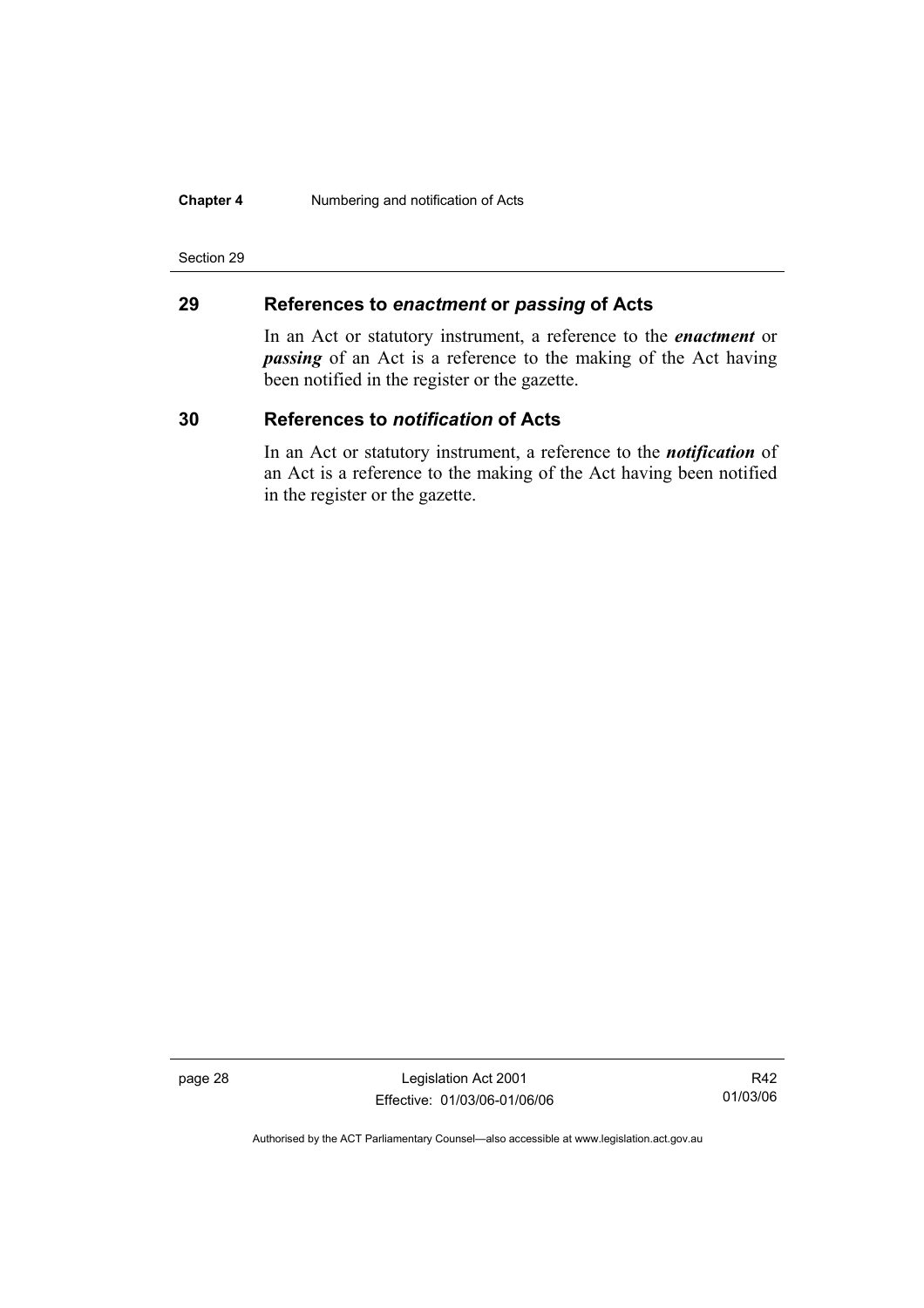# **Chapter 5 Regulatory impact statements for subordinate laws and disallowable instruments**

# **Part 5.1** Preliminary

## **31 Definitions for ch 5**

In this chapter:

*authorising law*, in relation to a proposed subordinate law or disallowable instrument (the *proposed law*), means the Act or statutory instrument (and, if appropriate, the provision of the Act or statutory instrument) under which the proposed law will be made.

*benefits* includes—

- (a) advantages; and
- (b) direct and indirect economic, environmental and social benefits.

*costs* includes—

- (a) burdens and disadvantages; and
- (b) direct and indirect economic, environmental and social costs.

*scrutiny committee principles* means the terms of reference of the Legislative Assembly's Standing Committee on Legal Affairs that apply to subordinate laws and disallowable instruments.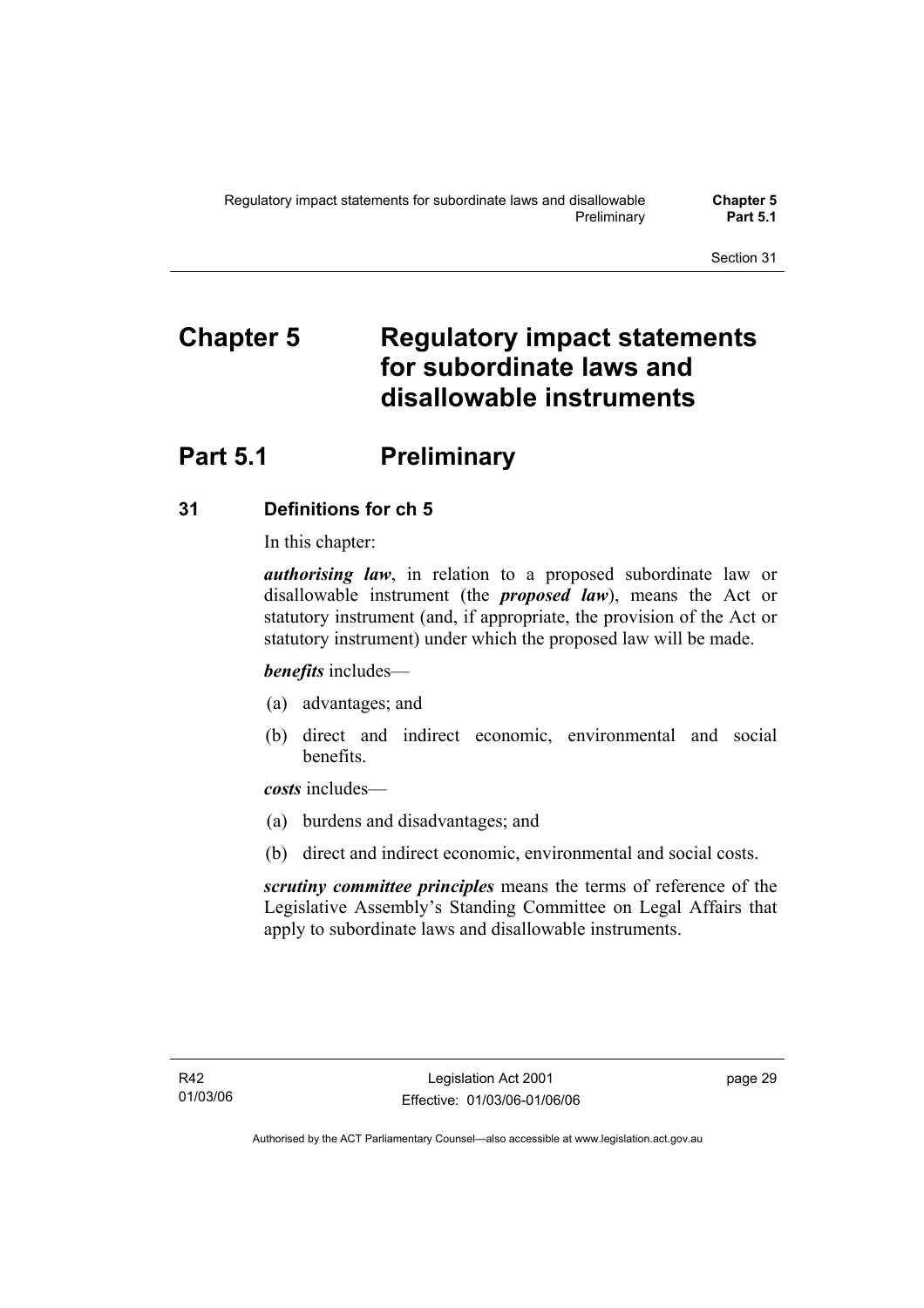### **32 Other publication or consultation requirements not affected**

- (1) Part 5.2 (Requirements for regulatory impact statements) does not affect any requirements in any other territory law for publication or consultation about a proposal to make a subordinate law or disallowable instrument.
- (2) Part 5.2 does not apply to the subordinate law or disallowable instrument if the requirements are of a comparable level to publication and consultation under the part.

## **33 Guidelines about costs of proposed subordinate laws and disallowable instruments**

- (1) The Minister may issue guidelines to be applied in deciding whether a proposed subordinate law or disallowable instrument is, or is not, likely to impose appreciable costs on the community or a part of the community.
- (2) A guideline is a disallowable instrument.
	- *Note* A disallowable instrument must be notified, and presented to the Legislative Assembly, under this Act.

page 30 Legislation Act 2001 Effective: 01/03/06-01/06/06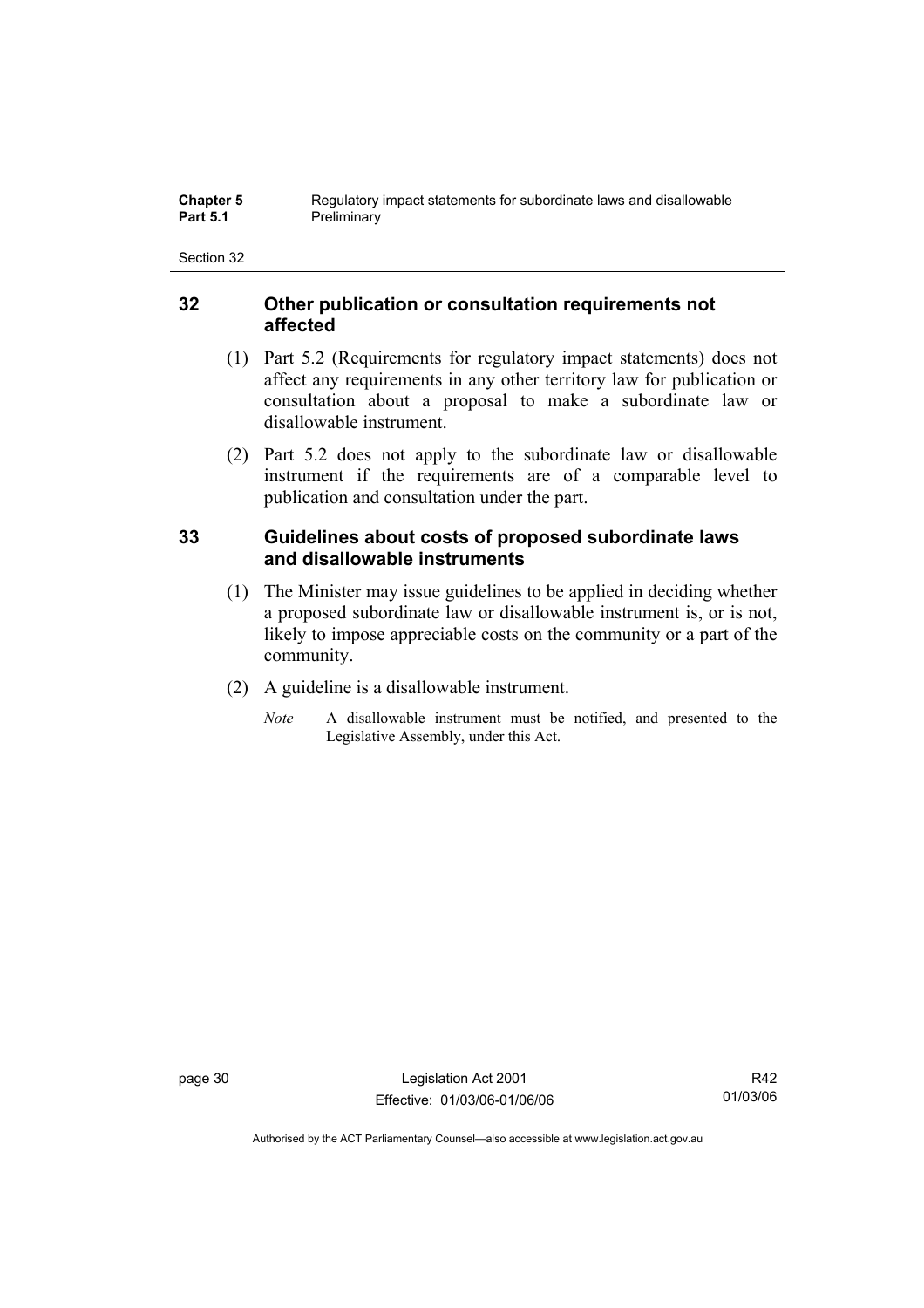# **Part 5.2 Requirements for regulatory impact statements**

## **34 Preparation of regulatory impact statements**

- (1) If a proposed subordinate law or disallowable instrument (the *proposed law*) is likely to impose appreciable costs on the community, or a part of the community, then, before the proposed law is made, the Minister administering the authorising law (the *administering Minister*) must arrange for a regulatory impact statement to be prepared for the proposed law.
- (2) However, this section does not apply to the proposed law if the administering Minister exempts the proposed law from subsection  $(1)$ .
	- *Note* Section 32 and s 36 also state other circumstances when a regulatory impact statement is not required.
- (3) An exemption under subsection (2) (the *RIS exemption*) is a disallowable instrument.
	- *Note* A disallowable instrument must be notified, and presented to the Legislative Assembly, under this Act.
- (4) If the RIS exemption is disallowed under this Act after the proposed law has been made, the administering Minister must arrange for a regulatory impact statement to be prepared for the subordinate law or disallowable instrument.
- (5) The regulatory impact statement prepared under subsection (4) must be presented to the Legislative Assembly not later than 5 sitting days after the day the RIS exemption is disallowed.
- (6) This chapter (other than section 37 (When must regulatory impact statement be presented?)) applies to the law as if the law were a proposed subordinate law or disallowable instrument.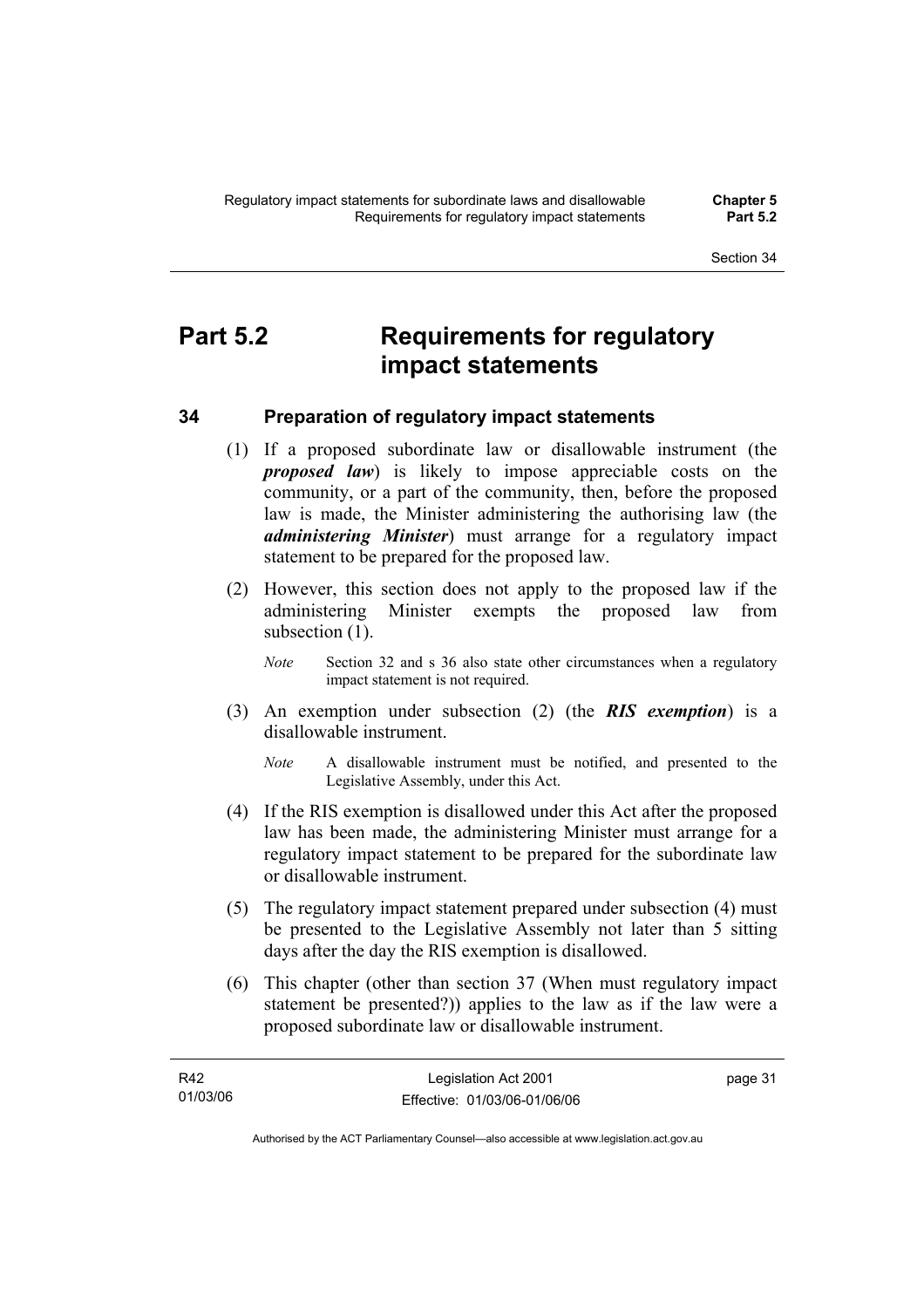#### **Chapter 5** Regulatory impact statements for subordinate laws and disallowable<br>**Part 5.2** Requirements for requistory impact statements Requirements for regulatory impact statements

Section 35

### **35 Content of regulatory impact statements**

A regulatory impact statement for a proposed subordinate law or disallowable instrument (the *proposed law*) must include the following information about the proposed law in clear and precise language:

- (a) the authorising law;
- (b) a brief statement of the policy objectives of the proposed law and the reasons for them;
- (c) a brief statement of the way the policy objectives will be achieved by the proposed law and why this way of achieving them is reasonable and appropriate;
- (d) a brief explanation of how the proposed law is consistent with the policy objectives of the authorising law;
- (e) if the proposed law is inconsistent with the policy objectives of another territory law—
	- (i) a brief explanation of the relationship with the other law; and
	- (ii) a brief explanation for the inconsistency;
- (f) if appropriate, a brief statement of any reasonable alternative way of achieving the policy objectives (including the option of not making a subordinate law or disallowable instrument) and why the alternative was rejected;
- (g) a brief assessment of the benefits and costs of implementing the proposed law that—
	- (i) if practicable and appropriate, quantifies the benefits and costs; and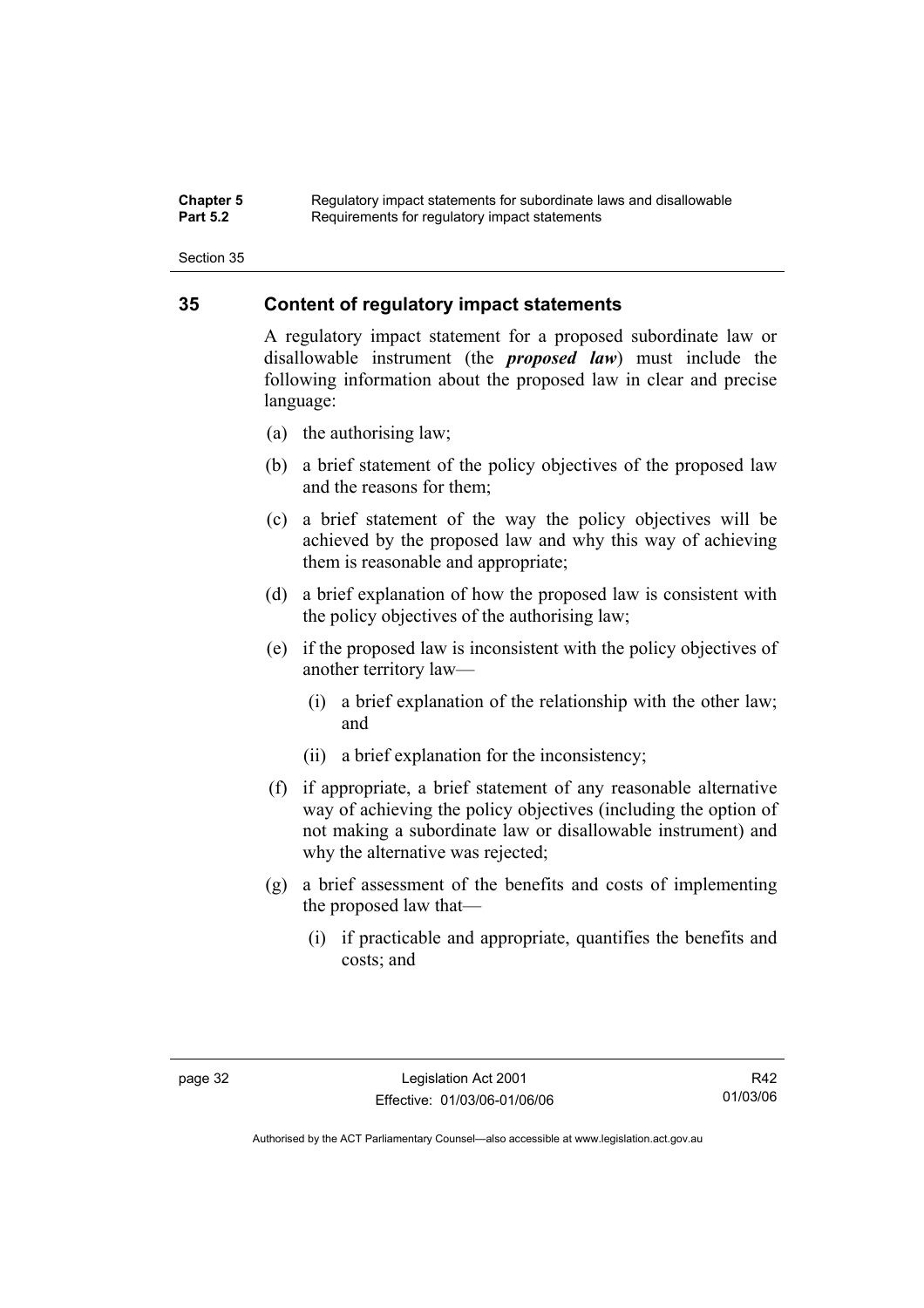- (ii) includes a comparison of the benefits and costs with the benefits and costs of any reasonable alternative way of achieving the policy objectives stated under paragraph (f);
- (h) a brief assessment of the consistency of the proposed law with the scrutiny committee principles and, if it is inconsistent with the principles, the reasons for the inconsistency.

### **36 When is preparation of regulatory impact statement unnecessary?**

- (1) A regulatory impact statement need not be prepared for a proposed subordinate law or disallowable instrument (the *proposed law*) if the proposed law only provides for, or to the extent it only provides for, any of the following:
	- (a) a matter that is not of a legislative nature, including, for example, a matter of a machinery, administrative, drafting or formal nature;
	- (b) a matter that does not operate to the disadvantage of anyone (other than the Territory or a territory authority or instrumentality) by—
		- (i) adversely affecting the person's rights; or
		- (ii) imposing liabilities on the person;
	- (c) an amendment of a territory law to take account of current legislative drafting practice;
	- (d) the commencement of an Act or statutory instrument;
		- *Note* A reference to an Act or statutory instrument includes a reference to a provision of the Act or instrument (see s 7 and s 13).
	- (e) an amendment of a territory law that does not fundamentally affect the law's application or operation;
	- (f) a matter of a transitional character;

page 33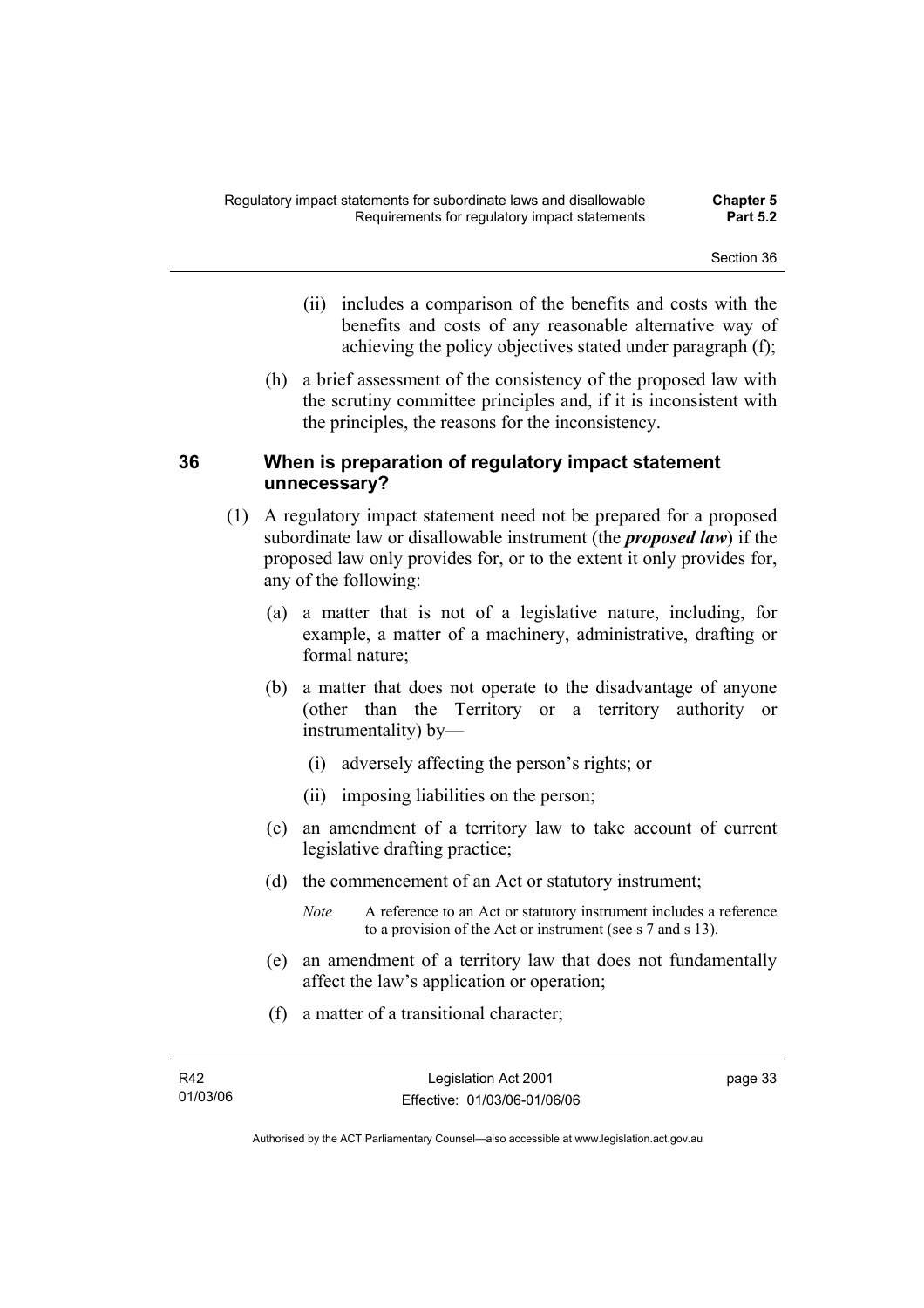| <b>Chapter 5</b> | Regulatory impact statements for subordinate laws and disallowable |
|------------------|--------------------------------------------------------------------|
| <b>Part 5.2</b>  | Requirements for regulatory impact statements                      |

- (g) a matter arising under a territory law that is part of a uniform scheme of legislation or complementary with legislation of the Commonwealth, a State or New Zealand;
- (h) a matter involving the adoption of an Australian or international protocol, standard, code, or intergovernmental agreement or instrument, if an assessment of the benefits and costs has already been made and the assessment was made for, or is relevant to, the ACT;
- (i) a proposal to make, amend or repeal rules of court;
- (j) a matter advance notice of which would enable someone to gain unfair advantage;
- (k) an amendment of a fee, charge or tax consistent with announced government policy.
- (2) A regulatory impact statement also need not be prepared for the proposed law if, or to the extent that, it would be against the public interest because of the nature of the proposed law or the circumstances in which it is made.

#### **Example**

A law may need to be made urgently for controlling the spread of a disease or dealing with another urgent situation.

- *Note 1* An example is part of the Act, is not exhaustive and may extend, but does not limit, the meaning of the provision in which it appears (see this Act, s 126 and s 132).
- *Note 2* Section 32 and s 34 also state other circumstances when a regulatory impact statement is not required.

### **37 When must regulatory impact statement be presented?**

 (1) This section applies if a regulatory impact statement for a proposed subordinate law or disallowable instrument (the *proposed law*) has been prepared and the proposed law is made.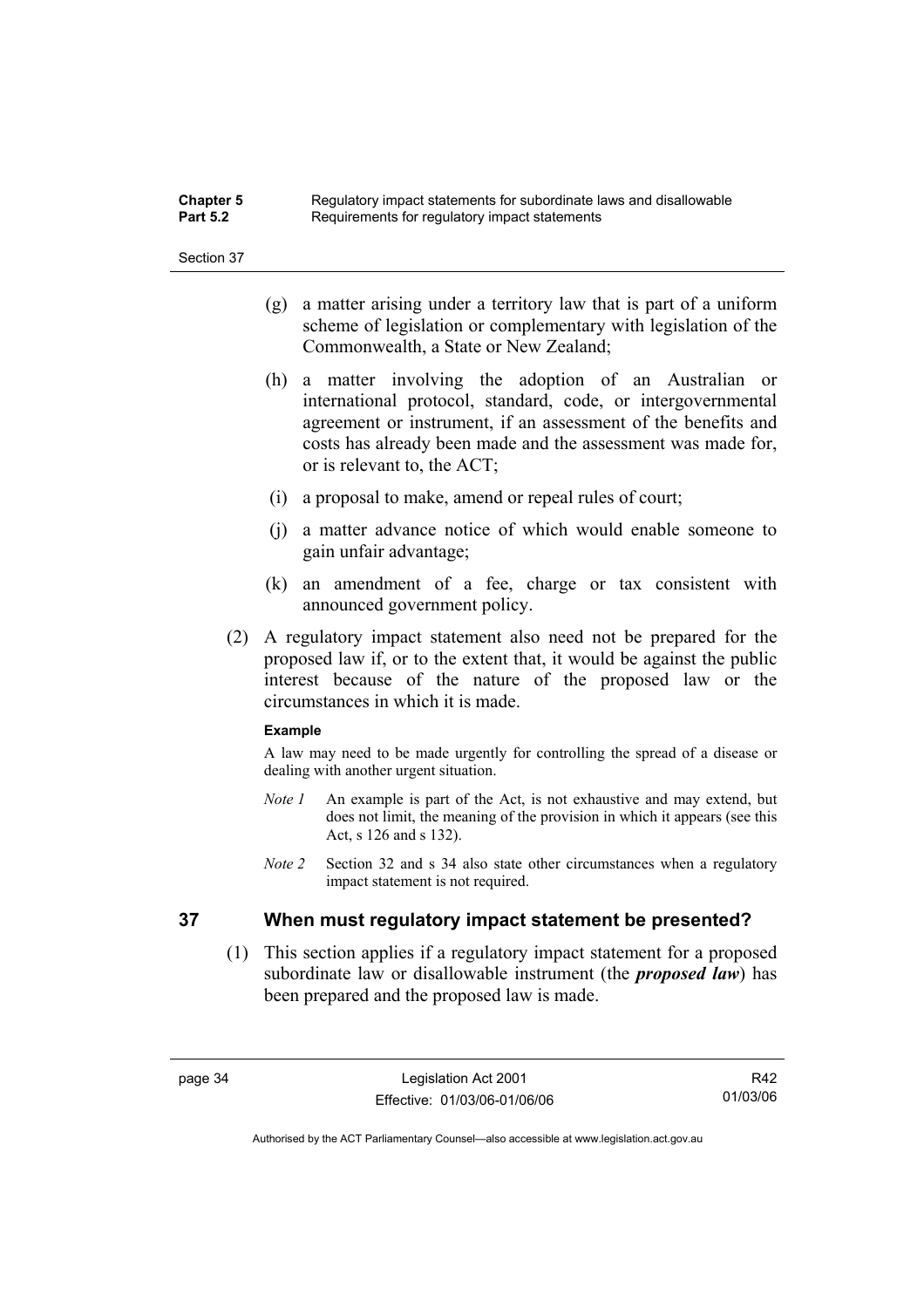| Regulatory impact statements for subordinate laws and disallowable | <b>Chapter 5</b> |
|--------------------------------------------------------------------|------------------|
| Requirements for regulatory impact statements                      | <b>Part 5.2</b>  |
|                                                                    |                  |

 (2) The statement must be presented to the Legislative Assembly with the subordinate law or disallowable instrument.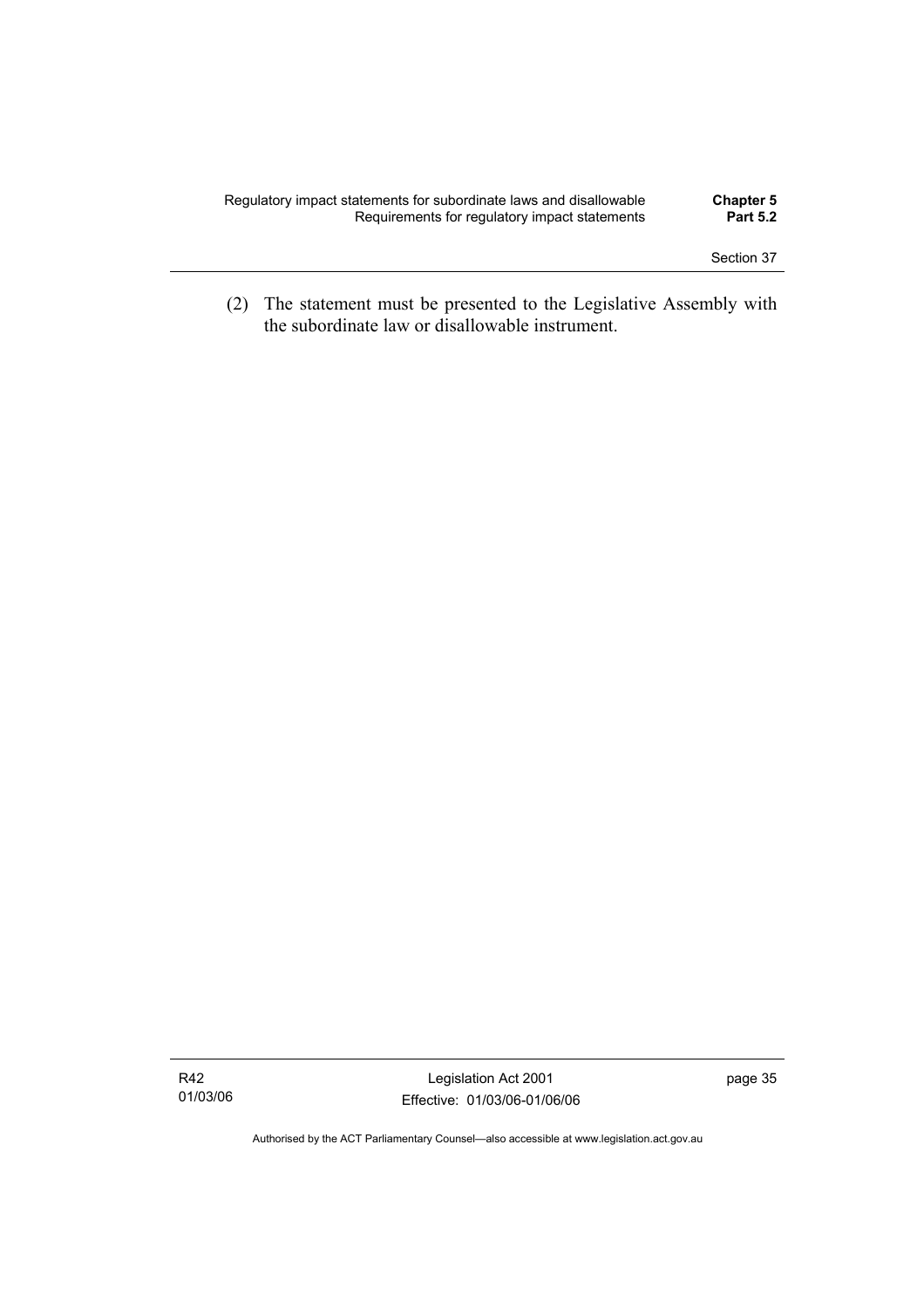**Chapter 5** Regulatory impact statements for subordinate laws and disallowable<br>**Part 5.3** Failure to comply with requirements for requilatory impact statements Failure to comply with requirements for regulatory impact statements

Section 38

# **Part 5.3 Failure to comply with requirements for regulatory impact statements**

### **38 Effect of failure to comply with pt 5.2**

- (1) Failure to comply with part 5.2 (Requirements for regulatory impact statements) in relation to a subordinate law or disallowable instrument (the *law*) does not—
	- (a) affect the law's validity; or
	- (b) create rights or impose legally enforceable obligations on the Territory, a Minister or anyone else.
- (2) In addition, a decision made, or appearing to be made, under part 5.2 is final and conclusive.
- (3) In this section:

*decision* includes—

- (a) conduct engaged in to make a decision; and
- (b) conduct related to making a decision; and
- (c) failure to make a decision.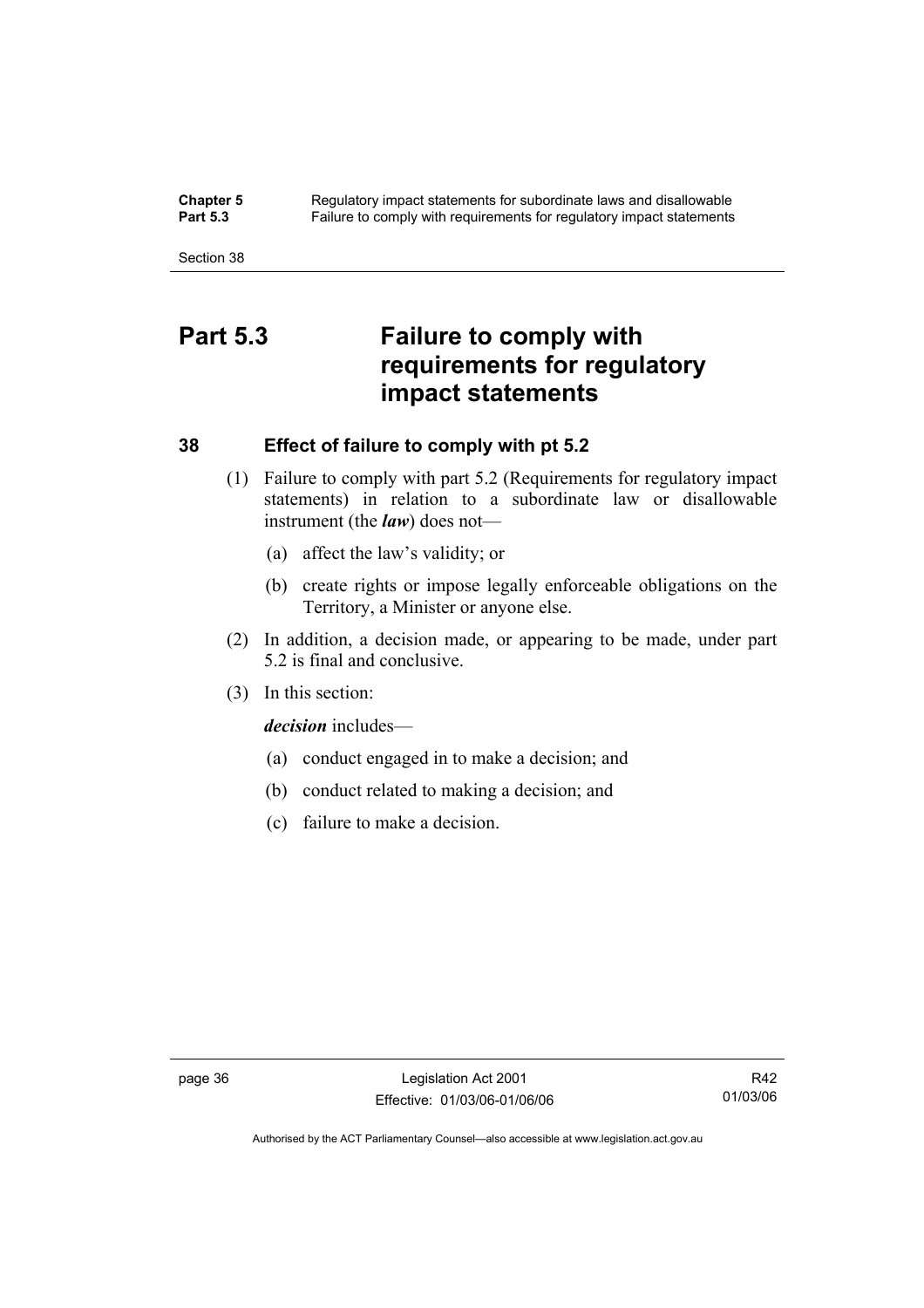# **Chapter 6 Making, notification and numbering of statutory instruments**

# **Part 6.1 General**

## **39 Meaning of** *matter* **in ch 6**

In this chapter:

*matter*, in relation to a statutory instrument, includes circumstance, person, place and purpose.

## **40 Presumption of validity**

It is presumed, unless the contrary is proved, that all conditions and steps required for the making of a statutory instrument have been satisfied and carried out.

## **41 Making of certain statutory instruments by Executive**

- (1) This section applies if an Act authorises or requires the Executive to make a subordinate law or disallowable instrument.
- (2) The subordinate law or disallowable instrument is taken to be made by the Executive if—
	- (a) it is signed by 2 or more Ministers who are members of the Executive; and
	- (b) 1 of the signing Ministers is the responsible Minister.
- (3) A subordinate law or disallowable instrument made in accordance with subsection (2) is taken to be made when it is signed by the second Minister signing.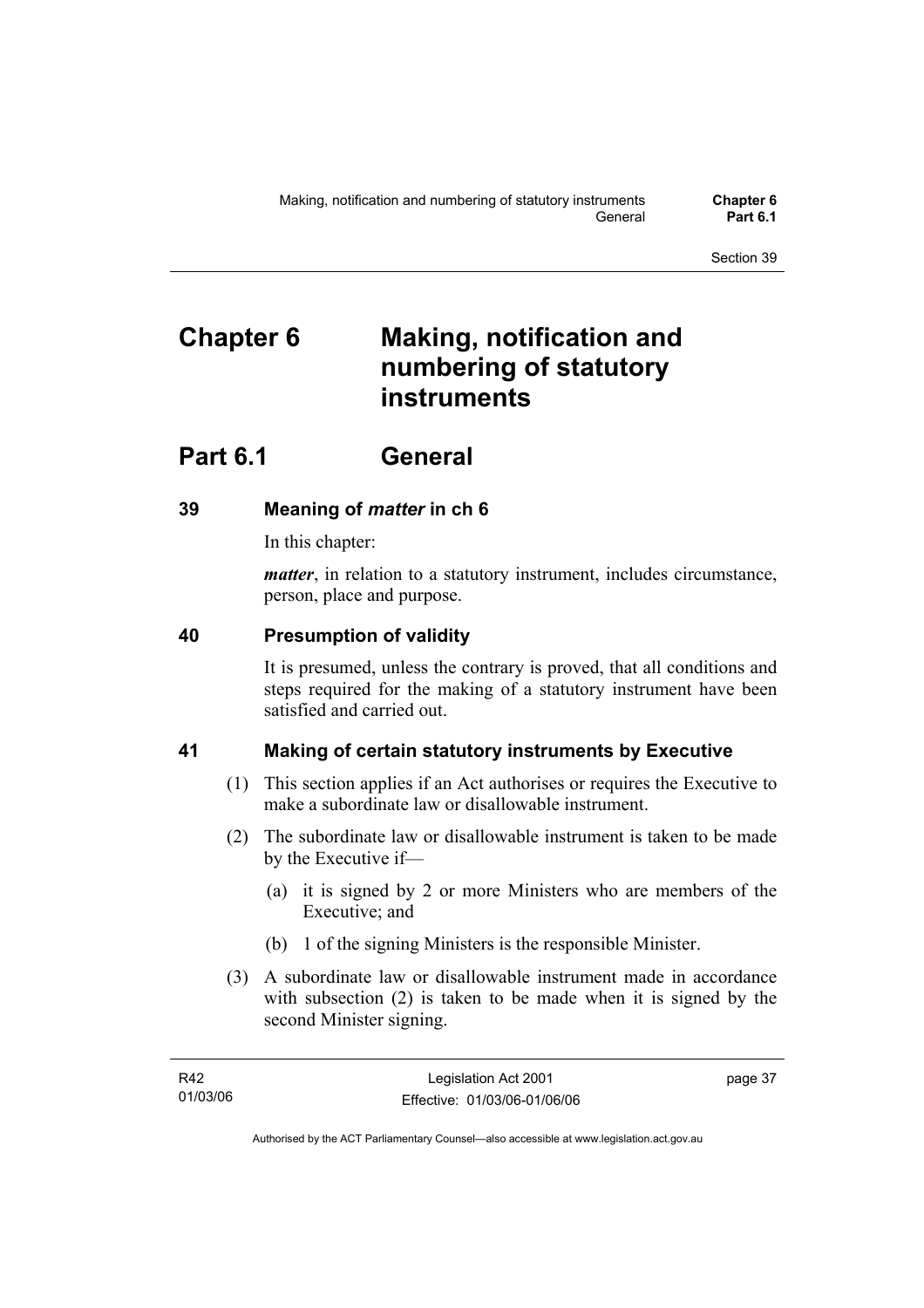| Chapter 6       | Making, notification and numbering of statutory instruments |
|-----------------|-------------------------------------------------------------|
| <b>Part 6.1</b> | General                                                     |

- (4) Subsection (2) (b) does not apply if the responsible Minister cannot sign because he or she is absent from the ACT, ill or on leave.
- (5) In this section:

*responsible Minister* means—

- (a) the Minister for the time being administering the Act; or
- (b) if, for the time being, different Ministers administer the Act in relation to different matters—
	- (i) if only 1 Minister administers the Act in relation to the relevant matter—that Minister; or
	- (ii) if 2 or more Ministers administer the Act in relation to the relevant matter—any of the Ministers; or
	- (iii) if subparagraph (ii) does not apply and, for the time being, 2 or more Ministers administer the Act—any of the Ministers;

but does not include a Minister for the time being acting on behalf of the Minister or 2 or more Ministers.

page 38 Legislation Act 2001 Effective: 01/03/06-01/06/06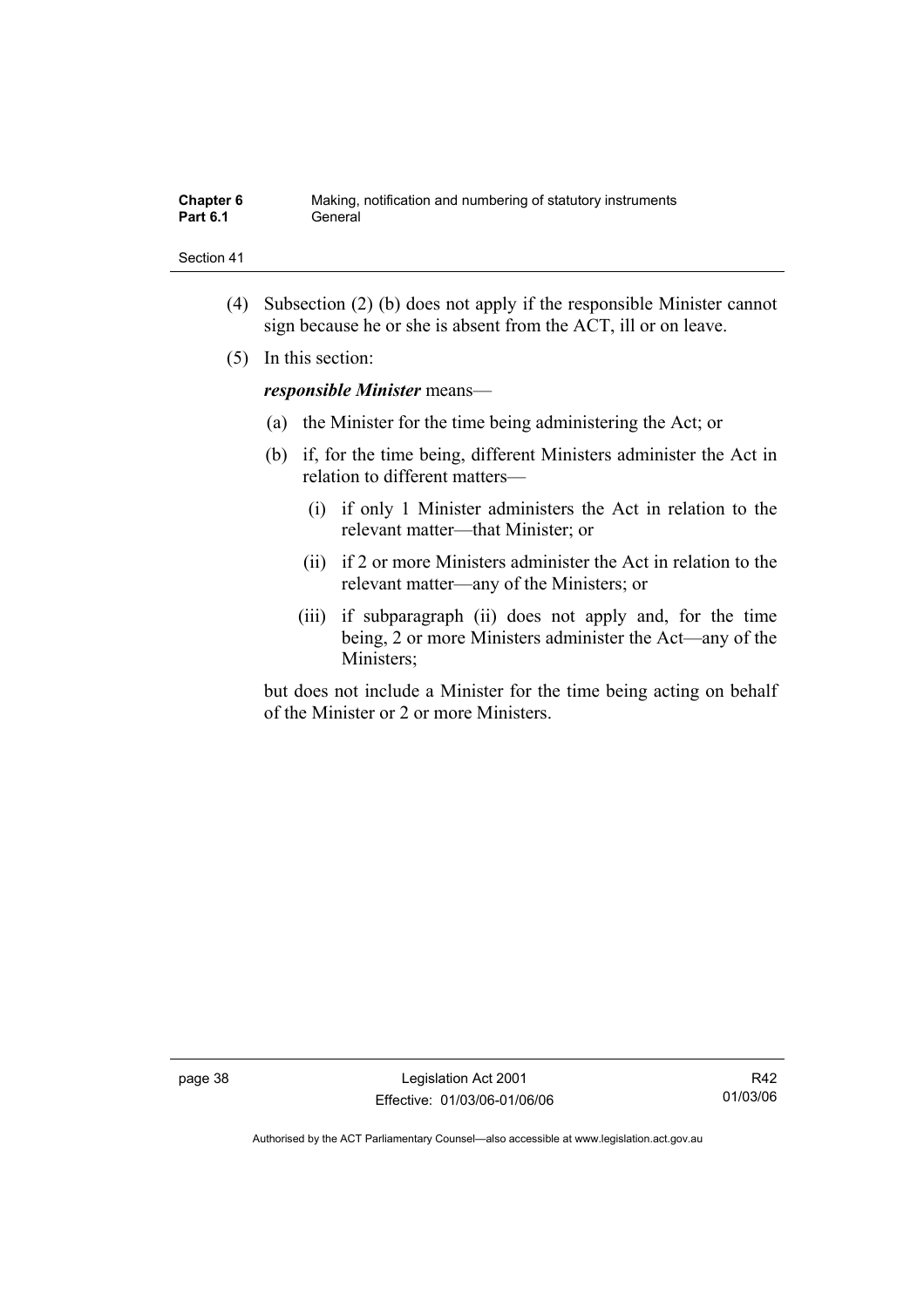# **Part 6.2 Making of statutory instruments generally**

### **42 Power to make statutory instruments**

 (1) If an Act or statutory instrument gives a power that can be exercised by making an instrument, the Act or statutory instrument gives power to make the instrument.

### **Example**

An Act gives a Minister power to approve codes of practice, but does not require the approval to be in writing or to be given by a particular instrument. The power can be exercised by giving a written approval. The Act, therefore, gives power to make an instrument, namely, a written approval.

- *Note* An example is part of the Act, is not exhaustive and may extend, but does not limit, the meaning of the provision in which it appears (see s 126 and s 132).
- (2) If an Act or statutory instrument gives power to make an instrument that would be a registrable instrument, the power can only be exercised by making an instrument.

#### **Examples**

See examples to section 56 (3) and section 255 (3).

- (3) If an Act or statutory instrument gives power to make an instrument, the power may be exercised from time to time.
- (4) This section is a determinative provision.
	- *Note* See s 5 for the meaning of determinative provisions, and s 6 for their displacement.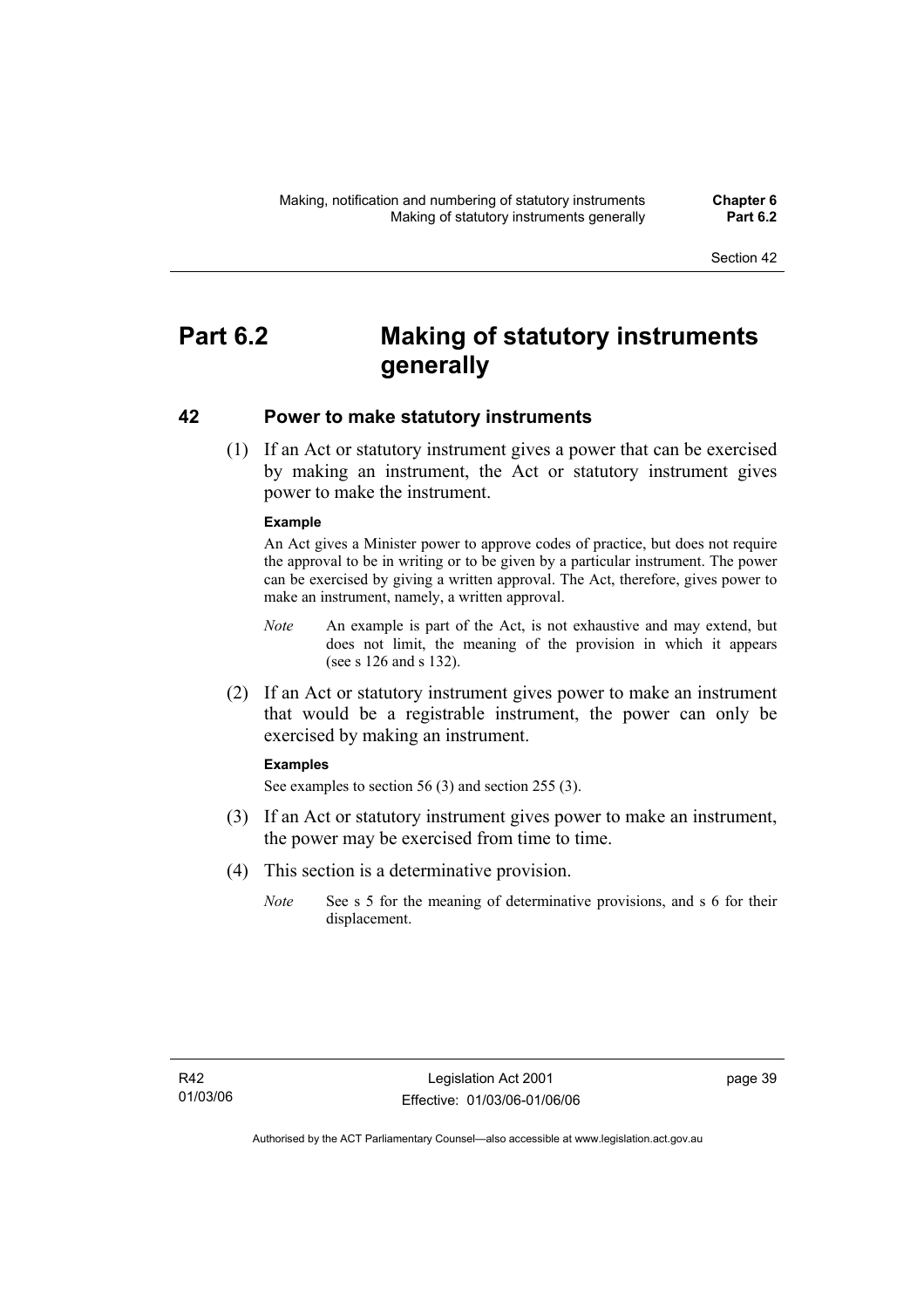| Chapter 6       | Making, notification and numbering of statutory instruments |
|-----------------|-------------------------------------------------------------|
| <b>Part 6.2</b> | Making of statutory instruments generally                   |

### **43 Statutory instruments to be interpreted not to exceed powers under authorising law**

- (1) A statutory instrument is to be interpreted as operating to the full extent of, but not to exceed, the power given by the Act or statutory instrument under which it is made (the *authorising law*).
- (2) Without limiting subsection (1), if a provision of a statutory instrument would, apart from this section, be interpreted as exceeding power—
	- (a) the provision is valid to the extent to which it does not exceed power; and
	- (b) the remainder of the instrument is not affected.

#### **Example 1**

The *Agriculture Services Determination* 2001, part 4 exceeds the determination– making power given by the *Agriculture Services Act 2000* (hypothetical). The other provisions of the determination are within power.

The determination (apart from part 4) operates effectively. Part 4 is treated as if it did not form part of the determination and is disregarded.

*Note to example 1* The kind of interpretation indicated in example 1 is known as a divisible interpretation of the determination.

#### **Example 2**

The *Goats Regulation 2001* (hypothetical) is made under the *Goats Act 2001*. The *Goats Regulation 2001*, section 39 seeks to impose rules about the care of 'animals', but the Act only gives power to make regulations about goats.

Section 39 is read restrictively ('read down') as if it mentioned goats. In other words, the section is effective but treated as if it applied only to goats.

*Note to example 2* The kind of interpretation indicated in example 2 is known as a distributive interpretation of the regulation.

#### **Example 3**

The *Wombat Protection Act 2003* (hypothetical) provides that the Minister may appoint a Wombat Advocate. The instrument making the appointment states that the appointment is for 5 years, but the maximum term of appointment authorised under the Act is 4 years.

page 40 Legislation Act 2001 Effective: 01/03/06-01/06/06

R42 01/03/06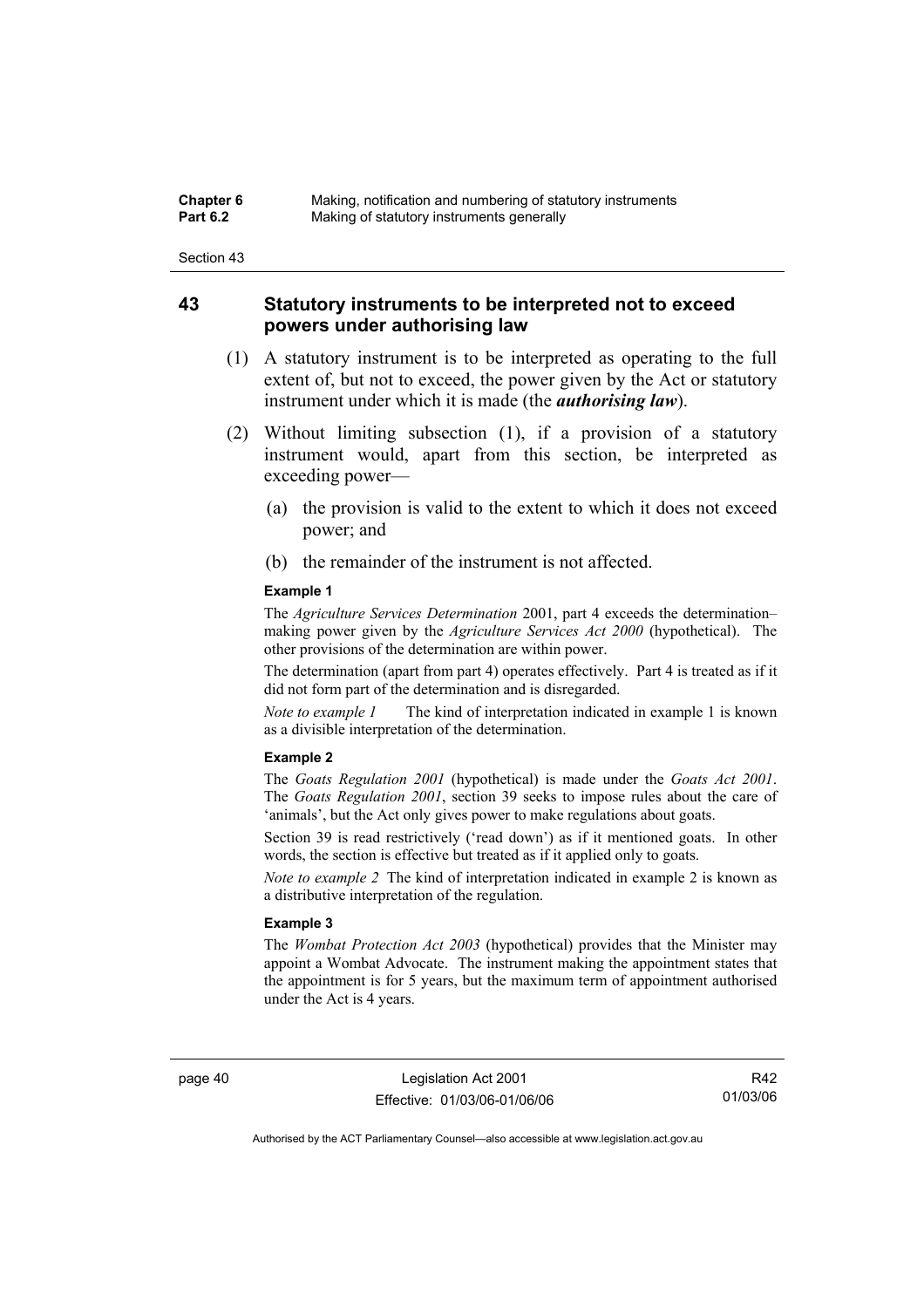The instrument is read restrictively ('read down') as if it referred to 4 years. In other words, the instrument is effective but the appointment is only valid for 4 years.

*Note to example 3* The kind of interpretation indicated in example 3 is known as a distributive interpretation of the instrument.

- *Note* An example is part of the Act, is not exhaustive and may extend, but does not limit, the meaning of the provision in which it appears (see s 126 and s 132).
- (3) Without limiting subsection (1), if the application of a provision of a statutory instrument to a matter would, apart from this section, be interpreted as exceeding power, the provision's application to other matters is not affected.

### **Example**

The *Community Safety Order 2001* is expressed to apply to all members of the community without qualification although it is in fact made under the *Building Industry (Safety) Act 2000* (hypothetical). That Act is restricted in its operation to the building industry. The order is cast in such wide terms that it cannot be interpreted divisibly or distributively. However, the order applies to entities such as XYZ Constructions Pty Ltd because it is a company in the construction industry.

- (4) This section is in addition to any provision of the statutory instrument or authorising law.
- (5) This section is a determinative provision.
	- *Note* See s 5 for the meaning of determinative provisions, and s 6 for their displacement.

## **44 Power to make statutory instruments for Act etc**

 (1) If an Act or statutory instrument (the *authorising law*) authorises or requires the making of a statutory instrument for the authorising law or another Act or statutory instrument (the *other law*), the power authorises a statutory instrument to be made in relation to any matter that—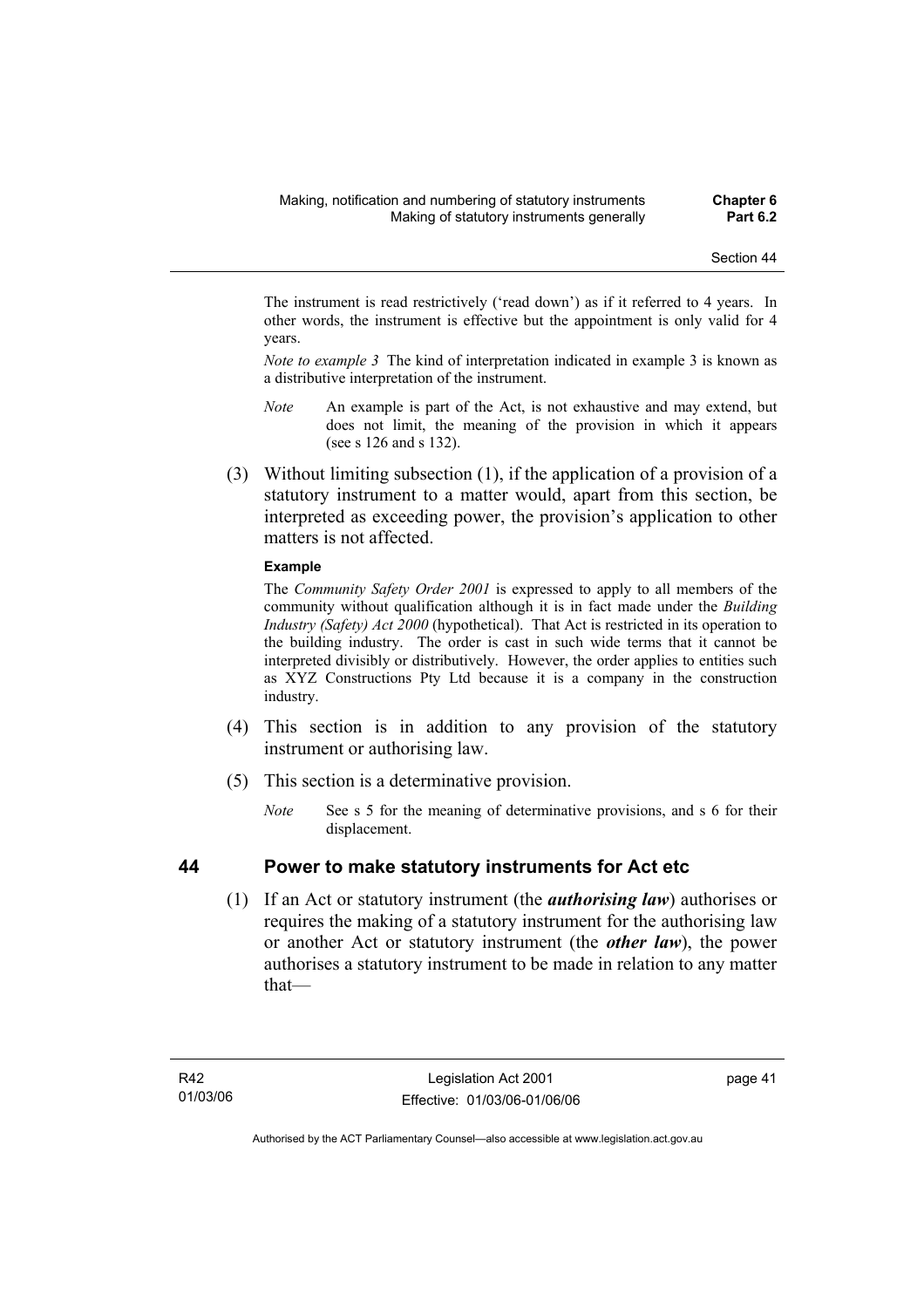| <b>Chapter 6</b> | Making, notification and numbering of statutory instruments |
|------------------|-------------------------------------------------------------|
| <b>Part 6.2</b>  | Making of statutory instruments generally                   |

- (a) is required or permitted to be prescribed by the authorising law or other law; or
- (b) is necessary or convenient to be prescribed for carrying out or giving effect to the authorising law or other law.
- (2) Subsection (1) applies to the authorising law even though the authorising law—
	- (a) only authorises the making of a statutory instrument for the authorising law; or
	- (b) also authorises or requires the making of a statutory instrument about a particular matter.
- (3) Power given by the authorising law to make a statutory instrument about a particular matter does not limit power given by the authorising law or other law to make a statutory instrument (whether or not of the same kind) about any other matter.
- (4) This section is a determinative provision.
	- *Note* See s 5 for the meaning of determinative provisions, and s 6 for their displacement.

### **45 Power to make court rules**

- (1) The power of an entity to make rules for a court includes power to make rules in relation to any matter necessary or convenient to be prescribed for carrying out or giving effect to the court's jurisdiction under any law that authorises or requires anything to be done in or in relation to the court.
- (2) This section is additional to section 44.
- (3) This section is a determinative provision.
	- *Note* See s 5 for the meaning of determinative provisions, and s 6 for their displacement.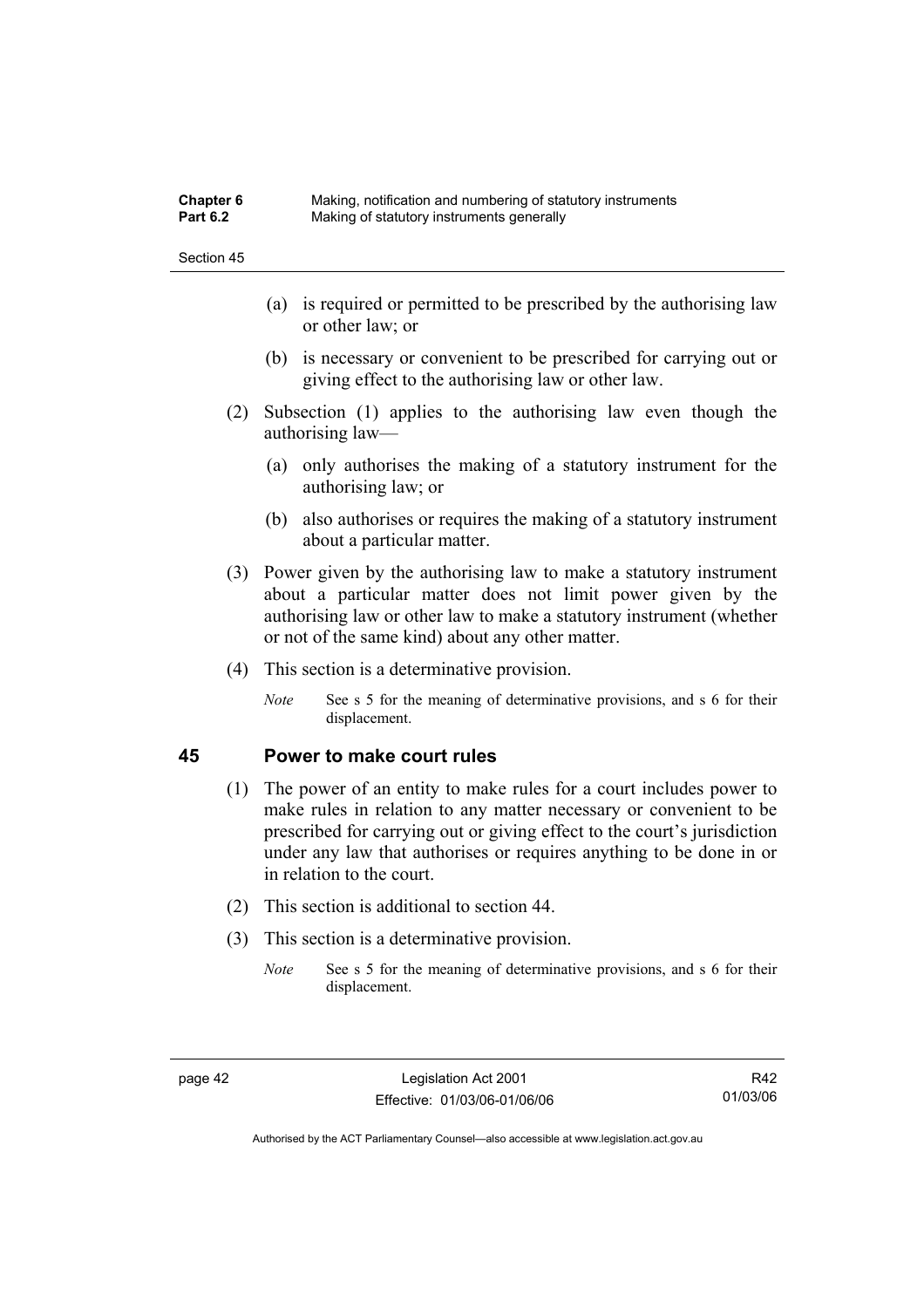(4) In this section:

*court* includes a tribunal*.*

*disallowable instrument*, for a Commonwealth Act, means an instrument that can be disallowed under the *Legislative Instruments Act 2003* (Cwlth), part 5 (Parliamentary scrutiny of legislative instruments), including that part, or provisions of that part, applied by another Commonwealth law.

### *law* means—

- (a) an Act, subordinate law or disallowable instrument; or
	- *Note* A reference to an Act, subordinate law or disallowable instrument includes a reference to a provision of the Act, law or instrument (see s 7, s 8 and s 9).
- (b) a Commonwealth Act or a disallowable instrument under a Commonwealth Act (or a provision of such an Act or instrument).

## **46 Power to make instrument includes power to amend or repeal**

- (1) Power given under an Act or statutory instrument (the *authorising law*) to make a statutory instrument includes power to amend or repeal the instrument.
- (2) The power to amend or repeal the instrument is exercisable in the same way, and subject to the same conditions, as the power to make the instrument.

### **Examples**

- 1 If the instrument is a disallowable instrument, an amendment or repeal of the instrument is also a disallowable instrument.
- 2 If the instrument is a notifiable instrument, an amendment or repeal of the instrument is also a notifiable instrument.

page 43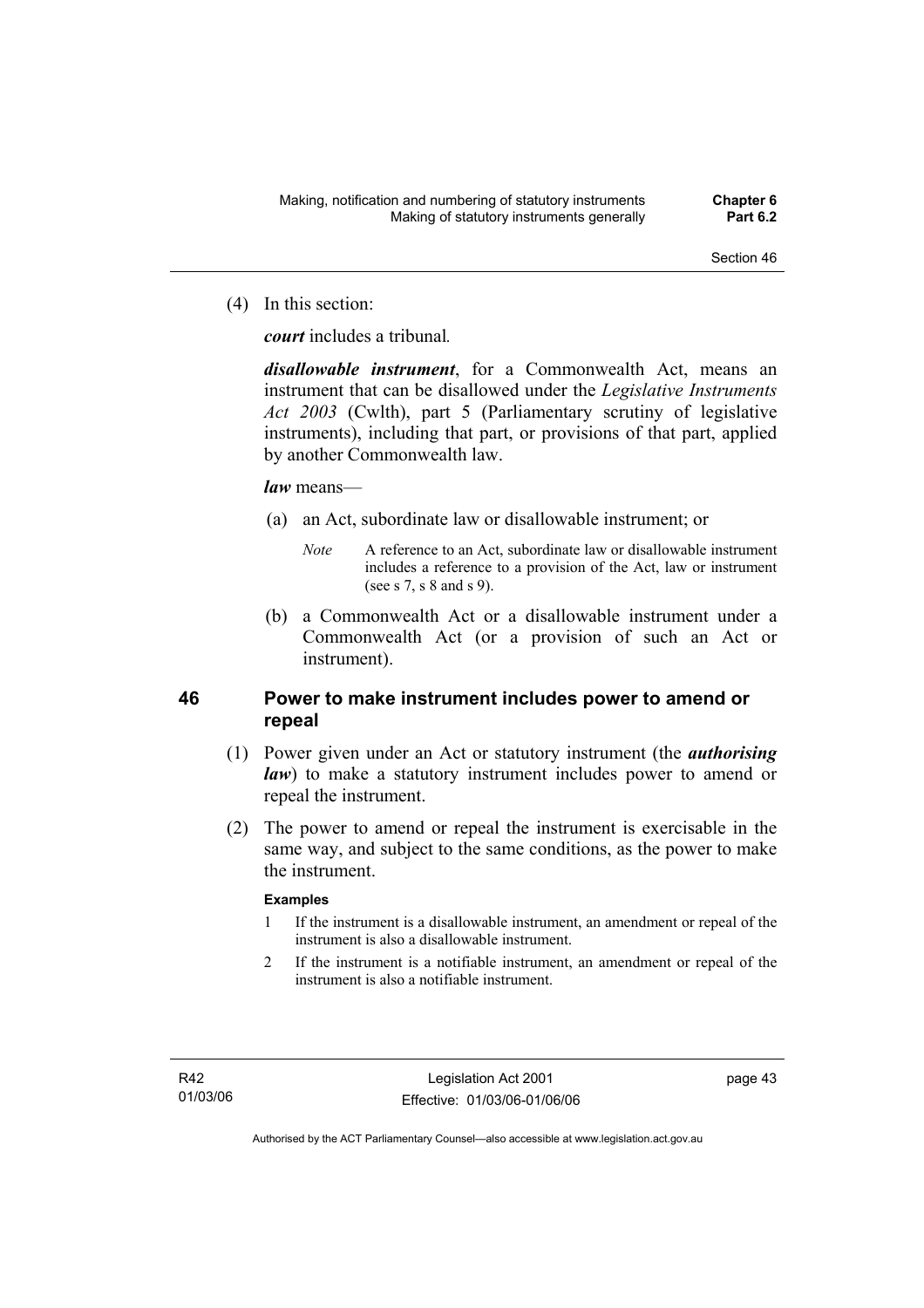| <b>Chapter 6</b> | Making, notification and numbering of statutory instruments |
|------------------|-------------------------------------------------------------|
| <b>Part 6.2</b>  | Making of statutory instruments generally                   |

- 3 If notice of the making of the instrument must be published in a newspaper, notice of an amendment or repeal of the instrument must also be published in the newspaper.
- *Note* An example is part of the Act, is not exhaustive and may extend, but does not limit, the meaning of the provision in which it appears (see s 126 and s 132).
- (3) Despite subsection (1), a form that is a registrable instrument may be repealed or repealed and remade (with or without changes), but may not be amended.
- (4) This section is a determinative provision.
	- *Note* See s 5 for the meaning of determinative provisions, and s 6 for their displacement.

## **47 Statutory instrument may make provision by applying law or instrument**

- (1) This section applies if an Act, subordinate law or disallowable instrument (the *authorising law*) authorises or requires the making of a statutory instrument (the *relevant instrument*) about a matter.
- (2) The relevant instrument may make provision about the matter by applying an ACT law—
	- (a) as in force at a particular time; or
	- (b) as in force from time to time.
- (3) The relevant instrument may make provision about the matter by applying a law of another jurisdiction, or an instrument, as in force only at a particular time.

*Note* For information on the operation of s (3), see the examples to s (9).

 (4) If the relevant instrument makes provision about the matter by applying a law of another jurisdiction or an instrument, the following provisions apply: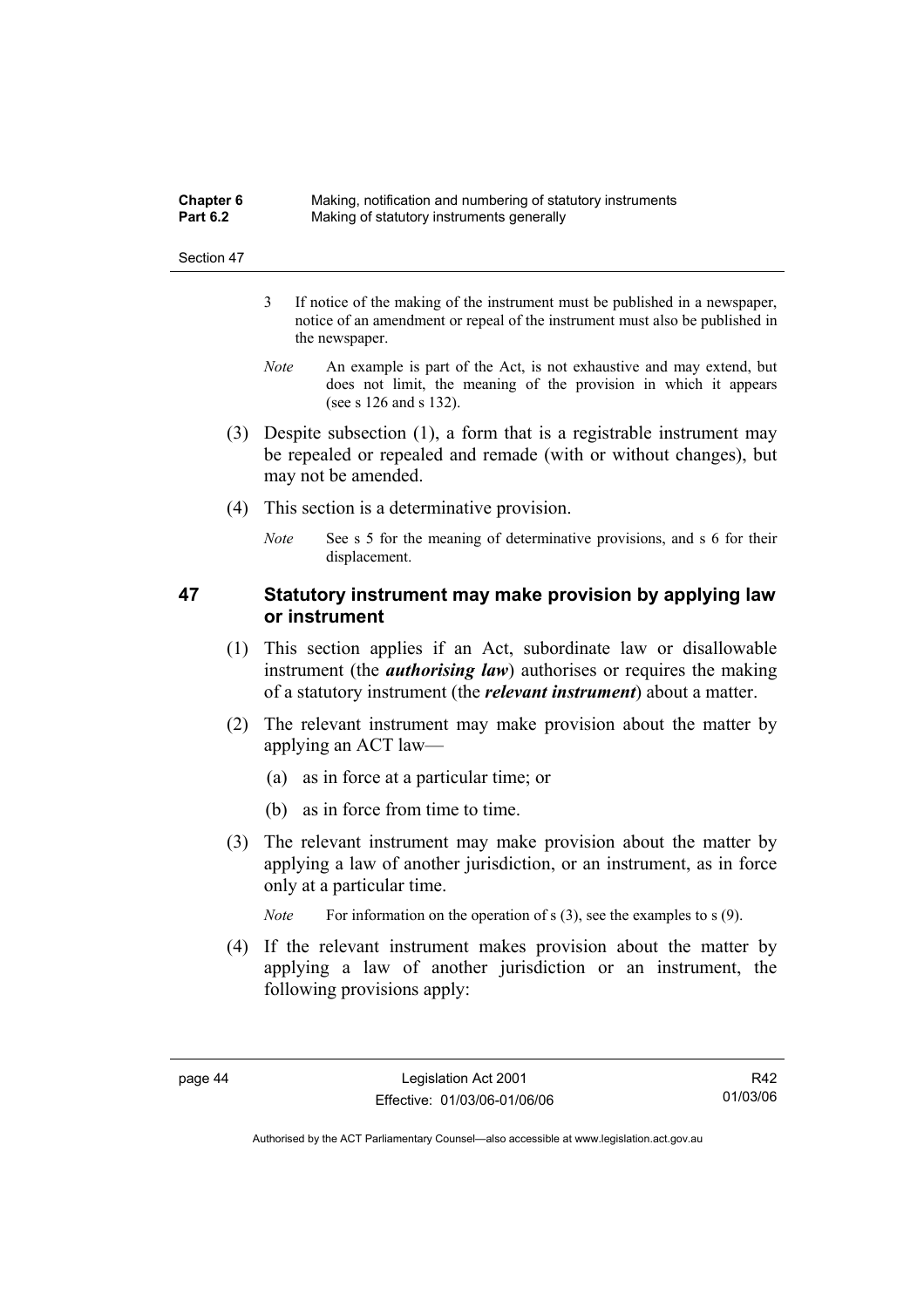- (a) if subsection (3) is displaced by, or under authority given by, an Act or the authorising law—the law of the other jurisdiction or instrument is applied as in force from time to time;
	- *Note* For the displacement of s (3), see s 6, examples 1 and 2.
- (b) if subsection (3) is not so displaced and the relevant instrument does not provide that the law of the other jurisdiction or instrument is applied as in force at a particular time—the law or instrument is taken to be applied as in force when the relevant instrument is made.

#### **Examples for s (4) (b)**

- 1 The *Locust Damage Compensation Determination 2003* (a hypothetical disallowable instrument) provides for the making of claims against a compensation fund. Section 43 states that disputes about claims must be decided in accordance with the *Commercial Arbitration Act 1984* (NSW) (the *NSW Act*) as in force from time to time. The determination is made on 1 August 2003. The Act under which the determination is made does not displace subsection (3). Therefore, even though section 43 purports to apply the NSW Act as in force from time to time, the NSW Act as in force on 1 August 2003 is applied by the determination.
- 2 The *Locust Damage Compensation Determination 2003* (mentioned in example 1), section 43 states that disputes about claims must be decided in accordance with the *Commercial Arbitration Act 1984* (NSW) (the *NSW Act*), but does not state that the NSW Act is to be applied as in force from time to time or at a particular time. The determination is made on 1 August 2003. The Act under which the determination is made does not displace subsection (3). Therefore, the NSW Act as in force on 1 August 2003 is applied by the determination.
- *Note* An example is part of the Act, is not exhaustive and may extend, but does not limit, the meaning of the provision in which it appears (see s 126 and s 132).
- (5) If a law of another jurisdiction or an instrument is applied as in force at a particular time, the text of the law or instrument (as in force at that time) is taken to be a notifiable instrument made under the relevant instrument by the entity authorised or required to make the relevant instrument.

page 45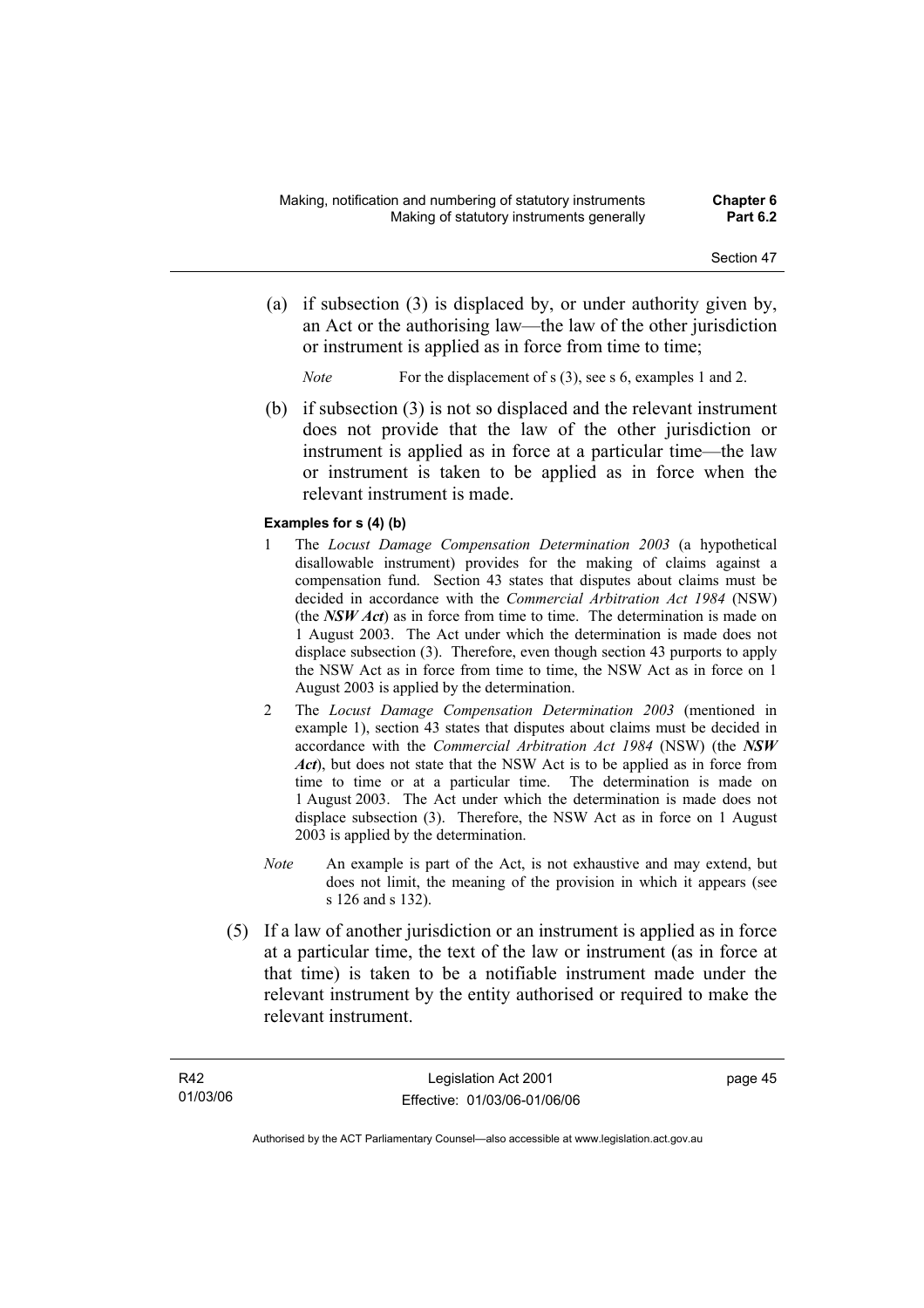| Chapter 6       | Making, notification and numbering of statutory instruments |
|-----------------|-------------------------------------------------------------|
| <b>Part 6.2</b> | Making of statutory instruments generally                   |

- (6) If subsection (3) is displaced and a law of another jurisdiction or an instrument is applied as in force from time to time, the text of each of the following is taken to be a notifiable instrument made under the relevant instrument by the entity authorised or required to make the relevant instrument:
	- (a) the law or instrument as in force at the time the relevant instrument is made;
	- (b) each subsequent amendment of the law or instrument;
	- (c) if the law or instrument is repealed and remade (with or without changes)—the law or instrument as remade and each subsequent amendment of the law or instrument;
	- (d) if a provision of the law or instrument is omitted and remade (with or without changes) in another law or instrument—the provision as remade and each subsequent amendment of the provision.
- (7) The authorising law or, if the relevant instrument is a subordinate law or disallowable instrument, the relevant instrument may provide that—
	- (a) subsection (5) or (6) does not apply to the relevant instrument; or
	- (b) subsection (5) or (6) applies with the modifications stated in the authorising law or relevant instrument.
- (8) If a provision of an Act, subordinate law or disallowable instrument authorises or requires the application of a law or instrument, the provision authorises the making of changes or modifications to the law or instrument for that application.
- (9) This section is a determinative provision.

#### **Examples for s (3) and s (9)**

Here are 2 examples about the operation of subsections (3) and (9): the first illustrates how subsection (3) might be displaced and the second illustrates how a

R42 01/03/06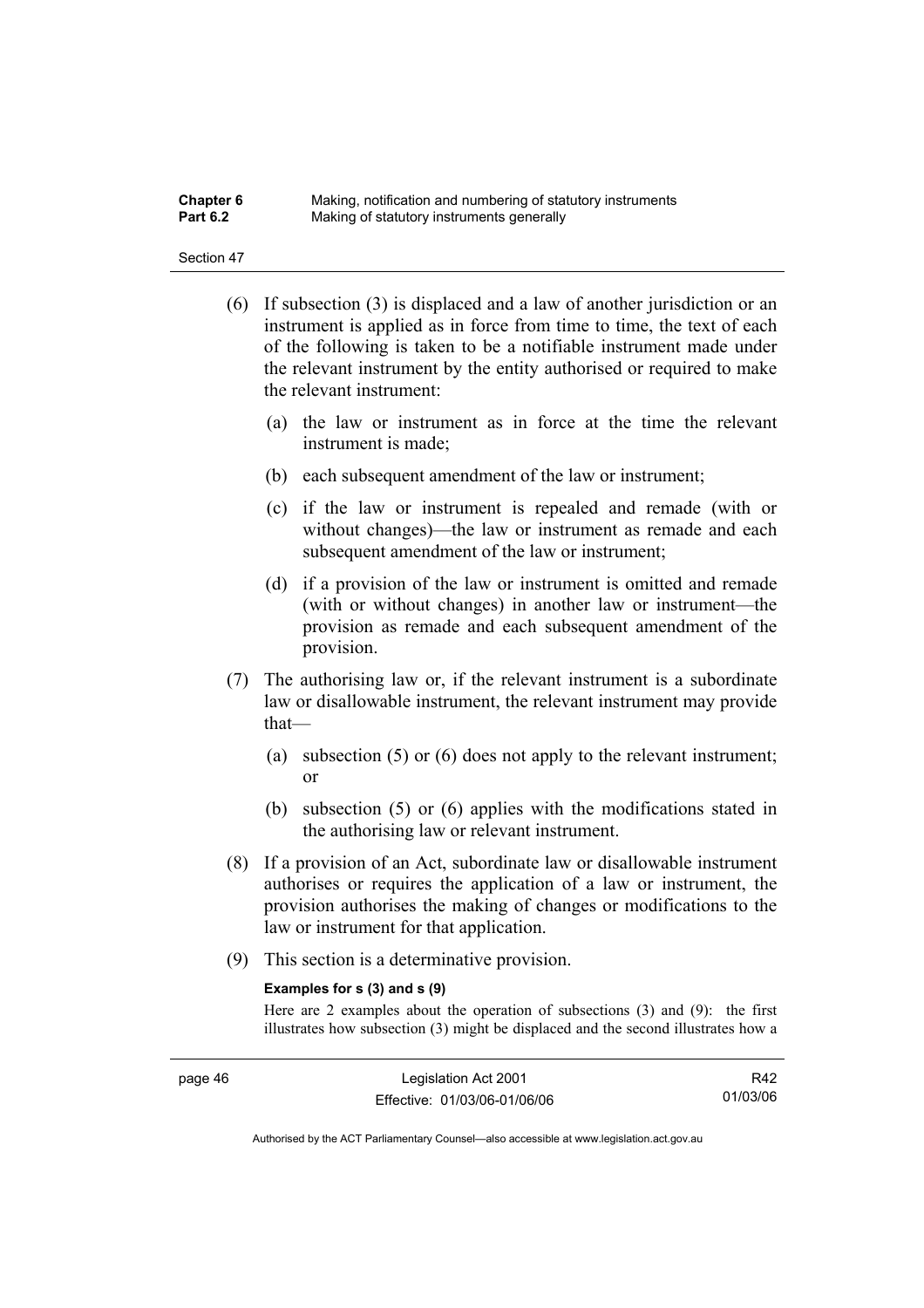law of another jurisdiction that applies as in force from time to time would operate—

- 1 The effect of subsections (3) and (9), and subsection (10), definition of *applying*, is that if it is intended to apply, adopt or incorporate a law or instrument as in force from time to time, the authorising law would need to expressly displace subsection (3) (as illustrated in s 6, examples of different kinds of displacement, example 1) *or* indicate a manifest contrary intention (as illustrated in example 2 in those examples).
- 2 The *ABC Regulation 2001* (made under a provision like those illustrated in section 6, examples of different kinds of displacement, examples 1 and 2) provides that noise measurements are to be taken in accordance with the NSW noise control manual as in force from time to time. The effect of the *ABC Regulation 2001* is that whenever the NSW noise control manual is amended in future, the noise measurements must be taken in accordance with the manual as last amended.
	- *Note* See s 5 for the meaning of determinative provisions, and s 6 for their displacement.
- (10) In this section:

*ACT law* means an Act, subordinate law or disallowable instrument.

*Note* A reference to an Act, subordinate law or disallowable instrument includes a reference to a provision of the Act, law or instrument (see s 7, s 8 and s 9).

*applying* includes adopting or incorporating.

*Note* See also s 157 (Defined terms–other parts of speech and grammatical forms).

*disallowable instrument*, for a Commonwealth Act, means an instrument that can be disallowed under the *Legislative Instruments Act 2003* (Cwlth), part 5 (Parliamentary scrutiny of legislative instruments), including that part, or provisions of that part, applied by another Commonwealth law.

*instrument* includes a provision of an instrument, but does not include an ACT law or a law of another jurisdiction.

page 47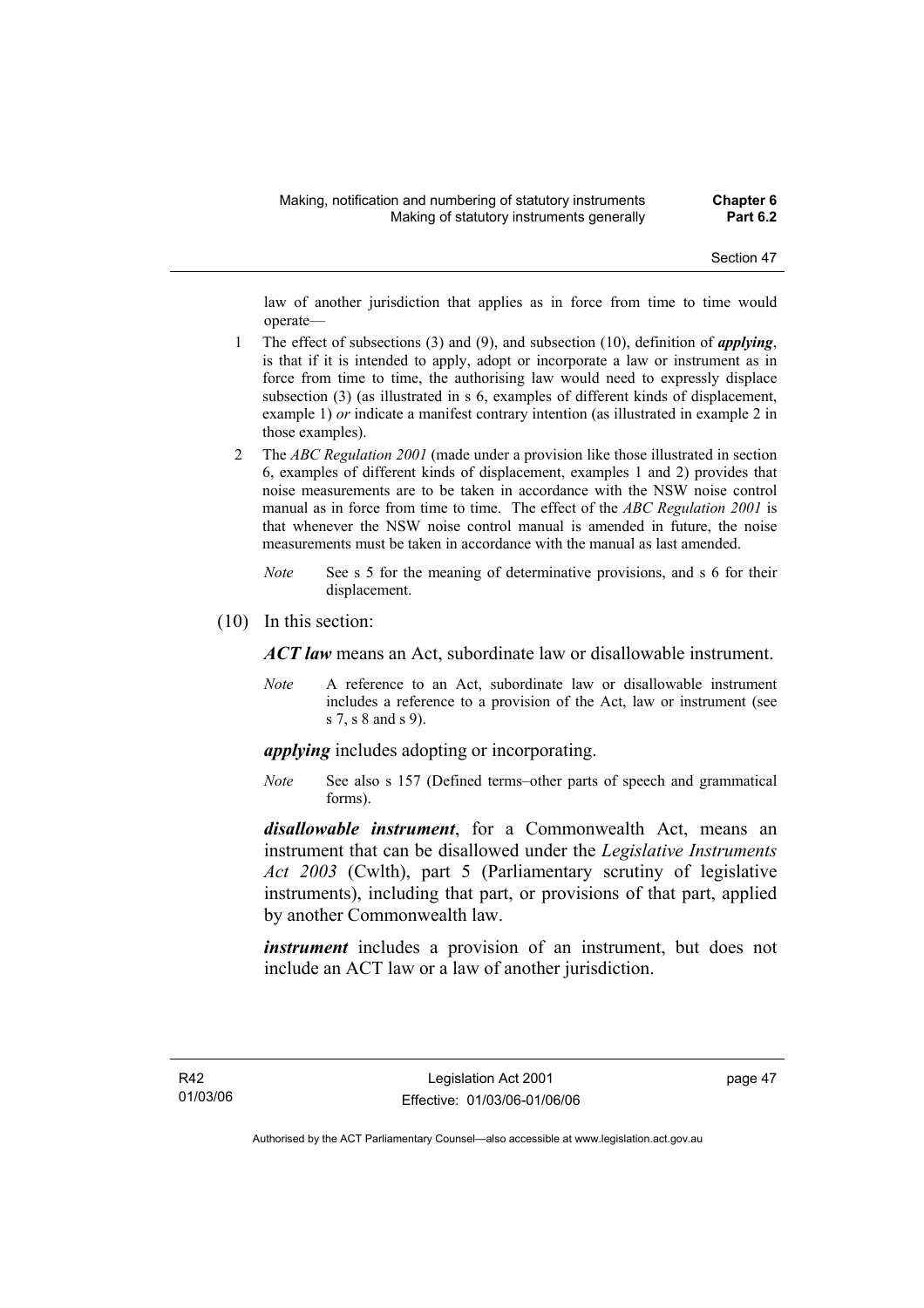| <b>Chapter 6</b> | Making, notification and numbering of statutory instruments |
|------------------|-------------------------------------------------------------|
| <b>Part 6.2</b>  | Making of statutory instruments generally                   |

### *law of another jurisdiction* means—

- (a) a Commonwealth Act or a disallowable instrument under a Commonwealth Act; or
- (b) a State Act, or any regulation or rule under a State Act; or
- (c) a New Zealand or Norfolk Island Act, or any regulation or rule under a New Zealand or Norfolk Island Act; or
- (d) a provision of a law mentioned in paragraphs (a) to (c).

### **48 Power to make instrument includes power to make different provision for different categories etc**

- (1) Power given under an Act or statutory instrument to make a statutory instrument includes power—
	- (a) to make different provision in relation to different matters or different classes of matters; or
	- (b) to make an instrument that applies differently by reference to stated exceptions or factors.
- (2) Without limiting subsection (1), power given under an Act or statutory instrument to make a statutory instrument about particular matters includes power to make a statutory instrument about any 1 or more of the matters or a particular class of the matters.
- (3) For this section, a class may consist of a single matter.
- (4) This section is a determinative provision.
	- *Note* See s 5 for the meaning of determinative provisions, and s 6 for their displacement.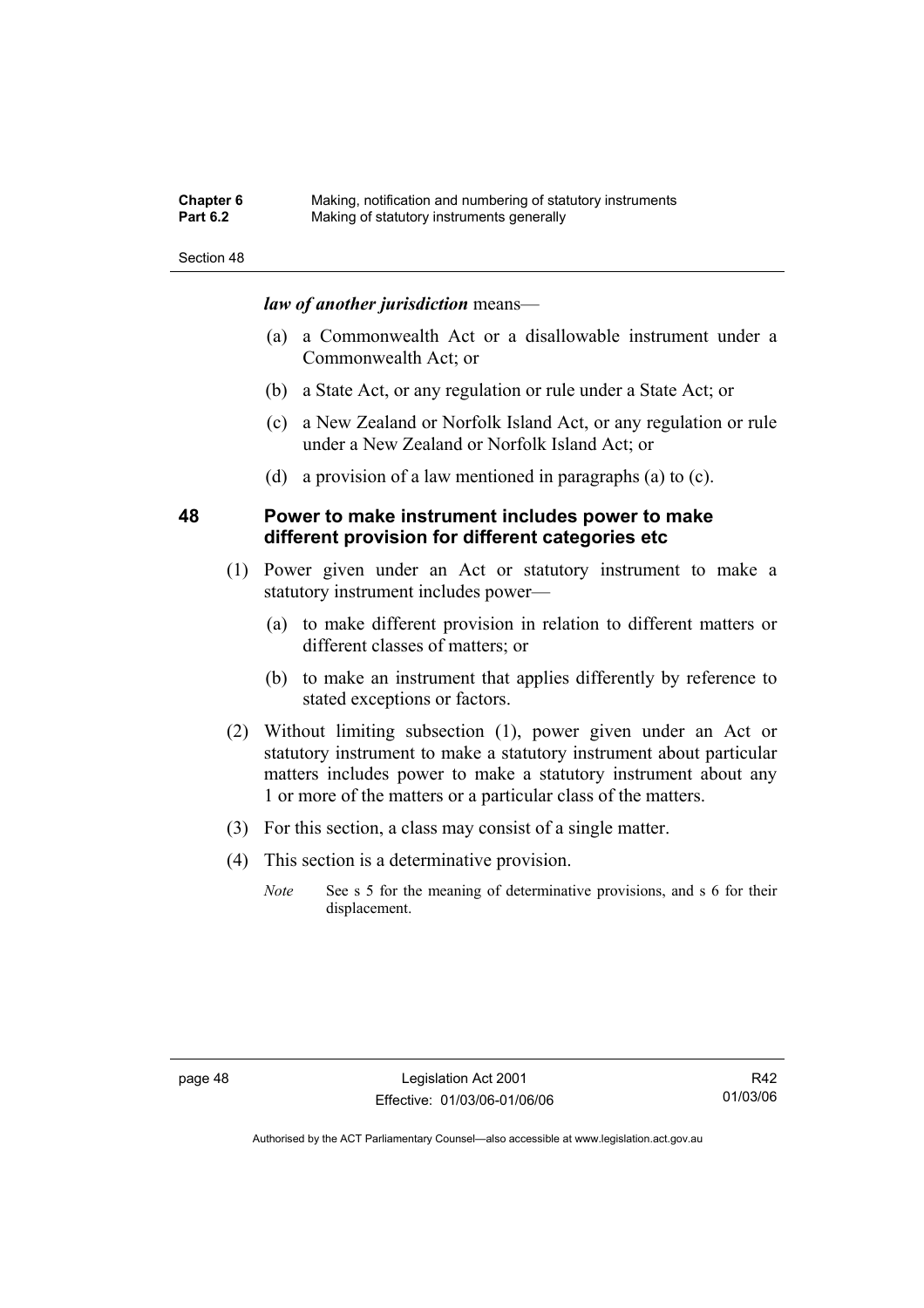### **49 Single instrument may exercise several powers or satisfy several requirements**

- (1) Power given under an Act or statutory instrument may be exercised with any other power to make a single instrument—
	- (a) whether or not the powers are exercised in relation to separate provisions, some of the same provisions, or all of the provisions, of the instrument; or
	- (b) whether or not the other powers are given under the same Act or statutory instrument, another Act or statutory instrument or any other territory law.
- (2) A statutory instrument is taken—
	- (a) to be made under each power given under territory law under which it could be made; and
	- (b) to satisfy each requirement under territory law that it could satisfy.
- (3) Without limiting subsection (2), that subsection applies to an instrument even though—
	- (a) it is stated to be made under a particular territory law (the *authorising law*) or a particular provision of the authorising law; and
	- (b) it is stated to be made for a particular territory law (the *requiring law*) or a particular provision of the requiring law.
- (4) This section is a determinative provision.
	- *Note* See s 5 for the meaning of determinative provisions, and s 6 for their displacement.

page 49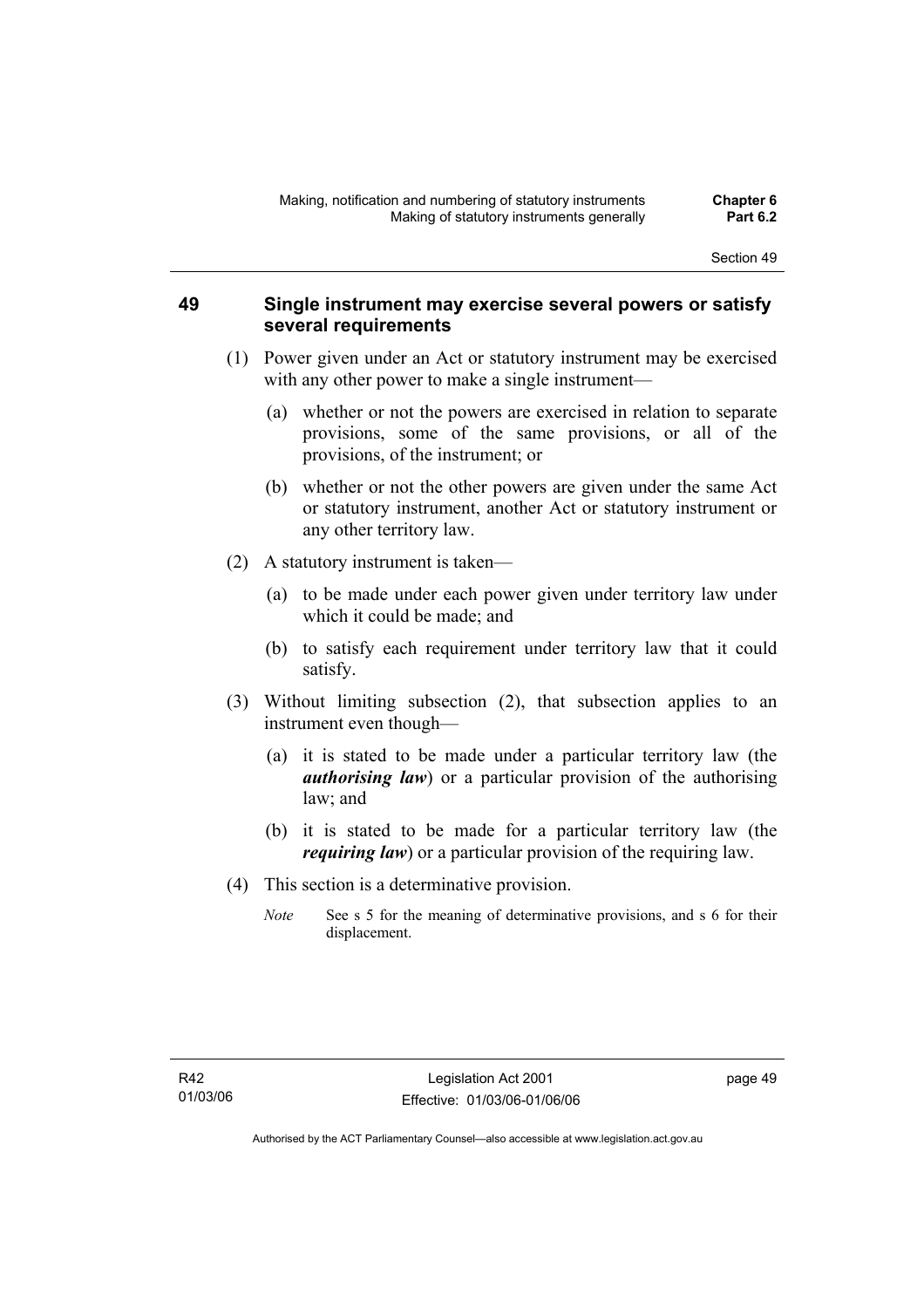| <b>Chapter 6</b> | Making, notification and numbering of statutory instruments |
|------------------|-------------------------------------------------------------|
| <b>Part 6.2</b>  | Making of statutory instruments generally                   |

### **50 Relationship between authorising law and instrument dealing with same matter**

- (1) If an Act or statutory instrument (the *authorising law*) gives power to make a statutory instrument about a matter, the instrument may make provision in relation to a particular aspect of the matter even though provision is made by the authorising law in relation to another aspect of the matter or in relation to another matter.
- (2) This section is a determinative provision.
	- *Note* See s 5 for the meaning of determinative provisions, and s 6 for their displacement.

### **51 Instrument may make provision in relation to land by reference to map etc**

- (1) This section applies if an Act or statutory instrument authorises or requires provision to be made by statutory instrument in relation to land or waters.
- (2) Provision may be made by reference to—
	- (a) a particular map or plan held by an entity; or
	- (b) a particular entry in a register kept by an entity;

if the map, plan or register is available for inspection (on the internet or otherwise) by members of the public, whether or not on payment of a fee.

### **52 Instrument may authorise determination of matter etc**

- (1) This section applies if an Act or statutory instrument (the *authorising law*) authorises or requires provision to be made about a matter by statutory instrument.
- (2) A statutory instrument made under the authorising law may make provision about the matter by authorising or requiring a stated entity

R42 01/03/06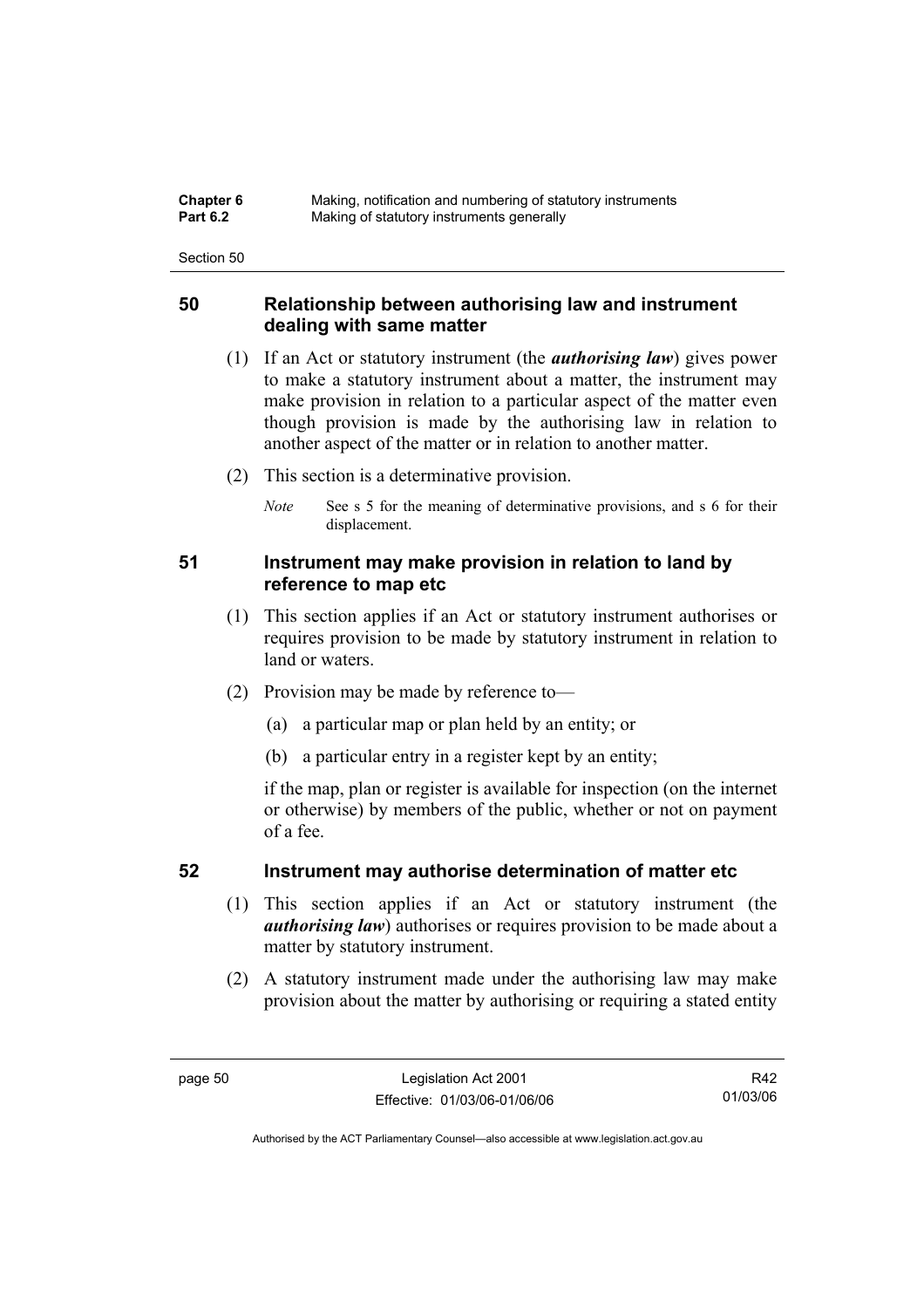to make provision about the matter, or any aspect of the matter, whether or not from time to time.

- (3) This section is a determinative provision.
	- *Note* See s 5 for the meaning of determinative provisions, and s 6 for their displacement.
- (4) In this section:

*provision*, for a matter, includes determining or regulating the matter, applying the instrument to the matter, being satisfied or forming an opinion about anything relating to the matter, or doing anything else in relation to the matter.

#### **Example**

If an Act provides that an application is to be in a prescribed form, a regulation made under the Act may provide that the form is to be a form approved by the Minister.

*Note* An example is part of the Act, is not exhaustive and may extend, but does not limit, the meaning of the provision in which it appears (see s 126 and s 132).

### **53 Instrument may prohibit**

- (1) If an Act or statutory instrument authorises or requires a matter to be regulated (however described) by statutory instrument, the power may be exercised by prohibiting by statutory instrument the matter or any aspect of the matter.
- (2) This section is a determinative provision.
	- *Note* See s 5 for the meaning of determinative provisions, and s 6 for their displacement.

page 51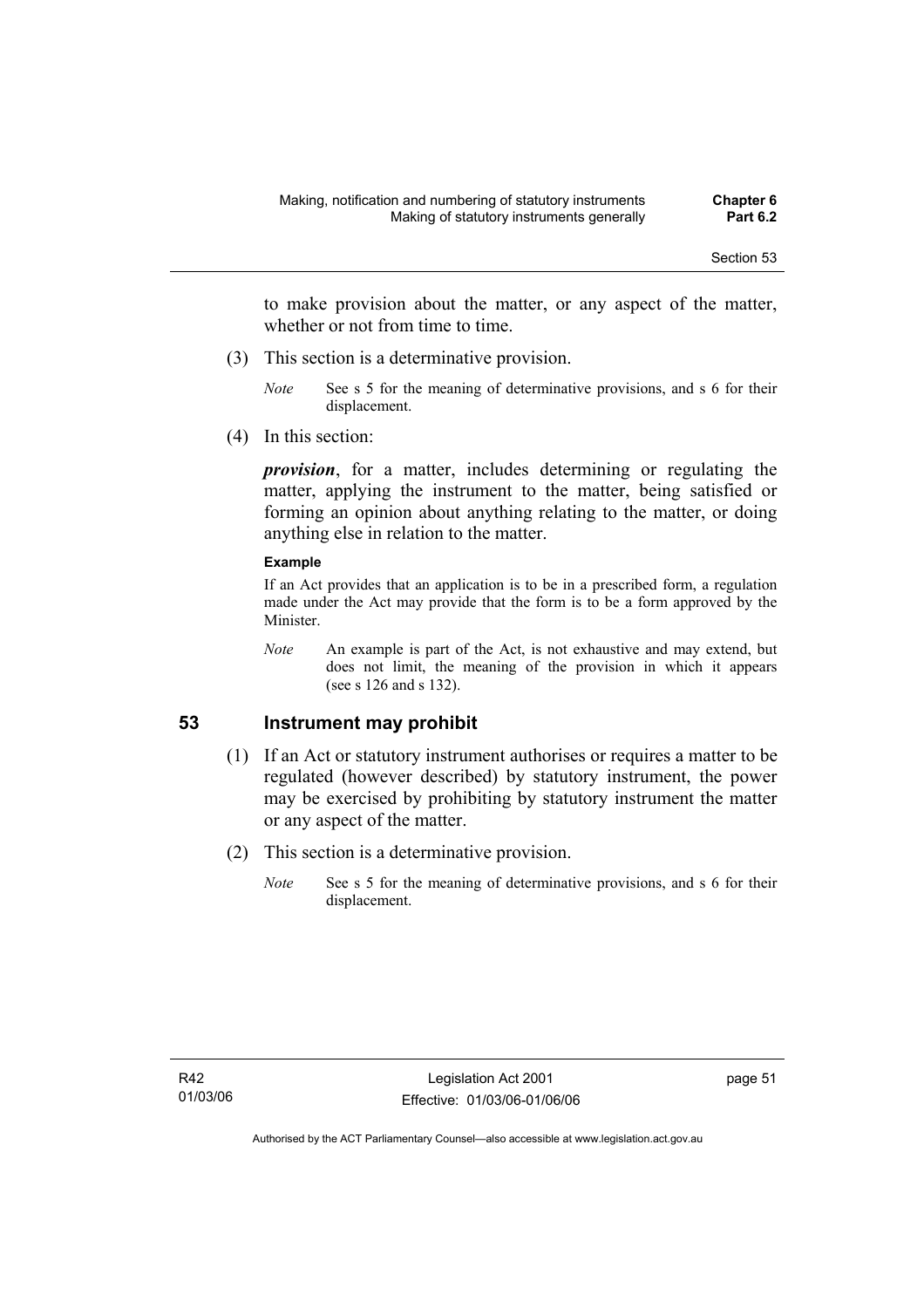| <b>Chapter 6</b> | Making, notification and numbering of statutory instruments |
|------------------|-------------------------------------------------------------|
| <b>Part 6.2</b>  | Making of statutory instruments generally                   |

### **54 Instrument may require making of statutory declaration**

- (1) If an Act or statutory instrument (the *authorising law*) gives power to make a statutory instrument, the instrument may require the making of a statutory declaration.
	- *Note* The *Statutory Declarations Act 1959* (Cwlth) applies to the making of statutory declarations under territory laws (see that Act, s 5).
- (2) Subsection (1) applies—
	- (a) whether or not the authorising law authorises or requires penalties to be prescribed by instrument; and
	- (b) if the authorising law authorises or requires penalties to be prescribed by instrument—irrespective of the level of penalties that may be prescribed.
- (3) This section is a determinative provision.
	- *Note* See s 5 for the meaning of determinative provisions, and s 6 for their displacement.

page 52 Legislation Act 2001 Effective: 01/03/06-01/06/06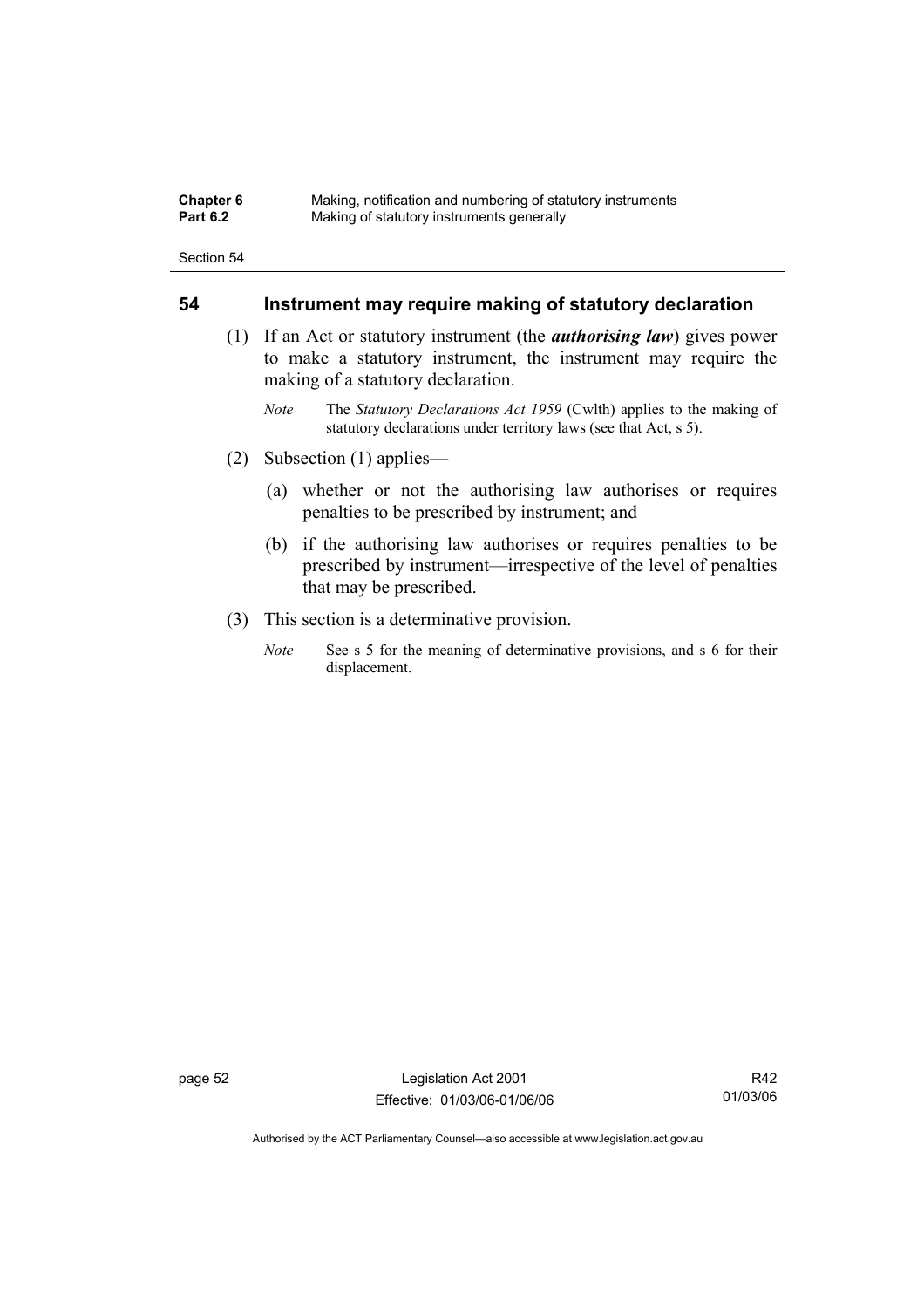# **Part 6.3 Making of certain statutory instruments about fees**

### **55 Definitions for pt 6.3**

In this part:

*fee* includes a charge or other amount.

*provide* a service includes exercise a function.

*service* includes a function or facility.

### **56 Determination of fees by disallowable instrument**

- (1) This section applies if an Act (the *authorising law*) authorises fees to be determined for an Act or statutory instrument (the *relevant law*).
- (2) The authorising law authorises a fee to be determined in relation to any matter under or related to the relevant law.
- (3) To remove any doubt, a fee may be determined for a provision of the relevant law even though the provision does not mention a fee.

#### **Example**

The X Act, section 15 provides for a person to apply for an approval but makes no mention of a fee for the approval. However, the Act, section 79 (1) provides:

(1) The Minister may determine fees for this Act.

Because section 79 (1) permits a fee to be determined 'for this Act', this Act, section 56 applies in relation to section 15 and the Minister may, in writing, determine an application fee for the approval.

- *Note 1* The determination must be in writing (see s 42 (2)).
- *Note 2* An example is part of the Act, is not exhaustive and may extend, but does not limit, the meaning of the provision in which it appears (see s 126 and s 132).

| R42      | Legislation Act 2001         | page 53 |
|----------|------------------------------|---------|
| 01/03/06 | Effective: 01/03/06-01/06/06 |         |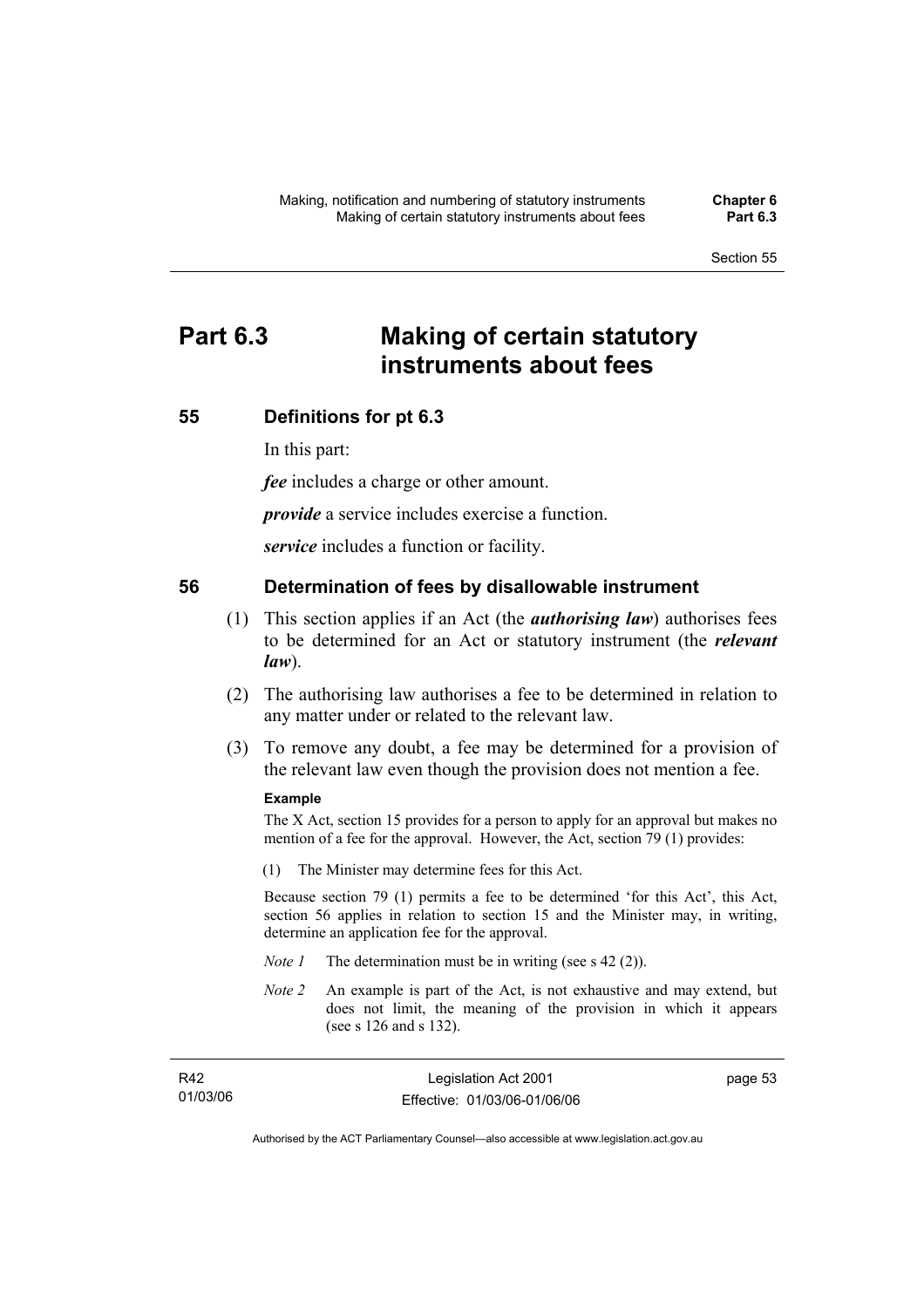#### **Chapter 6** Making, notification and numbering of statutory instruments<br>**Part 6.3** Making of certain statutory instruments about fees Making of certain statutory instruments about fees

Section 56

- (4) A fee may be determined—
	- (a) by stating the fee; or
	- (b) by setting a rate, or providing a formula or other method, by which the fee is to be worked out; or
	- (c) by a combination of a stated fee and a rate, formula or other method.

#### **Examples of different methods of determining fees**

An instrument may determine a fee by stating an amount (eg \$250), or a rate (eg \$7.50 per kilogram). An instrument may also determine a fee by providing a formula. For example, the fee for a licence issued for part of a year could be worked out using the following formula:

annual fee 
$$
\times
$$
  $\frac{\text{whole and part months for which licence issued}}{12}$ 

- (5) The determination—
	- (a) must provide by whom the fee is payable; and
	- (b) must provide to whom the fee is to be paid; and
	- (c) may make provision about the circumstances in which the fee is payable; and
	- (d) may make provision about exempting a person from payment of the fee; and
	- (e) may make provision about when the fee is payable and how it is to be paid (for example, as a lump sum or by instalments); and
	- (f) may mention the service for which the fee is payable; and
	- (g) may make provision about waiving, postponing or refunding the fee (completely or partly); and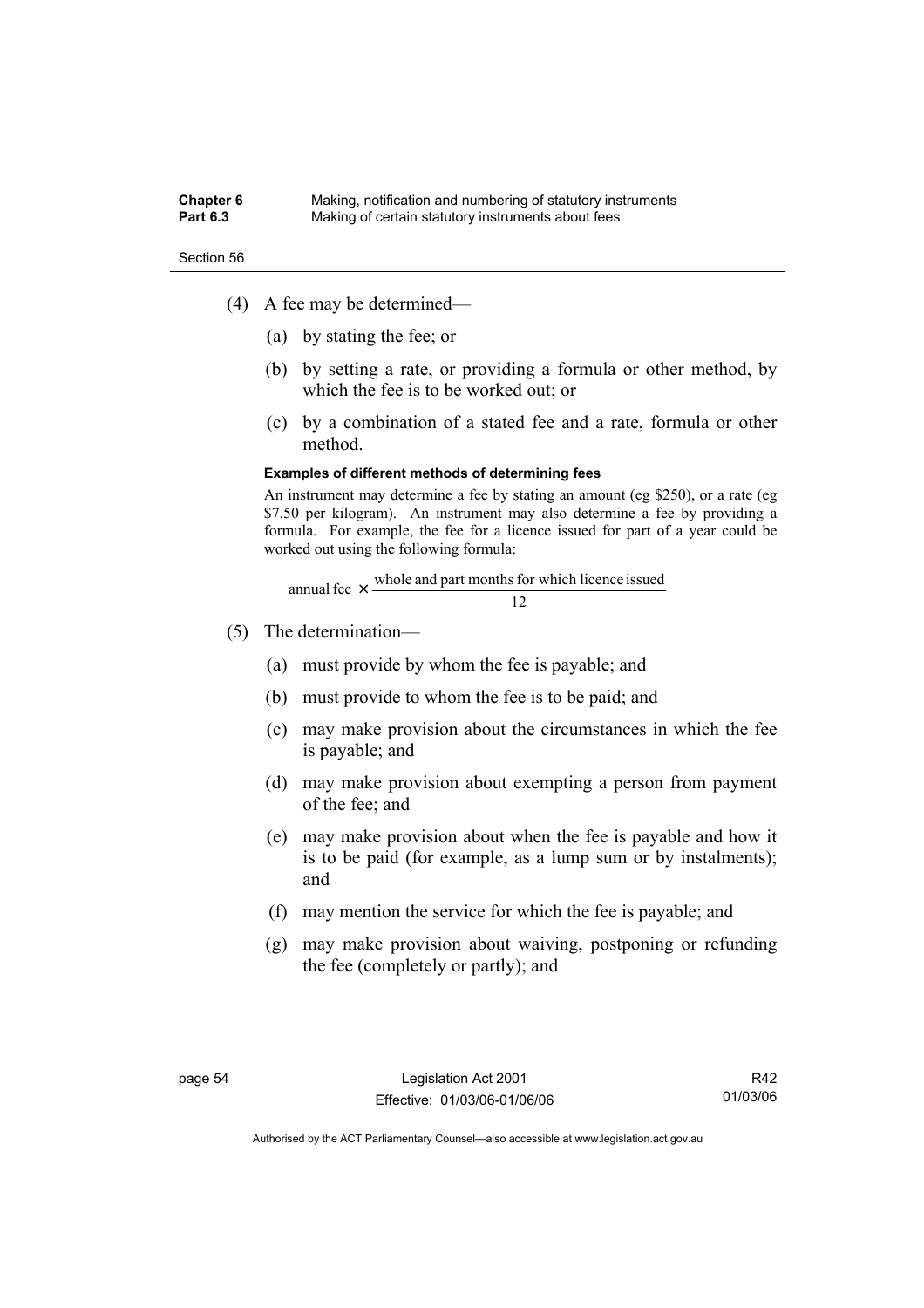(h) may make provision about anything else relating to the fee.

### **Example for par (a)**

a provision that the owner for the time being of a vehicle is liable for any unpaid registration fee

### **Examples for par (c)**

- 1 a provision that a document prepared and submitted in accordance with a condition imposed under the Act be accompanied by a fee
- 2 a provision that royalty ceases to be payable if the percentage of recoverable minerals is less than the prescribed limit

### **Examples for par (e)**

- 1 a provision that a levy is payable within 30 days after the day goods are sold
- 2 a provision that, if a licensee fails to pay an instalment payable in the financial year within 14 days after the day it is payable, all remaining instalments payable in the financial year become payable

### **Example for par (g)**

a provision that a stated official may waive all or part of a charge in stated circumstances, including if the official is satisfied about a stated circumstance

- (6) This section is a determinative provision.
	- *Note* See s 5 for the meaning of determinative provisions, and s 6 for their displacement.

- **57 Fees payable in accordance with determination etc** 
	- (1) A fee determined by a disallowable instrument is payable by the person by whom the fee is payable under the determination, in relation to the service (if any) mentioned in the determination and in accordance with the determination, to the person to whom the fee is payable under the determination.
	- (2) If a service is mentioned in the determination, the fee is payable before the service is provided unless the determination provides otherwise.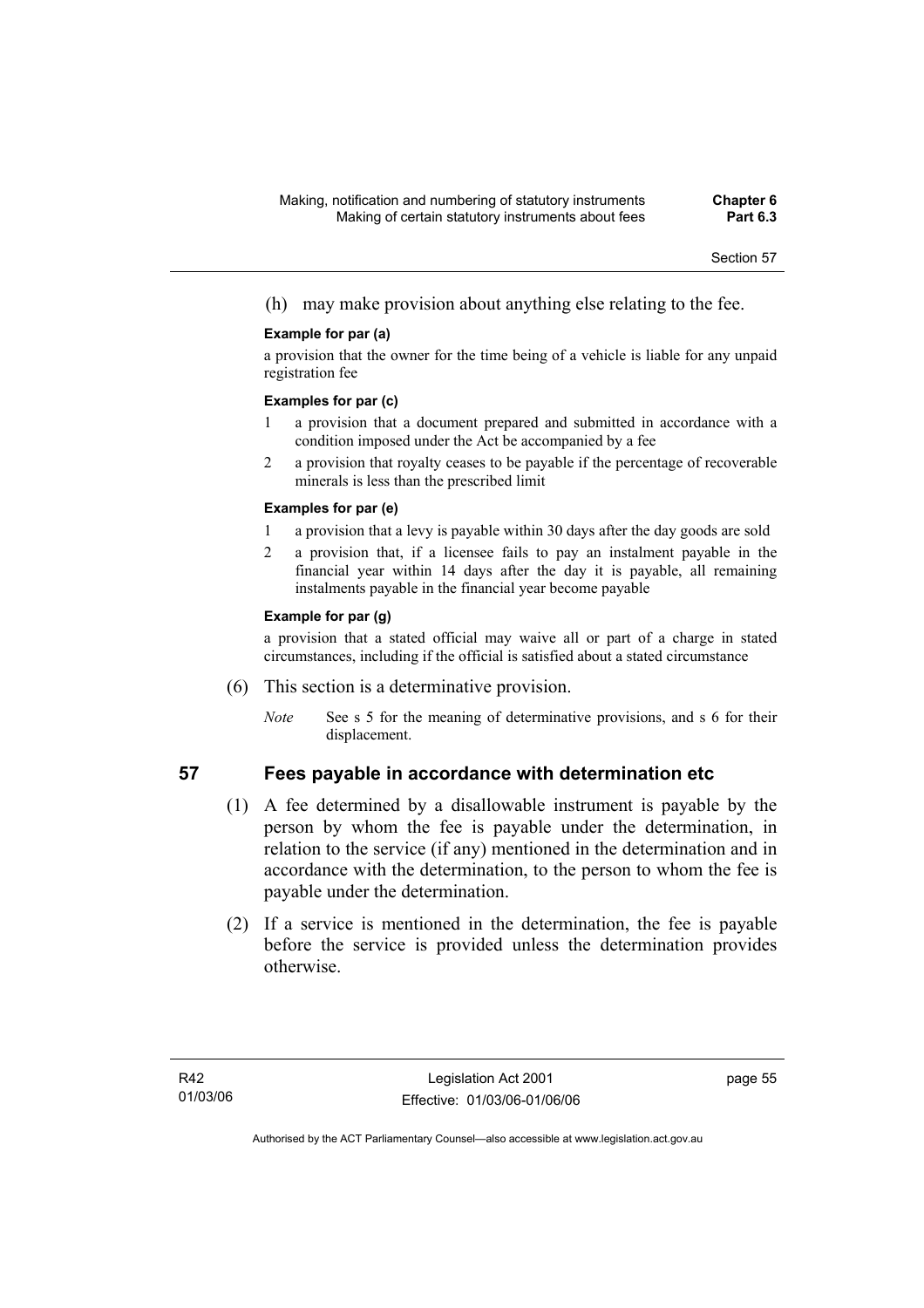**Chapter 6** Making, notification and numbering of statutory instruments<br>**Part 6.3** Making of certain statutory instruments about fees Making of certain statutory instruments about fees

#### Section 58

 (3) If the fee is payable in relation to a service mentioned in the determination and the fee has not been paid in accordance with the determination, no-one is obliged to provide the service.

#### **Examples**

- 1 If a fee for a service is payable in advance under a disallowable instrument and the fee is not paid, there is no obligation to provide the service.
- 2 If fees for services over a period of time are payable by instalment under a disallowable instrument and the person paying the fees falls behind in payments on the instalments, there is no obligation to provide further services for the person.
- *Note* An example is part of the Act, is not exhaustive and may extend, but does not limit, the meaning of the provision in which it appears (see s 126 and s 132).
- (4) Subsection (3) applies to a service even though, apart from that subsection, someone is under a duty to provide the service.

#### **Example**

A provision of an Act provides that a registrar 'must' renew a licence if the holder of the licence applies to the registrar for its renewal before the end of the licence term. If a fee is determined for renewal of the licence, the registrar is not required to renew the licence unless the fee is paid.

- (5) This section is a determinative provision.
	- *Note* See s 5 for the meaning of determinative provisions, and s 6 for their displacement.

- **58 Regulations may make provision about fees** 
	- (1) This section applies if an Act (the *authorising law*)—
		- (a) authorises or requires fees to be determined for the authorising law, or another Act or a statutory instrument (the *fees law*); and
		- (b) the authorising law authorises the making of regulations by the Executive.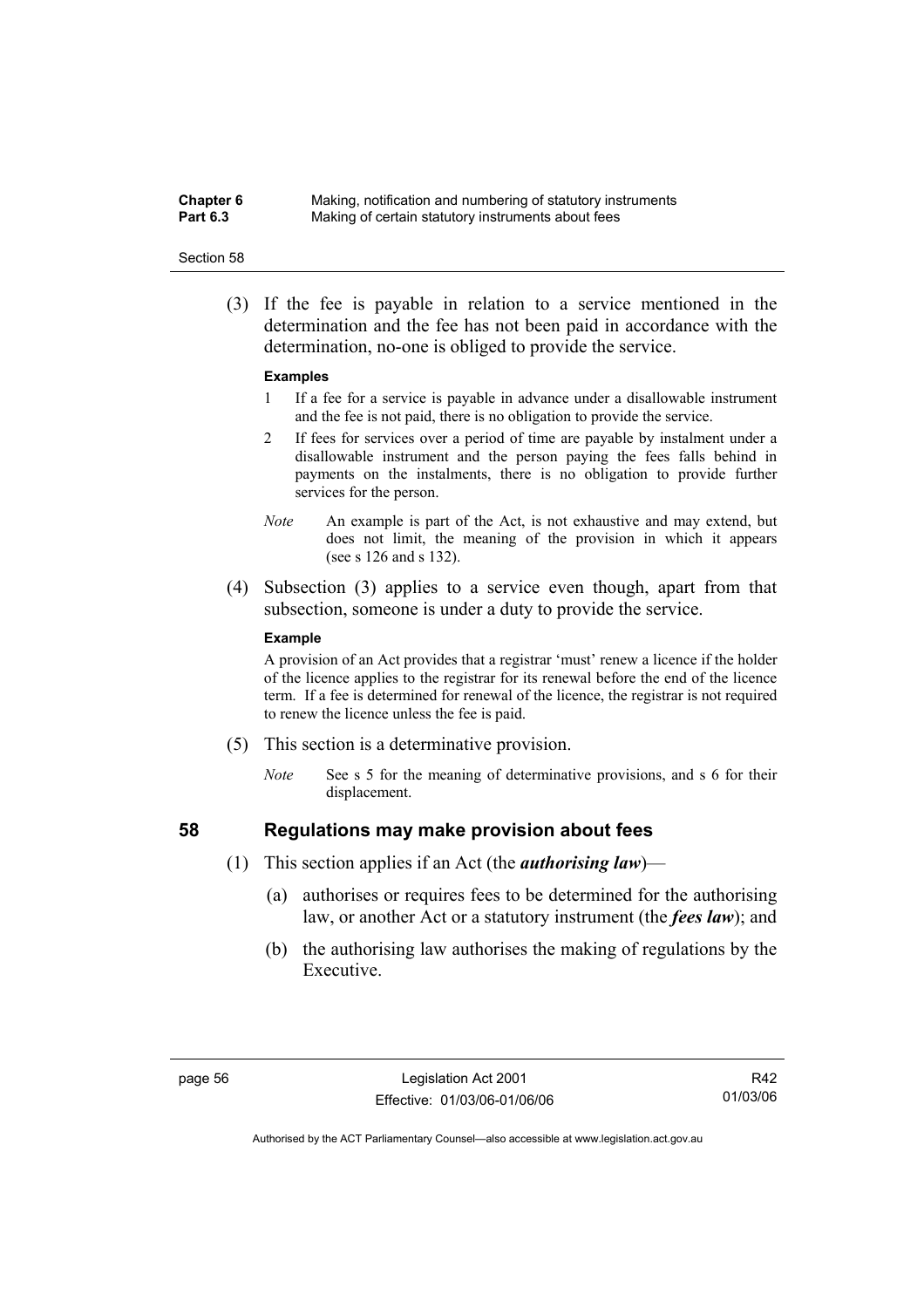- (2) A regulation under the authorising law may make provision in relation to—
	- (a) the payment, collection and recovery of determined fees; and
	- (b) the waiver, postponement or refund of the fees (completely or partly); and
	- (c) anything else about which provision may, under section 56 (Determination of fees by disallowable instrument), be made by determination in relation to determined fees.
- (3) The power mentioned in subsection (2) (b) includes power to make provision in relation to an entitlement to a waiver, postponement or refund of determined fees in circumstances prescribed by regulation (including the removal of a statutory capacity).
- (4) A regulation or the authorising law may make provision in relation to the payment of determined fees by cheque or credit card, including, for example, the consequences of a cheque not being honoured on presentation or a credit card transaction not being honoured.
- (5) A regulation or the authorising law may make provision in relation to the removal of a statutory capacity if any determined fee—
	- (a) is not paid when it is required to be paid; or
	- (b) is paid by cheque and the cheque is not honoured on presentation; or
	- (c) is paid by credit card and the credit card transaction is not honoured.
- (6) A regulation or the authorising law may make provision in relation to the restoration of a statutory capacity (whether prospectively or during any past period).
- (7) This section is in addition to any provision of the authorising law or fees law.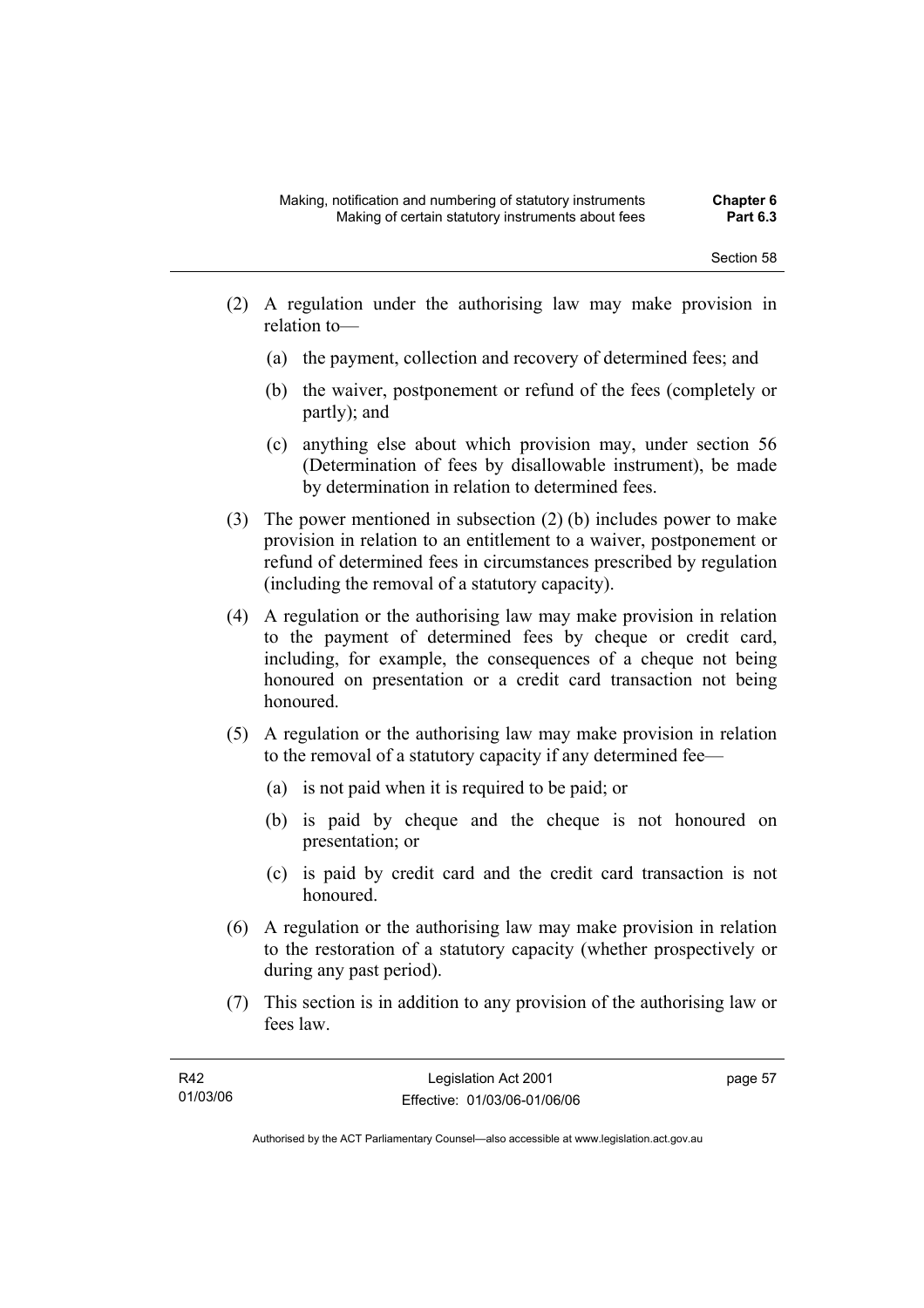| Chapter 6       | Making, notification and numbering of statutory instruments |
|-----------------|-------------------------------------------------------------|
| <b>Part 6.3</b> | Making of certain statutory instruments about fees          |

- (8) This section is a determinative provision.
	- *Note* See s 5 for the meaning of determinative provisions, and s 6 for their displacement.
- (9) In this section:

*credit card* includes debit card.

*removal*, of a statutory capacity, includes suspension, cancellation, revocation, withdrawal, surrender or other prescribed restriction or termination of a statutory capacity under the fees law or authorising law.

*statutory capacity* includes an accreditation, approval, assessment, authority, certificate, condition, decision, determination, exemption, licence, permission, permit, registration or other prescribed thing giving a status, privilege or benefit under the fees law or authorising law (whether or not required under either law for doing anything).

page 58 Legislation Act 2001 Effective: 01/03/06-01/06/06

R42 01/03/06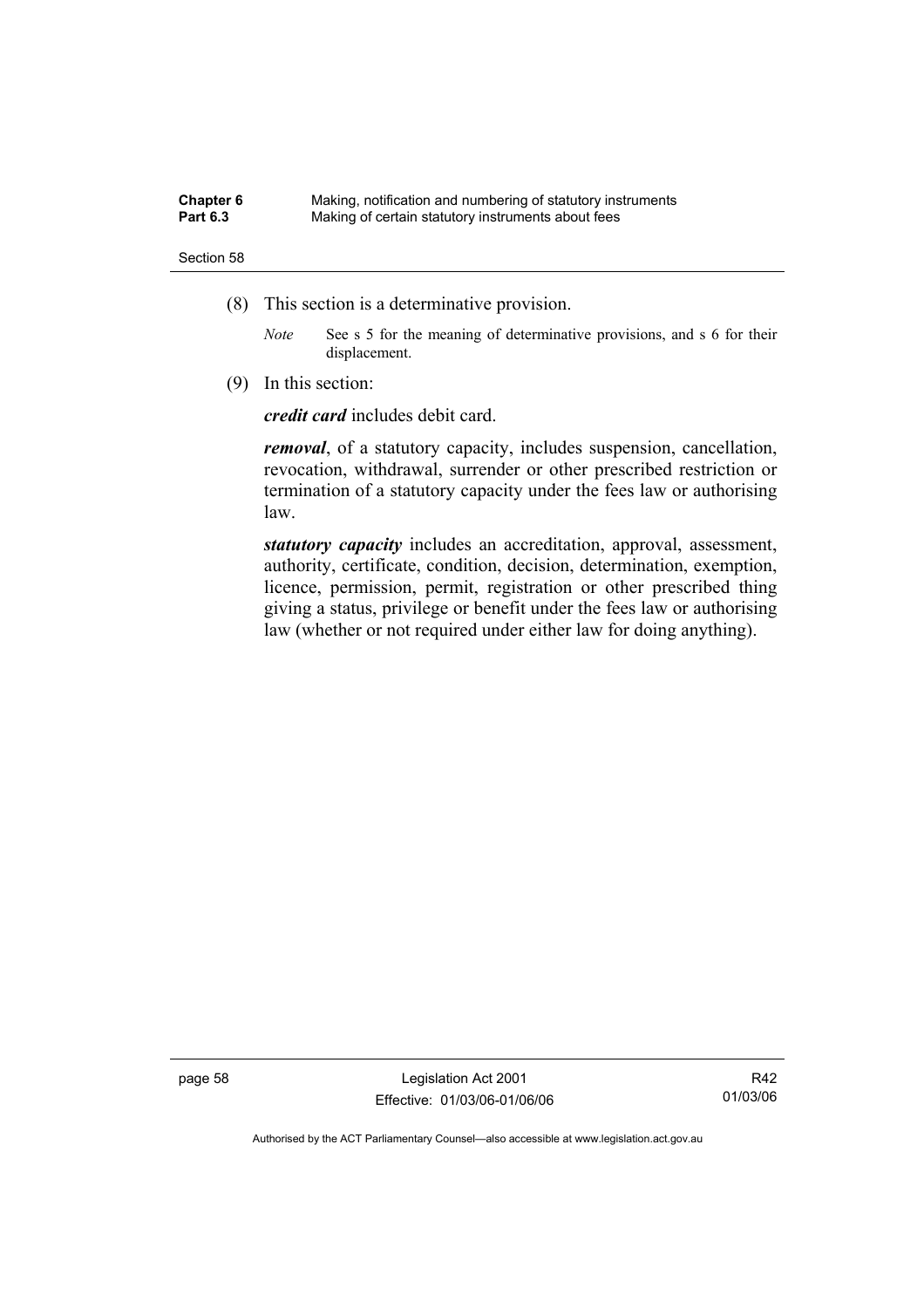# **Part 6.4 Numbering and notification of registrable instruments**

## **59 Numbering**

- (1) The registrable instruments registered in each year must be numbered by the parliamentary counsel as nearly as practicable in the order in which they are notified.
- (2) However, the parliamentary counsel may—
	- (a) allocate different kinds of registrable instruments to different series for numbering purposes; or
	- (b) add distinguishing letters to numbers to indicate the kind of registrable instrument.

## **Examples**

- 1 The parliamentary counsel may number subordinate laws, disallowable instruments, commencement notices and other registrable instruments in different series.
- 2 The parliamentary counsel may add the letters 'SL' to the numbers of registered subordinate laws, the letters 'DI' to the numbers of registered disallowable instruments and the letters 'CN' to the numbers of registered commencement notices.
- *Note* An example is part of the Act, is not exhaustive and may extend, but does not limit, the meaning of the provision in which it appears (see s 126 and s 132).
- (3) Also, a regulation may provide that this section does not apply to a notifiable instrument of a kind prescribed by regulation.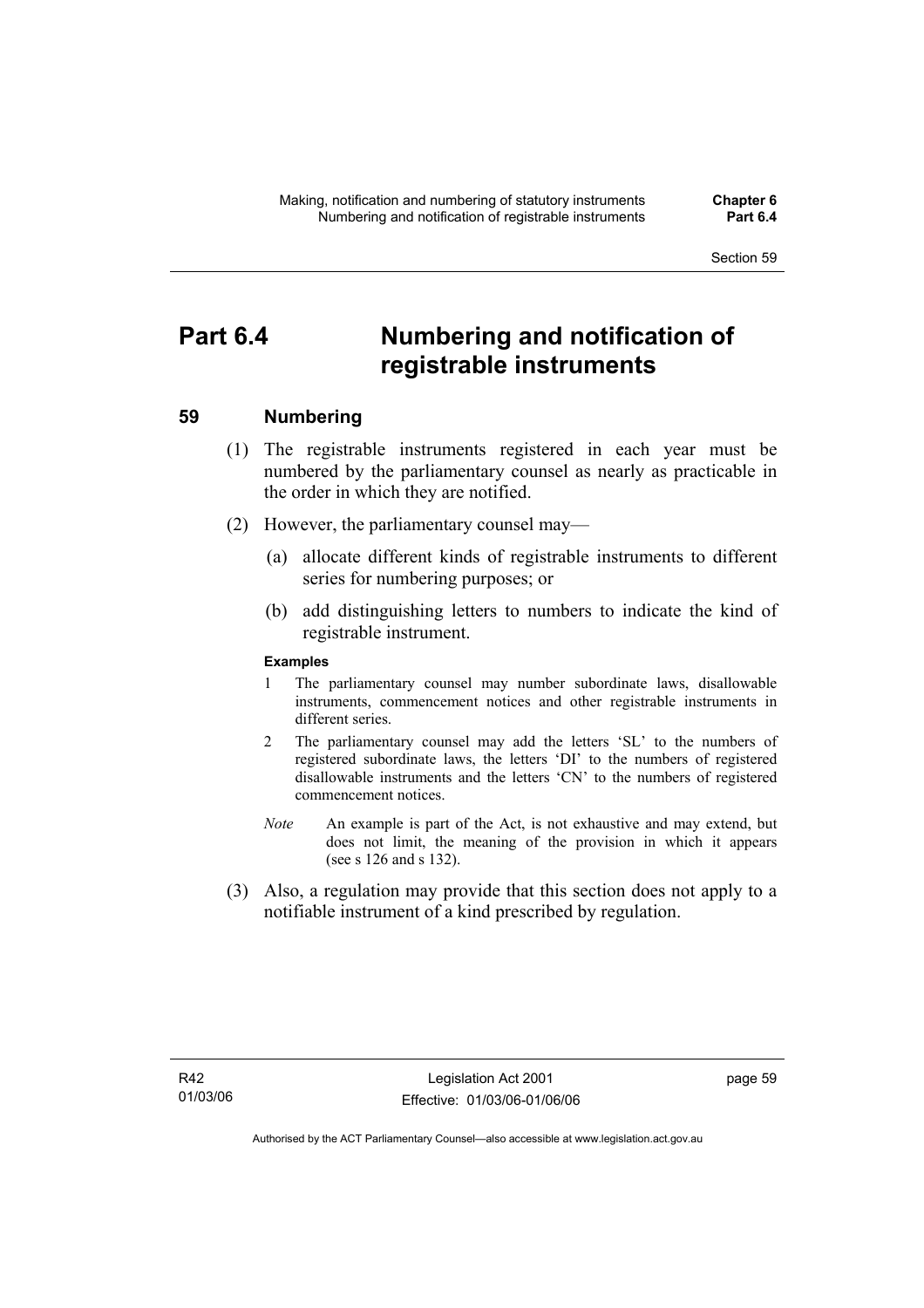### **Chapter 6** Making, notification and numbering of statutory instruments<br>**Part 6.4** Mumbering and notification of registrable instruments **Part 6.4** Numbering and notification of registrable instruments

Section 60

## **60 Correction etc of name of registrable instrument**

- (1) This section applies if a registrable instrument is unnamed or the name it gives to itself—
	- (a) includes a year that is not the year in which the instrument was notified; or
	- (b) is the same as another registrable instrument that has been, or is to be, notified under this Act; or
	- (c) includes a number that is not consecutive with other registrable instruments that have been notified under this Act; or
	- (d) does not include a number that would give the instrument a unique name; or
	- (e) is otherwise not in accordance with current legislative drafting practice.

### **Example for par (c)**

A registrable instrument has the name '*XYZ Amendment Rule 2000* (*No 5*)'. Registrable instruments with the names '*XYZ Amendment Rule 2000 (No 1)*', '*XYZ Amendment Rule 2000 (No 2)*' and '*XYZ Amendment Rule 2000 (No 3)*' have already been notified under the Act

#### **Example for par (d)**

A registrable instrument has the name '*XYZ Amendment Rule 2000 (No )*'.

#### **Example for par (e)**

A registrable instrument has the name '*XYY Amendment Order 2002 (No 1)*'. The instrument was made under the *XYZ Act 2000* (the *authorising Act*). The name of the instrument does not correctly reflect the name of the authorising Act.

- *Note* An example is part of the Act, is not exhaustive and may extend, but does not limit, the meaning of the provision in which it appears (see s 126 and s 132).
- (2) The parliamentary counsel may, before notifying the registrable instrument under this Act—
	- (a) add a name to an unnamed instrument; or

page 60 Legislation Act 2001 Effective: 01/03/06-01/06/06

R42 01/03/06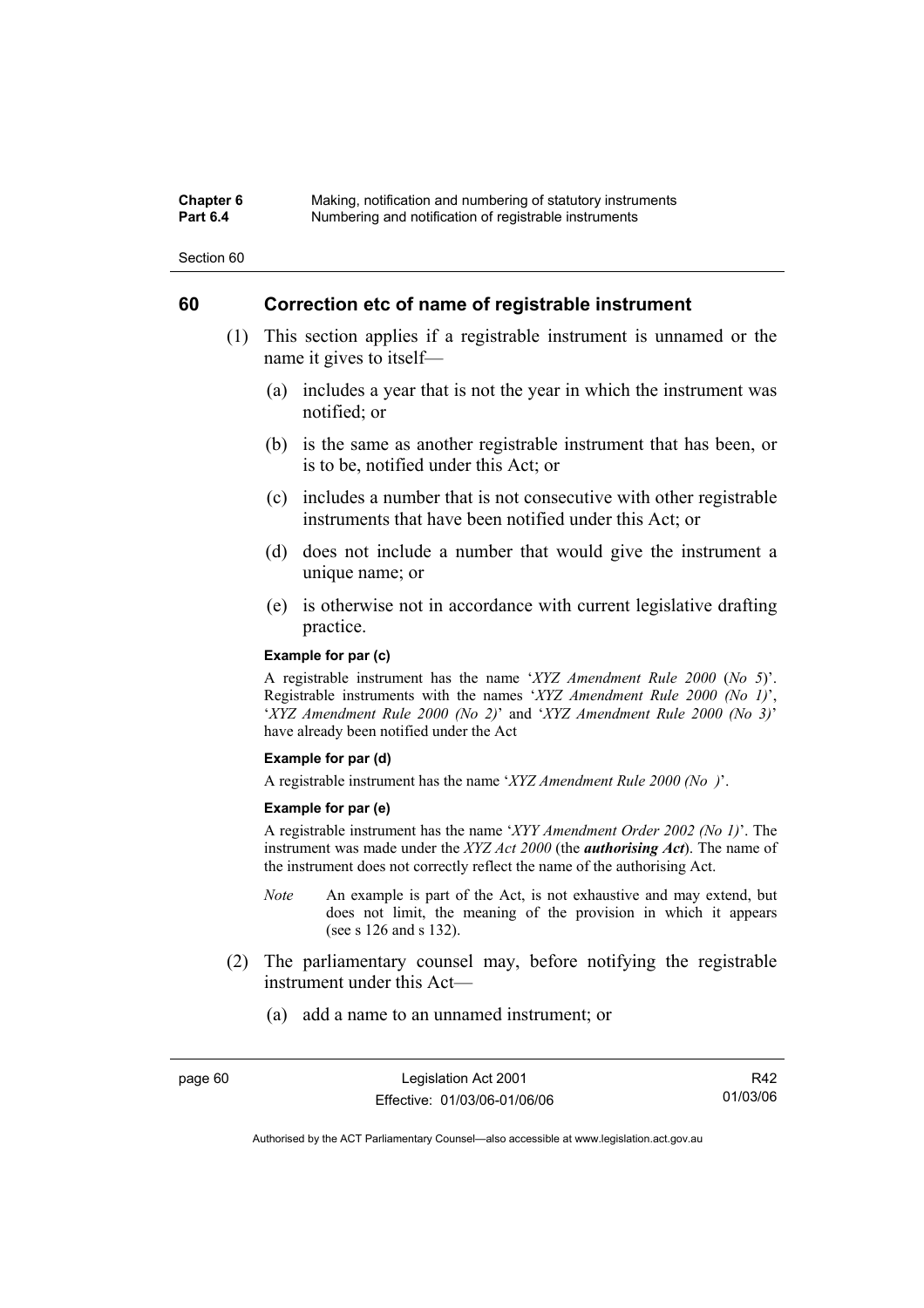- (b) amend the instrument's name to bring it into line with current legislative drafting practice.
- (3) If the name of a registrable instrument is added or amended under this section, the instrument has effect for all purposes as if the instrument were made with the name as added or amended.
- (4) If the name of a registrable instrument is added or amended under this section, the parliamentary counsel may make a corresponding change to any explanatory statement or regulatory impact statement for the instrument.

## **60A Correction of name of explanatory statement etc**

- (1) This section applies if an explanatory statement or regulatory impact statement for a registrable instrument—
	- (a) does not include the instrument's number or name in an appropriate place; or
	- (b) includes a reference to the instrument's number or name that is incorrect.
- (2) The parliamentary counsel may, before entering the statement in the register—
	- (a) include the instrument's number or name in an appropriate place in the statement; or
	- (b) correct the reference to the instrument's number or name.

## **61 Notification of registrable instruments**

- (1) If a registrable instrument is made, an authorised person for making a notification request for the instrument may ask the parliamentary counsel to notify the making of the instrument.
- (2) If an authorised person for making a notification request for a registrable instrument asks the parliamentary counsel to notify the making of the instrument and complies with the requirements (if

| R42      | Legislation Act 2001         | page 61 |
|----------|------------------------------|---------|
| 01/03/06 | Effective: 01/03/06-01/06/06 |         |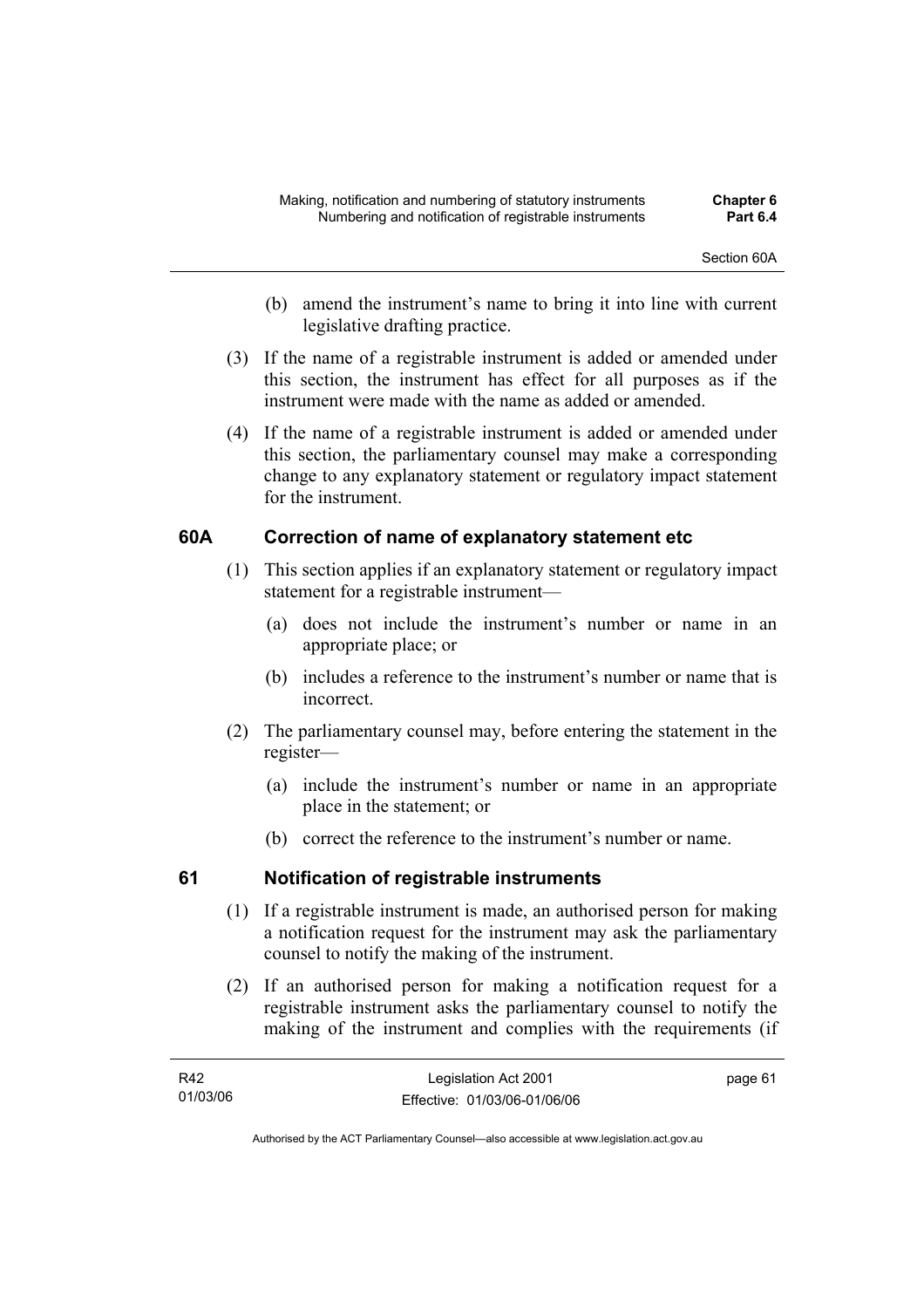#### **Chapter 6** Making, notification and numbering of statutory instruments<br>**Part 6.4** Mumbering and notification of registrable instruments **Part 6.4** Numbering and notification of registrable instruments

Section 61

any) prescribed by regulation (whether in relation to the form of the instrument, in relation to the making of the request or otherwise), the parliamentary counsel must—

- (a) notify the making of the instrument in the register; or
- (b) if it is not practicable to notify the making of the instrument in the register—notify the making of the instrument in the gazette.
- (3) The making of the registrable instrument is notified in the register by entering in the register—
	- (a) a statement that the instrument has been made; and
	- (b) the text of the instrument.
- (4) The making of the registrable instrument is notified in the gazette  $bv$ —
	- (a) publishing the text of the instrument in the gazette; or
	- (b) publishing in the gazette a statement—
		- (i) that the instrument has been made; and
		- (ii) of the place or places where copies of the instrument can be obtained (whether by purchase or otherwise).
- (5) If the making of the registrable instrument is notified in the gazette, the parliamentary counsel must enter in the register—
	- (a) a statement that the instrument has been made; and
	- (b) a statement that the instrument was notified in the gazette on a stated date; and
	- (c) the text of the instrument.
- (6) If the making of the registrable instrument is notified in the gazette by publishing the statement mentioned in subsection (4) (b), copies of the instrument must be available on the day of the publication

R42 01/03/06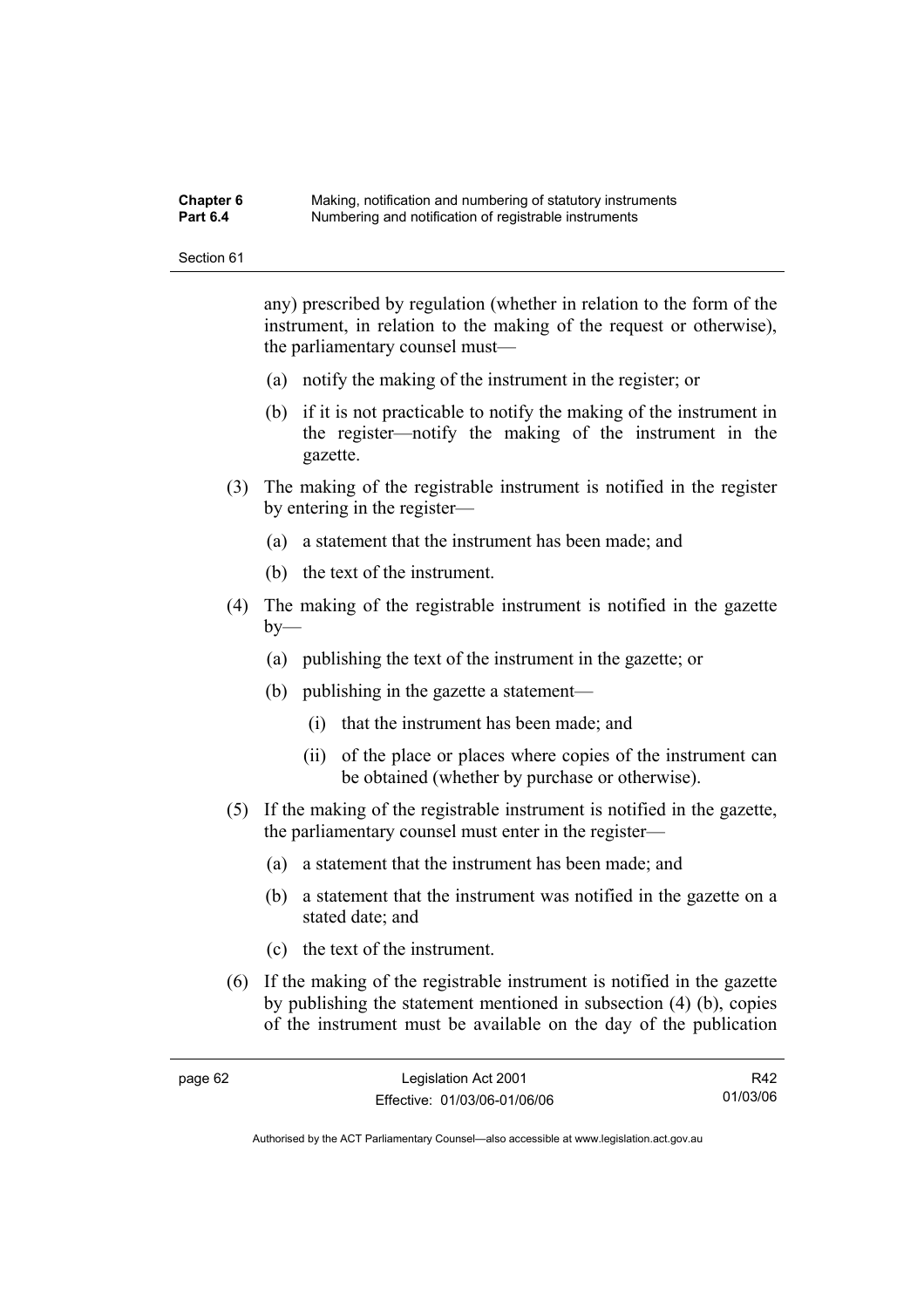(the *gazette date*), or as soon as practicable after the gazette date, at the place, or each of the places, stated in the gazette.

- (7) If on the gazette date no copies of the registrable instrument are available at the place, or any of the places, stated in the gazette, the parliamentary counsel must give the Minister a statement—
	- (a) that copies of the law were not available; and
	- (b) explaining why they were not available.
- (8) The Minister must present the statement to the Legislative Assembly not later than 6 sitting days after the gazette date.
- (9) Despite subsection (2), the parliamentary counsel may notify the making of a registrable instrument even though a requirement prescribed by regulation for subsection (2) (a *prescribed requirement*) is not complied with.
- (10) The notification of a registrable instrument is valid even if—
	- (a) a prescribed requirement was not complied with; or
	- (b) the notification was made on the request of a person who was not, or was no longer, a delegate of an authorised person for making a notification request for the instrument.
- (11) This section is a determinative provision.
	- *Note* See s 5 for the meaning of determinative provisions, and s 6 for their displacement.
- (12) In this section:

*authorised person*, for making a notification request for a registrable instrument, means—

- (a) the maker of the instrument; or
- (b) for a registrable instrument made by the Executive—a Minister or chief executive; or

page 63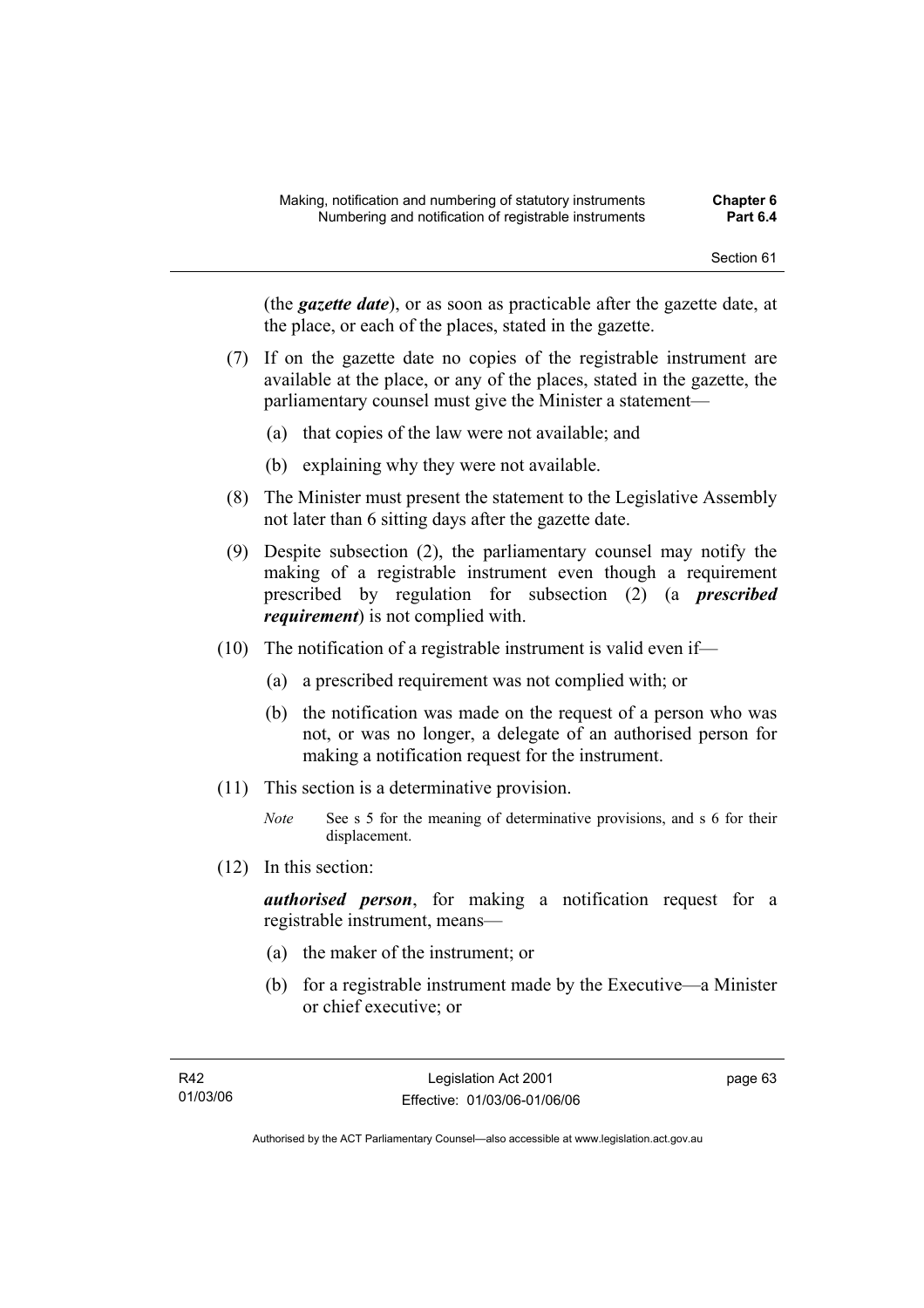**Chapter 6** Making, notification and numbering of statutory instruments<br>**Part 6.4** Mumbering and notification of registrable instruments **Part 6.4** Numbering and notification of registrable instruments

Section 62

- (c) for a registrable instrument made by a Minister—a chief executive; or
- (d) for a registrable instrument made by the rule-making committee—
	- (i) the secretary of the committee; or
	- (ii) the registrar of a court or tribunal in relation to which the instrument applies; or
- (e) for any other registrable instrument made by a court or tribunal, or by a member (however described) of a court or tribunal—the registrar of the court or tribunal; or
- (f) for any other registrable instrument (other than an instrument prescribed by regulation for this paragraph)—a chief executive; or
- (g) for a registrable instrument prescribed by regulation for this paragraph—a person prescribed by regulation as an authorised person for making a notification request for the instrument.

*rule-making committee* means the rule-making committee established under the *Court Procedures Act 2004*.

## **62 Effect of failure to notify registrable instrument**

- (1) A registrable instrument is not enforceable by or against the Territory or anyone else unless it is notified.
- (2) This section is a determinative provision.
	- *Note* See s 5 for the meaning of determinative provisions, and s 6 for their displacement.

R42 01/03/06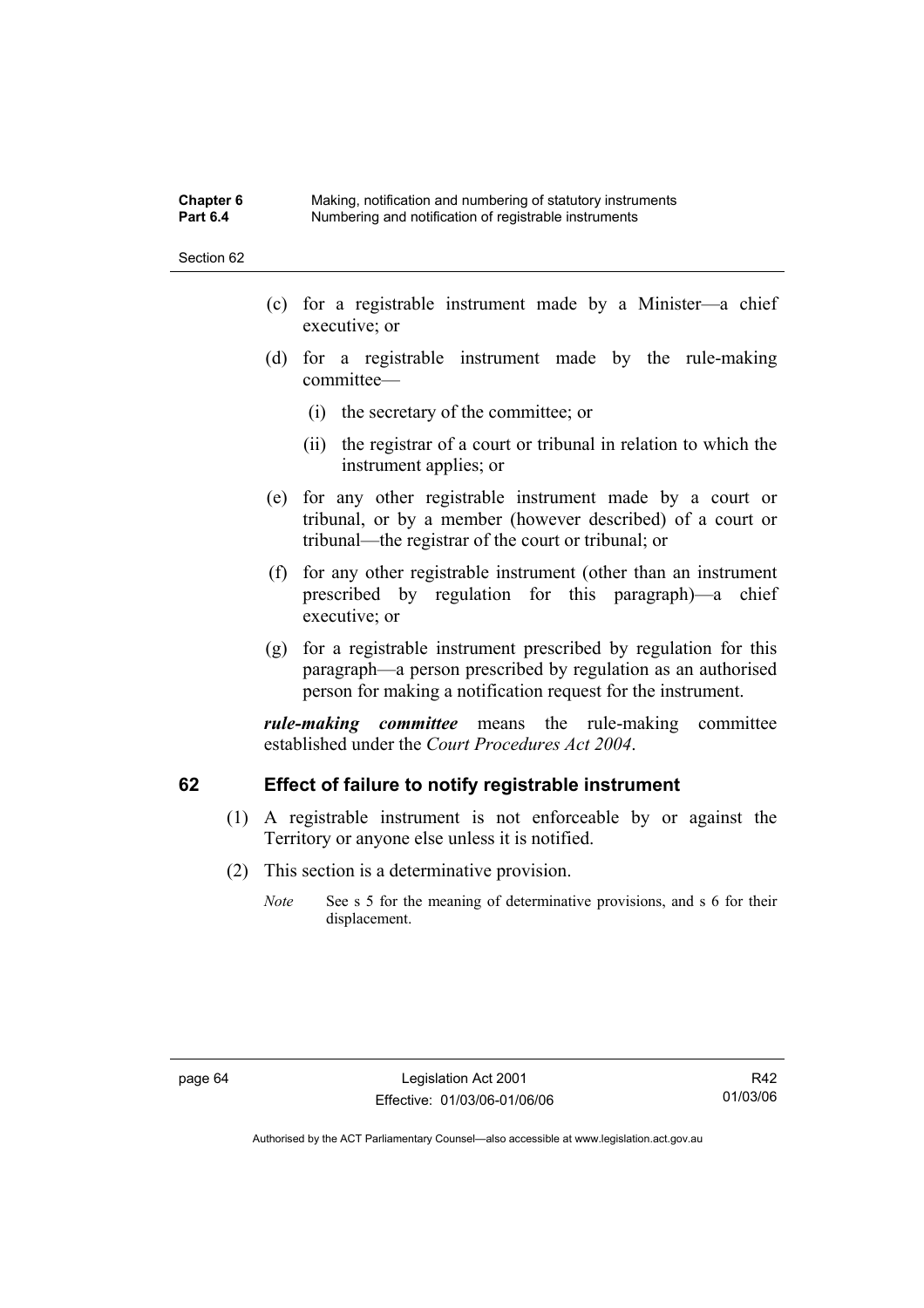## **63 References to** *notification* **of registrable instruments**

In an Act or statutory instrument, a reference to the *notification* of a registrable instrument is a reference to the instrument having been notified in the register or gazette.

Legislation Act 2001 Effective: 01/03/06-01/06/06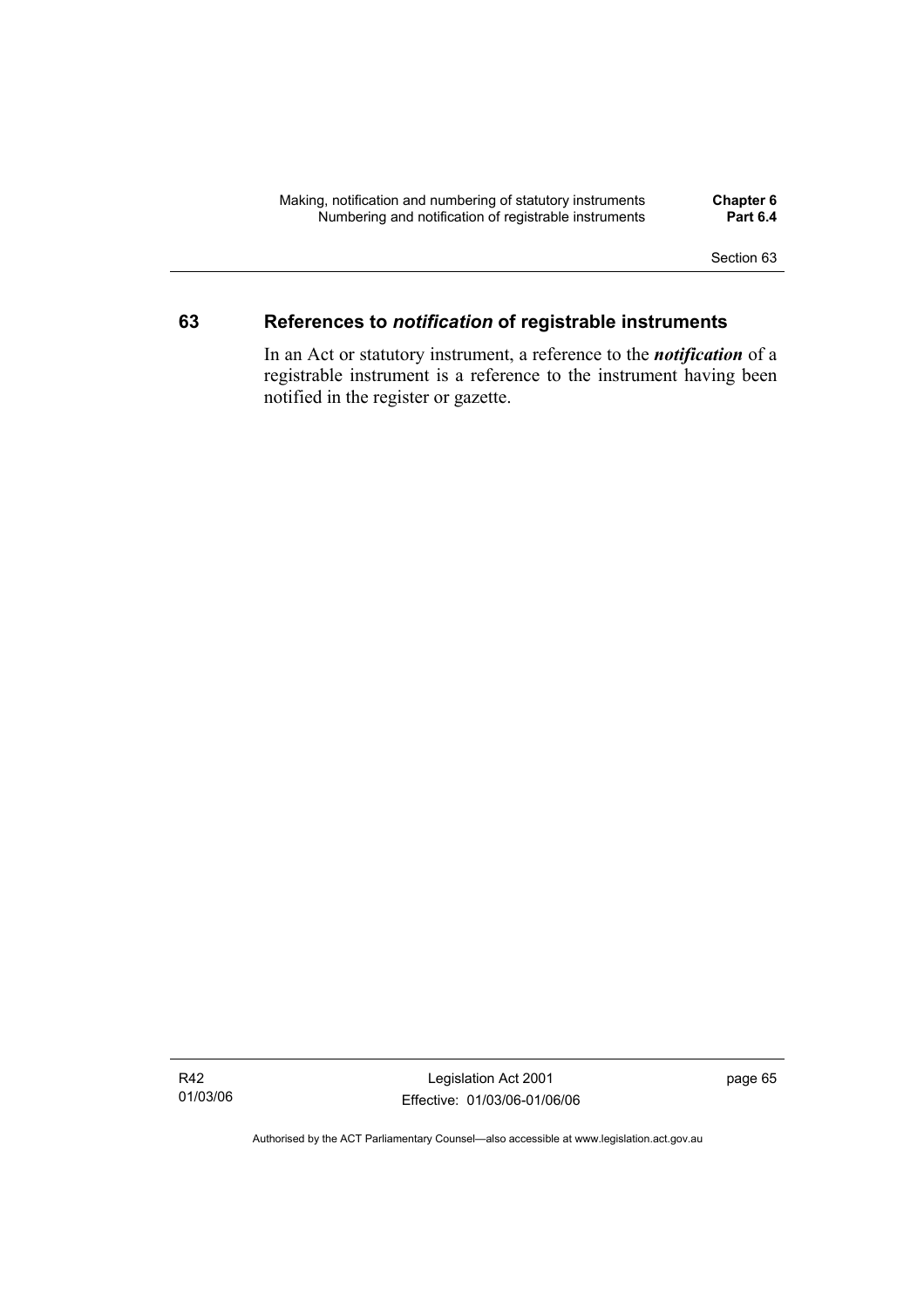# **Chapter 7** Presentation, amendment and **disallowance of subordinate laws and disallowable instruments**

*Note to ch 7* 

In this chapter, a reference to a subordinate law or disallowable instrument includes a reference to a provision of a subordinate law or disallowable instrument (see s 8 (2) and s 9 (2)).

## **64 Presentation of subordinate laws and disallowable instruments**

- (1) A subordinate law or disallowable instrument must be presented to the Legislative Assembly not later than 6 sitting days after its notification day.
- (2) If a subordinate law or disallowable instrument is not presented in accordance with subsection (1), it is taken to be repealed.
- (3) This section is a determinative provision.
	- *Note* See s 5 for the meaning of determinative provisions, and s 6 for their displacement.

## **65 Disallowance by resolution of Assembly**

 (1) This section applies if notice of a motion to disallow a subordinate law or disallowable instrument is given in the Legislative Assembly not later than 6 sitting days after the day it is presented to the Assembly.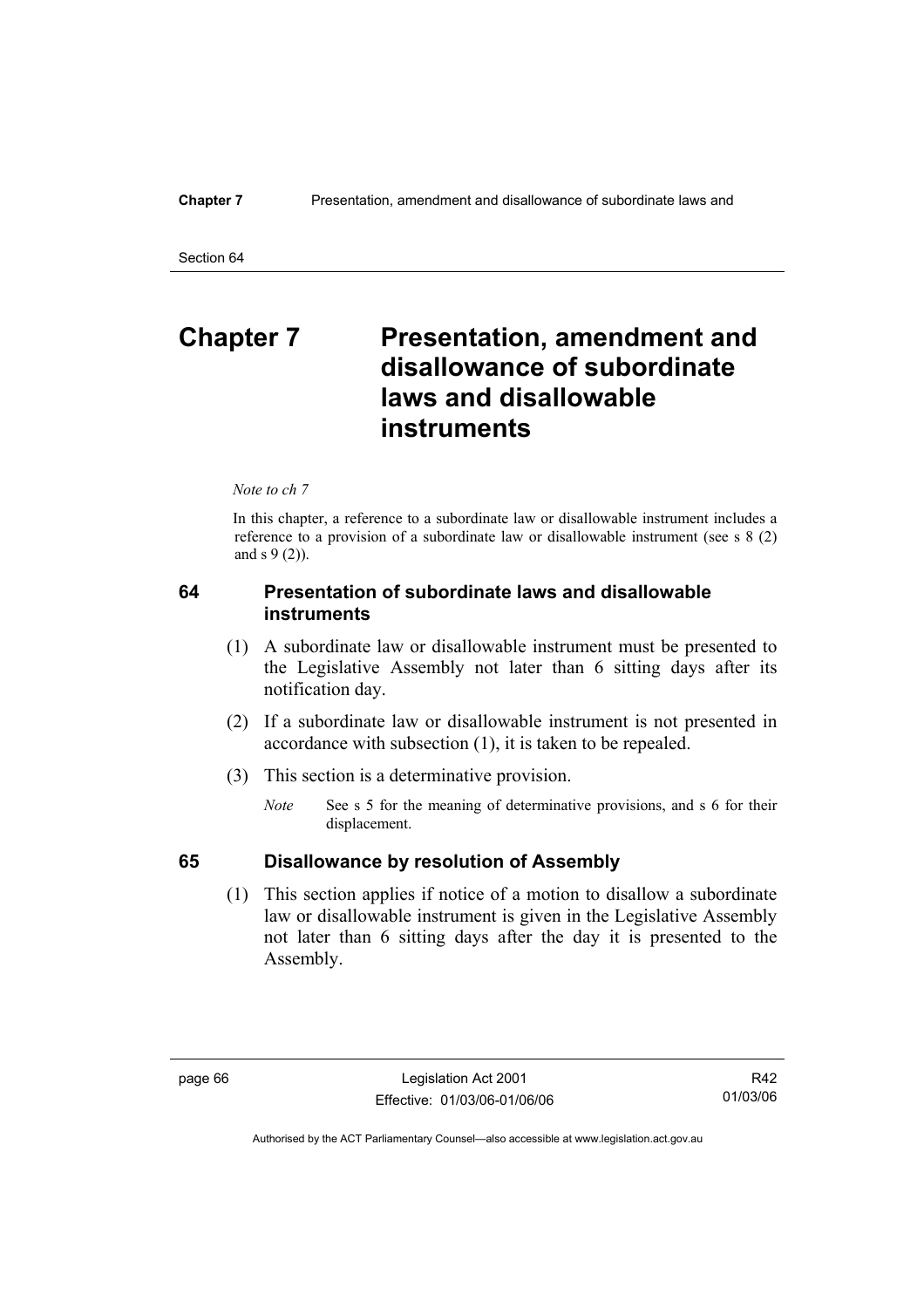Section 65A

- (2) If the Legislative Assembly passes a resolution to disallow the subordinate law or disallowable instrument, it is taken to be repealed—
	- (a) on the day after the day the disallowance is notified; or
	- (b) if the resolution provides that it takes effect on the day the resolution is passed—that day.
- (3) For this chapter, the Legislative Assembly is taken to have passed a resolution to disallow the subordinate law or disallowable instrument if, at the end of 6 sitting days after the day the notice is given—
	- (a) the notice has not been withdrawn and the motion has not been called on; or
	- (b) the motion has been called on and moved, but has not been withdrawn or otherwise disposed of.
- (4) If subsection (3) applies, the resolution is taken to be the resolution set out in the motion for the resolution.
- (5) A disallowance under this section has effect for all purposes as if it were a repeal made by an Act.
- (6) This section is a determinative provision.
	- *Note* See s 5 for the meaning of determinative provisions, and s 6 for their displacement.

## **65A Notification of disallowance by resolution of Assembly**

- (1) If a subordinate law or disallowable instrument is disallowed, or taken to have been disallowed, under section 65, the Speaker must ask the parliamentary counsel to notify the disallowance.
- (2) If the Speaker asks the parliamentary counsel to notify the disallowance, the parliamentary counsel must—
	- (a) notify the disallowance in the register; or

| R42      | Legislation Act 2001         | page 67 |
|----------|------------------------------|---------|
| 01/03/06 | Effective: 01/03/06-01/06/06 |         |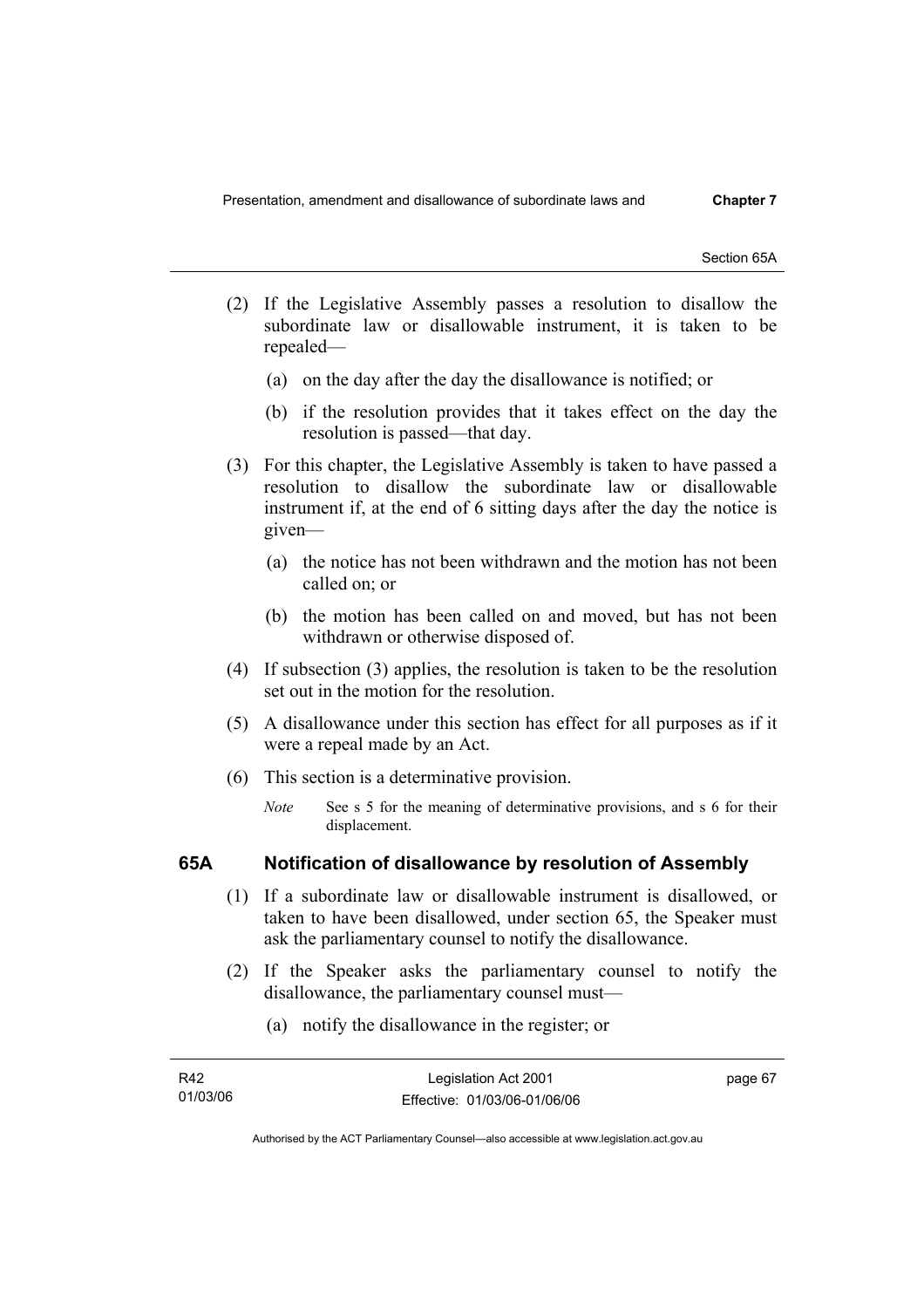#### **Chapter 7** Presentation, amendment and disallowance of subordinate laws and

Section 65A

- (b) if it is not practicable to notify the disallowance in the register—notify the disallowance in the gazette.
- (3) If the Speaker asks the parliamentary counsel to notify the disallowance on a particular day, the parliamentary counsel must notify the disallowance on that day unless it is impracticable to do so.
- (4) The disallowance is notified in the register by entering in the register—
	- (a) a statement that the subordinate law or disallowable instrument has been disallowed under section 65; and
	- (b) the text of the resolution passed, or taken to have been passed, by the Legislative Assembly under section 65; and
	- (c) the day when the resolution was passed or taken to have been passed; and
	- (d) the day when the subordinate law or disallowable instrument is taken to be repealed because of the resolution.
- (5) The disallowance is notified in the gazette by publishing in the gazette—
	- (a) a statement that the subordinate law or disallowable instrument has been disallowed under section 65; and
	- (b) the text of the resolution passed, or taken to have been passed, by the Legislative Assembly under section 65; and
	- (c) the day when the resolution was passed or taken to have been passed; and
	- (d) the day when the subordinate law or disallowable instrument is taken to be repealed because of the resolution.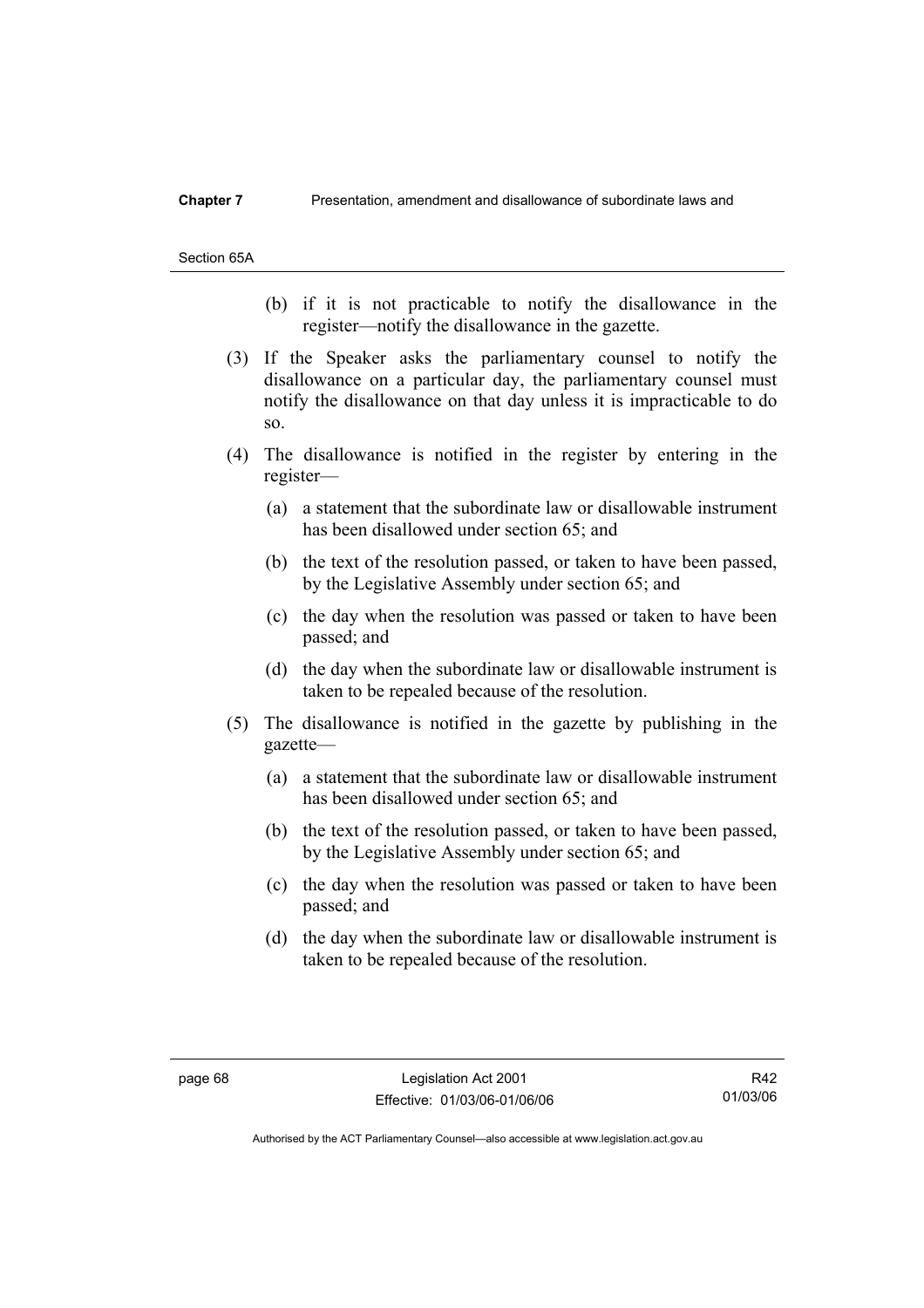- (6) If the disallowance is notified in the gazette, the parliamentary counsel must enter in the register—
	- (a) a statement that the subordinate law or disallowable instrument has been disallowed under section 65; and
	- (b) a statement that the disallowance was notified in the gazette on a stated date; and
	- (c) the text of the resolution passed, or taken to have been passed, under section 65; and
	- (d) the day when the resolution was passed or taken to have been passed; and
	- (e) the day when the subordinate law or disallowable instrument is taken to be repealed because of the resolution.
- (7) This section is a determinative provision.
	- *Note* See s 5 for the meaning of determinative provisions, and s 6 for their displacement.

## **66 Revival of affected laws**

- (1) This section applies if—
	- (a) a subordinate law or disallowable instrument (the *disallowed law*) is taken to be repealed under section 64 (Presentation of subordinate laws and disallowable instruments) or section 65 (Disallowance by resolution of Assembly); and
	- (b) the disallowed law repealed or amended an Act or statutory instrument (the *affected law*); and
	- (c) the repeal or amendment has commenced.
- (2) The affected law is revived, from the beginning of the day after the disallowed law is taken to have been repealed, as if the disallowed law had never been made.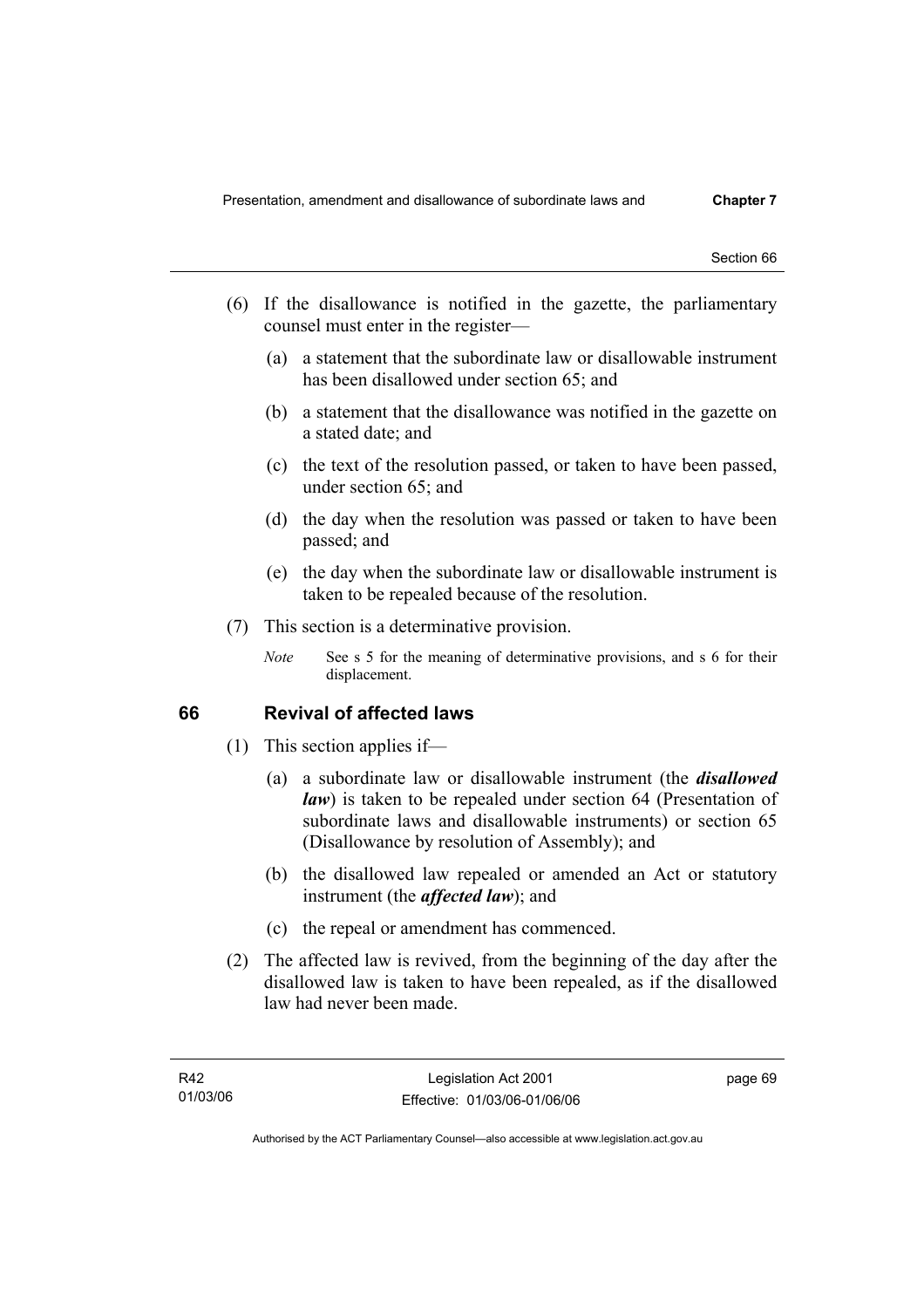#### **Chapter 7** Presentation, amendment and disallowance of subordinate laws and

#### Section 67

- (3) This section is a determinative provision.
	- *Note* See s 5 for the meaning of determinative provisions, and s 6 for their displacement.

## **67 Making of instrument same in substance within 6 months after disallowance**

- (1) This section applies if a subordinate law or disallowable instrument (the *disallowed law*) is disallowed under section 65 (Disallowance by resolution of Assembly).
- (2) A subordinate law or disallowable instrument the same in substance must not be made within 6 months beginning on the day of the disallowance unless the Legislative Assembly has—
	- (a) rescinded the resolution that disallowed the disallowed law; or
	- (b) by resolution, approved the making of—
		- (i) a subordinate law or disallowable instrument in those terms; or
		- (ii) a subordinate law or disallowable instrument the same in substance as the disallowed law.
- (3) A subordinate law or disallowable instrument made in contravention of this section is void.
- (4) This section is a determinative provision.
	- *Note* See s 5 for the meaning of determinative provisions, and s 6 for their displacement.

## **68 Amendment by resolution of Assembly**

(1) In this section:

*amendment* does not include an amendment that would have the effect of waiving or changing any fee, charge, penalty or other amount payable to the Territory.

R42 01/03/06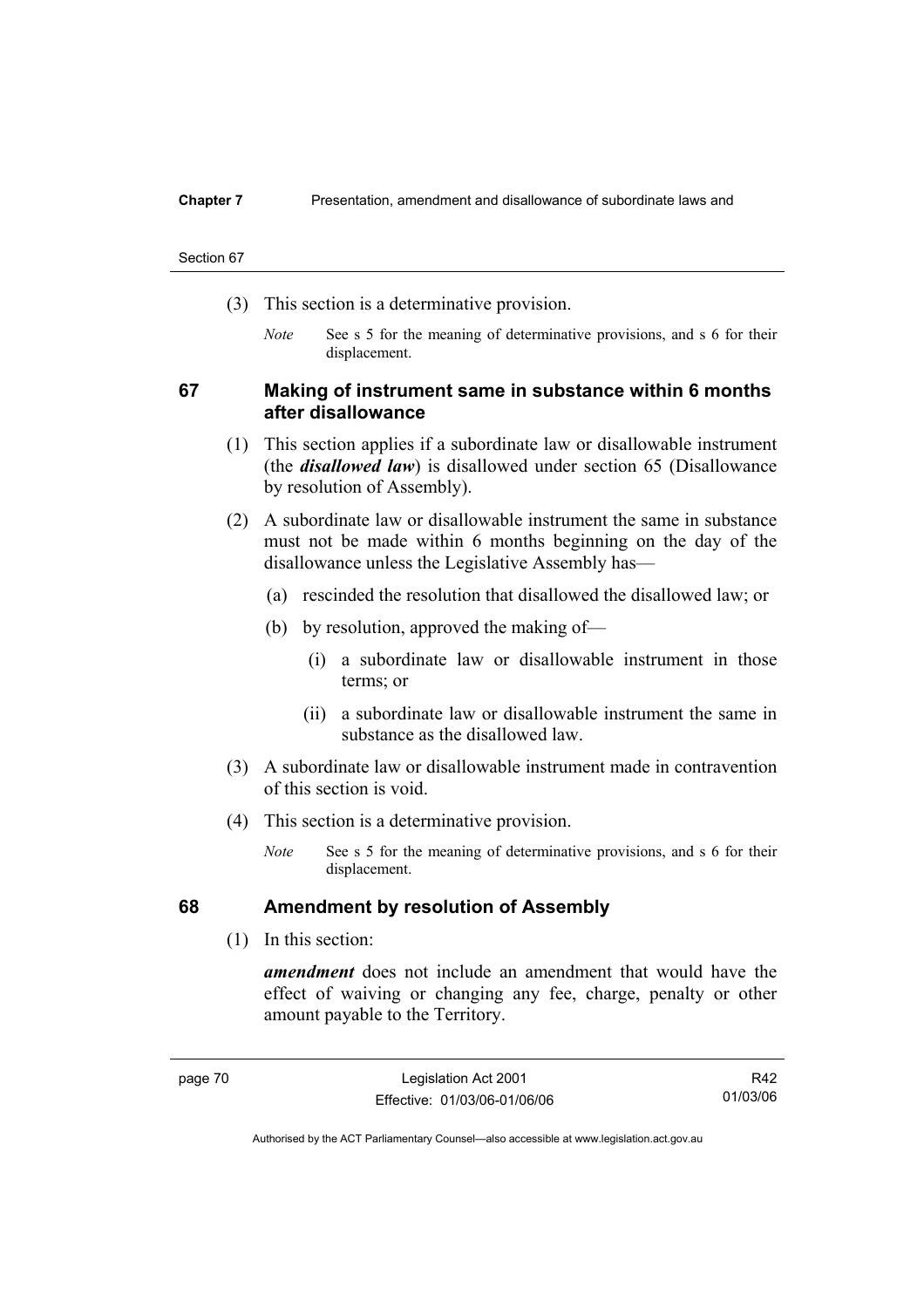*disallowable instrument* does not include a determination of fees or charges by a Minister under an Act or subordinate law.

- (2) This section applies if notice of a motion to amend a subordinate law or disallowable instrument is given in the Legislative Assembly not later than 6 sitting days after the day it is presented to the Assembly.
- (3) If the Legislative Assembly passes a resolution to amend the subordinate law or disallowable instrument, it is amended accordingly—
	- (a) on the day after the day the amendment is notified; or
	- (b) if the resolution provides that it takes effect on the day the resolution is passed—that day.
- (4) For this chapter, the Legislative Assembly is taken to have passed a resolution to amend the subordinate law or disallowable instrument if, at the end of 6 sitting days after the day the notice is given—
	- (a) the notice has not been withdrawn and the motion has not been called on; or
	- (b) the motion has been called on and moved, but has not been withdrawn or otherwise disposed of.
- (5) If subsection (4) applies, the resolution is taken to be the resolution set out in the motion for the resolution.
- (6) An amendment under this section has effect for all purposes as if it had been made by an Act.
- (7) Without limiting subsection (6), section 83 (Consequences of amendment of statutory instrument by Act) applies to the amendment as if it had been made by an Act.
- (8) This section is a determinative provision.
	- *Note* See s 5 for the meaning of determinative provisions, and s 6 for their displacement.

| R42      | Legislation Act 2001         | page 71 |
|----------|------------------------------|---------|
| 01/03/06 | Effective: 01/03/06-01/06/06 |         |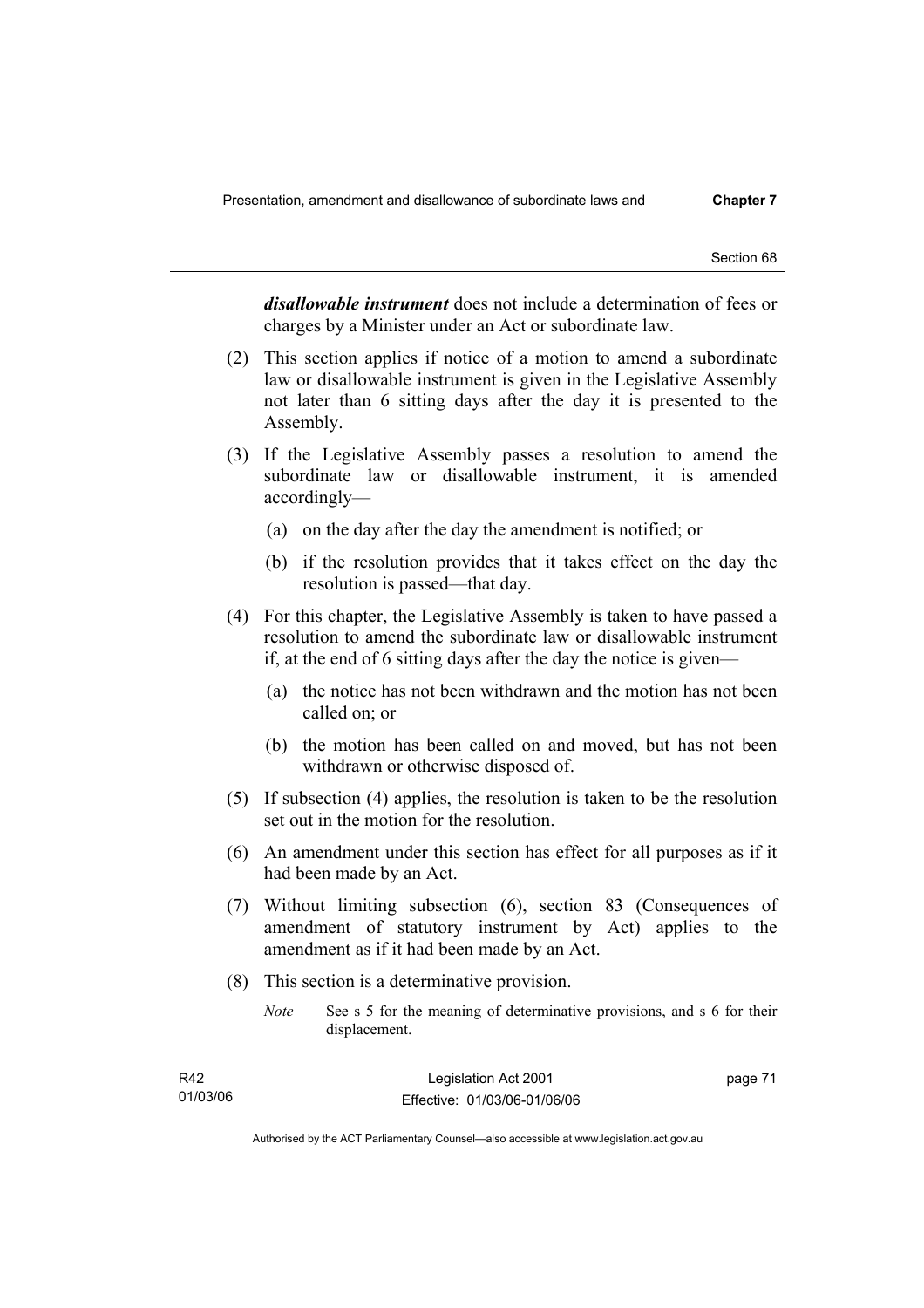## **Chapter 7** Presentation, amendment and disallowance of subordinate laws and

#### Section 69

## **69 Notification of amendments made by resolution of Assembly**

- (1) If a subordinate law or disallowable instrument (the *amended law*) is amended under section 68, the Speaker must ask the parliamentary counsel to notify the amendment.
- (2) If the Speaker asks the parliamentary counsel to notify the amendment, the parliamentary counsel must—
	- (a) notify the amendment in the register; or
	- (b) if it is not practicable to notify the amendment in the register notify the amendment in the gazette.
- (3) If the Speaker asks the parliamentary counsel to notify the amendment on a particular day, the parliamentary counsel must notify the amendment on that day unless it is impracticable to do so.
- (4) The amendment is notified in the register by entering in the register—
	- (a) a statement that the amendment of the amended law has been made under section 68; and
	- (b) the text of the resolution passed, or taken to have been passed, by the Legislative Assembly under section 68; and
	- (c) the day when the resolution was passed or taken to have been passed; and
	- (d) the day when the subordinate law or disallowable instrument is taken to be amended because of the resolution.
- (5) The amendment is notified in the gazette by publishing in the gazette—
	- (a) a statement that the amendment of the amended law has been made under section 68; and

R42 01/03/06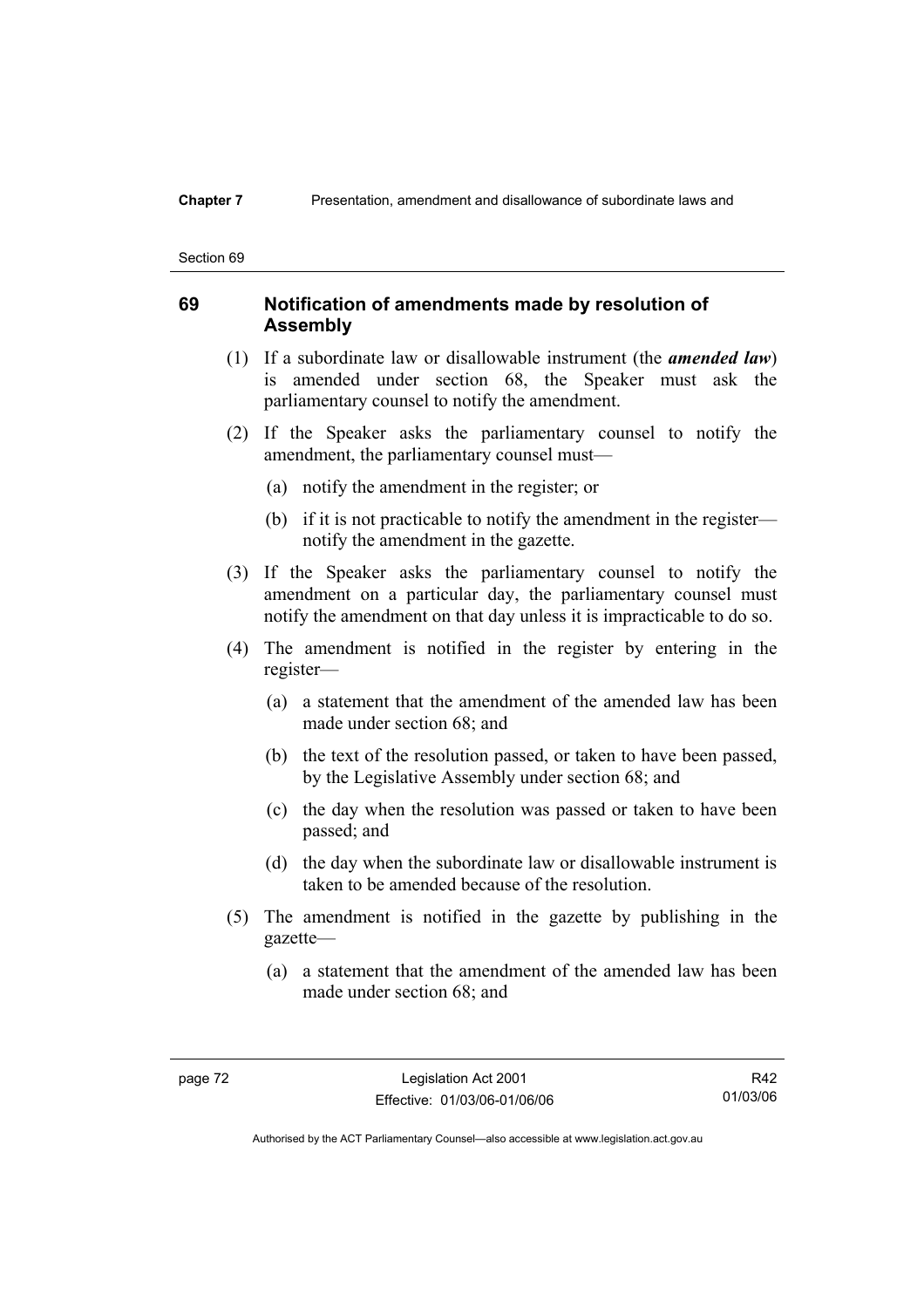- (b) the text of the resolution passed, or taken to have been passed, by the Legislative Assembly under section 68; and
- (c) the day when the resolution was passed or taken to have been passed; and
- (d) the day when the subordinate law or disallowable instrument is taken to be amended because of the resolution.
- (6) If the amendment is notified in the gazette, the parliamentary counsel must enter in the register—
	- (a) a statement that the amendment of the amended law has been made under section  $68^\circ$  and
	- (b) a statement that the amendment was notified in the gazette on a stated date; and
	- (c) the text of the resolution passed, or taken to have been passed, by the Legislative Assembly under section 68; and
	- (d) the day when the resolution was passed or taken to have been passed; and
	- (e) the day when the subordinate law or disallowable instrument is taken to be amended because of the resolution.
- (7) This section is a determinative provision.
	- *Note* See s 5 for the meaning of determinative provisions, and s 6 for their displacement.

## **70 Making of amendment restoring effect of law within 6 months after amendment**

 (1) This section applies if a subordinate law or disallowable instrument (the *amended law*) is amended under section 68 (Amendment by resolution of Assembly).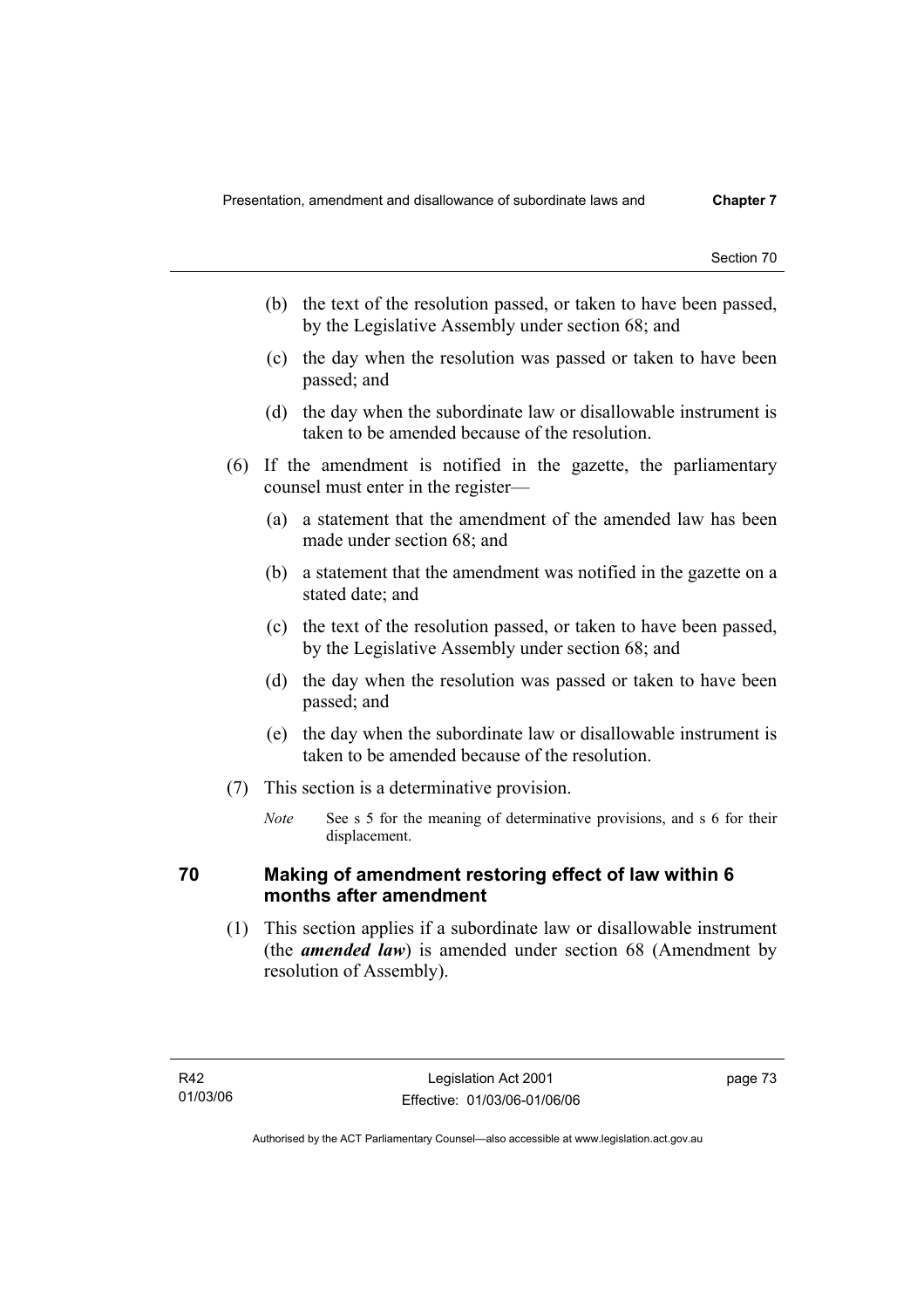- (2) A subordinate law or disallowable instrument the same in substance as the amended law before the amendment (the *earlier law*) must not be made within 6 months beginning on the day the amendment is made unless the Legislative Assembly has—
	- (a) rescinded the resolution that made the amendment; or
	- (b) by resolution approved the making of—
		- (i) a subordinate law or disallowable instrument in those terms; or
		- (ii) a subordinate law or disallowable instrument the same in substance as the earlier law.
- (3) A subordinate law or disallowable instrument made in contravention of this section is void.
- (4) This section is a determinative provision.
	- *Note* See s 5 for the meaning of determinative provisions, and s 6 for their displacement.

## **71 Effect of dissolution or expiry of Assembly on notice of motion**

- (1) This section applies if—
	- (a) notice of motion to disallow or amend a subordinate law or disallowable instrument is given in the Legislative Assembly not later than 6 sitting days after the day the instrument is presented to the Assembly; and
	- (b) not later than 6 sitting days after the day the notice is given, the Assembly is dissolved or expires; and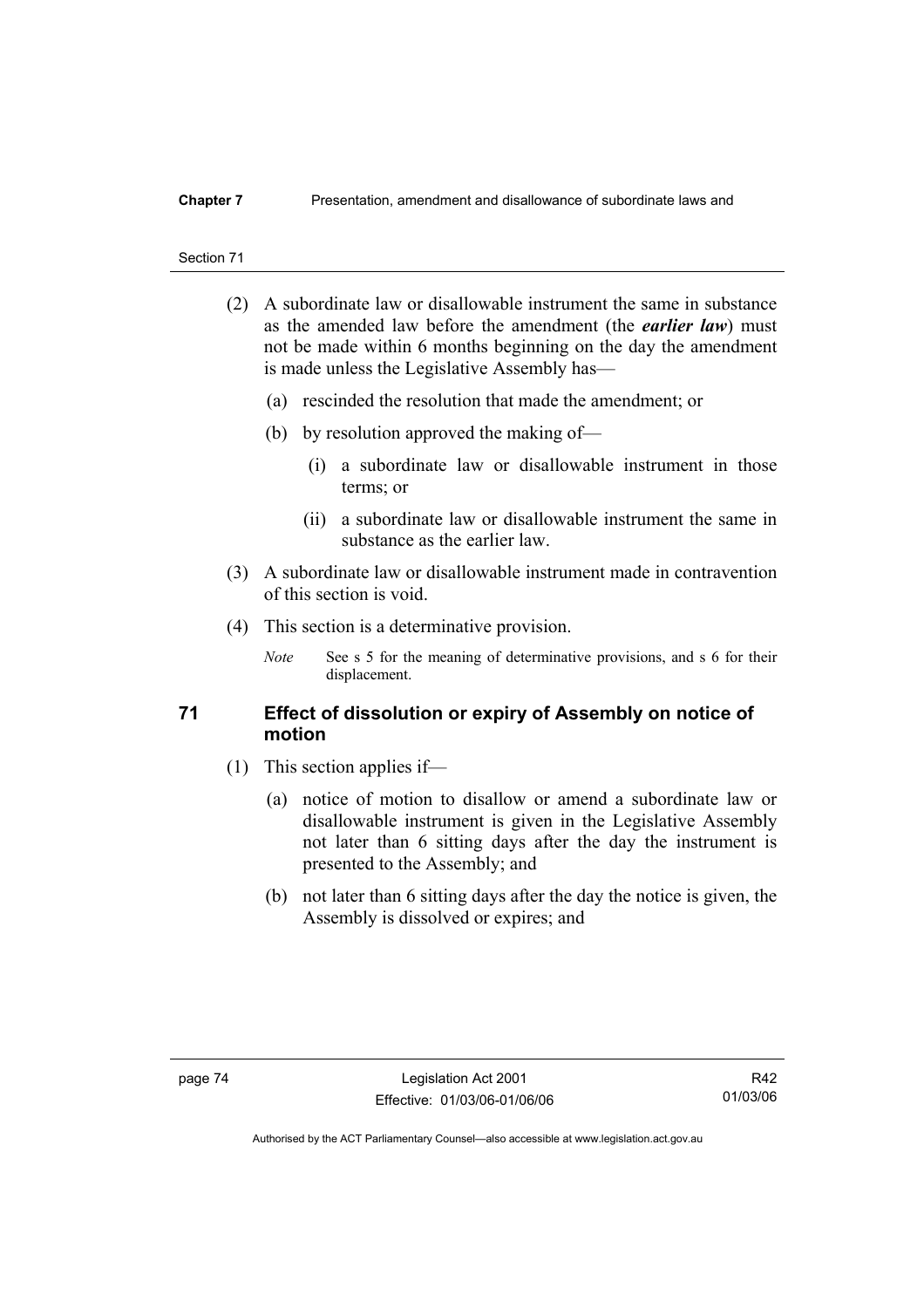- (c) at the time of the dissolution or expiry—
	- (i) the notice has not been withdrawn and the motion has not been called on; or
	- (ii) the motion has been called on and moved, but has not been withdrawn or otherwise disposed of.
- (2) For this chapter, the subordinate law or disallowable instrument is taken to have been presented to the Legislative Assembly on the first sitting day of the Assembly after the next general election of members of the Assembly.
- (3) This section is a determinative provision.
	- *Note* See s 5 for the meaning of determinative provisions, and s 6 for their displacement.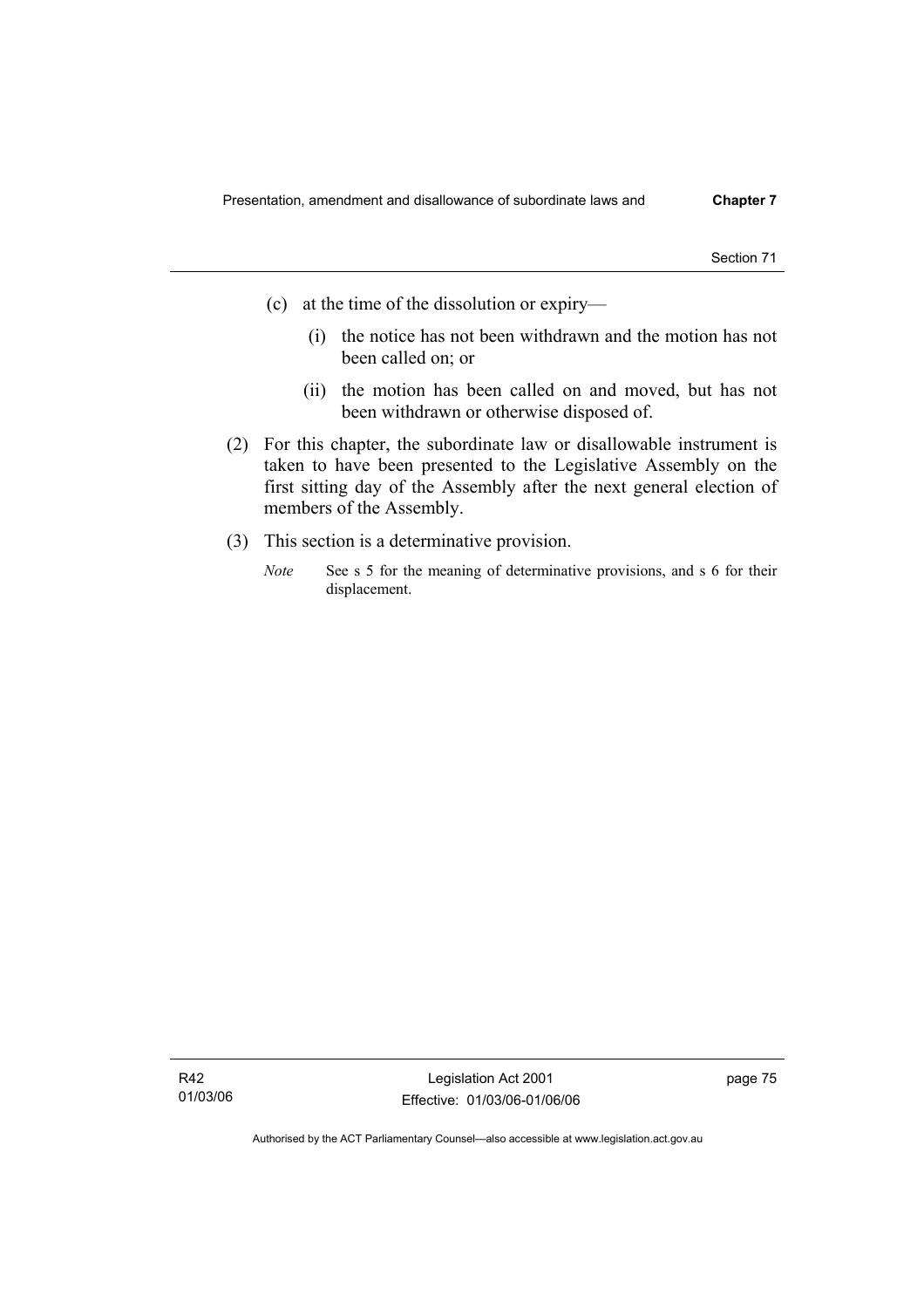### **Chapter 8** Commencement and exercise of powers before commencement

Section 72

# **Chapter 8 Commencement and exercise of powers before commencement**

## **72 Meaning of** *law* **in ch 8**

In this chapter:

*law* means an Act or statutory instrument.

*Note* A reference to an Act or statutory instrument includes a reference to a provision of the Act or instrument (see s 7 and s 13).

## **73 General rules about commencement**

- (1) An Act commences—
	- (a) on the day after its notification day; or
	- (b) if the Act or another Act provides for a different date or time of commencement—on that date or at that time.
- (2) A registrable instrument commences—
	- (a) on the day after its notification day; or
	- (b) if an Act or the instrument provides for a later date or time of commencement—on that date or at that time; or
	- (c) if an Act provides for an earlier date or time of commencement—on that date or at that time; or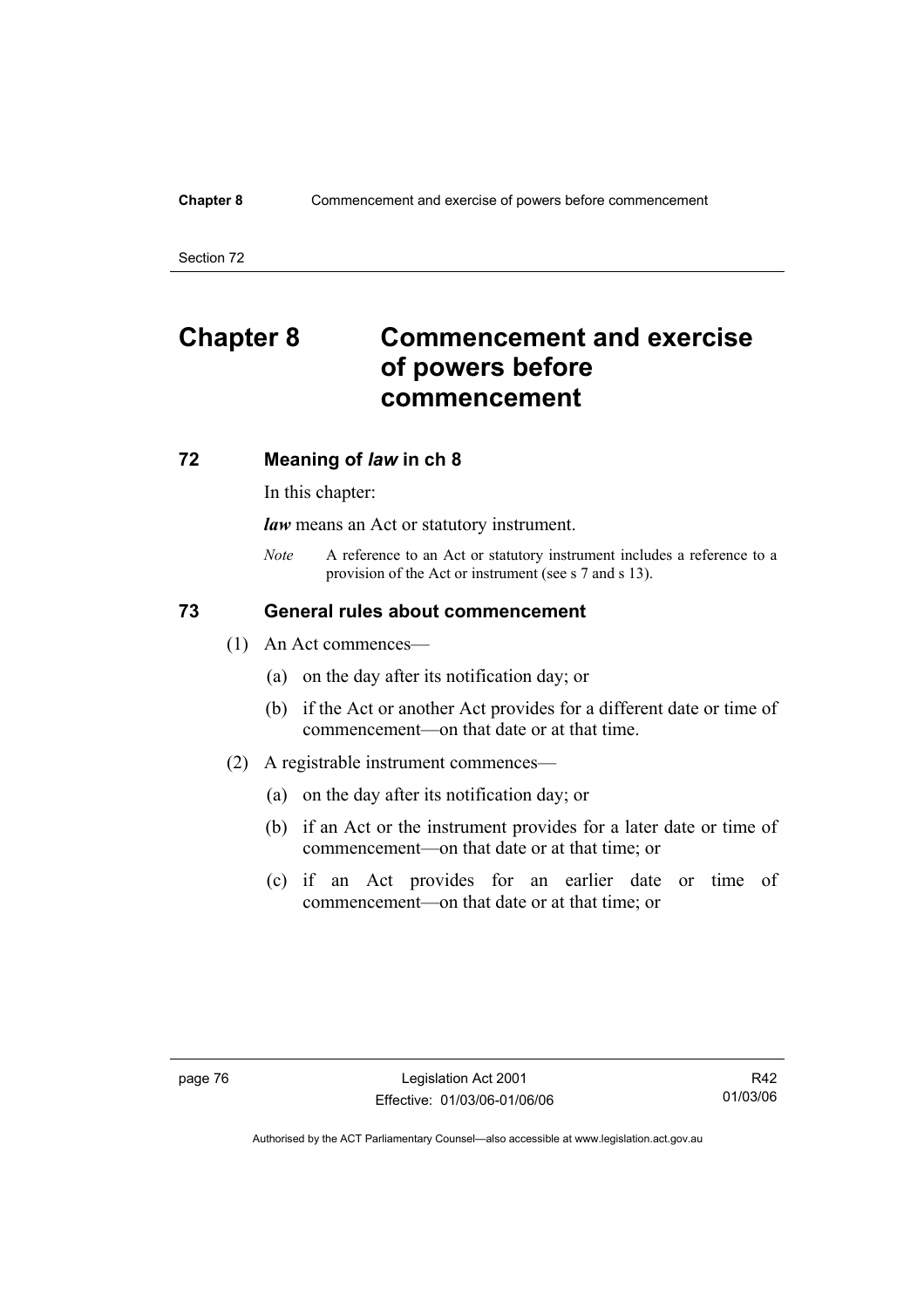(d) if the instrument, under authority given by an Act, provides for an earlier date or time—on that date or at that time.

#### **Examples for par (b)**

- 1 A subordinate law may provide that it commences on a stated future date or at a stated time on a stated future date.
- 2 A disallowable instrument may provide that it commences on the commencement of a stated law or a stated provision of a stated law.
- 3 A notifiable instrument may provide that it commences on the expiry of a stated statutory instrument.
- 4 A notifiable instrument may provide that it commences on the date fixed by a Commonwealth Minister, by notice in the Commonwealth gazette, under a stated Commonwealth Act.
- *Note* An example is part of the Act, is not exhaustive and may extend, but does not limit, the meaning of the provision in which it appears (see s 126 and s 132).
- (3) Without limiting subsection (2), if a registrable instrument is notified on a day after the day or time provided by the instrument for its commencement, and subsection (2) (c) or (d) does not apply to the instrument—
	- (a) the instrument is valid; but
	- (b) the instrument commences on the day after its notification day.
- (4) A statutory instrument that is not a registrable instrument commences—
	- (a) on the day after the day it is made or, if it is required under an Act or statutory instrument to be approved (however described) by the Executive, a Minister or any other entity, the day after the day it is approved; or
	- (b) if an Act or the instrument provides for a later date or time of commencement—on that date or at that time; or
	- (c) if an Act provides for an earlier date or time of commencement—on that date or at that time; or

page 77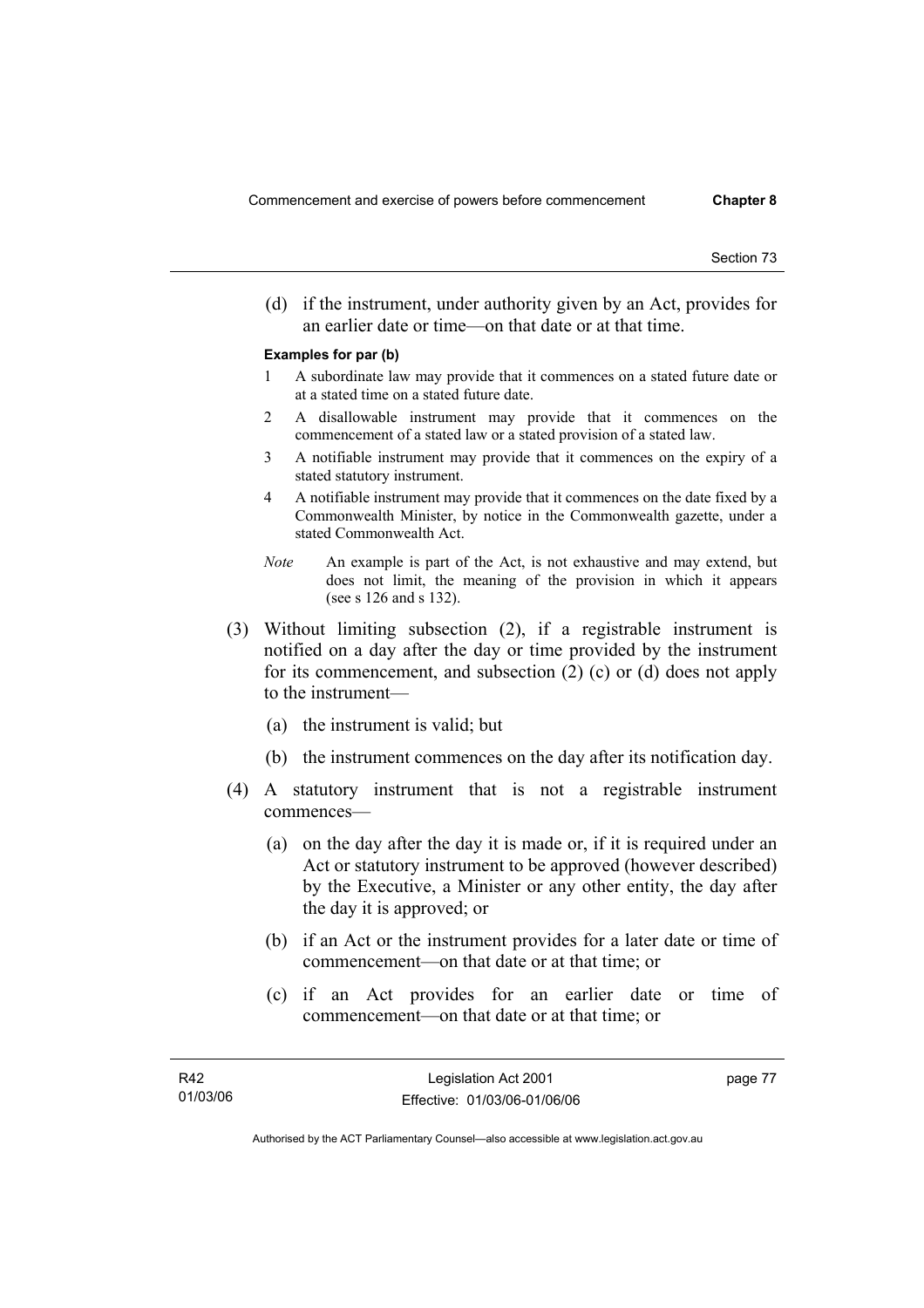- (d) if the instrument, under authority given by an Act, provides for an earlier date or time—on that date or at that time.
- (5) This section is subject to the following sections:
	- (a) section 75 (Commencement of naming and commencement provisions);
	- (b) section 76 (Non-prejudicial provision may commence retrospectively);
	- (c) section 79 (Automatic commencement of postponed law);
	- (d) section 79A (Commencement of amendment of uncommenced law);
	- (e) section 81 (Exercise of powers between notification and commencement).
- (6) This section is a determinative provision.
	- *Note* See s 5 for the meaning of determinative provisions, and s 6 for their displacement.

## **74 Time of commencement**

- (1) If an Act commences on a day, it commences at the beginning of the day unless a different time of commencement is provided by the Act, another Act, or a commencement notice providing for the commencement of the Act.
- (2) If a statutory instrument commences on a day, it commences at the beginning of the day unless a different time of commencement is provided by the instrument, an Act, or a commencement notice providing for the commencement of the instrument.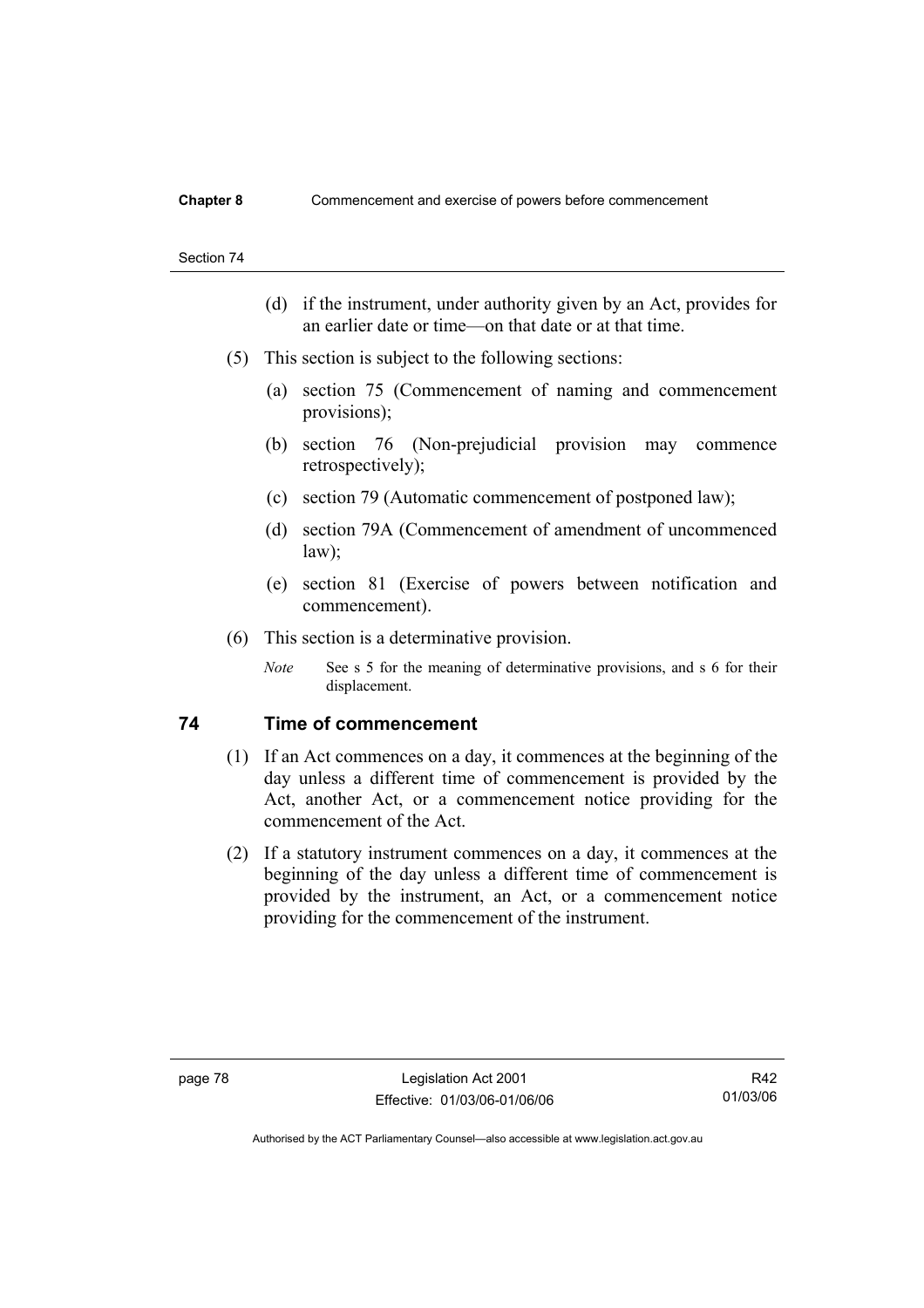## **75 Commencement of naming and commencement provisions**

 (1) The provisions of a law providing for its name and commencement automatically commence on its notification day.

#### **Example**

The *XYZ Act 2002* was notified on 1 October 2002. It contains the following provision:

#### **2 Commencement**

This Act commences on 1 December 2002.

The provisions of the *XYZ Act 2002* providing for its name and commencement commence on 1 October 2002.

- *Note* An example is part of the Act, is not exhaustive and may extend, but does not limit, the meaning of the provision in which it appears (see s 126 and s 132).
- (2) However, if a provision of the law commences before the law's notification day, the naming and commencement provisions are taken to have automatically commenced—
	- (a) on that commencement; or
	- (b) if 2 or more provisions of the law commence at different times before the notification day—on the earlier or earliest of the commencements.

#### **Example**

**2 Commencement** 

(1) This Act, other than section 9 and section 10, commences on a day fixed by the Minister by written notice.

- (2) Section 9 is taken to have commenced on 1 July 2001.
- (3) Section 10 is taken to have commenced on 1 August 2001.

The provisions of the *XYZ Act 2001* providing for its name and commencement are taken to have commenced on 1 July 2001.

 (3) In the application of this section to a statutory instrument that is not a registrable instrument, a reference to the instrument's *notification* 

| R42      | Legislation Act 2001         | page 79 |
|----------|------------------------------|---------|
| 01/03/06 | Effective: 01/03/06-01/06/06 |         |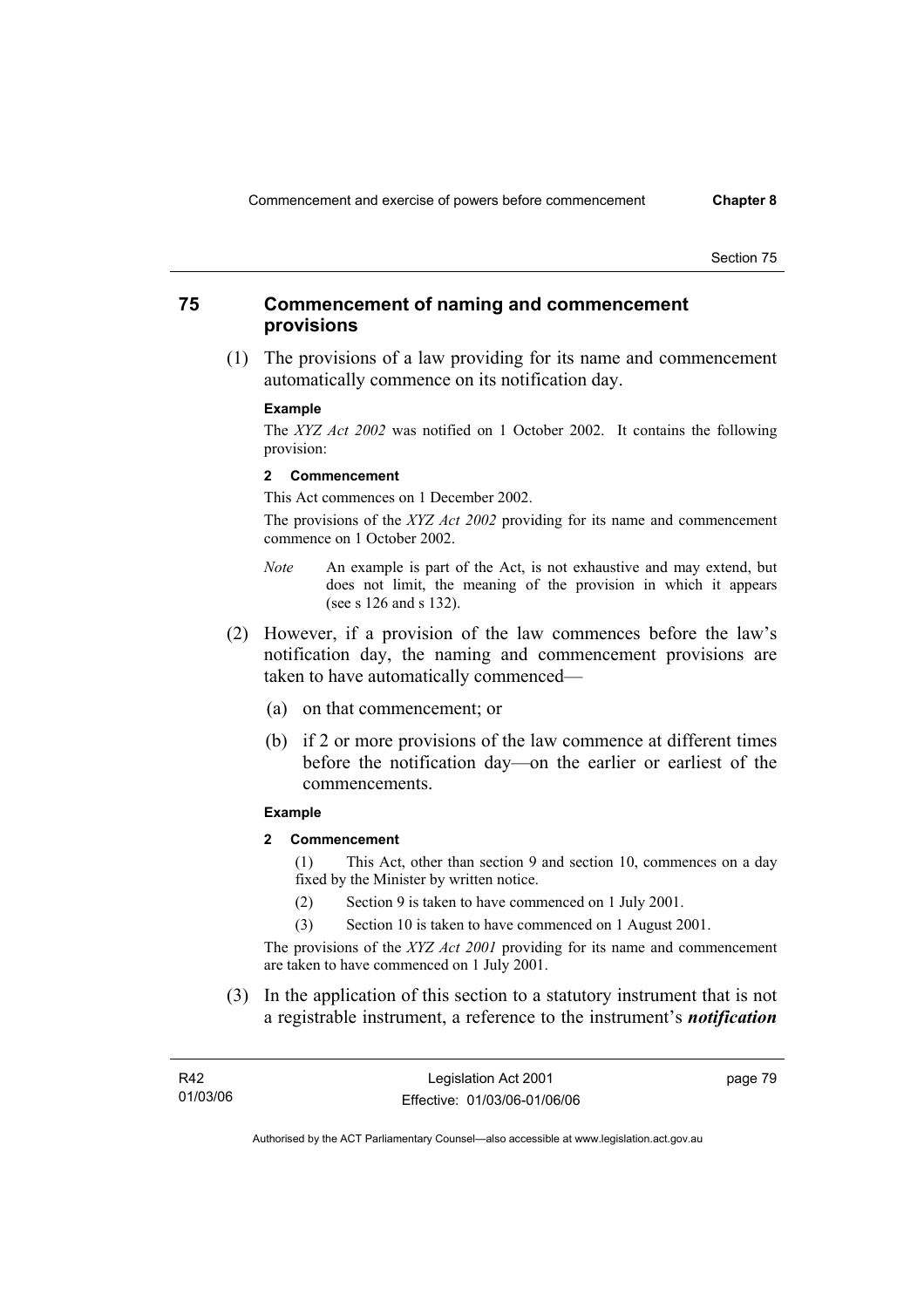#### **Chapter 8** Commencement and exercise of powers before commencement

#### Section 75A

*day* is a reference to the day after the day it is made or, if it is required under an Act or statutory instrument to be approved (however described) by the Executive, a Minister or any other entity, the day after the day it is approved.

- (4) This section is a determinative provision.
	- *Note* See s 5 for the meaning of determinative provisions, and s 6 for their displacement.

## **75A Meaning of commences** *retrospectively*

- (1) An Act or registrable instrument commences *retrospectively* if it commences on a day or at a time earlier than the day after its notification day.
	- *Note* A reference to an Act or registrable instrument includes a reference to a provision of an Act or registrable instrument (see s 7 (3) and s 12 (2)).
- (2) A statutory instrument that is not a registrable instrument commences *retrospectively* if it commences on a day or at a time earlier than the day after the day it is made or, if it is required under an Act or statutory instrument to be approved (however described) by the Executive, a Minister or any other entity, the day after the day it is approved.

## **75B Retrospective commencement requires clear indication**

 (1) A law must not be taken to provide for the law (or another law) to commence retrospectively unless the law clearly indicates that it is to commence retrospectively.

### **Example**

The *XYZ Act 2003* was notified on 1 July 2003. It contains the following provision:

## **2 Commencement**

This Act is taken to have commenced on 17 October 2001.

page 80 Legislation Act 2001 Effective: 01/03/06-01/06/06

R42 01/03/06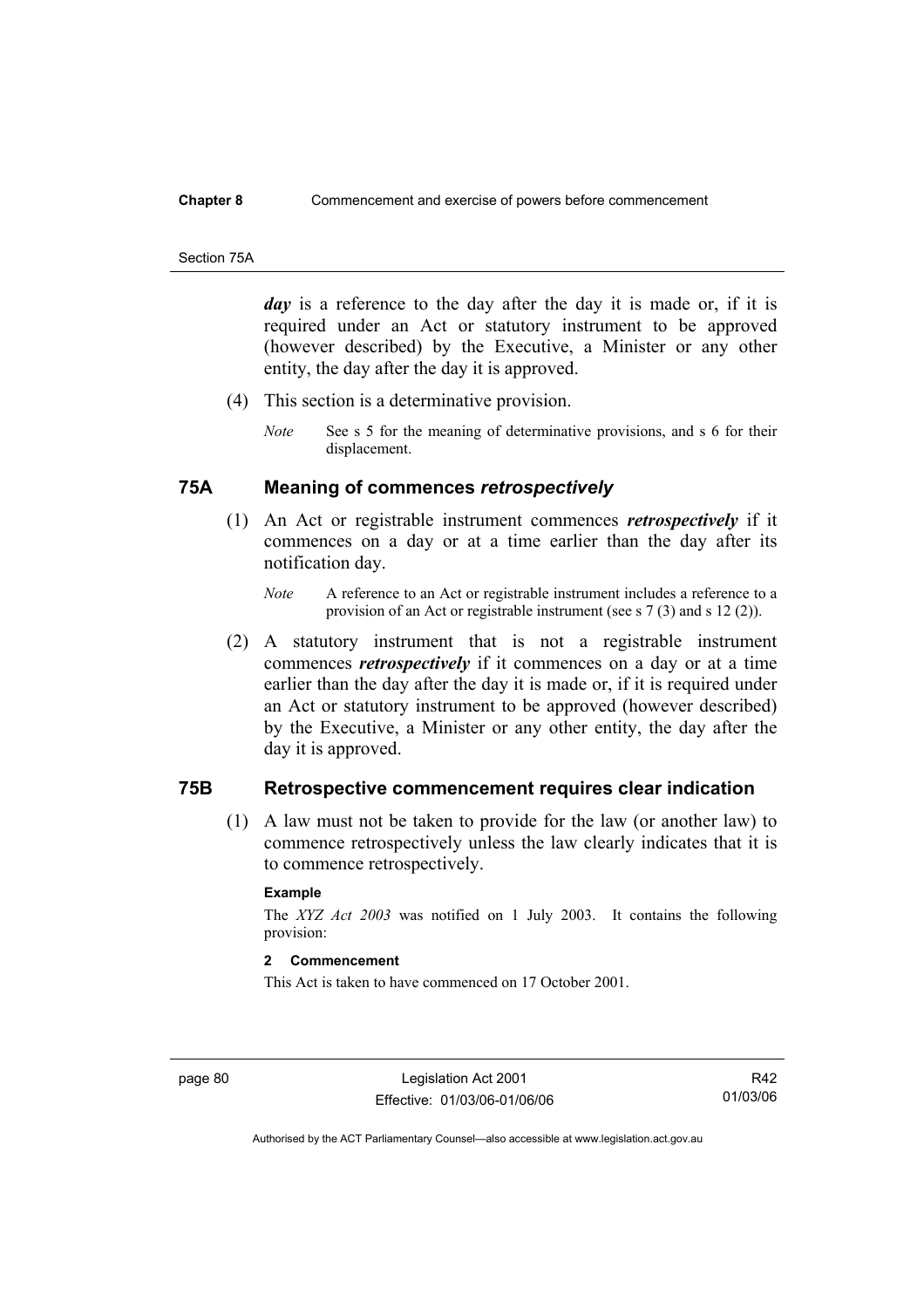Section 2 clearly indicates that the Act is to commence retrospectively.

- *Note* An example is part of the Act, is not exhaustive and may extend, but does not limit, the meaning of the provision in which it appears (see s 126 and s 132).
- (2) This section is a determinative provision.
	- *Note* See s 5 for the meaning of determinative provisions, and s 6 for their displacement.

## **76 Non–prejudicial provision may commence retrospectively**

- (1) A statutory instrument may provide that a non-prejudicial provision of the instrument commences retrospectively.
- (2) Unless this subsection is displaced by, or under authority given by, an Act, a statutory instrument cannot provide that a prejudicial provision of the instrument commences retrospectively.

#### **Example**

The *Locust Damage Compensation Determination 2003* (a hypothetical disallowable instrument) sets out (among other things) the people who are eligible for compensation under a compensation fund. Previously, there was no restriction on who was eligible. The determination provides that it is taken to have commenced on 1 July 2003, but it is not notified until 15 August 2003. There is nothing in the Act under which the determination is made (or any other Act) that authorises the retrospective commencement.

The provision of the determination that limits who can apply for compensation is a prejudicial provision (ie it adversely affects some people's right to receive compensation) and cannot commence retrospectively. Instead, it would commence on the day after the determination's notification day (see s 73 (3)).

- (3) This section is a determinative provision.
	- *Note* See s 5 for the meaning of determinative provisions, and s 6 for their displacement.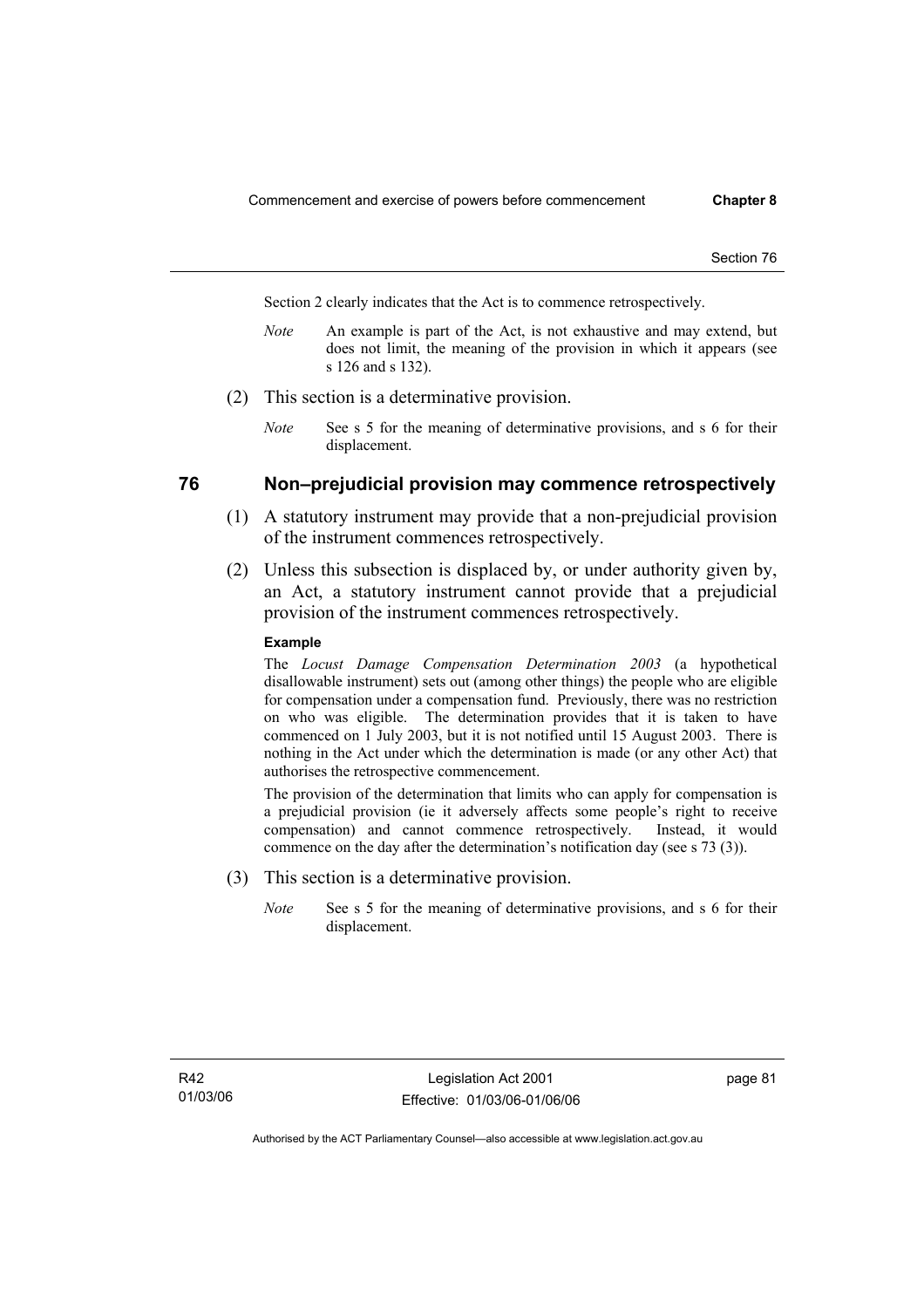### **Chapter 8** Commencement and exercise of powers before commencement

#### Section 77

(4) In this section:

*non-prejudicial provision* means a provision that is not a prejudicial provision.

*prejudicial provision* means a provision that operates to the disadvantage of a person (other than the Territory or a territory authority or instrumentality) by—

- (a) adversely affecting the person's rights; or
- (b) imposing liabilities on the person.

## **77 Commencement by commencement notice**

- (1) If a law is expressed to commence on a day fixed or otherwise determined by a notice—
	- (a) a single day, or a time on a single day, may be fixed or determined; or
	- (b) different days or times may be fixed or determined for different provisions.

#### **Example**

The *Hypothetical Act 2001* is expressed to commence on a day to be fixed by the Minister by written notice. Unless the Act has commenced automatically in accordance with section 79 (Automatic commencement of postponed law), any of the following arrangements for commencement would be possible:

- (a) a notice could fix a single day (eg 5 June 2001) for the entire Act to commence;
- (b) a notice could fix a time on a single day (eg 8 pm on 5 June 2001) for the entire Act to commence;
- (c) a notice could fix different days or times for the different provisions of the Act to commence (eg part 7, part 9 and schedule 4 commence on 5 June 2001, part 11 commences at 5 pm on 30 June 2001, and the remaining provisions of the Act commence on 1 July 2001);
- (d) a notice could fix a single day (eg 5 June 2001) or a time on a single day (eg 8 pm on 5 June 2001) for the provisions of the Act not already commenced to come into operation.

page 82 Legislation Act 2001 Effective: 01/03/06-01/06/06

R42 01/03/06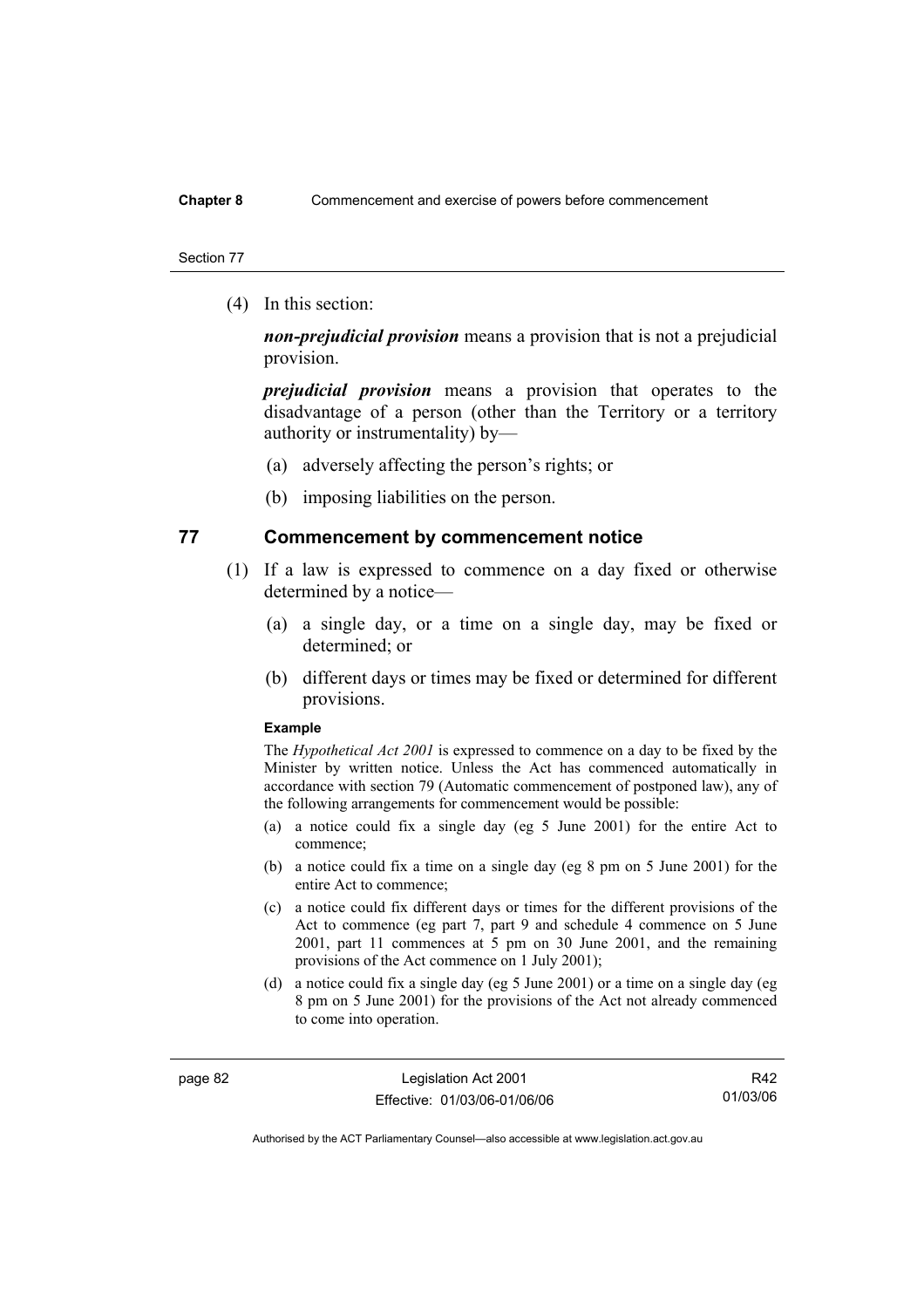- *Note* An example is part of the Act, is not exhaustive and may extend, but does not limit, the meaning of the provision in which it appears (see s 126 and s 132).
- (2) A commencement notice for a law is valid even if the day or time fixed or otherwise determined by the notice happens before the notice's notification day.
- (3) If the day or time fixed or otherwise determined by a commencement notice for a law happens on or before the notice's notification day, the law commences on the day after the notice's notification day.
- (4) However, subsection (3) does not apply to the commencement notice if—
	- (a) the notice clearly indicates that the law is to commence at an earlier date or time; and
	- (b) the notice provides for the earlier date or time under authority given by an Act.

#### **Example for par (a)**

the commencement notice provides that the law or statutory instrument is 'taken to have commenced' at the earlier date or time

- (5) This section is a determinative provision.
	- *Note* See s 5 for the meaning of determinative provisions, and s 6 for their displacement.

## **78 Separate commencement of amendments**

 (1) Amendments made by a provision of a law may be given separate commencements, whether or not the provision is self-contained.

#### **Examples**

1 A provision of an amending law inserts 2 sections. The sections may be given separate commencements.

page 83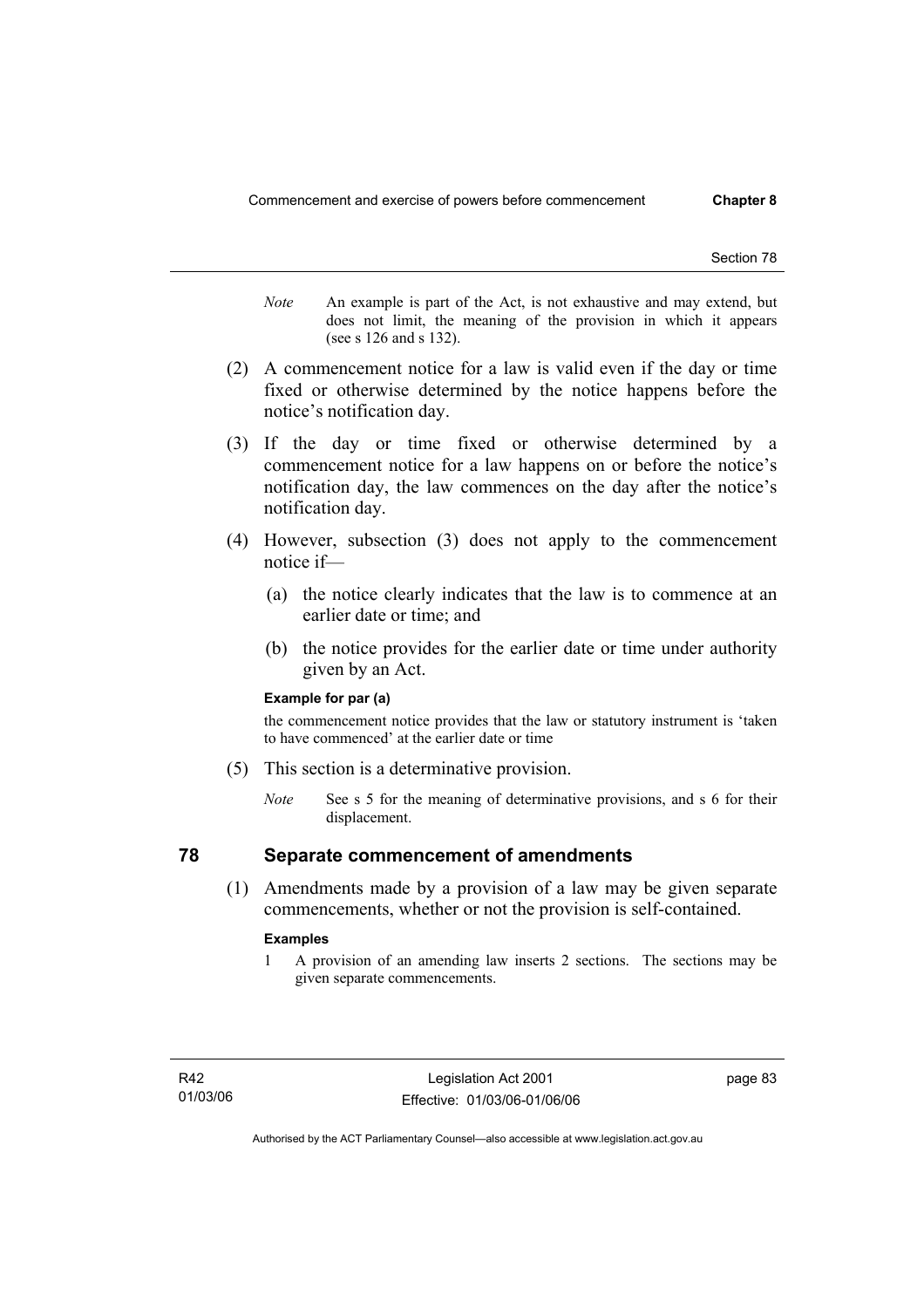#### **Chapter 8** Commencement and exercise of powers before commencement

#### Section 79

- 2 A provision of an amending law inserts a section that is divided into paragraphs. The paragraphs may be given separate commencements.
- *Note* An example is part of the Act, is not exhaustive and may extend, but does not limit, the meaning of the provision in which it appears (see s 126 and s 132).
- (2) This section is a determinative provision.
	- *Note* See s 5 for the meaning of determinative provisions, and s 6 for their displacement.

## **79 Automatic commencement of postponed law**

 (1) If a postponed law has not commenced within 6 months beginning on its notification day, it automatically commences on the first day after that period.

#### **Example**

The *Hypothetical Act 2001* was notified on 5 July 2001 and was expressed to commence on a day to be fixed by the Minister by written notice. If the Act had not commenced by notice on or before 4 January 2002, it would automatically commence on 5 January 2002.

- *Note* An example is part of the Act, is not exhaustive and may extend, but does not limit, the meaning of the provision in which it appears (see s 126 and s 132).
- (2) This section applies to a law unless it is displaced by, or under authority given by, an Act or, if the postponed law is a subordinate law or disallowable instrument, the postponed law.
- (3) This section is a determinative provision.
	- *Note* See s 5 for the meaning of determinative provisions, and s 6 for their displacement.
- (4) In this section:

*enact* includes make.

R42 01/03/06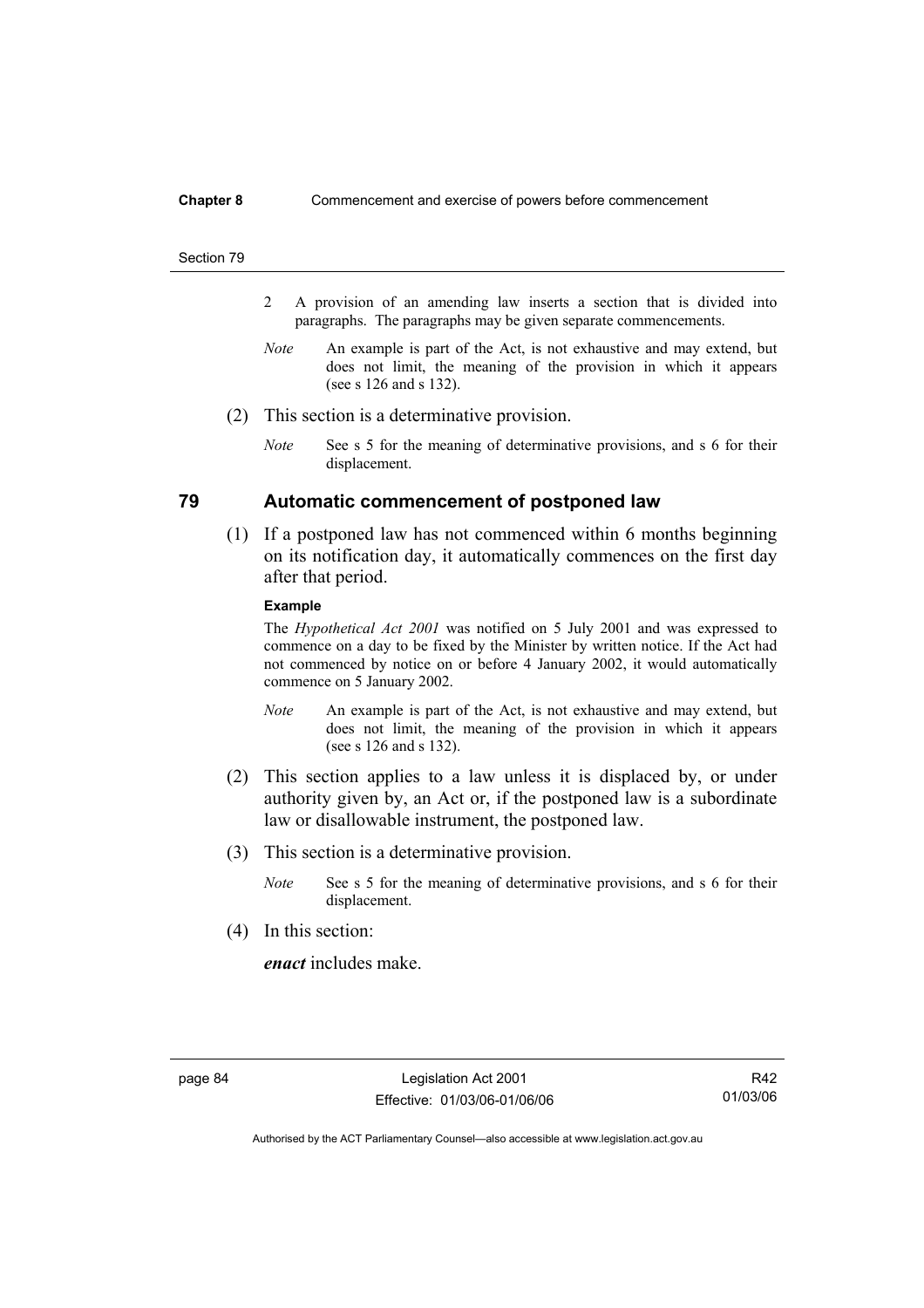Section 79A

*law* means an Act, subordinate law, disallowable instrument or notifiable instrument.

*Note* A reference to an Act, subordinate law, disallowable instrument or notifiable instrument includes a reference to a provision of the Act, law or instrument (see s 7, s 8, s 9 and s 10).

*notification day*, for a postponed law, means the notification day of—

- (a) if the postponed law is a law—the law; or
- (b) if the postponed law is a provision of a law—the law that enacts the provision.

*postponed law* means a law that does not commence on its notification day because a law postpones its commencement until a day or time fixed or determined by a commencement notice.

## **79A Commencement of amendment of uncommenced law**

- (1) This section applies if a law (the *amending law*) amends a law that has not commenced (the *uncommenced law*).
- (2) The amendment of the uncommenced law does not of itself commence that law.
- (3) The amendment made by the amending law commences on the commencement of the uncommenced law.
- (4) This section is a determinative provision.
	- *Note* See s 5 for the meaning of determinative provisions, and s 6 for their displacement.

### **80 References to** *commencement* **of law**

In a law, a reference to the *commencement* of the law, or another law, (the *law concerned*) is a reference to—

 (a) if the provisions of the law concerned (other than those providing for its name and commencement) commence, or are

| R42      | Legislation Act 2001         | page 85 |
|----------|------------------------------|---------|
| 01/03/06 | Effective: 01/03/06-01/06/06 |         |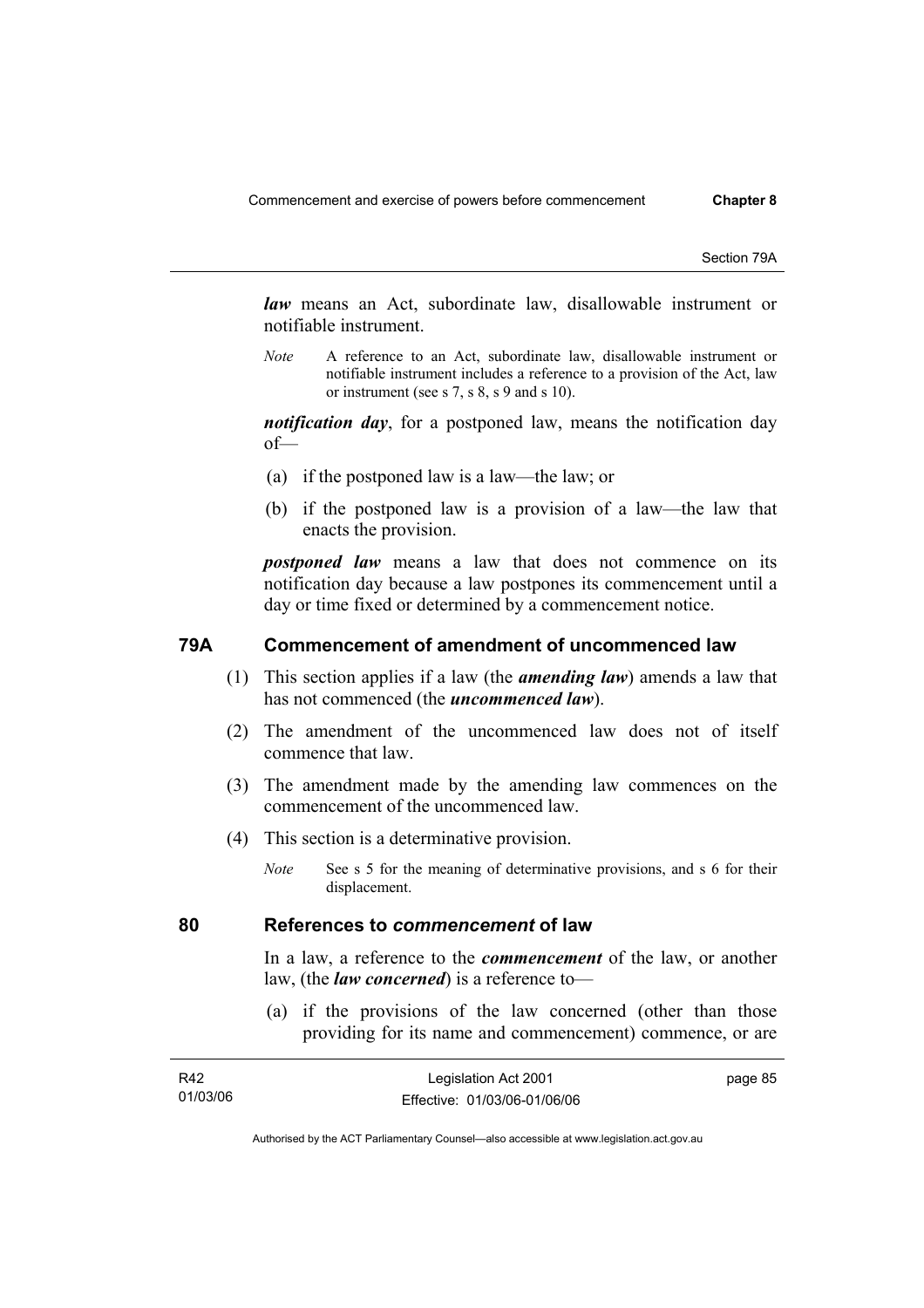#### **Chapter 8** Commencement and exercise of powers before commencement

#### Section 81

required to commence, on a single day or at a single time—the commencement of the remaining provisions; or

- (b) if paragraph (a) does not apply and the reference is in a provision of the law concerned—the commencement of the provision; or
- (c) in any other case—the commencement of the relevant provision of the law concerned.

## **81 Exercise of powers between notification and commencement**

- (1) This section applies to a power to make an appointment or statutory instrument, or to do anything else, in the following situations:
	- (a) the power is given by a law (the *authorising law*) that has been notified but has not commenced;
	- (b) the power is given by a law (the *authorising law*) as amended by another law (the *amending law*) and the laws have been notified, but all or any of them have not commenced.

### **Examples of powers to which section applies**

- 1 power to delegate a function
- 2 power to give or issue an approval, consent, licence, permit or other authority (however described)
- 3 power to make an acting appointment
- 4 power to issue guidelines
- *Note* An example is part of the Act, is not exhaustive and may extend, but does not limit, the meaning of the provision in which it appears (see s 126 and s 132).

- (2) To remove any doubt and without limiting subsection (1), this section applies to any of the following powers if the power is to be exercised in relation to an entity to be established by the authorising law or the authorising law as amended by the amending law:
	- (a) a power to make an appointment to the entity;

| page 86 | Legislation Act 2001         | R42      |
|---------|------------------------------|----------|
|         | Effective: 01/03/06-01/06/06 | 01/03/06 |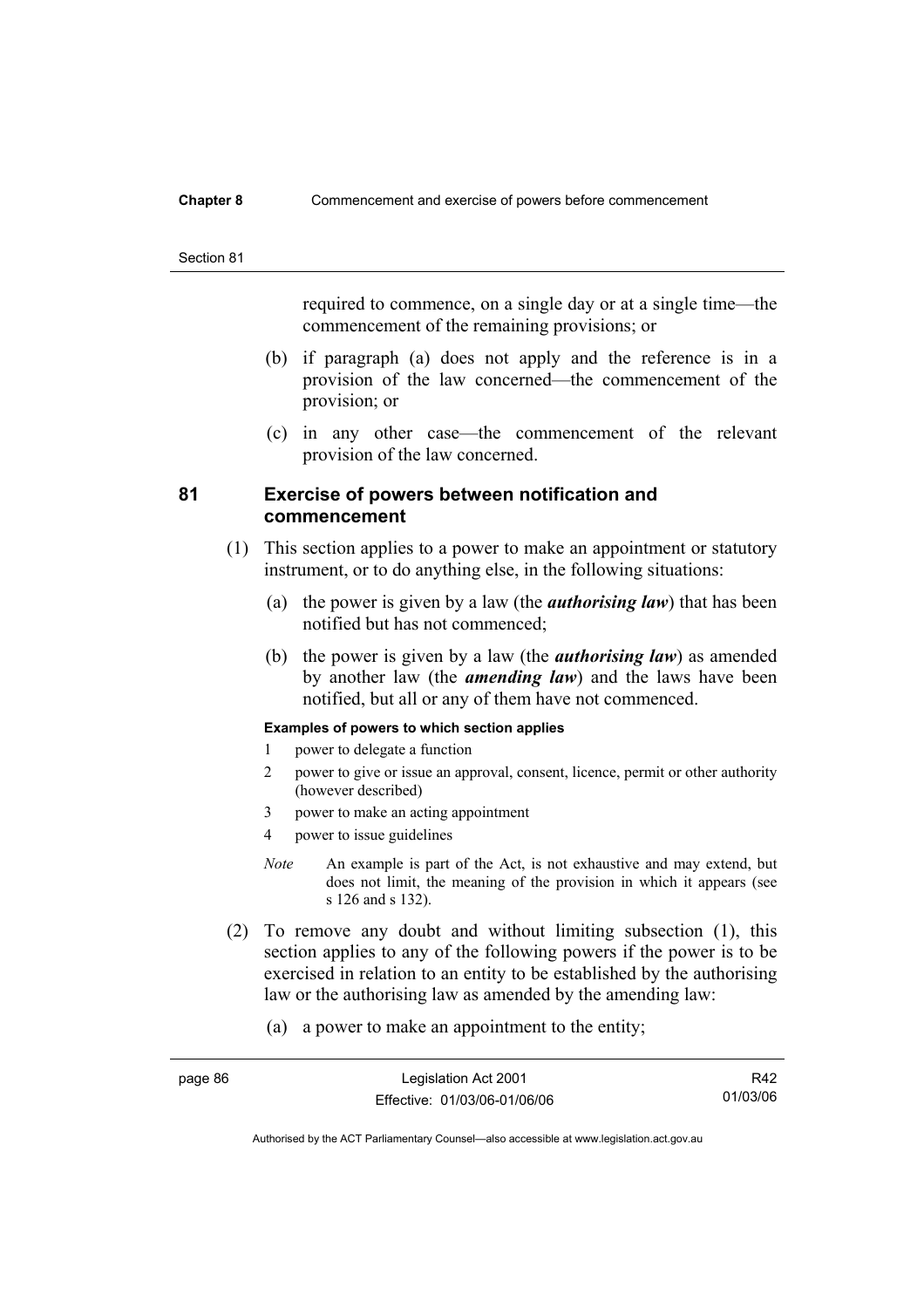- (b) a power to make a statutory instrument for the purposes of the entity;
- (c) a power to do anything else in relation to the entity.

#### **Example**

This section applies to powers under an authorising law to be exercised in relation to the conduct of an election for members of a board to be established as a corporation by the authorising law.

- *Note* An example is part of the Act, is not exhaustive and may extend, but does not limit, the meaning of the provision in which it appears (see s 126 and s 132).
- (3) The power may be exercised at any time even though the authorising law, or the authorising law and amending law (or either of them), is not in force at the time.
- (4) For the exercise of the power, the authorising law, or the authorising law and amending law, are taken to be in force at the time of the exercise of the power.
- (5) Also, anything else may be done under the power at any time for the purpose of bringing, or in relation to bringing, the authorising law, or the authorising law as amended by the amending law, into operation.
- (6) If an appointment or statutory instrument made under this section declares that this subsection applies to it, then, unless the appointment or instrument commences on a different date or at a different time under another provision of this chapter, the appointment or instrument commences on—
	- (a) for an appointment or statutory instrument that is a registrable instrument—the day after its notification day; or
	- (b) for any other appointment or statutory instrument—the day after the day it is made or, if it is required under an Act or statutory instrument to be approved (however described) by the

page 87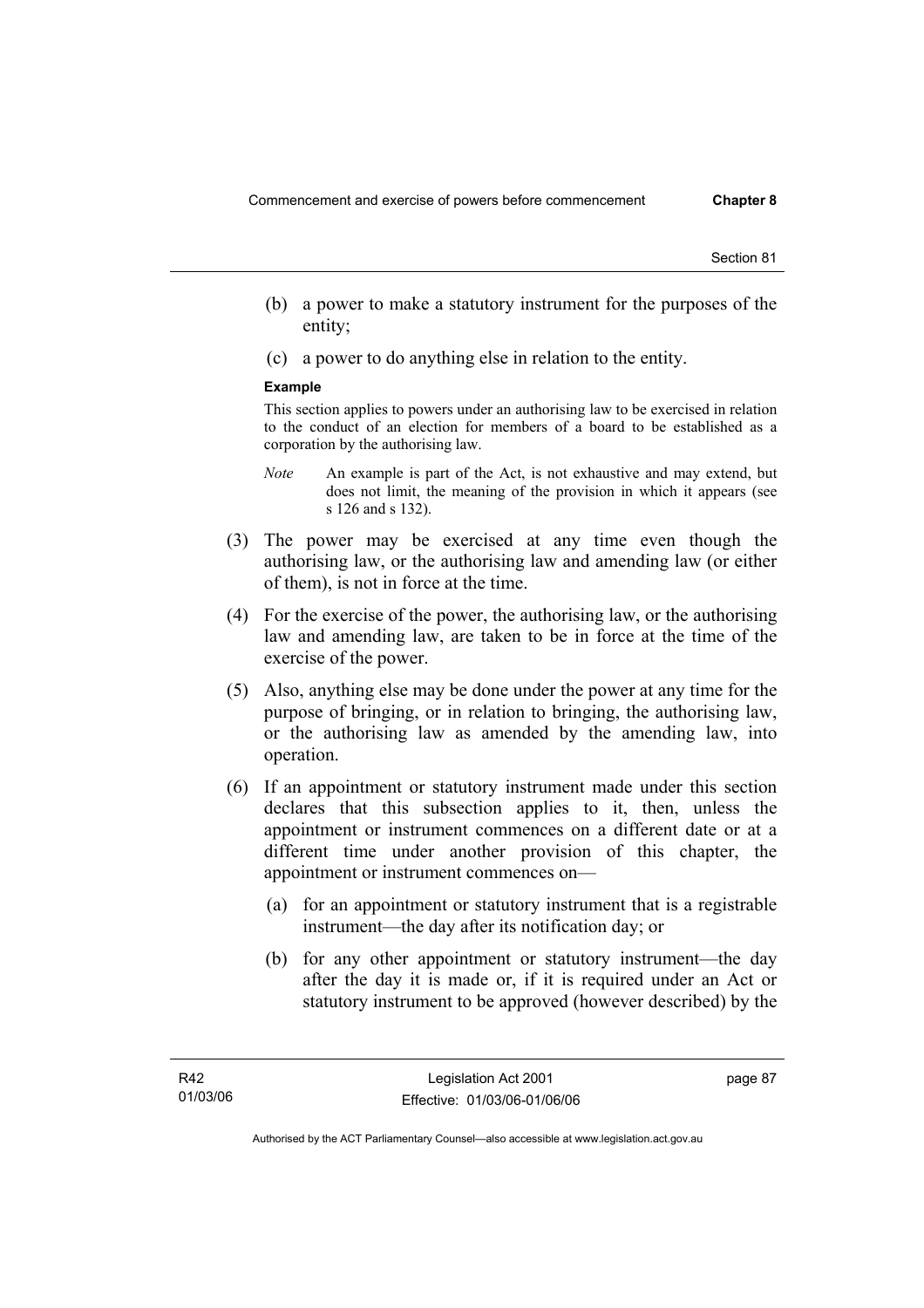#### **Chapter 8** Commencement and exercise of powers before commencement

Executive, a Minister or any other entity, the day after the day it is approved.

- (7) In any other case, an appointment or statutory instrument made under this section commences on the latest of the following:
	- (a) the commencement of the authorising law or, if subsection (1) (b) applies and the amending law commences after the authorising law, the commencement of the amending law;
	- (b) on the day or at the time the appointment or instrument would have commenced if it had not been made under this section.
- (8) In the application of this section to a statutory instrument that is not a registrable instrument, a reference to the instrument being *notified*  is a reference to the instrument being made or, if it is required under an Act or statutory instrument to be approved (however described) by the Executive, a Minister or any other entity, to the instrument being approved.
- (9) This section is a determinative provision.
	- *Note* See s 5 for the meaning of determinative provisions, and s 6 for their displacement.

page 88 Legislation Act 2001 Effective: 01/03/06-01/06/06

R42 01/03/06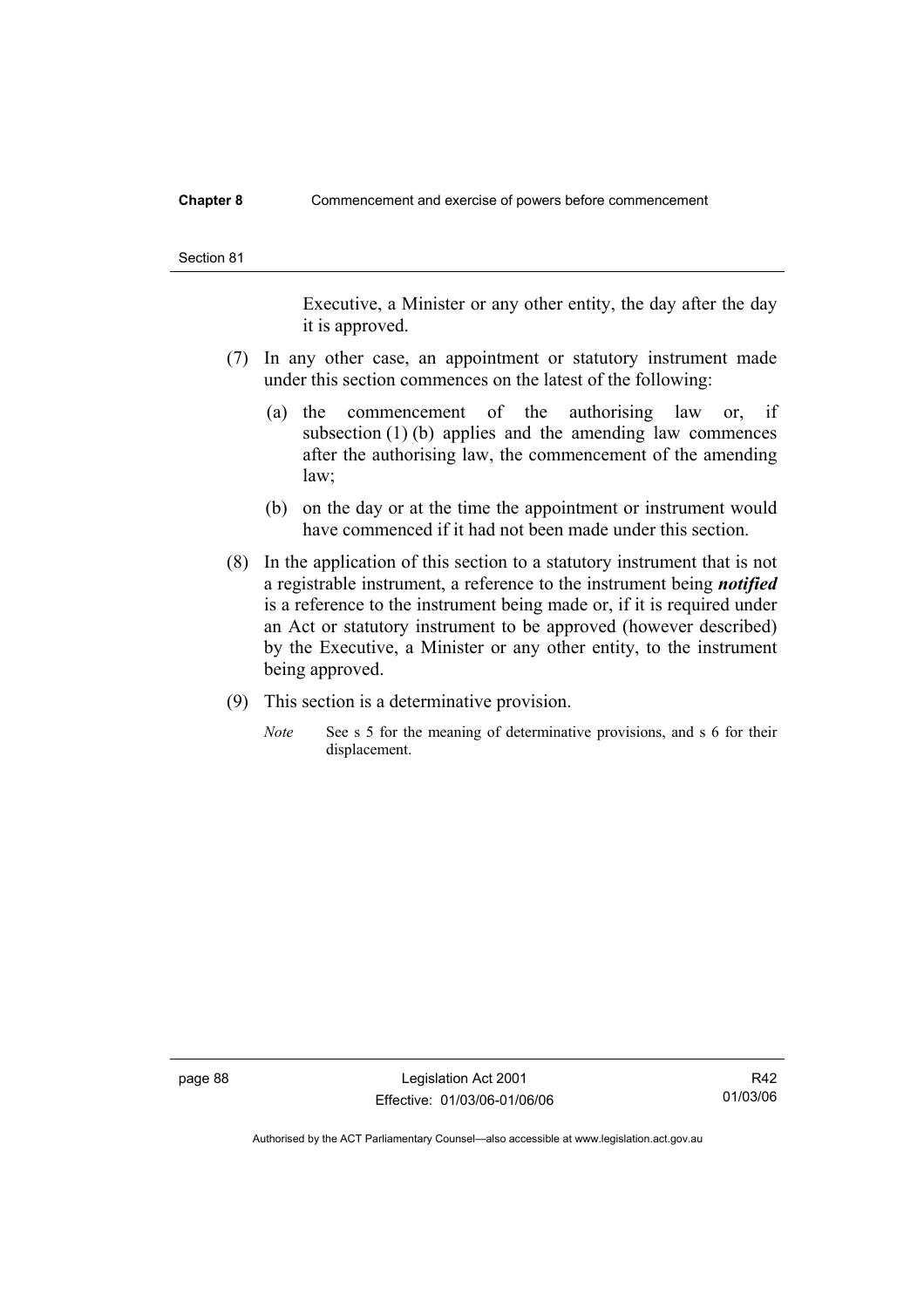# **Chapter 9 Repeal and amendment of laws**

# **Part 9.1 General**

## **82 Definitions for ch 9**

In this chapter:

*amend* includes modify.

*law* means an Act or statutory instrument.

*Note* A reference to an Act or statutory instrument includes a reference to a provision of the Act or instrument (see s 7 and s 13).

*repeal* includes lapse and expire.

## **83 Consequences of amendment of statutory instrument by Act**

- (1) If an Act amends a statutory instrument, the instrument may be amended or repealed as if the amendment had been made by another statutory instrument of that kind.
- (2) This section is a determinative provision.
	- *Note* See s 5 for the meaning of determinative provisions, and s 6 for their displacement.

## **84 Saving of operation of repealed and amended laws**

- (1) The repeal or amendment of a law does not—
	- (a) revive anything not in force or existing when the repeal or amendment takes effect; or
	- (b) affect the previous operation of the law or anything done, begun or suffered under the law; or

| R42      | Legislation Act 2001         | page 89 |
|----------|------------------------------|---------|
| 01/03/06 | Effective: 01/03/06-01/06/06 |         |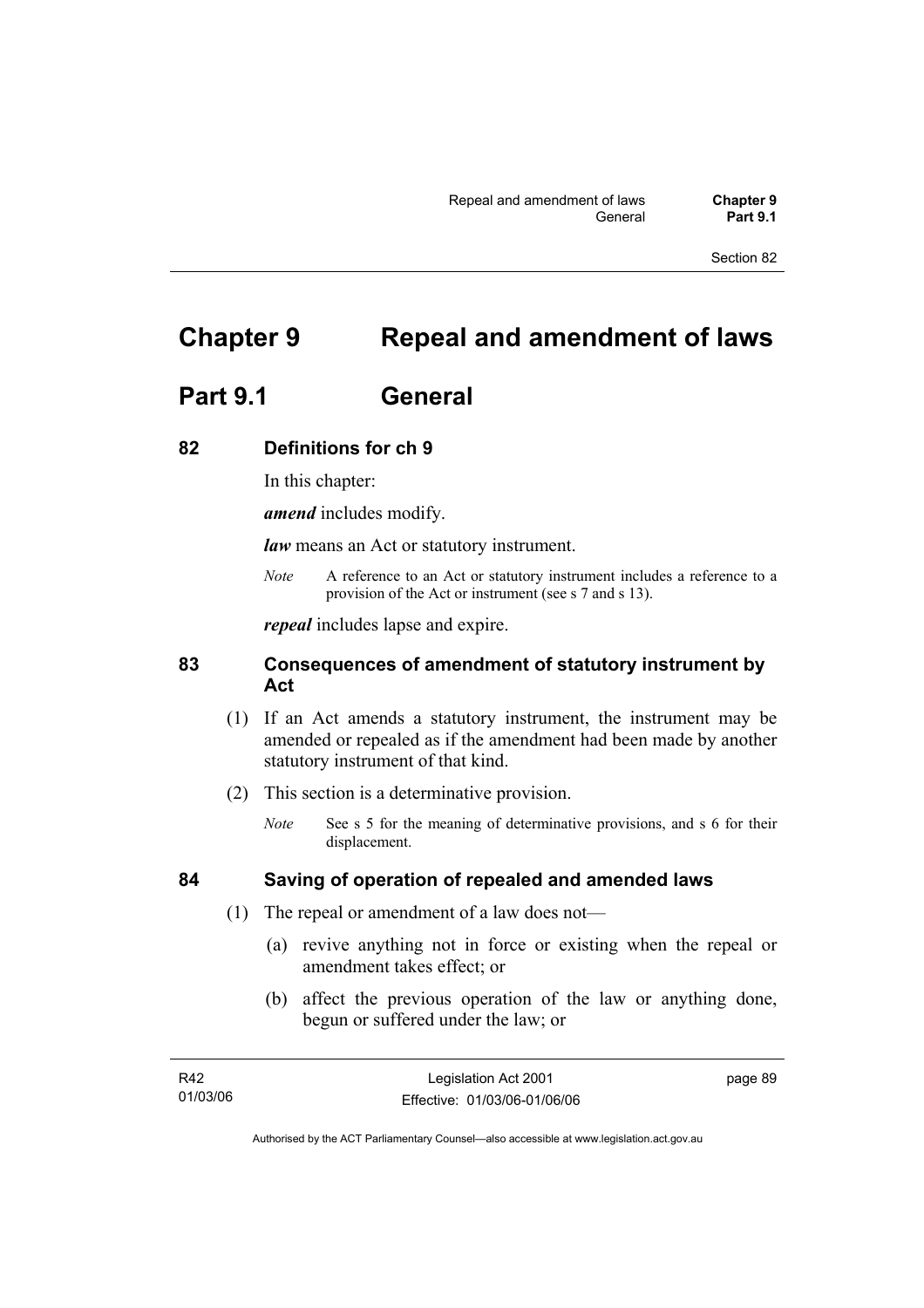| <b>Chapter 9</b> | Repeal and amendment of laws |
|------------------|------------------------------|
| <b>Part 9.1</b>  | General                      |

- (c) affect an existing right, privilege or liability acquired, accrued or incurred under the law.
- (2) An investigation, proceeding or remedy in relation to an existing right, privilege or liability under the law may be started, exercised, continued or completed, and the right, privilege or liability may be enforced and any penalty imposed, as if the repeal or amendment had not happened.
- (3) Without limiting subsections (1) and (2), the repeal or amendment of a law does not affect—
	- (a) the proof of anything that has happened; or
	- (b) any right, privilege or liability saved by the law.
- (4) This section does not limit any other provision of this chapter and is in addition to any provision of the law by which the repeal or amendment is made.
- (5) This section is a determinative provision.
	- *Note* See s 5 for the meaning of determinative provisions, and s 6 for their displacement.
- (6) In this section:

*liability* includes liability to penalty for an offence against the law.

*penalty* includes punishment and forfeiture.

*privilege* includes immunity.

*right* includes capacity, interest, status and title.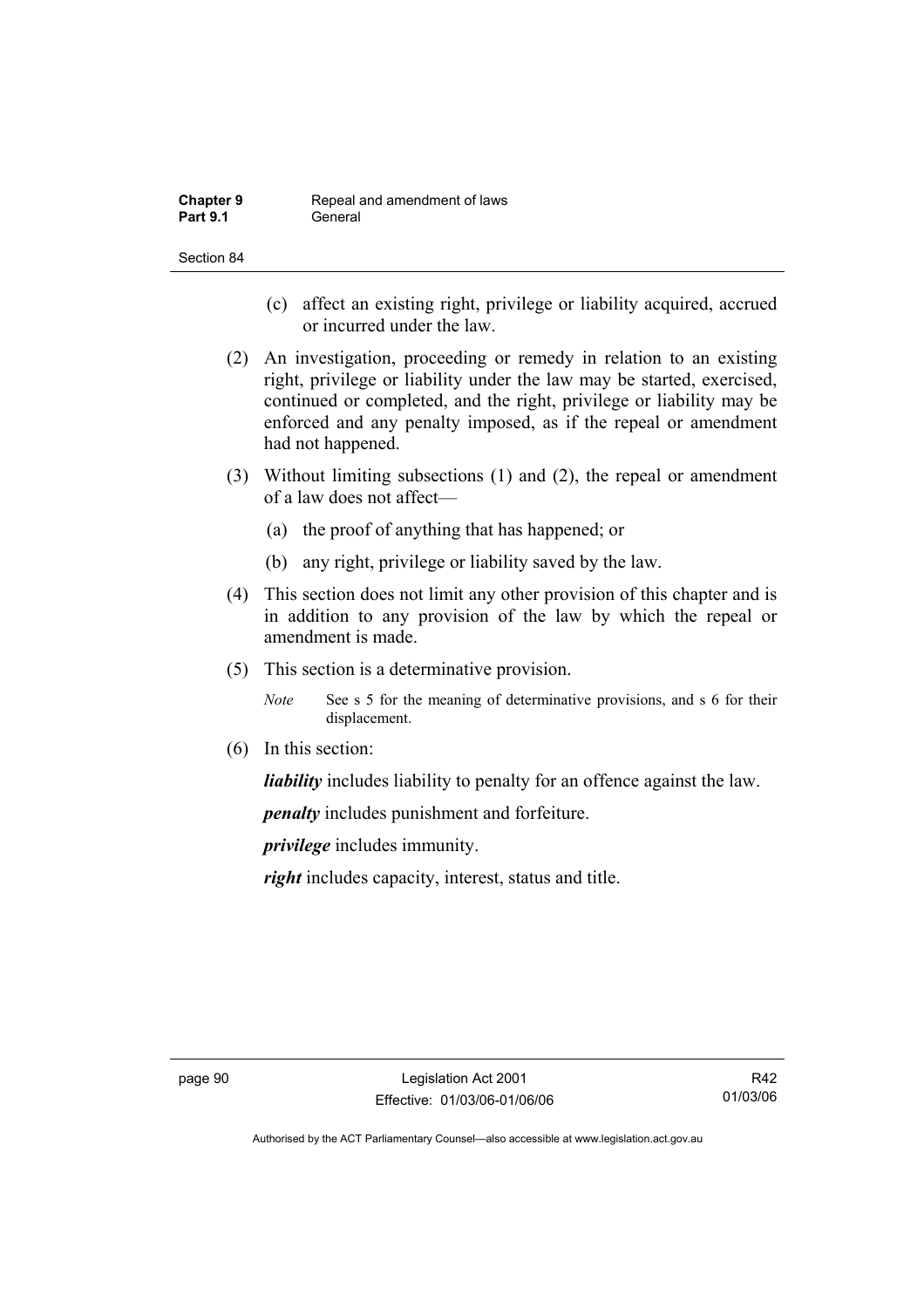Section 84A

## **84A Creation of offences and changes in penalties**

- (1) If a law makes an act or omission an offence, the act or omission is only an offence if done or not done after the law commences.
- (2) If a law increases the maximum or minimum penalty, or the penalty, for an offence, the increase applies only to an offence committed after the law commences.
- (3) If a law reduces the maximum or minimum penalty, or the penalty, for an offence, the reduction applies to an offence committed before or after the law commences, but does not affect any penalty imposed before the law commences.
- (4) In this section:

*law* means an Act or subordinate law.

- *Note* A reference to an Act or statutory instrument includes a reference to a provision of the Act or instrument (see s 7 and s 8).
- (5) This section is a determinative provision.
	- *Note* See s 5 for the meaning of determinative provisions, and s 6 for their displacement.

page 91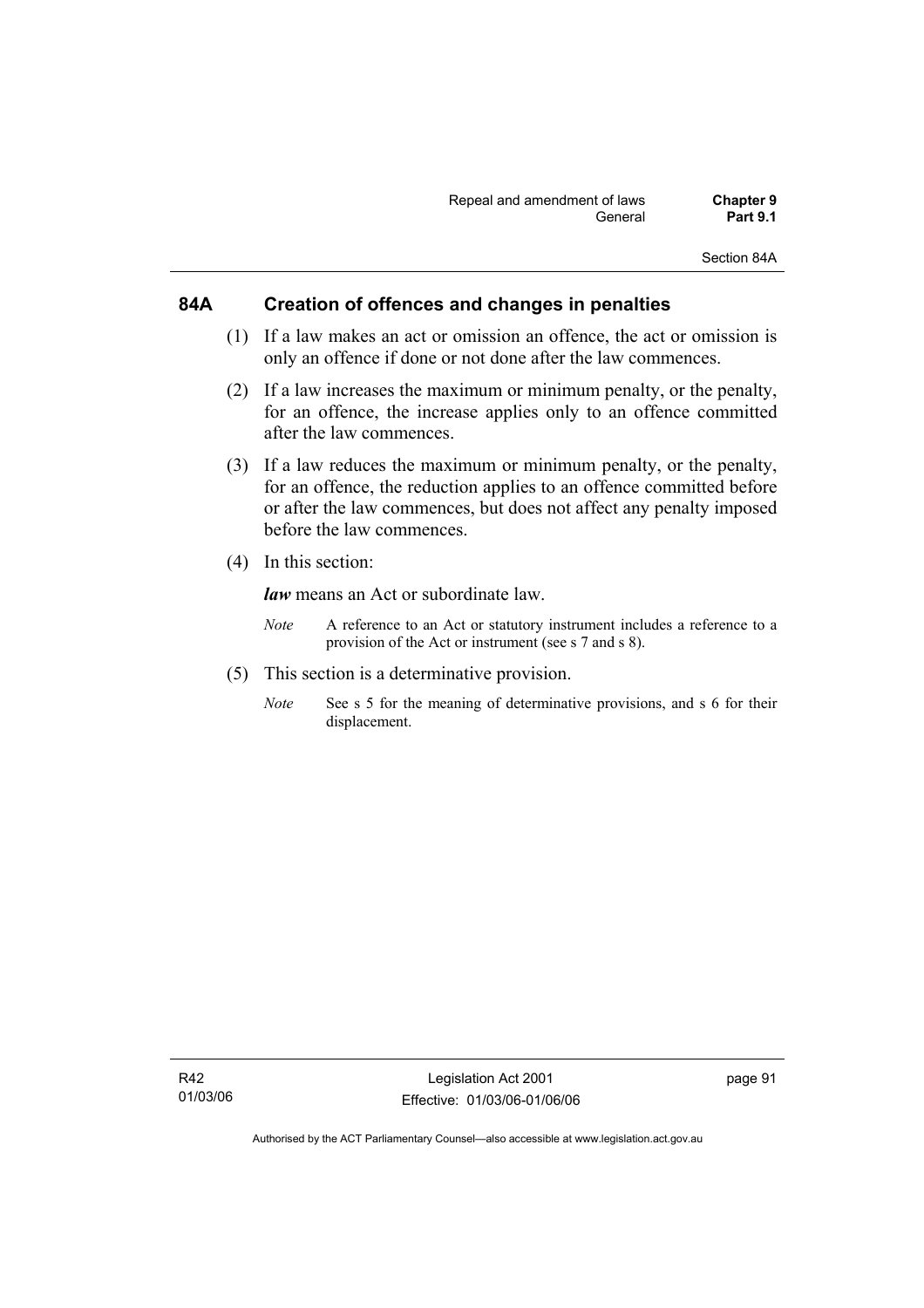**Chapter 9 Repeal and amendment of laws**<br>**Part 9.2 Repeal** Repeal

Section 85

# **Part 9.2 Repeal**

## **85 When repeal takes effect**

- (1) This section applies if a law is repealed on a day.
- (2) If the law is remade on that day (with or without changes), the repeal takes effect when the remade law commences.

 (3) If the law is not remade on that day (with or without changes), the law continues in force until the end of the day and the repeal takes effect at midnight on the day.

## **86 Repealed and amended laws not revived on repeal of repealing and amending laws**

 (1) If a law (the *first law*) is repealed by another law (the *other law*), the first law is not revived only because the other law is repealed.

#### **Examples**

- 1 Act A repeals Act B. Act A is repealed. The repeal of Act A does not revive Act B.
- 2 Act A repeals Act B. Act A is automatically repealed under this Act, section 89 (Automatic repeal of certain laws and provisions). The repeal of Act A does not revive Act B.
- *Note* An example is part of the Act, is not exhaustive and may extend, but does not limit, the meaning of the provision in which it appears (see s 126 and s 132).

page 92 Legislation Act 2001 Effective: 01/03/06-01/06/06

R42 01/03/06

*Note* Under s 74, if a law commences on a day, it commences at the beginning of the day unless otherwise provided.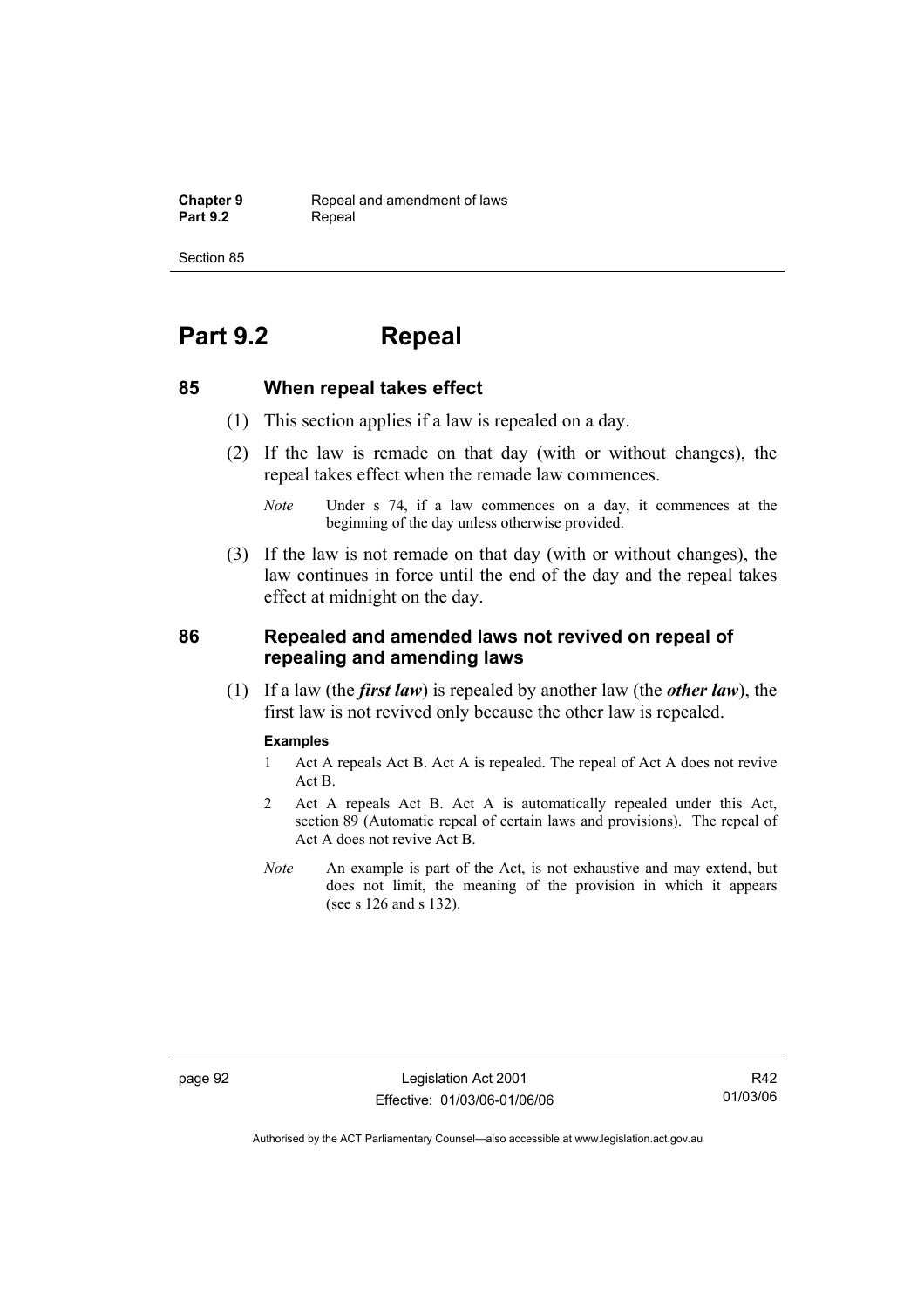(2) If a law (the *first law*) is amended by another law (the *other law*), the continuing operation of the amendments made by the other law is not affected only because the other law is repealed and, in particular, the first law is not revived in the form in which it was in before the amendments took effect only because of the repeal.

### **Examples**

- 1 Act A amends Act B. Act A is repealed after it has commenced by a later Act C. The amendments made by Act A continue to operate, even though Act A has been repealed.
- 2 Act A amends Act B. Act A is automatically repealed under this Act, section 89. The amendments made by Act A continue to operate, even though Act A has been repealed.
- (3) This section does not limit any other provision of this chapter and is in addition to any provision of the law by which the repeal is made.
- (4) This section is a determinative provision.
	- *Note* See s 5 for the meaning of determinative provisions, and s 6 for their displacement.
- (5) In this section:

*amended* does not include modified.

*law* includes a rule of the common law (including equity).

## **Examples**

- 1 a common law offence
- 2 a common law rule of practice or procedure
- 3 a right to equitable relief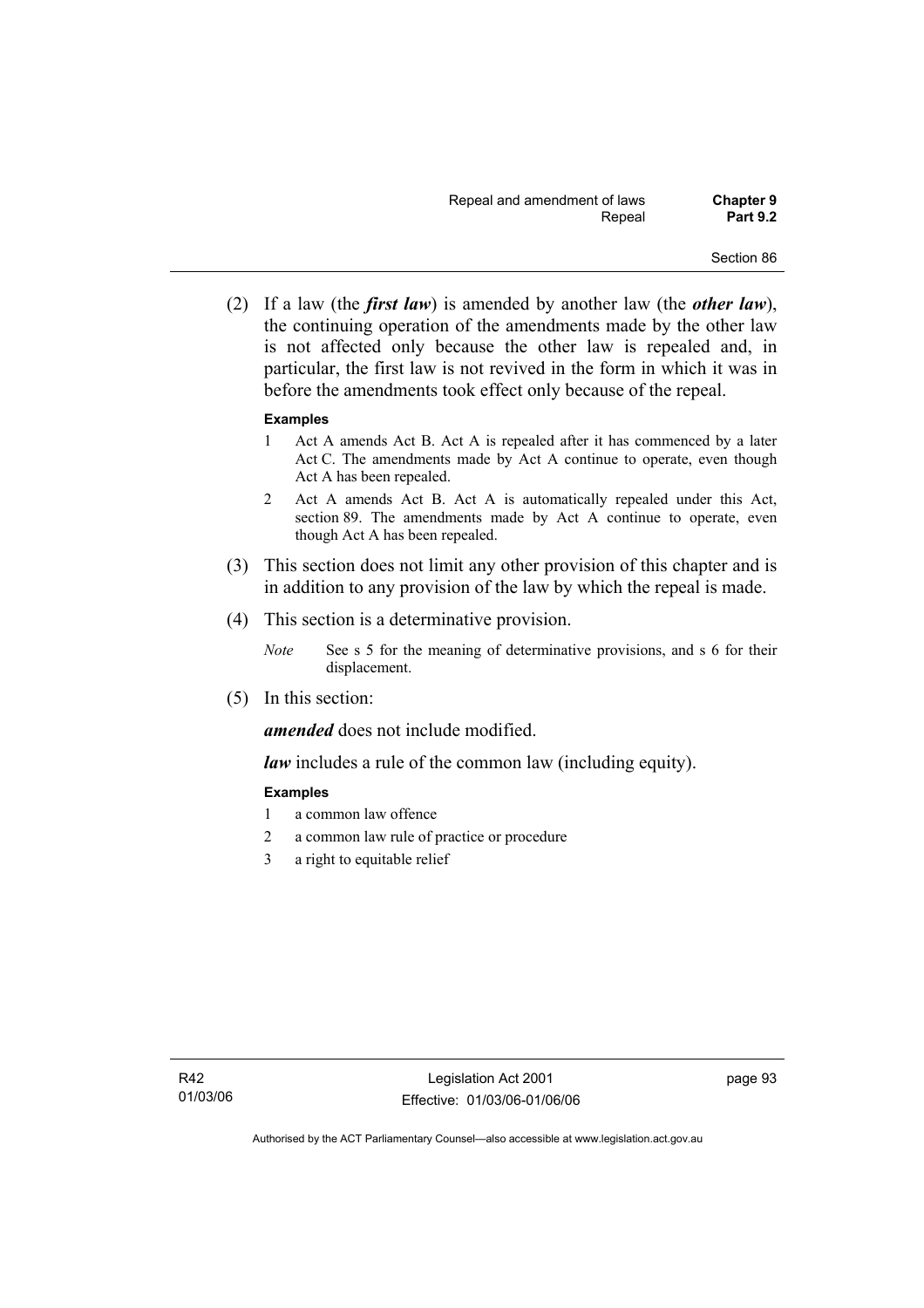| <b>Chapter 9</b> | Repeal and amendment of laws |
|------------------|------------------------------|
| <b>Part 9.2</b>  | Repeal                       |

## **87 Commencement not undone if repealed**

- (1) If a provision of a law providing for the commencement of the law is repealed after the law has commenced, the repeal of the provision does not affect the continuing operation of the law.
- (2) If a commencement notice providing for the commencement of a law is repealed after the law has commenced, the repeal of the notice does not affect the continuing operation of the law.
- (3) This section does not limit any other provision of this chapter and is in addition to any provision of the law by which the repeal is made.
- (4) This section is a determinative provision.
	- *Note* See s 5 for the meaning of determinative provisions, and s 6 for their displacement.

## **88 Repeal does not end effect of transitional laws etc**

- $(1)$  If a law—
	- (a) declares something for a transitional purpose (whether or not the law is expressed to be made for that purpose); or
	- (b) validates something that is or may be invalid; or
	- (c) declares something for a purpose that is consequential on a declaration mentioned in paragraph (a) or a validation mentioned in paragraph (b) (whether or not the law is expressed to be made for a purpose of that kind);

the declaratory or validating effect of the law does not end only because of the repeal of the law.

## **Examples for par (a)**

1 a provision stating that an existing licence under a repealed Act is taken to be a licence of a particular kind under another Act and authorising the imposition of conditions under the other Act

R42 01/03/06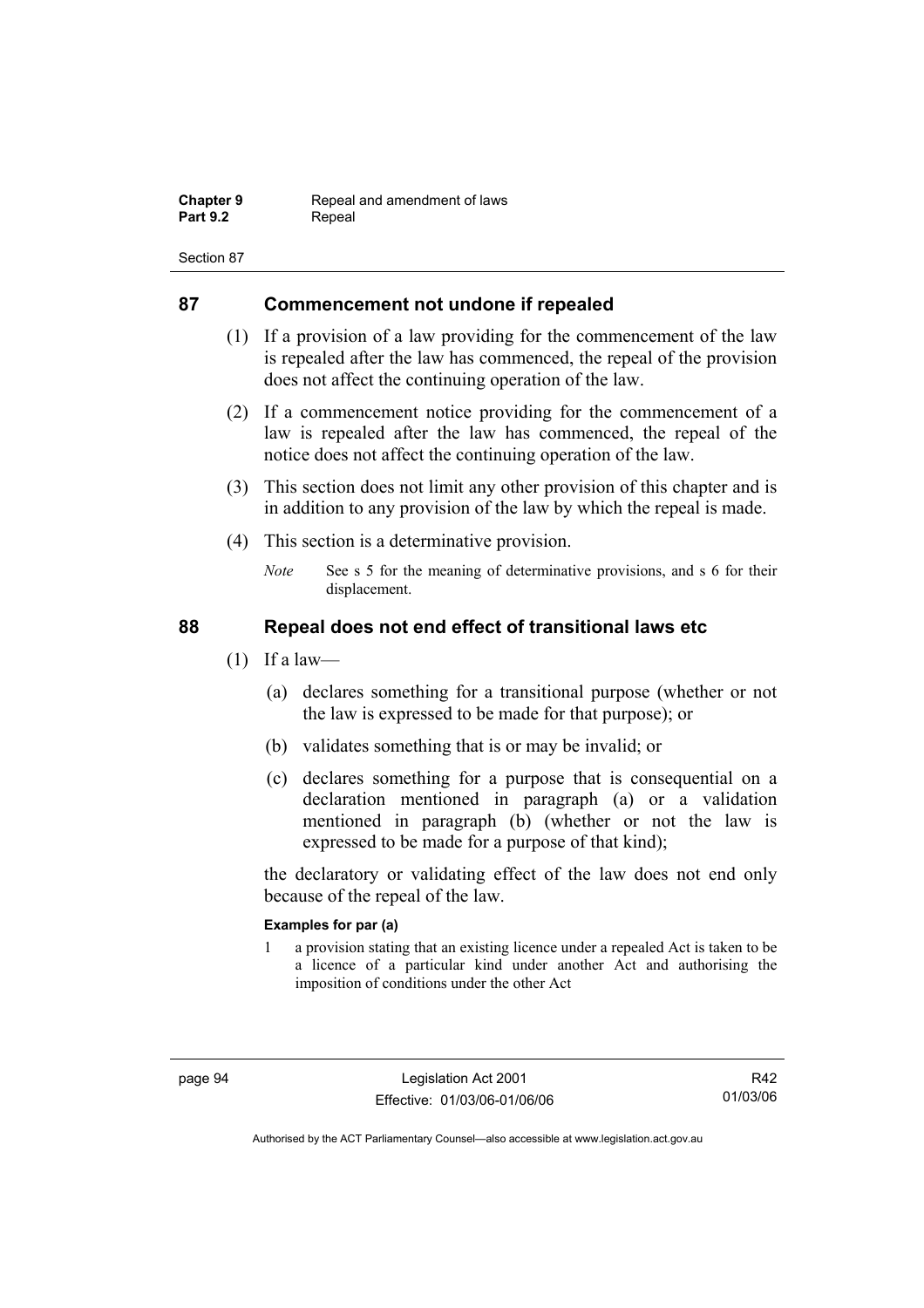2 a provision stating that a provision applies to certain applications made before the commencement of an amendment or only to applications made after the commencement of an amendment

#### **Example for par (b)**

a provision declaring an instrument to have been validly made and acts done in reliance on the instrument to have been validly done

#### **Example for par (c)**

a provision stating that an instrument that is declared valid is taken to have been amended in a particular way

- *Note* An example is part of the Act, is not exhaustive and may extend, but does not limit, the meaning of the provision in which it appears (see s 126 and s 132).
- (2) Subsection (1) does not apply to a declaration or validation that is made by a law modifying another law.
- (3) If a law (the *savings law*) declares a law (the *declared law*) to be a law to which this section applies—
	- (a) the effect of the declared law does not end only because of its repeal; and
	- (b) the effect of the savings law does not end only because of its repeal.
- (4) A declaration may be made for subsection (3) about a law whether or not the Act is a law to which subsection (1) applies.
- (5) A declaration made for subsection (3) about a law does not imply that, in the absence of a declaration about it, another law is not a law to which this section applies.
- (6) This section does not limit any other provision of this chapter and is in addition to any provision of the law by which the repeal is made.
- (7) This section is a determinative provision.
	- *Note* See s 5 for the meaning of determinative provisions, and s 6 for their displacement.

page 95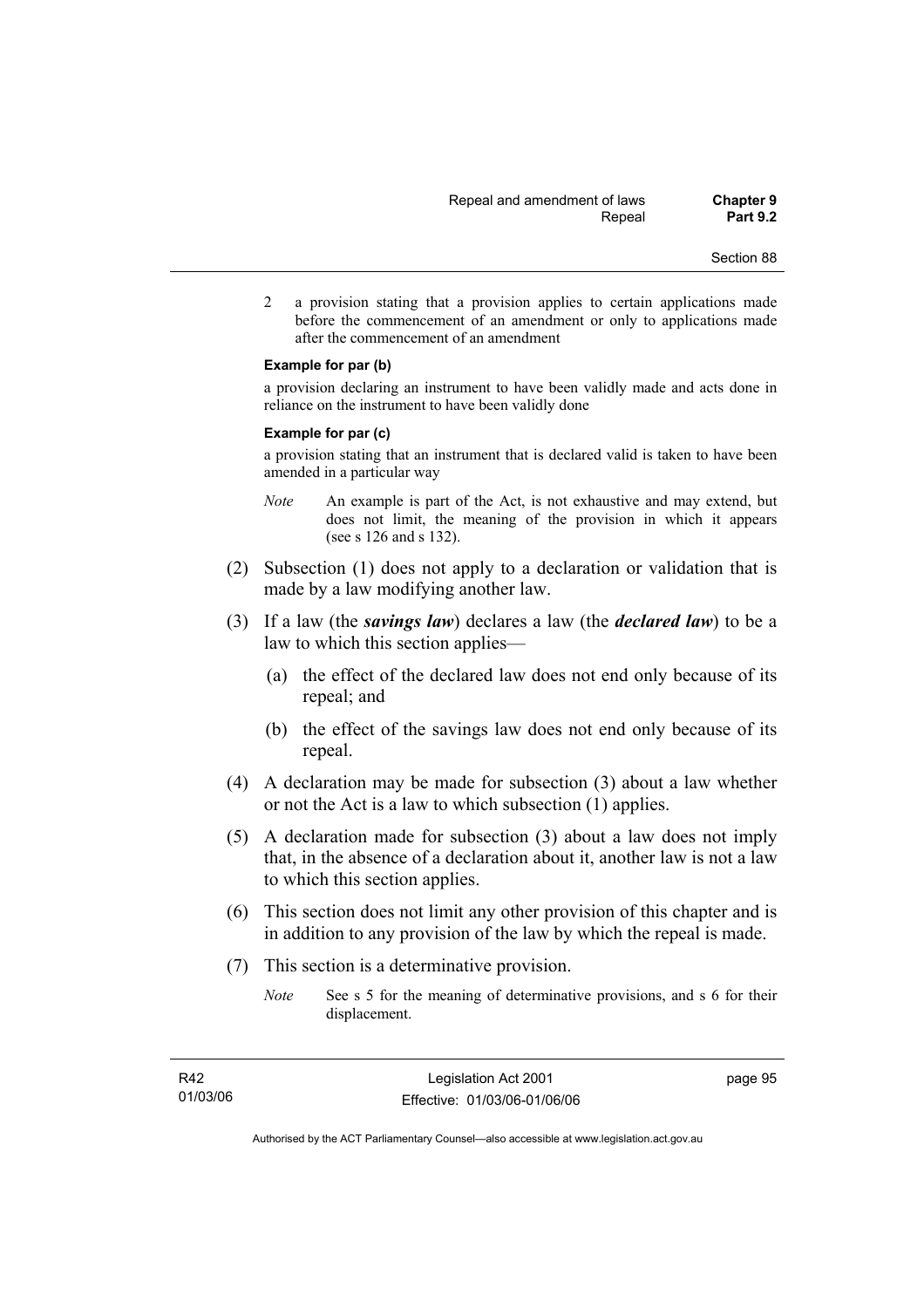## **89 Automatic repeal of certain laws and provisions**

- (1) An amending law is automatically repealed on the day after all of its provisions have commenced.
- (2) An appropriation Act is automatically repealed on the last day of the financial year for which it makes appropriations.
- (3) An amending provision of a law is automatically repealed immediately after all of the amendments and repeals made by it (or to which it relates) have commenced.
- (4) A commencement provision of a law is automatically repealed immediately after all of the provisions of the law have commenced.
- (5) A commencement notice is automatically repealed on the day after the day, or the last of the days, fixed or otherwise determined by the notice for the commencement of a law.
- (6) If an instrument making, or evidencing, an appointment (including an acting appointment) is a registrable instrument, the instrument is automatically repealed—
	- (a) on the day the appointment ends; or
	- (b) if the instrument makes 2 or more appointments that end on different days—on the day the last-ending appointment ends.
- (7) A repeal under this section has effect for all purposes, including, for example, any other provisions of this chapter about repeals.
- (8) If apart from this subsection a law would be automatically repealed on a day that is earlier than its notification day, the law is instead automatically repealed on the day after its notification day.
- (9) In the application of subsection (8) to a statutory instrument that is not a registrable instrument, a reference to the instrument's *notification day* is a reference to the day after the day it is made or, if it is required under an Act or statutory instrument to be approved

R42 01/03/06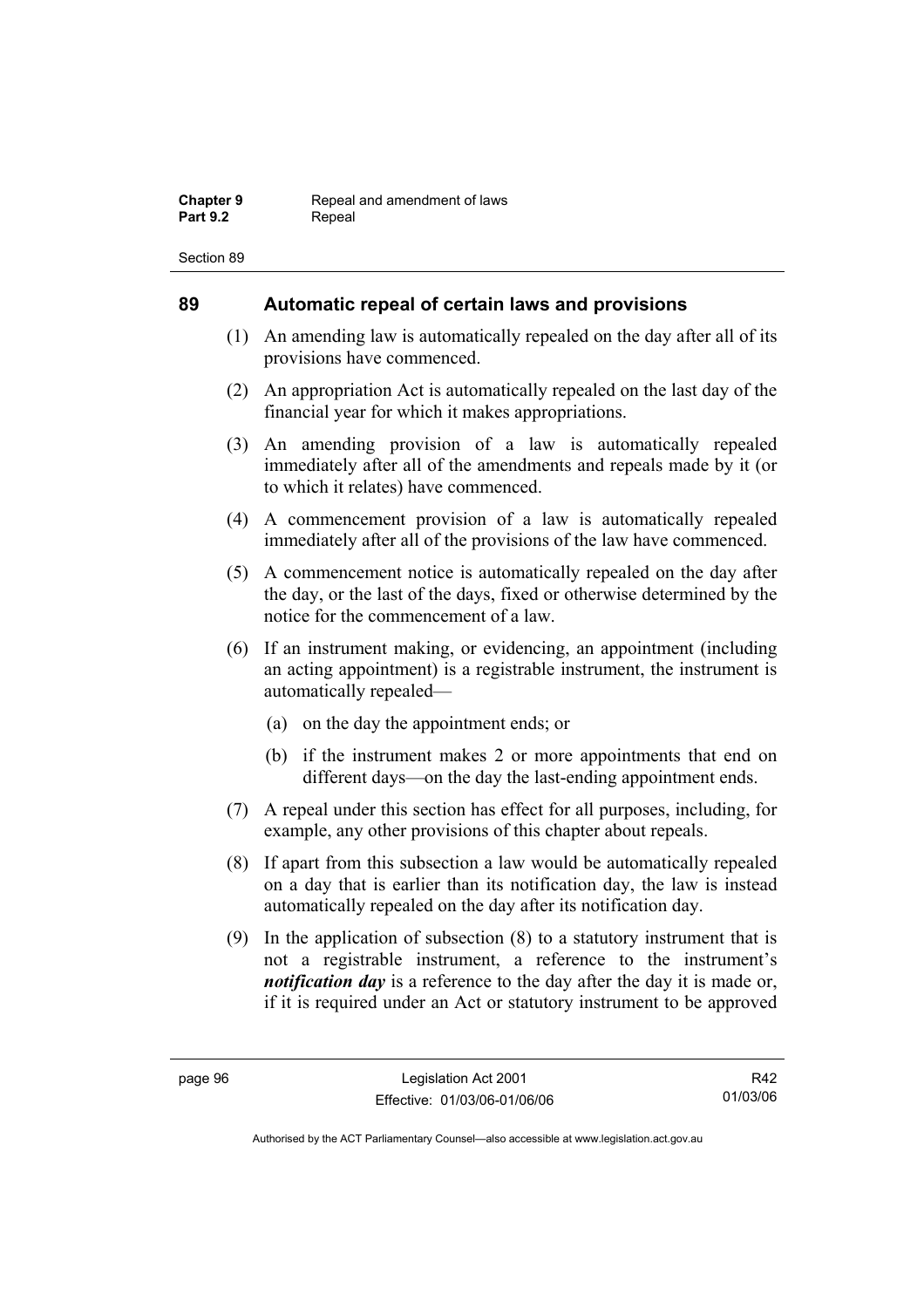(however described) by the Executive, a Minister or any other entity, the day after the day it is approved.

- (10) This section does not limit any other provision of this chapter.
- (11) This section is a determinative provision.
	- *Note* See s 5 for the meaning of determinative provisions, and s 6 for their displacement.
- (12) In this section:

*amend* does not include modify.

*amending law* means a law that consists only of provisions of the following kinds:

- (a) for an Act—the Act's long title;
- (b) a preamble or recital (however described);
- (c) a provision about the law's name;
- (d) a provision about the law's commencement;
- (e) a provision about the purposes of the law or any of its provisions;
- (f) a provision about the effect of notes;

- (g) a provision providing for the amendment or repeal of a law (including a provision identifying the amended or repealed law);
- (h) a provision declaring a law to be a law to which section 88 (Repeal does not end effect of transitional laws etc) applies;
- (i) a provision about the renumbering of a law;

*Note* A note itself is not part of an Act or statutory instrument (see s 127).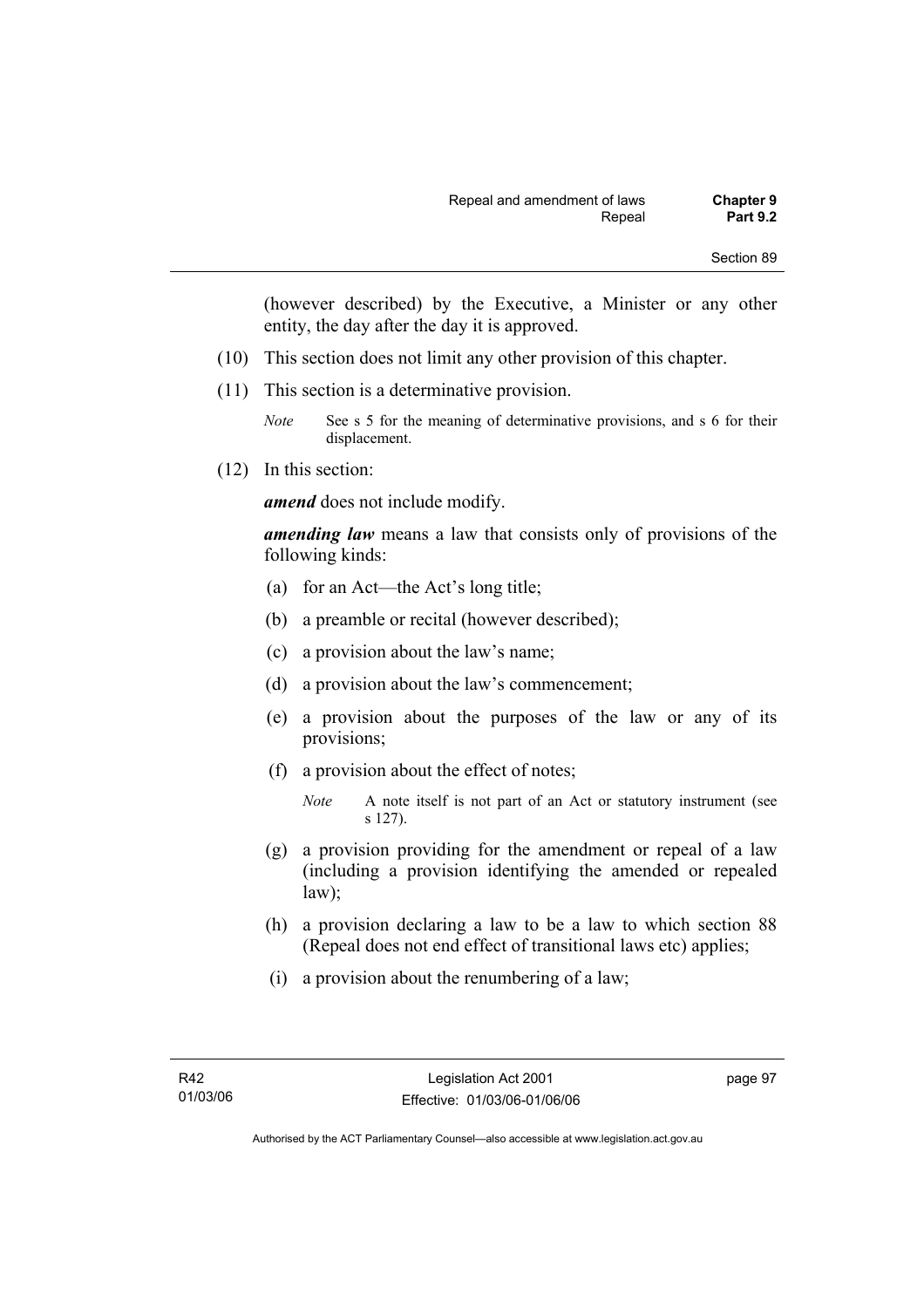**Chapter 9 Repeal and amendment of laws**<br>**Part 9.2 Repeal** Repeal

Section 89

 (j) a provision authorising or requiring something to be done under chapter 11 (Republication of Acts and statutory instruments).

# **Example for par (e)**

an objects provision

*amending provision*, of a law, means a provision of the law that only amends or repeals a law, and includes—

- (a) any other provision (for example, a schedule) of the law that only identifies the law amended or repealed; and
- (b) any other provision (for example, a part heading) of the law that only identifies (or groups) provisions that are amended or repealed.

*appropriation Act*—see the *Financial Management Act 1996*, dictionary.

*commencement provision*, of a law, means a provision of the law that only provides for the commencement of the law.

#### **Example 1 for s 89**

The *Hypothetical Amending Act 2002* repeals and amends a number of Acts. The Act contains the following provisions:

- a long title
- a provision about the Act's name
- a provision about the Act's commencement
- repealing provisions (that is, a provision stating that the Act repeals the Acts mentioned in schedule 1 and a schedule (schedule 1) setting out the names of the repealed Acts)
- amending provisions (that is, a provision stating that the Act amends the Acts mentioned in schedule 2 and a schedule (schedule 2) setting out the amended Acts and the amendments of them)
- a provision about the application of this Act, section 88 (Repeal does not end effect of transitional laws etc) to a provision being repealed

page 98 Legislation Act 2001 Effective: 01/03/06-01/06/06

R42 01/03/06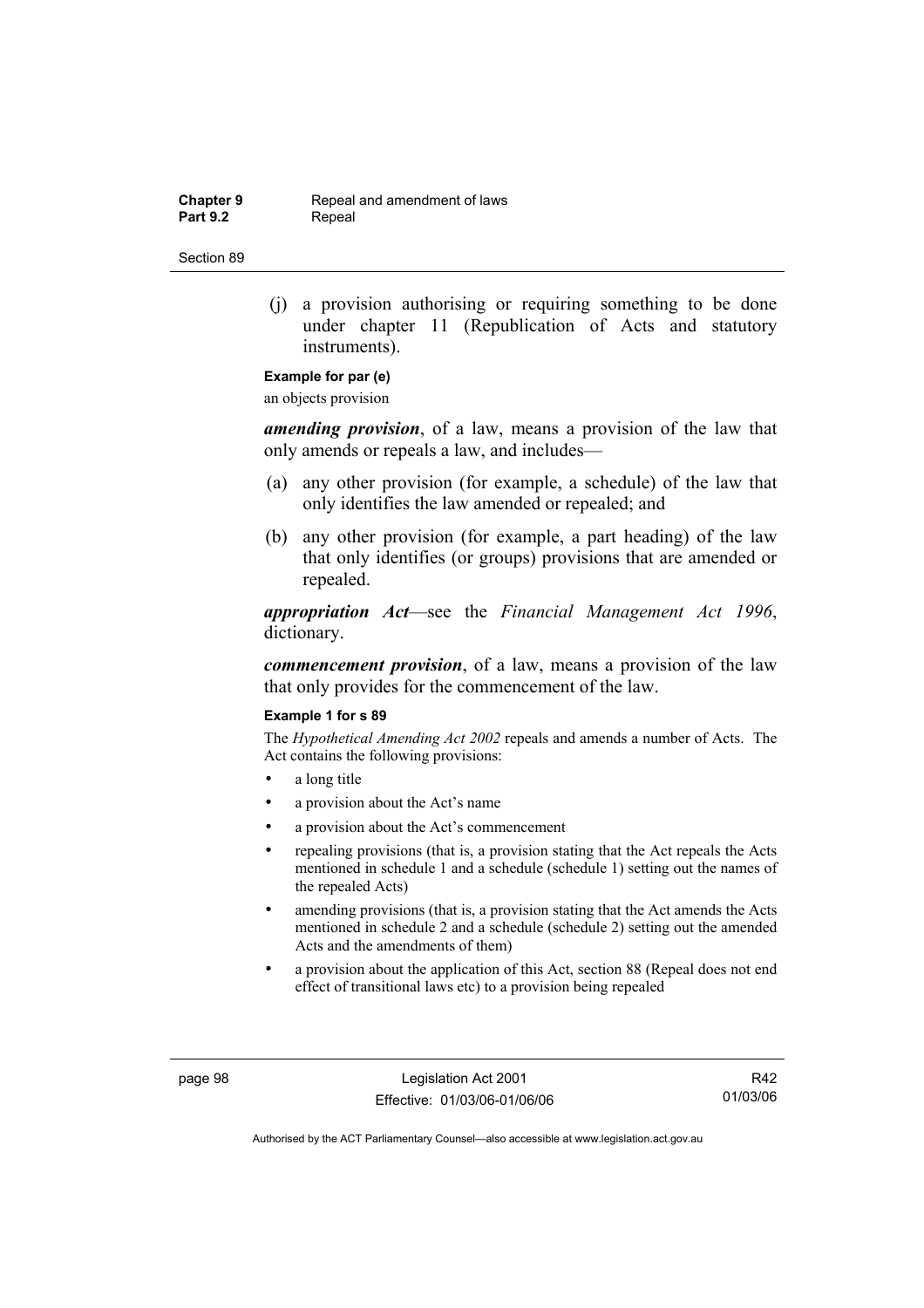• a provision requiring an amended Act (the *XYZ Act 1990*), or a provision of the *XYZ Act 1990*, to be renumbered in the next republication of the Act under this Act.

The Act contains no other provisions. Its repealing provisions, and its other provisions apart from the naming provision, the commencement provision and the amending provisions, commence on the day after its notification day, 22 March 2002. Its amending provisions commence on a date fixed by the Minister by written notice, 12 April 2002. The Act is automatically repealed under section 89 on the day after all of its provisions have commenced, 13 April 2002.

#### **Example 2 for s 89**

The *Example Act 2001* contains provisions establishing a new licensing scheme. It also amends several Acts and repeals others. Because it contains the scheme provisions, it is not an amending law covered by subsection (1). It is, therefore, not automatically repealed under section 89.

#### **Example 3 for s 89—see s (12), def** *amending provision*

The *Plant Diseases Act 2003* (hypothetical), part 6 is as follows:

#### **Part 6 Repeals and consequential amendment**

**42 Repeal of Plant Diseases Act 1934**

The *Plant Diseases Act 1934* A1934-21 is repealed.

- **43 Repeal of Plant Diseases Regulation 1938** The *Plant Diseases Regulation 1938* (made on 11 February 1938) is repealed.
- **44 Administrative Decisions (Judicial Review) Act 1989, schedule 1, new item 6**  *insert* 
	- 6 This Act does not apply to decisions of the Minister under the *Plant Diseases Act 2003*, part 3 (Measures for the control of diseases and pests).

Under the definition of *amending provision*, the heading to part 6, as well as the contents of part 6, are automatically repealed under section 89.

*Note* An example is part of the Act, is not exhaustive and may extend, but does not limit, the meaning of the provision in which it appears (see s 126 and s 132).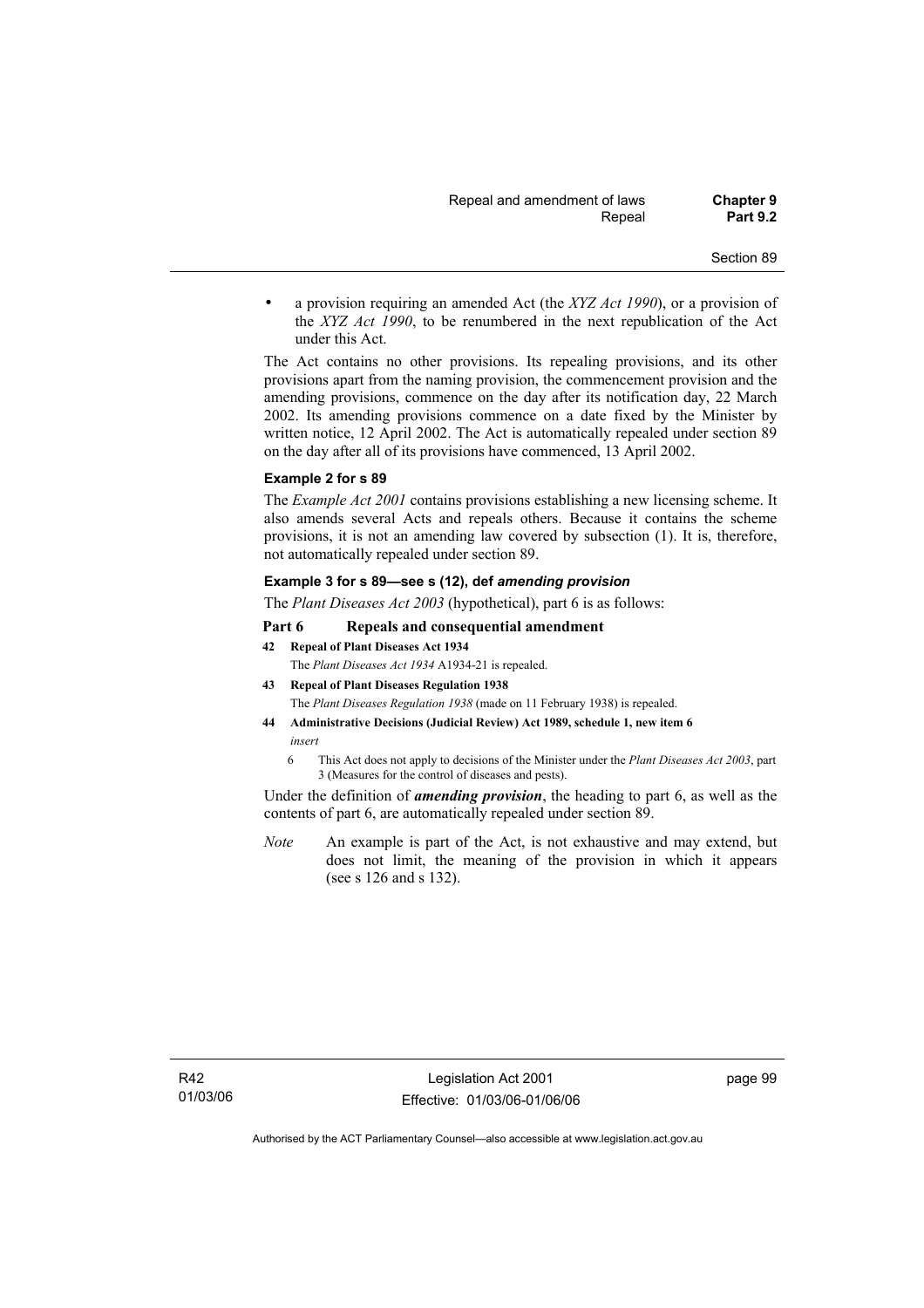**Chapter 9 Repeal and amendment of laws**<br>**Part 9.3 Amendment** Amendment

Section 90

# **Part 9.3 Amendment**

## **90 Law and amending laws to be read as one**

A law and all laws amending it are to be read as one.

## **91 Insertion of provisions by amending law**

- (1) This section applies if a law (the *amending law*) amends another law (the *amended law*) by inserting any of the following provisions, and does not exactly specify the position in the amended law where it is to be inserted:
	- (a) a chapter, part, division, subdivision, section or subsection (an *inserted chapter, part, division, subdivision, section* or *subsection*);
	- (b) a paragraph (an *inserted paragraph*);
	- (c) a subparagraph (an *inserted subparagraph*);
	- (d) a sub-subparagraph (an *inserted sub-subparagraph*);
	- (e) a definition (an *inserted definition*);
	- (f) any other provision (a *miscellaneous inserted provision*).
- (2) An inserted chapter, part, division, subdivision, section or subsection is inserted in the appropriate numerical or alphanumerical position in the amended law.
- (3) An inserted paragraph is inserted in the appropriate alphabetical position in the amended law.
- (4) An inserted subparagraph is inserted in the appropriate numerical or alphanumerical position in the amended law.
- (5) An inserted sub-subparagraph is inserted in the appropriate alphabetical position in the amended law.

| page 100 | Legislation Act 2001         | R42      |
|----------|------------------------------|----------|
|          | Effective: 01/03/06-01/06/06 | 01/03/06 |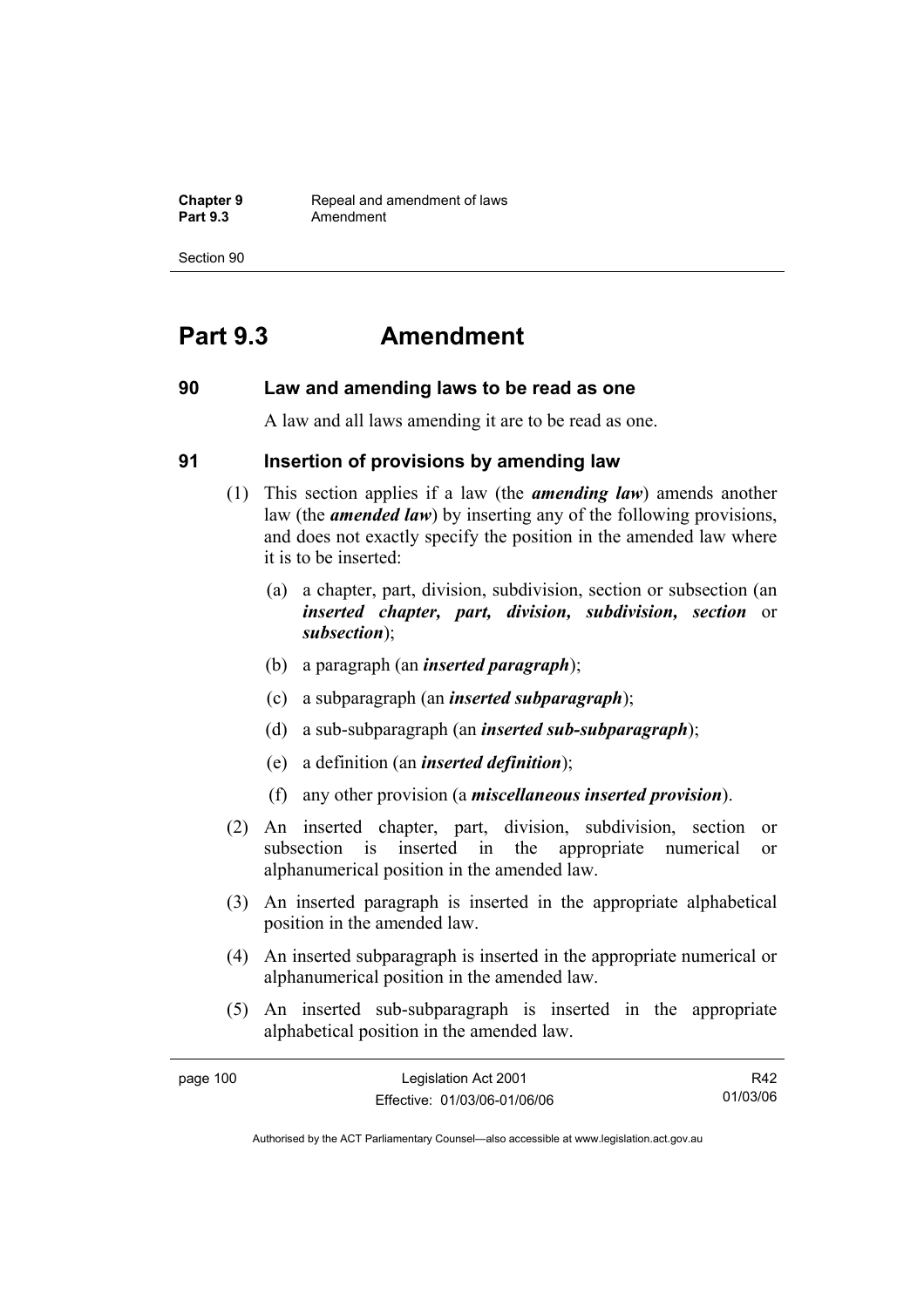- (6) An inserted definition is inserted in the appropriate alphabetical position (worked out on a letter-by-letter basis) in a series of definitions in the amended law.
- (7) A miscellaneous inserted provision is inserted in the appropriate position in the amended law.
- (8) In applying this section to a law that is divided otherwise than into sections, a reference to a section or subsection is a reference to a corresponding provision of the law.
- (9) In working out the appropriate position where a provision is to be inserted in the amended law, regard may be had to the following:
	- (a) the provision number or letter;
	- (b) the heading of the relevant amending provision of the amending Act;
	- (c) any other amendments in the amending law including the order of amendments;
	- (d) anything else in the amending law or amended law;
	- (e) current legislative drafting practice.

### **Examples**

- 1 If a part numbered '3' is to be inserted into an amended law with an existing sequence of parts 'part 1—part 2—part 4', inserted part 3 is inserted between parts 2 and 4.
- 2 If a division numbered '2.2A' is to be inserted into an amended law with an existing sequence of divisions in part 2 'division 2.1—division 2.2 division 2.3', inserted division 2.2A is inserted between divisions 2.2 and 2.3.
- 3 If a section numbered '6AA' is to be inserted into an amended law with an existing sequence of sections 'section 6—section 6A—section 6B', inserted section 6AA is inserted between sections 6A and 6B.
- 4 If a section numbered '7A' is to be inserted (by an amending section headed 'New section 7A', with the command '*in division 2.2, insert*') into an amended law with an existing sequence 'section 7 [in division 2.2]—

page 101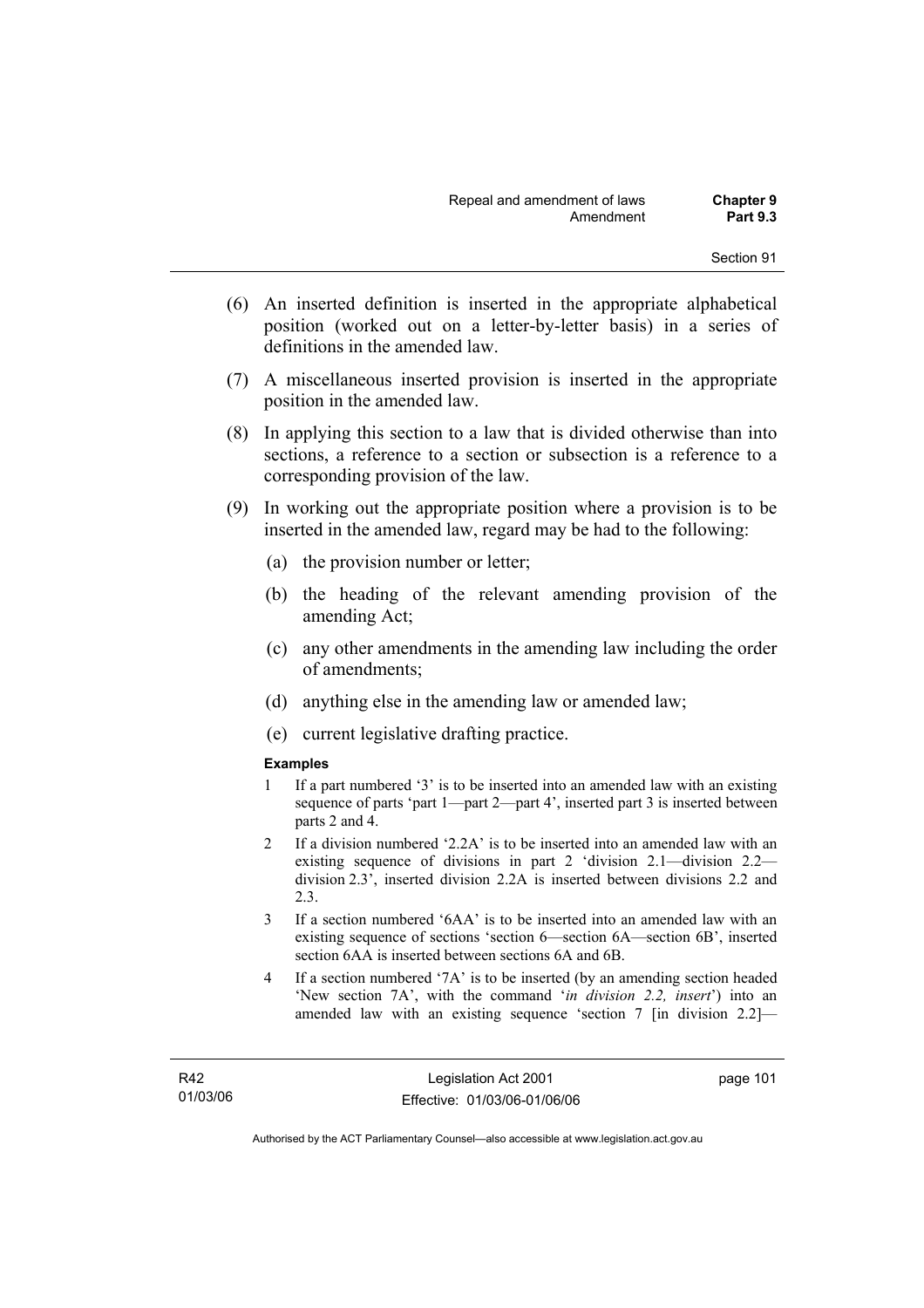#### **Chapter 9 Repeal and amendment of laws**<br>**Part 9.3 Amendment** Amendment

#### Section 92

division 2.3 heading—section 8', inserted section 7A is inserted between section 7 and the division 2.3 heading (that is, at the end of division 2.2).

- 5 If a section numbered '7A' is to be inserted (by an amending section headed 'New section 7A', with the command '*in division 2.3, insert*') into an amended law with an existing sequence 'section 7 [in division 2.2] division 2.3 heading—section 8', inserted section 7A is inserted between the division 2.3 heading and section 8 (that is, at the beginning of division 2.3).
- *Note* An example is part of the Act, is not exhaustive and may extend, but does not limit, the meaning of the provision in which it appears (see s 126 and s 132).
- (10) This section is a determinative provision.
	- *Note* See s 5 for the meaning of determinative provisions, and s 6 for their displacement.
- (11) In this section:

*insert* includes relocate.

## **92 Amendment to be made wherever possible**

- (1) If a law amends another law—
	- (a) by omitting a word; or
	- (b) by substituting a word for another word; or
	- (c) by inserting a word before or after a particular word;

the amendment is to be made wherever possible in the other law.

### **Example**

The *XYZ Amendment Act 2002* is expressed to omit the word 'authorised' from the *ABC Act 1998*, section 20. The word 'authorised' is used once in the section 20 heading, 3 times in section 20 (1), twice in section 20 (3), once in an example to section 20 (4) and twice in a note to section 20 (5). The amendment omits each of those references to the word 'authorised'.

*Note* An example is part of the Act, is not exhaustive and may extend, but does not limit, the meaning of the provision in which it appears (see s 126 and s 132).

page 102 Legislation Act 2001 Effective: 01/03/06-01/06/06

R42 01/03/06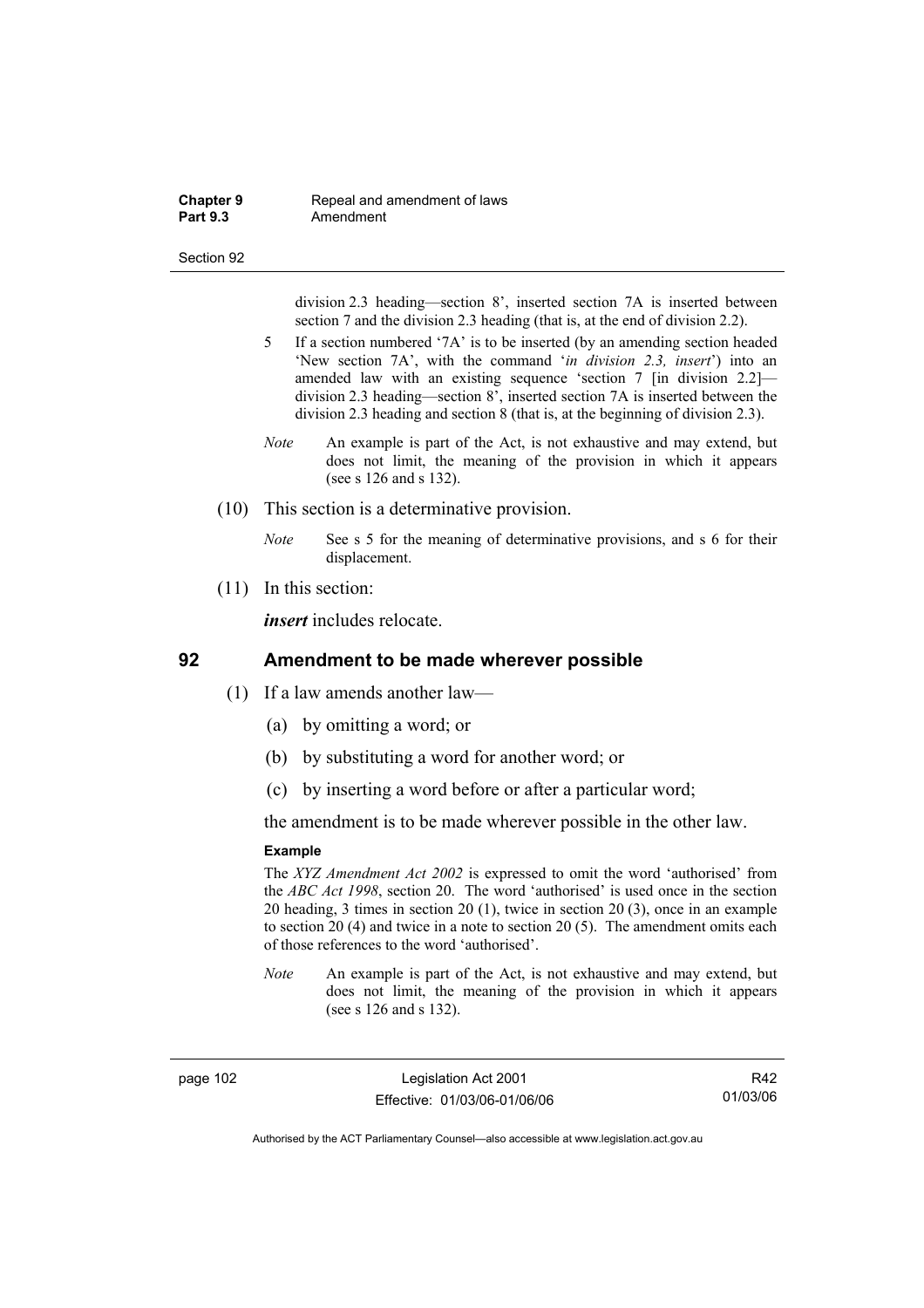- (2) This section is a determinative provision.
	- *Note* See s 5 for the meaning of determinative provisions, and s 6 for their displacement.

## **93 Provisions included in another provision for amendment purposes**

- (1) This section applies for the purpose of amending a law.
- (2) The heading to a chapter, part, division, subdivision, schedule, dictionary, section or any other provision of the law forms part of the provision to which it is a heading.
- (3) An example at the end of a provision of the law is part of the provision unless the example is expressed in a way that indicates that it applies only to another provision.
- (4) A note at the end of a provision of the law is taken, for this section, to be part of the provision unless the note is expressed in a way that indicates that it applies only to another provision.
- (5) However, a note in a law is not, for any other purpose, part of the law.

*Note* Section 127 (Material that is not part of Act or statutory instrument) deals with the status of notes.

- (6) A penalty at the end of a subsection of the law—
	- (a) is part of the subsection unless the penalty is expressed in a way that indicates that it applies only to other subsections of the section; or
	- (b) if the penalty is expressed in a way that indicates that it applies only to other subsections—is part of the section.
- (7) A penalty at the end of a section of the law that is not divided into subsections is part of the section.

page 103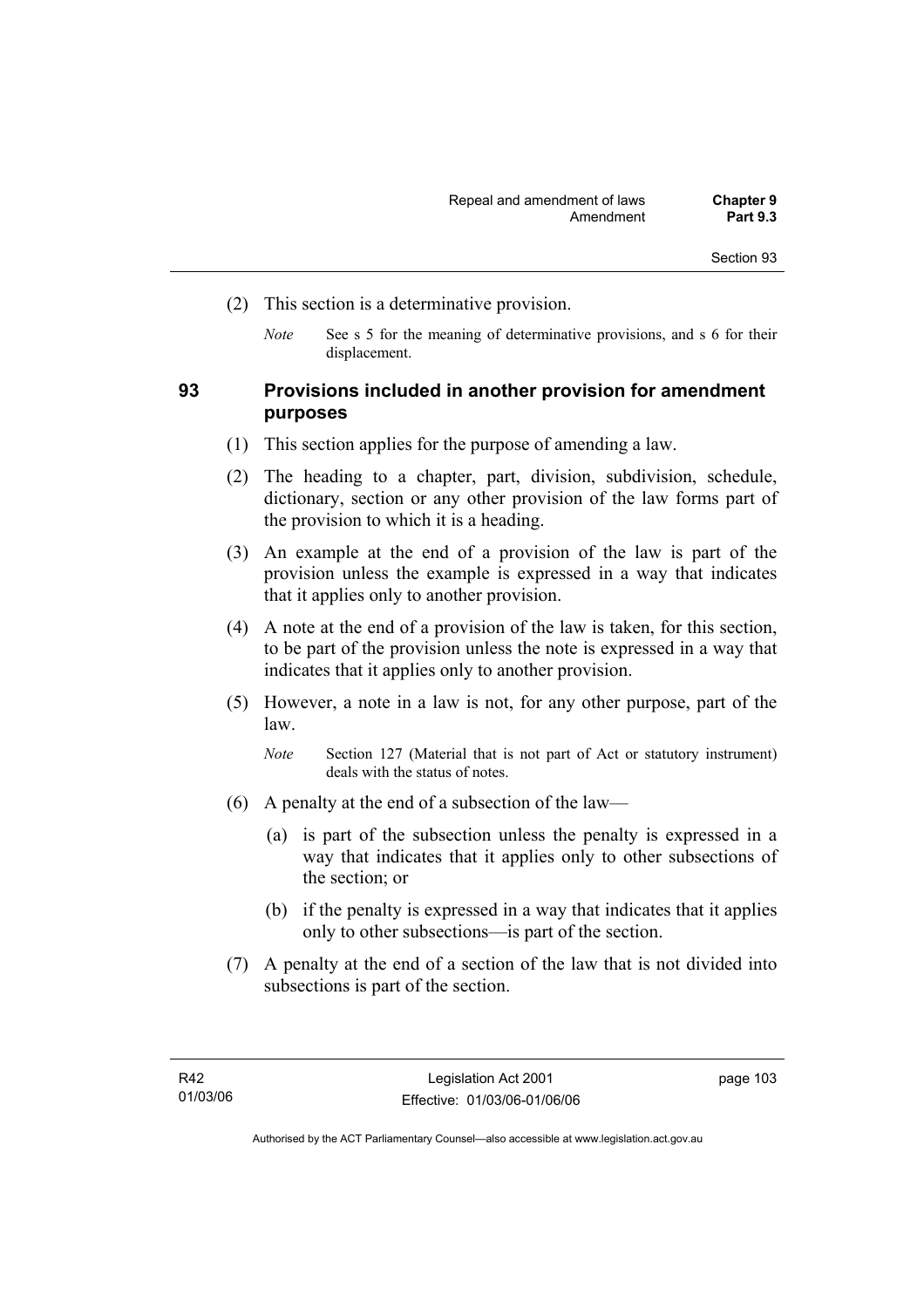- (8) The word 'and', 'or' or 'but', or a similar word, at the end of a paragraph, subparagraph, sub-subparagraph or another provision of the law is part of the provision.
- (9) In working out whether an example or note is at the end of a provision of the law, any penalty is to be disregarded, and, for an example, any note is to be disregarded.
- *Note* According to current legislative drafting practice, examples, notes and penalties to a provision are arranged in the following order at the end of provisions:
	- 1 penalty (first)
	- 2 examples
	- 3 notes (last).
- (10) In applying this section to a law that is divided otherwise than into sections, a reference to a section or subsection is a reference to a corresponding provision of the law.
- (11) This section is a determinative provision.
	- *Note* See s 5 for the meaning of determinative provisions, and s 6 for their displacement.

## **94 Continuance of appointments etc made under amended provisions**

- (1) This section applies if—
	- (a) a law expressly or impliedly authorises or requires—
		- (i) the making of an appointment or statutory instrument; or
		- (ii) the delegation of a function; or
		- (iii) the issue of a licence or permit (however described); or
		- (iv) the doing (however described) of anything else; and
	- (b) the law is amended by another law; and
	- (c) under the amended law—

R42 01/03/06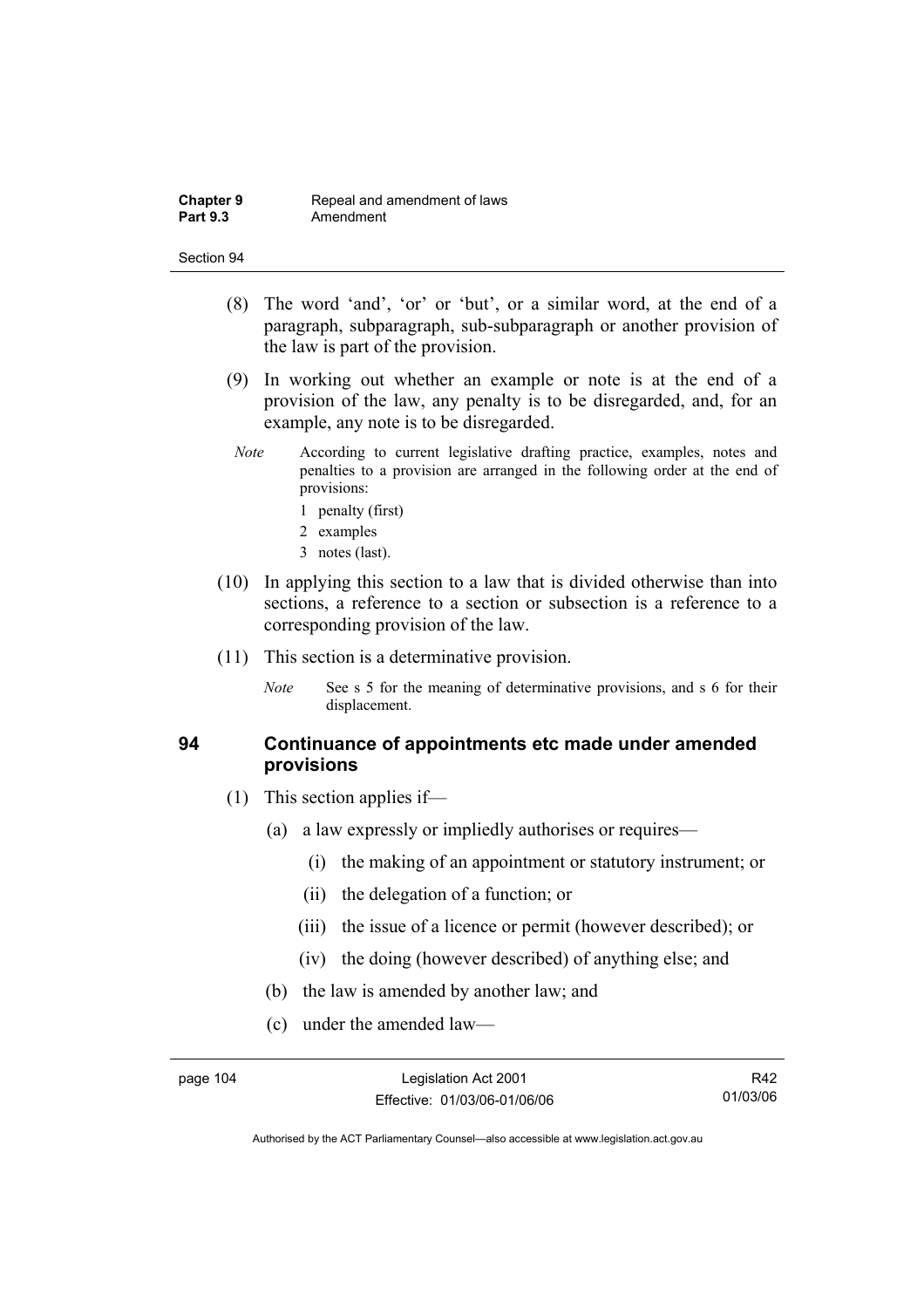- (i) the appointment or statutory instrument may be made; or
- (ii) the function may be delegated; or
- (iii) the licence or permit may be issued; or
- (iv) the thing may be done;

whether by the same or a different entity.

## **Examples for par (a) (iv)**

- 1 the giving of an approval, consent or permission
- 2 the making of a recommendation
- *Note* An example is part of the Act, is not exhaustive and may extend, but does not limit, the meaning of the provision in which it appears (see s 126 and s 132).
- (2) An appointment, statutory instrument, delegation, licence, permit or anything else mentioned in subsection (1) that was in force immediately before the commencement of the amendment continues to have effect as if it had been made, issued or done (however described) under the amended law.
- (3) This section is a determinative provision.
	- *Note* See s 5 for the meaning of determinative provisions, and s 6 for their displacement.
- (4) In this section:

*amend* includes omit and re-enact in the same law (with or without changes), but does not include omit and re-enact in another law.

*appointment* includes acting appointment.

# **95 Status of modifications**

 (1) If a law is modified by another law, the law operates as modified but the modification does not amend the text of the law.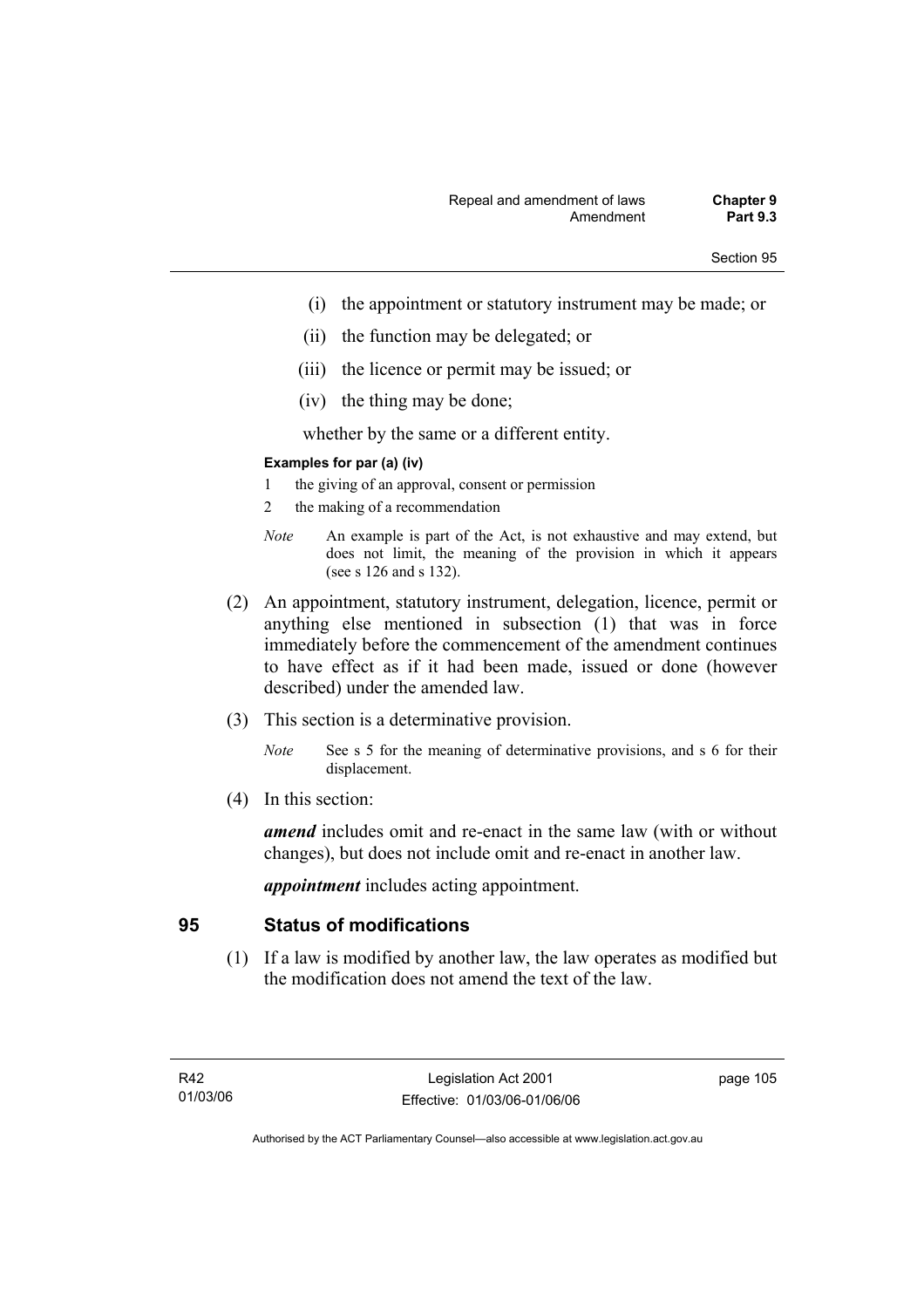| <b>Chapter 9</b> | Repeal and amendment of laws |
|------------------|------------------------------|
| <b>Part 9.3</b>  | Amendment                    |

- (2) This section is a determinative provision.
	- *Note* See s 5 for the meaning of determinative provisions, and s 6 for their displacement.

## **96 Relocated provisions**

- (1) This section applies if a provision of a law is relocated (with or without changes) to a different place in the same law or to a different law.
- (2) The operation or meaning of the provision is not affected only because of the provision's relocation.
- (3) Without limiting subsection (2), if before its relocation the provision was to be interpreted in a particular way, it is to be interpreted in that way in its new location.

### **Example**

If a provision of an Act is to be interpreted as if it were a law consolidating the provisions of other laws and it is relocated into another Act, it is to be interpreted in the same way in its new location.

- *Note* An example is part of the Act, is not exhaustive and may extend, but does not limit, the meaning of the provision in which it appears (see s 126 and s 132).
- (4) However, the provision has effect subject to any changes made to, or in relation to, it.
- (5) This section is a determinative provision.
	- *Note* See s 5 for the meaning of determinative provisions, and s 6 for their displacement.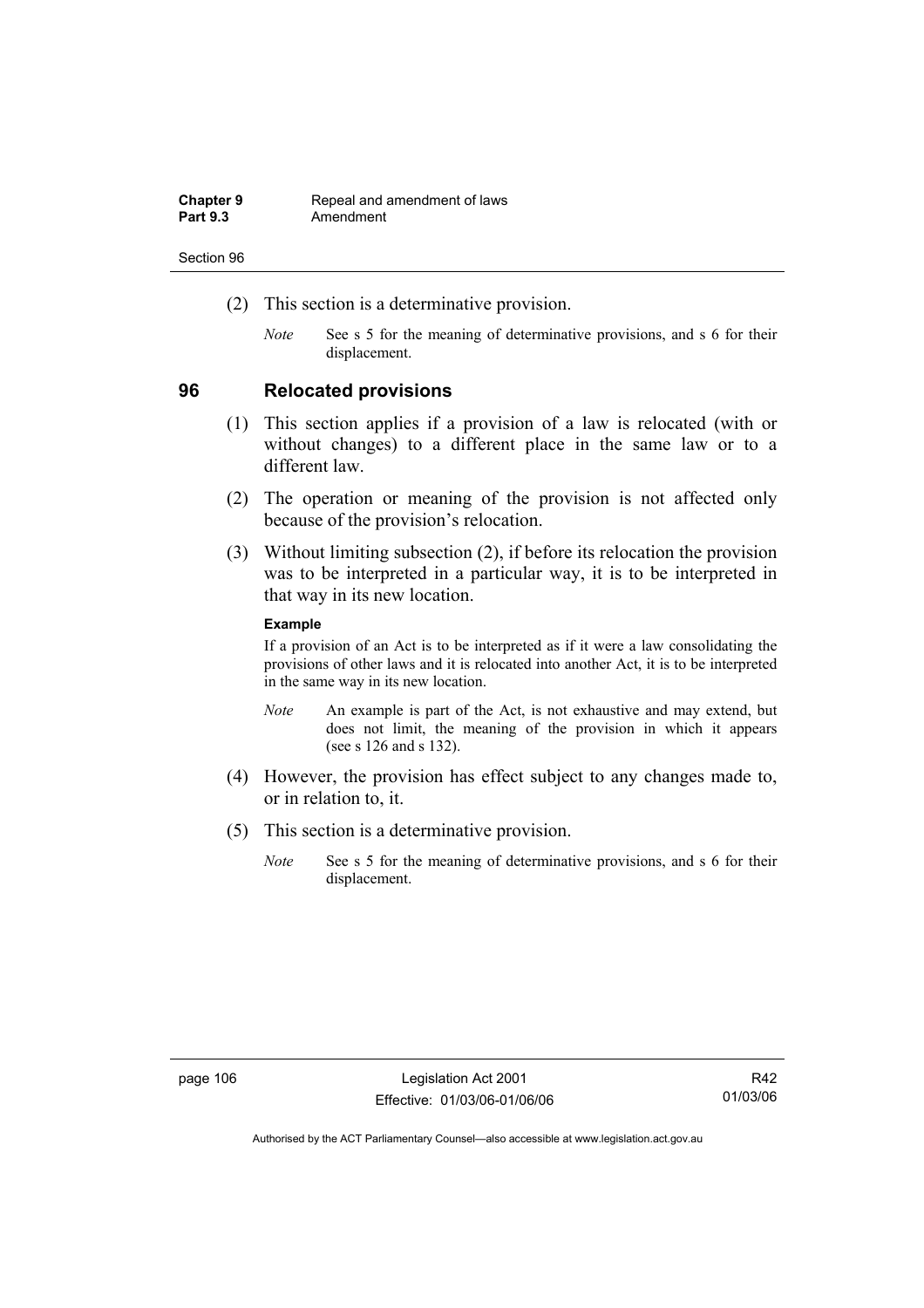# **Chapter 10 Referring to laws**

# **97 Definitions for ch 10**

(1) In this chapter:

*ACT law* means an Act or statutory instrument.

*Note* A reference to an Act or statutory instrument includes a reference to a provision of the Act or instrument (see s 7 and s 13).

*law* means an ACT law or a law of another jurisdiction.

*law of another jurisdiction* means an Act or statutory instrument of another jurisdiction, and includes a provision of an Act or statutory instrument of another jurisdiction.

- *Note Another jurisdiction* means the Commonwealth, a State, another Territory, the United Kingdom or New Zealand (see dict, pt 2).
- (2) In this section:

*Act*, in relation to another Territory, includes ordinance.

*statutory instrument*, of another jurisdiction, means an instrument (whether or not legislative in nature) made under—

- (a) an Act of the other jurisdiction; or
- (b) another statutory instrument of the other jurisdiction; or
- (c) power given by an Act or statutory instrument of the other jurisdiction and also power given otherwise by law.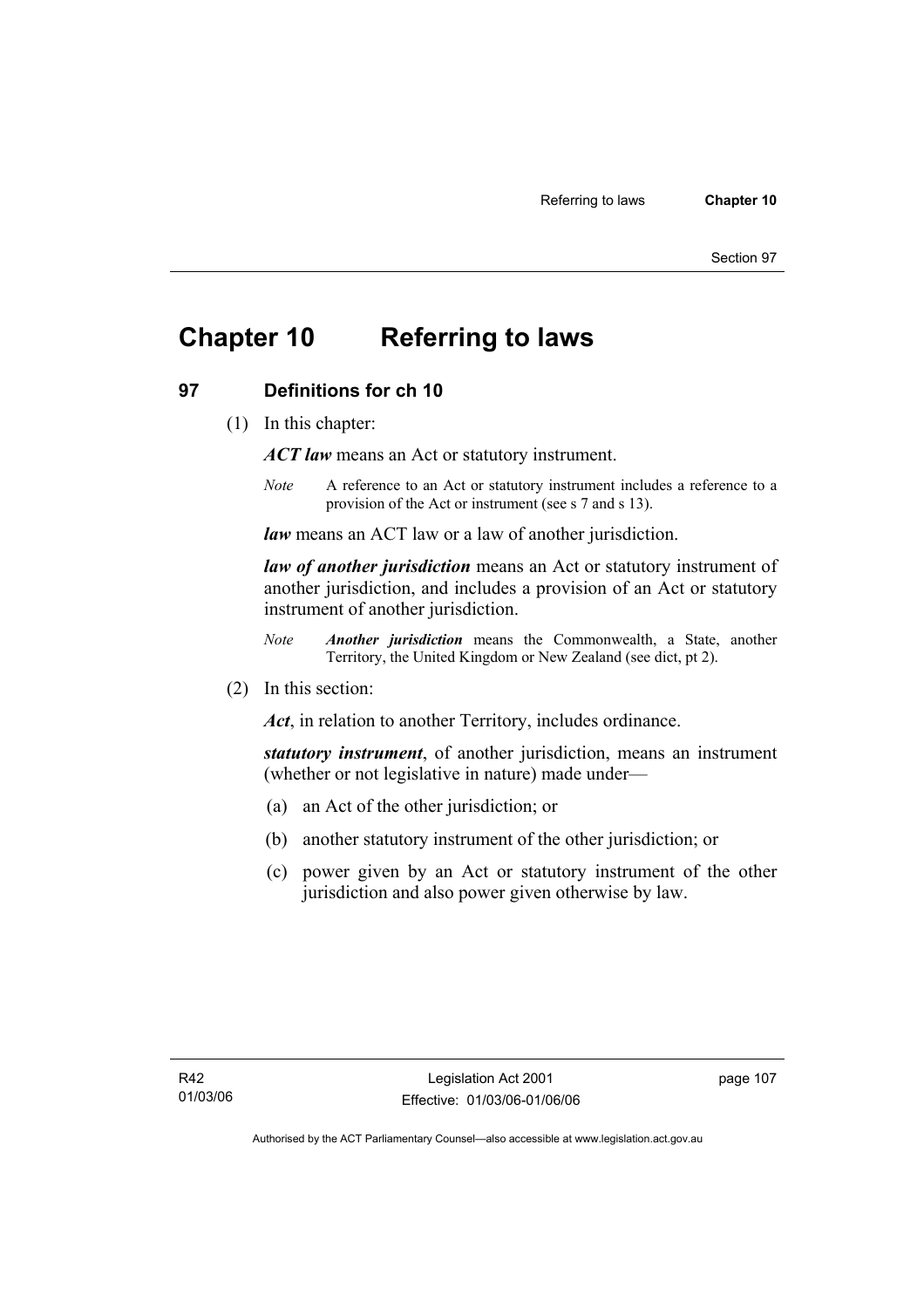#### **Chapter 10** Referring to laws

#### Section 98

## **98 References to ACT law include law containing reference**

In an ACT law, a reference in general terms to an ACT law of the same kind includes a reference to the law itself.

#### **Example**

The *ABC Act 2001*, section 27 gives a power to confiscate property under certain circumstances. Section 93 of the same Act provides 'If an Act authorises the confiscation of property, the owner of the property has a right of appeal to the Magistrates Court.' The right of appeal under section 93 also applies to the power given by section 27 because the reference to 'an Act' in section 93 includes a reference to the *ABC Act 2001*.

*Note* An example is part of the Act, is not exhaustive and may extend, but does not limit, the meaning of the provision in which it appears (see s 126 and s 132).

### **99 References in ACT statutory instruments to** *the Act*

In a statutory instrument, a reference to *Act* or *the Act*, without mentioning a particular Act, is a reference to the Act under which the instrument is made or in force.

## **100 Referring to particular ACT laws**

- (1) An Act may be referred to by—
	- (a) the name the Act gives to itself; or
	- (b) the year it was passed and its number, together with a reference (if necessary) to indicate that it is an Act.

### **Example of reference to indicate Act**

An Act may be referred to using the word Act or the letter 'A' (eg 'A1993-1' is a reference to Act No 1 of 1993).

- *Note* An example is part of the Act, is not exhaustive and may extend, but does not limit, the meaning of the provision in which it appears (see s 126 and s 132).
- (2) A statutory instrument may be referred to by—
	- (a) any name the instrument gives to itself; or

| page 108 | Legislation Act 2001         | R42.     |
|----------|------------------------------|----------|
|          | Effective: 01/03/06-01/06/06 | 01/03/06 |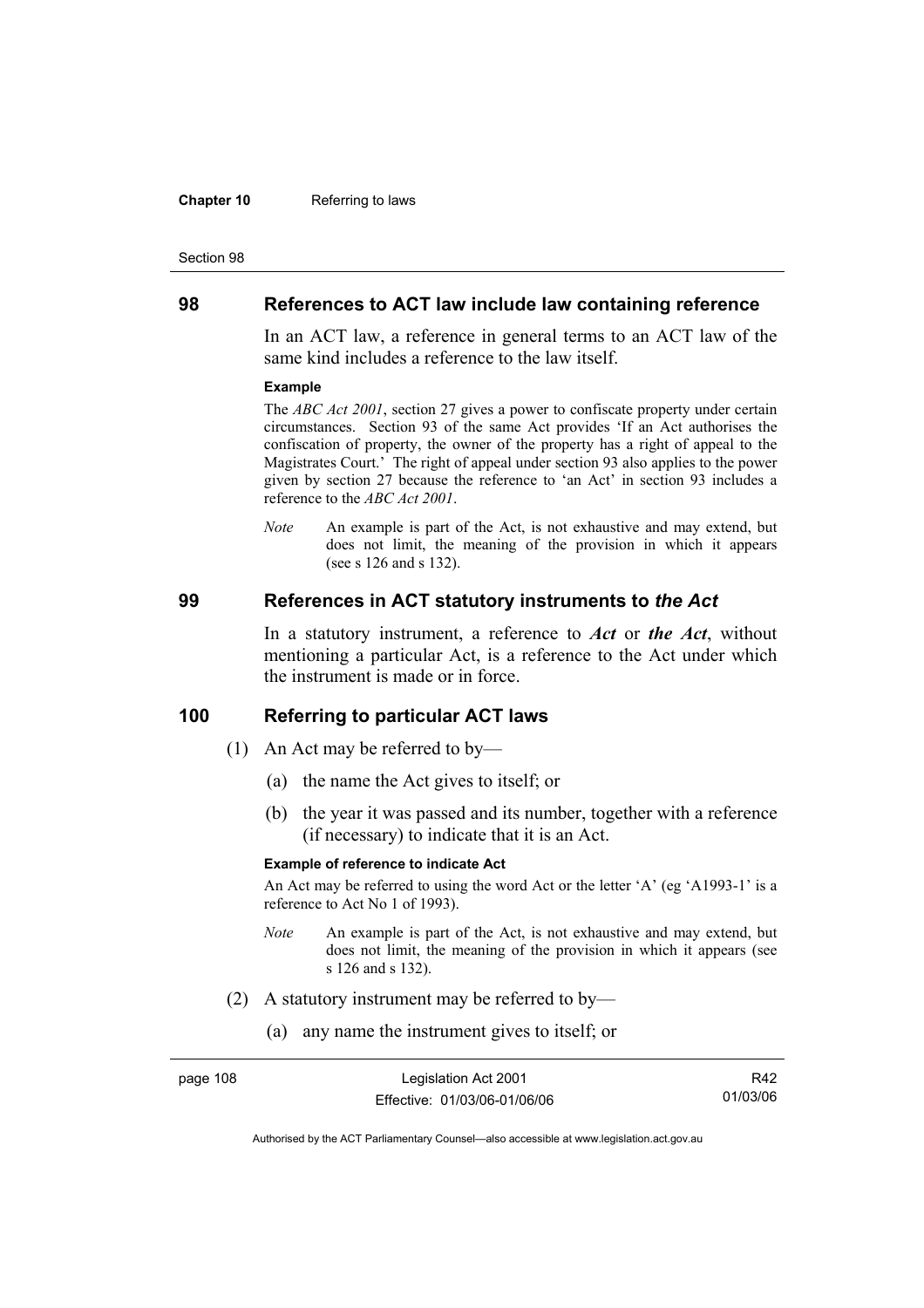- (b) if the instrument was notified in the register or gazette and was numbered under this Act or another territory law—the year it was notified and its number, together with a reference (if necessary) to the kind of instrument; or
- (c) if the instrument was not notified but was numbered under a territory law—the year it was made and its number, together with a reference (if necessary) to the kind of instrument; or
- (d) if the instrument was notified in the gazette before the commencement of this Act—the number, date and page of the gazette where it was notified; or
- (e) the date it was made, together with a reference to the Act or statutory instrument under which it was made.

#### **Examples of references to kind of instrument for par (b)**

- 1 A subordinate law may be referred to using the letters 'SL' (eg 'SL2000-11' is a reference to subordinate law No 11 of 2000).
- 2 A disallowable instrument may be referred to using the letters 'DI' (eg 'DI1997-101' is a reference to disallowable instrument No 101 of 1997).
- 3 A notifiable instrument that is not an approved form may be referred to using the letters 'NI' (eg 'NI2002-226' is a reference to notifiable instrument No 226 of 2002).
- 4 An approved form may be referred to using the letters 'AF' (eg 'AF2003-1' is a reference to approved form No 1 of 2003).
- 5 A commencement notice may be referred to using the letters 'CN' (eg 'CN2002-3' is a reference to commencement notice No 3 of 2002).
- *Note* An example is part of the Act, is not exhaustive and may extend, but does not limit, the meaning of the provision in which it appears (see s 126 and s 132).

## **101 Referring to particular laws of other jurisdictions etc**

- (1) In an ACT law, a law of another jurisdiction (the *relevant law*) may be referred to—
	- (a) by the name the relevant law gives to itself; or

| R42      | Legislation Act 2001         | page 109 |
|----------|------------------------------|----------|
| 01/03/06 | Effective: 01/03/06-01/06/06 |          |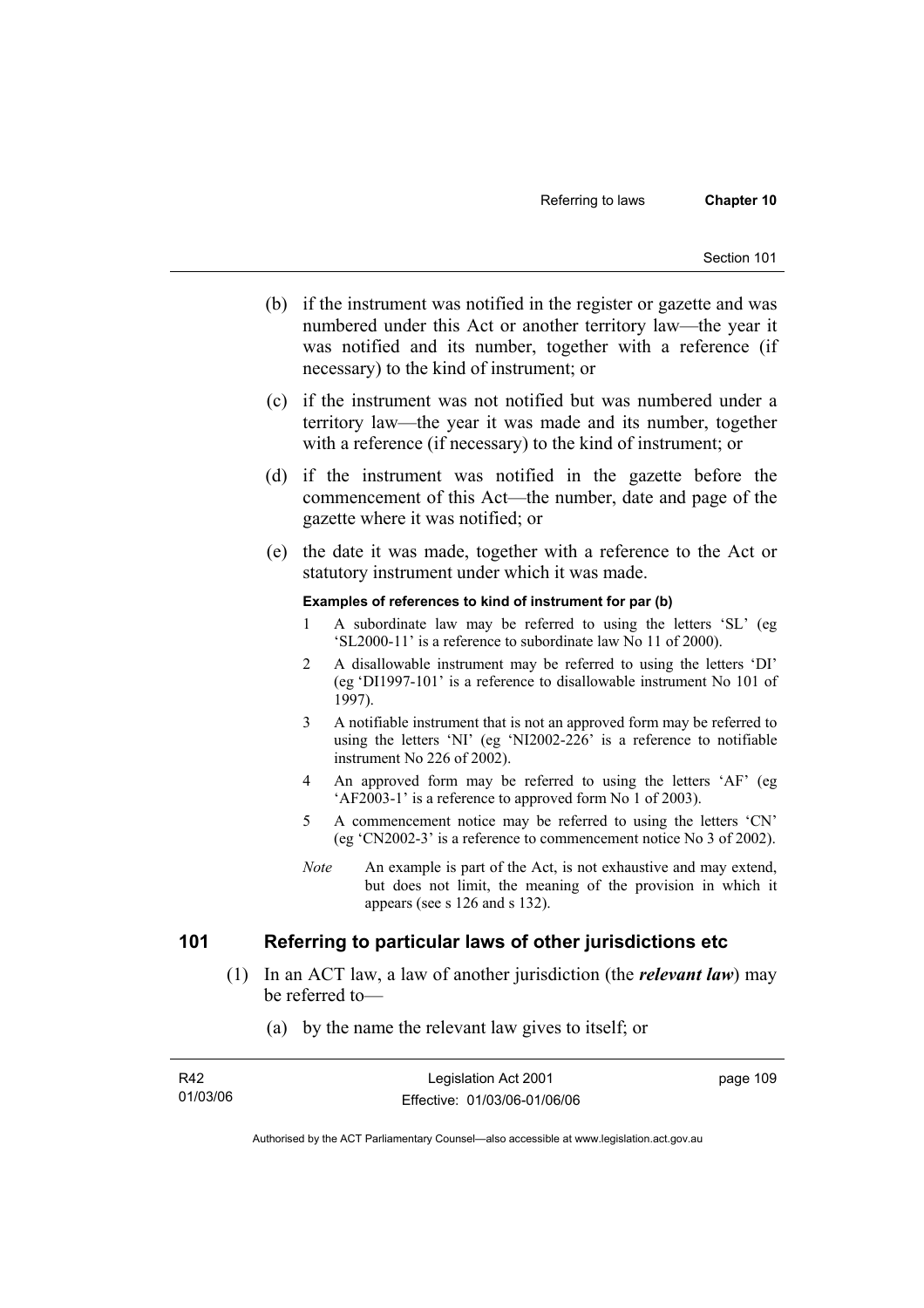#### **Chapter 10** Referring to laws

#### Section 102

- (b) in any other way sufficient in a law of the other jurisdiction for referring to the relevant law; or
- (c) in any way that, under current legislative drafting practice, would be sufficient for referring to the relevant law if it were an ACT law;

together with a reference to the jurisdiction (or an abbreviation of the jurisdiction).

- (2) In an ACT law, a provision of a law of another jurisdiction may be referred to—
	- (a) in a way sufficient in a law of the other jurisdiction for referring to the provision; or
	- (b) in any way that, under current legislative drafting practice, would be sufficient for referring to the provision if it were a provision of an ACT law.
- (3) Subsection (2) does not limit any other provision of this chapter.

## **102 References to laws include references to laws as in force from time to time**

- (1) In an ACT law, a reference to a law includes a reference to the following:
	- (a) the law as originally made, and as amended from time to time since it was originally made;
	- (b) if the law has been repealed and remade (with or without changes) since the reference was made—the law as remade (or last remade), and as amended from time to time since it was remade (or last remade);
	- (c) if a relevant provision of the law has been omitted and remade (with or without changes) in another law since the reference was made—the law in which the provision was remade (or last remade), as in force when the provision was remade (or last

| page 110 | Legislation Act 2001         | R42      |
|----------|------------------------------|----------|
|          | Effective: 01/03/06-01/06/06 | 01/03/06 |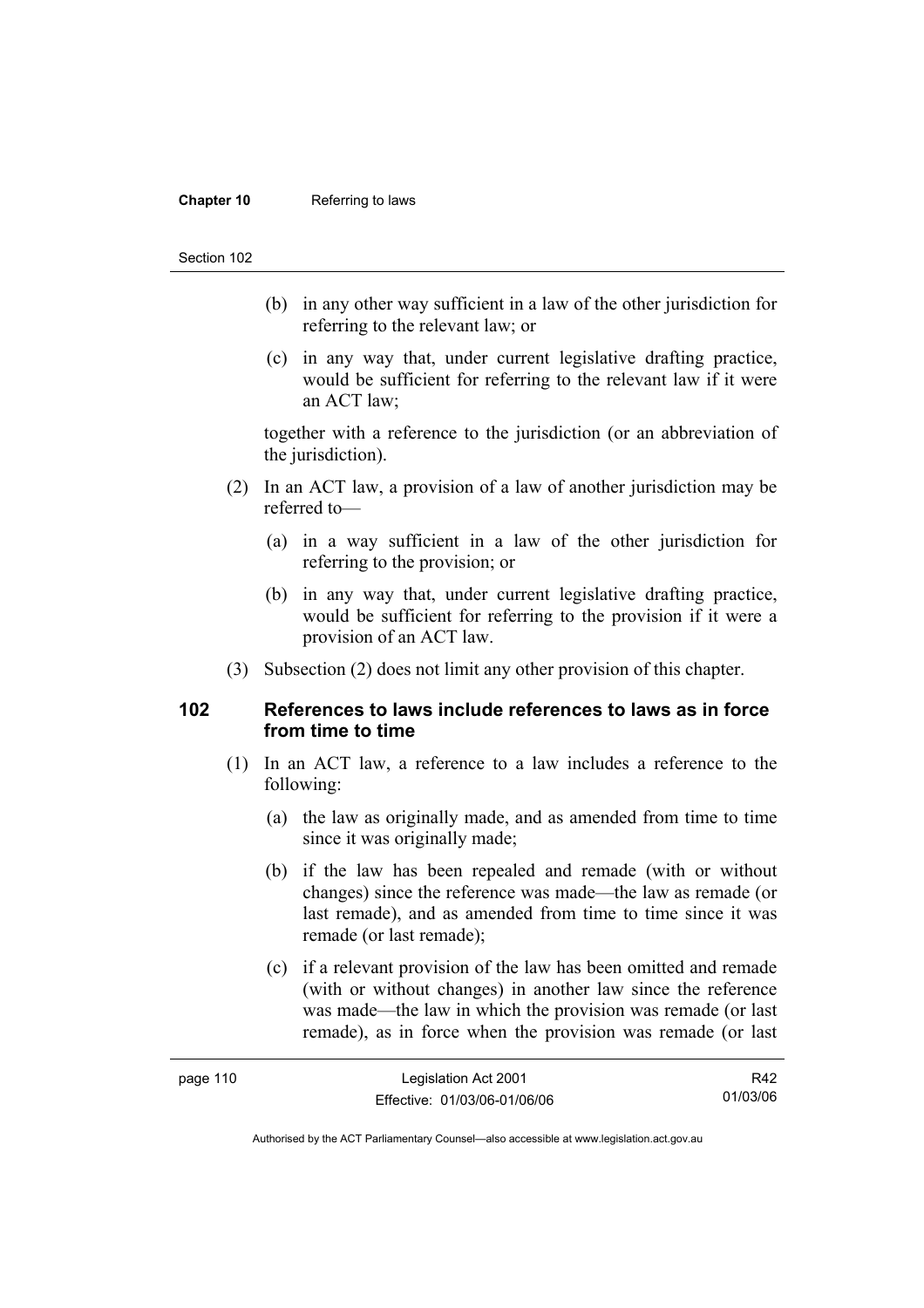remade), and as amended from time to time since the provision was remade (or last remade).

- (2) In an ACT law, a reference to a provision of a law includes a reference to the following:
	- (a) the provision as originally made, and as amended from time to time since it was originally made;
	- (b) if the provision has been omitted and remade (with or without changes and whether in the law or another law) since the reference was made—the provision as remade (or last remade), and as amended from time to time since it was remade (or last remade).
- (3) To remove any doubt, if the name of a law is amended, a reference in an ACT law to the law by its name before the amendment includes a reference to the law by its name as amended.
- (4) This section is subject to section 47 (Statutory instrument may make provision by applying law or instrument).
- (5) In this section:

*made* includes enacted.

## **103 References to repealed laws**

In an ACT law, a reference to a law as repealed is a reference to the law as in force immediately before it was repealed.

### **Example**

A reference to the '*XYZ Act 2000* (repealed)' is a reference to the *XYZ Act 2000* immediately before it was repealed.

*Note* An example is part of the Act, is not exhaustive and may extend, but does not limit, the meaning of the provision in which it appears (see s 126 and s 132).

page 111

Authorised by the ACT Parliamentary Counsel—also accessible at www.legislation.act.gov.au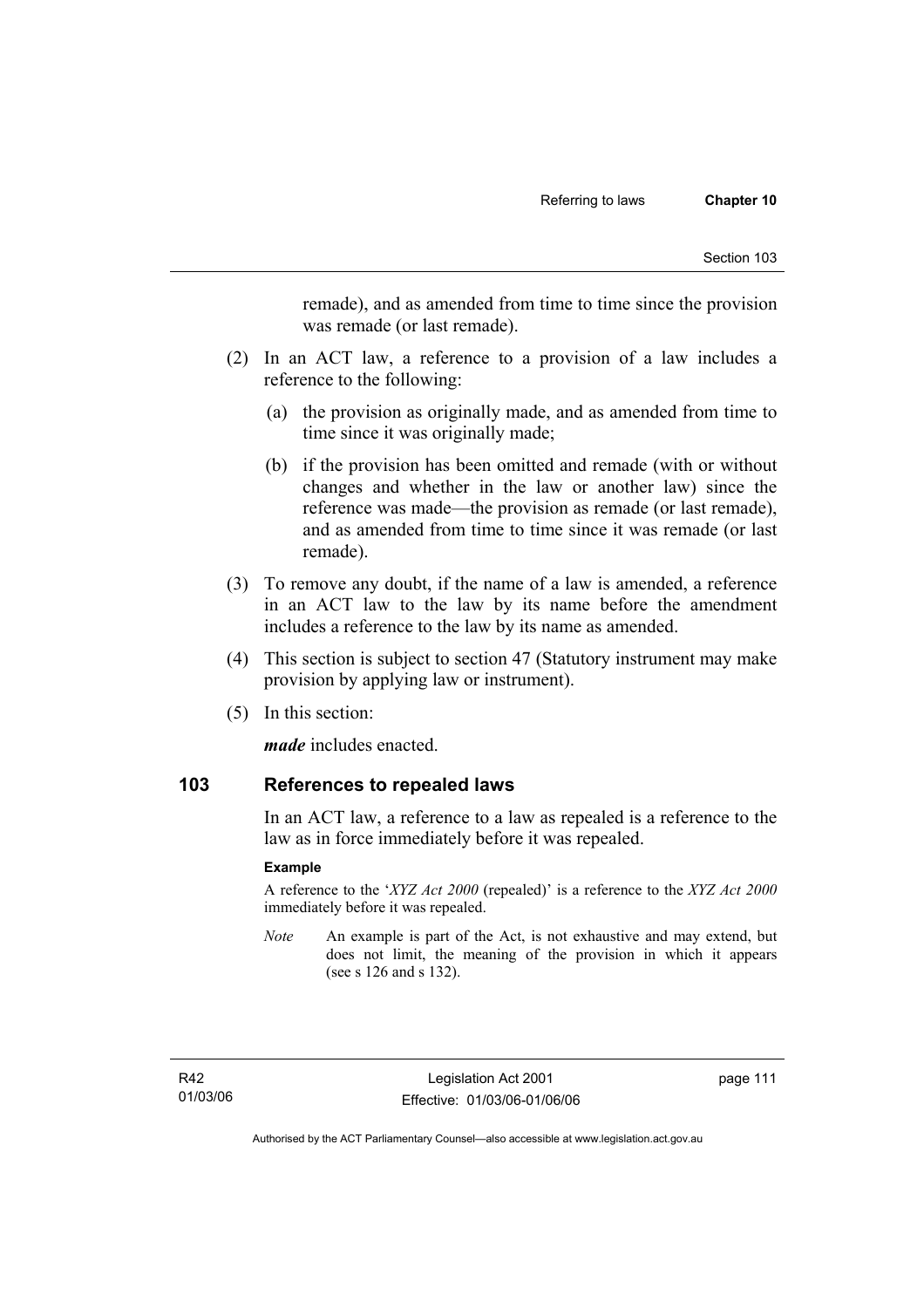#### **Chapter 10** Referring to laws

Section 104

## **104 References to laws include references to instruments under laws**

- (1) In an ACT law, a reference (either generally or specifically) to a law includes a reference to the statutory instruments made or in force under the law.
- (2) In subsection (1), a reference to the statutory instruments made or in force under the law includes a reference to any law or instrument applied, adopted or incorporated (with or without change) under the law.
- (3) This chapter applies to an instrument applied, adopted or incorporated under a law as if—
	- (a) the instrument were a law; and
	- (b) any other necessary changes were made.
- (4) In this section:

*statutory instrument*, of another jurisdiction—see section 97 (2).

## **105 Referring to provisions of laws**

In an ACT law, a provision of a law may be referred to by reference to the provision of the law in which it is contained.

#### **Example**

Paragraph (b) of subsection (2) of section 10 of an Act may be referred to by reference to the section, subsection and paragraph, that is, as section 10 (2) (b).

*Note* An example is part of the Act, is not exhaustive and may extend, but does not limit, the meaning of the provision in which it appears (see s 126 and s 132).

## **106 References to provisions of laws are inclusive**

In an ACT law, a reference to any part of a law is a reference to the following:

(a) the provision of the law that begins the part;

| page 112 | Legislation Act 2001         | R42      |
|----------|------------------------------|----------|
|          | Effective: 01/03/06-01/06/06 | 01/03/06 |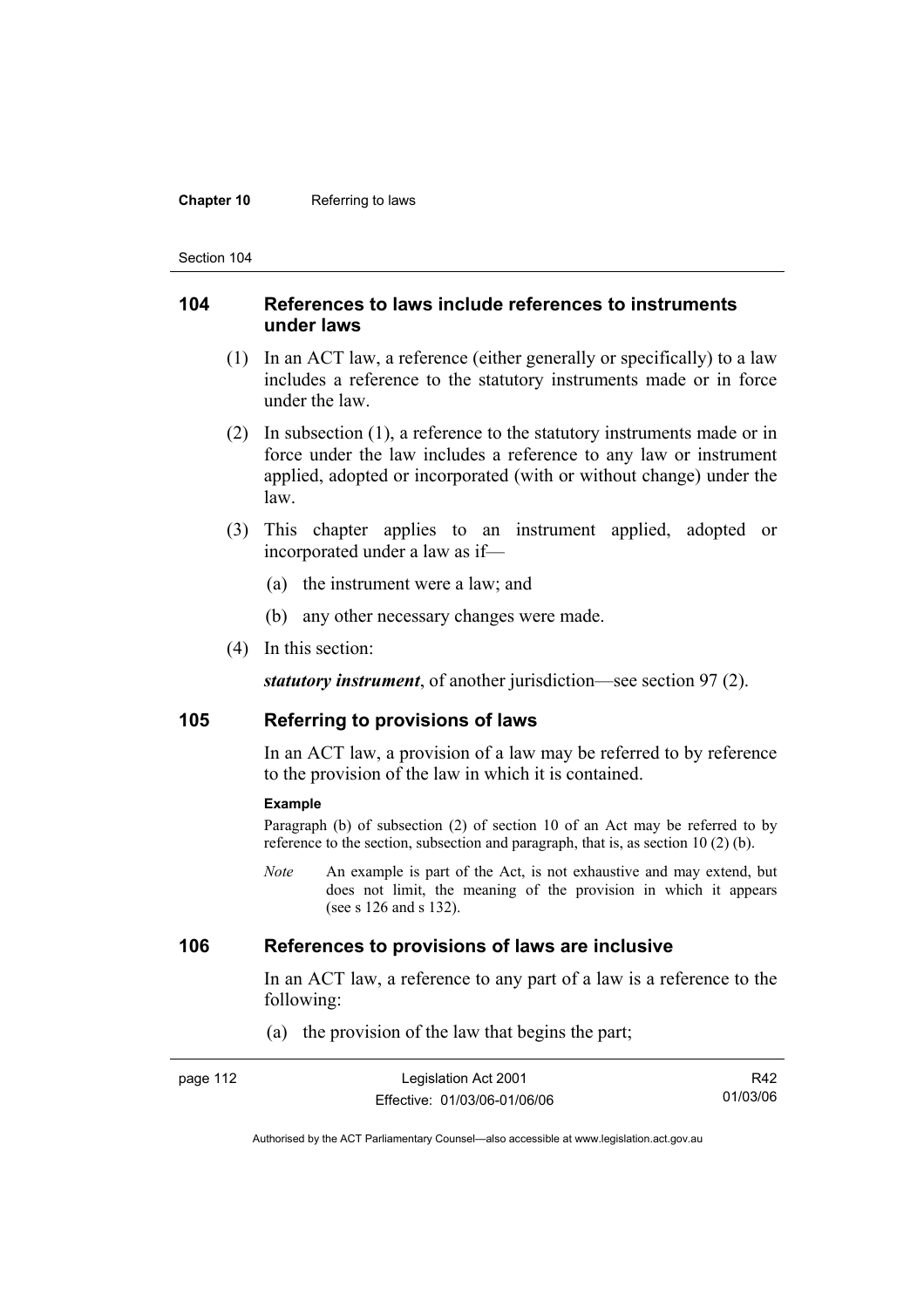- (b) the provision of the law that ends the part;
- (c) any provision of the law between the beginning and end of the part.

#### **Examples**

- 1 A reference to 'sections 5 to 9' includes both section 5 and section 9.
- 2 A reference to 'sections 260 to 264' includes a provision such as a part heading between section 260 and section 261.
- 3 A reference to '*from* child *to* adult' includes both the word 'child' and the word 'adult'.
- *Note* An example is part of the Act, is not exhaustive and may extend, but does not limit, the meaning of the provision in which it appears (see s 126 and s 132).

## **106A References to paragraphs etc of laws**

 (1) In an ACT law, a reference to a paragraph of a provision of a law includes any words in the provision before or after the paragraph that are necessary or desirable to make the reference meaningful.

#### **Example**

A subsection may be divided into paragraphs as follows:

- '(2) An application must be—
	- (a) in writing; and
	- (b) accompanied by a copy of the advertisement of the applicant's intention to apply.'

Paragraphs form part of the sentence in which they are contained. A reference to paragraph (a) in this example that did not include the preceding words 'An application must be' would be meaningless. Section 106A therefore allows the paragraph to be read with those words so that it makes sense.

- *Note 1* Although this section contains a reference to an ACT law and a reference to a law, s 98 makes it clear that the references can be to the same law.
- *Note 2* An example is part of the Act, is not exhaustive and may extend, but does not limit, the meaning of the provision in which it appears (see s 126 and s 132).

page 113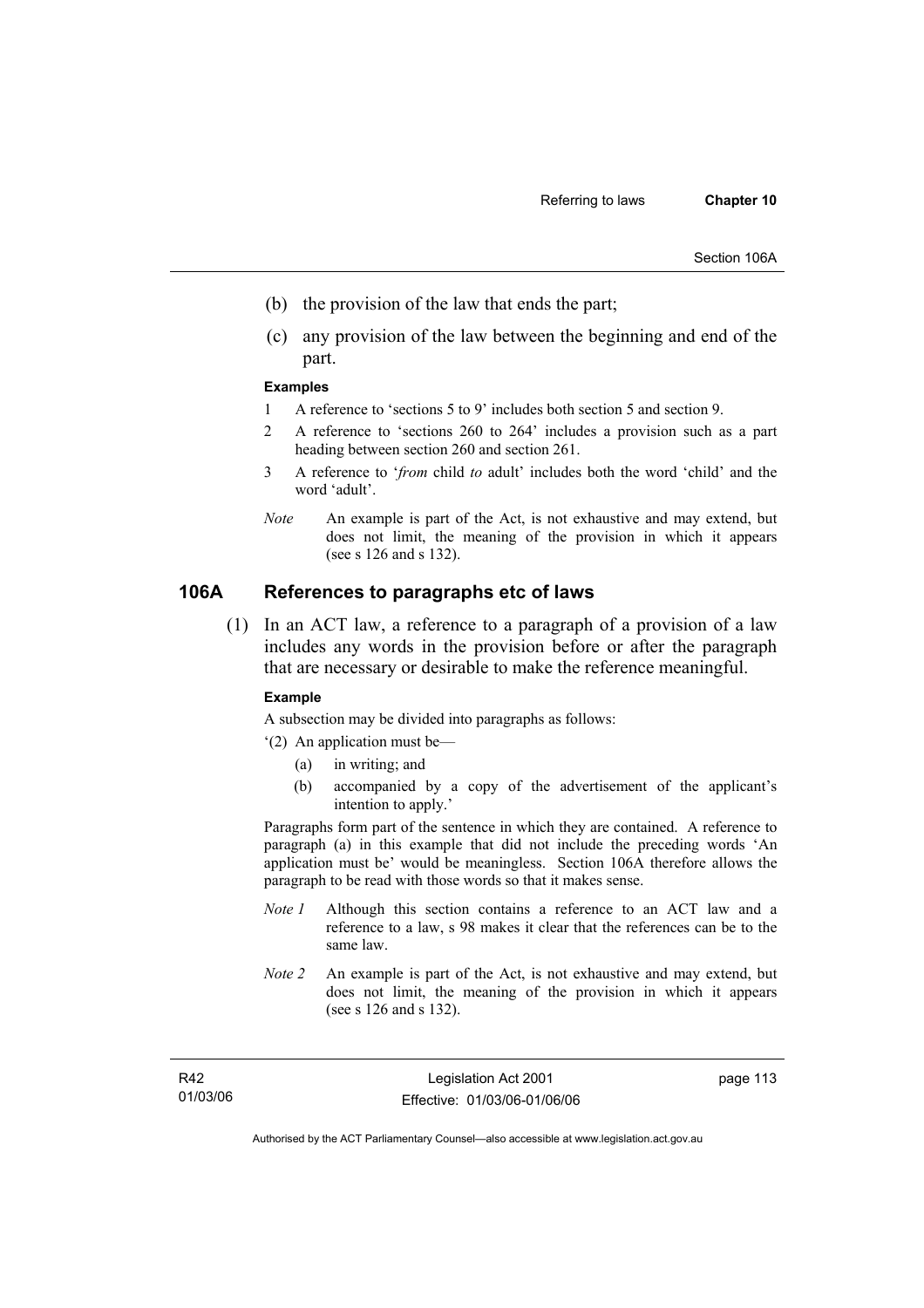## **Chapter 10** Referring to laws

Section 106A

(2) In this section:

*paragraph* includes a subparagraph and a sub-subparagraph.

page 114 Legislation Act 2001 Effective: 01/03/06-01/06/06

R42 01/03/06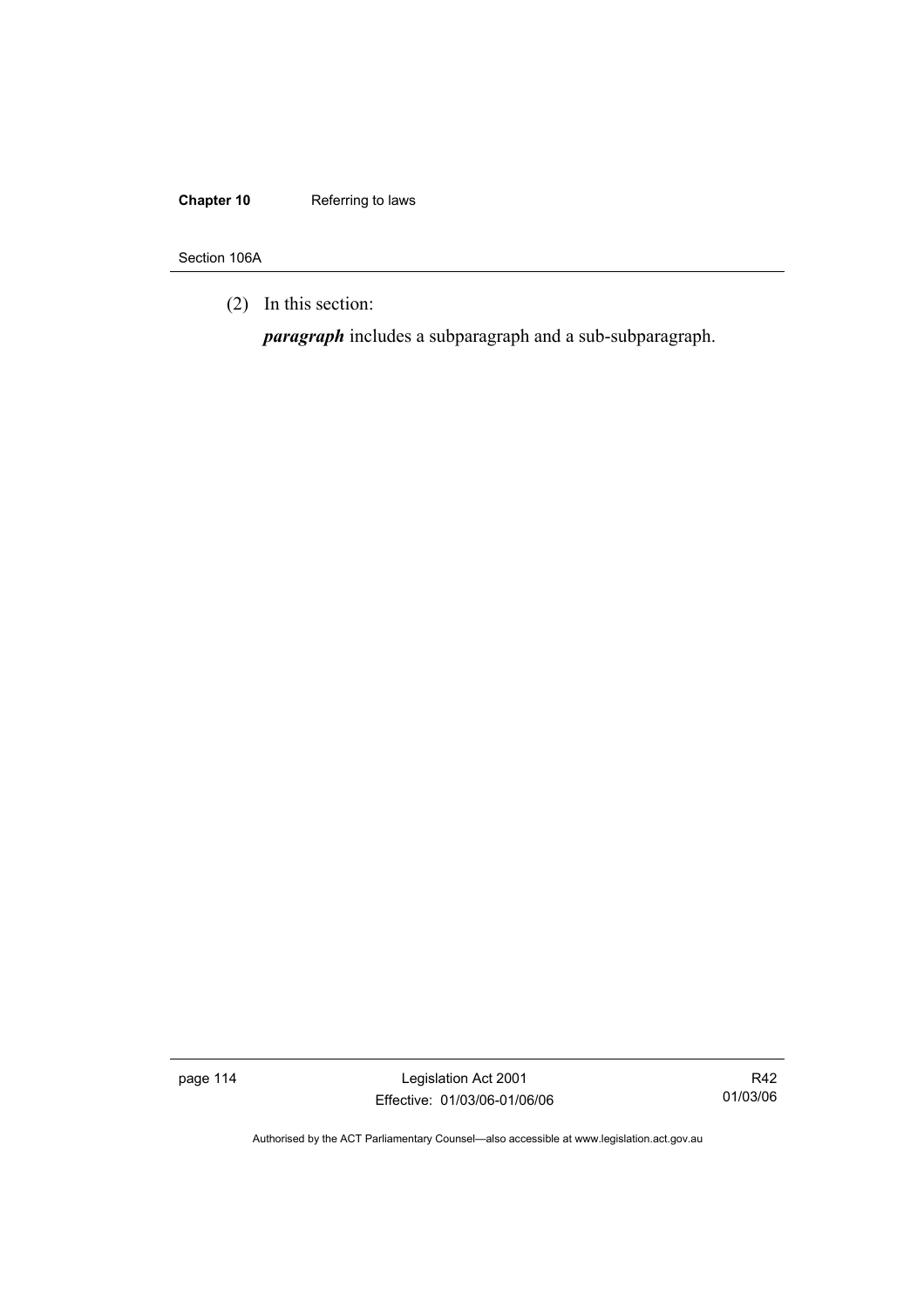# **Chapter 11 Republication of Acts and statutory instruments**

# **Part 11.1 General**

# **107 Definitions for ch 11**

In this chapter:

*law* means an Act or statutory instrument, whether or not it has been amended, and includes—

- (a) a collection of 2 or more Acts or statutory instruments; or
- (b) all or part of an agreement or other instrument that has the force of law or is in, or attached to, an Act or statutory instrument.
- *Note* A reference to an Act or statutory instrument includes a reference to a provision of the Act or instrument (see s 7 and s 13).

*republication* means a republication of a law.

# **108 Republication in register**

- (1) The parliamentary counsel may republish a law by entering the text of the law in the register.
- (2) This section does not limit the ways in which the parliamentary counsel may republish a law.

# **109 Republications may be published with other information**

The parliamentary counsel may publish information not required by this chapter with a written or electronic version of an authorised

page 115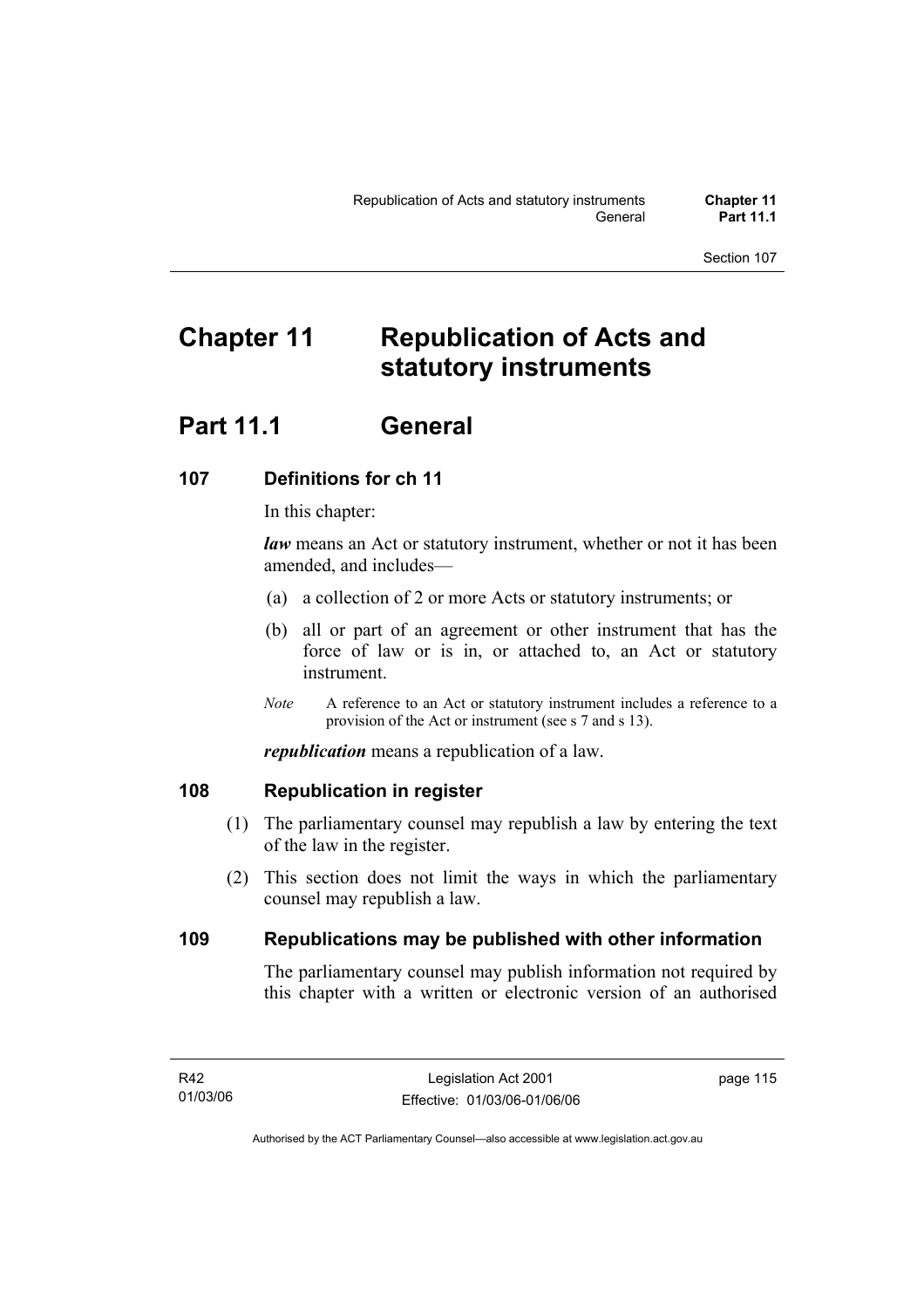| <b>Chapter 11</b> | Republication of Acts and statutory instruments |
|-------------------|-------------------------------------------------|
| <b>Part 11.1</b>  | General                                         |

republication if the parliamentary counsel considers that the information is likely to be useful to users of the republication.

## **110 Collections of laws**

- (1) If the parliamentary counsel authorises under this Act the republication of 2 or more laws in a collection, this chapter applies to each of the laws in the collection as if it were republished separately.
- (2) This section does not prevent the use of—
	- (a) a single contents for the collection; or
	- (b) information applying to 2 or more laws in the collection.

page 116 Legislation Act 2001 Effective: 01/03/06-01/06/06

R42 01/03/06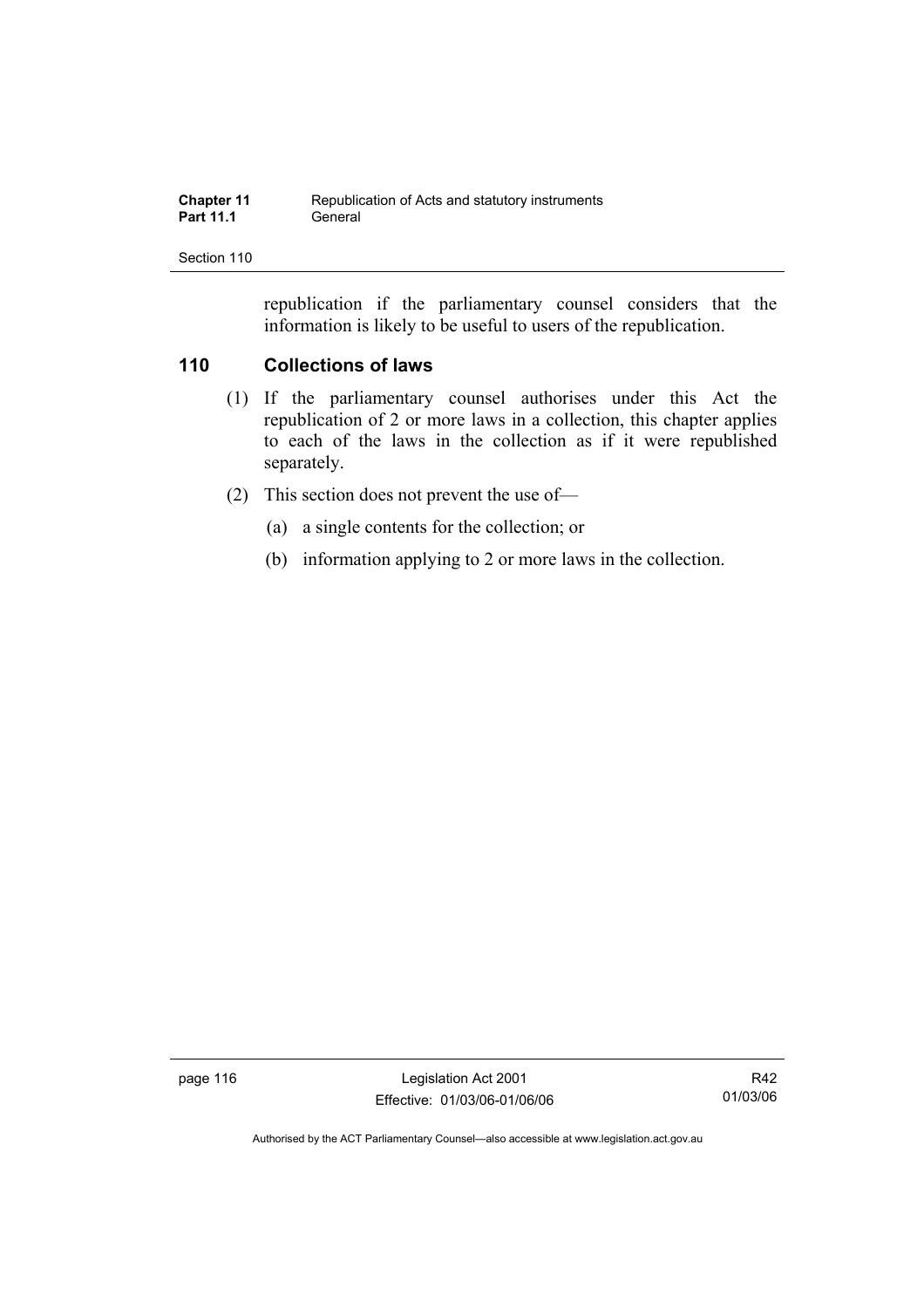# **Part 11.2 Substantive amendments made by laws**

# **111 Incorporation of amendments**

- (1) This section applies to a law if the law has been amended by another law by the omission, insertion, substitution, renumbering or relocation of provisions.
- (2) An authorised republication of the law must show the law as amended by all amendments that commenced on or before the day stated in the republication as the republication date.
- (3) This section does not prevent an authorised republication of the law showing the law as it would be amended by amendments that have not commenced on or before the republication date if the republication indicates, in a suitable place, that the amendments have not commenced.

## **112 Reference to amending laws**

An authorised republication of a law that shows the law as amended must include, in a suitable place, a reference to the law by which each amendment was made.

# **113 Provisions not republished or relocated**

- (1) This part does not require—
	- (a) every provision of a law to be shown in an authorised republication of the law; or
	- (b) each provision of a law to be shown in an authorised republication of the law in the place in the law where it was located when the provision was made.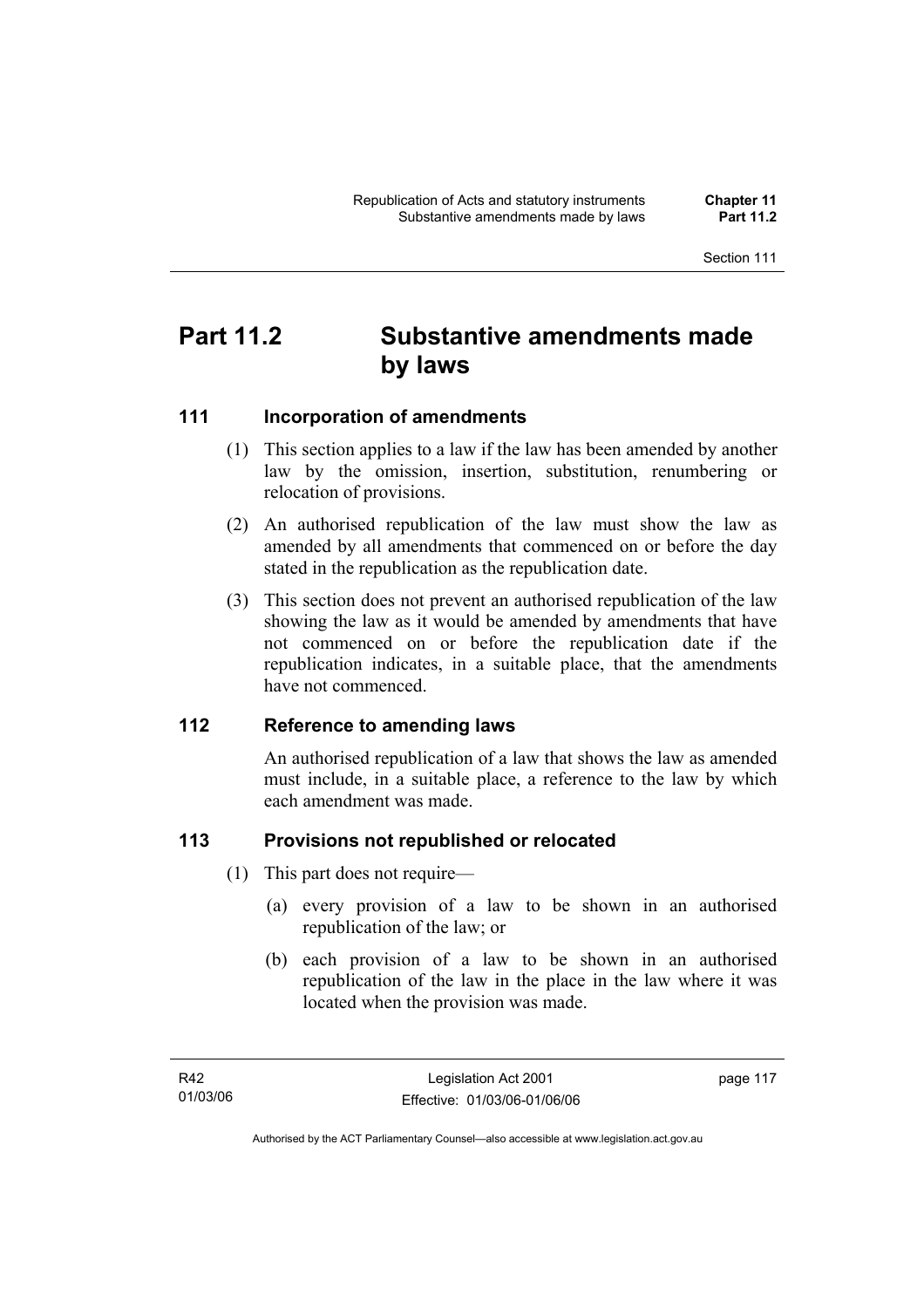| <b>Chapter 11</b> | Republication of Acts and statutory instruments |
|-------------------|-------------------------------------------------|
| <b>Part 11.2</b>  | Substantive amendments made by laws             |

- (2) If a provision of a law is not shown in an authorised republication, the republication must indicate that fact in a suitable place.
- (3) If a provision of a law is shown in an authorised republication in a different place in the law to the place where it was located when the provision was made, the republication must indicate that fact in a suitable place.

page 118 and the United States Legislation Act 2001 Effective: 01/03/06-01/06/06

R42 01/03/06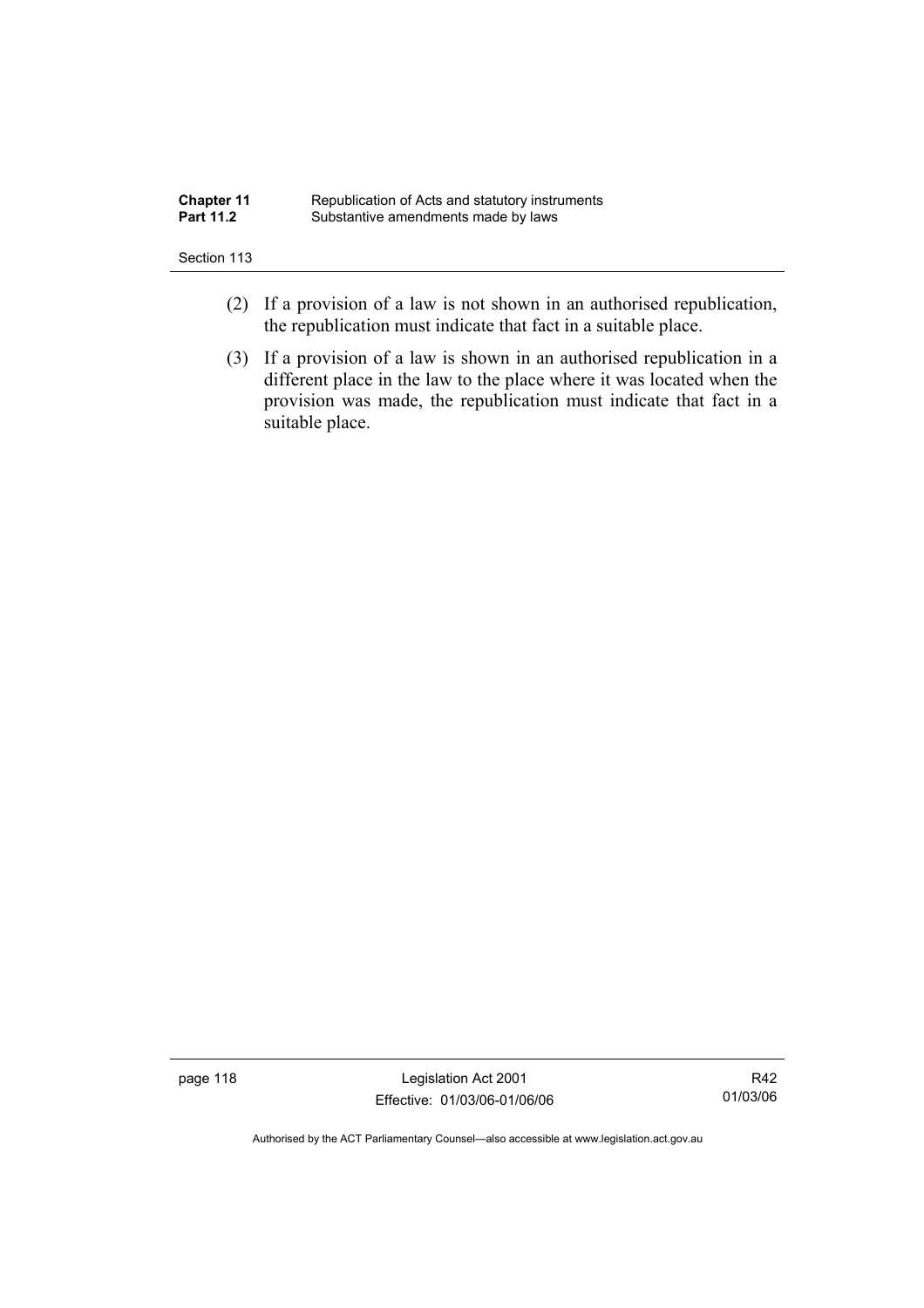# **Part 11.3 Editorial changes**

# **114 Authorisation for parliamentary counsel**

In preparing a law for republication, the parliamentary counsel is authorised—

- (a) to make editorial amendments and other textual amendments of a formal nature that the parliamentary counsel considers desirable to bring the law into line, or more closely into line, with current legislative drafting practice; and
- (b) to make other editorial changes by way of format, layout or printing style, or in any other presentational respect, that the parliamentary counsel considers desirable to bring the law into line, or more closely into line, with current legislative drafting practice.

# **115 Amendments not to change effect**

This part does not permit the making of an amendment of a law that would change the effect of the law.

# **116 Ambit of editorial amendments**

- (1) An *editorial amendment* of a law is an amendment that—
	- (a) corrects a typographical error; or
	- (b) corrects or updates a reference to a law, position, entity, place or thing; or
	- (c) goes only to a matter of spelling, punctuation, grammar or syntax or the use of conjunctives and disjunctives; or
	- (d) changes the name of the law or a provision of the law; or
	- (e) numbers or renumbers a provision of the law; or

| R42      | Legislation Act 2001         | page 119 |
|----------|------------------------------|----------|
| 01/03/06 | Effective: 01/03/06-01/06/06 |          |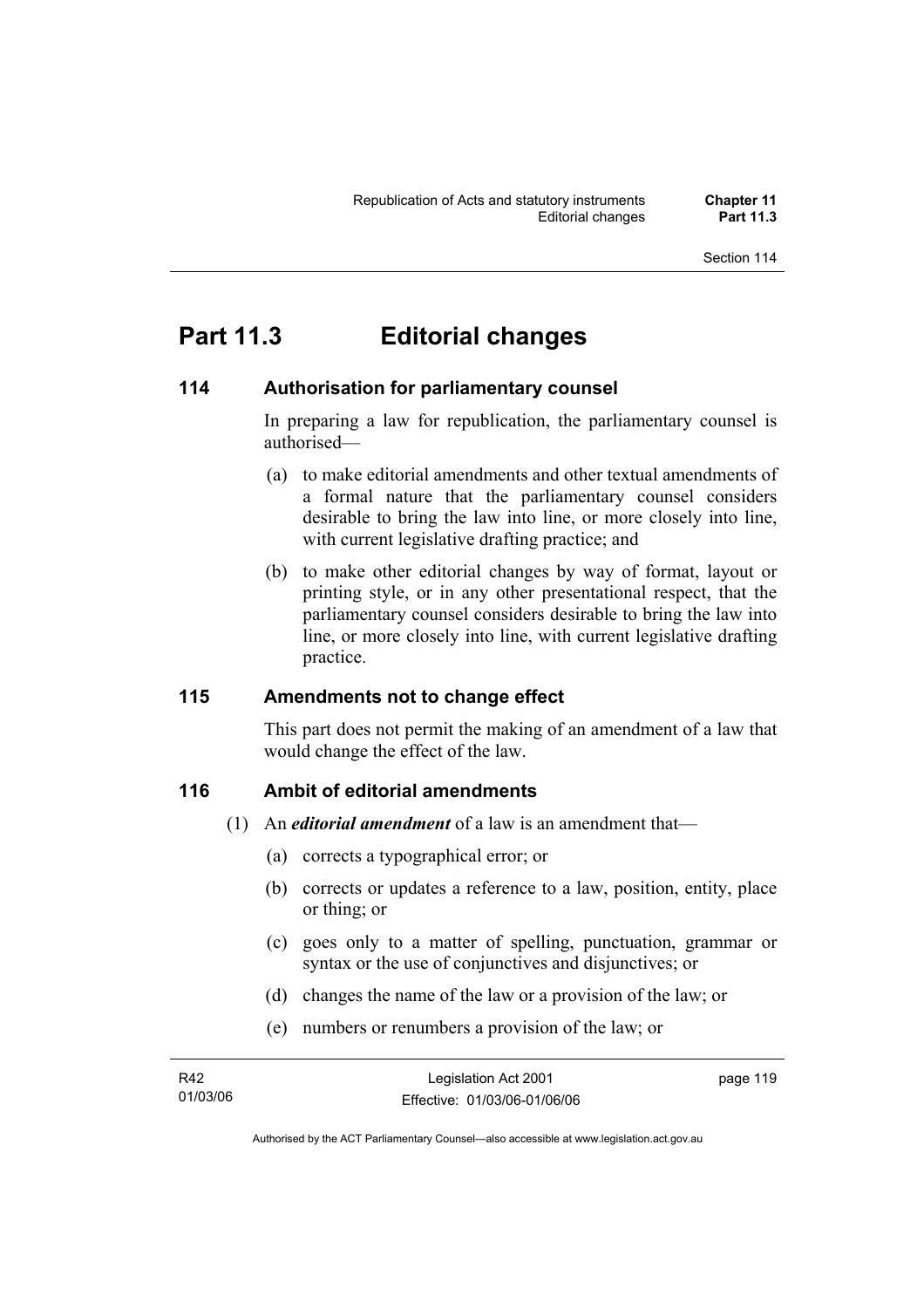- (f) changes the order of definitions or other provisions of the law; or
- (g) replaces a reference to a provision of a law with a different form of reference to the provision; or
- (h) changes the way of referring to or expressing a number, year, date, time, amount of money, penalty, quantity, measurement, or other matter, idea or concept; or
- (i) replaces a word indicating gender or that could be taken to indicate gender in accordance with current legislative drafting practice; or
- (j) replaces a reference to the Queen, the King or the Crown with a reference to the Sovereign or the Territory; or
- (k) omits—
	- (i) the enacting words or the law-making words (including any signatures); or
	- (ii) a provision that consists only of a description of how the law is arranged into groups of provisions; or
	- (iii) a provision that has expired, the operation of which is exhausted or spent or that is otherwise obsolete or redundant; or
- (l) omits, inserts or changes a referential term; or
- (m) inserts, omits or changes a note; or
- (n) updates a reference to the heading to a provision; or
- (o) is consequential on any amendment made to the law by another law; or
- (p) is consequential on any other editorial amendment (whether made to that law or another law).

R42 01/03/06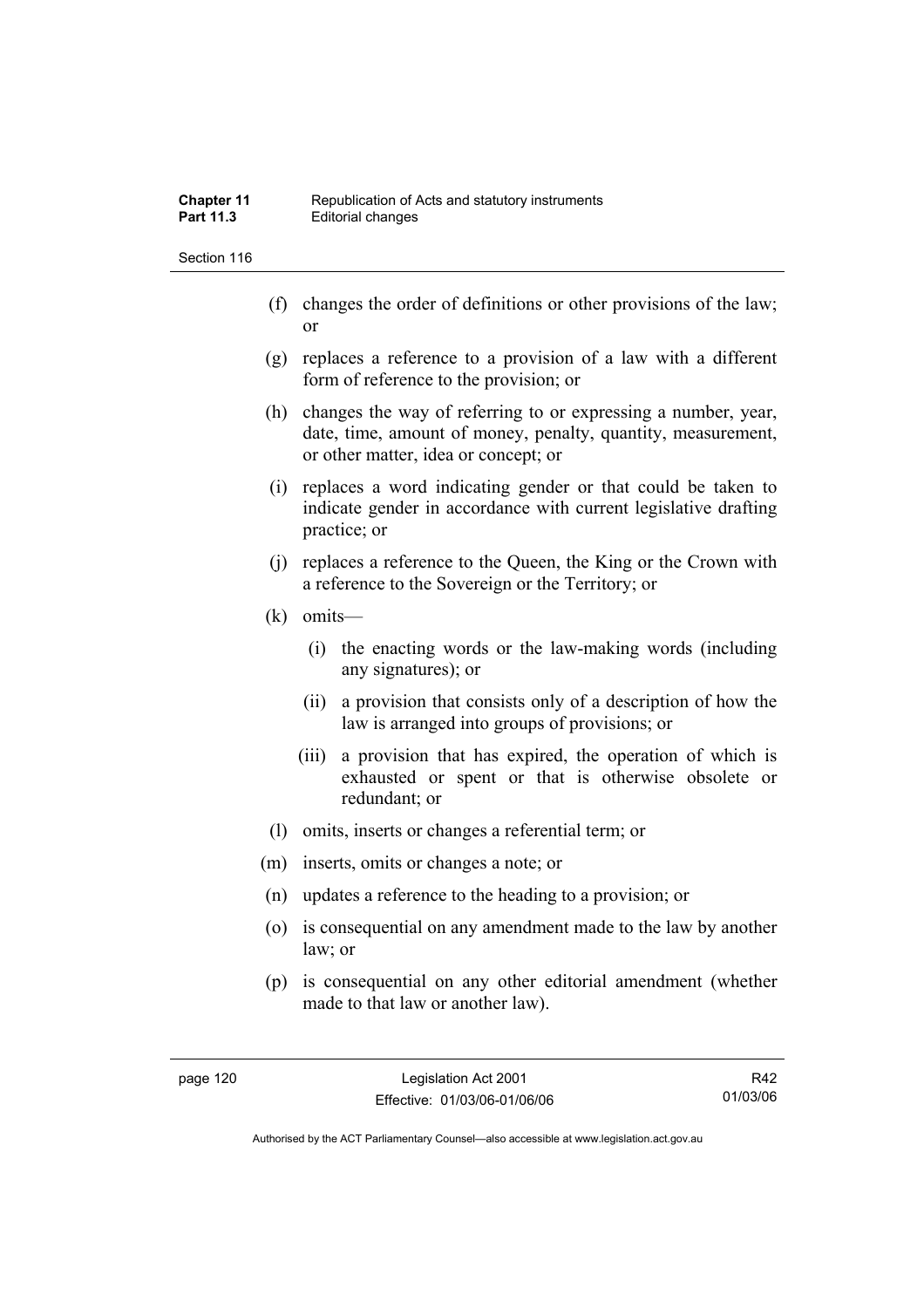#### **Examples of consequential amendments for par (o)**

- 1 If an amendment adds 1 or more subsections to a section that is not already divided into subsections, the subsection number (1) may be inserted.
- 2 If an amendment omits subsection (1) from a section with 2 subsections, the subsection number (2) may be omitted.
- 3 If an amendment omits subsection (2) from a series of 4 subsections (subsections  $(1)$  to  $(4)$ ), subsections  $(3)$  and  $(4)$  may be renumbered as subsections (2) and (3).
- 4 If an amendment adds a new subsection (3A) to a series of 5 subsections (subsections  $(1)$  to  $(5)$ ), the new subsection and subsections  $(4)$  and  $(5)$  may be renumbered as subsections (4), (5), and (6).
- 5 If an amendment omits paragraph (b) from a series of 4 paragraphs (paragraphs (a) to (d)), paragraphs (c) and (d) may be renumbered as paragraphs (b) and (c).
- 6 If an amendment adds a new paragraph (aa) to a series of 3 paragraphs (paragraphs (a) to (c)), the paragraphs may be renumbered as paragraphs (a), (b), (c) and (d).
- 7 If an amendment makes a change mentioned in any of examples 1 to 6, a cross-reference in any law to any of the provisions that have been renumbered may be correspondingly renumbered.
- 8 If an amendment adds a paragraph as the last paragraph in a series of paragraphs that end in a full stop, the full stop may be changed to a semicolon and, if the series of paragraphs is joined by a conjunction (eg 'and'), the conjunction may be added after the semicolon.
- 9 If an amendment omits a section example from a section that has 2 section examples, the number of the remaining example may be omitted.
- 10 If an amendment adds a subsection note to a subsection that already has a subsection note, the notes may be numbered.
- *Note* An example is part of the Act, is not exhaustive and may extend, but does not limit, the meaning of the provision in which it appears (see s 126 and s 132).
- (2) In this section:

*law* includes a law of another jurisdiction.

*law of another jurisdiction*—see section 97 (1).

page 121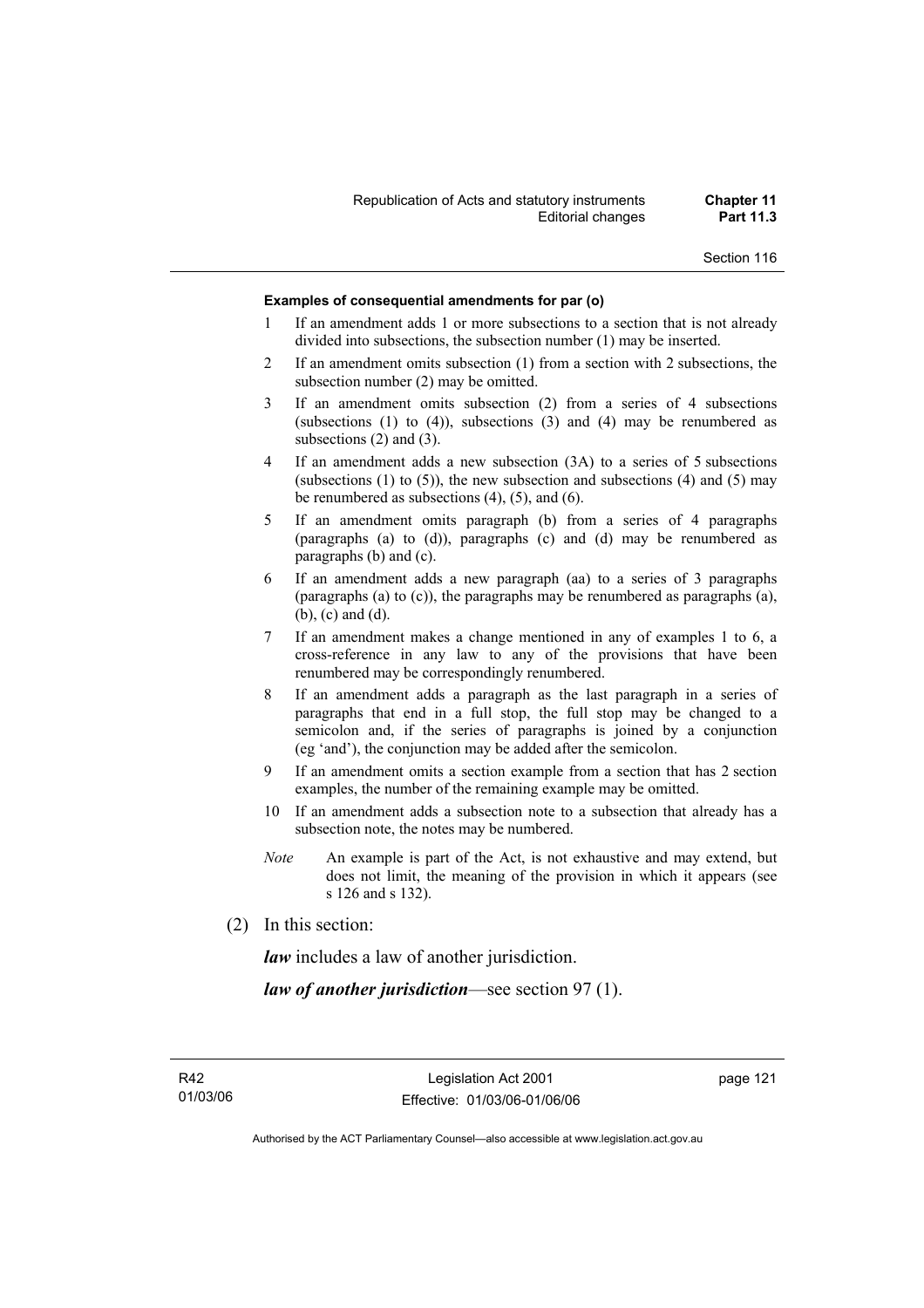| <b>Chapter 11</b> | Republication of Acts and statutory instruments |
|-------------------|-------------------------------------------------|
| <b>Part 11.3</b>  | Editorial changes                               |

*referential term* means a term that identifies a provision as a provision, or part of a provision, of the Act, statutory instrument or provision in which it appears.

#### **Examples**

- 1 of this Act
- 2 of this section
- 3 hereof
- 4 said
- *Note* An example is part of the Act, is not exhaustive and may extend, but does not limit, the meaning of the provision in which it appears (see s 126 and s 132).

## **117 Legal effect of editorial changes**

- (1) A law that is amended or otherwise changed under this part in preparing an authorised republication of the law has effect for all purposes, on and after the republication date, as if the changes had been made by an Act that commenced on the republication date.
- (2) Without limiting subsection (1), section 83 (Consequences of amendment of statutory instrument by Act) applies to an amendment made under this part as if the amendment had been made by an Act.
- (3) This section is subject to section 115 (Amendments not to change effect).

## **118 Reference to editorial amendments**

If a law is amended under this part in preparing an authorised republication of the law, the republication must indicate that fact in a suitable place.

R42 01/03/06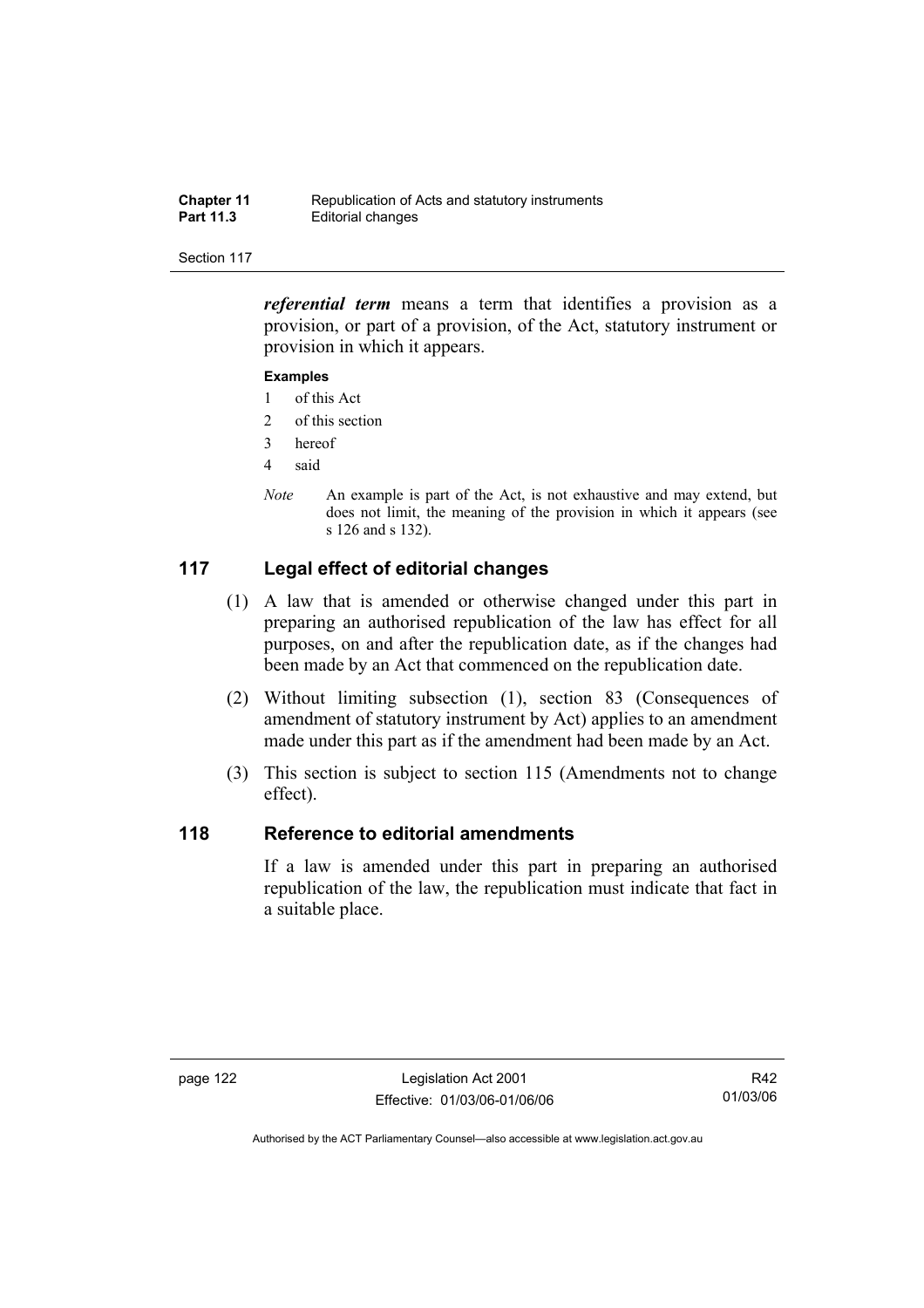# **Chapter 12 Scope of Acts and statutory instruments**

## **120 Act to be interpreted not to exceed legislative powers of Assembly**

- (1) An Act is to be interpreted as operating to the full extent of, but not to exceed, the legislative power of the Legislative Assembly.
- (2) Without limiting subsection (1), if a provision of an Act would, apart from this section, be interpreted as exceeding the legislative power of the Legislative Assembly—
	- (a) the provision is valid to the extent to which it does not exceed power; and
	- (b) the remainder of the Act is not affected.
- (3) Without limiting subsection (1), if the application of a provision of an Act to a matter would, apart from this section, be interpreted as exceeding power, the provision's application to other matters is not affected.
- (4) This section is in addition to any provision of the Act itself.

*Note* For the equivalent provision for statutory instruments, see s 43.

- (5) This section is a determinative provision.
	- *Note* See s 5 for the meaning of determinative provisions, and s 6 for their displacement.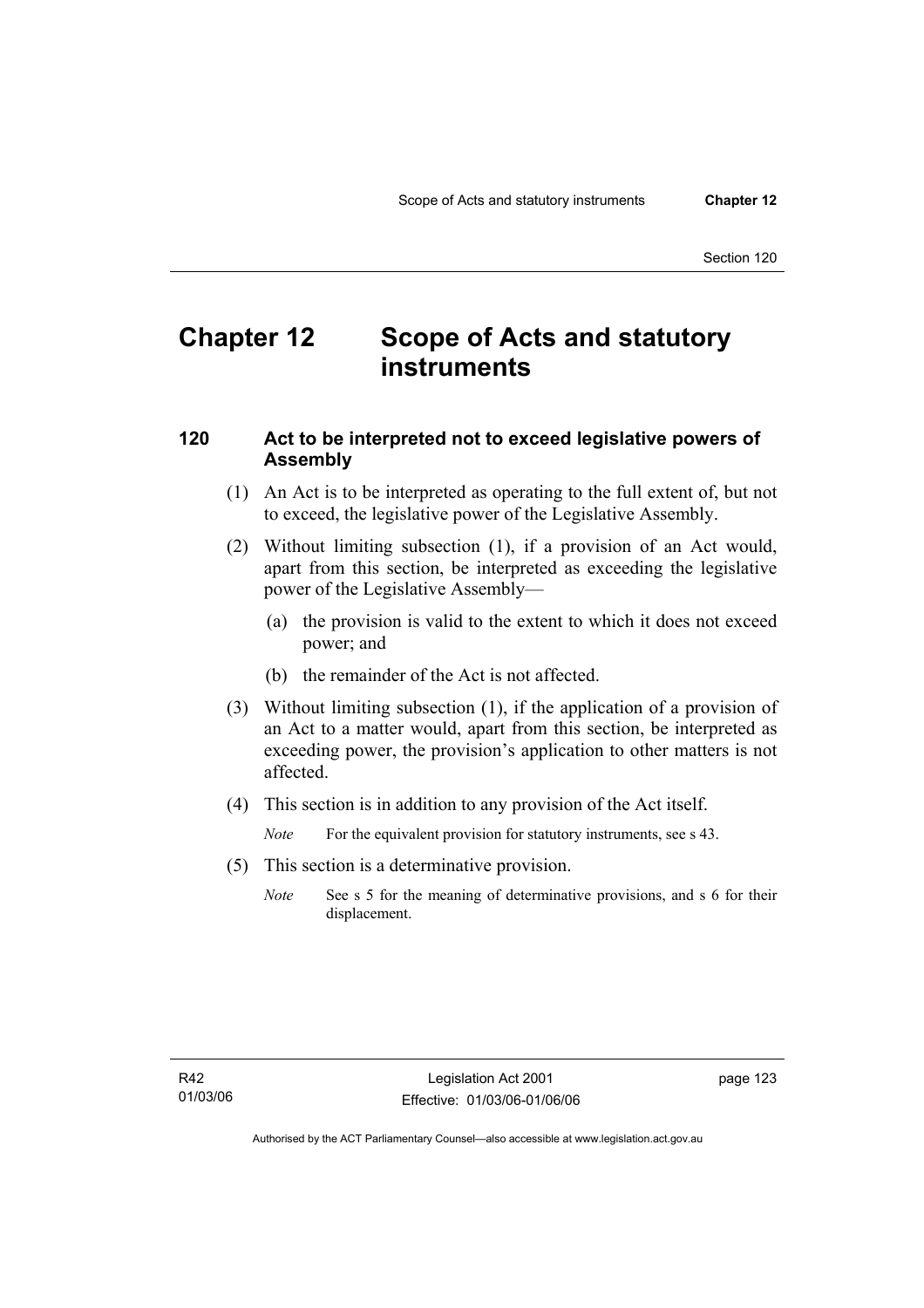## **121 Binding effect of Acts**

- (1) An Act binds everyone, including all governments.
	- *Note* See the Self-Government Act, s 27 which provides that, except as provided by the regulations under that Act, an ACT enactment does not bind the Crown in right of the Commonwealth. See also s 120.
- (2) However, an Act does not bind the Territory to the extent that it requires or otherwise provides for the payment of money that, on payment, would form part of the public money of the Territory.
- (3) Also, subsection (1) does not make a government liable to be prosecuted for an offence.
- (4) To the extent that an Act does not bind a government, the same degree of immunity extends to a government entity in relation to an authorised act or omission of the entity.
- (5) This section is a determinative provision.
	- *Note* See s 5 for the meaning of determinative provisions, and s 6 for their displacement.
- (6) In this section:

*authorised*—an act or omission of a government entity is *authorised* if—

- (a) for an instrumentality—the act or omission relates to a matter within the scope of the instrumentality's functions; and
- (b) for an officer or employee of the government—the act or omission relates to a matter within the scope of the duties of the officer or employee; and
- (c) for a contractor who exercises a function on behalf of the government—the act or omission relates to a matter within the scope of the contract; and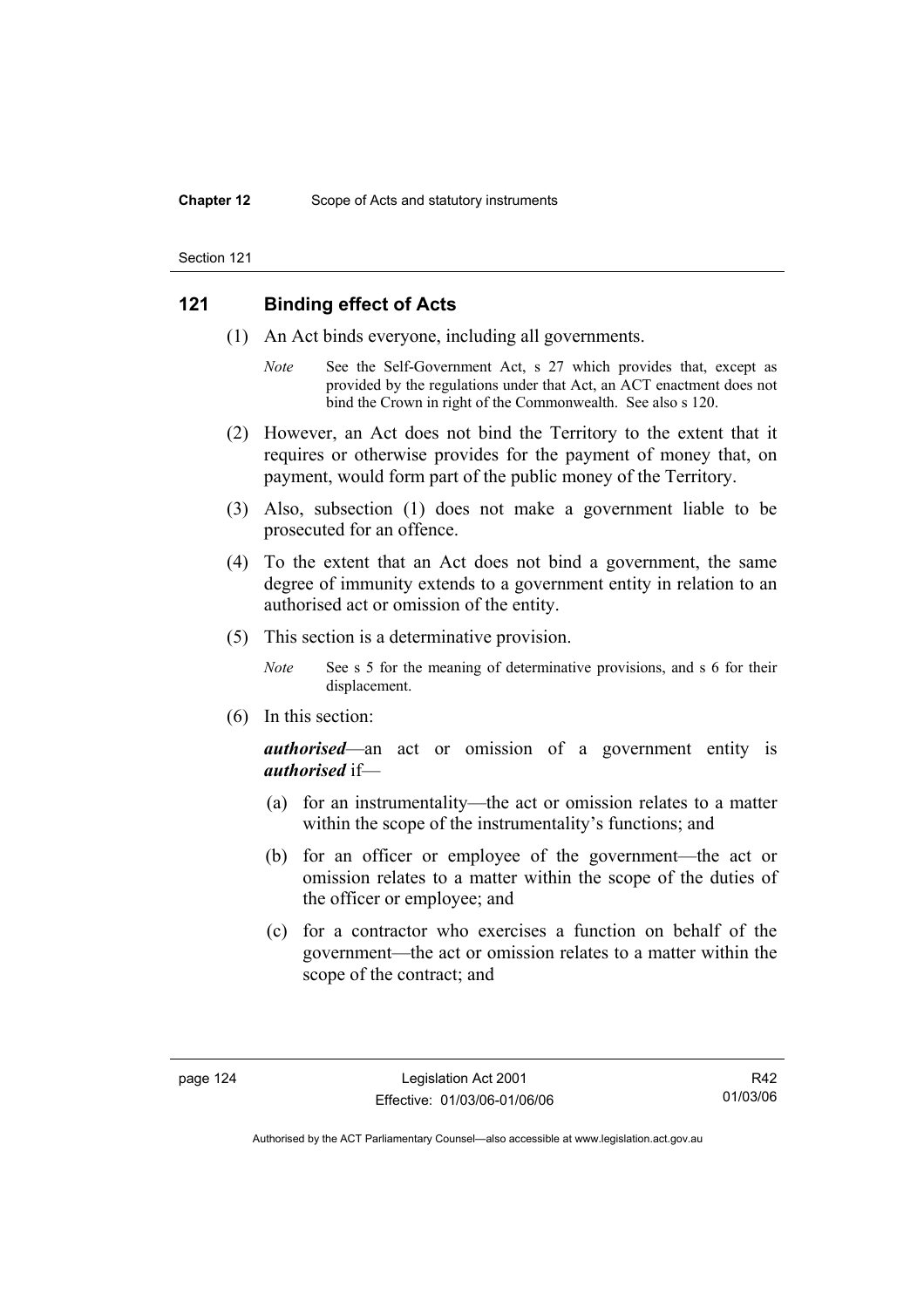(d) for anyone else who exercises a function on behalf of the government—the act or omission relates to a matter within the scope of the person's engagement.

*government* includes the Territory, the Commonwealth, a State, another Territory or New Zealand.

## *government entity* includes—

- (a) an instrumentality, officer or employee of the government; and
- (b) a contractor or anyone else who exercises a function on behalf of the government.

## **122 Application to Territory**

- (1) In an Act or statutory instrument—
	- (a) a reference to an entity or position by name or description is a reference to the entity or position of that name or description in or for the Territory; and
	- (b) a reference to a place, jurisdiction or anything else by name or description is a reference to the place, jurisdiction or thing of that name or description in or for the Territory.
- (2) If the name of an entity or position established under an Act or statutory instrument includes the words 'of the Australian Capital Territory', 'for the Australian Capital Territory', '(ACT)', or words having a similar effect, a reference in an Act or statutory instrument to the entity or position need not include the words.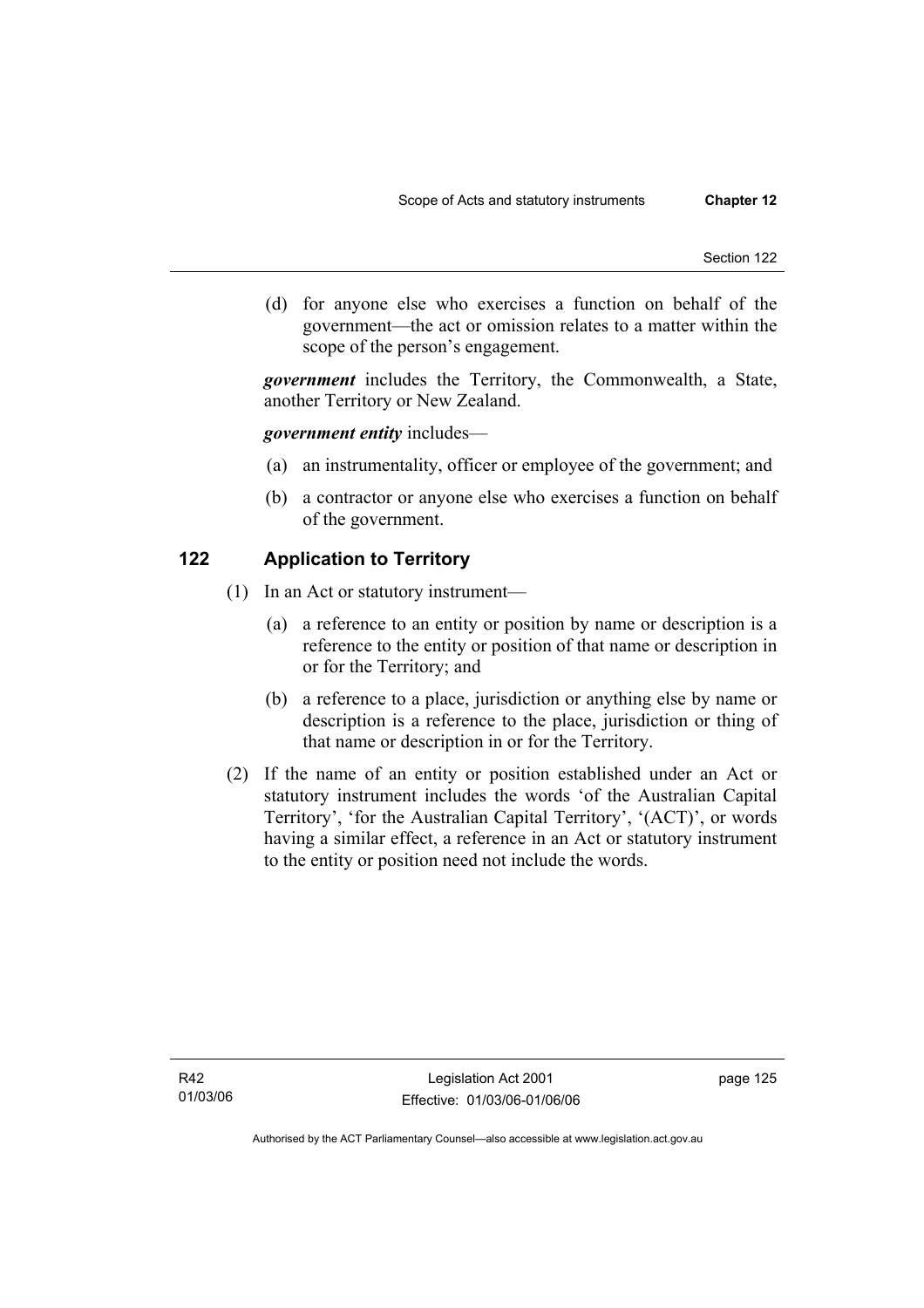# **Chapter 13 Structure of Acts and statutory instruments**

# **Part 13.1 General**

## **125 Meaning of** *law* **in ch 13**

In this chapter:

*law* means an Act, subordinate law or disallowable instrument.

*Note* A reference to an Act, subordinate law or disallowable instrument includes a reference to a provision of the Act, law or instrument (see s 7, s 8 and s 9).

## **126 Material that is part of Act or statutory instrument**

- (1) A heading to a chapter, part, division, subdivision, schedule, or another provision (other than a section or subsection), of or to an Act or statutory instrument is part of the Act or instrument.
- (2) A heading to a section or subsection of an Act or statutory instrument is part of the Act or instrument if—
	- (a) the Act was enacted, or the instrument was made, after 1 January 2000; or
	- (b) the heading was amended or inserted into the Act or instrument after 1 January 2000.
- (3) A preamble or other recital to an Act or statutory instrument is part of the Act or instrument.
- (4) An example or diagram in an Act or statutory instrument is part of the Act or instrument.

R42 01/03/06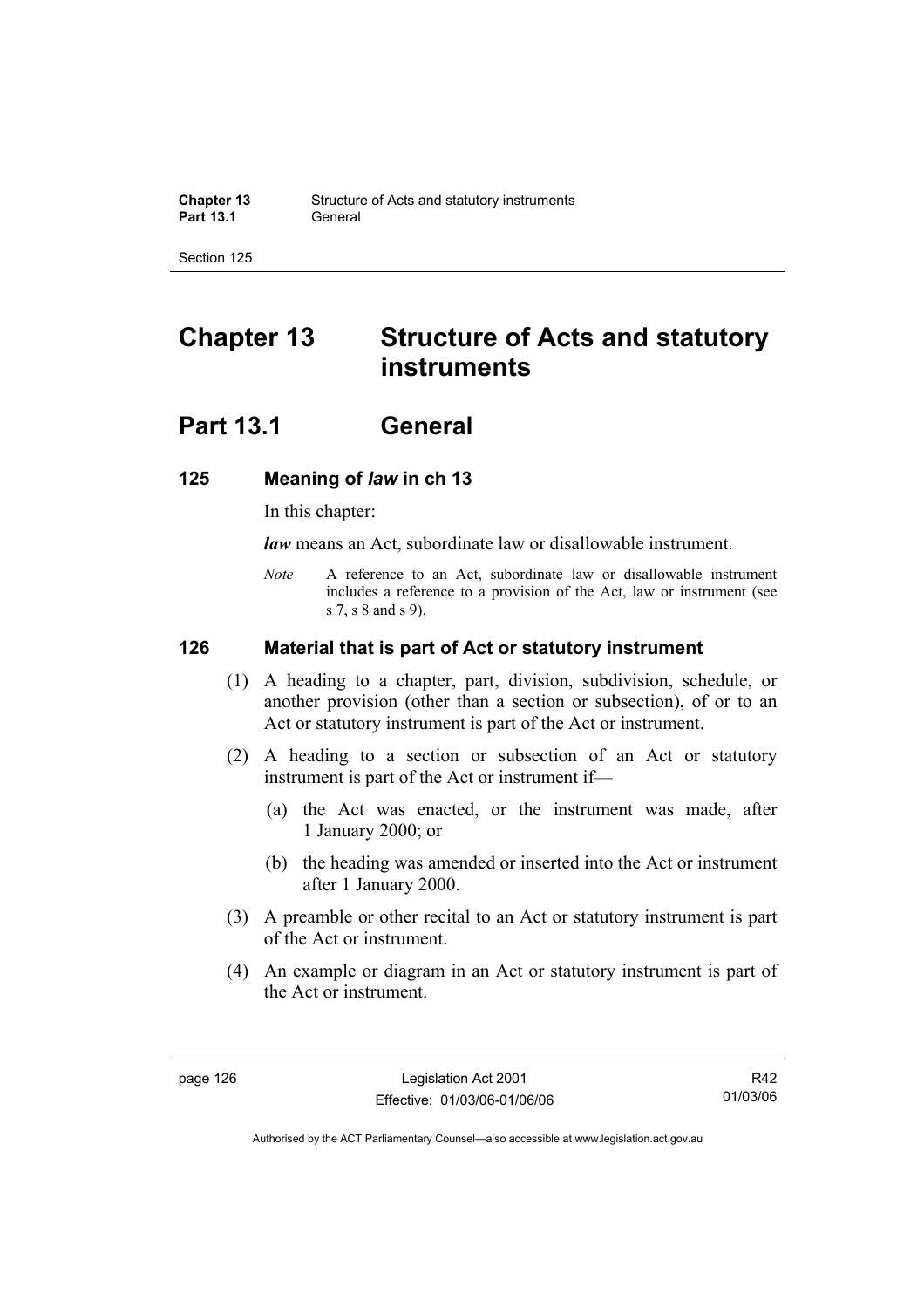- (5) A schedule, dictionary or appendix to an Act or statutory instrument is part of the Act or instrument.
- (6) Punctuation in an Act or statutory instrument is part of the Act or instrument.
- (7) A provision number in an Act or statutory instrument is part of the Act or instrument.
- (8) In applying this section to an Act or statutory instrument that is divided otherwise than into sections, a reference to a section or subsection is a reference to a corresponding provision of the Act or instrument.
	- *Note* A reference to an Act or statutory instrument includes a reference to a provision of the Act or instrument (see s 7 and s 13).
- (9) This section is a determinative provision.
	- *Note* See s 5 for the meaning of determinative provisions, and s 6 for their displacement.

# **127 Material that is not part of Act or statutory instrument**

- (1) A footnote, endnote, or other note, in or to an Act or statutory instrument is not part of the Act or instrument.
- (2) A table of contents (however described), or reader's guide or index, in or to an Act or statutory instrument is not part of the Act or instrument.
- (3) A heading to a section or subsection of an Act or statutory instrument is not part of the Act or instrument if section 126 (2) does not apply to the heading.
- (4) This section does not prevent the amendment of a note, table, guide, index or heading mentioned in subsection (1), (2) or (3).
- (5) However, such a note, table, guide or index does not become part of the Act or statutory instrument because it is amended or inserted by an Act or instrument.

| R42      | Legislation Act 2001         | page 127 |
|----------|------------------------------|----------|
| 01/03/06 | Effective: 01/03/06-01/06/06 |          |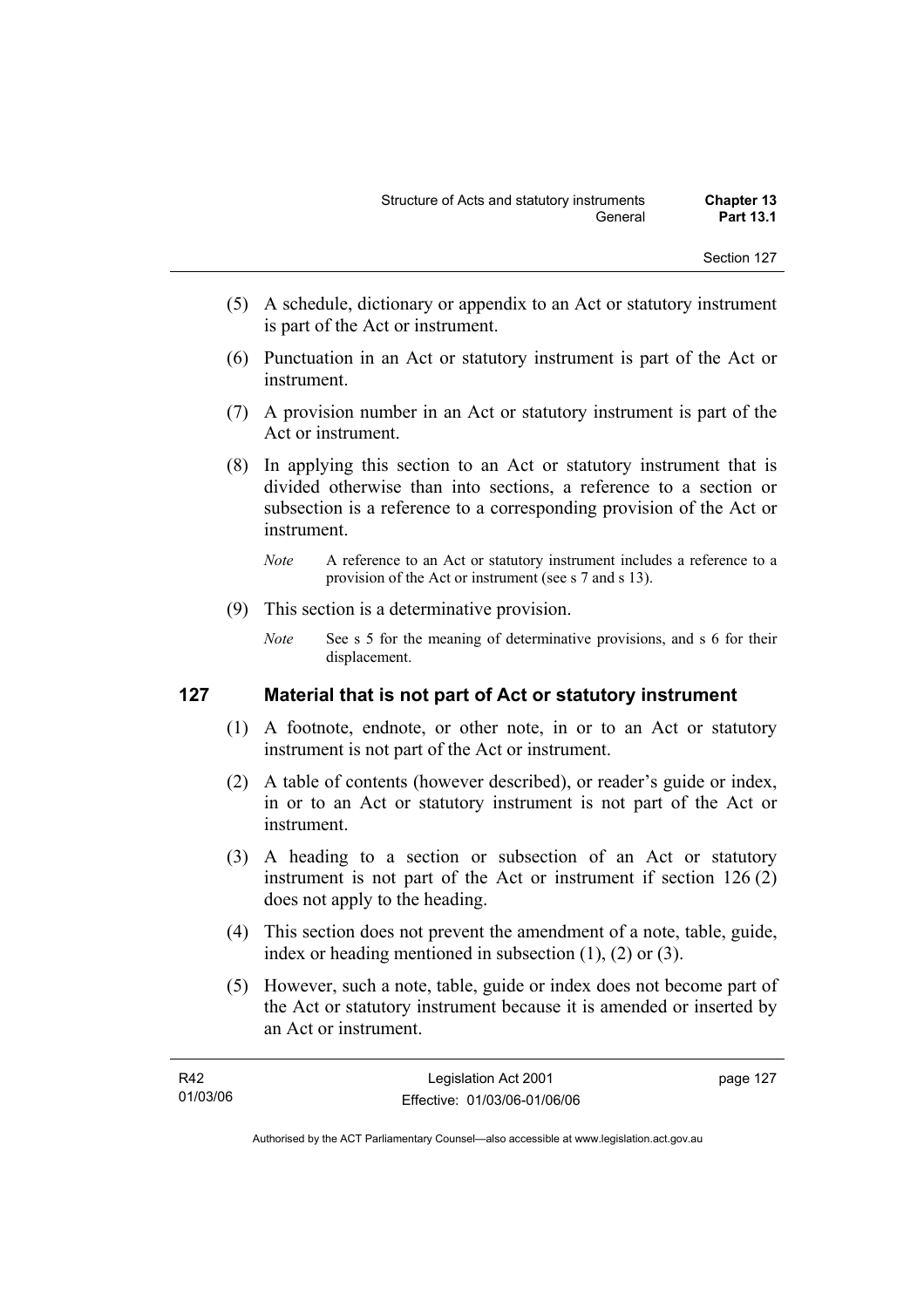| <b>Chapter 13</b> | Structure of Acts and statutory instruments |
|-------------------|---------------------------------------------|
| <b>Part 13.1</b>  | General                                     |

- (6) In applying this section to an Act or statutory instrument that is divided otherwise than into sections, a reference to a section or subsection is a reference to a corresponding provision of the Act or instrument.
	- *Note* A reference to an Act or statutory instrument includes a reference to a provision of the Act or instrument (see s 7 and s 13).
- (7) This section is a determinative provision.
	- *Note* See s 5 for the meaning of determinative provisions, and s 6 for their displacement.

page 128 Legislation Act 2001 Effective: 01/03/06-01/06/06

R42 01/03/06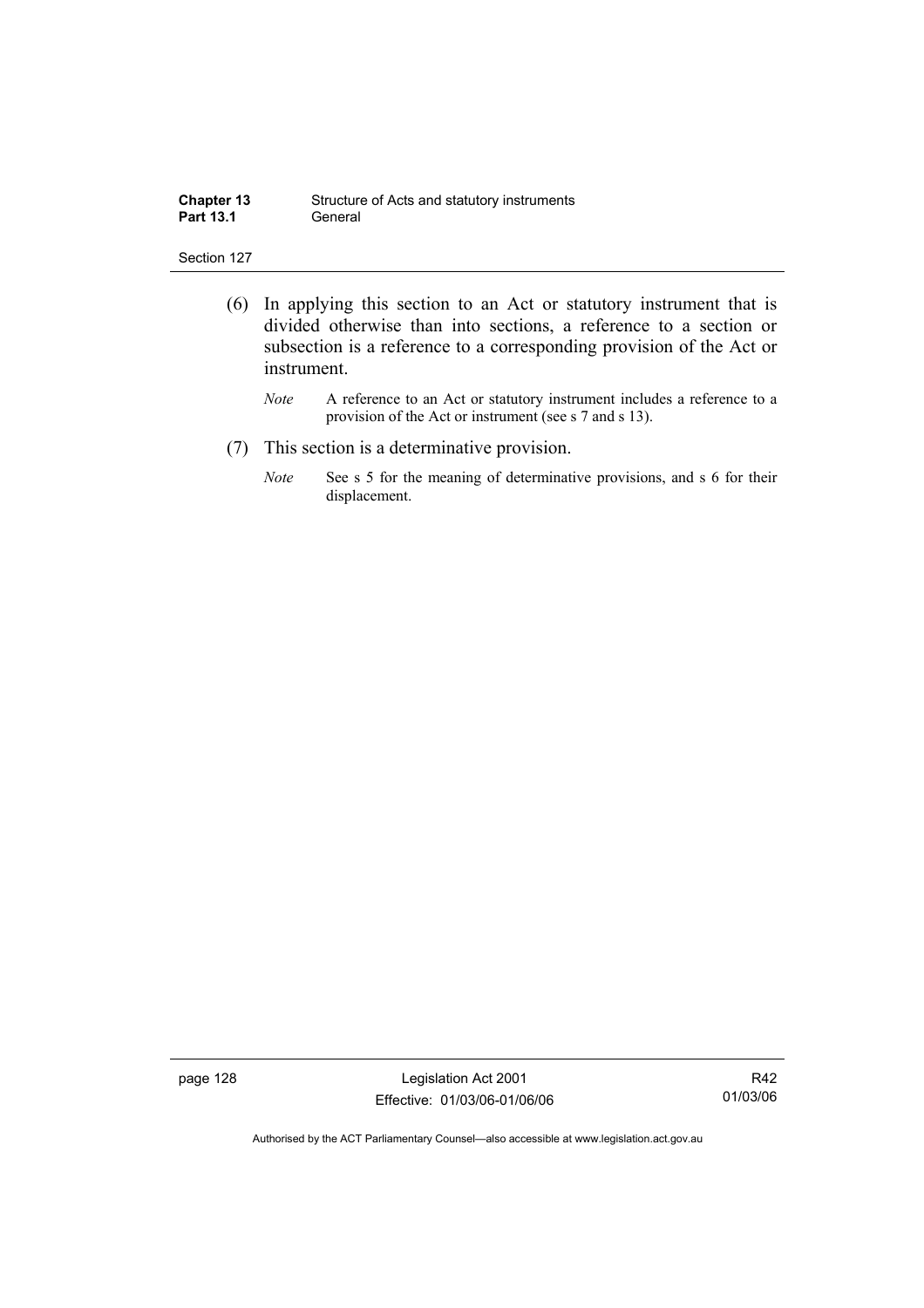## **Part 13.2 Particular kinds of provisions**

## **130 What is a definition?**

A *definition* is a provision (however expressed) of an Act or statutory instrument that—

- (a) gives a meaning to a term; or
- (b) limits or extends the meaning of a term.

#### **Examples of definitions**

- 1 *X* means Y.
- 2 *X* includes Y.
- 3 *X* means Y, and includes Z.
- 4 A reference to *X* is a reference to Y.
- 5 *X*—see section Y.
- 6 *X*—see the *XYZ Act 1999*, section Y.
- 7 In a proceeding against a person (the *retailer*), it is a defence if the retailer establishes that the goods were bought honestly.
- 8 *excluded*—a claim is *excluded* if the claim is not brought within 1 year after the day the claimant becomes aware of the failure to account to which the claim relates.
- 9 A term used in the *XYZ Act 2003* has the same meaning in this Act.
- 10 A term defined in the *XYZ Act 2003* has the same meaning in this Act.
- *Note 1* Examples 5 and 6 illustrate signpost definitions, that is, definitions that do not themselves directly define a term but point the reader to the place where the term is defined (see s 131).
- *Note 2* Example 7 illustrates a tagged-term definition (*retailer*) that takes its meaning from the context of the provision where the defined term is found.
- *Note 3* Example 8 illustrates a definition that does not begin with the defined term.
- *Note 4* For other provisions about definitions, see pt 15.2.

| R42      |
|----------|
| 01/03/06 |

page 129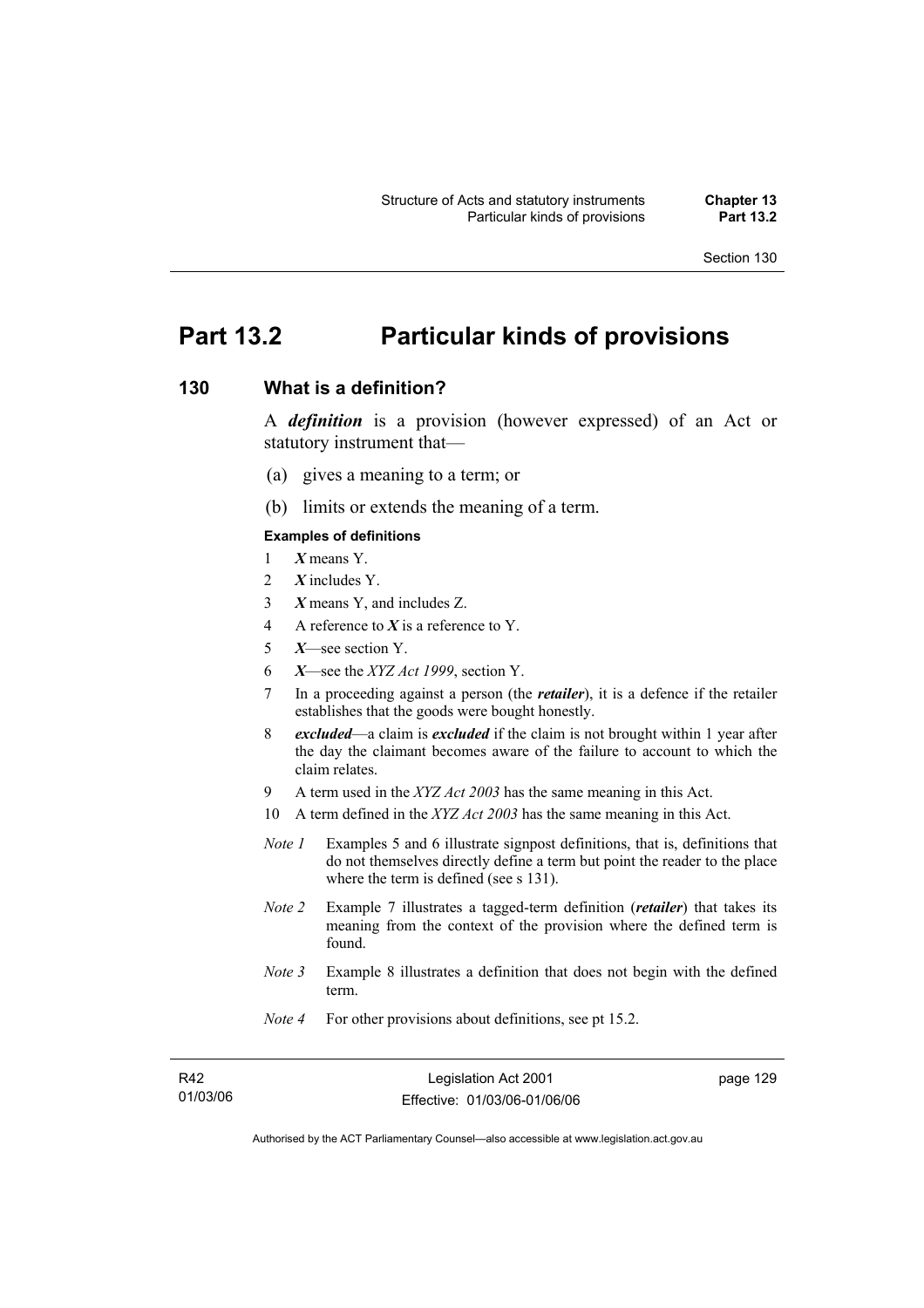| <b>Chapter 13</b> | Structure of Acts and statutory instruments |
|-------------------|---------------------------------------------|
| <b>Part 13.2</b>  | Particular kinds of provisions              |

*Note 5* An example is part of the Act, is not exhaustive and may extend, but does not limit, the meaning of the provision in which it appears (see s 126 and s 132).

### **131 Signpost definitions**

 (1) In an Act or statutory instrument, a definition of a term that includes the word 'see' followed by a reference to a law or instrument means the term has the same meaning as the term (or, if the reference includes a reference to the definition of another term, that term) has in the law or instrument, as in force from time to time.

#### **Examples**

- 1 A signpost definition '*food*—see section 10.' in the dictionary to an Act means that the word 'food' when used in the Act has the same meaning as it has in section 10, as in force from time to time.
- 2 A signpost definition '*injury*—see the *XYZ Act 2001*, dictionary.' in the dictionary to another Act means that the word 'injury', when used in the other Act, has the same meaning as it has in the definition of *injury* in the *XYZ Act 2001*, dictionary, as in force from time to time.
- 3 A signpost definition 'OH&S Council—see the *XYZ Act 2000*, dictionary, definition of *council*.' means that the expression 'OH&S Council' has the same meaning as the word 'council' has in the definition of *council* in the *XYZ Act 2000*, dictionary, as in force from time to time.
- *Note* An example is part of the Act, is not exhaustive and may extend, but does not limit, the meaning of the provision in which it appears (see s 126 and s 132).
- (2) This section is subject to section 47 (Statutory instrument may make provision by applying law or instrument).
- (3) In this section:

*instrument* includes a provision of an instrument.

*law* includes a law, or a provision of a law, of the Commonwealth, a State or another Territory.

*Note* For other provisions about definitions, see pt 15.2.

page 130 Legislation Act 2001 Effective: 01/03/06-01/06/06

R42 01/03/06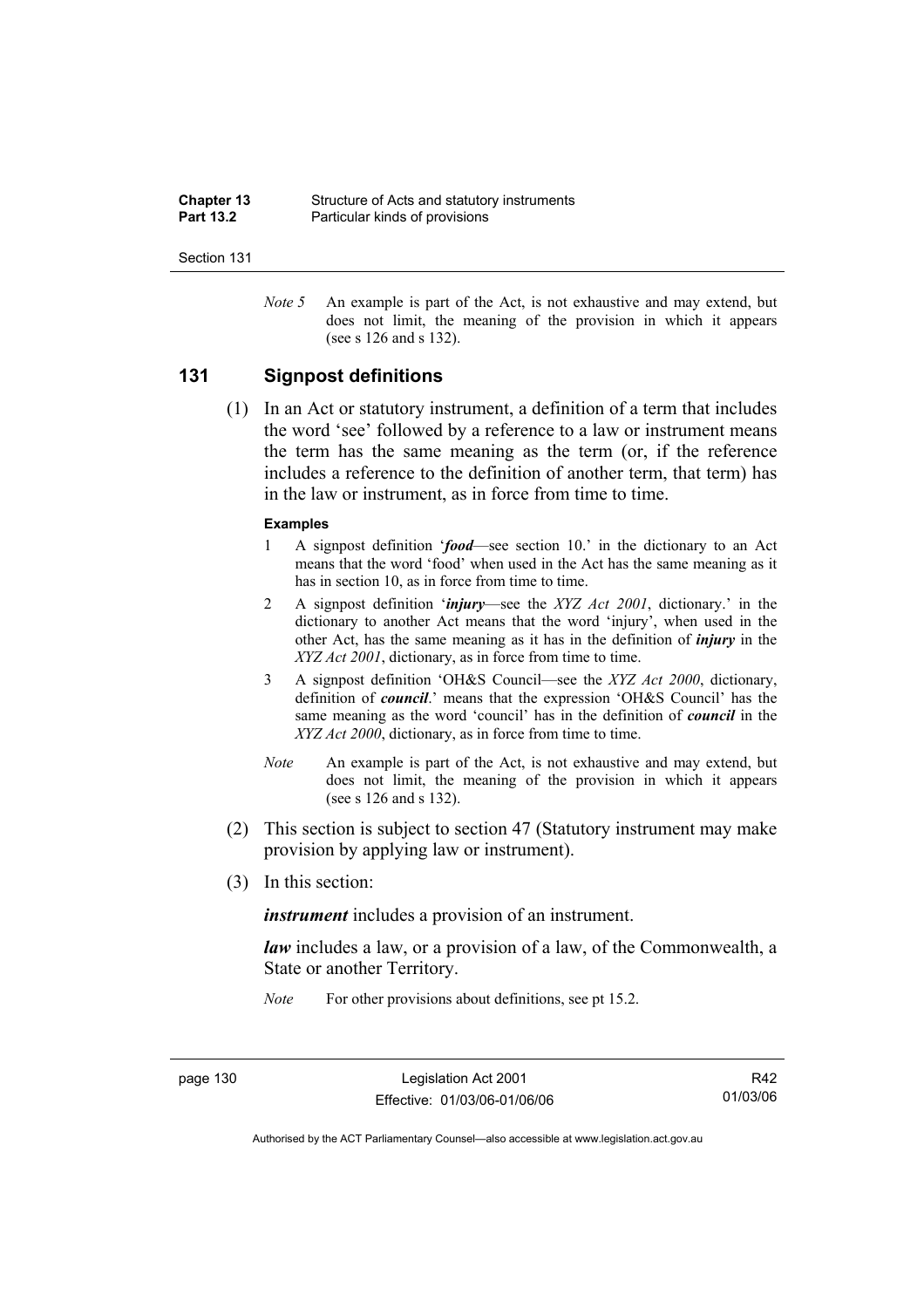## **132 Examples**

- (1) An example in an Act or statutory instrument—
	- (a) is not exhaustive; and
	- (b) may extend, but does not limit, the meaning of the Act or instrument, or the particular provision to which it relates.

#### **Examples**

- 1 A specific case (which may be fictional) that helps to give meaning to the more abstract language of a provision. See the examples in section 43.
- 2 An example (which may be fictional) that clarifies the scope of a provision by illustrating cases that fall within the provision or cases that fall outside the provision, or both. See the examples in section 86.
- *Note 1* These examples may overlap.
- *Note 2* An example in an Act or statutory instrument is part of the Act or instrument (see s 126 (4)).
- (2) An example may take either of the following forms:
	- (a) a statement at the end of the provision it illustrates (or at the end of a provision containing the provision it illustrates);
	- (b) a statement forming part of the text of a provision that illustrates the operation of the provision, whether or not the words 'for example' are used.

#### **Examples for par (a)**

the examples in section 130 or this section, subsection (1)

#### **Example for par (b)**

the statement beginning 'for example' in section 36 (1) (a)

- (3) Subsection (2) does not limit the form that an example may take.
- (4) This section is a determinative provision.
	- *Note* See s 5 for the meaning of determinative provisions, and s 6 for their displacement.

page 131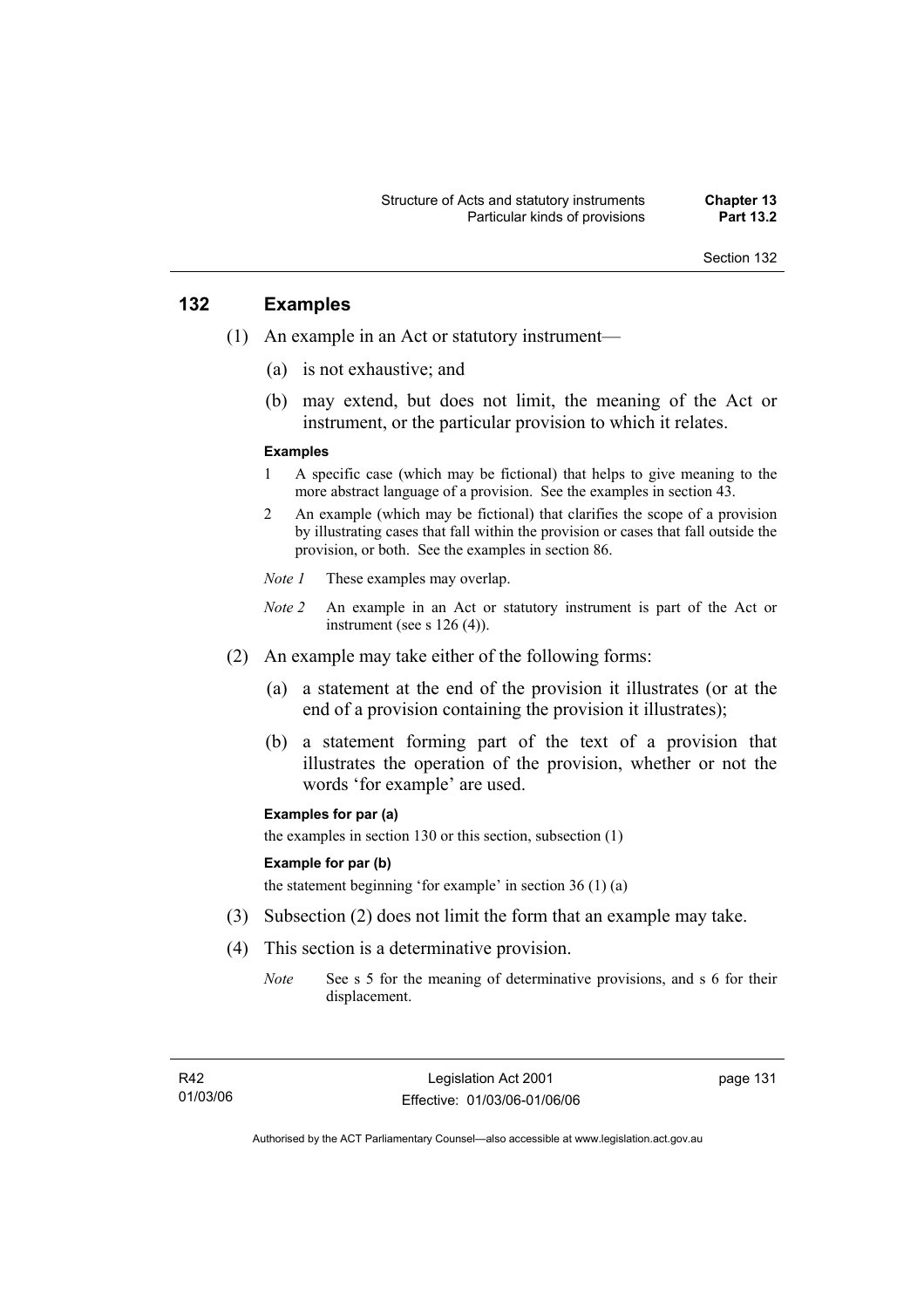#### **Chapter 13** Structure of Acts and statutory instruments<br> **Part 13.2** Particular kinds of provisions **Particular kinds of provisions**

Section 133

## **133 Penalty units**

- (1) In a law, if a penalty for an offence is expressed as a number (whether whole or fractional) of penalty units—
	- (a) the penalty is a fine of that number of penalty units; and
	- (b) the value of the penalty unit for the offence is—
		- (i) if the person charged is an individual—\$100; or
		- (ii) if the person charged is a corporation—\$500.

#### **Example**

'Maximum penalty: 10 penalty units.' means that a person who is convicted of the relevant offence is liable to a maximum fine of 10 penalty units.

- If the person is an individual, the maximum fine is, therefore, \$1 000 (\$100x10).
- If the person is a corporation, the maximum fine is, therefore, \$5 000 (\$500x10).
- *Note* An example is part of the Act, is not exhaustive and may extend, but does not limit, the meaning of the provision in which it appears (see s 126 and s 132).
- (2) This section is a determinative provision.
	- *Note* See s 5 for the meaning of determinative provisions, and s 6 for their displacement.

## **134 Penalties at end of sections and subsections**

- (1) This section applies if a penalty (however expressed) is stated in a law—
	- (a) at the end of a section (whether or not the section is divided into subsections) and not expressed in a way that indicates that it applies only to a provision of the section; or
	- (b) at the end of a subsection (but not at the end of a section) and not expressed in a way that indicates that it applies only to a provision of the subsection; or

| aade |  |
|------|--|
|------|--|

R42 01/03/06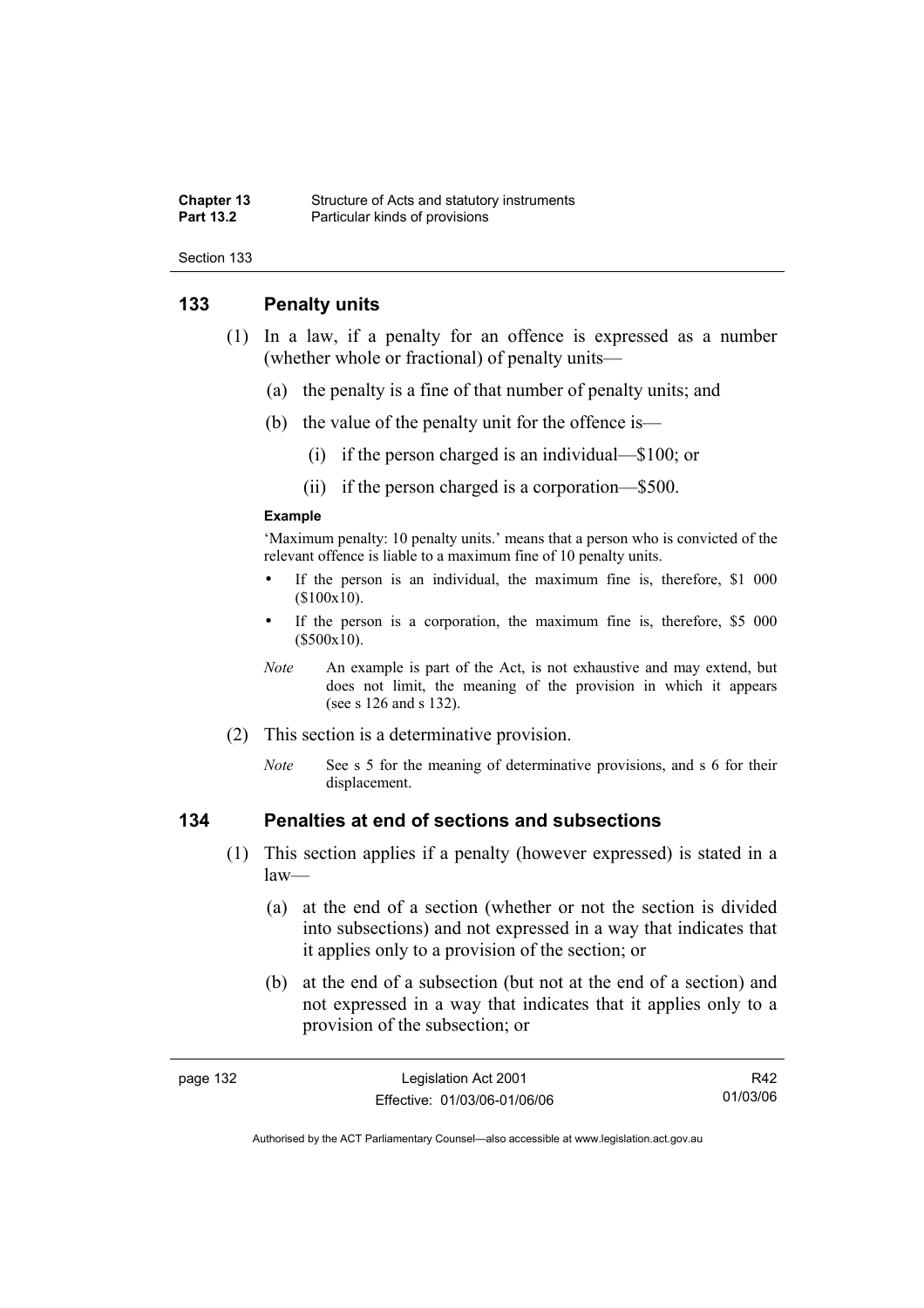(c) at the end of a section or subsection and expressed in a way that indicates that it applies only to a provision of the section or subsection (the *relevant provision*).

#### **Example for par (a)**

the following penalty at the end of a section: 'Maximum penalty: 20 penalty units.'

#### **Example for par (b)**

the following penalty at the end of a subsection, but not at the end of a section: 'Maximum penalty: 20 penalty units.'

#### **Examples for par (c)**

- 1 the following penalty at the end of a section divided into subsections: 'Maximum penalty (subsection (3)): 20 penalty units.'.
- 2 the following penalty at the end of a subsection, but not at the end of a section:

'Maximum penalty:

- (a) for paragraph (b)—20 penalty units; or
- (b) for another paragraph—50 penalty units, imprisonment for 6 months or both.'
- *Note* An example is part of the Act, is not exhaustive and may extend, but does not limit, the meaning of the provision in which it appears (see s 126 and s 132).
- (2) If an offence is not expressly mentioned in the section, subsection or relevant provision, the penalty indicates that contravention of the section, subsection or relevant provision is an offence punishable on conviction as provided by subsection (4).

#### **Example of a penalty applying to entire section or subsection**

A person must not contravene a notice. Maximum penalty: 20 penalty units.

#### **Example of a penalty applying to a stated provision**

- (2) The register of transactions—
	- (a) may be kept in electronic form; and

page 133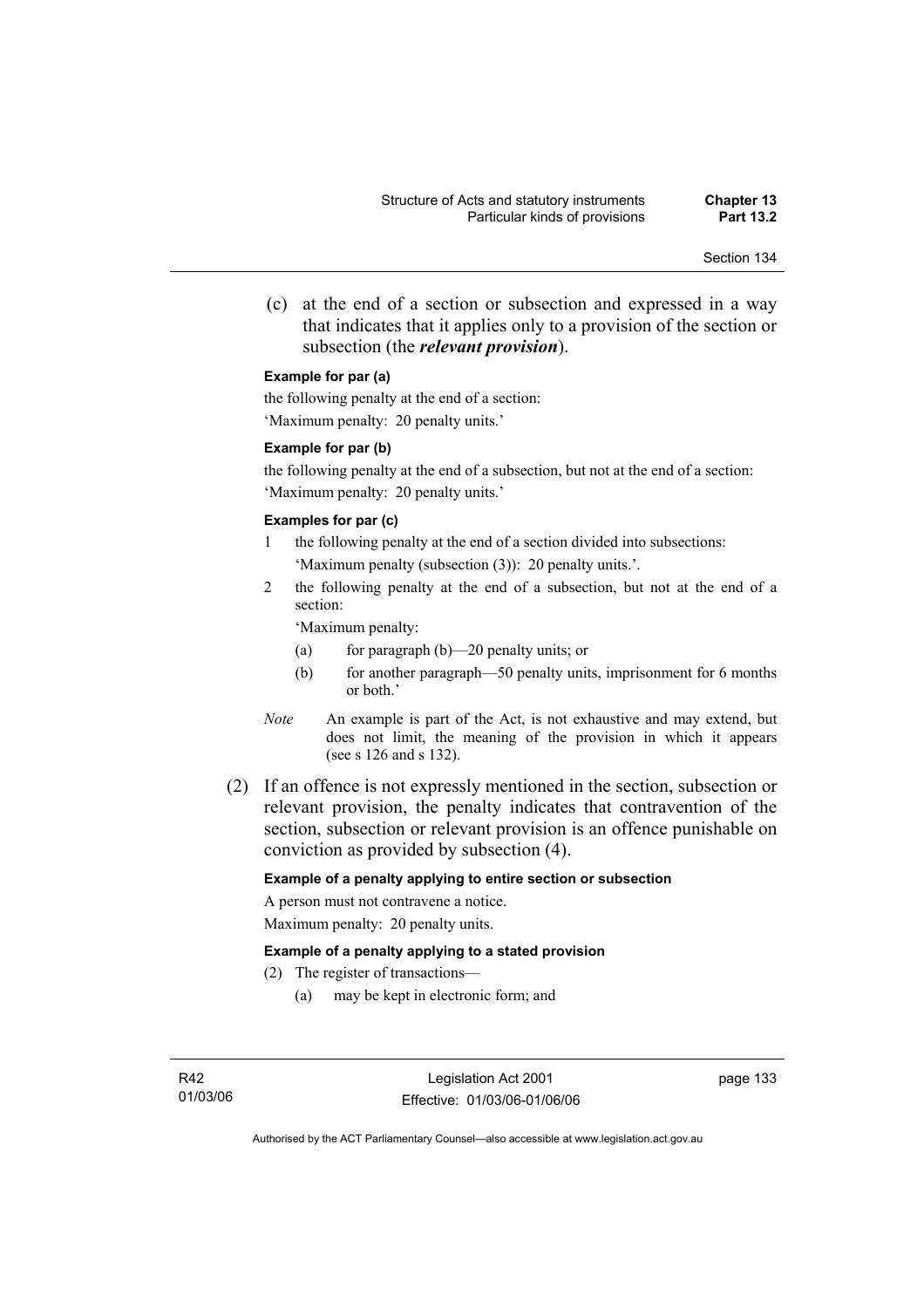#### **Chapter 13** Structure of Acts and statutory instruments<br> **Part 13.2** Particular kinds of provisions **Particular kinds of provisions**

Section 134

- (b) must contain the particulars mentioned in section 91C.
- Maximum penalty (paragraph (b)): 20 penalty units.
- (3) If an offence is expressly mentioned in the section, subsection or relevant provision, the penalty indicates that the offence is punishable on conviction as provided by subsection (4).

**Example of a penalty applying to entire section or subsection** 

A person who contravenes a notice commits an offence.

Maximum penalty: 20 penalty units.

#### **Example of a penalty applying to a stated provision**

- (2) If a person keeps the person's identity card after ceasing to be an officer—
	- (a) the person commits an offence; and

(b) the identity card is forfeited to the Territory.

Maximum penalty (paragraph (a)): 20 penalty units.

- (4) The penalty that may be imposed for the offence is—
	- (a) if only a single penalty is stated (whether as a maximum penalty or a penalty)—not more than the stated penalty; or
	- (b) if a minimum as well as a maximum penalty is stated—not less than the minimum and not more than the maximum.
- $(5)$  If—
	- (a) a penalty (however expressed) is stated in a law at the end of a section divided into subsections; and
	- (b) another penalty (however expressed) is stated at the end of another subsection of the section; and
	- (c) the first penalty is not expressed in a way that indicates that it applies only to a particular provision of the last subsection;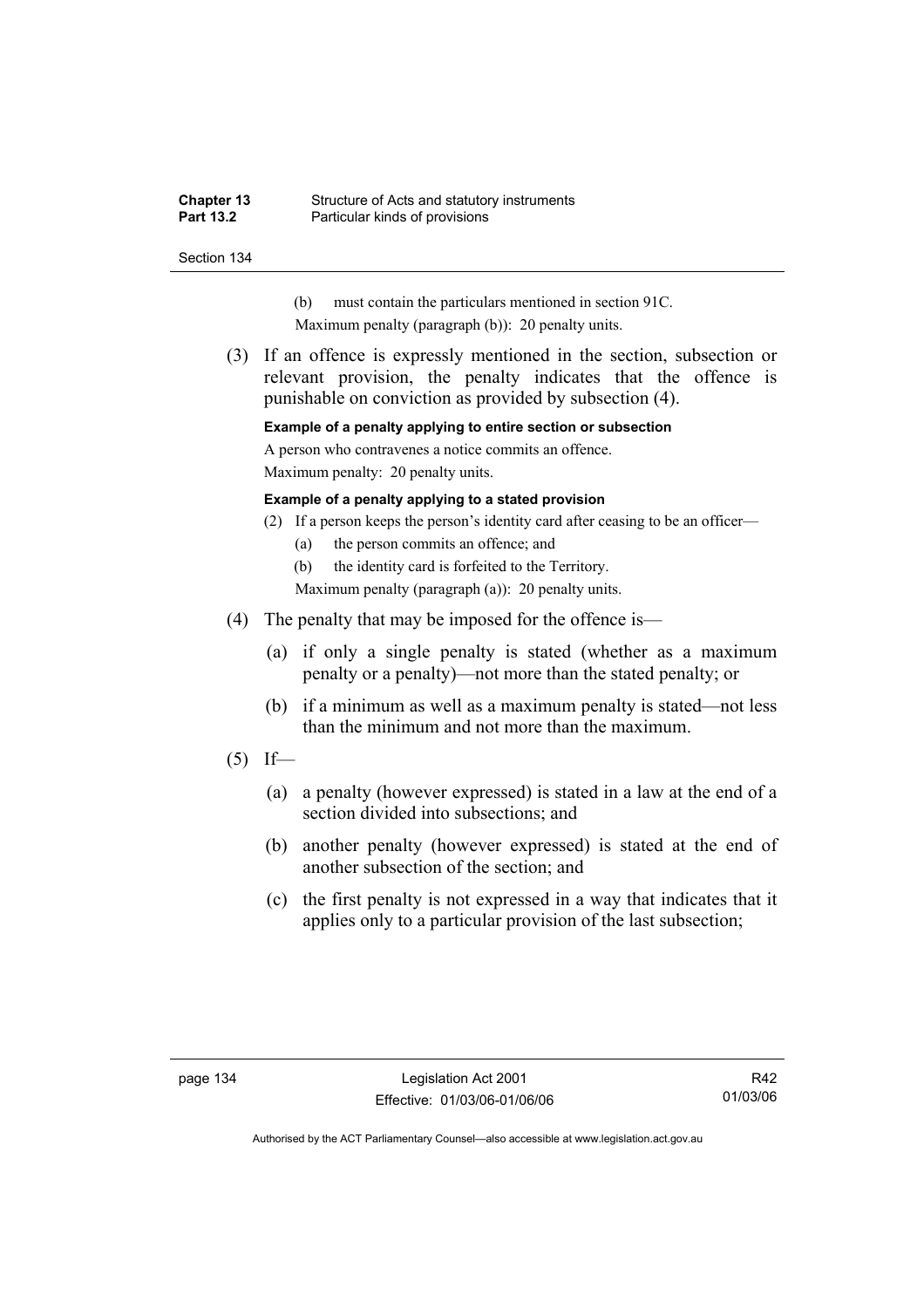the first penalty is taken, for this section, to be expressed in a way that indicates that it applies only to the last subsection.

#### **Example**

In the following example, subsection (4) is the last subsection and the penalty stated at the end applies only to that subsection:

- '(2) A permit holder must record all transactions under this Act. Maximum penalty: 20 penalty units.
- (3) If a permit holder is convicted of an offence against subsection (2), the registrar must cancel the permit.
- (4) A permit holder must not sell a declared substance in contravention of this Act.

Maximum penalty: 100 penalty units, imprisonment for 1 year or both.'.

- (6) In working out for this section whether a penalty is at the end of a section or subsection, the position of any example or note is to be disregarded.
- (7) This section is a determinative provision.
	- *Note* See s 5 for the meaning of determinative provisions, and s 6 for their displacement.

## **135 Penalties not at end of sections and subsections**

- (1) This section applies if a penalty (however expressed) is stated in a provision of a law other than at the end of a section or subsection.
- (2) If an offence is expressly mentioned in the provision, the penalty indicates that the offence is punishable on conviction as provided by subsection  $(4)$ .

#### **Example**

A person who contravenes subsection (3) commits an offence punishable by a fine of not more than 20 penalty units.

*Note* An example is part of the Act, is not exhaustive and may extend, but does not limit, the meaning of the provision in which it appears (see s 126 and s 132).

R42 01/03/06 page 135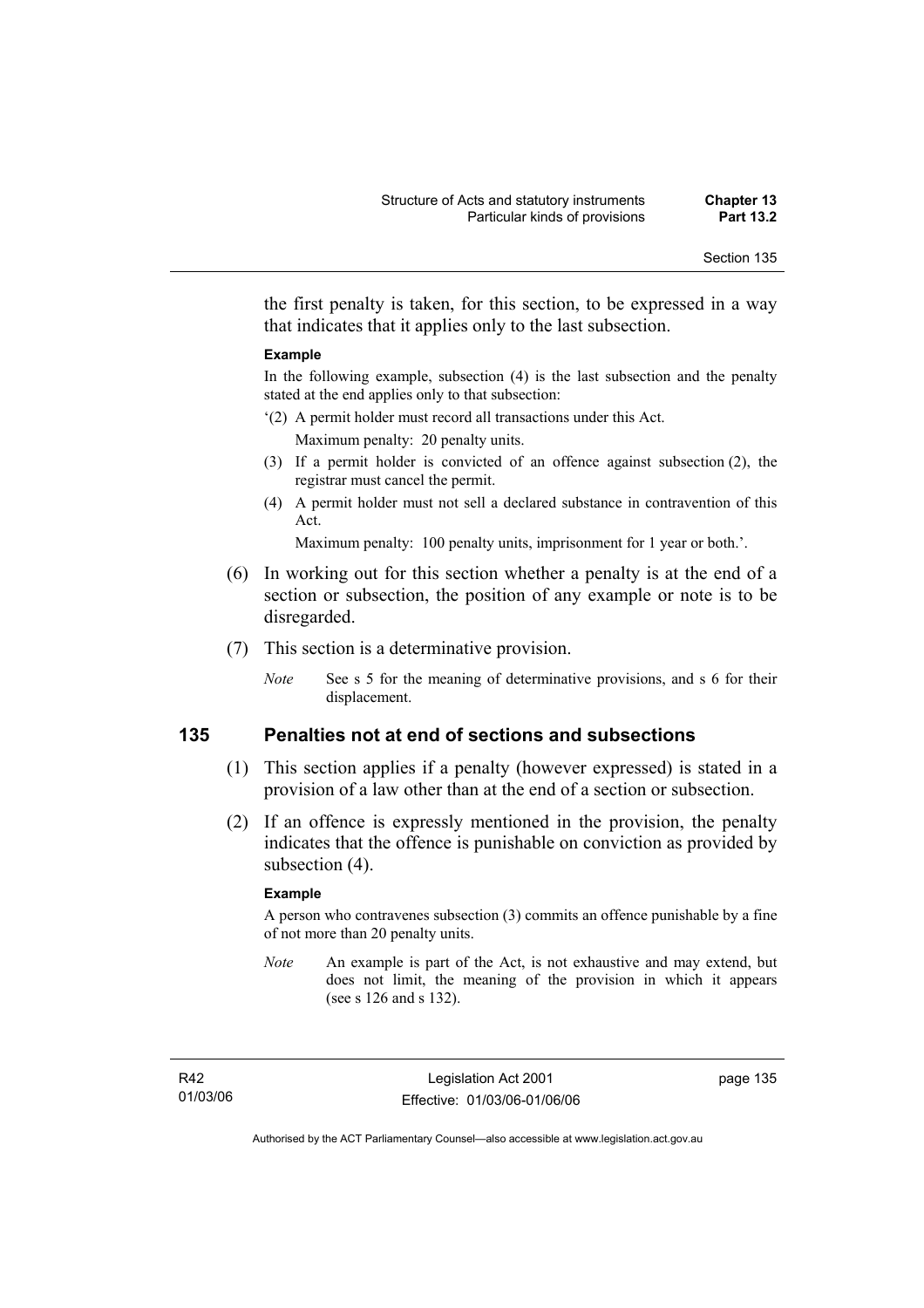| <b>Chapter 13</b> | Structure of Acts and statutory instruments |
|-------------------|---------------------------------------------|
| <b>Part 13.2</b>  | Particular kinds of provisions              |

 (3) If an offence is not expressly mentioned in the provision, the penalty indicates that contravention of the provision (or a stated part of the provision) is an offence punishable on conviction as provided by subsection  $(4)$ .

#### **Example**

A person who contravenes subsection (3) must pay a fine of not more than 20 penalty units.

- (4) The penalty that may be imposed for the offence is—
	- (a) if only a single penalty is stated (whether as a maximum penalty or a penalty)—not more than the stated penalty; or
	- (b) if a minimum as well as a maximum penalty is stated—not less than the minimum and not more than the maximum.
- (5) In working out for this section whether a penalty is at the end of a section or subsection, the position of any example or note is to be disregarded.
- (6) This section is a determinative provision.
	- *Note* See s 5 for the meaning of determinative provisions, and s 6 for their displacement.

page 136 Legislation Act 2001 Effective: 01/03/06-01/06/06

R42 01/03/06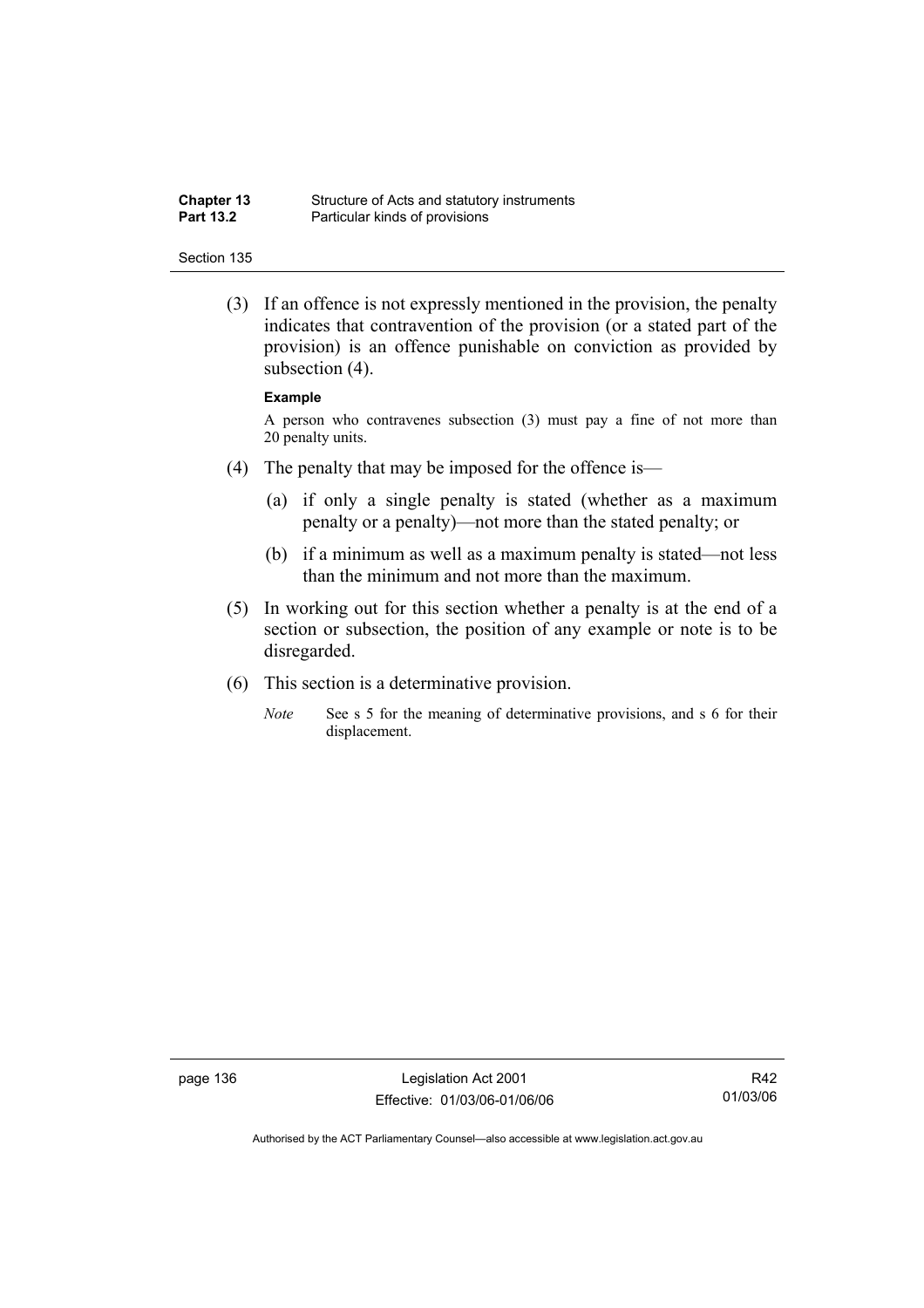# **Chapter 14 Interpretation of Acts and statutory instruments**

## **Part 14.1 Purpose and scope**

## **136 Meaning of** *Act* **in ch 14**

In this chapter:

*Act* includes a statutory instrument.

*Note* Section 7 (3) provides that a reference to an Act includes a reference to a provision of an Act. Section 13 (3) provides that a reference to a statutory instrument includes a reference to a provision of a statutory instrument.

## **137 Purpose and scope of ch 14**

- (1) The purpose of this chapter is to provide guidance about the interpretation of Acts.
- (2) This chapter is not intended to be a comprehensive statement of the law of interpretation applying to Acts.
- (3) In particular, this chapter assumes that common law presumptions operate in conjunction with this chapter.
- (4) Subsection (3) also applies to common law presumptions that come into existence after the commencement of this chapter.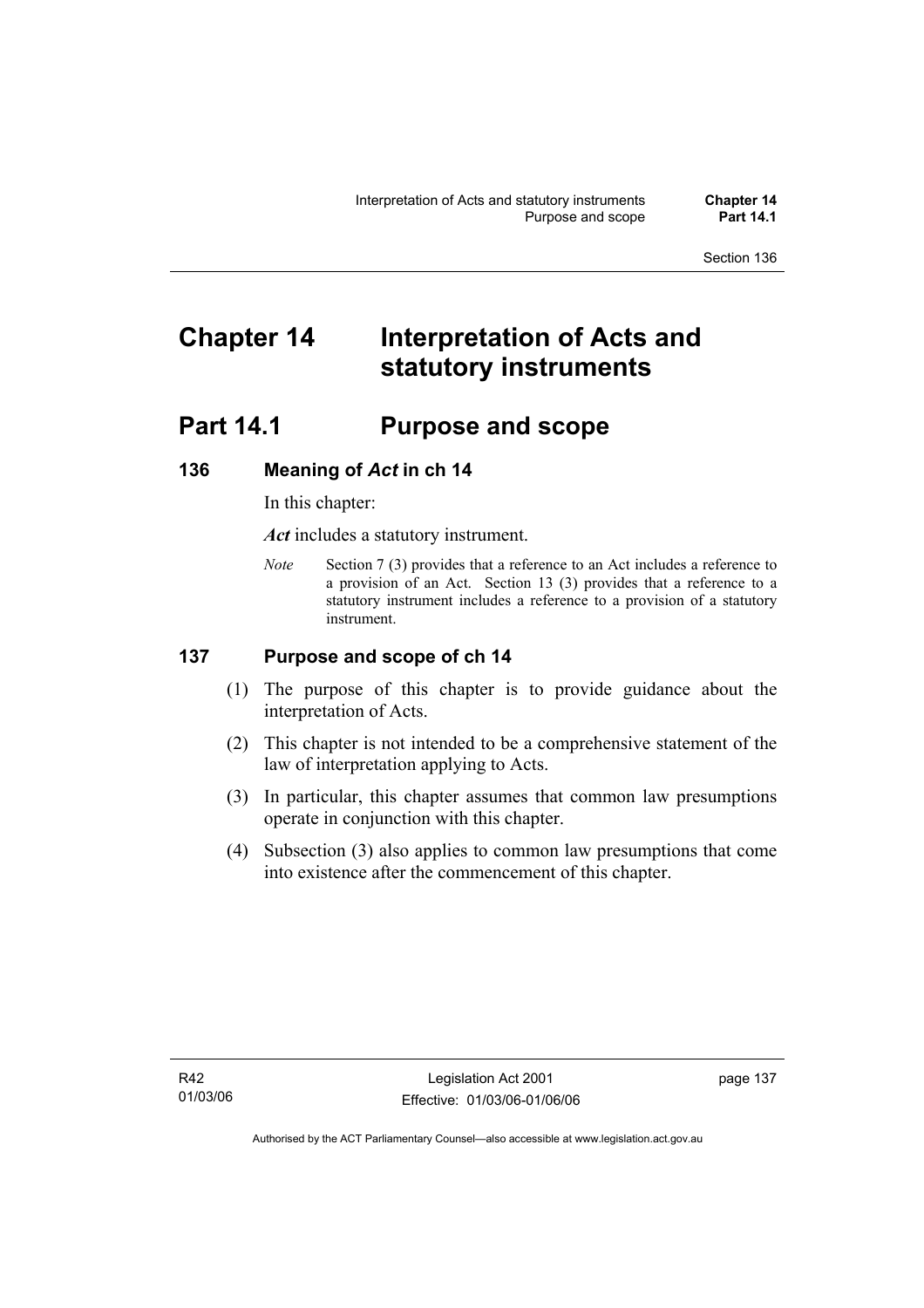| <b>Chapter 14</b> | Interpretation of Acts and statutory instruments |
|-------------------|--------------------------------------------------|
| <b>Part 14.2</b>  | Key principles of interpretation                 |

## **Part 14.2 Key principles of interpretation**

## **138 Meaning of** *working out the meaning of an Act*

In this part:

*working out the meaning of an Act* means—

- (a) resolving an ambiguous or obscure provision of the Act; or
- (b) confirming or displacing the apparent meaning of the Act; or
- (c) finding the meaning of the Act when its apparent meaning leads to a result that is manifestly absurd or is unreasonable; or
- (d) finding the meaning of the Act in any other case.

## **139 Interpretation best achieving Act's purpose**

- (1) In working out the meaning of an Act, the interpretation that would best achieve the purpose of the Act is to be preferred to any other interpretation.
- (2) This section applies whether or not the Act's purpose is expressly stated in the Act.
	- *Note T*he *Human Rights Act 2004*, s 30 (1) (which is about interpreting legislation to be consistent with human rights) is also relevant to interpreting territory laws.

## **140 Legislative context**

In working out the meaning of an Act, the provisions of the Act must be read in the context of the Act as a whole.

#### **Examples**

1 The long title of an Act provides that it is an Act to give certain benefits to the holders of pensioner cards. Section 4 provides 'This Act applies to a holder of a pensioner card'. Section 22 provides that the commissioner may grant 'a person' an exemption from payment of rates. The Act does not contain a definition of 'person'. Section 22 must be read in the context of

page 138 Legislation Act 2001 Effective: 01/03/06-01/06/06

R42 01/03/06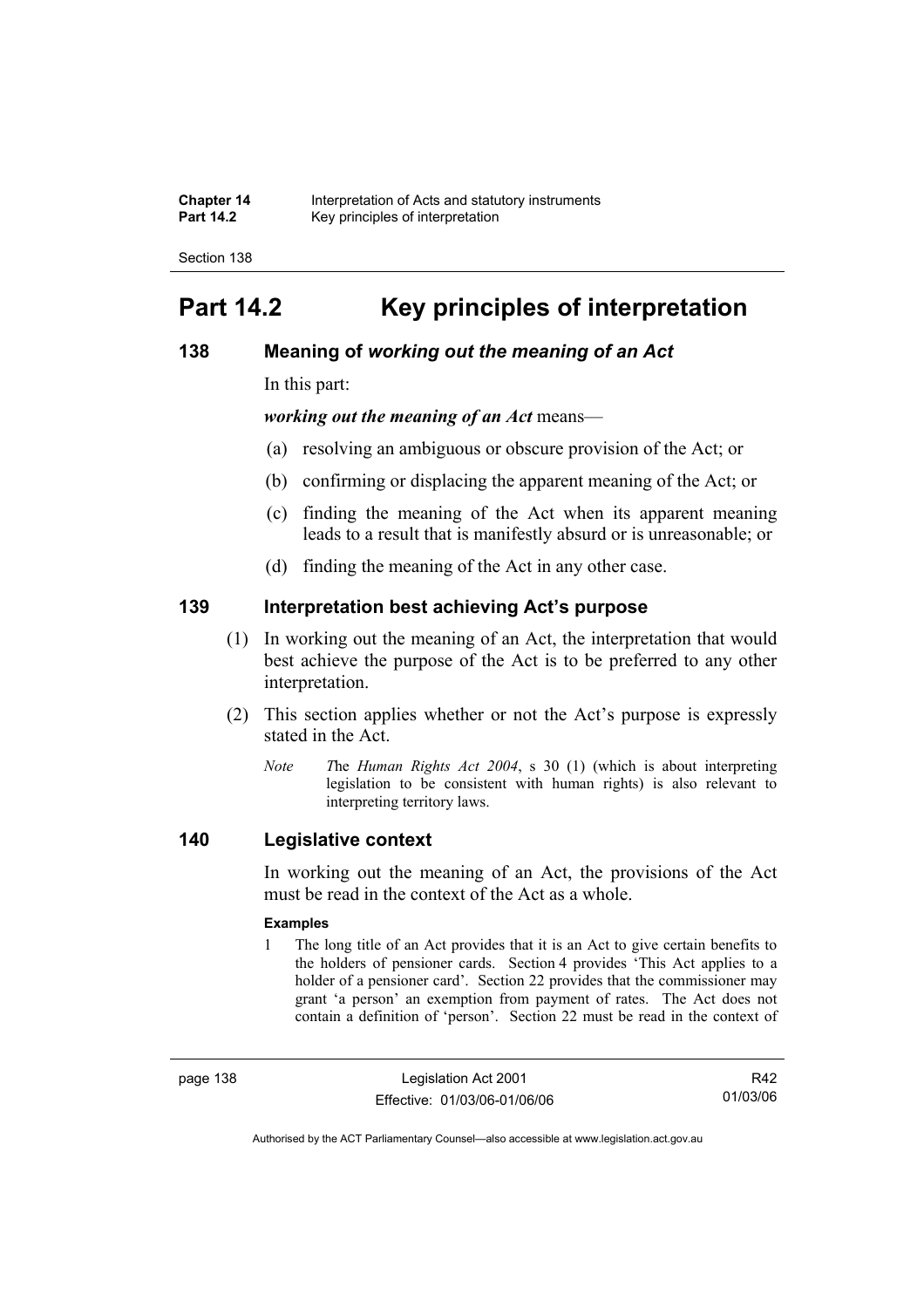the Act as a whole so that the commissioner may only grant exemptions to people who are holders of pensioner cards.

2 The *Drug Testing Regulation 2001* (made under the *Drug Testing Act 2000* (hypothetical)), section 6 contains the following heading:

#### **6 Corresponding law—Act, s 100, def** *corresponding law*

The heading indicates that the section has been made for the definition of *corresponding law* in the *Drug Testing Act 2000*, section 100.

- 3 Section 12 (1) of a subordinate law refers to 'an order under the *Crimes Act 1900*, section 402*'*. No other kind of order is mentioned in the section and the word 'order' is not otherwise defined in the subordinate law. Subsections (2), (4), (7) and (9) of the same section, which only refer to 'the order', are to be understood as referring to the order mentioned in subsection (1).
- *Note 1* See s 126 and s 127 for material that is, or is not, part of an Act or statutory instrument.
- *Note 2* An example is part of the Act, is not exhaustive and may extend, but does not limit, the meaning of the provision in which it appears (see s 126 and s 132).

### **141 Non-legislative context generally**

- (1) In working out the meaning of an Act, material not forming part of the Act may be considered.
	- *Note 1* See s 146 for the meaning of *may* and *must*.
	- *Note 2* See s 126 and s 127 for material that is, or is not, part of an Act or statutory instrument.
	- *Note* 3 See s 142 for material that may be considered in working out the meaning of an Act or statutory instrument.
- (2) In deciding whether material not forming part of an Act should be considered in working out the meaning of the Act, and the weight to be given to the material, the following matters must be taken into account:
	- (a) the desirability of being able to rely on the ordinary meaning of the Act, having regard to the purpose of the Act and the provisions of the Act read in the context of the Act as a whole;

page 139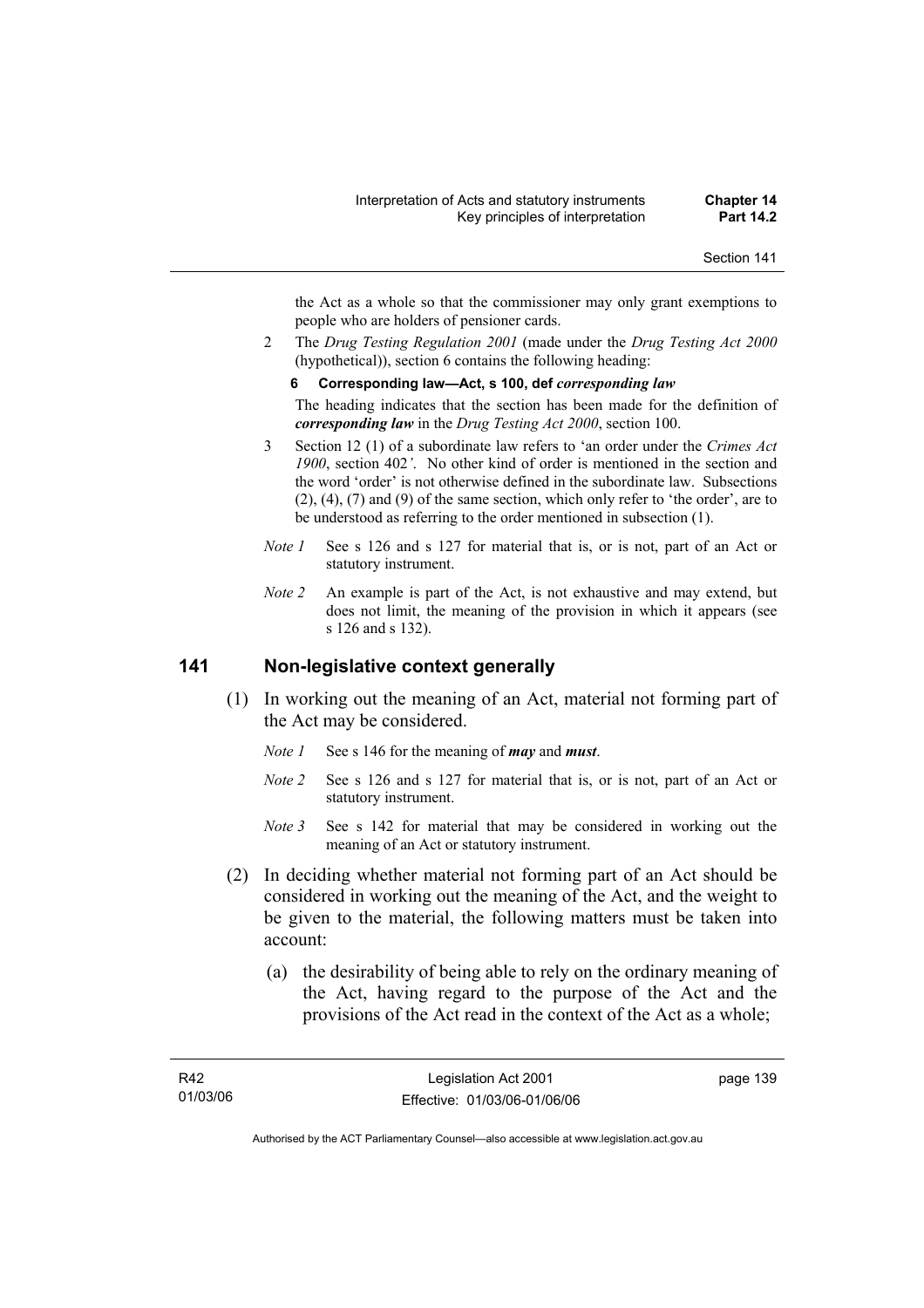- (b) the undesirability of prolonging proceedings without compensating advantage;
- (c) the accessibility of the material to the public.
- (3) Subsection (2) does not limit the matters that may be taken into account.
- (4) For subsection (2) (c), material in the register is taken to be accessible to the public.

*Note* The register is the ACT legislation register (see dict, pt 2, def *register*).

## **142 Non-legislative context—material that may be considered**

- (1) In working out the meaning of an Act, material mentioned in table 142, column 2 may be considered.
- (2) In working out the meaning of a statutory instrument, material mentioned in table 142, column 3 may be considered.
- (3) This section does not limit the material that may be considered in working out the meaning of an Act or statutory instrument.

| column 1<br>item | column 2<br>Act                                                                                                                    | column 3<br>statutory instrument                                                                                                                           |  |
|------------------|------------------------------------------------------------------------------------------------------------------------------------|------------------------------------------------------------------------------------------------------------------------------------------------------------|--|
|                  | material not forming<br>part of the Act contained<br>in an authorised version<br>of the Act<br>See ch 3 (Authorised<br><b>Note</b> | material not forming part of<br>the statutory instrument<br>contained in an authorised<br>version of the instrument<br><b>Note</b><br>See ch 3 (Authorised |  |
|                  | versions<br>and<br>evidence of laws and<br>legislative material).                                                                  | versions and evidence of<br>legislative<br>and<br>laws<br>material).                                                                                       |  |

#### **Table 142**

page 140 Legislation Act 2001 Effective: 01/03/06-01/06/06

R42 01/03/06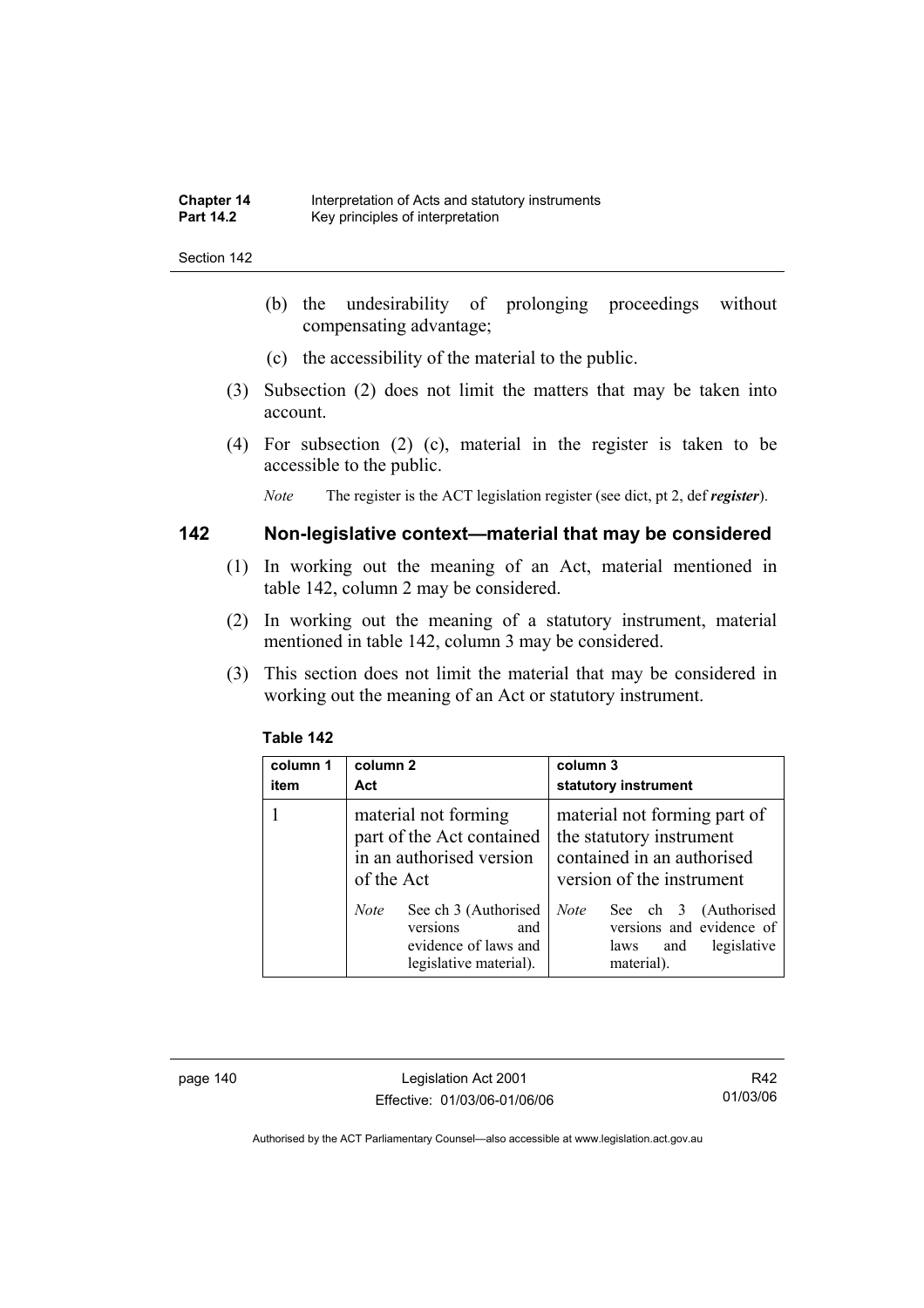Interpretation of Acts and statutory instruments **Chapter 14**  Key principles of interpretation **Part 14.2** 

Section 142

| column 1       | column <sub>2</sub>                                                                                                                                                                                             | column 3                                                                                                                                                                                                                                                                                                                                                                      |  |
|----------------|-----------------------------------------------------------------------------------------------------------------------------------------------------------------------------------------------------------------|-------------------------------------------------------------------------------------------------------------------------------------------------------------------------------------------------------------------------------------------------------------------------------------------------------------------------------------------------------------------------------|--|
| item           | Act                                                                                                                                                                                                             | statutory instrument                                                                                                                                                                                                                                                                                                                                                          |  |
| $\overline{2}$ | any relevant report of a<br>royal commission, law<br>reform commission,<br>committee of inquiry or<br>other similar entity that<br>was presented to the<br>Legislative Assembly<br>before the Act was<br>passed | any relevant report of a royal<br>commission, law reform<br>commission, committee of<br>inquiry or other similar<br>entity that was presented to<br>the Legislative Assembly-<br>if the statutory<br>(a)<br>instrument was<br>presented to the<br>Assently—<br>before the end of<br>6 sitting days<br>after the day the<br>instrument was<br>presented to the<br>Assembly; or |  |
|                |                                                                                                                                                                                                                 | (b)<br>in any other<br>case—before the<br>instrument was<br>made                                                                                                                                                                                                                                                                                                              |  |

R42 01/03/06

Legislation Act 2001 Effective: 01/03/06-01/06/06 page 141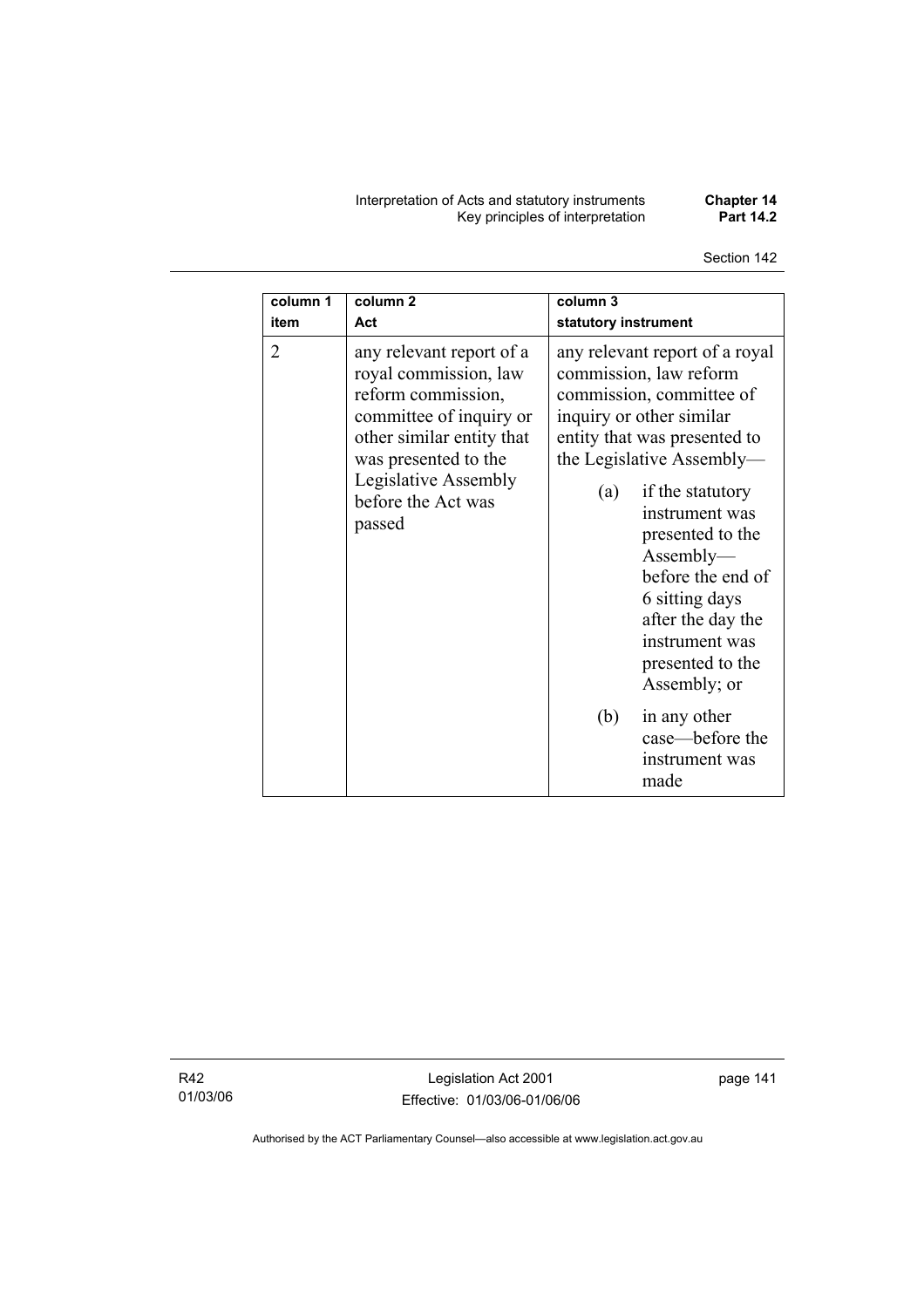**Chapter 14** Interpretation of Acts and statutory instruments **Part 14.2 Key principles of interpretation** 

#### Section 142

| column 1<br>item | column <sub>2</sub><br>Act                                                                                                                                                                                          | column <sub>3</sub><br>statutory instrument                                                                                                                                                                                                                                                                                                 |  |
|------------------|---------------------------------------------------------------------------------------------------------------------------------------------------------------------------------------------------------------------|---------------------------------------------------------------------------------------------------------------------------------------------------------------------------------------------------------------------------------------------------------------------------------------------------------------------------------------------|--|
| 3                | any relevant report of a<br>committee of the<br>Legislative Assembly<br>that was made to the                                                                                                                        | any relevant report of a<br>committee of the Legislative<br>Assembly that was made to<br>the Assembly-                                                                                                                                                                                                                                      |  |
|                  | Assembly before the<br>Act was passed                                                                                                                                                                               | (a)<br>if the statutory<br>instrument was<br>presented to the<br>Assently—<br>before the end of<br>6 sitting days<br>after the day the<br>instrument was<br>presented to the<br>Assembly; or                                                                                                                                                |  |
|                  |                                                                                                                                                                                                                     | (b)<br>in any other<br>case—before the<br>instrument was<br>made                                                                                                                                                                                                                                                                            |  |
| 4                | any explanatory<br>statement (however<br>described) for the bill<br>that became the Act, or<br>any other relevant<br>document, that was<br>presented to the<br>Legislative Assembly<br>before the Act was<br>passed | if the statutory instrument<br>was presented to the<br>Legislative Assembly—any<br>explanatory statement<br>(however described) for the<br>instrument, or any other<br>relevant document, that was<br>presented to the Legislative<br>Assembly before the end of<br>6 sitting days after the<br>instrument was presented to<br>the Assembly |  |

page 142 Legislation Act 2001 Effective: 01/03/06-01/06/06

R42 01/03/06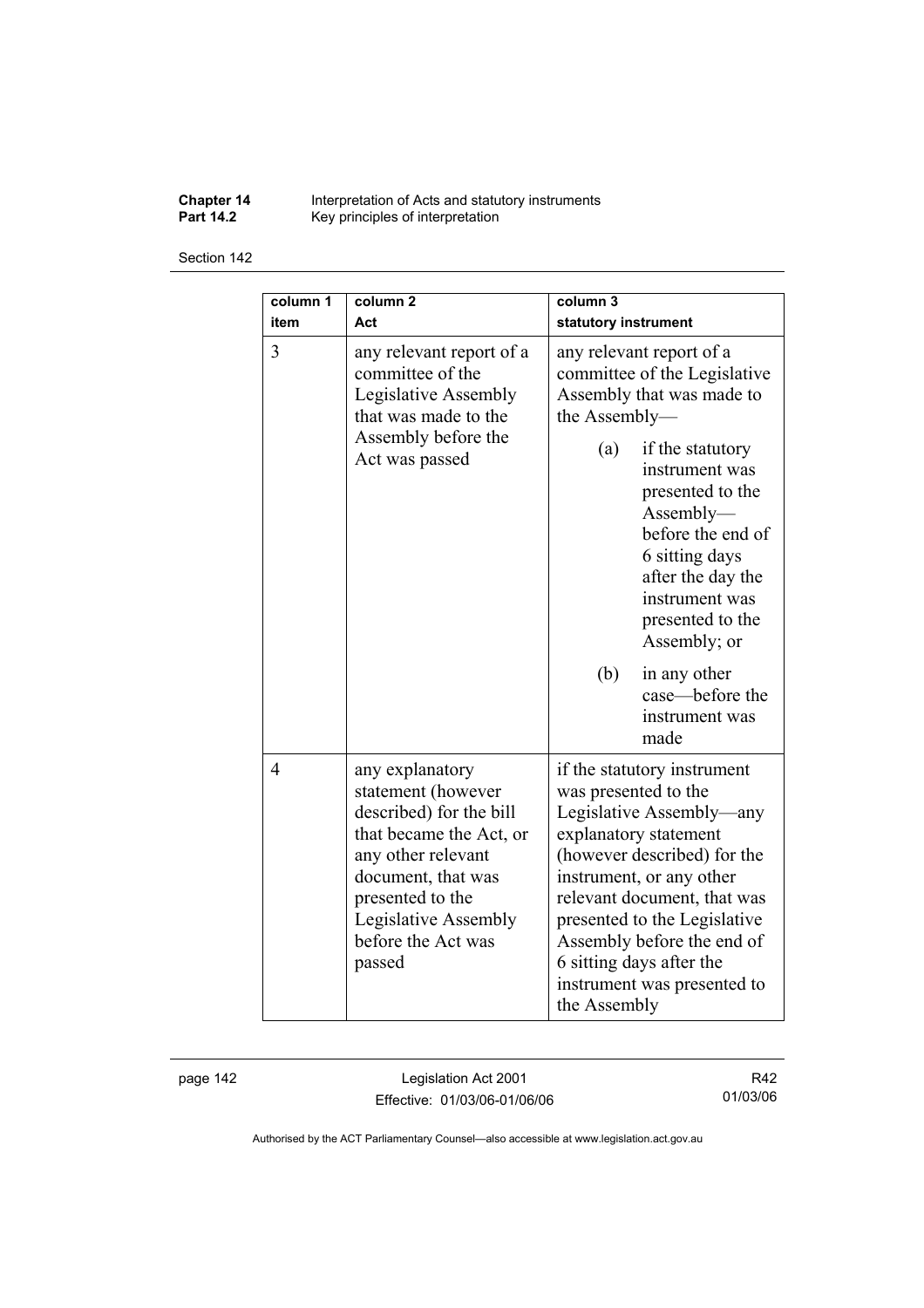Interpretation of Acts and statutory instruments **Chapter 14 Key principles of interpretation** 

| column 1<br>item | column <sub>2</sub><br>Act                                                                                              | column 3<br>statutory instrument                                                                                                                                                                |
|------------------|-------------------------------------------------------------------------------------------------------------------------|-------------------------------------------------------------------------------------------------------------------------------------------------------------------------------------------------|
| 5                | the presentation speech<br>made to the Legislative<br>Assembly during the<br>passage of the bill that<br>became the Act | if the statutory instrument<br>was presented to the<br>Legislative Assembly by a<br>member of the Assembly-<br>any presentation speech<br>made to the Assembly                                  |
| 6                | official reports of<br>proceedings in the<br>Legislative Assembly in<br>relation to the bill that<br>became the Act     | if the statutory instrument<br>was presented to the<br>Legislative Assembly-<br>official reports of<br>proceedings in the<br>Legislative Assembly in<br>relation to the statutory<br>instrument |
| 7                | any relevant treaty or<br>other international<br>agreement to which<br>Australia is a party                             | any relevant treaty or other<br>international agreement to<br>which Australia is a party                                                                                                        |

## **143 Law stating material for consideration in working out meaning**

 (1) If a relevant law provides that stated material may or must be considered in working out the meaning of an Act or statutory instrument, that does not by implication prevent other material of the same or similar kind being considered in working out the meaning of the Act or instrument.

#### **Example**

The *Computer Crime Act 2000* (hypothetical) contains the following provision:

**4 Report may be used as an aid to interpretation** 

The *Community Law Reform Report on Computer Crime* (CLRC No X) may be considered in working out the meaning of this Act.

R42 01/03/06 page 143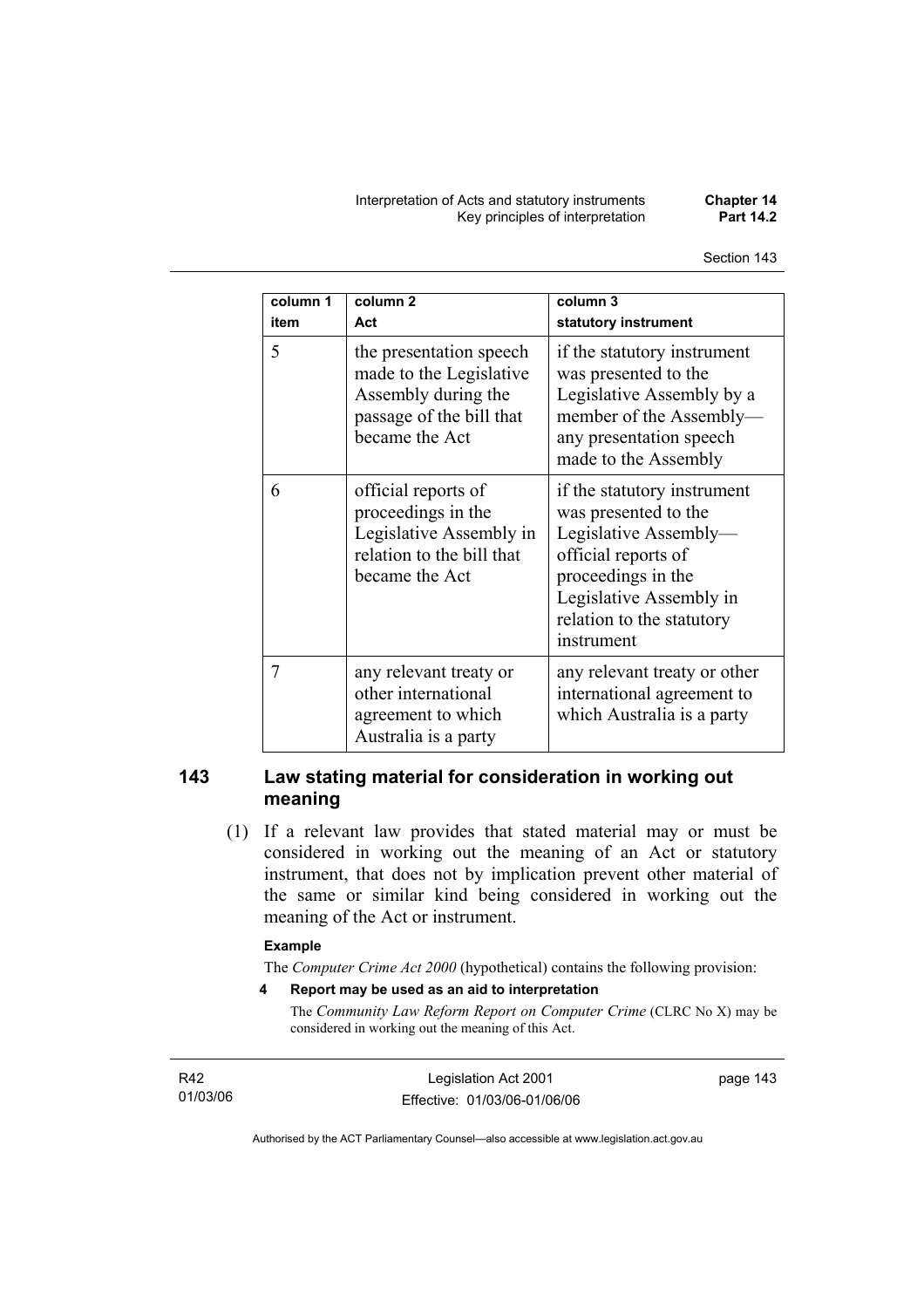#### **Chapter 14** Interpretation of Acts and statutory instruments<br>**Part 14.2** Key principles of interpretation Key principles of interpretation

#### Section 143

This does not limit access to other non-legislative material of the same or a similar kind for working out the meaning of the *Computer Crime Act 2000*.

- *Note* An example is part of the Act, is not exhaustive and may extend, but does not limit, the meaning of the provision in which it appears (see s 126 and s 132).
- (2) In this section:

*relevant law* means—

- (a) in working out the meaning of an Act—the Act or another Act; or
- (b) in working out the meaning of a statutory instrument made under an Act—the Act, another Act or the instrument; or
- (c) in working out the meaning of a statutory instrument made under another statutory instrument—an Act or either instrument.

page 144 Legislation Act 2001 Effective: 01/03/06-01/06/06

R42 01/03/06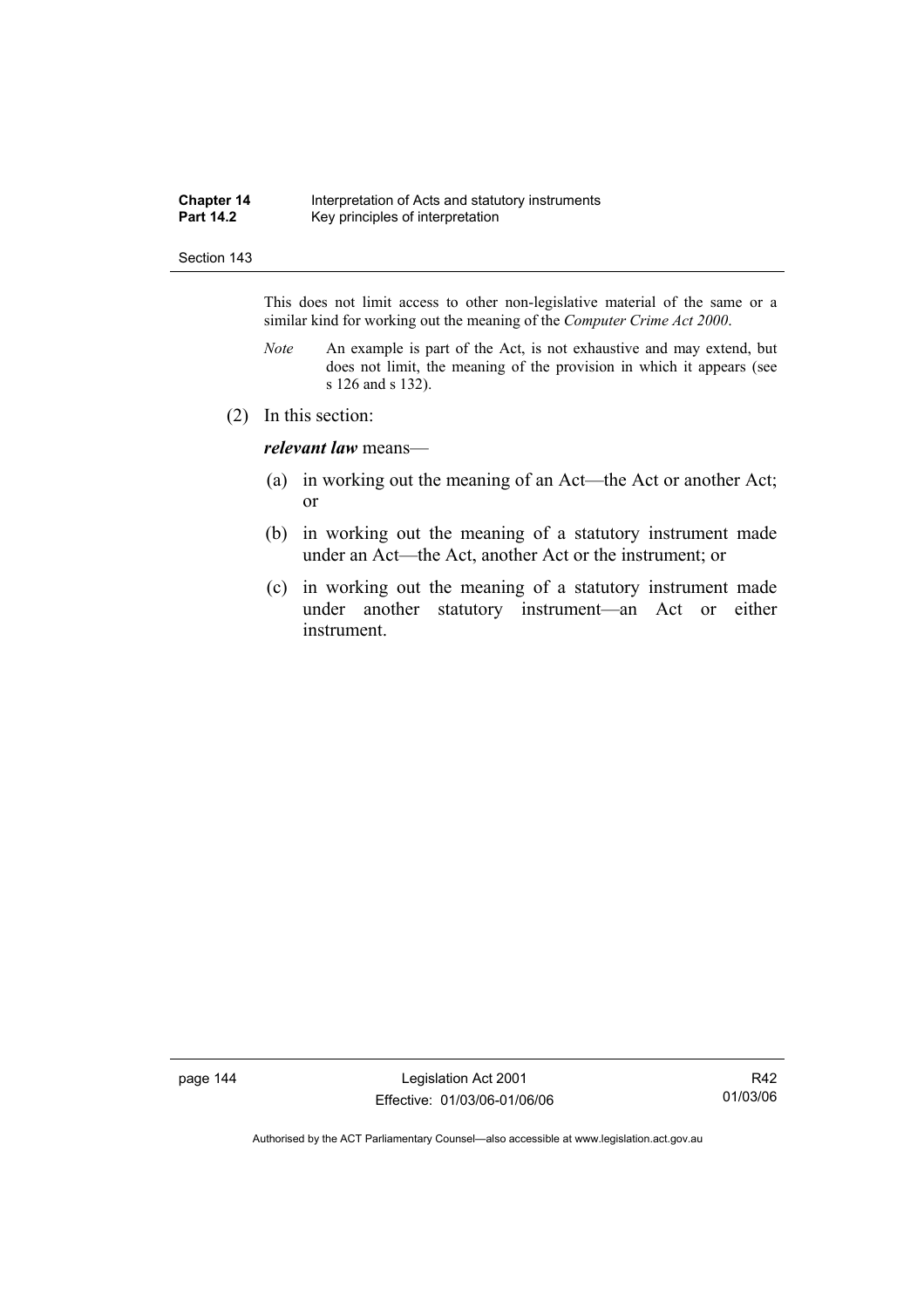## **Chapter 15 Aids to interpretation**

## **Part 15.1 General**

## **144 Meaning of commonly-used terms**

A definition in the dictionary, part 1 applies to all Acts and statutory instruments.

*Note* See s 130 for the definition of *definition* and s 131 for provisions about signpost definitions.

## **145 Gender and number**

In an Act or statutory instrument—

- (a) words indicating a gender include every other gender; and
- (b) words in the singular number include the plural and words in the plural number include the singular.

## **146 Meaning of** *may* **and** *must*

- (1) In an Act or statutory instrument, the word *may*, or a similar term, used in relation to a function indicates that the function may be exercised or not exercised, at discretion.
	- *Note Function* is defined in the dict, pt 1 to include authority, duty and power.
- (2) In an Act or statutory instrument, the word *must*, or a similar term, used in relation to a function indicates that the function is required to be exercised.

page 145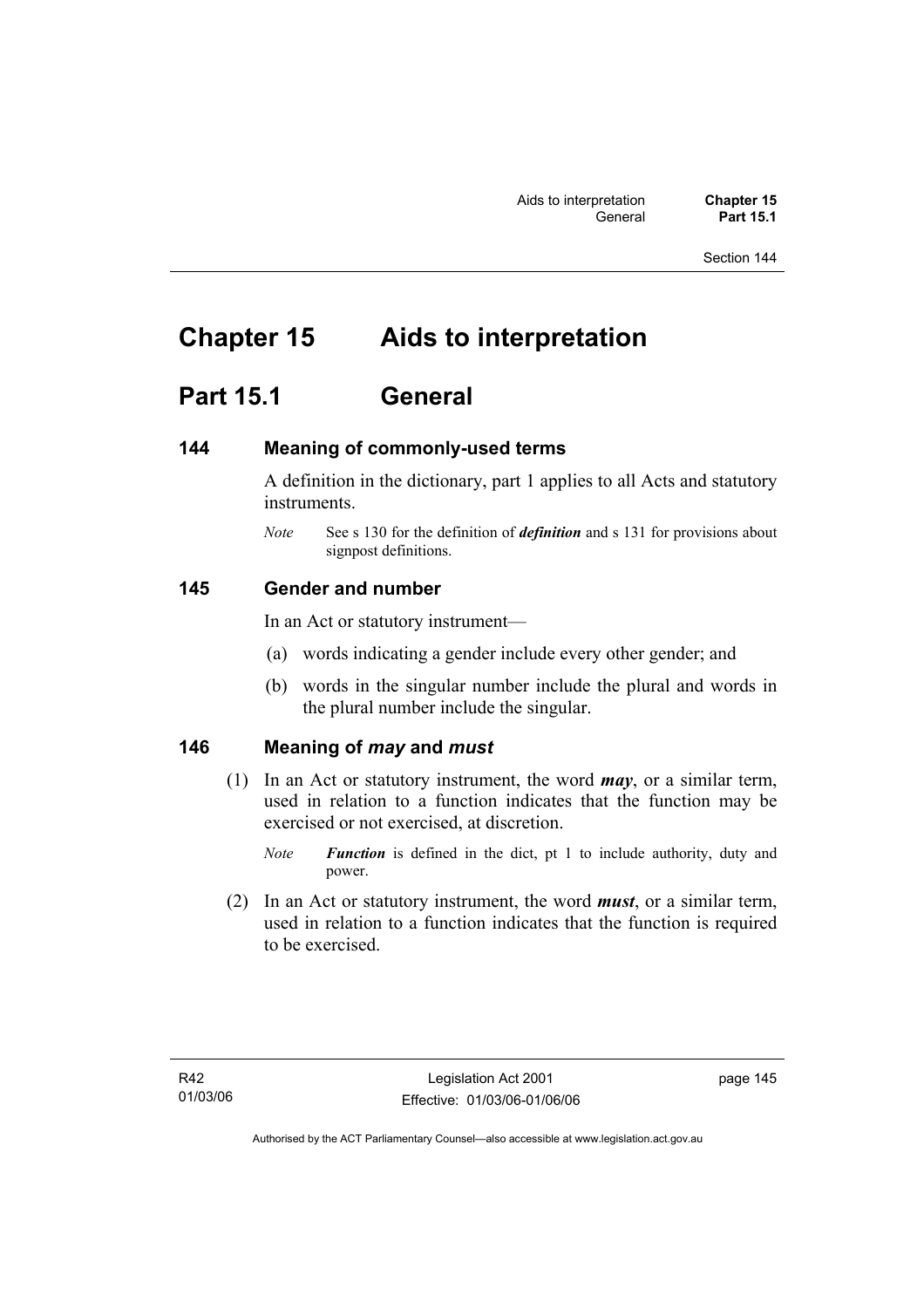| <b>Chapter 15</b> | Aids to interpretation |
|-------------------|------------------------|
| <b>Part 15.1</b>  | General                |

- (3) This section is a determinative provision so far as it applies to an applicable law or an applicable provision.
	- *Note* See s 5 for the meaning of determinative provisions, and s 6 for their displacement.
- (4) In this section:

*applicable law* means an Act enacted, or statutory instrument made, after the application date.

*applicable provision* means a provision inserted after the application date into an Act or statutory instrument that is not an applicable law.

#### *application date* means—

- (a) for an Act, subordinate law or disallowable instrument— 1 January 2000; and
- (b) for any other statutory instrument—1 January 2006.

*inserted*, for a provision, includes inserted in substitution for another provision.

## **147 Changes of drafting practice not to affect meaning**

 (1) The purpose of this section is to encourage the making of progressive improvements in the form of the statute book without inadvertently changing the substantive effect of the law.

*Note* See also s 96 (Relocated provisions).

- (2) This is to be achieved particularly by updating the language and structure of Acts and statutory instruments to replace older forms of legislative expression with forms reflecting current legislative drafting practice.
- (3) If an Act or statutory instrument is amended so that it contains an older form of legislative expression in a provision and a newer form in another, the ideas in the 2 provisions must not be regarded as

R42 01/03/06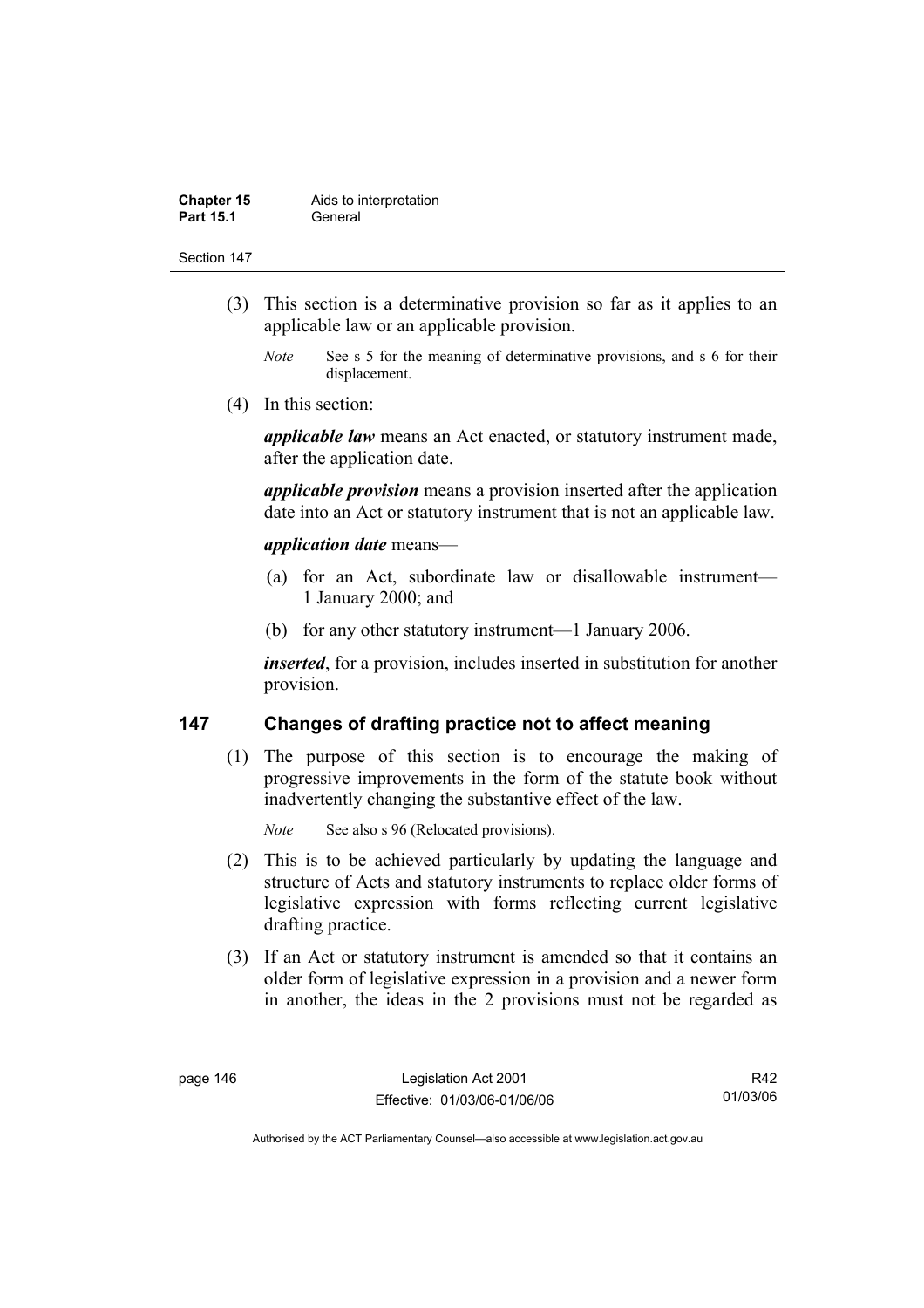different only because different words are used or the provisions are structured in different ways.

- (4) Subsection (3) also applies if the provisions are in different Acts or statutory instruments.
- (5) Also, if an Act or statutory instrument is amended so that a provision containing an older form of legislative expression is replaced (whether or not in the same position) by a provision in a newer form, the ideas in the 2 provisions must not be regarded as different only because different words are used or the provisions are structured in different ways.
- (6) In deciding whether the ideas are different, regard must be had to the context and history of the 2 provisions.
- (7) Subsection (6) does not limit the matters to which regard may be had.
- (8) This section is a determinative provision.
	- *Note* See s 5 for the meaning of determinative provisions, and s 6 for their displacement.

## **148 Terms used in instruments have same meanings as in authorising laws**

Terms used in a statutory instrument have the same meanings as they have, from time to time, in the Act or statutory instrument (the *authorising law*), or the relevant provisions of the authorising law, under which the instrument is made or in force.

## **149 Age in years**

For an Act or statutory instrument, a person is an age in years at the beginning of the person's birthday for the age.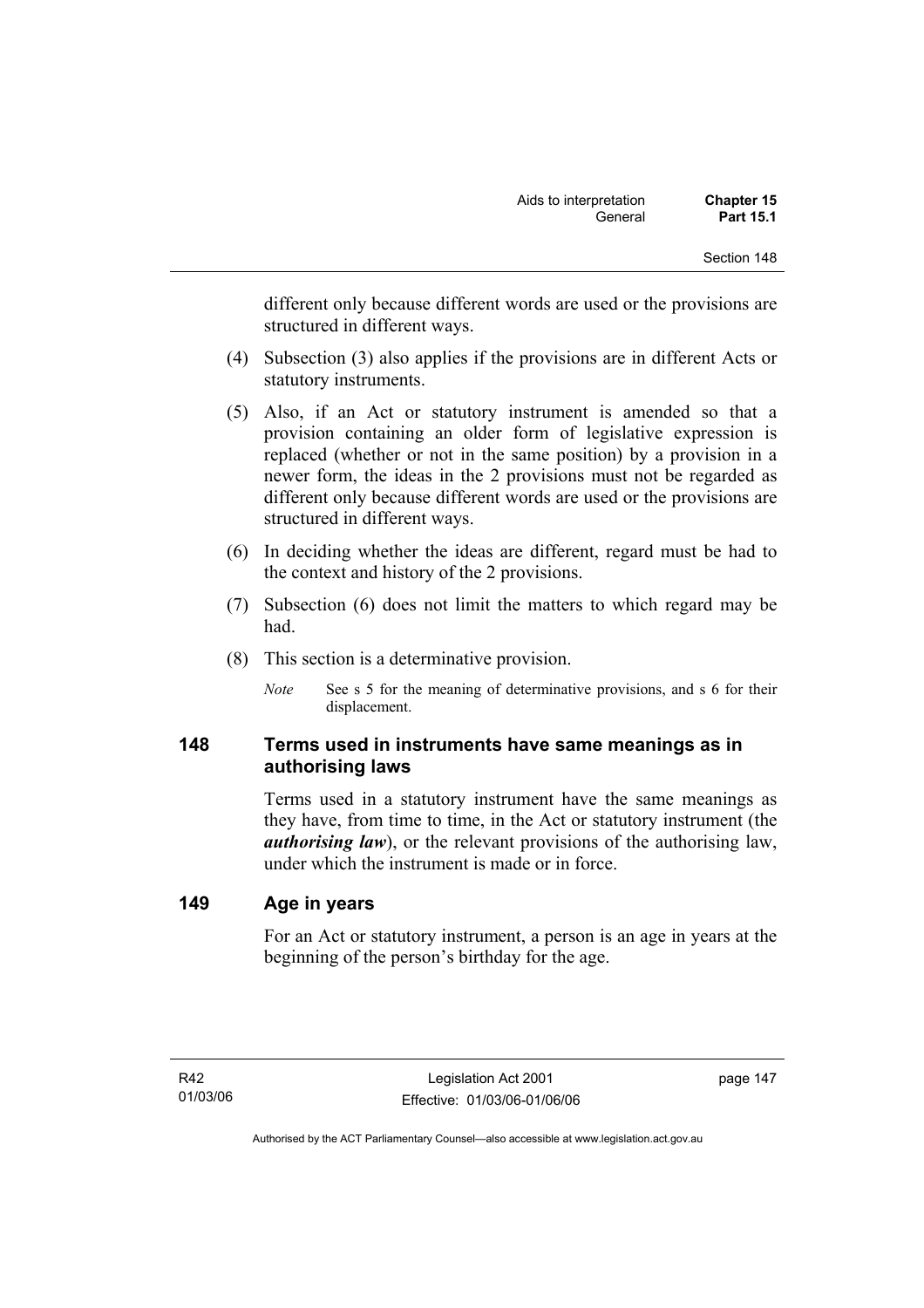| <b>Chapter 15</b> | Aids to interpretation |
|-------------------|------------------------|
| <b>Part 15.1</b>  | General                |

## **150 Measurement of distance**

In applying an Act or statutory instrument, distance is to be measured in a straight line on a horizontal plane.

## **151 Working out periods of time generally**

- (1) This section applies in working out periods of 1 day or longer for an Act or statutory instrument, whether the period is a period in the future or the past.
	- *Note 1* The following definitions in the dictionary, pt 1 are also relevant to periods of time:
		- *business day*
		- *calendar month*
		- *calendar year*
		- *financial year*
		- *midnight*
		- *month*
		- *named month*
		- *quarter*
		- *working day*
		- *year*.
	- *Note 2* The *Standard Time and Summer Time Act 1972* deals with the meaning of a reference to a time.
- (2) A period of time described as beginning at, on or with a stated day, act or event includes the stated day or the day of the stated act or event.
- (3) A period of time described as beginning from or after a stated day, act or event does not include the stated day or the day of the stated act or event.
- (4) A period of time described as ending at, by, on or with, or as continuing until, a stated day, act or event includes the stated day or the day of the stated act or event.

| page 148 | Legislation Act 2001         | R42      |
|----------|------------------------------|----------|
|          | Effective: 01/03/06-01/06/06 | 01/03/06 |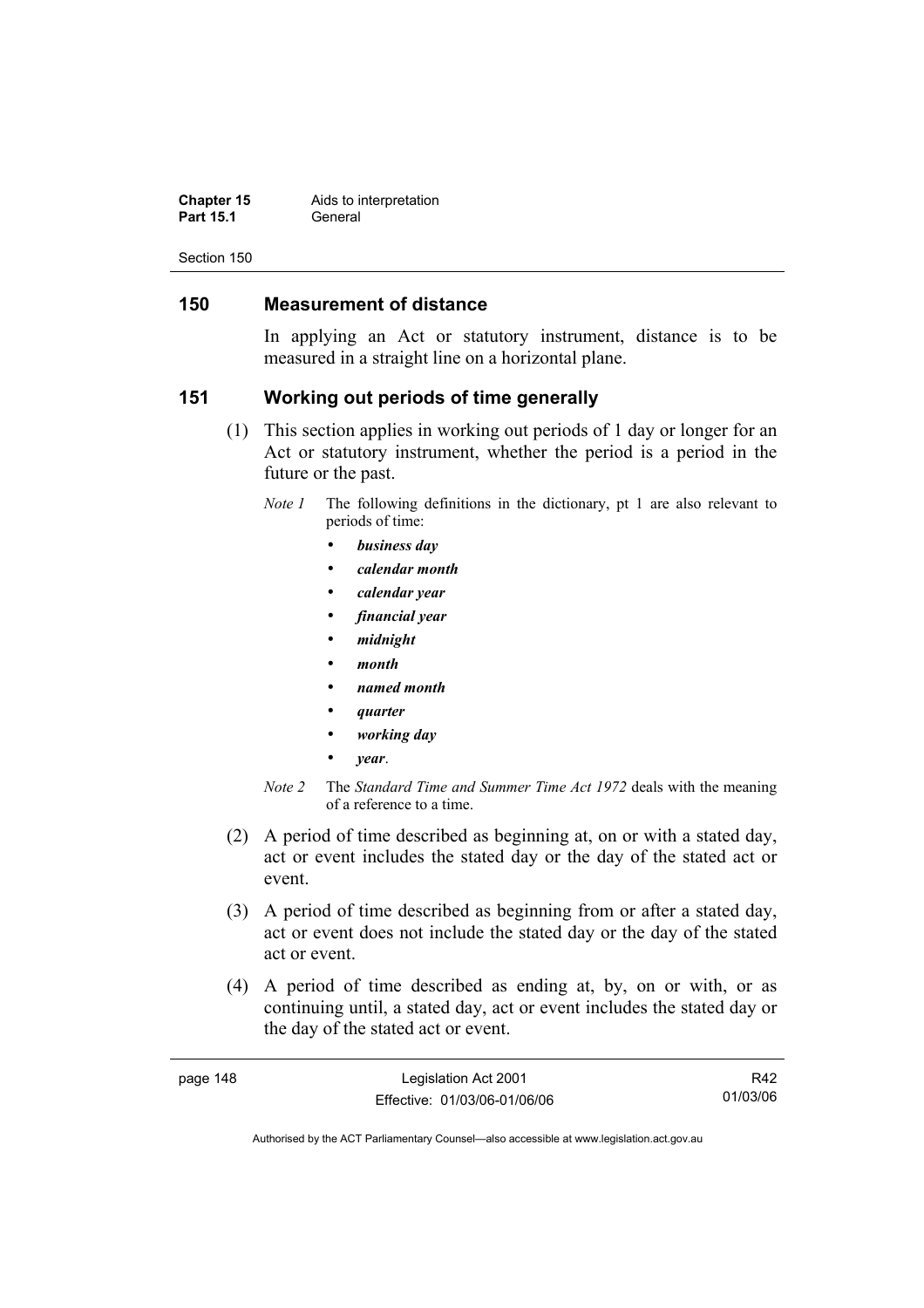- (5) A period of time described as ending before a stated day, act or event does not include the stated day or the day of the stated act or event.
- (6) A reference to a number of days between 2 events does not include the days when the events happen.

#### **Example**

A court rule requires a notice of motion to be served 2 days before the return date for the application. If the return date is Friday, that day and the day the application is served are not counted in working out the 2 days. For service to be valid, the application must be served on or before the Tuesday before the return date.

- *Note* An example is part of the Act, is not exhaustive and may extend, but does not limit, the meaning of the provision in which it appears (see Legislation Act, s 126 and s 132).
- (7) This section is a determinative provision so far as it applies to an applicable law or applicable provision.
	- *Note* See s 5 for the meaning of determinative provisions, and s 6 for their displacement.
- (8) In this section:

*applicable law* means an Act enacted, or statutory instrument made, after 1 January 2006.

*applicable provision* means a provision inserted after 1 January 2006 into an Act or statutory instrument that is not an applicable law.

*inserted*, for a provision, includes inserted in substitution for another provision.

- (9) This section does not apply to a period beginning before the commencement of this section.
- (10) Subsection (9) and this subsection are declared to be laws to which the Legislation Act, section 88 (Repeal does not end effect of transitional law etc) applies.

| R42      | Legislation Act 2001         | page 149 |
|----------|------------------------------|----------|
| 01/03/06 | Effective: 01/03/06-01/06/06 |          |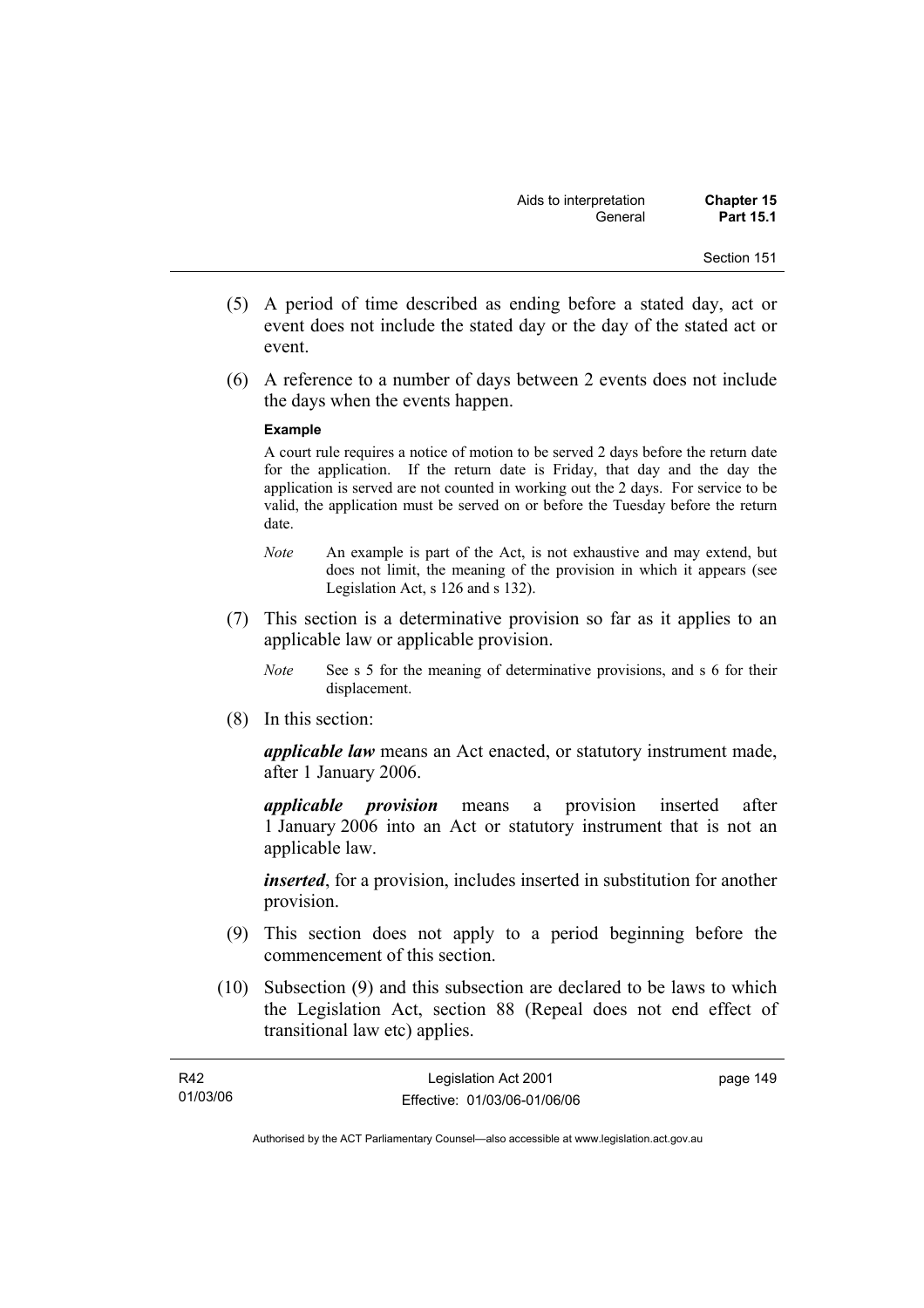| <b>Chapter 15</b> | Aids to interpretation |
|-------------------|------------------------|
| <b>Part 15.1</b>  | General                |

Section 151A

 (11) Subsections (9) and (10) and this subsection expire 1 year after the day this section commences.

## **151A Periods of time ending on non-working days**

- (1) This section applies if—
	- (a) under an Act or statutory instrument, something must or may be done on a particular day or within a particular period of time; and
	- (b) the day, or the last day of the period, is not a working day.
- (2) The thing must or may be done on the next day that is a working day.
- (3) This section is a determinative provision so far as it applies to an applicable law or applicable provision.
	- *Note* See s 5 for the meaning of determinative provisions, and s 6 for their displacement.
- (4) In this section:

*applicable law* means an Act enacted, or statutory instrument made, after 1 January 2006.

*applicable provision* means a provision inserted after 1 January 2006 into an Act or statutory instrument that is not an applicable law.

*inserted*, for a provision, includes inserted in substitution for another provision.

### *public entity* means—

- (a) a court or tribunal; or
- (b) an administrative unit; or
- (c) a statutory-office holder; or

R42 01/03/06

Authorised by the ACT Parliamentary Counsel—also accessible at www.legislation.act.gov.au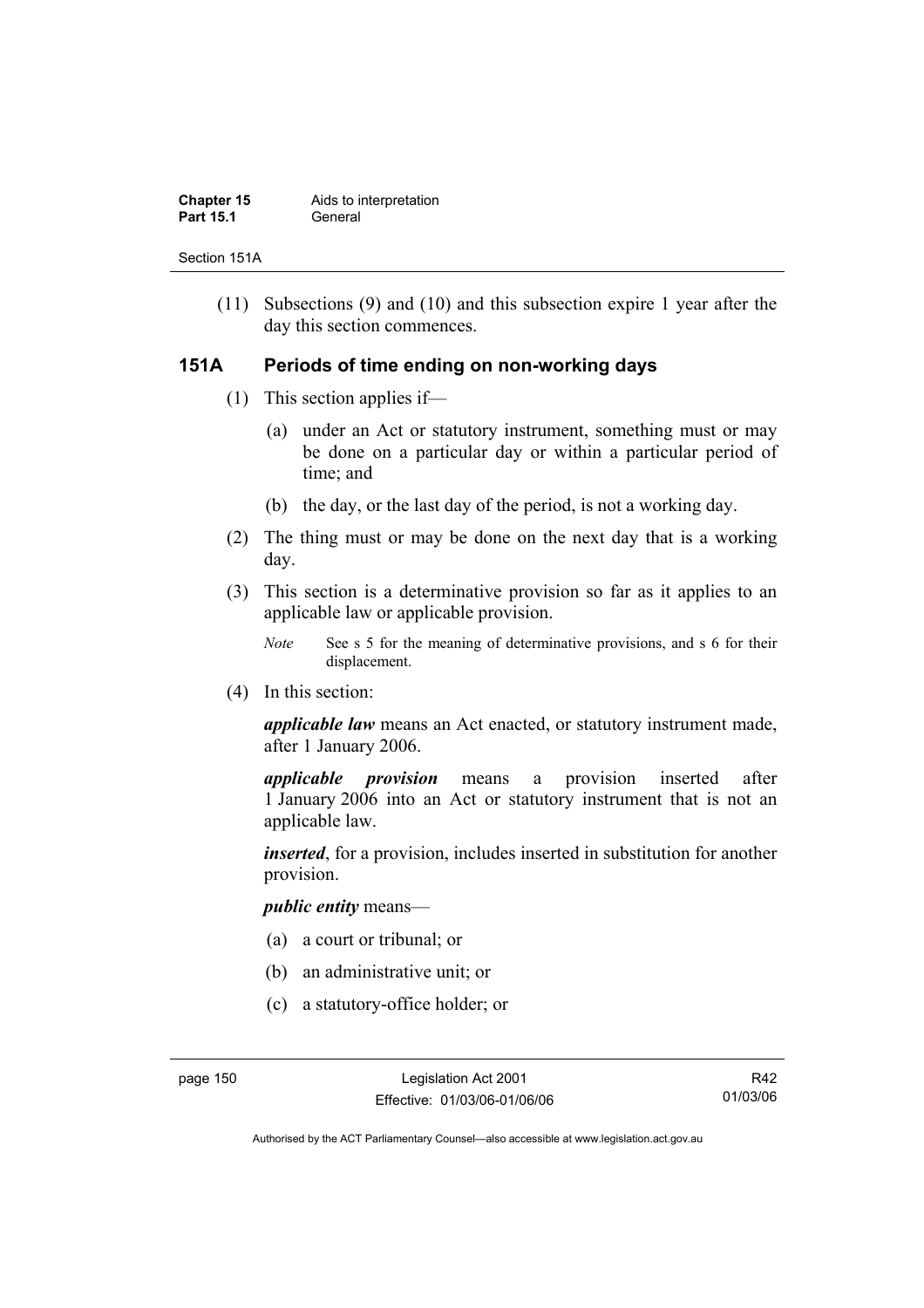Section 151B

(d) any other entity established for a public purpose under a law.

### *working day* means—

- (a) for doing something at an office (however described) of a public entity where the thing must or may be done—a day when the office is open; and
- (b) for doing anything else—a day that is not—
	- (i) a Saturday or Sunday; or
	- (ii) a public holiday at the place where the thing must or may be done.

#### **Example for par (a)**

filing a document at a court registry

- *Note* An example is part of the Act, is not exhaustive and may extend, but does not limit, the meaning of the provision in which it appears (see Legislation Act, s 126 and s 132).
- (5) This section does not apply to something that must or may be done within a period beginning before the commencement of this section.
- (6) Subsection (5) and this subsection are declared to be laws to which the Legislation Act, section 88 (Repeal does not end effect of transitional law etc) applies.
- (7) Subsections (5) and (6) and this subsection expire 1 year after the day this section commences.

## **151B Doing things for which no time is fixed**

- (1) This section applies if—
	- (a) under an Act or statutory instrument, something must or may be done; but
	- (b) no time is provided for doing the thing.

page 151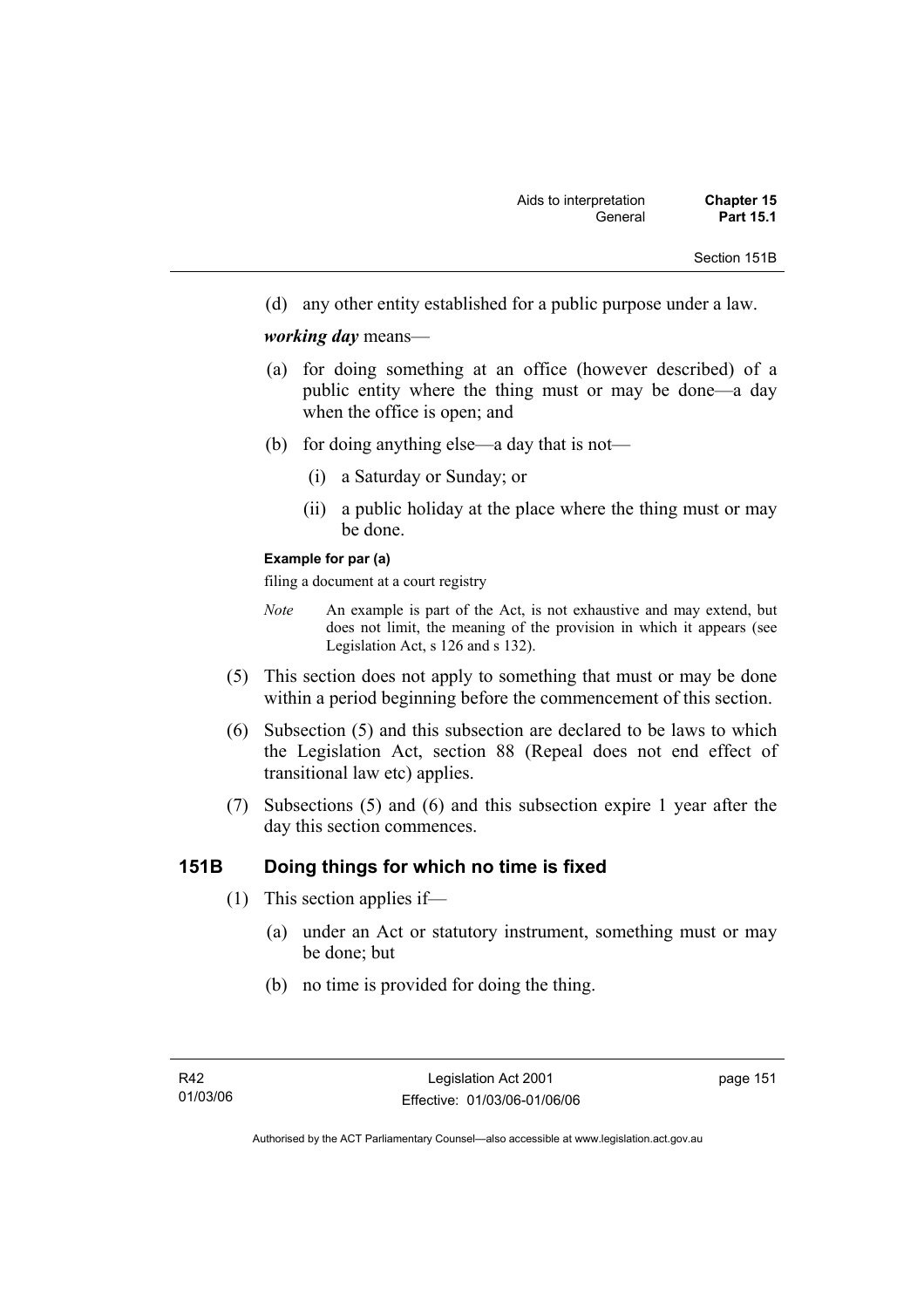| <b>Chapter 15</b> | Aids to interpretation |
|-------------------|------------------------|
| <b>Part 15.1</b>  | General                |

Section 151C

 (2) The thing must or may be done as soon as possible and as often as needed.

## **151C Power to extend time**

- (1) This section applies if, under an Act or statutory instrument—
	- (a) something must or may be done on a particular day or within a particular period of time; but
	- (b) a court or other entity has power to extend the time (the *relevant time*) for doing the thing.
- (2) A person may apply to the court or other entity for the relevant time to be extended even though the relevant time has ended.
- (3) The court or other entity may extend the relevant time even though the relevant time has ended.
- (4) This section is a determinative provision.

*Note* See s 5 for the meaning of determinative provisions, and s 6 for their displacement.

- (5) This section applies only to an applicable law or applicable provision.
- (6) In this section:

*applicable law* means an Act enacted, or statutory instrument made, after 1 January 2006.

*applicable provision* means a provision inserted after 1 January 2006 into an Act or statutory instrument that is not an applicable law.

*inserted*, for a provision, includes inserted in substitution for another provision.

R42 01/03/06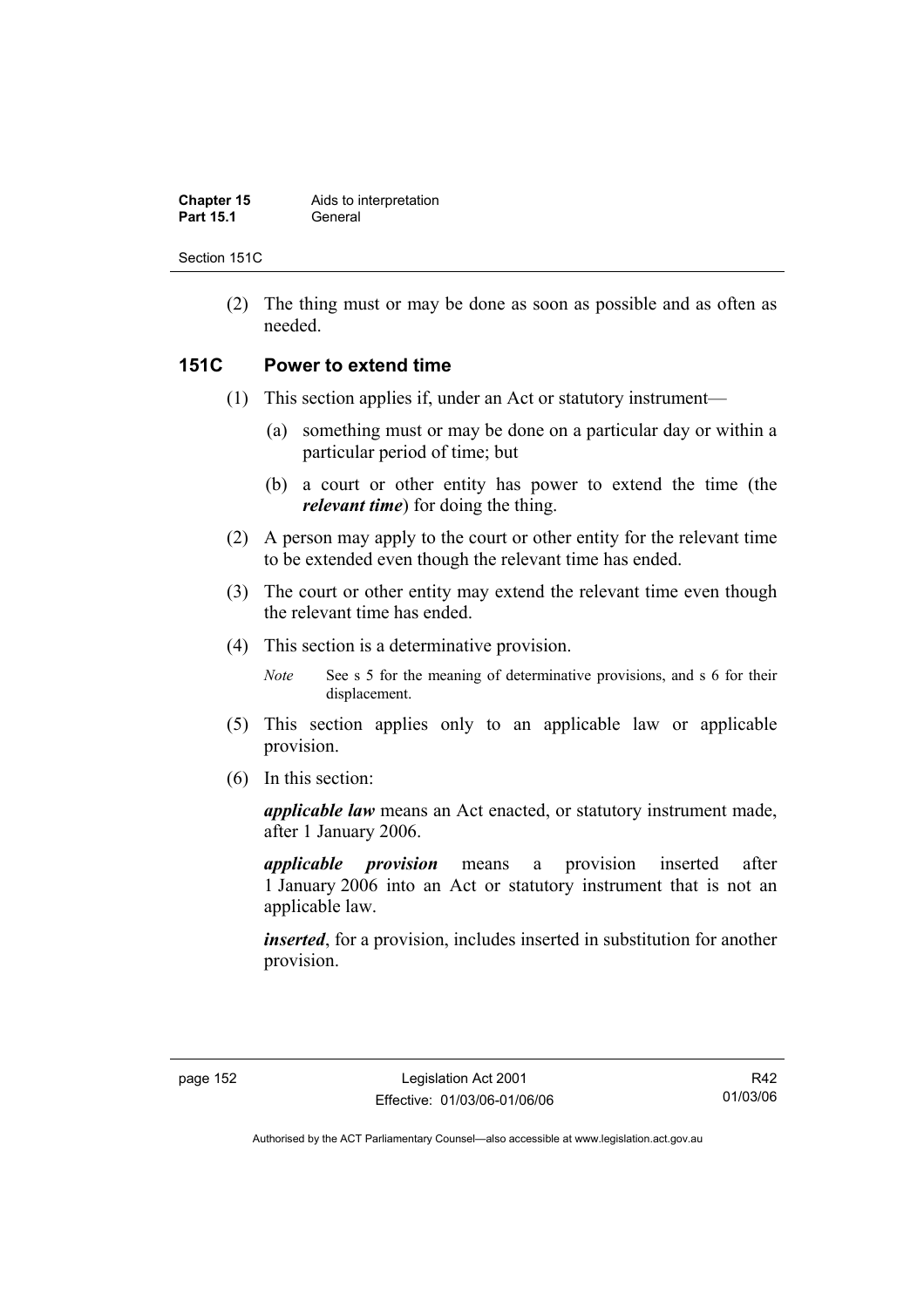| Aids to interpretation | <b>Chapter 15</b> |
|------------------------|-------------------|
| General                | <b>Part 15.1</b>  |

## **152 Continuing effect of obligations**

If, under a provision of an Act or statutory instrument, an act is required to be done, the obligation to do the act continues until the act is done even if—

- (a) the provision required the act to be done within a particular period or before a particular time, and the period has ended or the time has passed; or
- (b) someone has been convicted of an offence in relation to failure to do the act.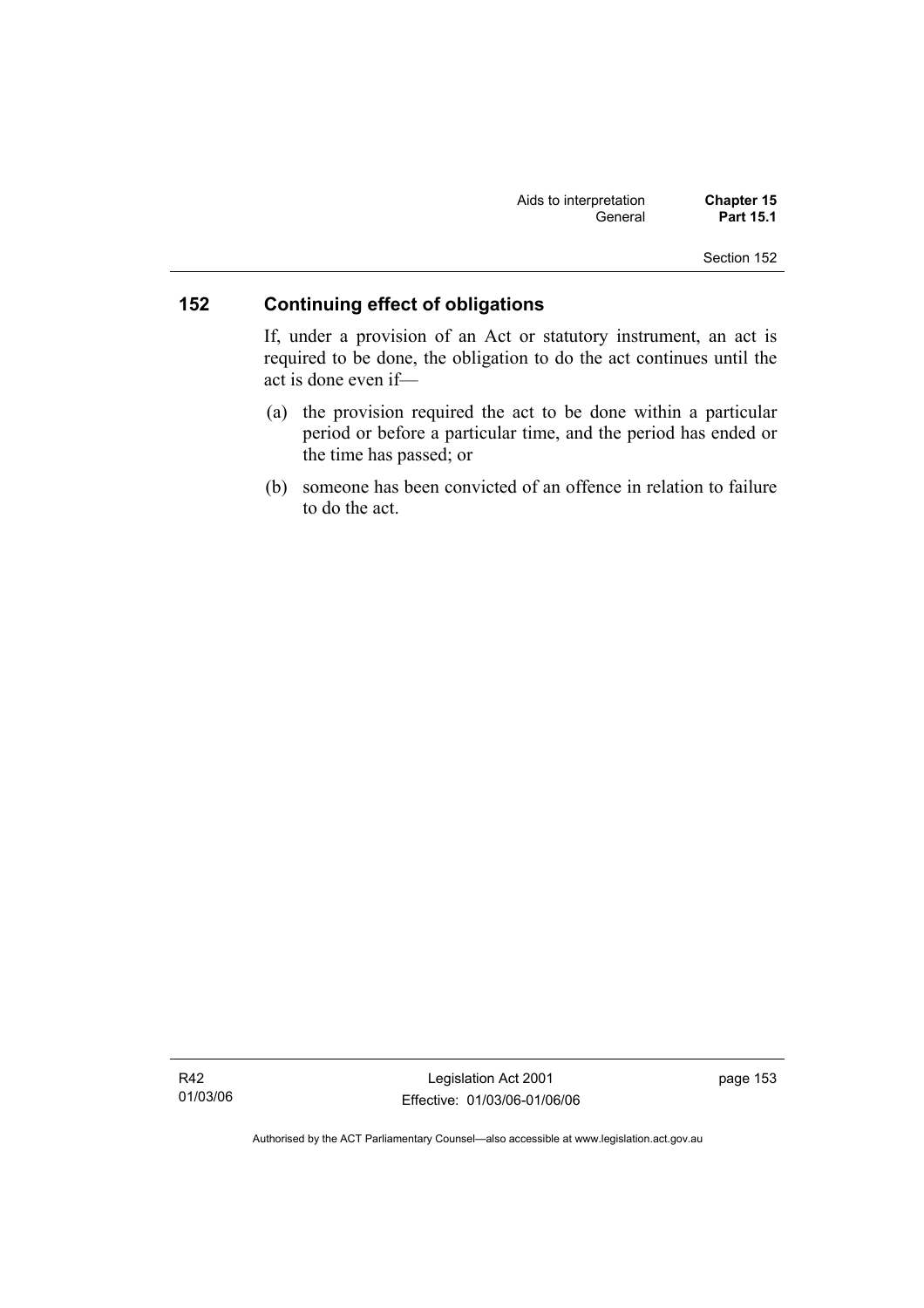**Chapter 15** Aids to interpretation<br> **Part 15.2** Definitions **Definitions** 

Section 155

## **Part 15.2 Definitions**

*Note to pt 15.2* 

See also s 130 (What is a definition?), s 131 (Signpost definitions) and s 148 (Terms used in instruments have same meanings as in authorising laws).

## **155 Definitions apply subject to contrary intention**

- (1) A definition in an Act or statutory instrument applies except so far as the contrary intention appears.
- (2) This section is a determinative provision.
	- *Note* See s 5 for the meaning of determinative provisions, and s 6 for their displacement.

## **156 Application of definitions in dictionaries and sections**

 (1) A definition in the dictionary to an Act or statutory instrument applies to the entire Act or instrument unless the Act or instrument provides for the definition to have a more limited application.

#### **Examples**

- 1 The dictionary to the *ABC Act 1999* includes the signpost definition '*x*—see the *XYZ Act 1998*, section 3.'. There is nothing in the *ABC Act 1999* indicating the intended application of the definition of  $x$ . The definition of  $x$ in the *XYZ Act 1998*, section 3, therefore, applies to the entire *ABC Act 1999*.
- 2 In an Act, the word *z* is defined in the dictionary. The definition provides, in part, that '*z*, in part 4 (Registration of vehicles), means ...'. The definition of *z* applies only to part 4.
- 3 In part 6 of an Act (which is headed 'Part 6 Complaints'), the word *a* is defined in section 50. The section is not divided into subsections but contains a number of definitions. Section 50 begins with the words 'In this part:'. However, the dictionary to the Act contains the following definition:

*a*—see section 50.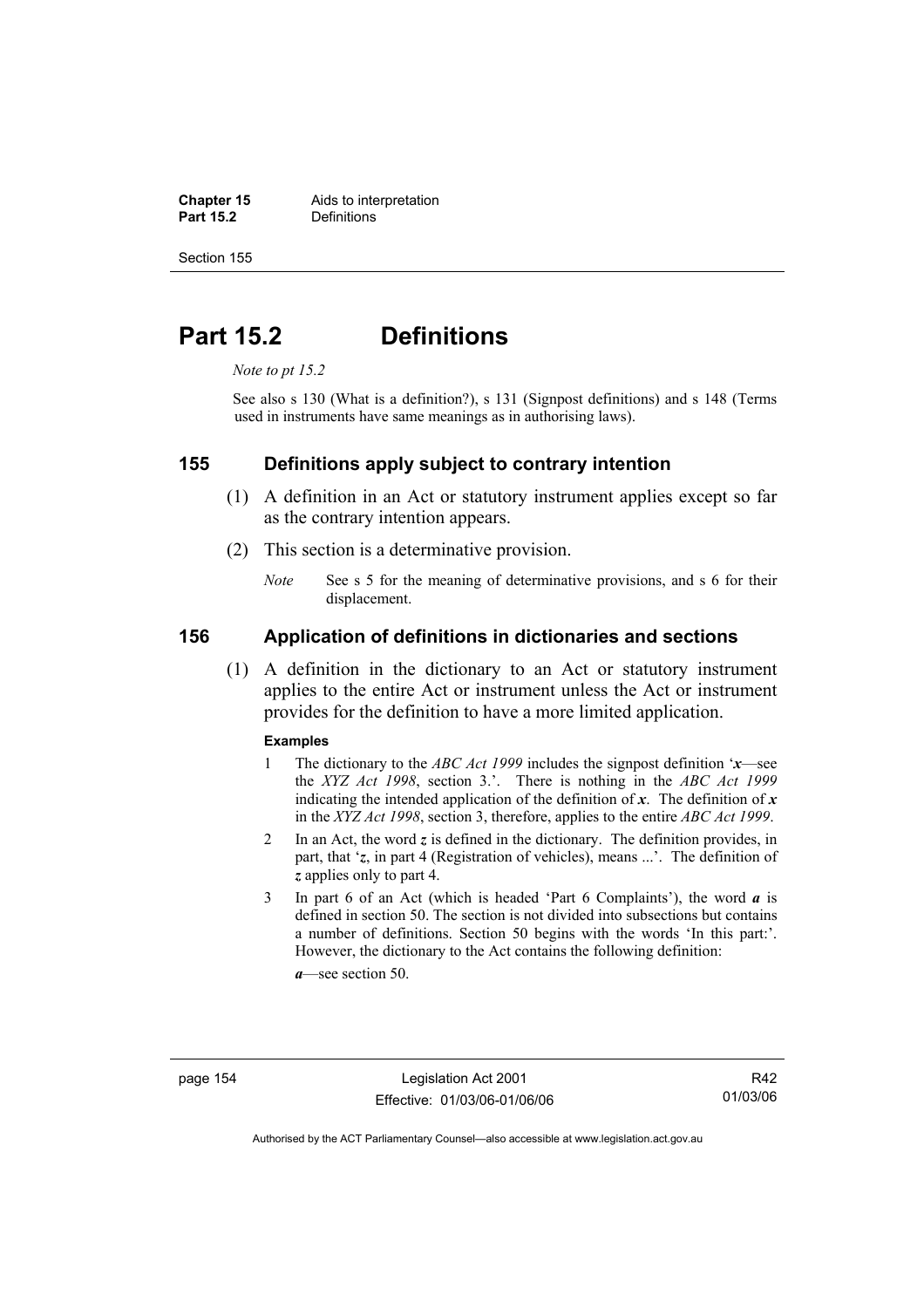The definition of *a* applies to the entire Act (compare s (2) eg 2).

- *Note 1* See s 144 (Meaning of commonly-used terms) for the application of the definitions in this Act, dict, pt 1.
- *Note 2* Section 148 (Terms used in instruments have same meanings as in authorising laws) provides that terms used in a statutory instrument have the same meaning as they have in the Act or statutory instrument under which the statutory instrument is made.
- *Note 3* An example is part of the Act, is not exhaustive and may extend, but does not limit, the meaning of the provision in which it appears (see s 126 and s 132).
- (2) A definition in a section of an Act or statutory instrument applies only to the section unless the Act or instrument provides for the definition to have a broader application.

#### **Examples**

- 1 This Act, section 255 (7) (Forms) contains definitions of *form 1* and *form 2* as tagged terms. There is nothing in this Act indicating that the definitions apply outside section 255. The definitions apply only to section 255.
- 2 In part 6 of an Act (which is headed 'Part 6 Complaints'), the word *a* is defined in section 50. The section is not divided into subsections but contains a number of definitions. Section 50 begins with the words 'In this part:'. However, the dictionary to the Act contains the following definition:

*a*, for part 6 (Complaints)—see section 50.

The definition of *a* applies to all of part 6, but not to provisions of the Act outside part 6 (compare s (1) eg 3).

- 3 In an Act, the word *b* is defined in a section, which is not divided into subsections but contains a number of definitions. The section begins with the words 'In this Act:'. The definition of *b* applies to the entire Act.
- (3) A definition in a section of an Act or statutory instrument applies to the entire section unless the Act or instrument provides for the definition to have a more limited application.

#### **Example**

In a subsection of a section of an Act, the word  $c$  is defined. The subsection begins with the words 'In subsection  $(3)$ :'. The definition of *c* applies only to subsection (3) of that section.

page 155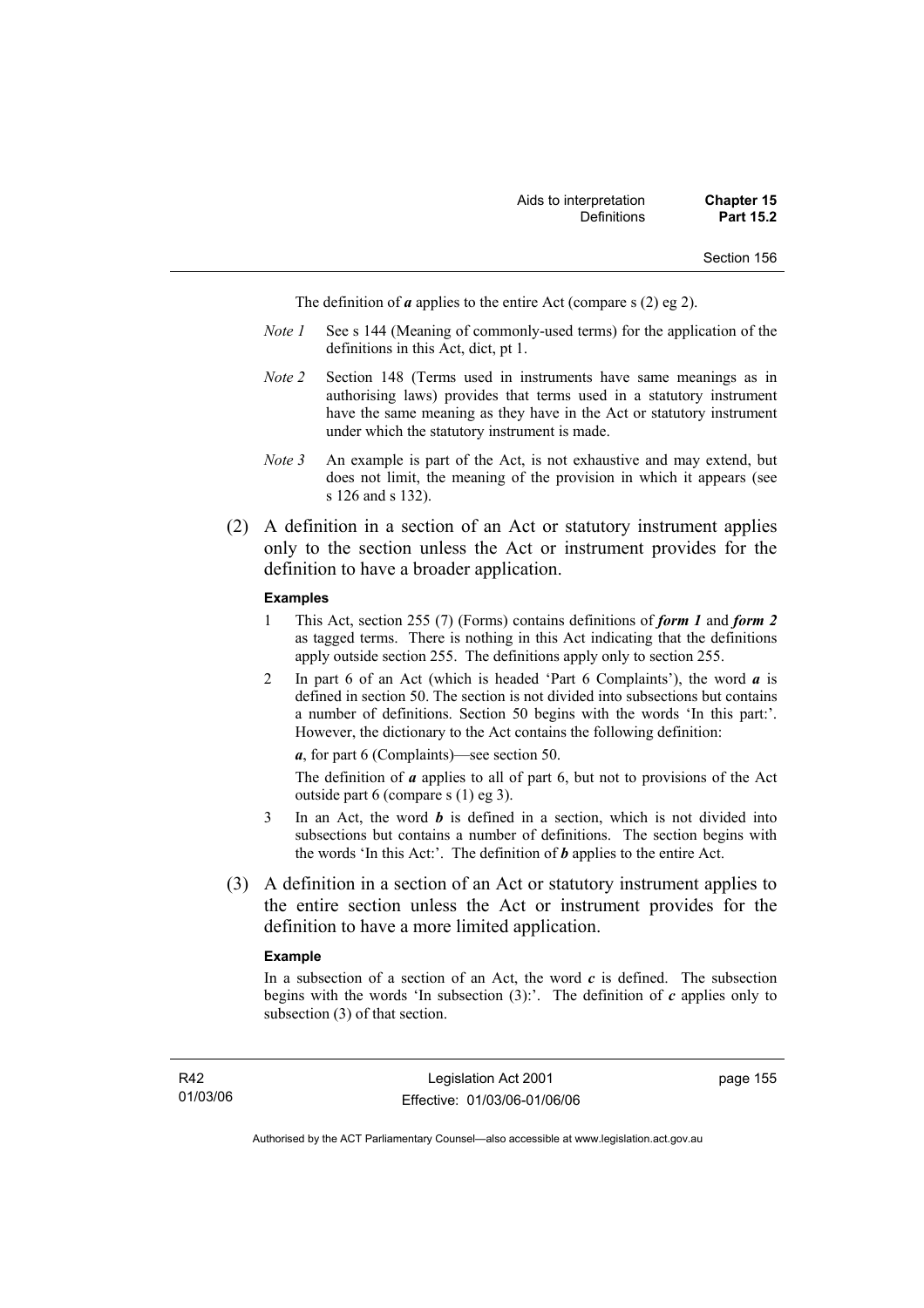| <b>Chapter 15</b> | Aids to interpretation |
|-------------------|------------------------|
| <b>Part 15.2</b>  | Definitions            |

- (4) In applying this section to an Act or statutory instrument that is divided otherwise than into sections, a reference to a section is a reference to a corresponding provision of the Act or instrument.
	- *Note* A reference to an Act or statutory instrument includes a reference to a provision of the Act or instrument (see s 7 and s 13).

## **157 Defined terms—other parts of speech and grammatical forms**

If an Act or statutory instrument defines a term, other parts of speech and grammatical forms of the term have corresponding meanings.

#### **Example**

The *Publication (Grants) Act 2001* contains a definition of *publish* and also contains other forms of the same word ('published', 'publisher', 'publishes', 'publishing' and 'publication'). Because of this section, all forms of the word will have the same meaning except so far as the Act otherwise expressly provides or a contrary intention appears (see s 6 (3)).

*Note* An example is part of the Act, is not exhaustive and may extend, but does not limit, the meaning of the provision in which it appears (see s 126 and s 132).

page 156 Legislation Act 2001 Effective: 01/03/06-01/06/06

R42 01/03/06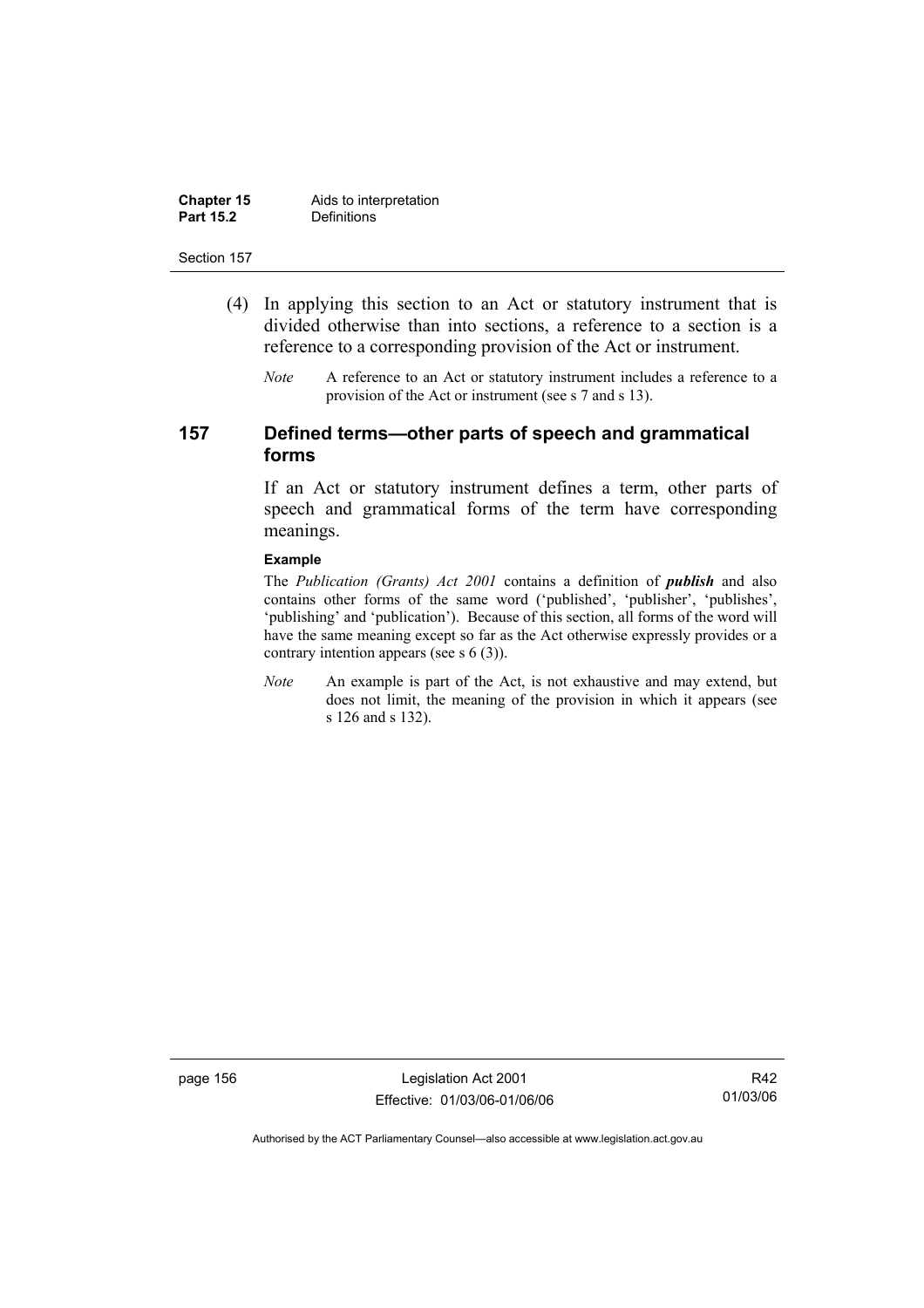## **Part 15.3 References to various entities and things**

*Note to pt 15.3* 

See also ch 10 (Referring to laws).

## **160 References to people generally**

- (1) In an Act or statutory instrument, a reference to a person generally includes a reference to a corporation as well as an individual.
- (2) Subsection (1) is not displaced only because there is an express reference to either an individual or a corporation elsewhere in the Act or statutory instrument.

### **Examples of references to a person generally**

- 1 another person
- 2 anyone else
- 3 party
- 4 someone else
- 5 employer

#### **Examples of express references to a corporation**

- 1 body corporate
- 2 company

#### **Examples of express references to an individual**

- 1 adult
- 2 child
- 3 spouse
- 4 driver
- (3) Subsection (2) does not limit the operation of section 6.

*Note* Section 6 deals with the displacement of a provision of this Act.

page 157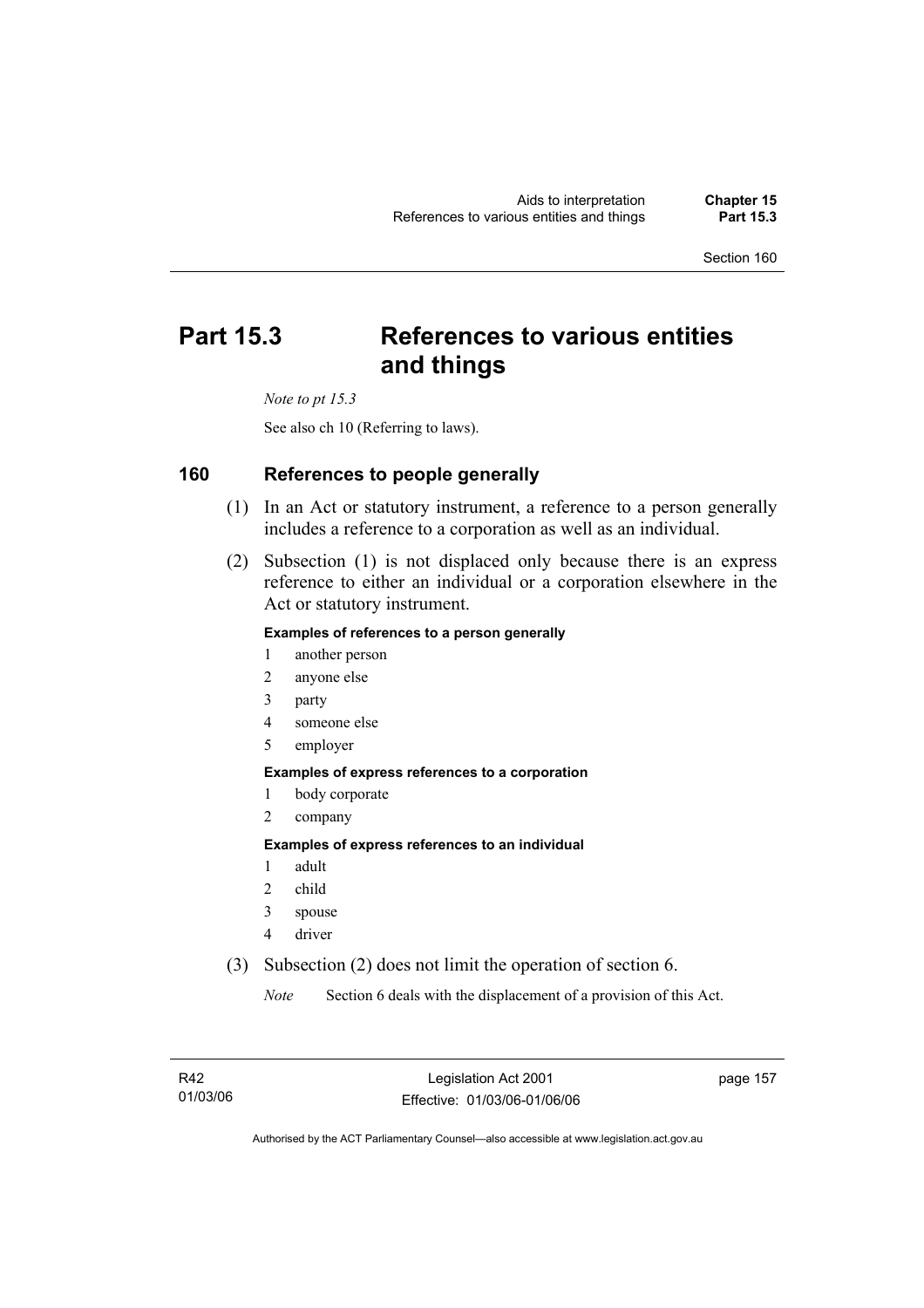## **161 Corporations liable to offences**

- (1) A provision of a law that creates an offence (whether indictable or summary) applies to corporations as well as to individuals.
- (2) A provision of a law that creates an offence can apply to a corporation even though contravention of the provision is punishable by imprisonment (with or without another penalty).

#### **Example**

A provision of an Act contains the following penalty: 'Maximum penalty: 100 penalty units, imprisonment for 1 year or both.' The provision can apply to a corporation.

- (3) If a corporation is convicted of an offence and, apart from this subsection, the penalty for the offence is a period of imprisonment only, the court may impose a maximum penalty of—
	- (a) if the period of imprisonment is not longer than 6 months— 50 penalty units; and
	- (b) if the period of imprisonment is longer than 6 months but not longer than 1 year—100 penalty units; and
	- (c) if the period of imprisonment is longer than 1 year but not longer than 2 years—200 penalty units; and
	- (d) if the period of imprisonment is longer than 2 years but not longer than 5 years—500 penalty units; and
	- (e) if the period of imprisonment is longer than 5 years but not longer than 10 years—1 000 penalty units; and
	- (f) if the period of imprisonment is longer than 10 years—1 500 penalty units.

*Note* Section 133 explains the meaning and value of penalty units.

(4) In this section:

*law* means an Act, subordinate law or disallowable instrument.

R42 01/03/06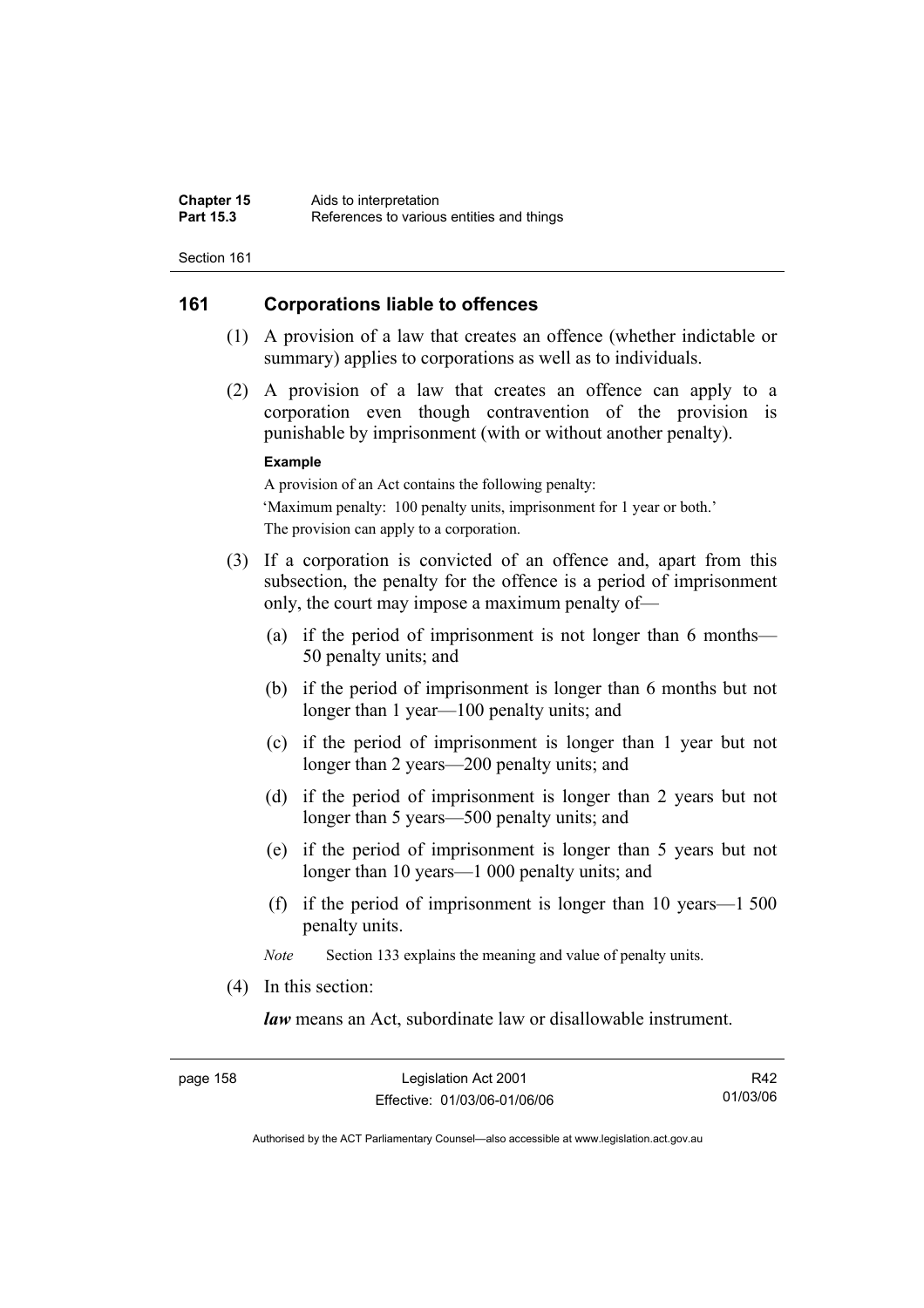### **162 References to** *a Minister* **or** *the Minister*

 (1) In an Act or statutory instrument, a reference to *a Minister* is a reference to the Chief Minister or a Minister appointed under the Self-Government Act, section 41.

*Note* See dict, pt 1, def *Chief Minister*.

- (2) In a provision of an Act or statutory instrument, a reference to *the Minister* without identifying the Minister's title or portfolio is a reference to—
	- (a) the Minister for the time being administering the provision; or
	- (b) if, for the time being, different Ministers administer the provision in relation to different matters—
		- (i) if only 1 Minister administers the provision in relation to the relevant matter—the Minister; or
		- (ii) if 2 or more Ministers administer the provision in relation to the relevant matter—any of the Ministers; or
	- (c) if paragraph (b) does not apply and, for the time being, 2 or more Ministers administer the provision—any of the Ministers.
- (3) In subsection (2):

*Minister* includes a Minister for the time being acting on behalf of the Minister or 2 or more Ministers.

- (4) If an Act or statutory instrument mentions a Minister and identifies the Minister by reference to the fact that the Minister administers a stated Act, statutory instrument or provision, subsection (2) applies as if references in paragraphs (a) to (c) to the provision were references to the stated Act, instrument or provision.
	- *Note* See also dict, pt 1, defs *Attorney-General* and *Treasurer*.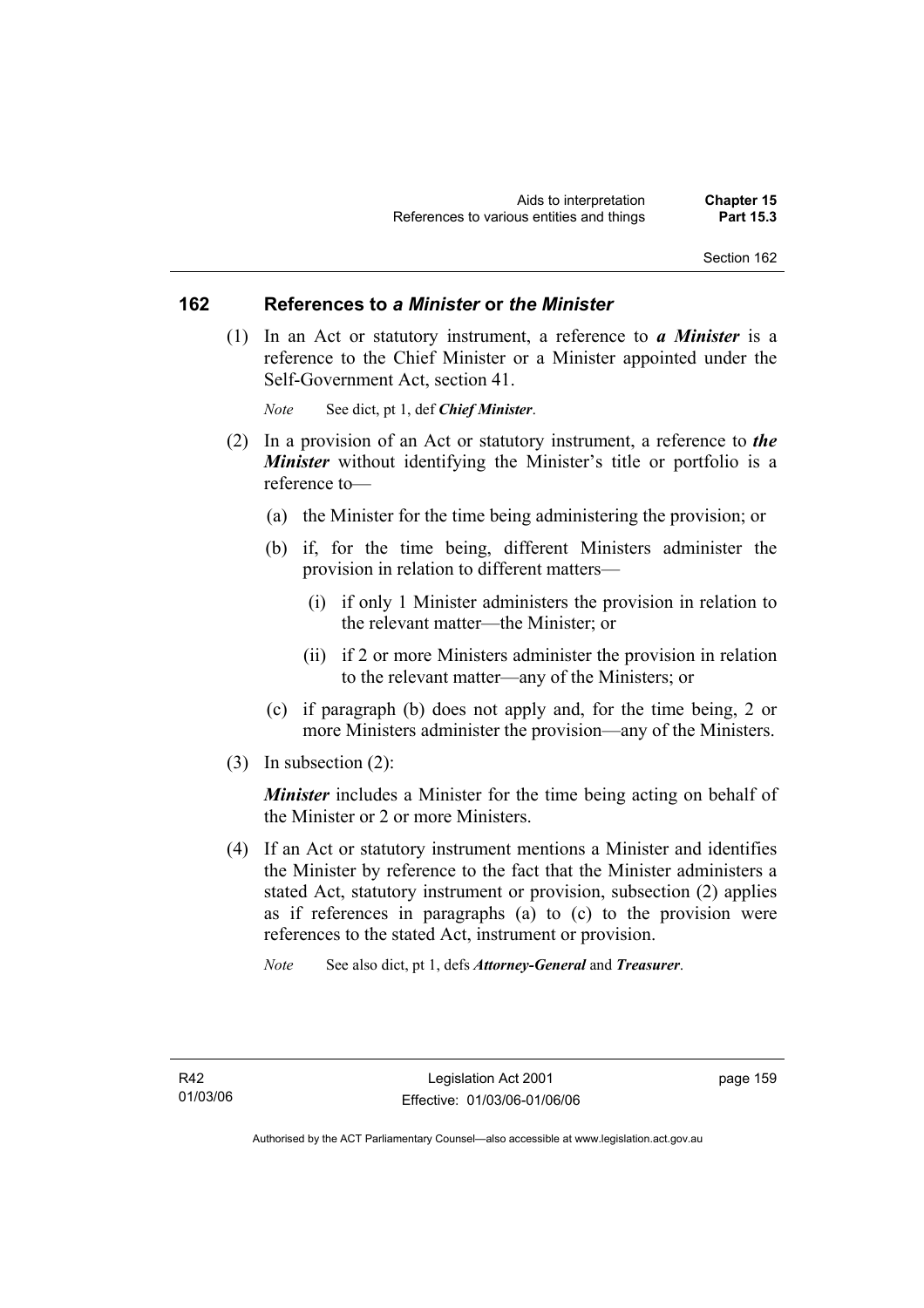## **163 References to** *a chief executive* **or** *the chief executive*

- (1) In an Act or statutory instrument, a reference to *a chief executive* is a reference to a person employed under the Public Sector Management Act, section 28 (Chief executives—engagement) or section 30 (Chief executives—temporary contracts) to perform the duties of an office of chief executive.
- (2) In a provision of an Act or statutory instrument, a reference to *the chief executive* without identifying the chief executive's title is a reference to—
	- (a) the chief executive of the administrative unit responsible for the provision; or
	- (b) if, for the time being, different administrative units are responsible for the provision in relation to different matters—
		- (i) if only 1 administrative unit is responsible for the provision in relation to the relevant matter—the chief executive of the administrative unit; or
		- (ii) if 2 or more administrative units are responsible for the provision in relation to the relevant matter—the chief executive of any of the administrative units; or
	- (c) if paragraph (b) does not apply and, for the time being, 2 or more administrative units are responsible for the provision the chief executive of any of the administrative units.

*Note* See dict, pt 1, def *administrative unit*.

 (3) If an Act or statutory instrument mentions a chief executive and identifies the chief executive by reference to the fact that the chief executive is the chief executive of the administrative unit responsible for a stated Act, statutory instrument or provision, subsection (2) applies as if references in paragraphs (a) to (c) to the provision were references to the stated Act, instrument or provision.

R42 01/03/06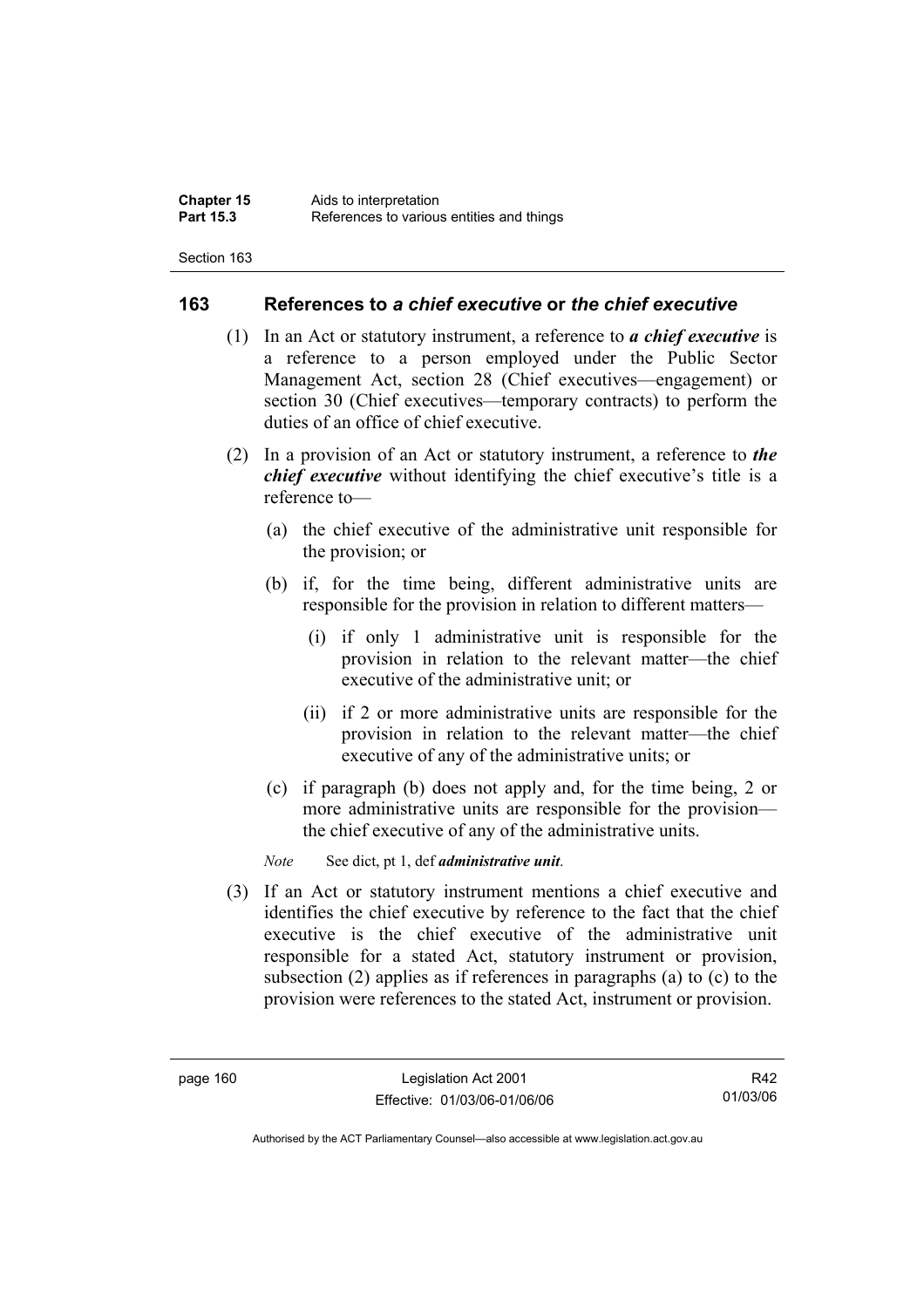(4) In this section:

*chief executive*, of an administrative unit, means the person who is employed under the Public Sector Management Act, section 28 or section 30 to perform the duties of the office of chief executive in the administrative unit.

*Public Sector Management Act* means the *Public Sector Management Act 1994*.

*responsible*, for a provision, means allocated responsibility for the provision under the Public Sector Management Act, section 14 (1) (b) (Ministerial responsibility and functions of administrative units).

## **164 References to Australian Standards etc**

- (1) In an Act or statutory instrument, a reference consisting of the words 'Australian Standard' or 'AS' followed by a number is a reference to the standard so numbered published by or on behalf of Standards Australia.
- (2) In an Act or statutory instrument, a reference consisting of the words 'Australian/New Zealand Standard' or 'AS/NZS' followed by a number is a reference to the standard so numbered published jointly by or on behalf of Standards Australia and Standards New Zealand.

### **Examples for s 164**

- 1 AS 4608-1999
- 2 AS/NZS 4906: 1994
- *Note* An example is part of the Act, is not exhaustive and may extend, but does not limit, the meaning of the provision in which it appears (see s 126 and s 132).

page 161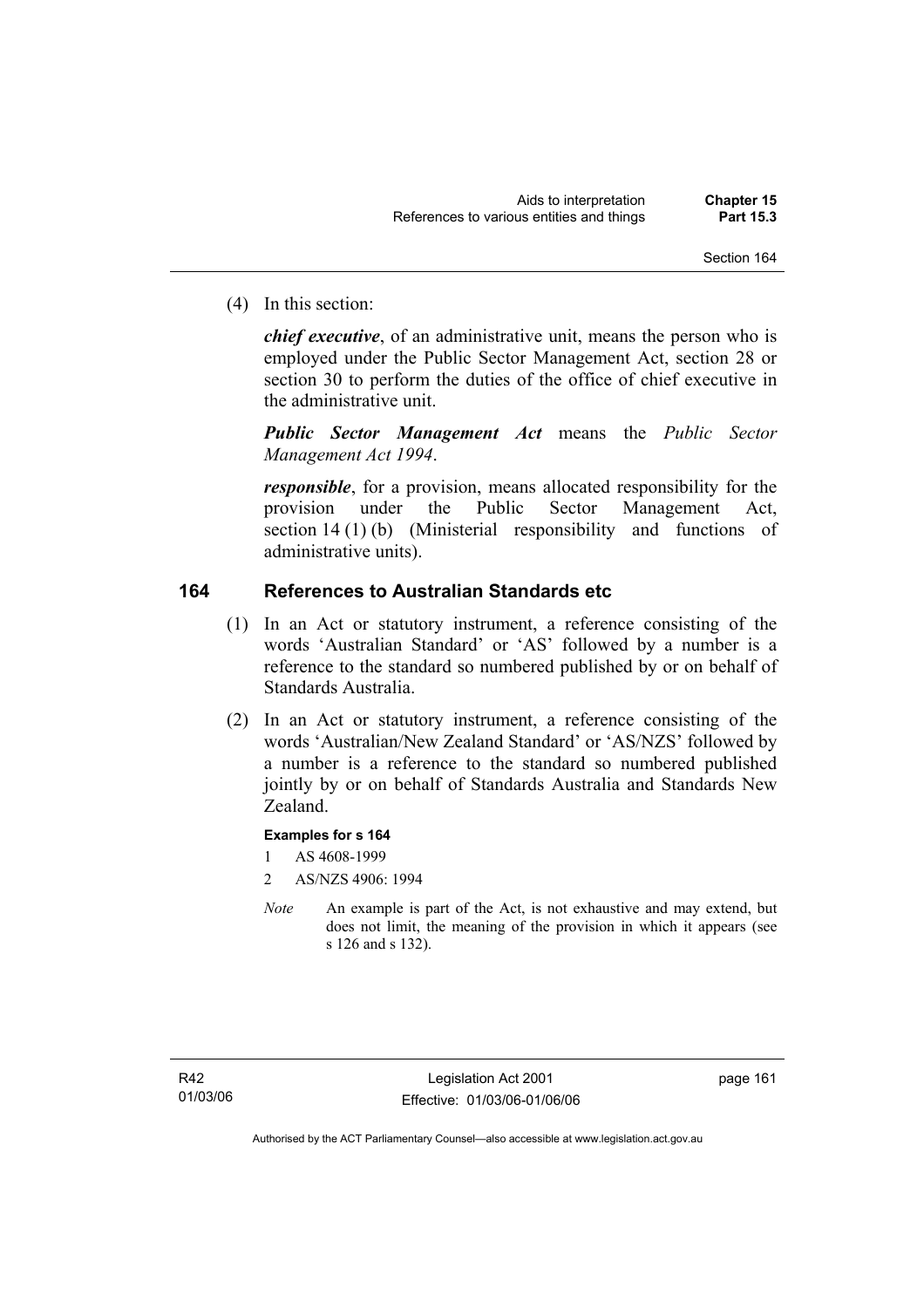## **165 References to Assembly committees that no longer exist**

In an Act or statutory instrument, a reference (whether by name or description) to a committee of the Legislative Assembly that no longer exists is a reference to the committee of the Assembly nominated by the Speaker either generally or for the provision containing the reference.

## **168 References to person with interest in land include personal representative etc**

In an Act or statutory instrument, a reference to a person with an interest in land or other property includes a reference to the person's personal representatives, successors and assigns.

#### **Examples of references to people with interests in land**

- 1 proprietor
- 2 transferor or transferee
- 3 mortgagor or mortgagee
- 4 lessor or lessee
- 5 sublessor or sublessee
- 6 trustee
- *Note* An example is part of the Act, is not exhaustive and may extend, but does not limit, the meaning of the provision in which it appears (see s 126 and s 132).

## **169 References to** *domestic partner* **and** *domestic partnership*

- (1) In an Act or statutory instrument, a reference to a person's *domestic partner* is a reference to someone who lives with the person in a domestic partnership, and includes a reference to a spouse of the person.
	- *Note* The Macquarie dictionary, (1997) defines spouse as 'either member of a married pair in relation to the other; one's husband or wife'.

R42 01/03/06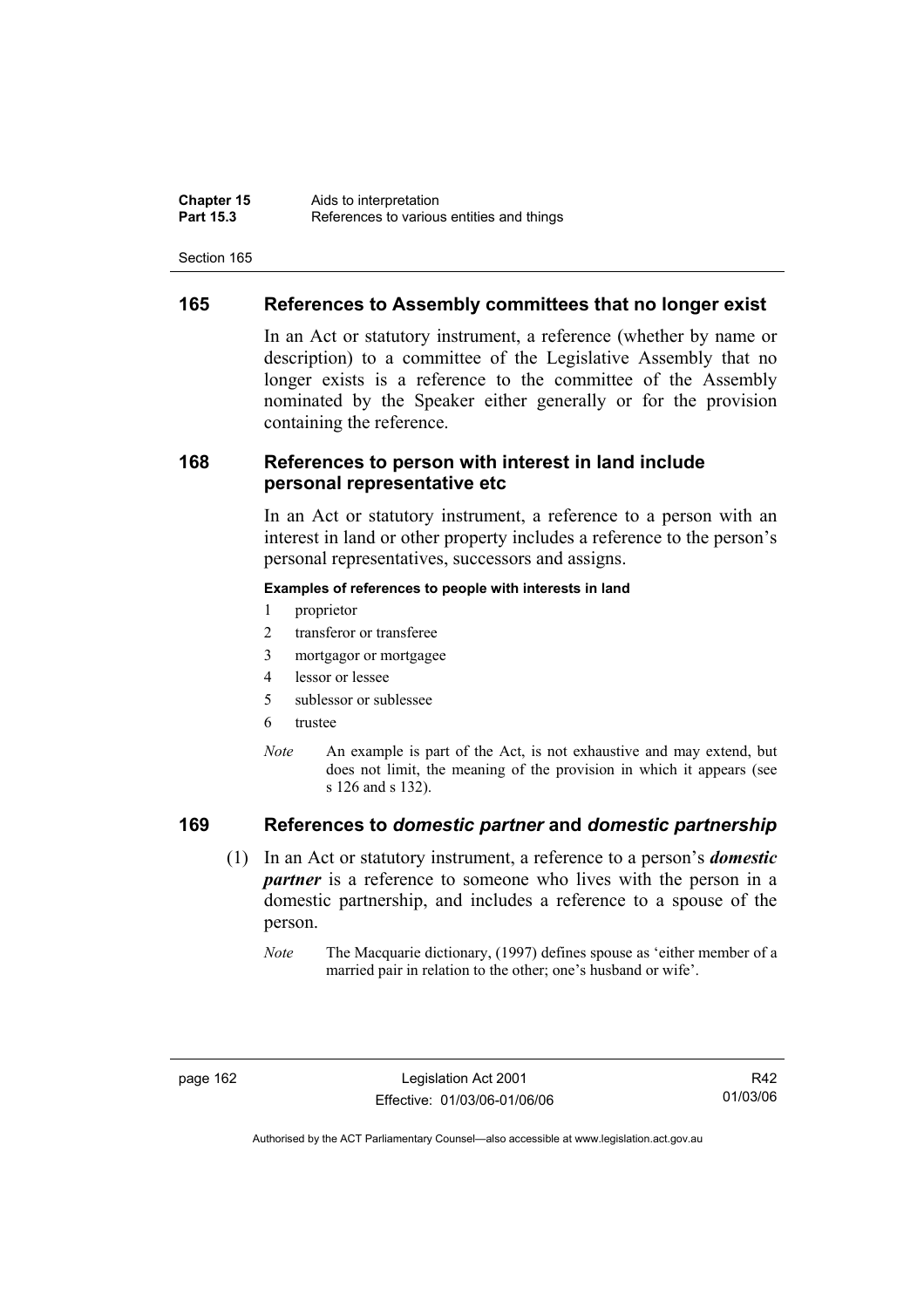Section 169A

 (2) In an Act or statutory instrument, a *domestic partnership* is the relationship between 2 people, whether of a different or the same sex, living together as a couple on a genuine domestic basis.

#### **Example of indicators to decide whether 2 people are in a domestic partnership**

- 1 the length of their relationship
- 2 whether they are living together
- 3 if they are living together—how long and under what circumstances they have lived together
- 4 whether there is a sexual relationship between them
- 5 their degree of financial dependence or interdependence, and any arrangements for financial support, between or by them
- 6 the ownership, use and acquisition of their property, including any property that they own individually
- 7 their degree of mutual commitment to a shared life
- 8 whether they mutually care for and support children
- 9 the performance of household duties
- 10 the reputation, and public aspects, of the relationship between them
- *Note* An example is part of the Act, is not exhaustive and may extend, but does not limit, the meaning of the provision in which it appears (see s 126 and s 132).

## **169A References to** *transgender people*

- (1) A *transgender person* is a person who—
	- (a) identifies as a member of a different sex by living, or seeking to live, as a member of that sex; or
	- (b) has identified as a member of a different sex by living as a member of that sex;

whether or not the person is a recognised transgender person.

 (2) A *transgender person* includes a person who is thought of as a transgender person, whether or not the person is a recognised transgender person.

page 163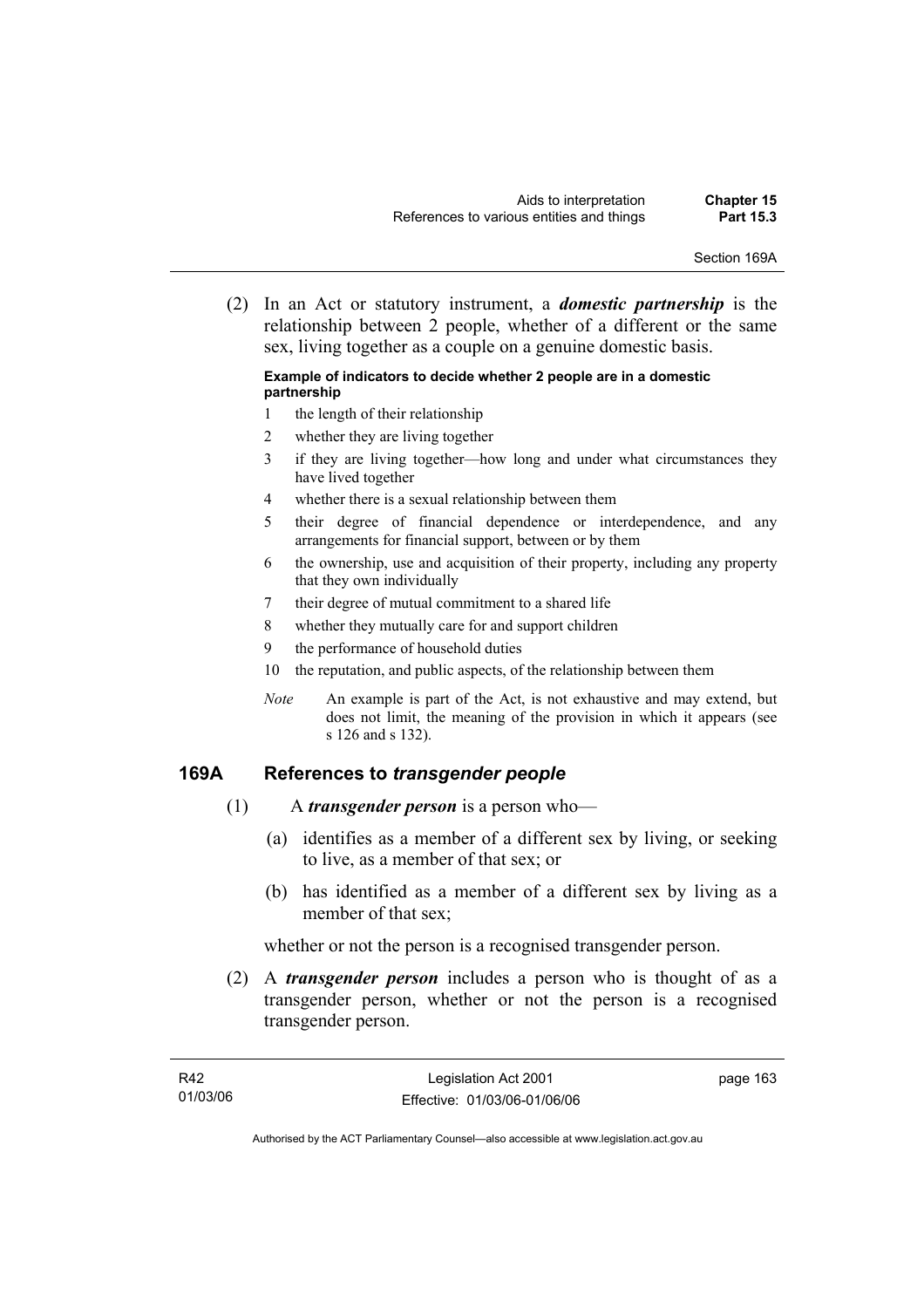| <b>Chapter 15</b> | Aids to interpretation                    |
|-------------------|-------------------------------------------|
| <b>Part 15.3</b>  | References to various entities and things |

#### Section 169B

 (3) A *recognised transgender person* is a person the record of whose sex is altered under the *Births, Deaths and Marriages Registration Act 1997*, part 4 or the corresponding provisions of a law of a State or another Territory.

## **169B References to** *intersex people*

 An *intersex person* is a person who, because of a genetic condition, was born with reproductive organs or sex chromosomes that are not exclusively male or female.

page 164 Legislation Act 2001 Effective: 01/03/06-01/06/06

R42 01/03/06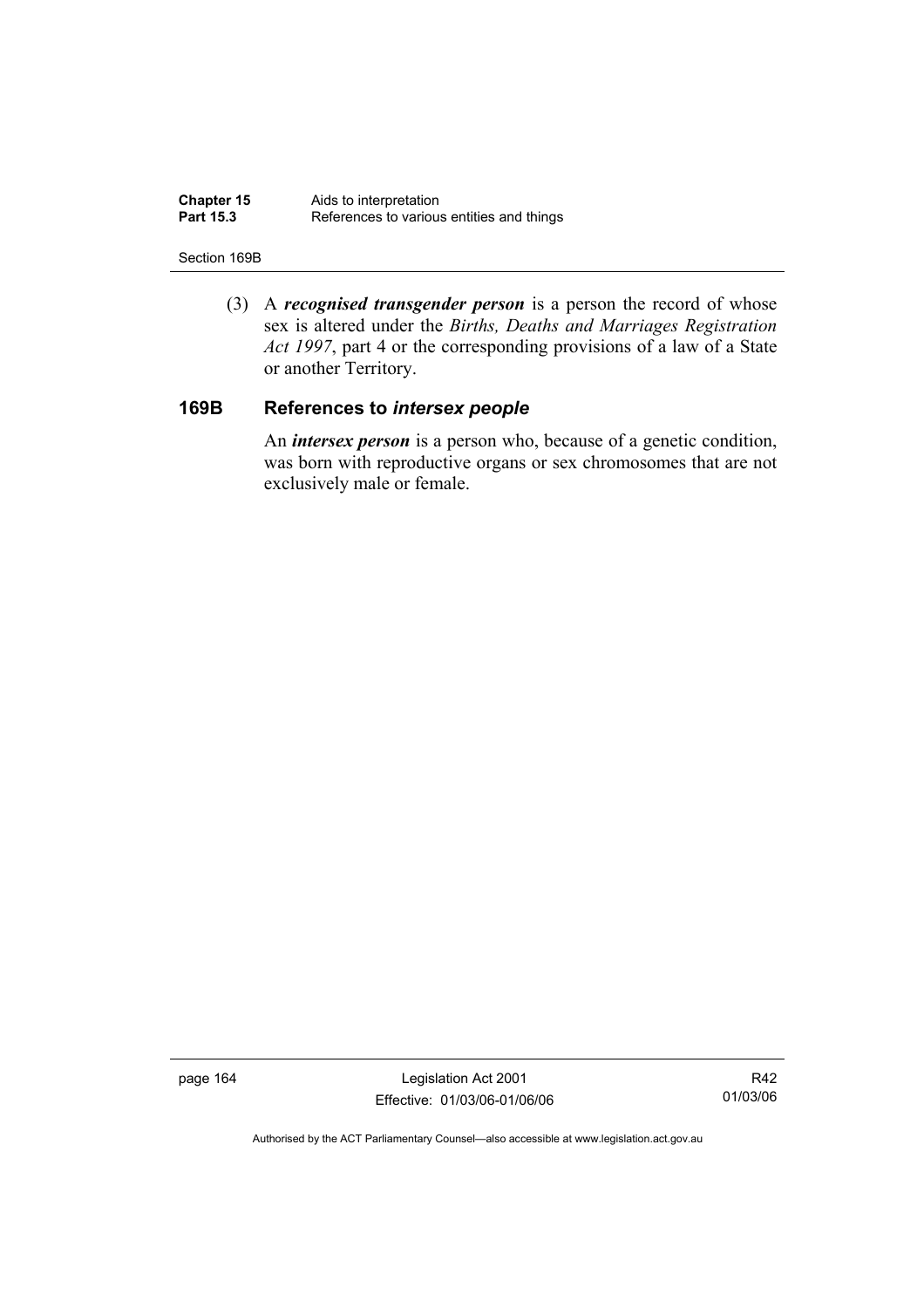## **Part 15.4 Preservation of certain common law privileges**

### **170 Privileges against selfincrimination and exposure to civil penalty**

- (1) An Act or statutory instrument must be interpreted to preserve the common law privileges against selfincrimination and exposure to the imposition of a civil penalty.
- (2) However, this section does not affect the operation of the *Evidence Act 1995* (Cwlth).
	- *Note* The *Evidence Act 1995* (Cwlth), s 128 contains provisions that apply if a witness raises these privileges in a proceeding. The section applies to proceedings in ACT courts (see *Evidence Act 1995* (Cwlth), s 4). However, the privileges have been abolished for bodies corporate (see *Evidence Act 1995* (Cwlth), s 187).
- (3) This section is a determinative provision.
	- *Note* See s 5 for the meaning of determinative provisions, and s 6 for their displacement.

### **171 Client legal privilege**

- (1) An Act or statutory instrument must be interpreted to preserve the common law privilege in relation to client legal privilege (also known as legal professional privilege).
- (2) However, this section does not affect the operation of the *Evidence Act 1995* (Cwlth).
	- *Note* The *Evidence Act 1995* (Cwlth), pt 3.10, div 1 contains provisions about client legal privilege. The provisions apply to proceedings in ACT courts (see *Evidence Act 1995* (Cwlth), s 4).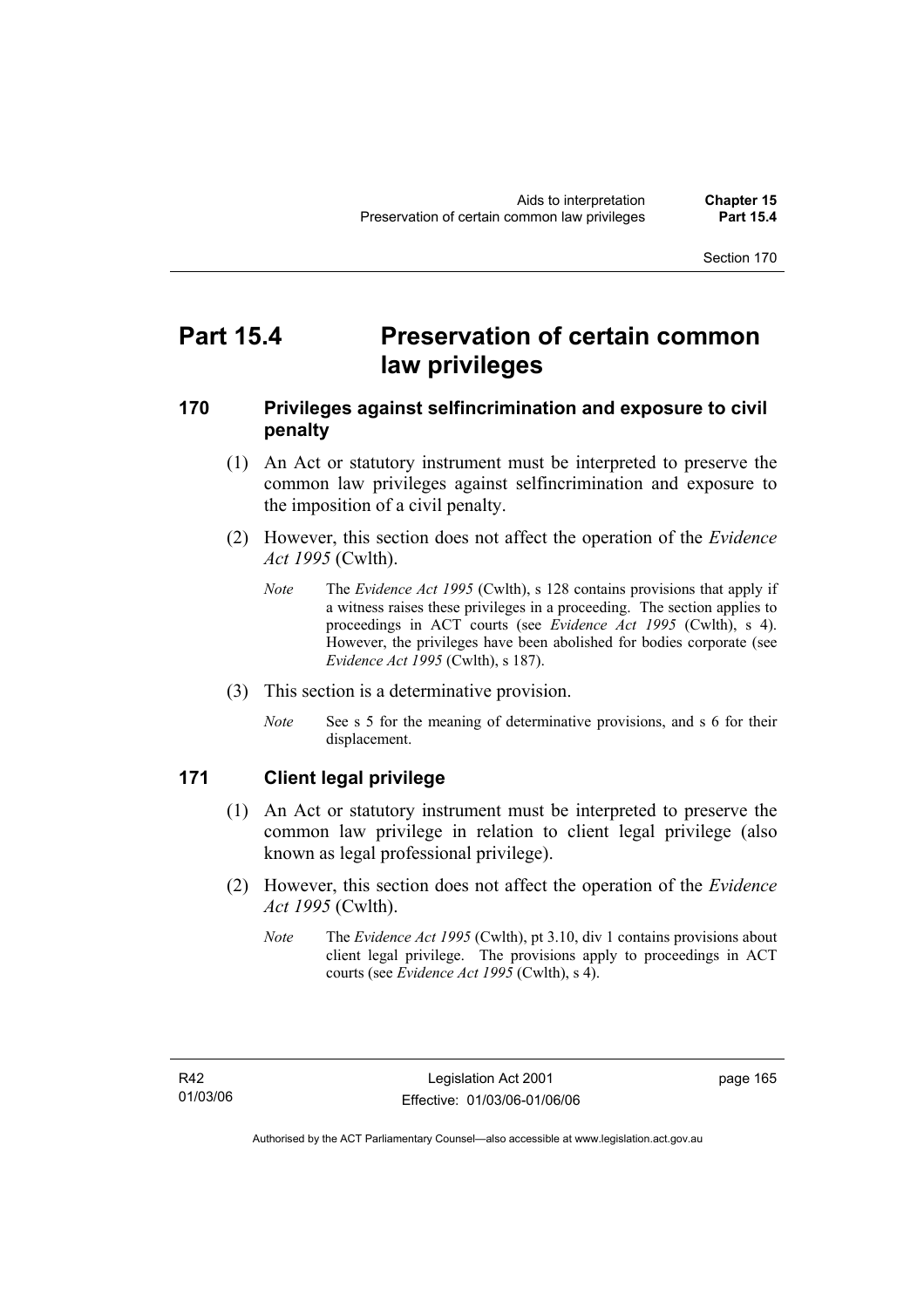| <b>Chapter 15</b> | Aids to interpretation                        |
|-------------------|-----------------------------------------------|
| <b>Part 15.4</b>  | Preservation of certain common law privileges |

- (3) This section is a determinative provision.
	- *Note* See s 5 for the meaning of determinative provisions, and s 6 for their displacement.

page 166 Legislation Act 2001 Effective: 01/03/06-01/06/06

R42 01/03/06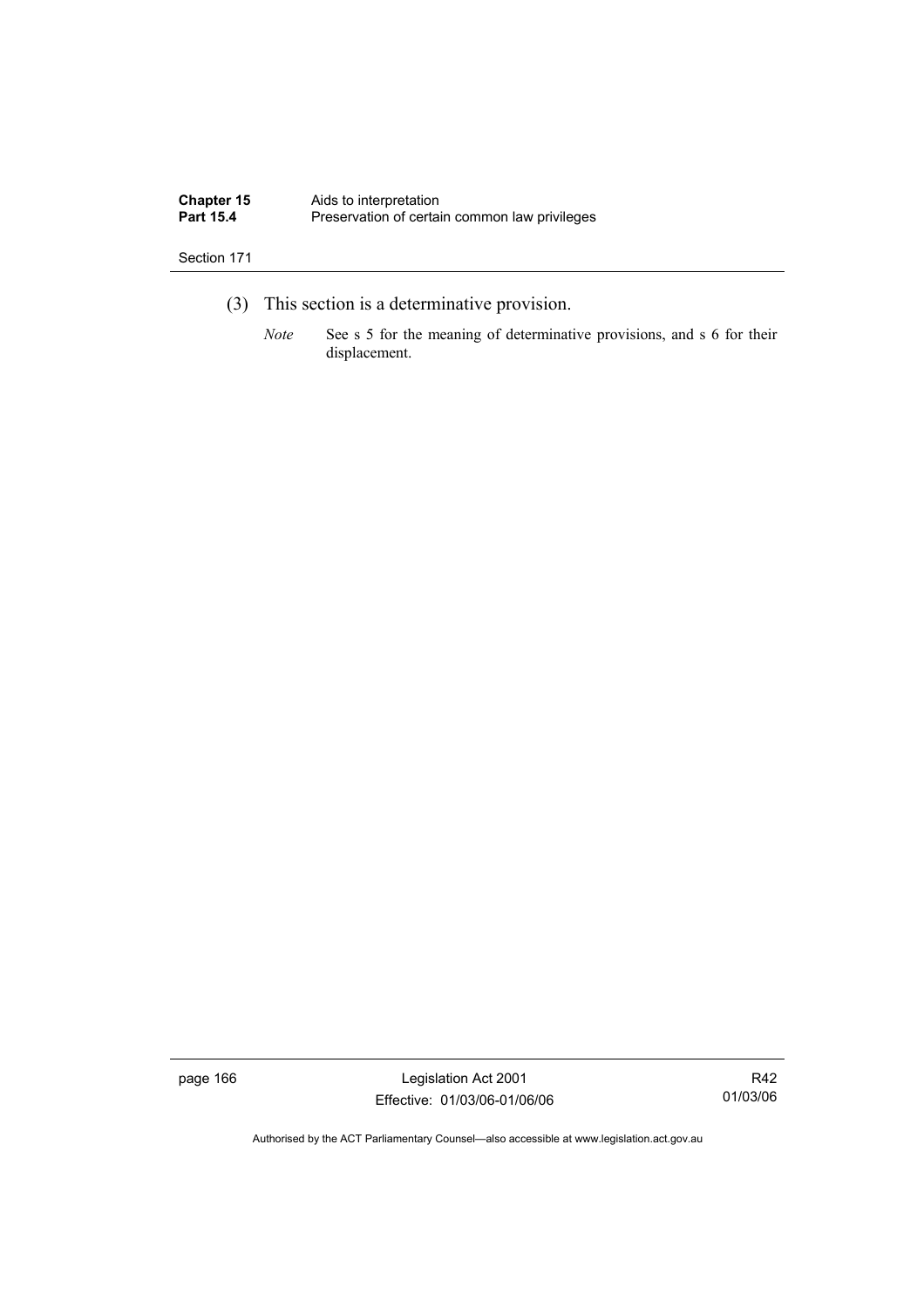## **Chapter 16 Courts, tribunals and other decision-makers**

### **175 Meaning of** *law* **in ch 16**

In this chapter:

*law* means an Act, subordinate law or disallowable instrument.

*Note* A reference to an Act, subordinate law or disallowable instrument includes a reference to a provision of the Act, law or instrument (see s 7, s 8 and s 9).

#### **176 Jurisdiction of courts and tribunals**

- (1) This section applies if a law, whether expressly or by implication, authorises a proceeding (whether civil or criminal) to be brought in a particular court or tribunal in relation to a matter.
- (2) The law vests the court or tribunal with jurisdiction in the matter.
- (3) The jurisdiction so vested is not limited by any limits to which any other jurisdiction of the court or tribunal may be subject.
	- *Note* See also s 45 which relates to the making of rules carrying out or giving effect to the jurisdiction of the court or tribunal.

#### **177 Recovery of amounts owing under laws**

If an amount is owing under a law to a person (the *creditor*) by another person (the *debtor*), the creditor may recover the amount as a debt owing by the debtor to the creditor in a court of competent jurisdiction.

#### **178 Power to decide includes power to take evidence etc**

 (1) A court, tribunal or other entity authorised by law to hear and decide a matter (however expressed) has power—

| R42      | Legislation Act 2001         | page 167 |
|----------|------------------------------|----------|
| 01/03/06 | Effective: 01/03/06-01/06/06 |          |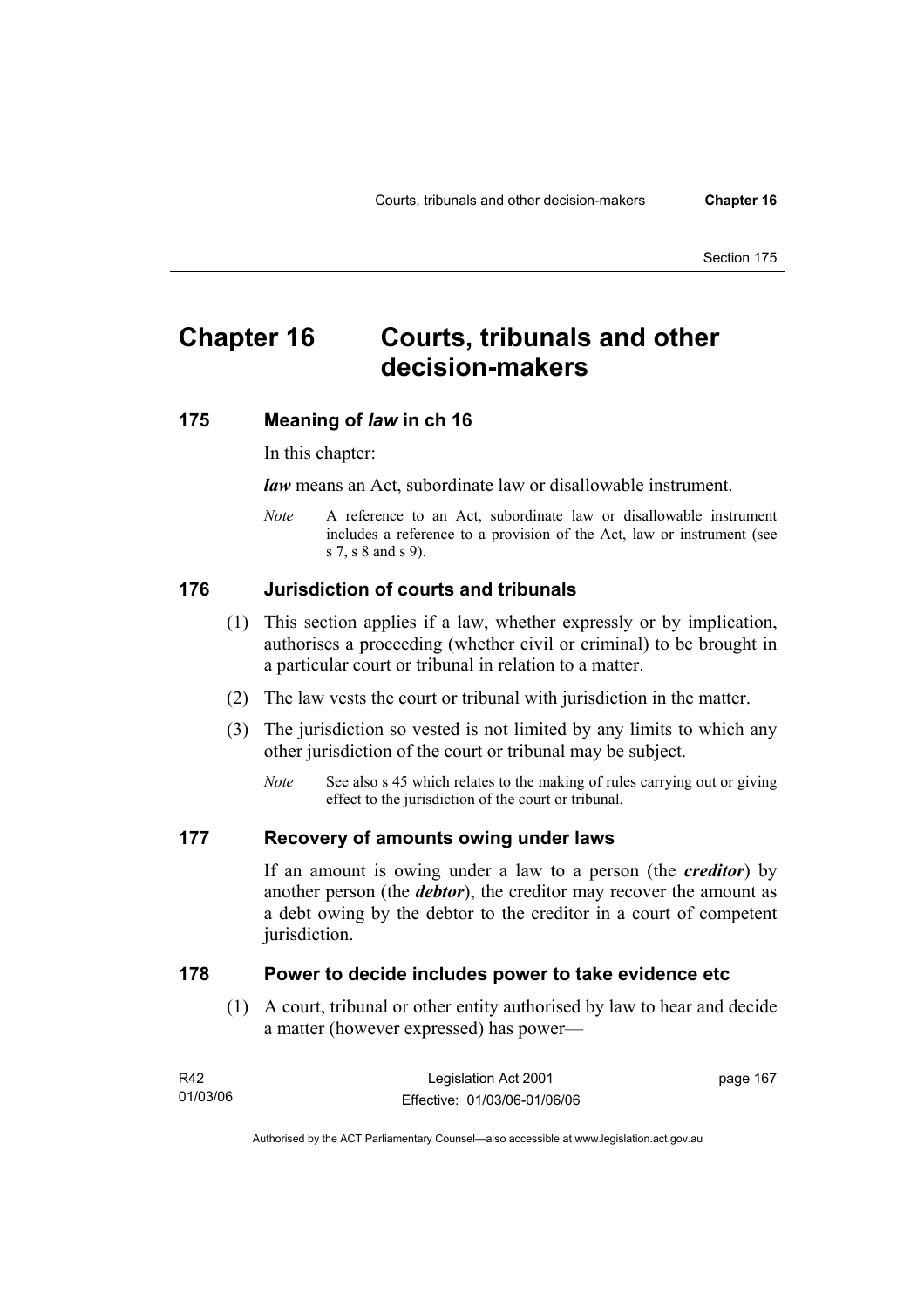#### **Chapter 16** Courts, tribunals and other decision-makers

#### Section 179

- (a) to take evidence, including evidence on oath; and
- (b) to examine witnesses; and
- (c) to administer oaths to witnesses.
- (2) The court, tribunal or other entity may authorise a person to administer an oath to a witness.
- (3) This section does not limit any other power of the court, tribunal or other entity.

### **179 Content of statements of reasons for decisions**

- (1) This section applies if a law requires a tribunal or other entity making a decision to give written reasons for the decision, whether the term 'reasons', 'grounds' or any other term is used.
- (2) The document giving the reasons must also set out the findings on material questions of fact and refer to the evidence or other material on which the findings were based.
- (3) This section is a determinative provision.
	- *Note* See s 5 for the meaning of determinative provisions, and s 6 for their displacement.

### **180 Power to make decision includes power to reverse or change**

- (1) Power given by a law to make a decision includes power to reverse or change the decision.
- (2) The power to reverse or change the decision is exercisable in the same way, and subject to the same conditions, as the power to make the decision.

#### **Example**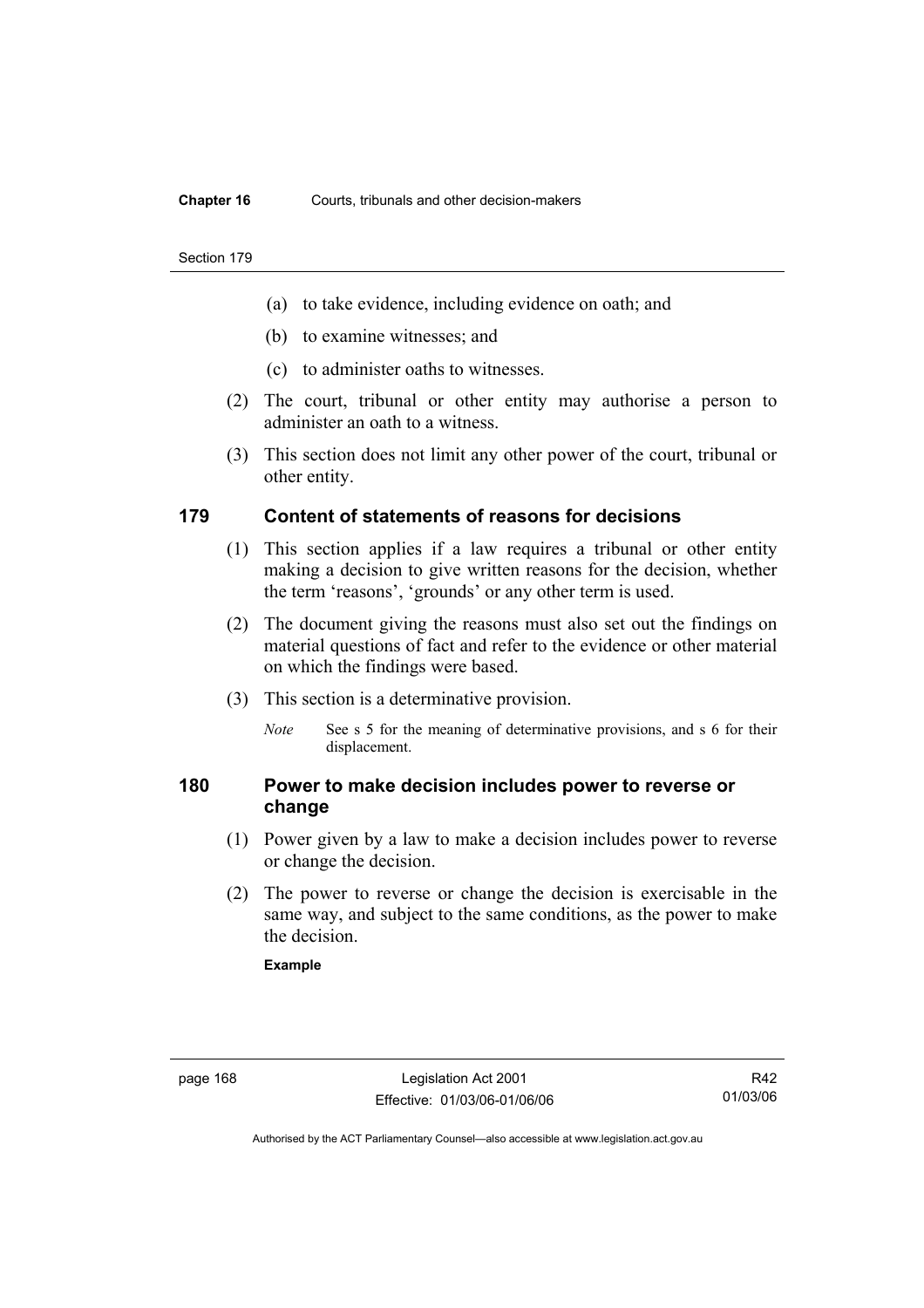If the power to include land in a special reserve is exercisable only on the resolution of the Legislative Assembly, the power to excise land from a special reserve is exercisable only on the resolution of the Assembly.

*Note* An example is part of the Act, is not exhaustive and may extend, but does not limit, the meaning of the provision in which it appears (see s 126 and s 132).

Legislation Act 2001 Effective: 01/03/06-01/06/06 page 169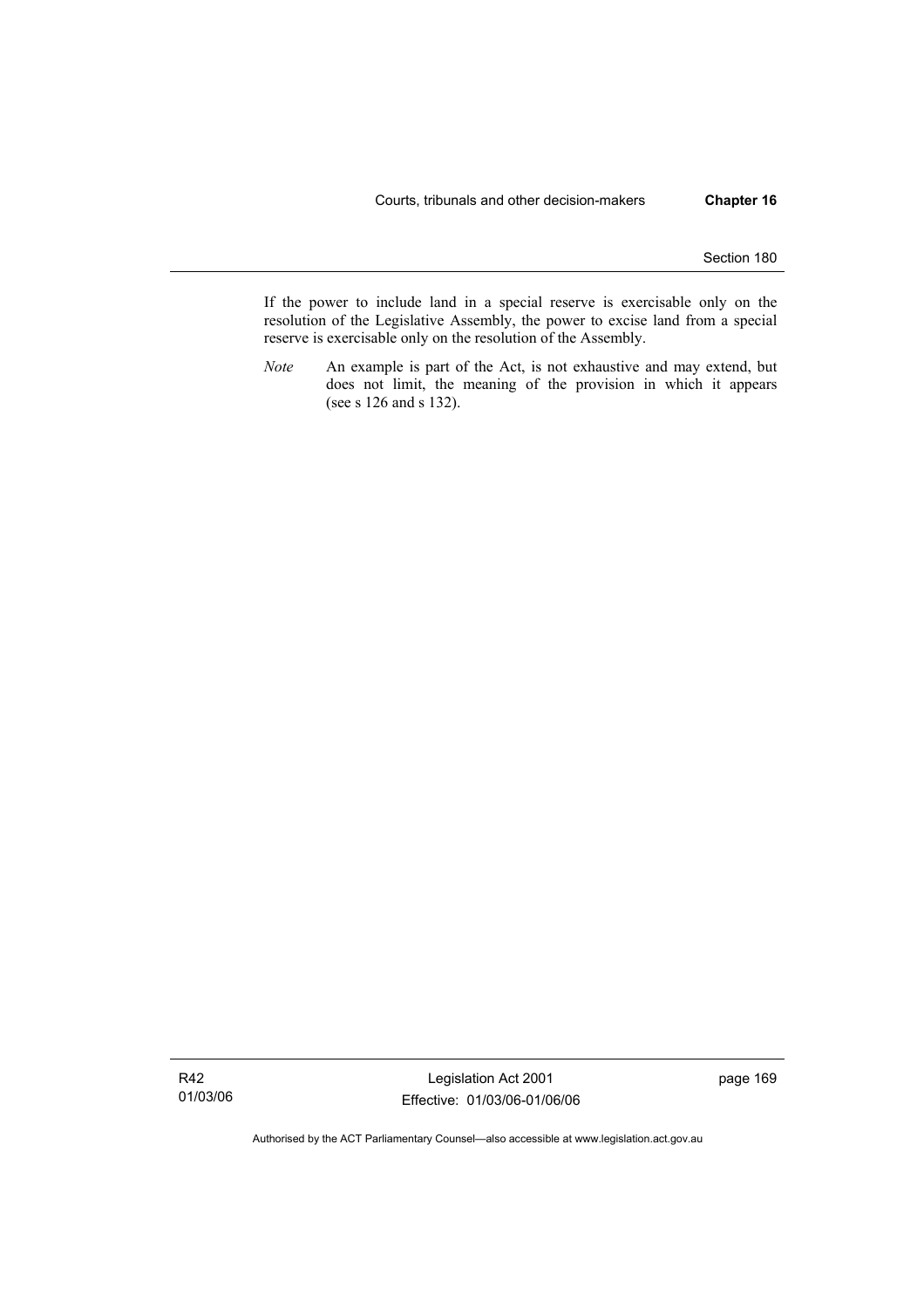#### **Chapter 17** Entities and positions

Section 182

## **Chapter 17 Entities and positions**

#### **182 Meaning of** *law* **in ch 17**

In this chapter:

*law* means an Act or statutory instrument.

*Note* A reference to an Act or statutory instrument includes a reference to a provision of the Act or instrument (see s 7 and s 13).

### **183 Change of name of entity**

- (1) If a law changes the name of an entity established under a law, the entity continues in existence under the new name and its identity is not affected by the change.
- (2) If the name of an entity is changed, a reference in a law to the entity by its previous name is taken, after the change, to be a reference to the entity by its new name.
- (3) To remove any doubt, subsection (2) applies to all entities, whether or not in or for the Territory, including entities established under a law of another jurisdiction.
	- *Note Another jurisdiction* means the Commonwealth, a State, another Territory, the United Kingdom or New Zealand (see dict, pt 2).

### **184 Change in constitution of entity**

- (1) This section applies if a law changes how an entity established under a law is constituted.
- (2) The entity continues in existence as newly constituted and its identity is not affected by the change.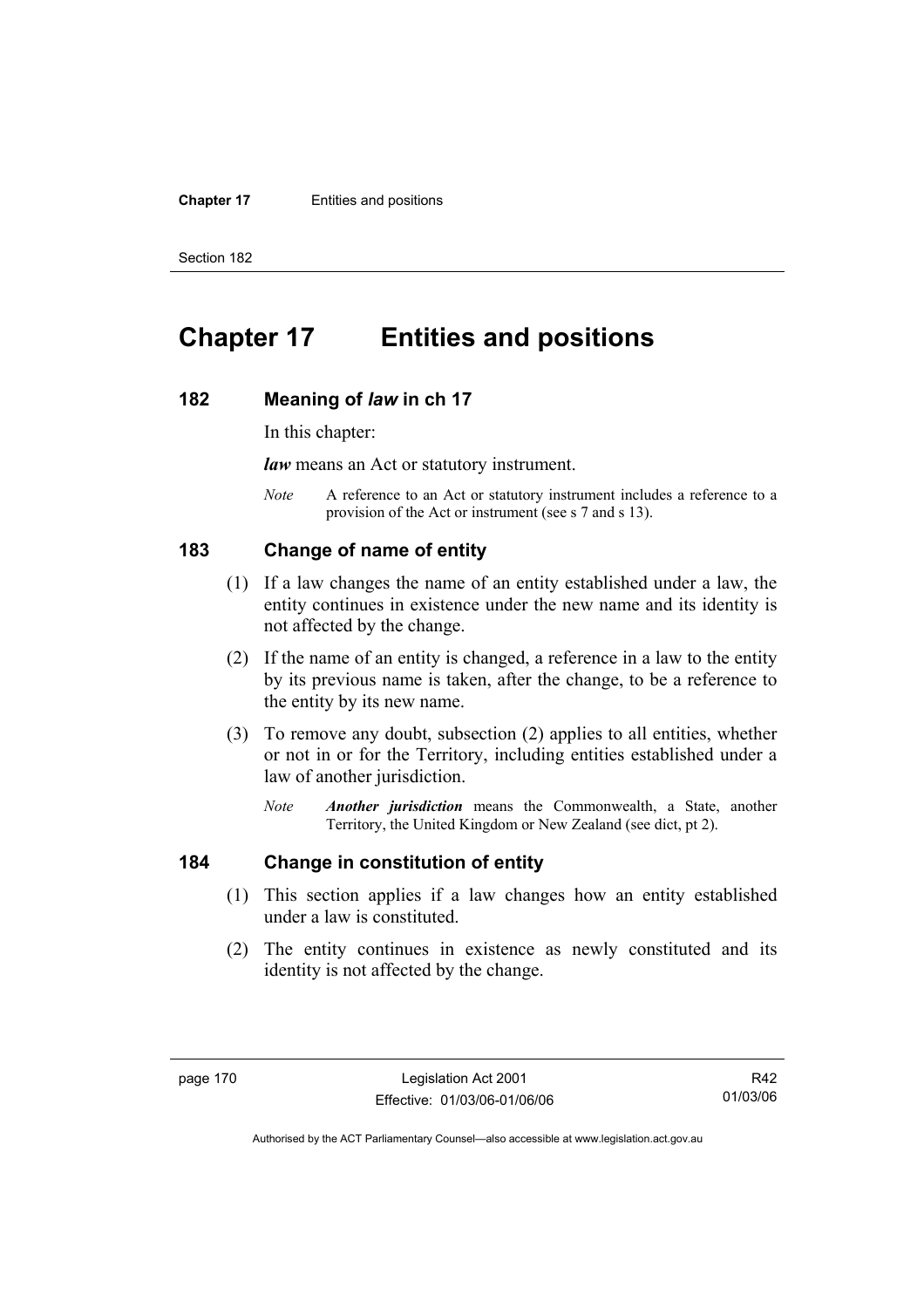- (3) Without limiting subsection (2), the change does not affect—
	- (a) any function, right, privilege, liability or property of the entity; or
	- (b) the bringing of a proceeding, or the continuation of a proceeding, by or against the entity; or
	- (c) the carrying out of an investigation or inquiry, or the continuation of an investigation or inquiry, in relation to anything done or not done by or in relation to the entity.
	- *Note Function* is defined in the dict, pt 1 to include authority, duty and power.

### **184A References to entity**

- (1) In a law, a reference to an entity includes a reference to a person exercising a function of the entity, whether under a delegation, subdelegation or otherwise.
- (2) To remove any doubt, this section applies to all entities, whether or not in or for the Territory, including entities established under a law of another jurisdiction.

### **185 References to occupant of position**

- (1) In a law, a reference to the occupant of a position (however expressed) includes a reference to anyone for the time being occupying the position.
- (2) To remove any doubt, this section applies to all positions, whether or not in or for the Territory, including positions established under a law of another jurisdiction.
	- *Note* See s 200 (1) (Functions of occupants of positions) and the definitions of *occupy* and *position* in the dict, pt 1.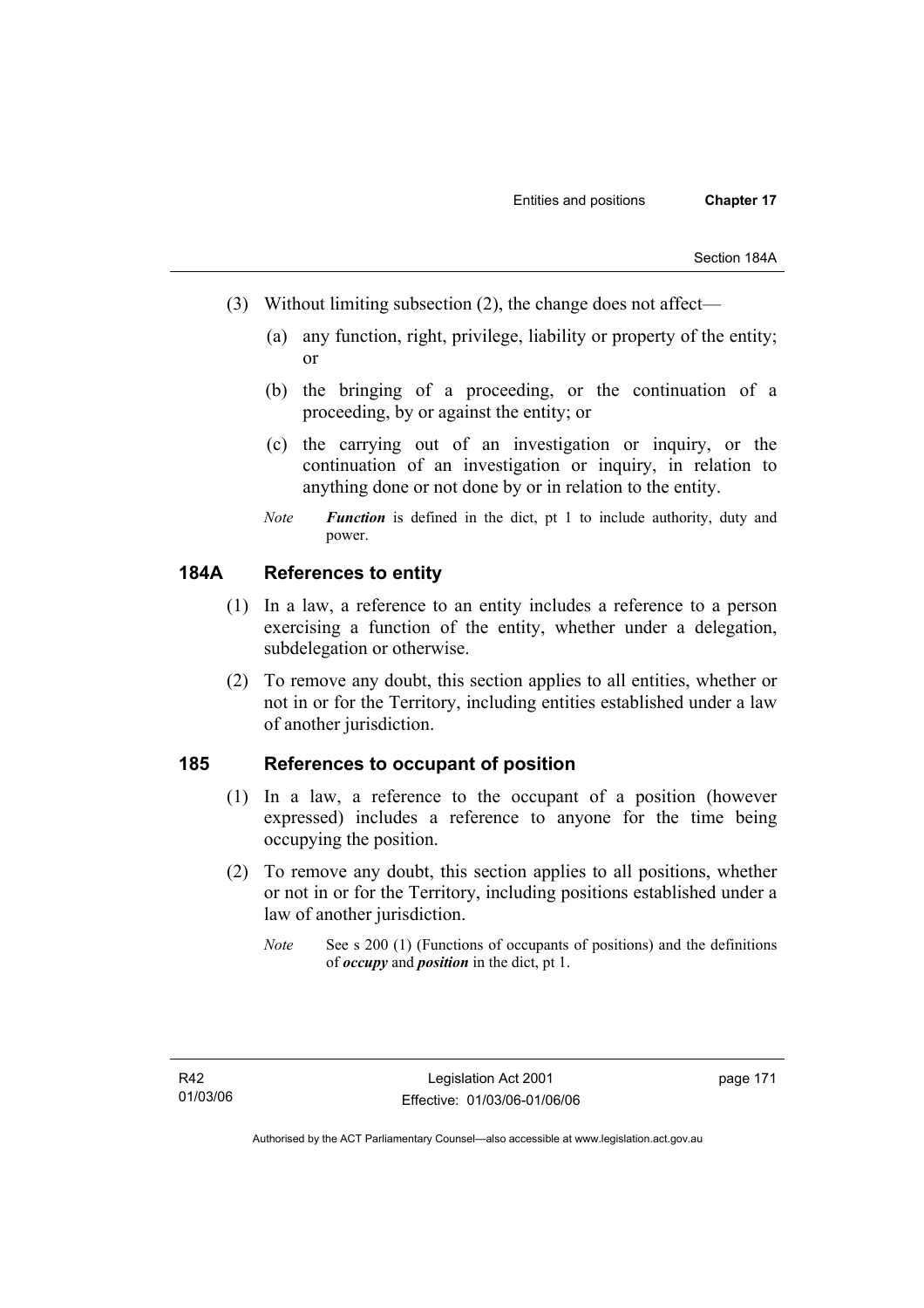#### **Chapter 17** Entities and positions

Section 186

### **186 Change of name of position**

- (1) If a law changes the name of a position established under a law, the position continues in existence under the new name and its identity is not affected by the change.
- (2) If the name of a position is changed, a reference in a law to the position by its previous name is taken, after the change, to be a reference to the position by its new name.
- (3) To remove any doubt, subsection (2) applies to all positions, whether or not in or for the Territory, including positions established under a law of another jurisdiction.

### **187 Chair and deputy chair etc**

- (1) If a law establishes a position of chair or chairperson of an entity, the chair or chairperson may be referred to as chairman, chairwoman, chairperson or chair.
- (2) If a law establishes a position of deputy chair or deputy chairperson of an entity, the deputy chair or deputy chairperson may be referred to as deputy chairman, deputy chairwoman, deputy chairperson or deputy chair.

page 172 Legislation Act 2001 Effective: 01/03/06-01/06/06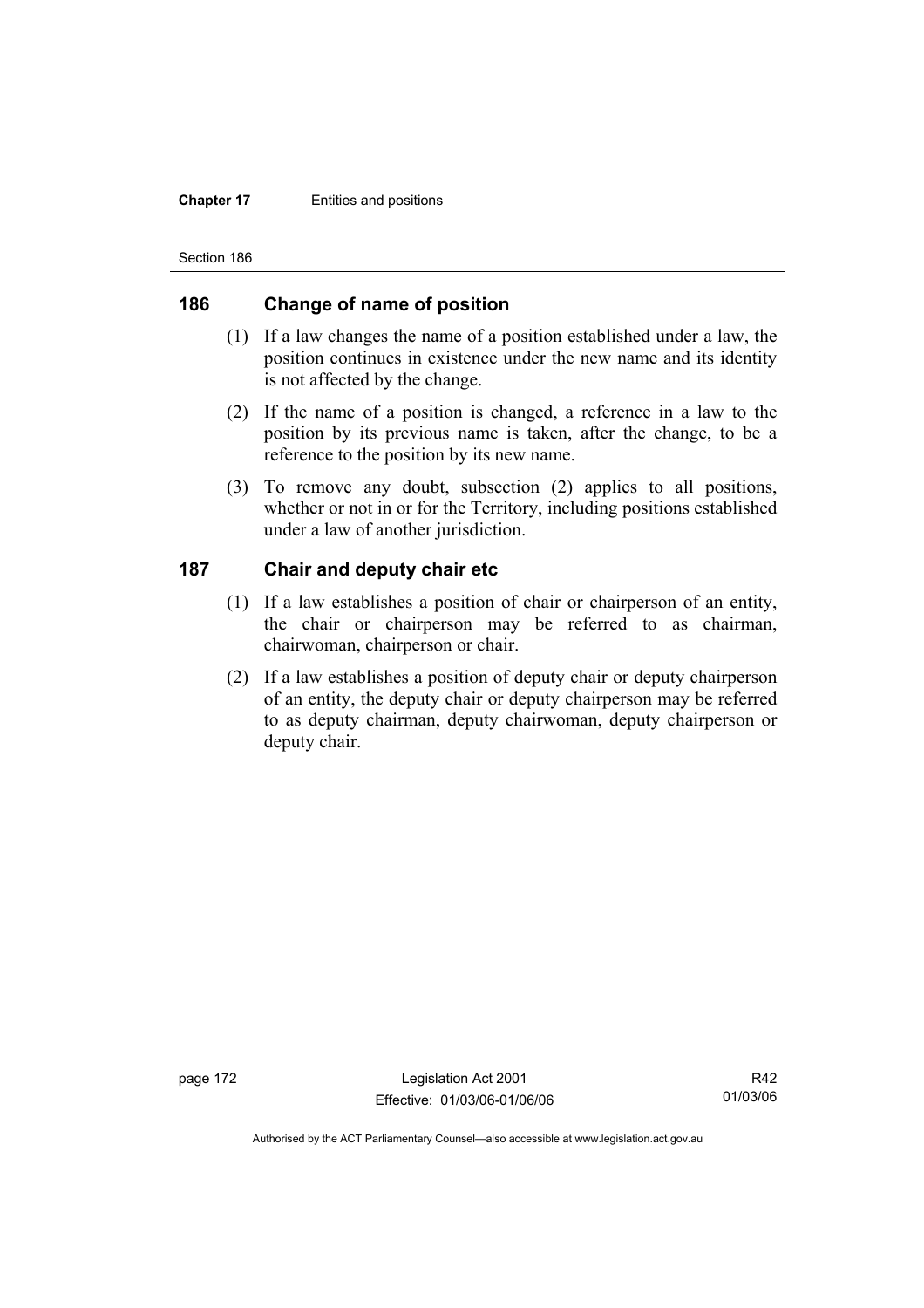## **Chapter 18 Offences**

#### *Note to ch 18*

See also s 133 to s 135 (which relate to penalty units and penalty provisions) and s 161 (Corporations liable to offences).

#### **188 Meaning of** *ACT law* **in ch 18**

In this chapter:

*ACT law* means an Act or subordinate law.

*Note* A reference to an Act or subordinate law includes a reference to a provision of the Act or law (see s 7 and s 8).

### **189 Reference to offence includes reference to related ancillary offences**

A reference to an offence against an ACT law includes a reference to an offence against the Criminal Code, part 2.4 (Extensions of criminal responsibility) or section 717 (Accessory after the fact) that relates to the ACT law.

#### **Example**

X is the holder of a licence under the *Plant Development Act 2001* (hypothetical). The Plant Development Act, section 23 provides for the cancellation of a licence if a licence holder commits an offence against the Act. While his business premises are being inspected, X incites an employee to obstruct the inspector. As a result, the employee obstructs the inspector (which is an offence against the Act). X is later convicted of the offence of incitement against the Criminal Code, section 47 (which is an offence in the Criminal Code, pt 2.4). Because of the Legislation Act, section 189, X is taken to have committed an offence against the Plant Development Act and is therefore liable to have his licence cancelled.

*Note 1* The result would be the same if X had been convicted of conspiracy relating to the offence of obstruction in the Plant Development Act.

R42 01/03/06 page 173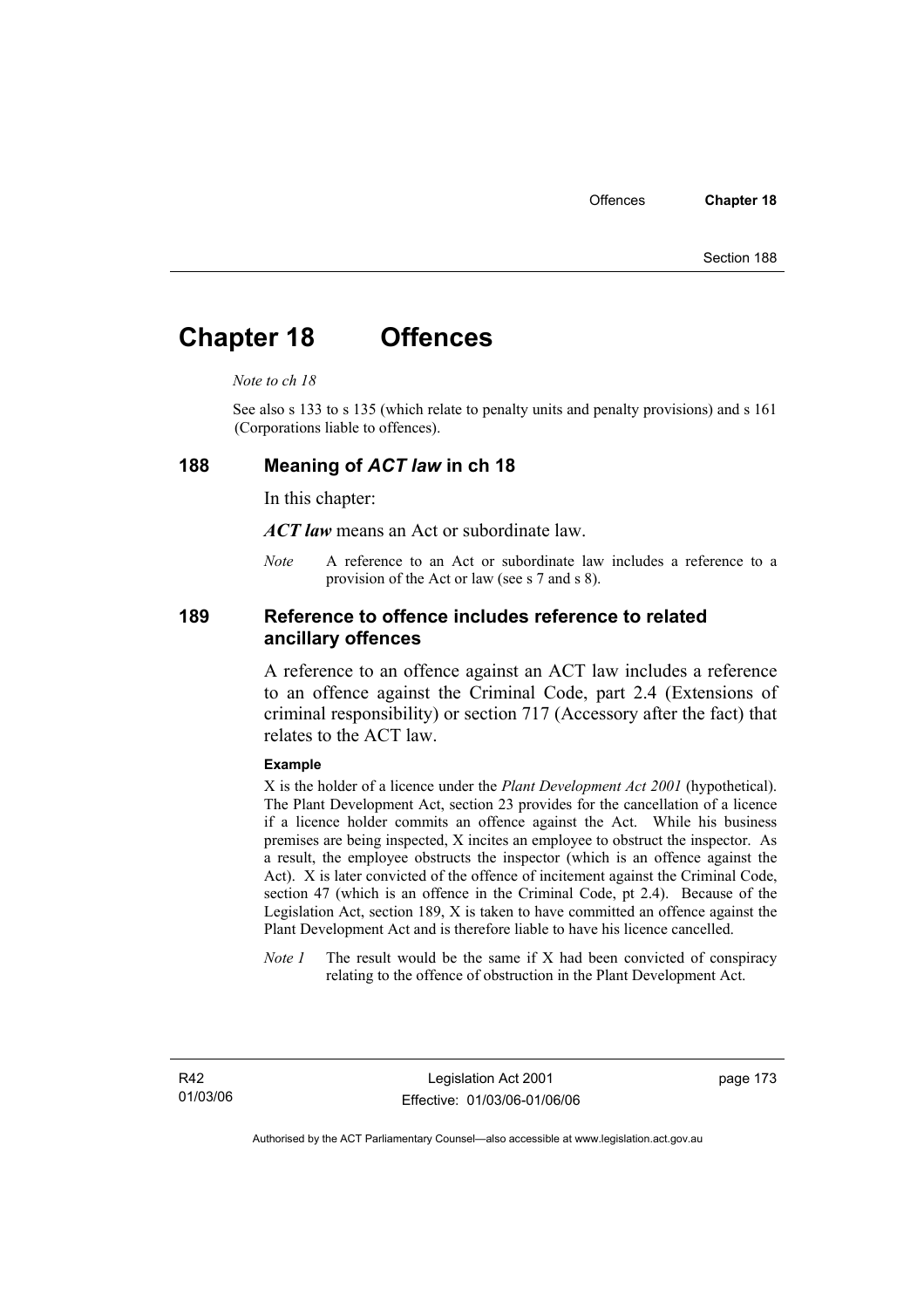#### **Chapter 18** Offences

#### Section 190

Apart from the Legislation Act, section 189, the following offences in the Criminal Code*,* pt 2.4 could also apply to the offence in the Plant Development Act:

- attempt (s 44 (Attempt))
- aiding and abetting (s 45 (Complicity and common purpose)).
- *Note 2* An example is part of the Act, is not exhaustive and may extend, but does not limit, the meaning of the provision in which it appears (see s 126 and s 132).

#### **190 Indictable and summary offences**

- (1) An offence is an *indictable offence* if—
	- (a) it is punishable by imprisonment for longer than 1 year; or
	- (b) it is declared by an ACT law to be an indictable offence.
- (2) An *indictable offence* includes an indictable offence that is or may be dealt with summarily.
- (3) Any other offence is a *summary offence* and is punishable on summary conviction.

#### **191 Offences against 2 or more laws**

- (1) If an act or omission by a person is an offence against 2 or more ACT laws, the person may be prosecuted for and convicted of any of the offences, but is not liable to be punished more than once for the act or omission.
- $(2)$  If—
	- (a) an act or omission by a person is an offence against both an ACT law and a law of another jurisdiction; and
	- (b) the person has been punished for the offence against the law of the other jurisdiction;

the person is not liable to be punished for the offence against the ACT law.

| page 174 | Legislation Act 2001         | R42      |
|----------|------------------------------|----------|
|          | Effective: 01/03/06-01/06/06 | 01/03/06 |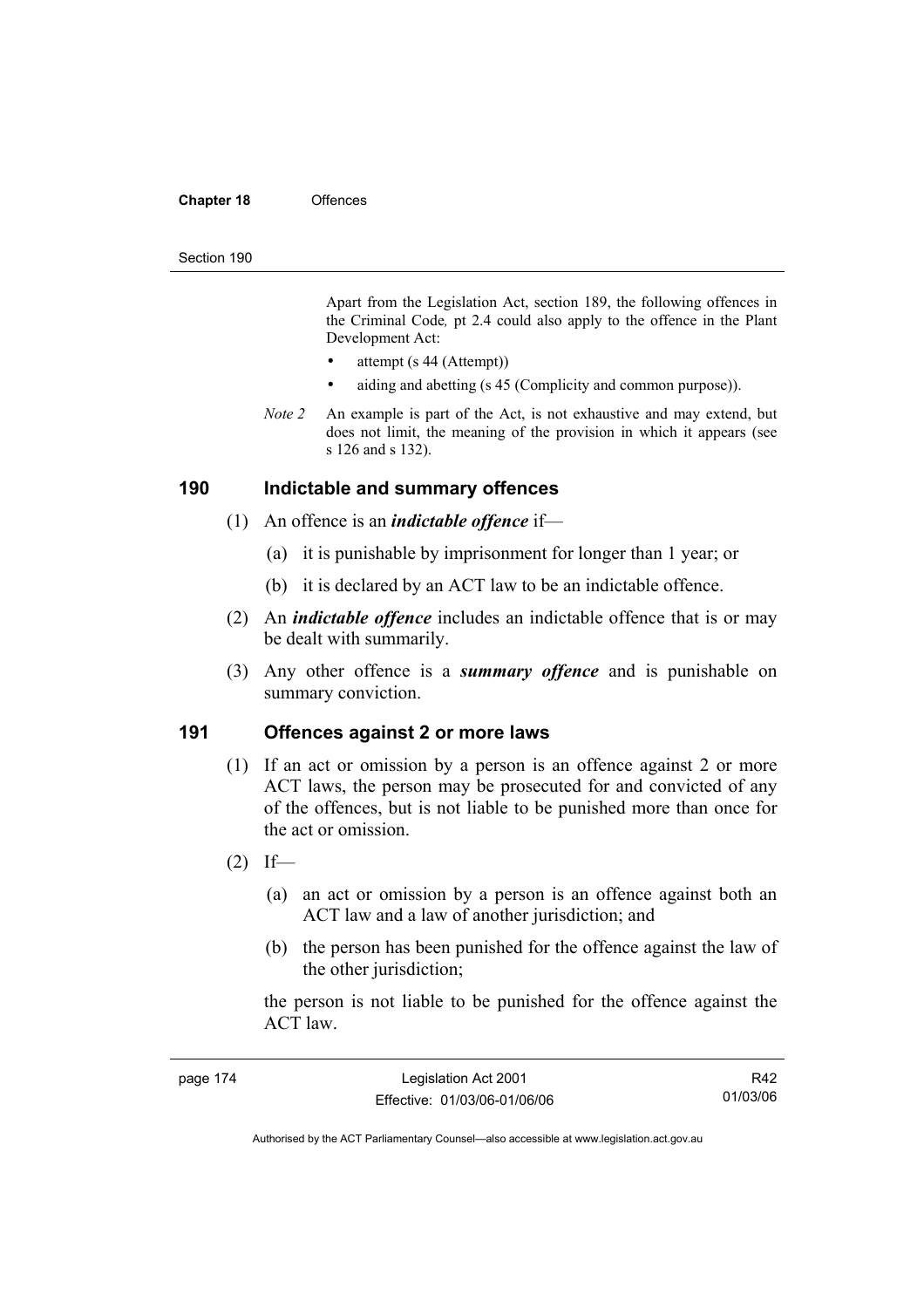#### **192 When must prosecutions begin?**

- (1) A prosecution for the following offences against an ACT law may be begun at any time:
	- (a) an offence by an individual punishable by imprisonment for longer than 6 months;
	- (b) an offence by a corporation punishable by a fine of 100 penalty units or more;

- (c) an aiding and abetting offence by an individual in relation to an offence by a corporation punishable by a fine of 100 penalty units or more.
- (2) A prosecution for any other offence against an ACT law must be begun not later than—
	- (a) 1 year after the day of commission of the offence; or
	- (b) if an ACT law provides for another period—that period.
- (3) However, if a coroner's inquest or inquiry, or an inquiry under the *Inquiries Act 1991* or the *Royal Commissions Act 1991*, is held into a matter that discloses or is otherwise found to relate to an offence mentioned in subsection (2), a prosecution for the offence may be begun not later than 1 year after the day when—
	- (a) the coroner's report is made; or
	- (b) the report of the board of inquiry or royal commission is given to the Chief Minister.
- (4) In this section:

*aiding and abetting offence* means an offence against the Criminal Code, section 45 (Complicity and common purpose).

*Note* See s 161 for the fines that may be imposed on a corporation for offences punishable only by imprisonment.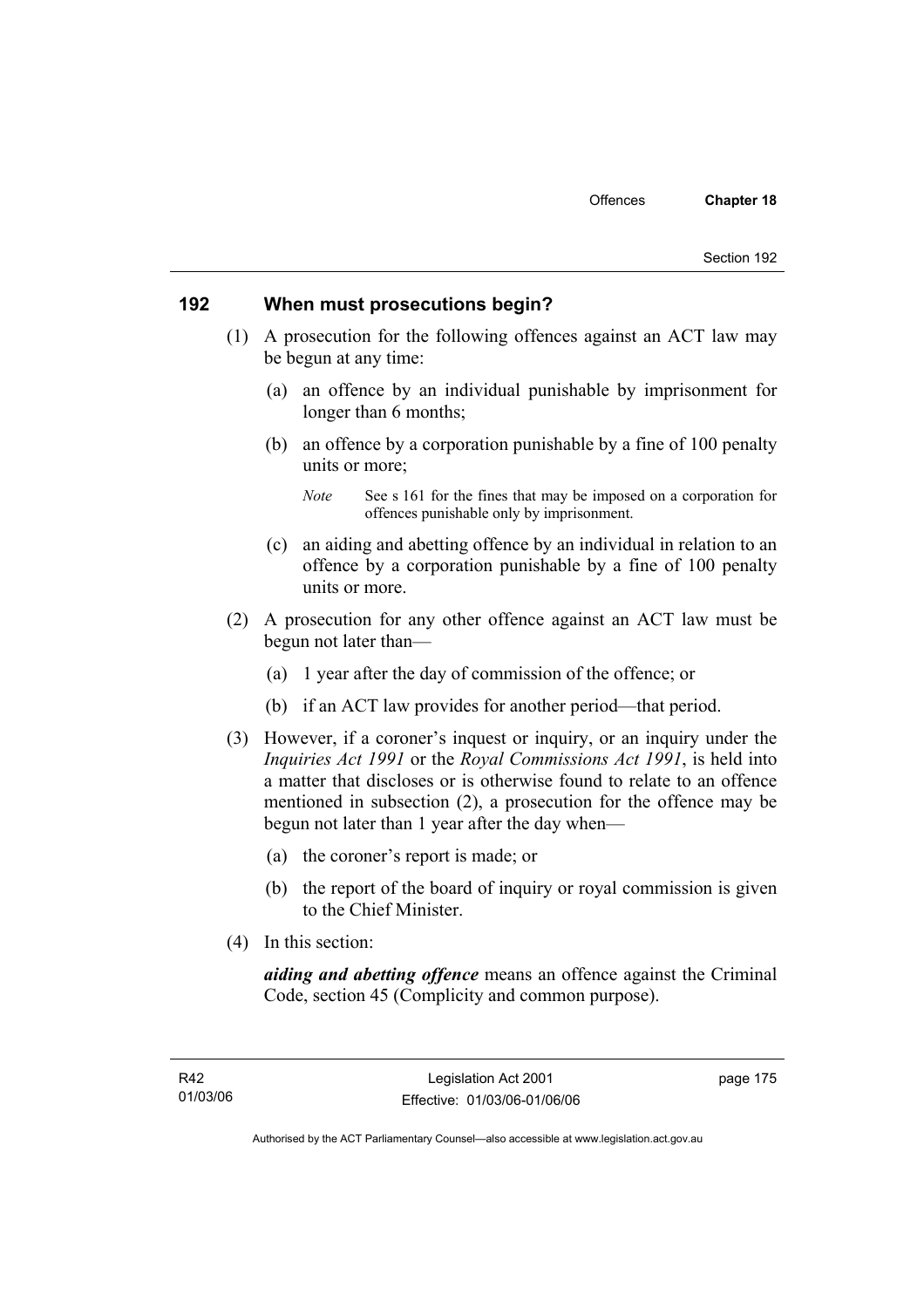#### **Chapter 18** Offences

#### Section 193

### **193 Continuing offences**

- (1) This section applies to a requirement to do an act if—
	- (a) the act is required to be done under an ACT law within a particular period or before a particular time; and
	- (b) failure to comply with the requirement is an offence against the law.
- (2) A person who fails to comply with the requirement commits an offence for each day until the act is done.
- (3) A day mentioned in subsection (2) includes any day of conviction for an offence and any later day.
	- *Note* See also s 152 (Continuing effect of obligations).

page 176 Legislation Act 2001 Effective: 01/03/06-01/06/06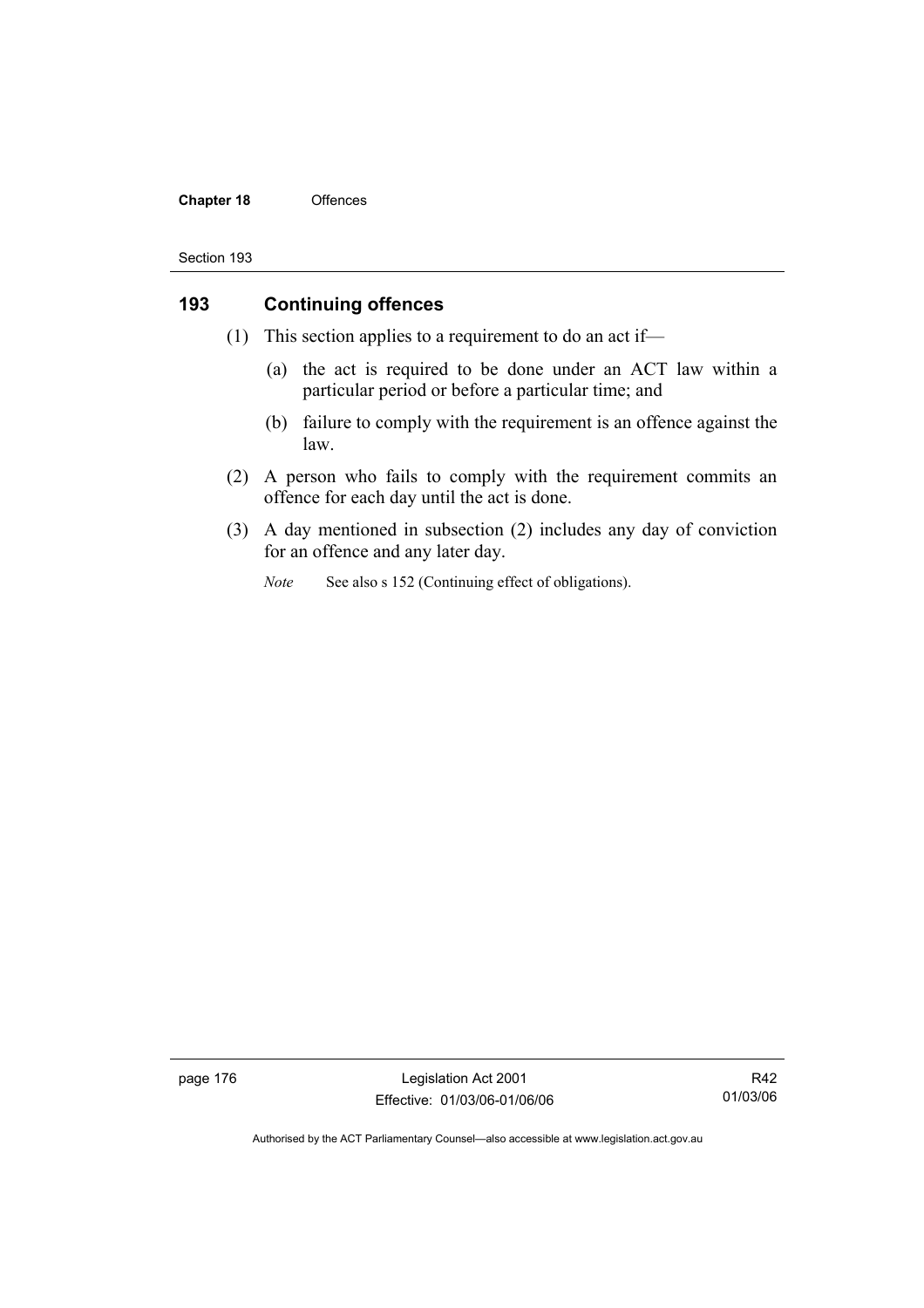# **Chapter 19 Administrative and machinery provisions**

## Part 19.1 **Introductory**

### **195 Meaning of** *law* **in ch 19**

In this chapter:

*law* means an Act, subordinate law or disallowable instrument.

*Note* A reference to an Act, subordinate law or disallowable instrument includes a reference to a provision of the Act, law or instrument (see s 7, s 8 and s 9).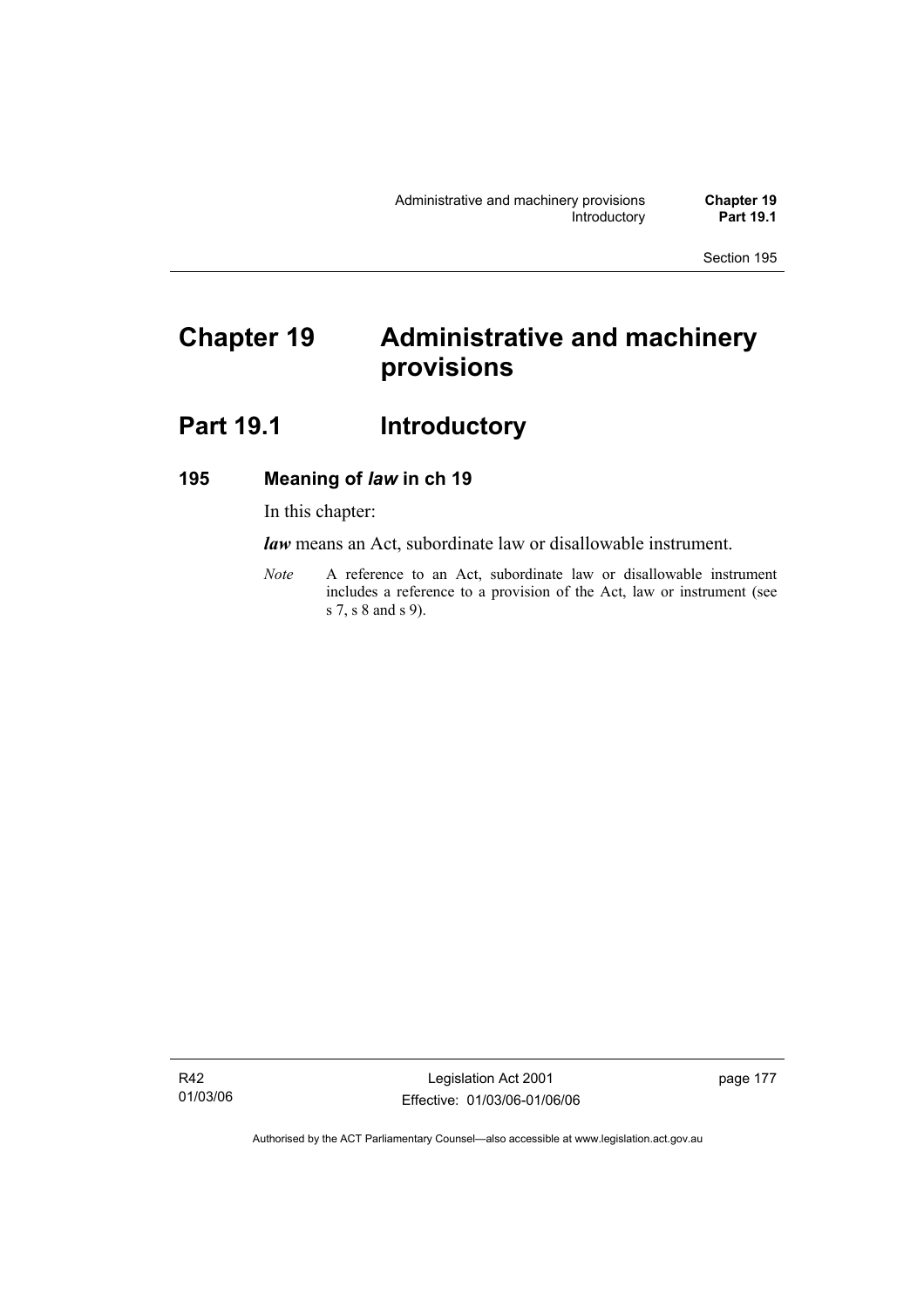# **Part 19.2 Functions**

*Note to pt 19.2* 

*Function* is defined in the dict, pt 1 to include authority, duty and power.

### **196 Provision giving function gives power to exercise function**

 (1) A provision of a law that gives a function to an entity also gives the entity the powers necessary and convenient to exercise the function.

*Note* See dict, pt 1, defs *entity* and *exercise*.

 (2) The powers given to the entity under subsection (1) are in addition to any other powers of the entity under the law.

### **197 Statutory functions may be exercised from time to time**

If a law gives a function to an entity, the function may be exercised from time to time.

*Note* See also s 42 (3) (Power to make statutory instruments).

### **199 Functions of bodies**

 (1) If a law authorises or requires a body to exercise a function, it may do so by resolution.

*Note* See dict, pt 1, def *body*.

- (2) To remove any doubt, subsection (1) applies in relation to a function even though a law authorises or requires the function to be exercised in writing.
- (3) If a law authorises or requires a signature by a person and the person is a body, the signature of a person authorised by the body for the purpose is taken to be the signature of the body.

R42 01/03/06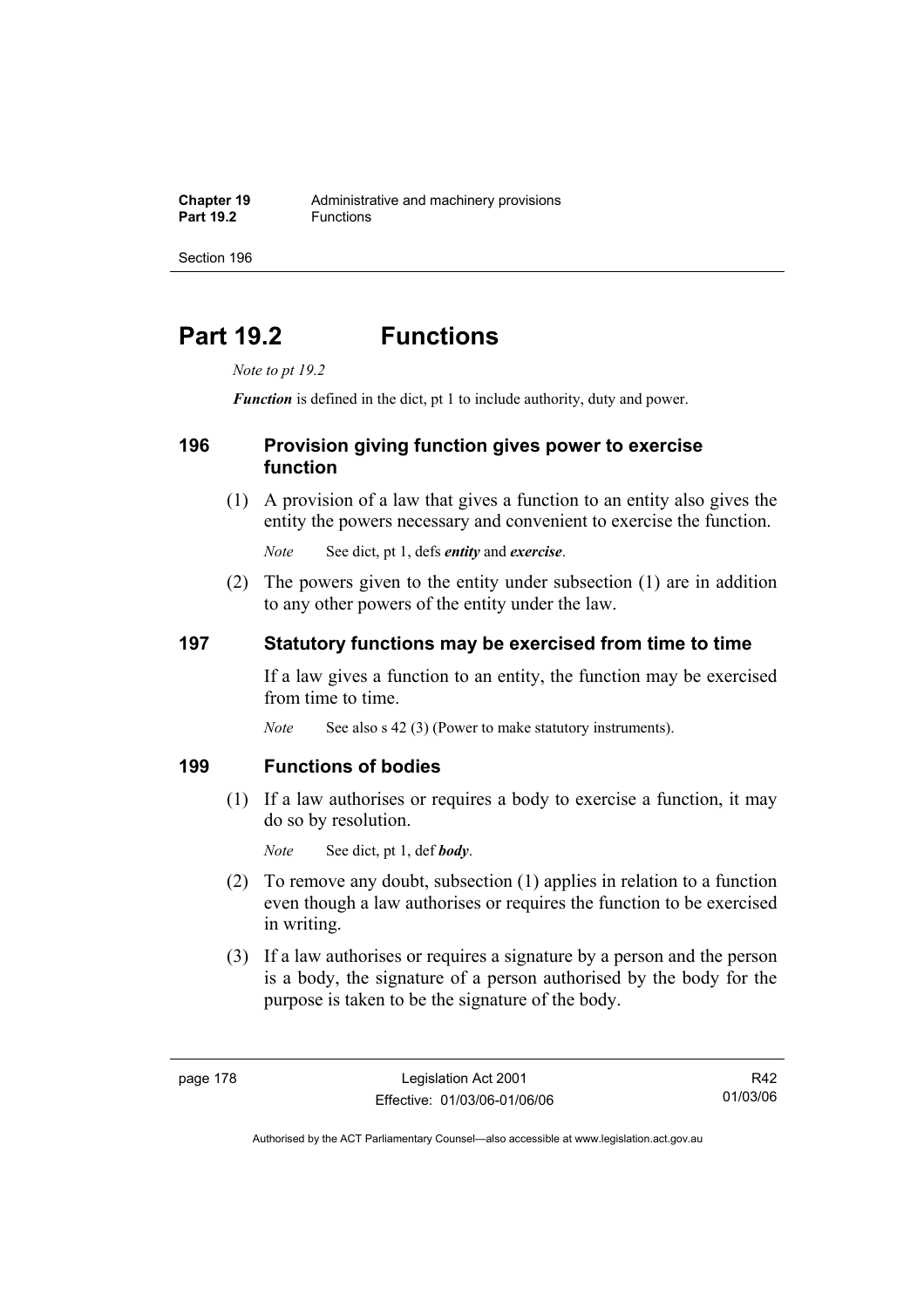(4) If a law gives a function to a body, the function may be exercised by the body as constituted for the time being.

#### **Example**

The ACT Conference Organisers Registration Board is a statutory body consisting of 5 members. At a meeting of the board it is agreed to exempt a conference organiser from registration on certain conditions. On the day after the meeting, 1 of the members of the board  $(X)$  resigns and another person  $(Y)$  is appointed to the board in  $X$ 's place. At the next meeting of the board, the board considers additional information submitted by the conference organiser and agrees to amend the conditions of exemption. Because of subsection (4), the board's ability to use its power of exemption is not affected by a change in the membership of the board.

- *Note* An example is part of the Act, is not exhaustive and may extend, but does not limit, the meaning of the provision in which it appears (see s 126 and s 132).
- (5) The exercise of the function is not affected only because of vacancies in the body's membership.
- (6) Subsections (4) and (5) do not affect any quorum requirement applying to the body.

#### **Example**

The Act establishing the board mentioned in the example to subsection (4) provides that the quorum for a meeting of the board is the chair or deputy chair and 2 other members. If the quorum requirement was complied with at each meeting mentioned in the example, the result mentioned in the example would be the same whether or not X attended the first meeting and whether or not Y attended the second meeting.

- (7) If a body as constituted for the time being does something in exercise of a function given to the body under a law, the effect of the thing done by the body does not end only because the membership of the body changes.
	- *Note* See also s 211 (Appointment not affected by appointer changes), s 224 (Acting appointment not affected by appointer changes), and s 241 (Delegation not affected by appointer changes).

Authorised by the ACT Parliamentary Counsel—also accessible at www.legislation.act.gov.au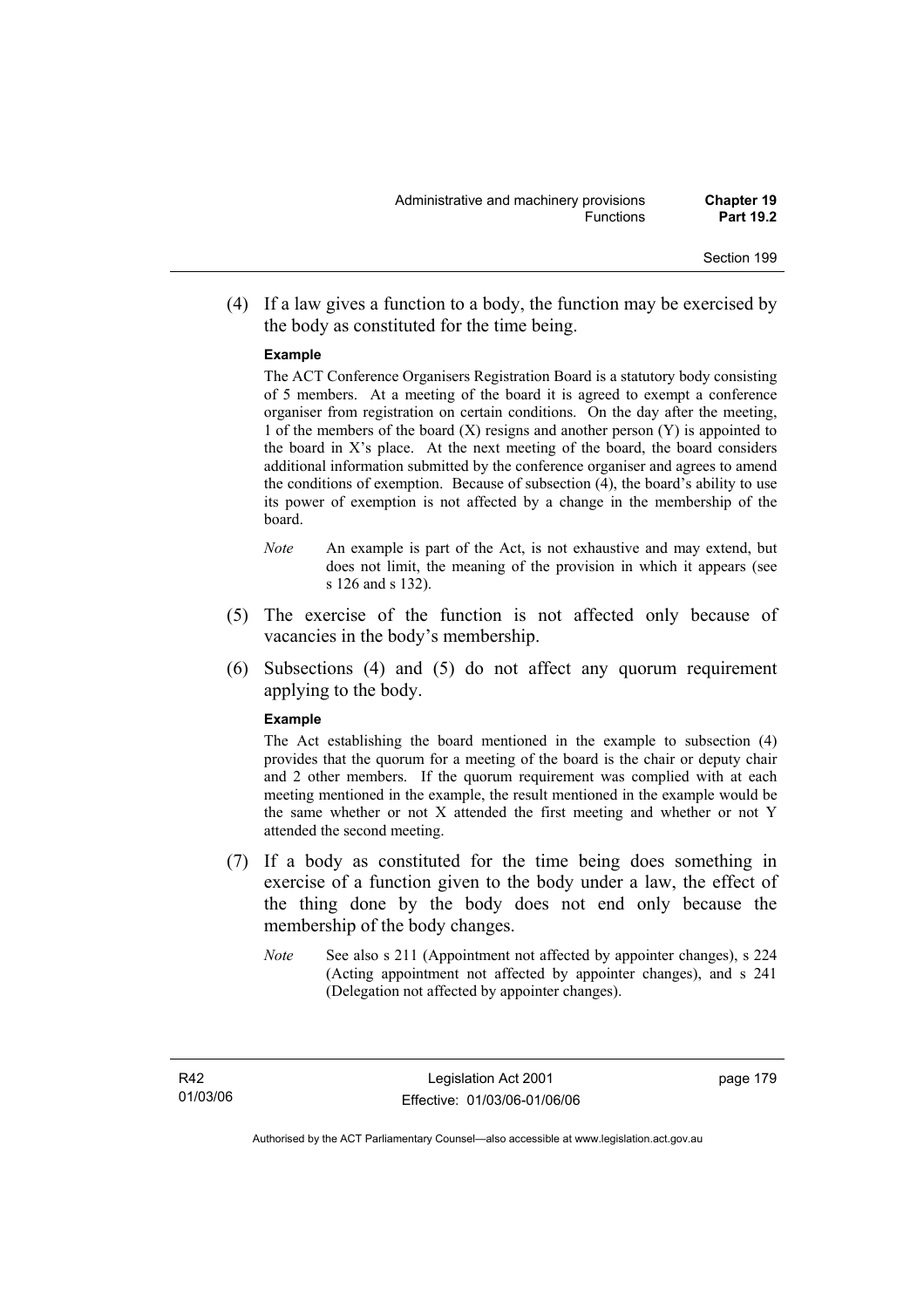| <b>Chapter 19</b> | Administrative and machinery provisions |
|-------------------|-----------------------------------------|
| <b>Part 19.2</b>  | <b>Functions</b>                        |

 (8) Subsection (7) does not prevent the thing done by the body being ended or changed by the body as subsequently constituted for the time being.

#### **200 Functions of occupants of positions**

 (1) If a law gives a function to the occupant of a position, the function may be exercised by the person for the time being occupying the position.

- (2) If the person for the time being occupying a position does something in exercise of a function given to the occupant of the position under a law, the thing done by the person does not end only because the person ceases to be the occupant of the position.
	- *Note* See also s 211 (Appointment not affected by appointer changes), s 224 (Acting appointment not affected by appointer changes), and s 241 (Delegation not affected by appointer changes).
- (3) Subsection (2) does not prevent the thing done by the person being ended or changed by any person subsequently occupying the position for the time being.

page 180 Legislation Act 2001 Effective: 01/03/06-01/06/06

*Note* See s 185 (References to occupant of position) and dict, pt 1, defs *occupy* and *position*.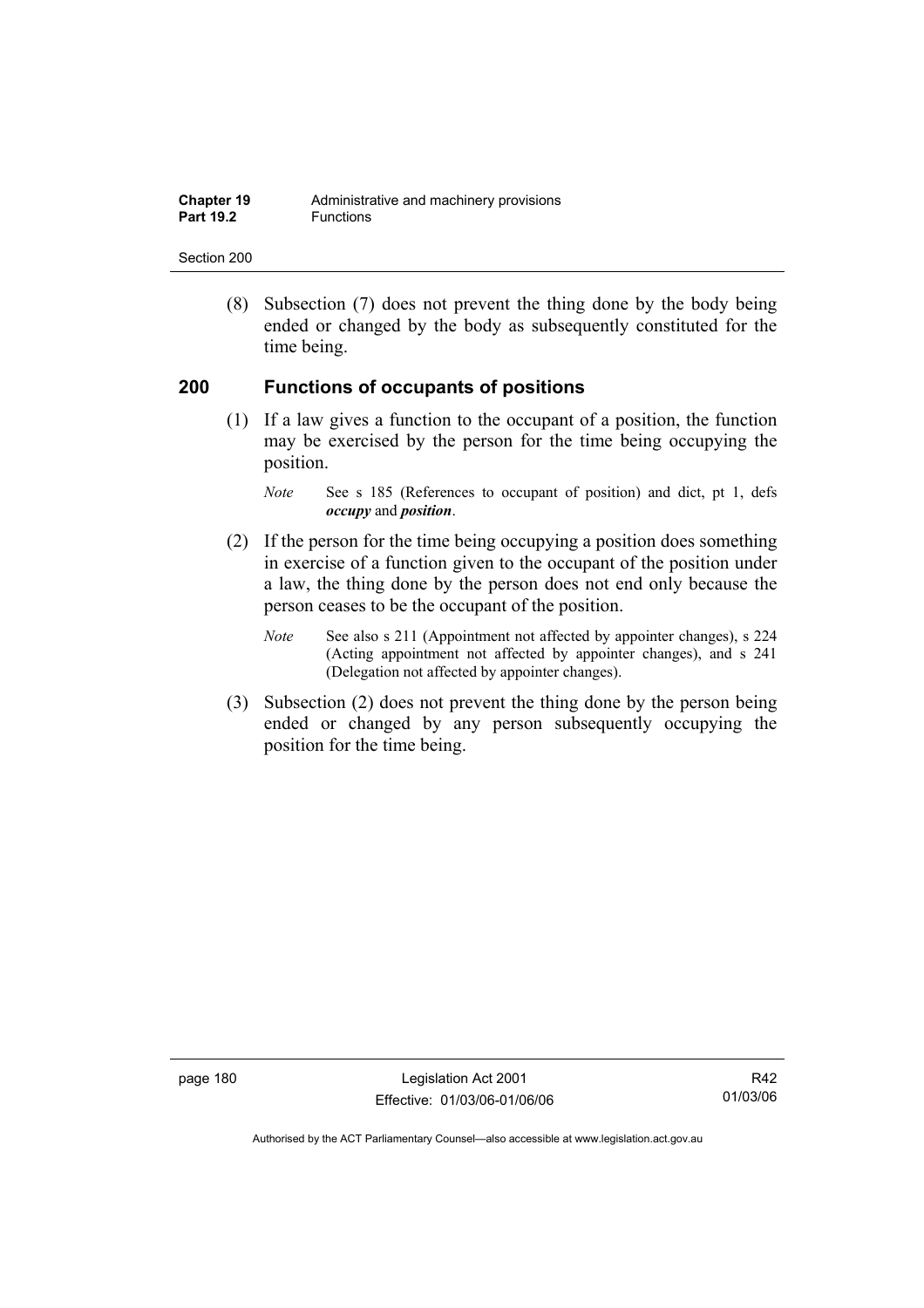## **Part 19.3 Appointments**

### **Division 19.3.1 Appointments—general**

*Note to div 19.3.1* 

Certain statutory appointments made by a Minister require consultation with a Legislative Assembly committee and are disallowable (see div 19.3.3) (Appointments—Assembly consultation)).

### **205 Application of div 19.3.1**

This division applies if a law authorises or requires an entity (the *appointer*) to appoint a person—

- (a) to a position under a law; or
- (b) to exercise a function or do anything else under a law.
- *Note Function* is defined in the dict, pt 1 to include authority, duty and power.

### **206 Appointments must be in writing etc**

- (1) An appointment must be made, or evidenced, by writing (the *instrument of appointment*) signed by the appointer.
- (2) If a law provides for a maximum or minimum period of appointment, the instrument of appointment must state the period for which the appointment is made.

#### **Examples of stated appointment periods**

- 1 2 years
- 2 until age 65
- *Note* An example is part of the Act, is not exhaustive and may extend, but does not limit, the meaning of the provision in which it appears (see s 126 and s 132).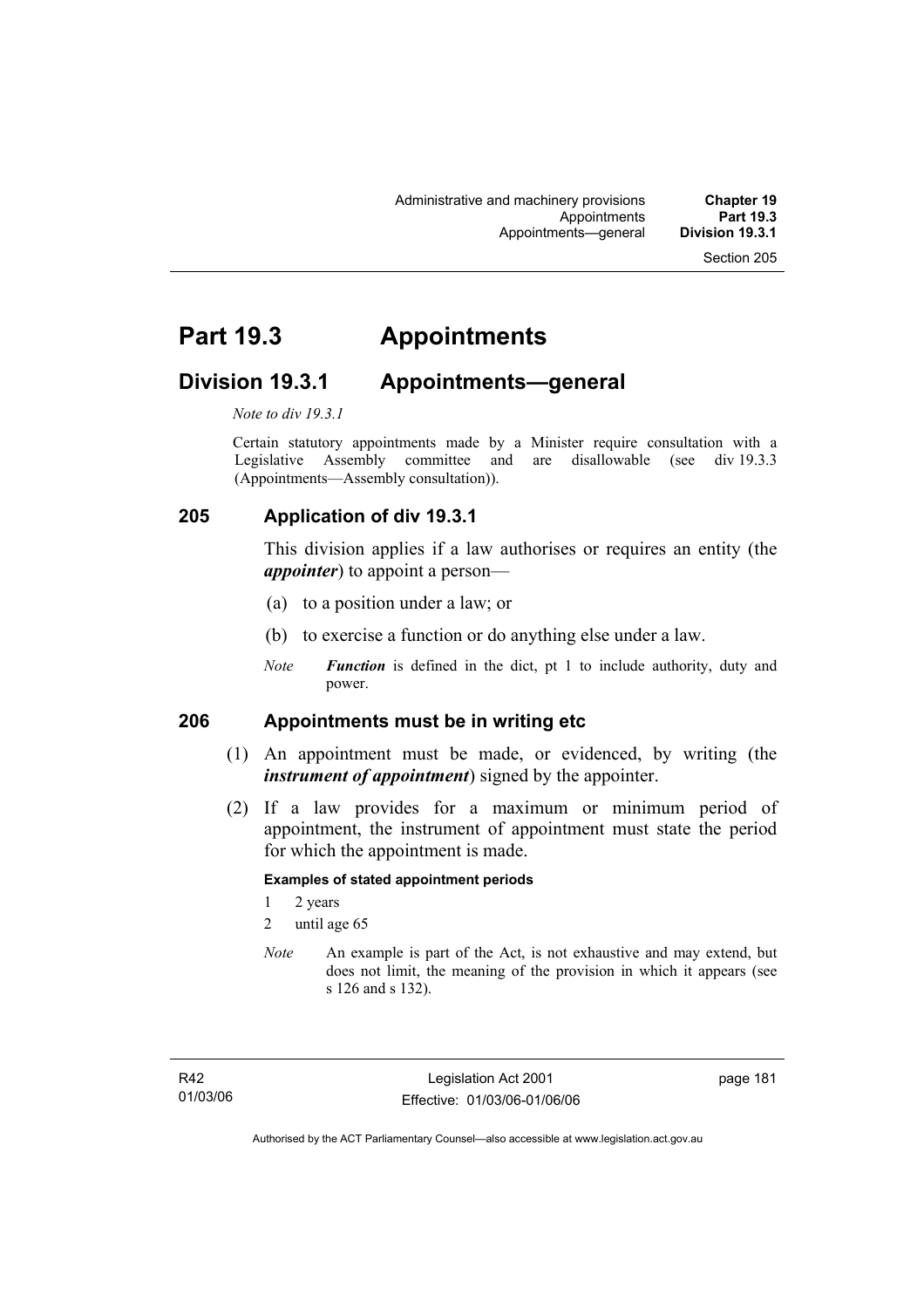### **207 Appointment may be by name or position**

- (1) The appointer may make an appointment by—
	- (a) naming the person appointed; or
	- (b) nominating the occupant of a position (however described), at a particular time or from time to time.
- (2) For this division, the person named, or the occupant of the position nominated, is the *appointee*.

### **208 Power of appointment includes power to suspend etc**

- (1) The appointer's power to make the appointment includes the power—
	- (a) to suspend the appointee, and end the suspension; or
	- (b) to end the appointment, and appoint someone else or reappoint the appointee if the appointee is eligible to be appointed to the position; or
	- (c) to reappoint the appointee if the appointee is eligible to be appointed to the position.
- (2) The power to suspend the appointee, end the appointment or reappoint the appointee is exercisable in the same way, and subject to the same conditions, as the power to make the appointment.

#### **Example**

If the appointment power is exercisable only on the recommendation of a body, the power to suspend, end the appointment or reappoint is exercisable only on the recommendation of the body.

*Note* An example is part of the Act, is not exhaustive and may extend, but does not limit, the meaning of the provision in which it appears (see s 126 and s 132).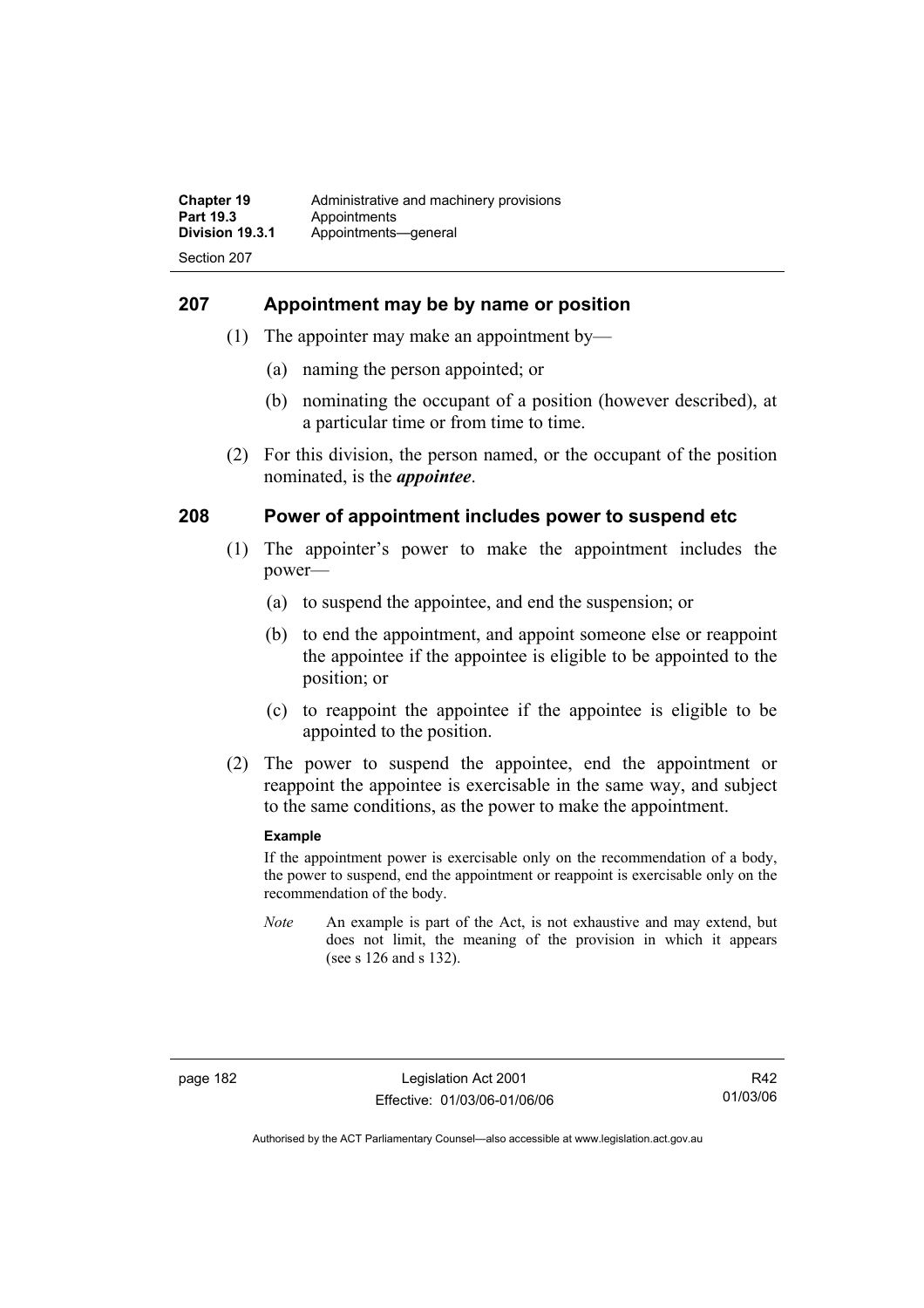### **209 Power of appointment includes power to make acting appointment**

- (1) If the appointer's power is the power to make an appointment to a position, the power to make the appointment also includes power to appoint a person, or 2 or more people, to act in the position—
	- (a) during any vacancy, or all vacancies, in the position, whether or not an appointment has previously been made to the position; or
	- (b) during any period, or all periods, when the appointee cannot for any reason exercise functions of the position.

#### **Examples for par (b)**

- 1 the appointee is ill or on leave
- 2 the appointee is acting in another position
- 3 the appointee is outside the ACT or Australia
- *Note 1 Function* is defined in the dict, pt 1 to include authority, duty and power.
- *Note 2* An example is part of the Act, is not exhaustive and may extend, but does not limit, the meaning of the provision in which it appears (see s 126 and s 132).
- (2) The power to appoint a person to act is exercisable in the same way, and subject to the same conditions, as the power to make the appointment.

#### **Example**

If the appointment power is exercisable only on the recommendation of a body, the power to appoint a person to act is exercisable only on the recommendation of the body.

- (3) Without limiting subsection (2), if the law (or another law) requires—
	- (a) the appointee to hold a qualification; or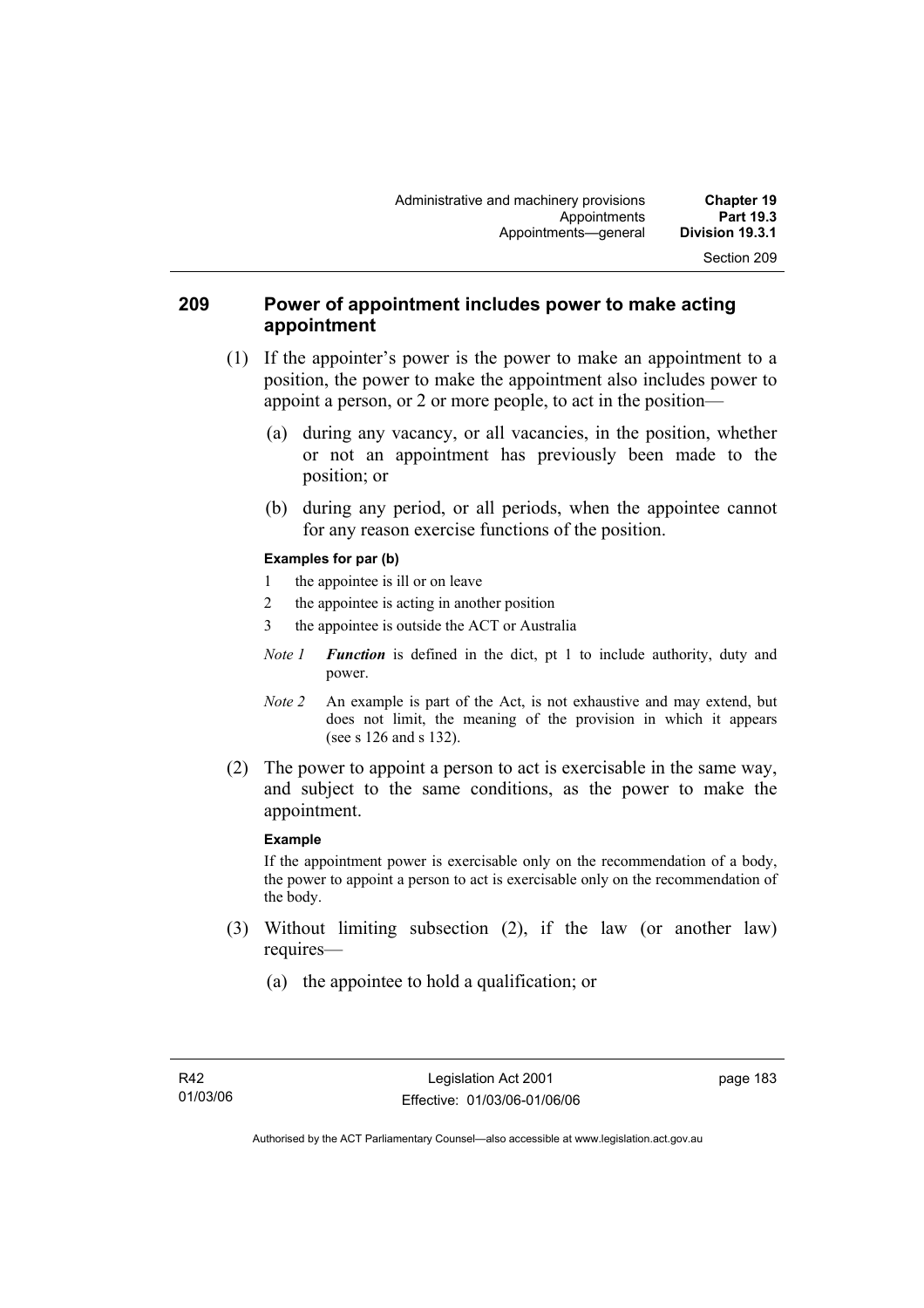| <b>Chapter 19</b> | Administrative and machinery provisions |
|-------------------|-----------------------------------------|
| Part 19.3         | Appointments                            |
| Division 19.3.1   | Appointments-qeneral                    |
| Section 210       |                                         |

 (b) the appointer (or someone else) to be satisfied about the appointee's suitability (whether in terms of knowledge, experience, character or any other personal quality) before appointing the appointee to the position;

a person may only be appointed to act in the position if the person holds the qualification or the appointer (or other person) is satisfied about the person's suitability.

#### **Examples**

- 1 If an Act requires the appointee to be a magistrate, a person can be appointed to act in the position only if the person is a magistrate.
- 2 If a regulation requires the appointee to be a lawyer of at least 5 years standing, a person can be appointed to act in the position only if the person is a lawyer of at least 5 years standing.
- 3 If an Act requires the appointee to have, in the Executive's opinion, appropriate expertise, training or experience in relation to the needs of a particular group of people, a person can be appointed to act in the position only if the person has, in the Executive's opinion, that expertise, training or experience.

### **210 Resignation of appointment**

- (1) An appointment ends if the appointee resigns by signed notice of resignation given to the appointer.
- (2) However, if the appointer is the Executive, the notice of resignation may be given to a Minister.

### **211 Appointment not affected by appointer changes**

- (1) If the appointer is a body, an appointment made by the body does not end only because the membership of the body changes.
- (2) If the appointer is the person for the time being occupying a position, an appointment made by the person does not end only because the person ceases to be the occupant of the position.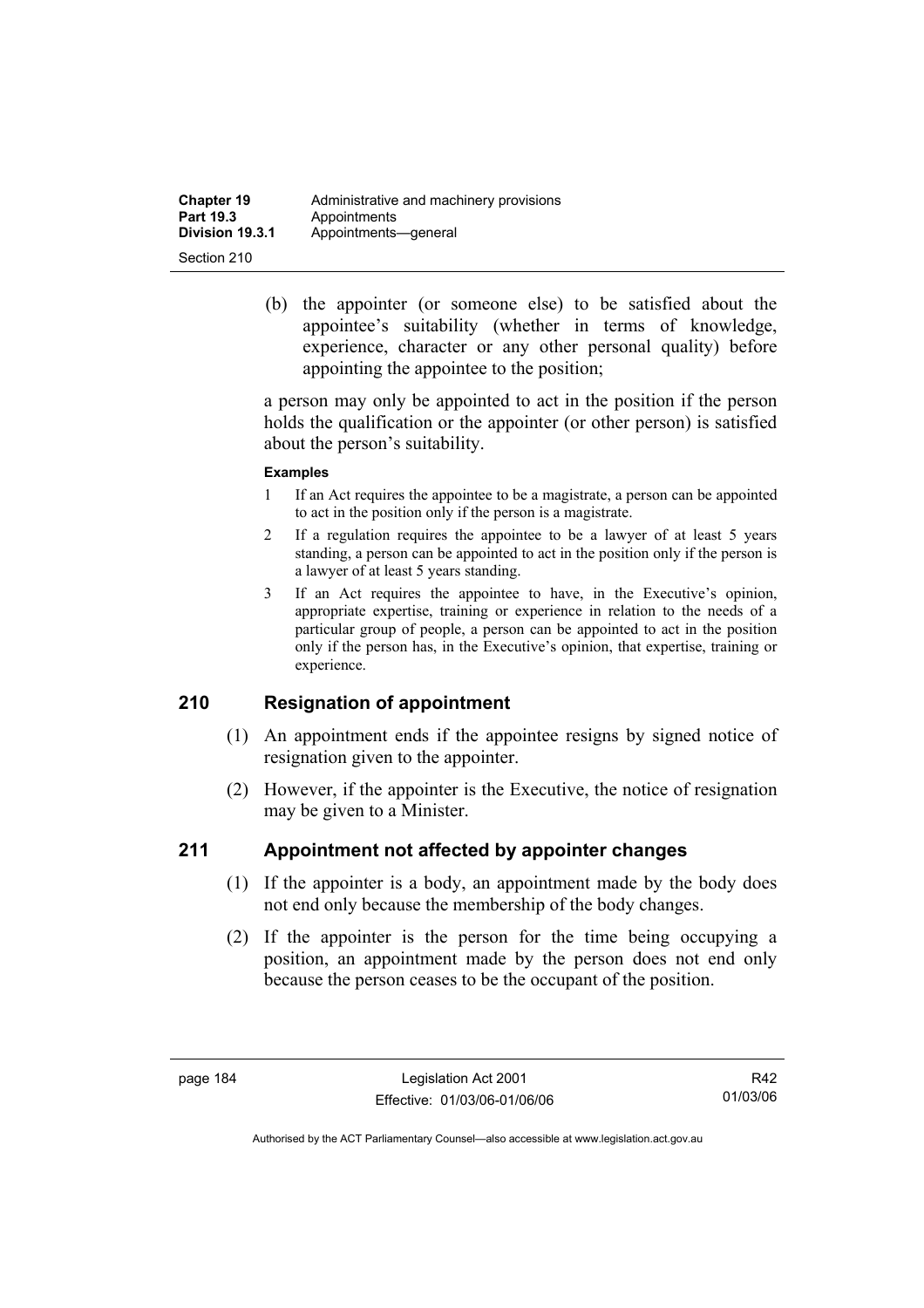- (3) This section does not limit the following sections:
	- section 199 (Functions of bodies)
	- section 200 (Functions of occupants of positions).

#### **212 Appointment not affected by defect etc**

An appointment, or anything done under an appointment, is not invalid only because of a defect or irregularity in or in relation to the appointment.

### **Division 19.3.2 Acting appointments**

### **215 Application of div 19.3.2**

This division applies if a law gives an entity (the *appointer*) power to appoint a person to act in a position under a law.

*Note* A power to make an appointment includes power to make an acting appointment (see s 209).

### **216 Acting appointments must be in writing etc**

- (1) An acting appointment must be made, or evidenced, by writing (the *instrument of appointment*) signed by the appointer.
- (2) If a law provides for a maximum or minimum period of appointment, the instrument of appointment must state the period for which the acting appointment is made.

#### **Examples of stated appointment periods**

- 1 1 year
- 2 until 31 December 2002 (a period of 9 months)
- *Note 1* See also s 219 (Appointer may decide terms of acting appointment etc) and s 221 (How long does an acting appointment operate?)
- *Note 2* An example is part of the Act, is not exhaustive and may extend, but does not limit, the meaning of the provision in which it appears (see s 126 and s 132).

page 185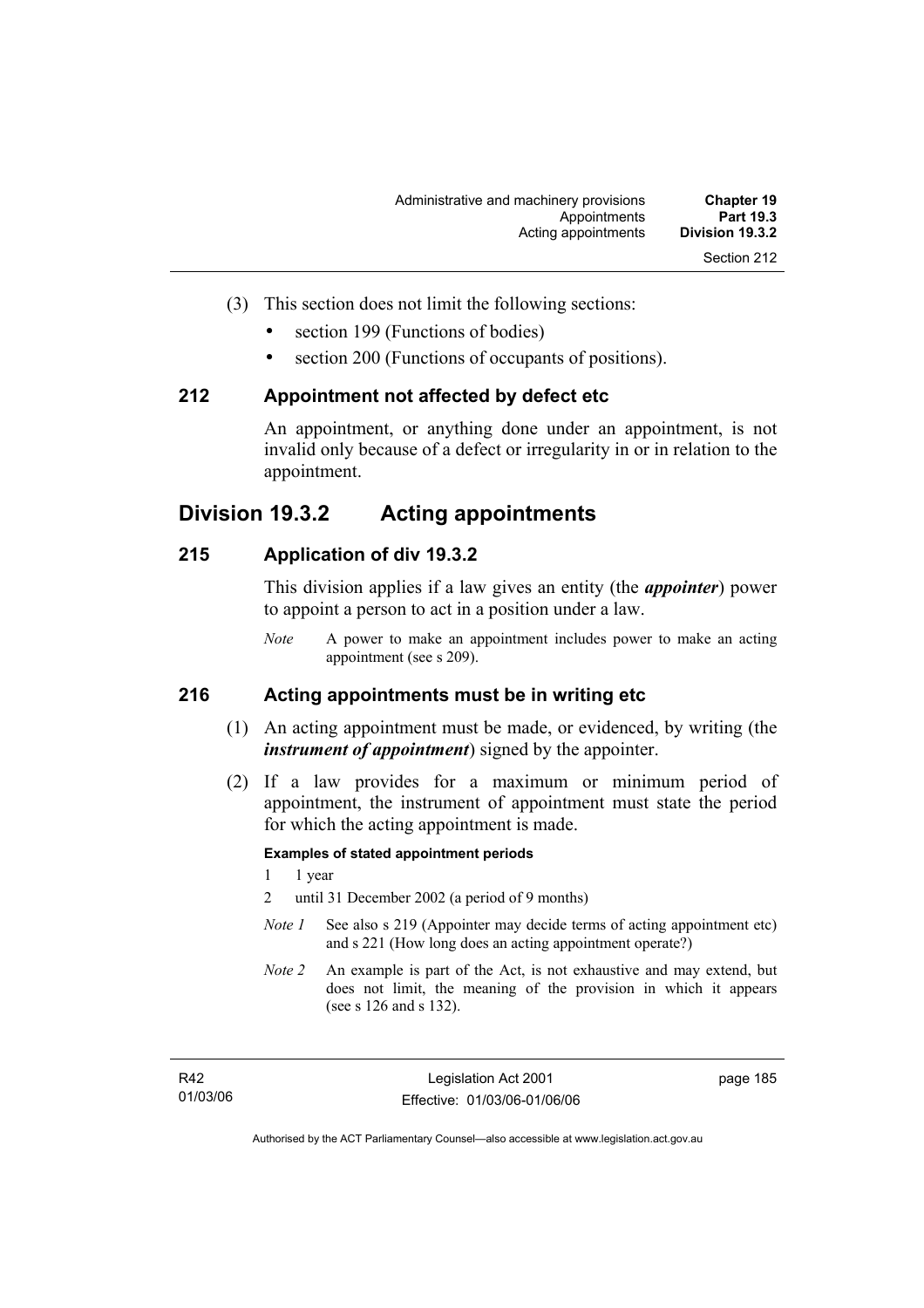### **217 Acting appointment may be made by name or position**

- (1) The appointer may make an acting appointment by—
	- (a) naming the person appointed; or
	- (b) nominating the occupant of a position (however described), at a particular time or from time to time.
- (2) For this division, the person named, or the occupant of the position nominated, is the *appointee*.

#### **218 Instrument may provide when acting appointment has effect etc**

The instrument making or evidencing the acting appointment may provide that the appointment has effect only in stated circumstances or subject to stated conditions or limitations.

#### **Examples**

- 1 The instrument relating to a standing (or dormant) acting appointment for a position provides that when the substantive occupant of the position (Y) is overseas X may act in the position, but may exercise stated powers of the position only with Y's approval.
- 2 X is appointed to act in Y's position if Y is out of the ACT and a declaration of acute fire danger is published under the *ABC Act 2000*.
- *Note* An example is part of the Act, is not exhaustive and may extend, but does not limit, the meaning of the provision in which it appears (see s 126 and s 132).

### **219 Appointer may decide terms of acting appointment etc**

- (1) The appointer may—
	- (a) decide the terms of the acting appointment, including any remuneration and allowances; and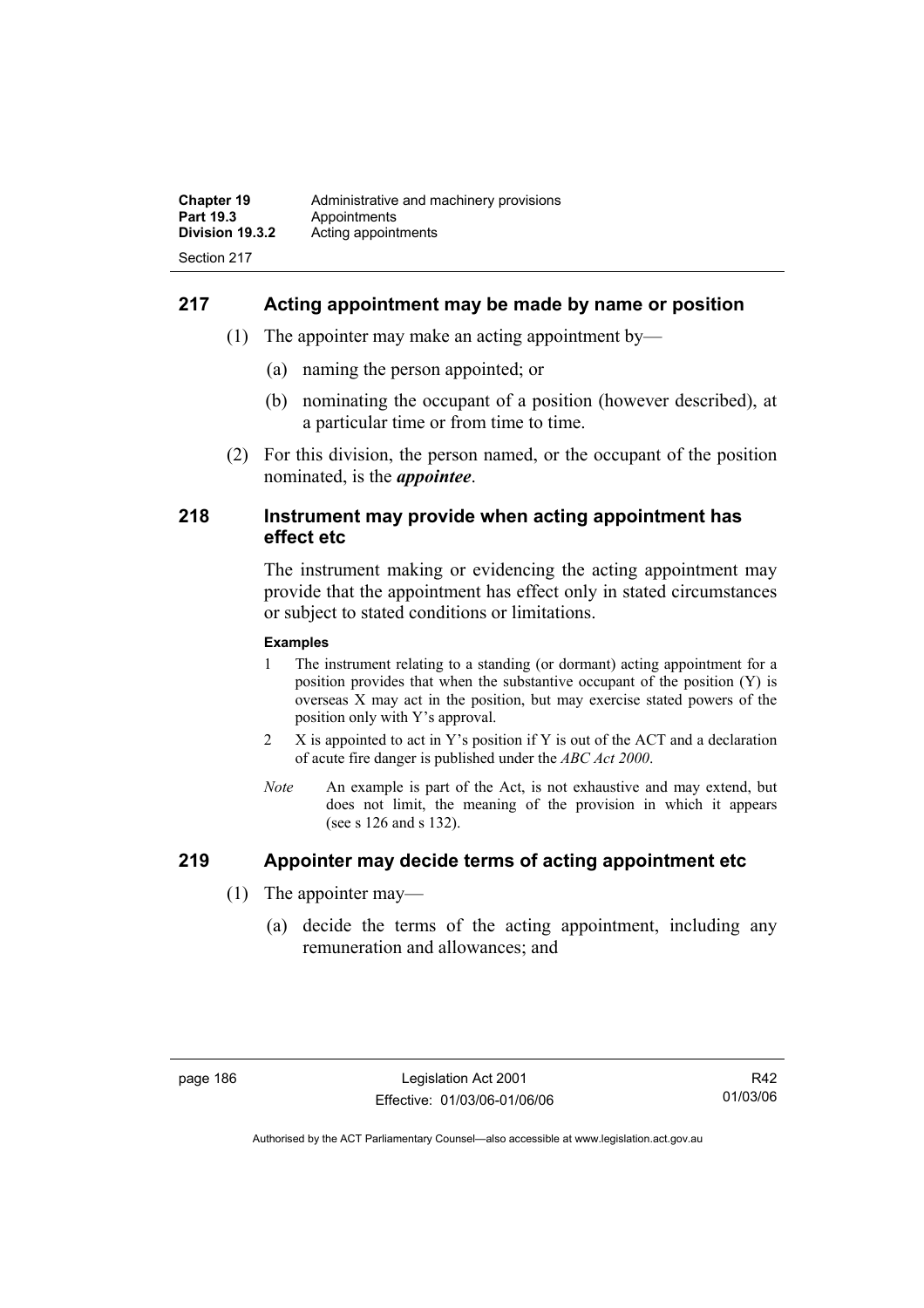(b) end the appointment at any time.

#### **Example for par (b)**

A appoints X to act in a position for 10 months. Two months after X begins to act, A ends the appointment.

- *Note 1* See also s 221 (How long does an acting appointment operate?)
- *Note 2* An example is part of the Act, is not exhaustive and may extend, but does not limit, the meaning of the provision in which it appears (see s 126 and s 132).
- (2) The power to end the acting appointment is exercisable in the same way, and subject to the same conditions, as the power to make the acting appointment.

#### **Example**

If the power to make the acting appointment is exercisable only on the recommendation of a body, the power to end the appointment is exercisable only on the recommendation of the body.

### **220 Appointee may exercise functions under acting appointment etc**

While the appointee is acting in the position—

- (a) the appointee has, subject to the instrument making or evidencing the appointment, all the functions of the occupant of the position; and
- (b) all territory laws apply in relation to the appointee as if the appointee were the occupant of the position.
- *Note Function* is defined in the dict, pt 1 to include authority, duty and power.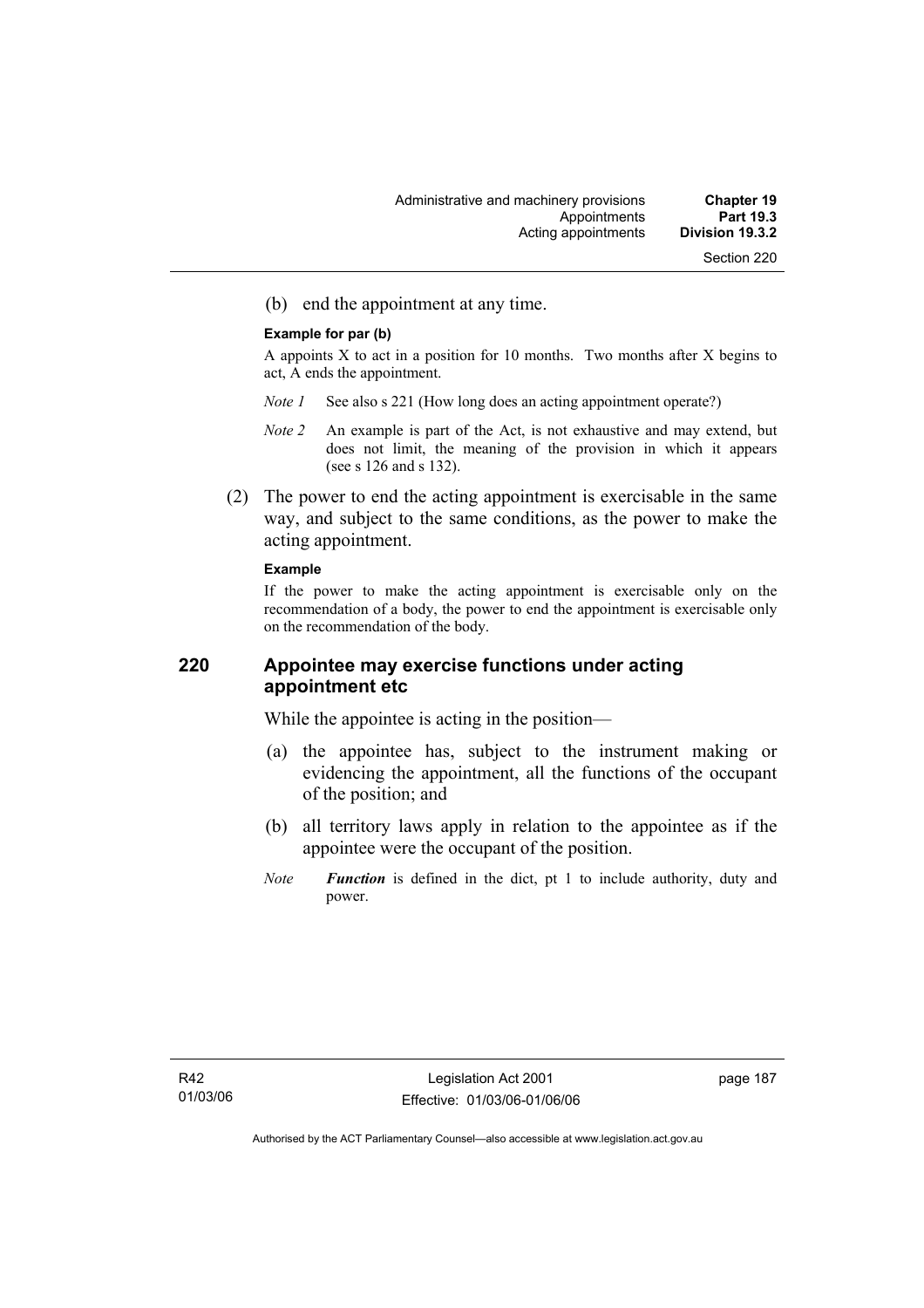### **221 How long does an acting appointment operate?**

 (1) If the appointee acts in the position because it is vacant, the appointee may not act for more than 1 year after the position became vacant.

*Note* See also s 219 (Appointer may decide terms of acting appointment etc)

- (2) If the appointee is acting in a position that becomes vacant while the appointee is acting, the appointee may continue to act until the first of the following happens:
	- (a) the appointer ends the appointment;
	- (b) the vacancy is filled;
	- (c) 1 year after the position became vacant.

#### **Example**

A appoints  $X$  to act in Y's position for a year while Y is on secondment in another agency. Three months after X begins to act, Y is permanently transferred to the other agency. One month later, Z is appointed to the position in which X is acting. The appointment of Z brings X's acting appointment to an end.

- *Note* An example is part of the Act, is not exhaustive and may extend, but does not limit, the meaning of the provision in which it appears (see s 126 and s 132).
- (3) If the appointee acts in the position because the occupant of the position cannot exercise functions and the occupant resumes the exercise of the functions, the appointment no longer authorises the appointee to act on that occasion.
	- *Note Function* is defined in the dict, pt 1 to include authority, duty and power.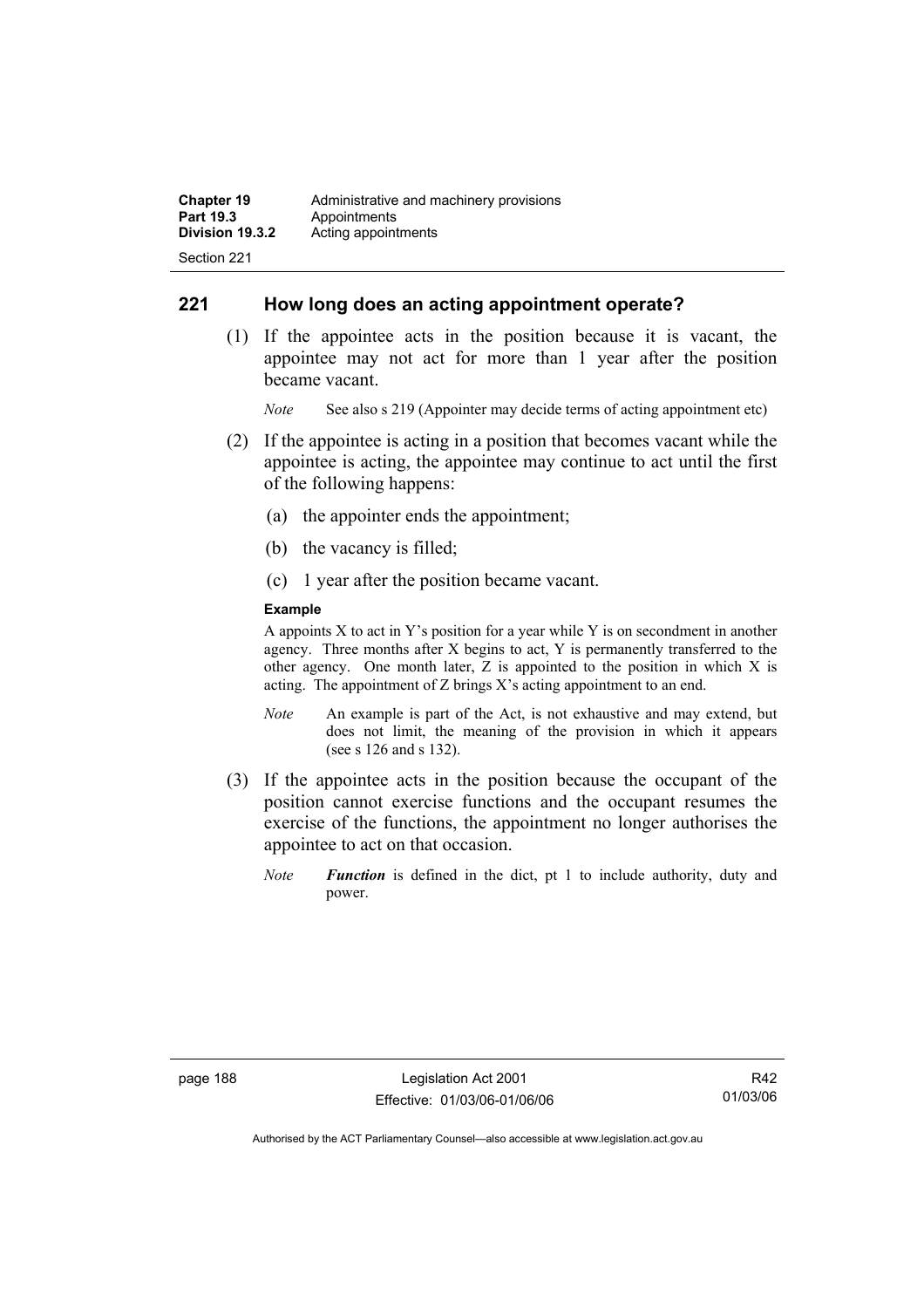### **222 Resignation of acting appointment**

- (1) An acting appointment ends if the appointee resigns by signed notice of resignation given to the appointer.
- (2) However, if the appointer is the Executive, the notice of resignation may be given to a Minister.

### **223 Effect of acting appointment on substantive appointment etc**

- (1) If the appointee is the occupant of another position under a law (the *substantive position*), the appointee does not cease to occupy the substantive position only because of the appointee's appointment or because the appointee acts under the appointment.
- (2) This section does not prevent an acting appointment being made to the substantive position.

### **224 Acting appointment not affected by appointer changes**

- (1) If the appointer is a body, an acting appointment made by the body does not end only because the membership of the body changes.
- (2) If the appointer is the person for the time being occupying a position, an acting appointment made by the person does not end only because the person ceases to be the occupant of the position.
- (3) This section does not limit the following sections:
	- section 199 (Functions of bodies)
	- section 200 (Functions of occupants of positions).

### **225 Acting appointment not affected by defect etc**

 (1) An acting appointment, or anything done under an acting appointment, is not invalid only because of a defect or irregularity in or in relation to the appointment.

page 189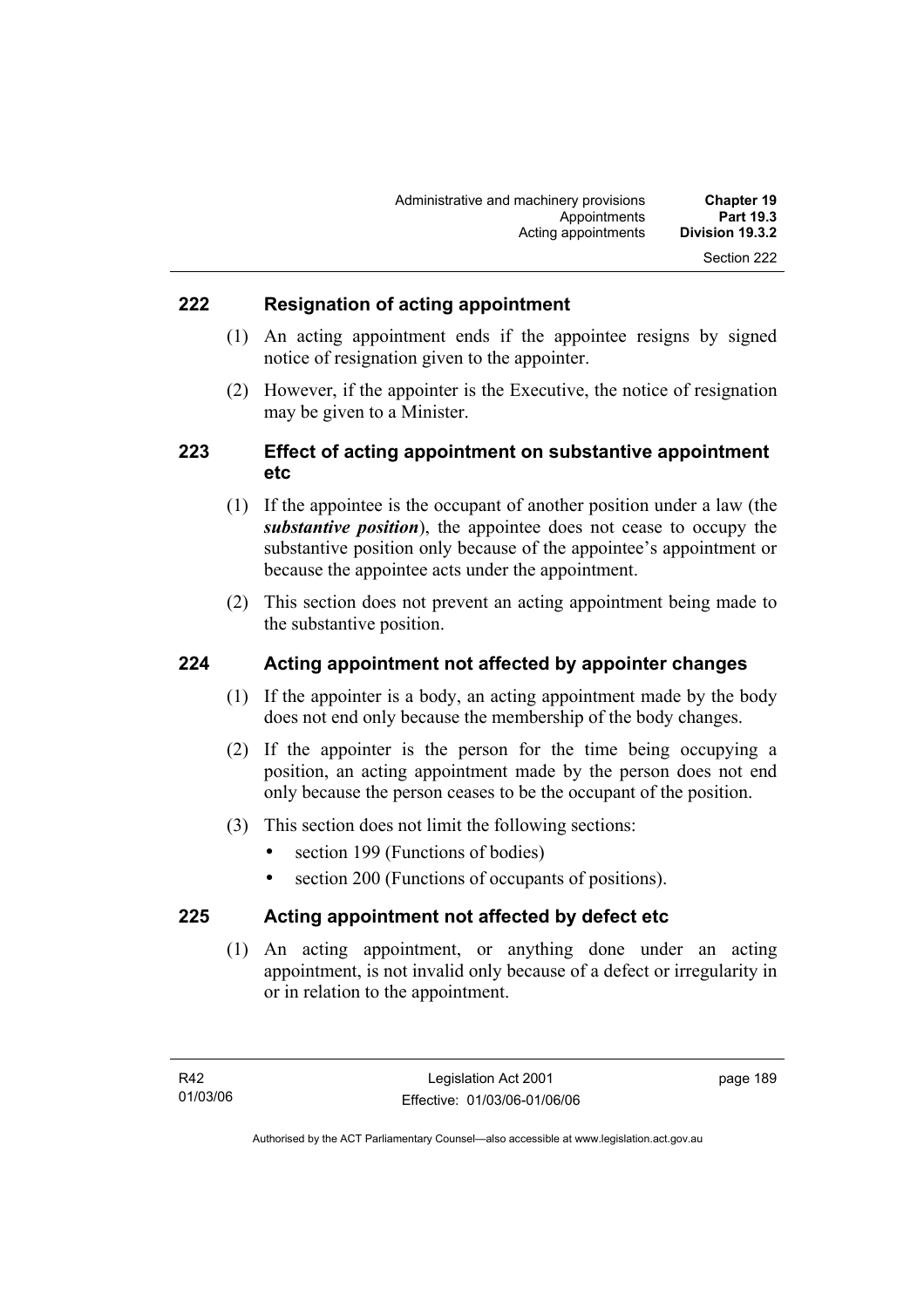| <b>Chapter 19</b> | Administrative and machinery provisions |
|-------------------|-----------------------------------------|
| Part 19.3         | Appointments                            |
| Division 19.3.2A  | Standing acting arrangements            |
| Section 225A      |                                         |

- (2) Anything done by or in relation to the appointee while the appointee purports to act in the position is not invalid only because—
	- (a) the occasion for the appointment had not arisen or had ended; or
	- (b) the appointment had ended; or
	- (c) the occasion for the appointee to act had not arisen or had ended.

## **Division 19.3.2A Standing acting arrangements**

### **225A Application of div 19.3.2A**

This division applies to a position if a law provides that a person acts in the position in stated circumstances.

#### **Example**

The *Hypothetical Act 2003* provides for the deputy director of the hypothetical entity to act in the position of director of the entity if the position is vacant or the director cannot for any reason exercise the functions of the position.

*Note* An example is part of the Act, is not exhaustive and may extend, but does not limit, the meaning of the provision in which it appears (see s 126 and s 132).

### **225B Person acting under standing acting arrangement may exercise functions etc**

 (1) A person acting in the position has, subject to the law providing for the acting or any other law, all the functions of the occupant of the position.

*Note Function* is defined in the dict, pt 1 to include authority, duty and power.

 (2) All territory laws apply in relation to the person as if the person were the occupant of the position.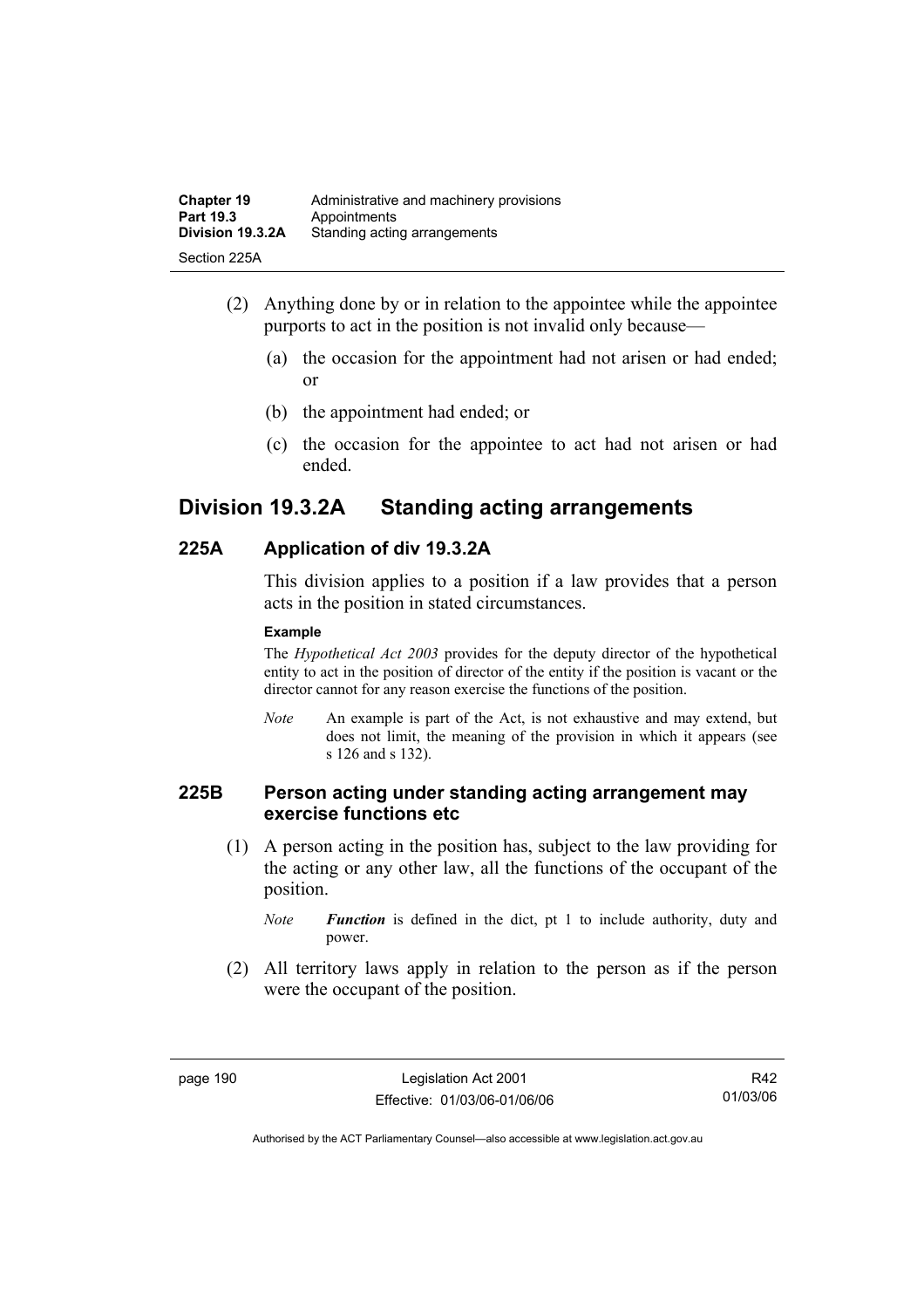## **Division 19.3.3 Appointments—Assembly consultation**

#### **226 Meaning of** *statutory position* **in div 19.3.3**

In this division:

*statutory position* means a position (including as a member of a territory authority) established under an Act.

*Note Position* includes office (see dict, pt 1, def *position*).

### **227 Application of div 19.3.3**

- (1) This division applies if a Minister has the power under an Act to appoint a person to a statutory position.
- (2) However, this division does not apply to an appointment of—
	- (a) a public servant to a statutory position (whether or not the Act under which the appointment is made requires that the appointee be a public servant); or
	- (b) a person to act in a statutory position for not longer than 6 months, unless the appointment is of the person to act in the position for a 2nd or subsequent consecutive period; or
	- (c) a person to a statutory position if the only function of the position is to advise the Minister.

### **228 Consultation with appropriate Assembly committee**

- (1) Before making an appointment to a statutory position, a Minister must consult—
	- (a) a standing committee of the Legislative Assembly nominated by the Speaker for the purpose; or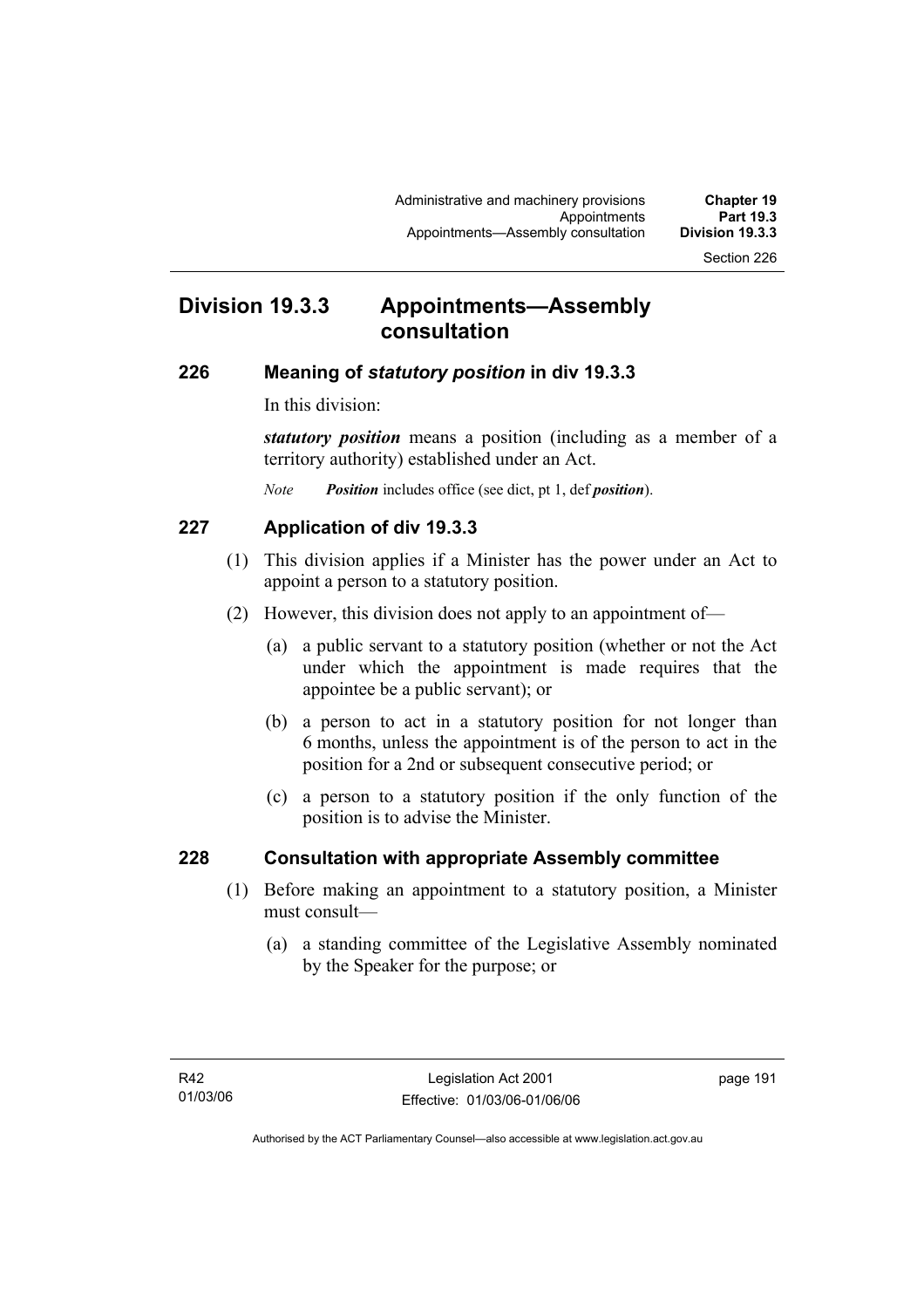- (b) if no nomination under paragraph (a) is in force—the standing committee of the Legislative Assembly responsible for the scrutiny of public accounts.
- (2) The committee may make a recommendation to the Minister about the proposed appointment.
- (3) The Minister must not make the appointment until the Minister has received a recommendation or 30 days have passed since the consultation took place, whichever happens first.
- (4) In making the appointment, the Minister must have regard to any recommendation received.

### **229 Appointment is disallowable instrument**

The instrument making, or evidencing, an appointment to which this division applies is a disallowable instrument.

*Note* A disallowable instrument must be notified and presented to the Legislative Assembly (see ch 7 (Presentation, amendment and disallowance of subordinate laws and disallowable instruments)).

page 192 Legislation Act 2001 Effective: 01/03/06-01/06/06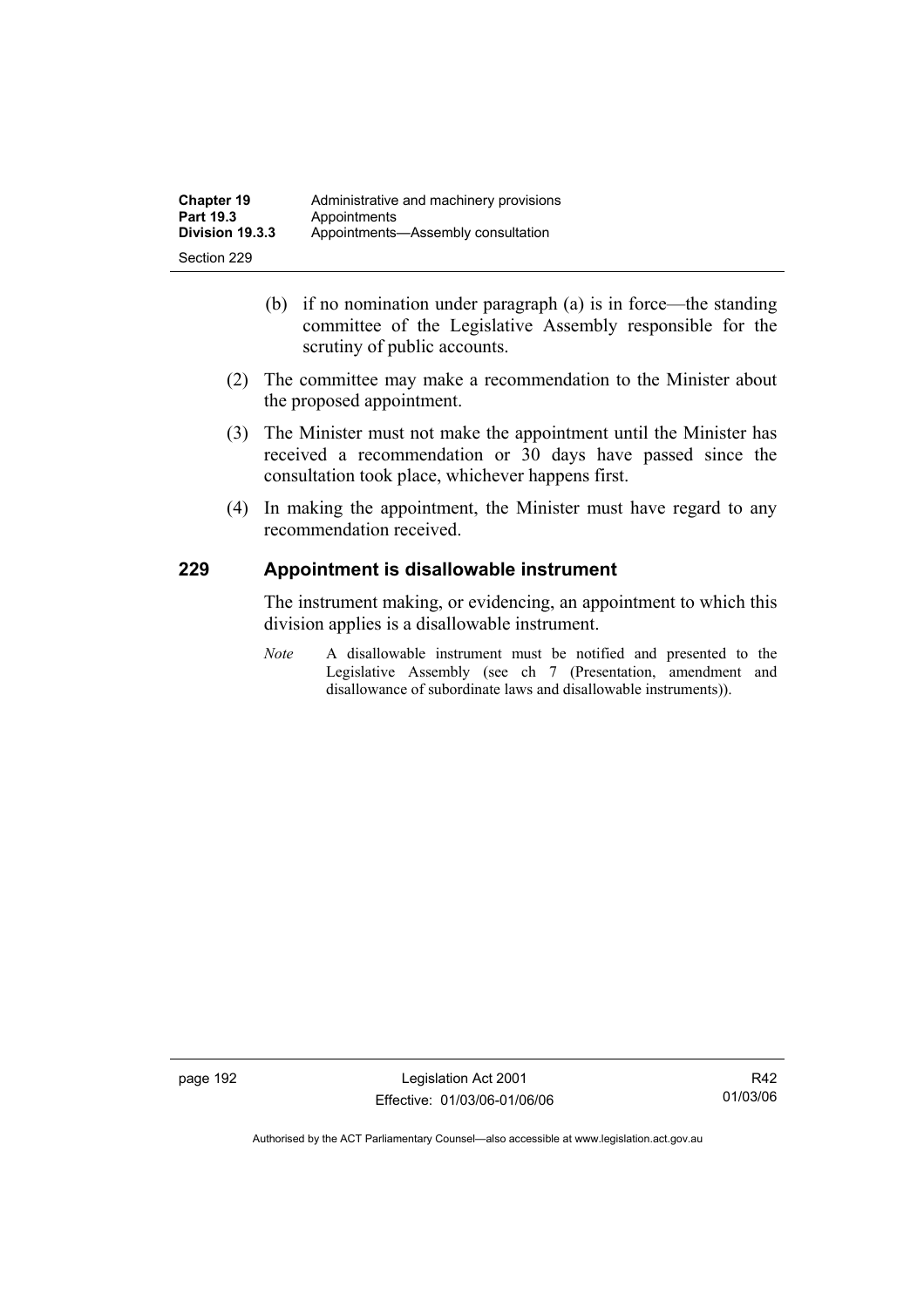## **Part 19.4 Delegations**

### **230 Application of pt 19.4 generally**

This part applies if a law authorises or requires an entity (the *appointer*) to delegate (or subdelegate) a function.

*Note Function* is defined in the dict, pt 1 to include authority, duty and power.

### **231 Application of pt 19.4 to subdelegations**

- (1) This part applies to the subdelegation of a function in the same way as it applies to the delegation of the function.
- (2) However, if the appointer delegates a function to a delegate, the delegate may not subdelegate the function.
- (3) Subsection (2) is a determinative provision.

#### **Examples**

- 1 The *ABC Act 2003* provides that an appointer (X) may delegate X's functions to Y. The Act is silent on the subdelegation of the functions. Y may not subdelegate X's functions to Z.
- 2 The *ABC Act 2003* provides that an appointer (X) may delegate X's functions to Y, with authority for Y to subdelegate the functions. Because the Act authorises subdelegation, it expressly displaces this Act, section 231 (2) (see s 6). Y can therefore subdelegate X's functions to  $Z$ (compare s 236, which deals with the subdelegation of a power to delegate)*.*
- *Note 1* See s 5 for the meaning of determinative provisions, and s 6 for their displacement.
- *Note 2* An example is part of the Act, is not exhaustive and may extend, but does not limit, the meaning of the provision in which it appears (see s 126 and s 132).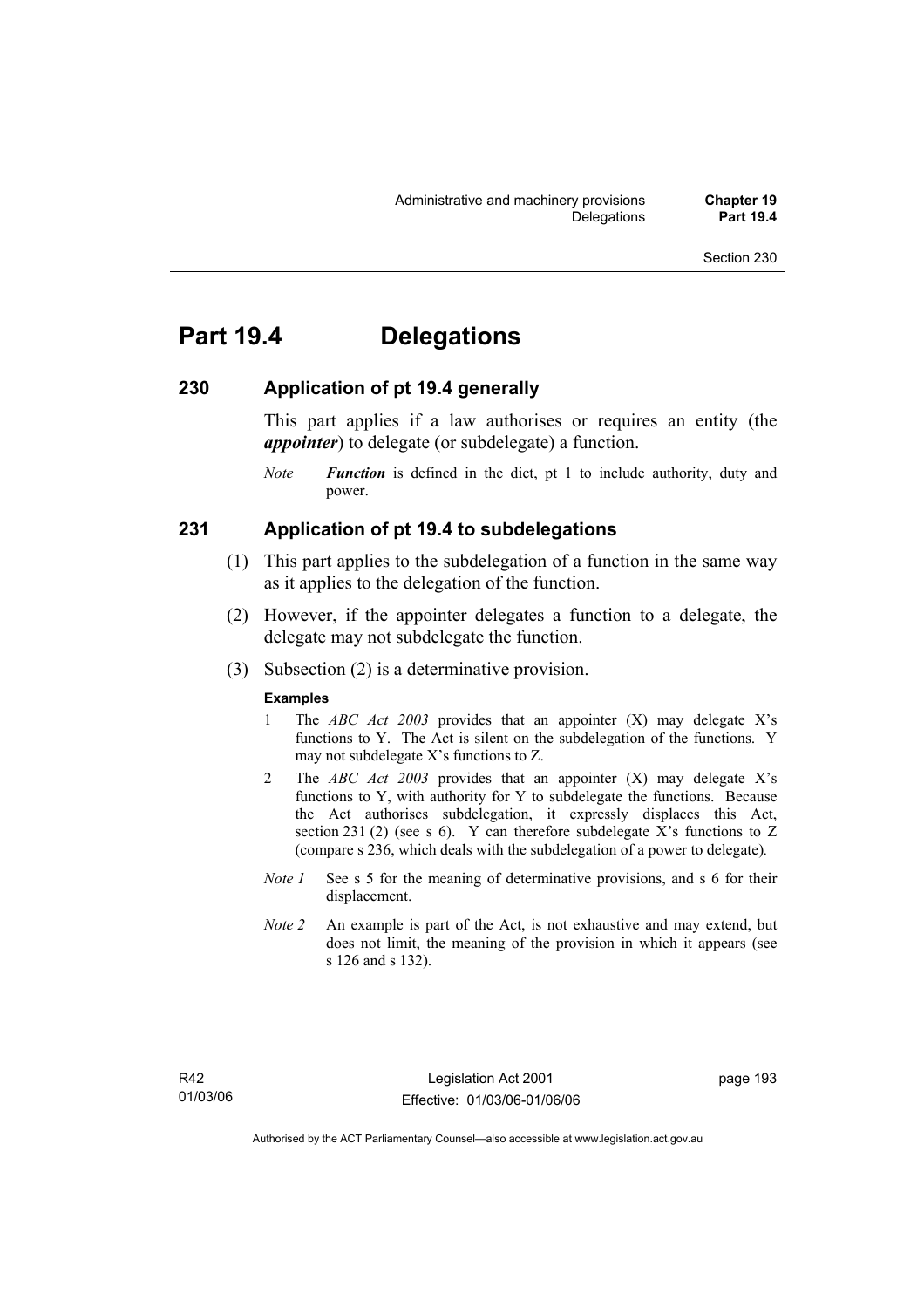| Chapter 19       | Administrative and machinery provisions |
|------------------|-----------------------------------------|
| <b>Part 19.4</b> | Delegations                             |

### **232 Delegation must be in writing etc**

A delegation must be made, or evidenced, by writing signed by the appointer.

#### **233 Delegation may be made by name or position**

- (1) The appointer may delegate by—
	- (a) naming the person to whom the delegation is made; or
	- (b) nominating the occupant of a position (however described), at a particular time or from time to time.
- (2) For this part, the person named, or the occupant of the position nominated, is the *delegate*.

#### **234 Instrument may provide when delegation has effect etc**

The instrument making or evidencing a delegation may provide—

- (a) that the delegation has effect only in stated circumstances or subject to stated conditions, limitations or directions; or
- (b) that all of a function, or a stated part of the function, is delegated.

#### **Examples**

- 1 The delegation provides that, when the appointer (Y) is outside Australia, the delegate (X) may exercise her functions except that stated functions may only be exercised with Y's approval.
- 2 The delegation provides that X may enter into a contract for the purchase of property of not more than \$50 000 in value.
- 3 The delegation provides that X may grant licences under a stated Act but that, in considering applications, X must take account of the policy of the agency (authorised by the Act) that there should not be more than 100 licences current at any time.
- *Note* An example is part of the Act, is not exhaustive and may extend, but does not limit, the meaning of the provision in which it appears (see s 126 and s 132).

page 194 Legislation Act 2001 Effective: 01/03/06-01/06/06

R42 01/03/06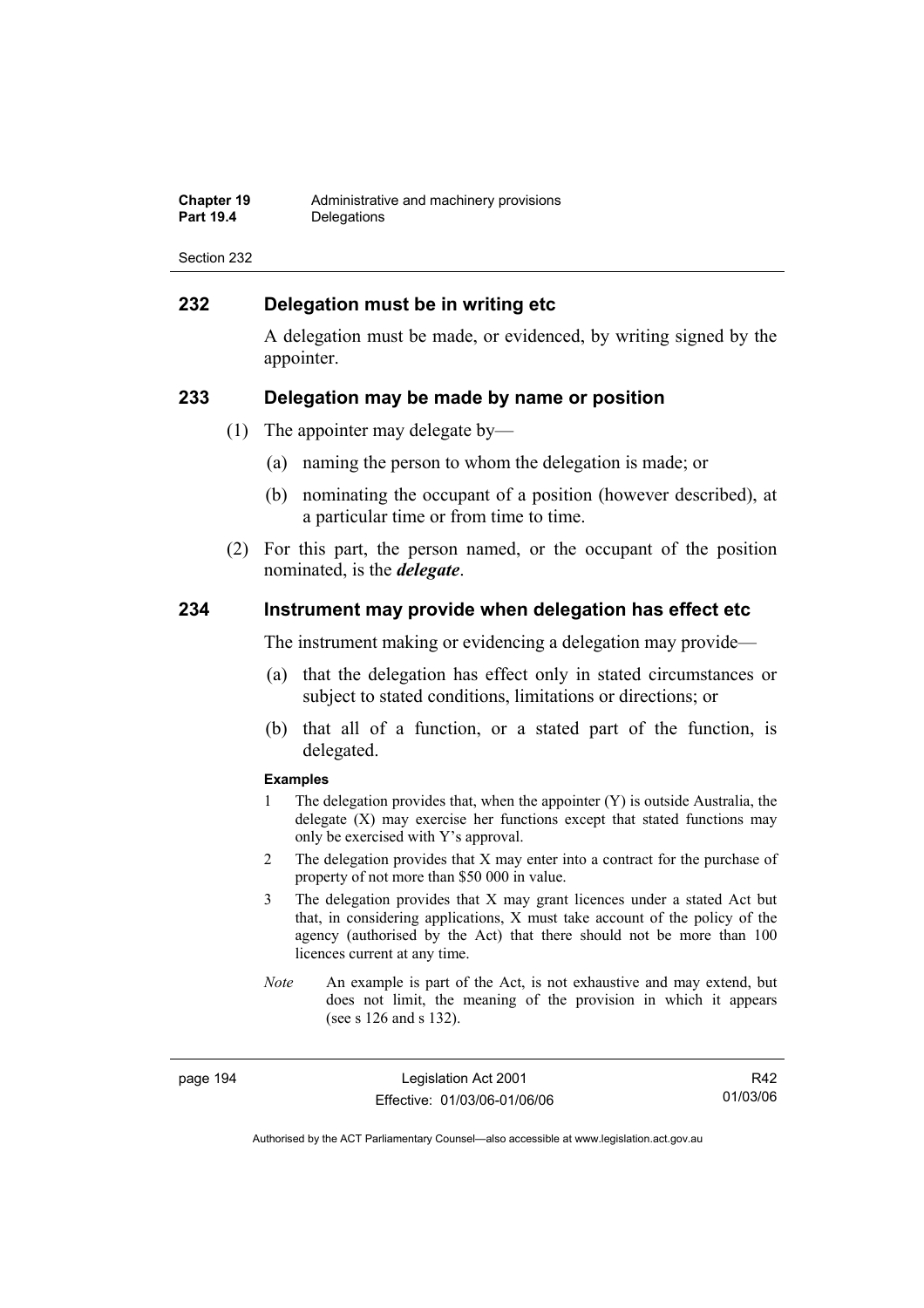### **235 Delegation may be made to 2 or more delegates**

The appointer may delegate the appointer's function, or any part of the function, to 2 or more delegates.

### **236 Power to delegate may not be delegated**

- (1) The appointer may not delegate the appointer's power to delegate.
- (2) Subsection (1) is a determinative provision.
	- *Note* See s 5 for the meaning of determinative provisions, and s 6 for their displacement.

#### **Examples**

- 1 The *ABC Act 2003* provides that an appointer (X) may delegate X's functions to Y. The Act is silent on X's power to delegate the power to delegate. X may not delegate X's power to delegate to Y.
- 2 The *ABC Act 2003* provides that an appointer (X) may delegate X's functions to Y, with authority for X to delegate X's power to delegate. Because the Act authorises the delegation of the power to delegate, it expressly displaces this Act, section 236 (1) (see s 6). X can therefore delegate  $X$ 's power to delegate to Y (compare s 231, which deals with the subdelegation of a delegated function)*.*
- *Note* An example is part of the Act, is not exhaustive and may extend, but does not limit, the meaning of the provision in which it appears (see s 126 and s 132).

### **237 Delegation may be amended or revoked**

 (1) The appointer may amend a delegation or revoke it completely or partly.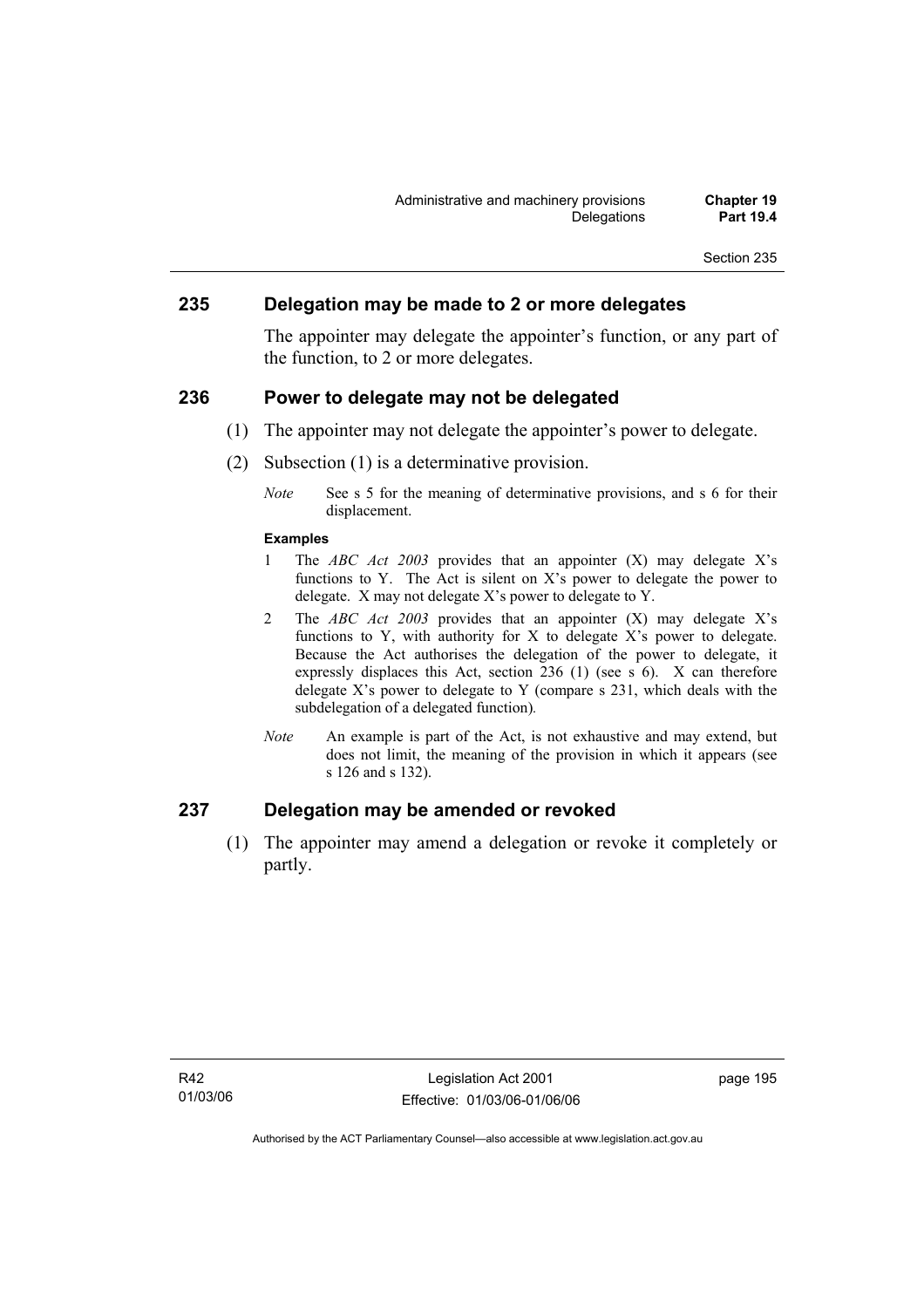(2) The power to amend or revoke a delegation is exercisable in the same way, and subject to the same conditions, as the power to delegate.

#### **Example**

If the power to delegate is exercisable only with the Minister's approval, the power to revoke the delegation is exercisable only with the Minister's approval.

*Note* An example is part of the Act, is not exhaustive and may extend, but does not limit, the meaning of the provision in which it appears (see s 126 and s 132).

### **238 Appointer responsible for delegated function**

The delegation of a function, or a part of a function, does not relieve the appointer of the appointer's obligation to ensure that the function is properly exercised.

#### **239 Exercise of delegation by delegate**

- (1) A delegate must exercise the delegation subject to any conditions, limitations or directions in the instrument making or evidencing the delegation.
- (2) All territory laws apply to the delegate in the exercise of the delegation as if the delegate were the appointer.
- (3) Without limiting subsection (2), if the exercise of a function by the appointer is dependent on the appointer's state of mind and the function is delegated, the function may be exercised by the delegate on the delegate's state of mind.
- (4) Anything done by or in relation to the delegate in the exercise of the delegation is taken to have been done by or in relation to the appointer.
	- *Note 1* Section 94 provides that a delegation under a law that is in force immediately before an amendment of the law continues to have effect as if made under the amended law.

R42 01/03/06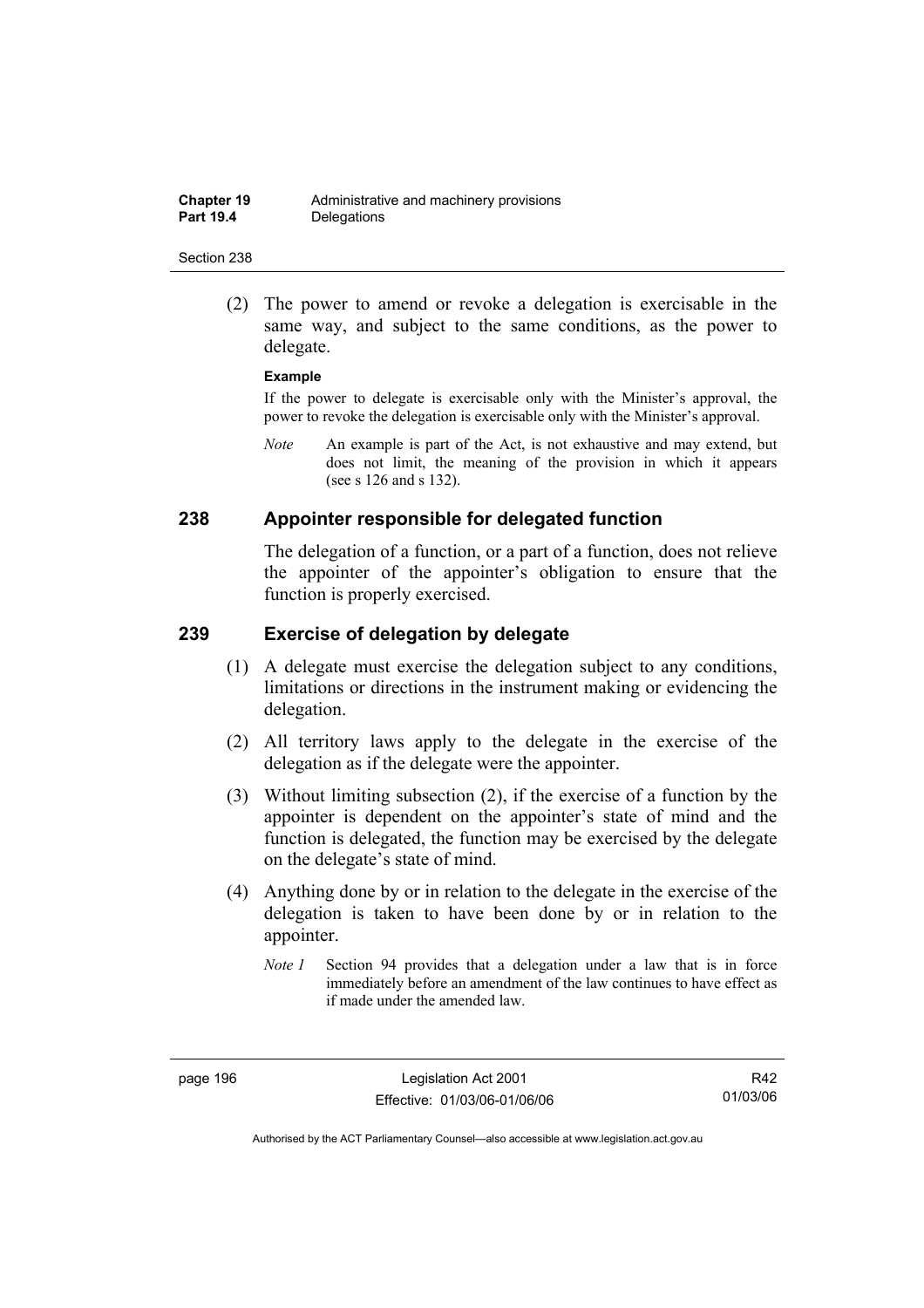- *Note 2* Section 196 gives a delegate the powers necessary or convenient to exercise a delegated function.
- (5) In this section:

*state of mind* includes knowledge, intention, opinion, belief or purpose.

### **240 Appointer may exercise delegated function**

A function that has been delegated may, despite the delegation, be exercised by the appointer.

### **241 Delegation not affected by appointer changes**

- (1) If the appointer is a body, a delegation made by the body does not end only because the membership of the body changes.
- (2) If the appointer is the person for the time being occupying a position, a delegation made by the person does not end only because the person ceases to be the occupant of the position.
- (3) This section does not limit the following sections:
	- section 199 (Functions of bodies)
	- section 200 (Functions of occupants of positions).

### **242 Delegation not affected by defect etc**

- (1) A delegation, or anything done under a delegation, is not invalid only because of a defect or irregularity in or in relation to the delegation.
- (2) Anything done by or in relation to the delegate while the delegate purports to exercise the delegation is not invalid only because—
	- (a) the delegation had been amended or revoked; or
	- (b) the occasion for the delegate to exercise the delegation had not arisen or had ended.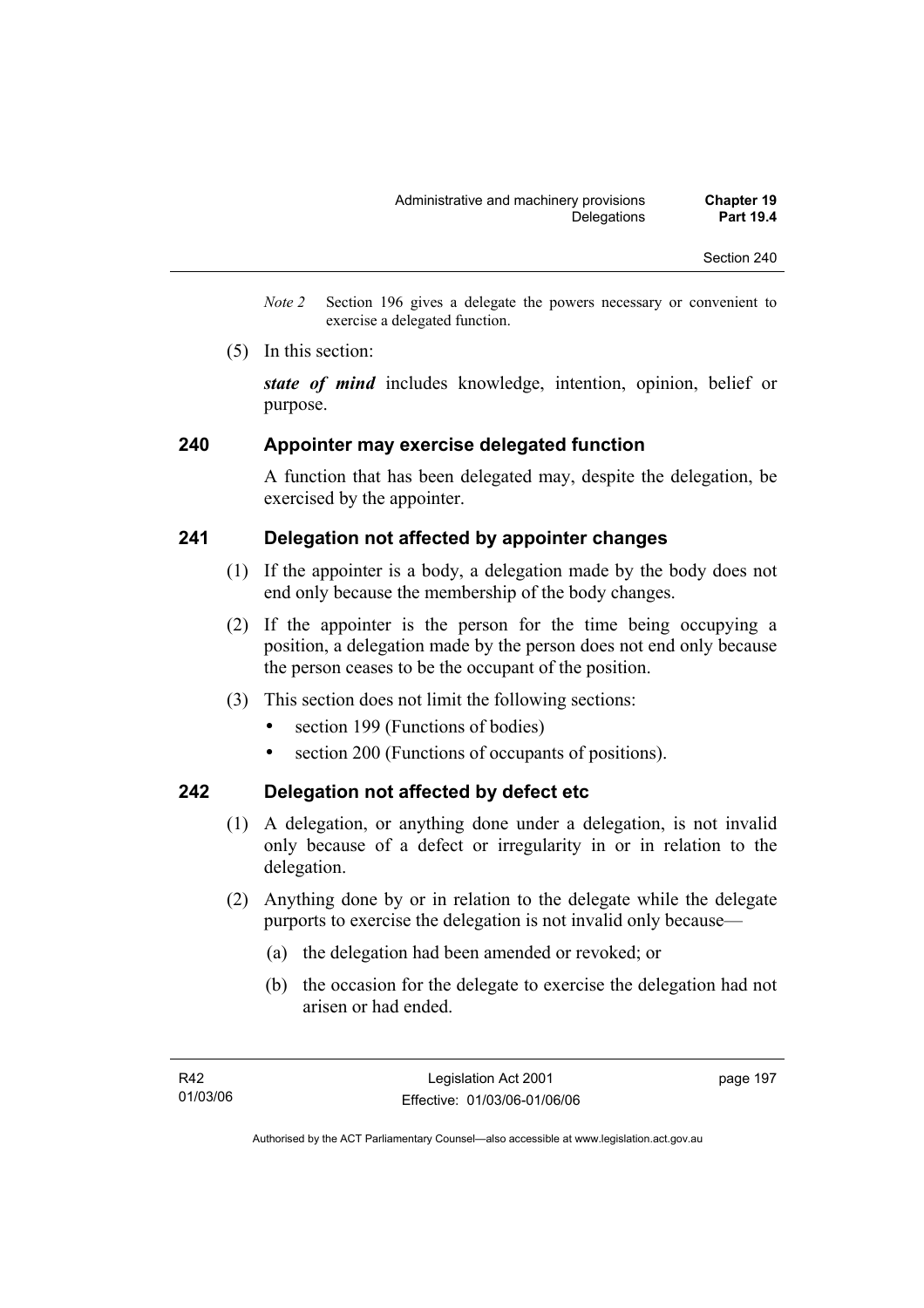## **Part 19.5 Service of documents**

### **245 Application of pt 19.5**

This part applies to a document that is authorised or required under a law to be served (whether the word 'serve', 'give', 'notify', 'send' or 'tell' or any other word is used).

### **246 Definitions for pt 19.5**

In this part:

*administrator*, of a law, means the entity administering or responsible for the law.

*agency* means—

- (a) an administrative unit; or
- (b) a statutory office-holder; or
- (c) any other entity established for a public purpose under a law;

and includes a member of, or a member of the staff of, the agency.

*business address*, of an individual, corporation or agency in relation to anything done or to be done under a law, includes the latest business address, or address for service of notices (however described), of the individual, corporation or agency (if any) recorded in a register or other records kept by the administrator of the law.

*corporation* does not include an agency.

*document* includes a notice, an article that may be sent by post or anything else.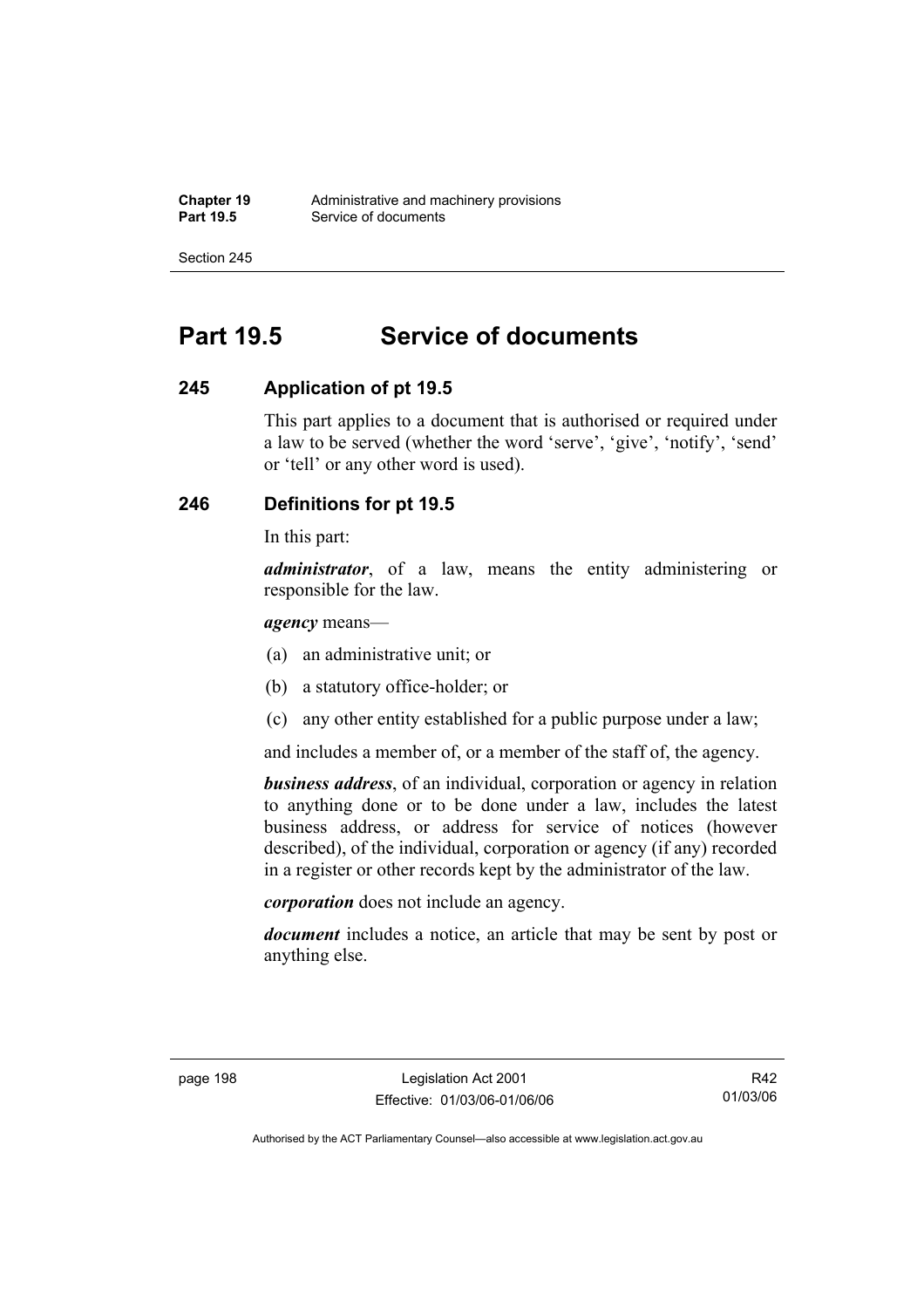*email address*, of an individual, corporation or agency in relation to anything done or to be done under a law, includes the latest email address of the individual, corporation or agency (if any) recorded in a register or other records kept by the administrator of the law.

#### *executive officer* means—

- (a) for a corporation—a person (however described and whether or not the person is a director of the corporation) who is concerned with, or takes part in, the corporation's management; or
- (b) for an agency that is an administrative unit—the chief executive of the administrative unit; or
- (c) for an agency that is a statutory office-holder—the occupant of the position; or
- (d) for an agency constituted by 2 or more people—the person who is entitled, because of the position occupied by the person, to preside at any meeting of the agency at which the person is present; or
- (e) for any other agency—the chief executive officer (however described) of the agency; or
- (f) for any agency—a person (however described) who is concerned with, or takes part in, the agency's management.

*fax number*, of an individual, corporation or agency in relation to anything done or to be done under a law, includes the latest fax number of the individual, corporation or agency (if any) recorded in a register or other records kept by the administrator of the law.

*home address*, of an individual in relation to anything done or to be done under a law, includes the latest home address, or address for service of notices (however described), of the person (if any) recorded in a register or other records kept by the administrator of the law.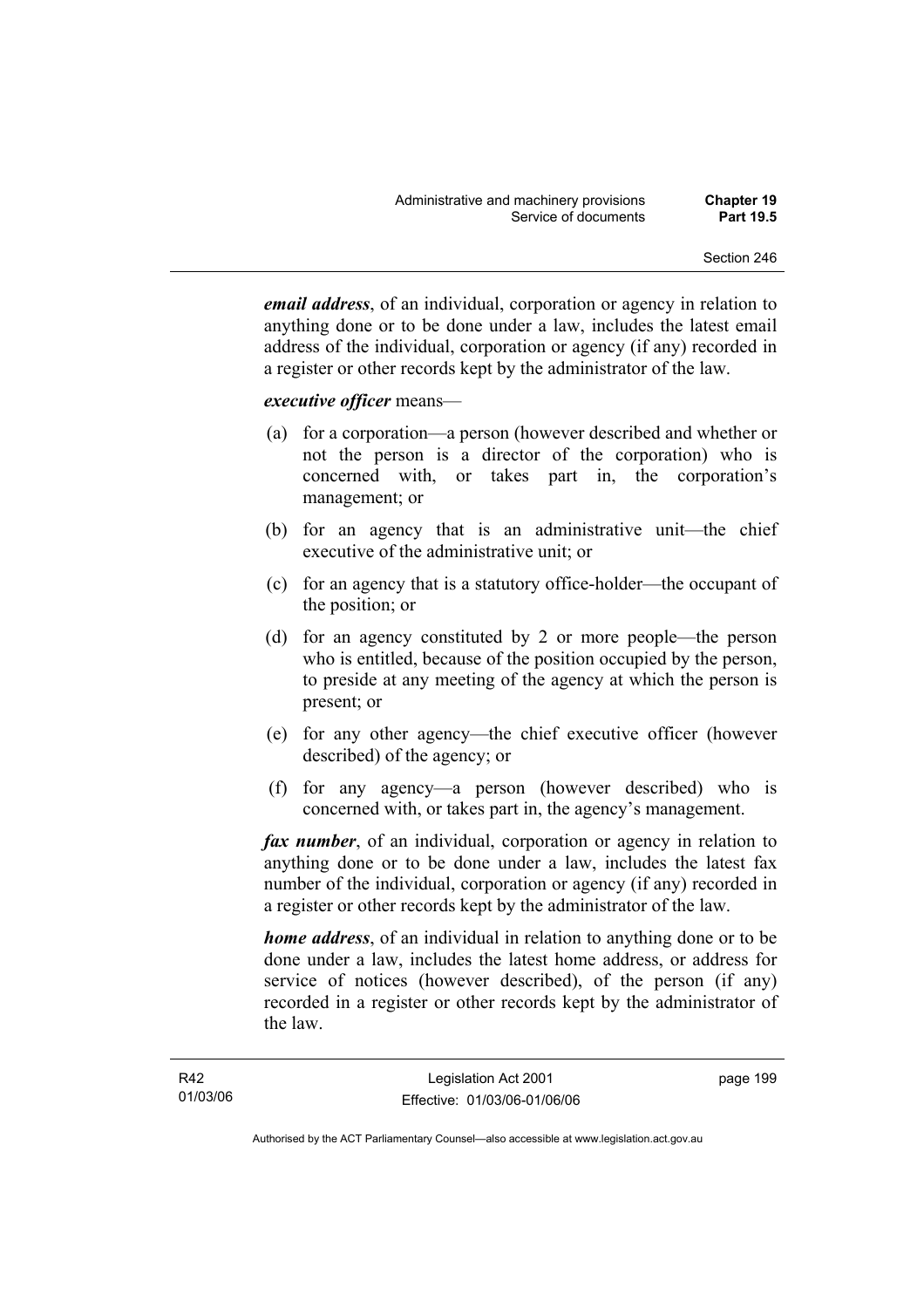| <b>Chapter 19</b> | Administrative and machinery provisions |
|-------------------|-----------------------------------------|
| <b>Part 19.5</b>  | Service of documents                    |

*responsible*, for a law, means allocated responsibility for the law under the *Public Sector Management Act 1994*, section 14 (1) (b) (Ministerial responsibility and functions of administrative units).

#### **247 Service of documents on individuals**

- (1) A document may be served on an individual—
	- (a) by giving it to the individual; or
	- (b) by sending it by prepaid post, addressed to the individual, to a home or business address of the individual; or
	- (c) by faxing it to a fax number of the individual; or
	- (d) by emailing it to an email address of the individual; or
	- (e) by leaving it, addressed to the individual, at a home or business address of the individual with someone who appears to be at least 16 years old and to live or be employed at the address.

*Note* See s 251 for service of documents under other laws.

 (2) This section applies to service of a document outside the ACT in the same way as it applies to service of the document in the ACT.

#### **248 Service of documents on corporations**

- (1) A document may be served on a corporation—
	- (a) by giving it to an executive officer of the corporation; or
	- (b) by sending it by prepaid post, addressed to the corporation (or an executive officer of the corporation), to the address of any of its registered offices or any other business address of the corporation; or
	- (c) by faxing it to a fax number of the corporation; or
	- (d) by emailing it to an email address of the corporation; or

R42 01/03/06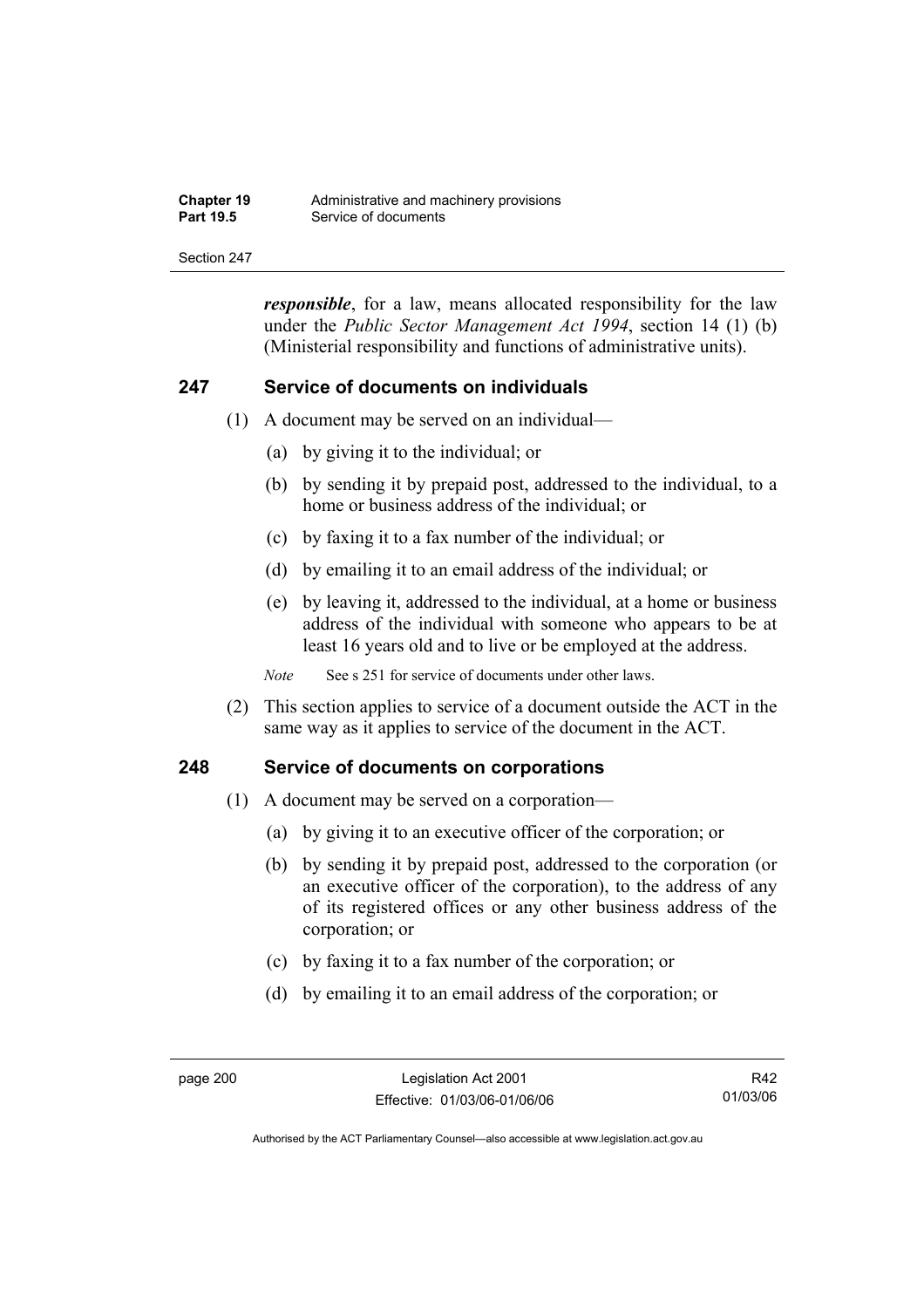(e) by leaving it, addressed to the corporation (or an executive officer of the corporation), at the address of any of the corporation's registered offices, or any other business address of the corporation, with someone who appears to be at least 16 years old and to be employed at the address.

*Note* See s 251 for service of documents under other laws.

 (2) This section applies to service of a document outside the ACT in the same way as it applies to service of the document in the ACT.

## **249 Service of documents on agencies**

A document may be served on an agency—

- (a) by giving it to an executive officer of the agency; or
- (b) by sending it by prepaid post, addressed to the agency (or an executive officer of the agency), to the address of any office of the agency or any other business address of the agency; or
- (c) by faxing it to a fax number of the agency; or
- (d) by emailing it to an email address of the agency; or
- (e) by leaving it, addressed to the agency (or an executive officer of the agency), at the address of any of the agency's offices or any other business address of the agency with someone who appears to be employed at the agency.
- *Note* See s 251 for service of documents under other laws.

### **250 When document taken to be served**

 (1) A document served by post under this part is taken to be served when the document would have been delivered in the ordinary course of post.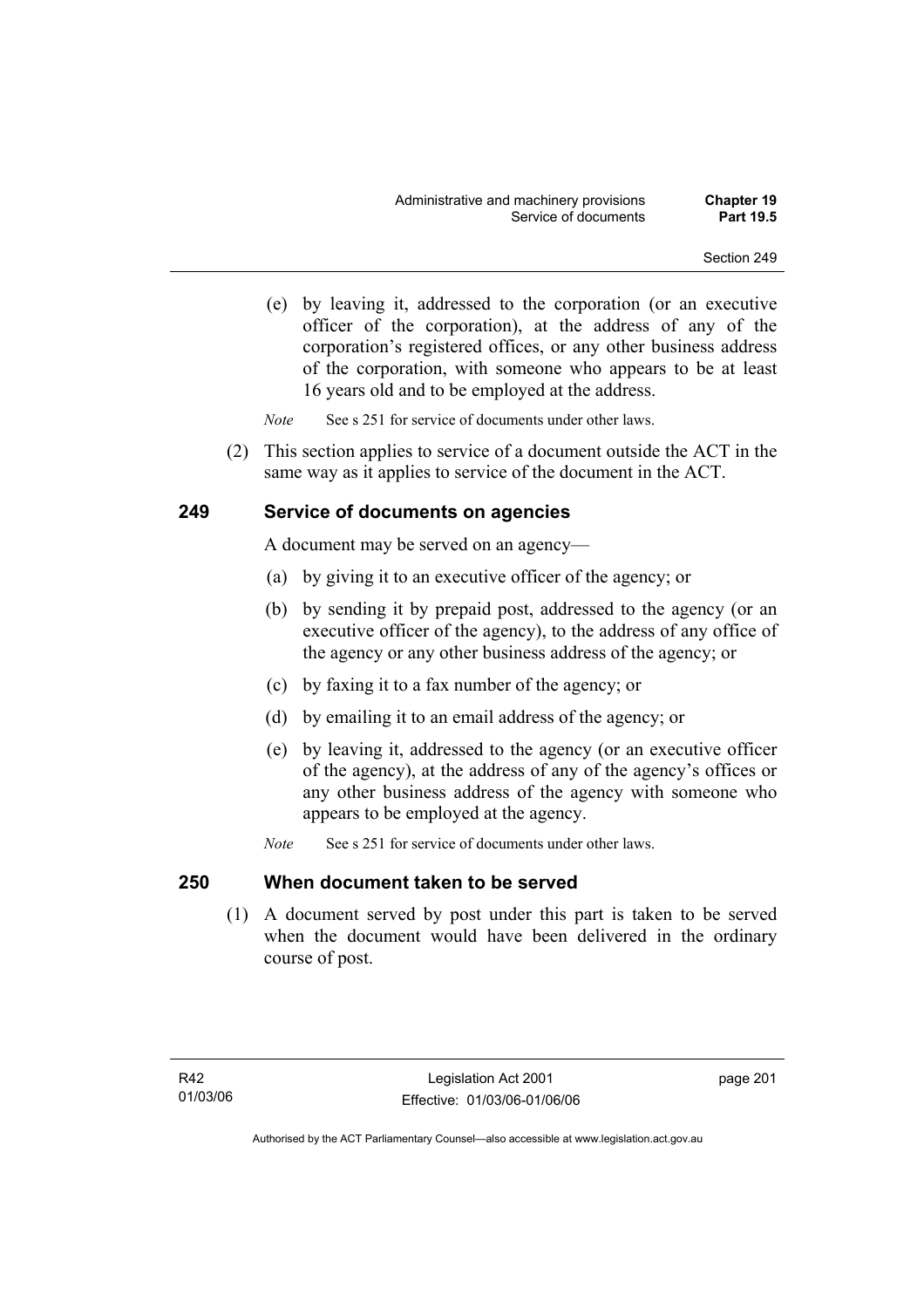#### Section 250

- (2) However, subsection (1) does not affect the operation of the *Evidence Act 1995* (Cwlth), section 160.
	- *Note* The *Evidence Act 1995* (Cwlth), s 160 provides a rebuttable presumption that a postal article sent by prepaid post addressed to a person at an address in Australia or an external territory was received on the 4th working day after posting.
- (3) If the sender has no reason to suspect that a document served by fax or email under this part was not received by the recipient when sent, the document is presumed to be served when sent unless evidence sufficient to raise doubt about the presumption is given.
- (4) For subsection (3), the sender has reason to suspect that a document served by fax or email under this part was not received by the recipient when sent only if, on the day the document was sent or on the next working day, the equipment the sender used to send the document indicated by way of a signal or other message that—
	- (a) the equipment did not send the document when the equipment was used to send the document; or
	- (b) for a fax—the number to which the fax was sent to the recipient was not a fax number of the recipient; or
	- (c) for an email—the address to which the email was sent was not an email address of the recipient.
- (5) A document addressed to the recipient, and left for the recipient as mentioned in section 247 (e), section 248 (e) or section 249 (e), is taken to be served when it was left.
- (6) In this section:

*recipient*, for a document, means the individual, corporation or agency on whom the document is intended to be served.

*sender*, for a document served, or to be served, by fax or email, means the person sending, or seeking to send, the document.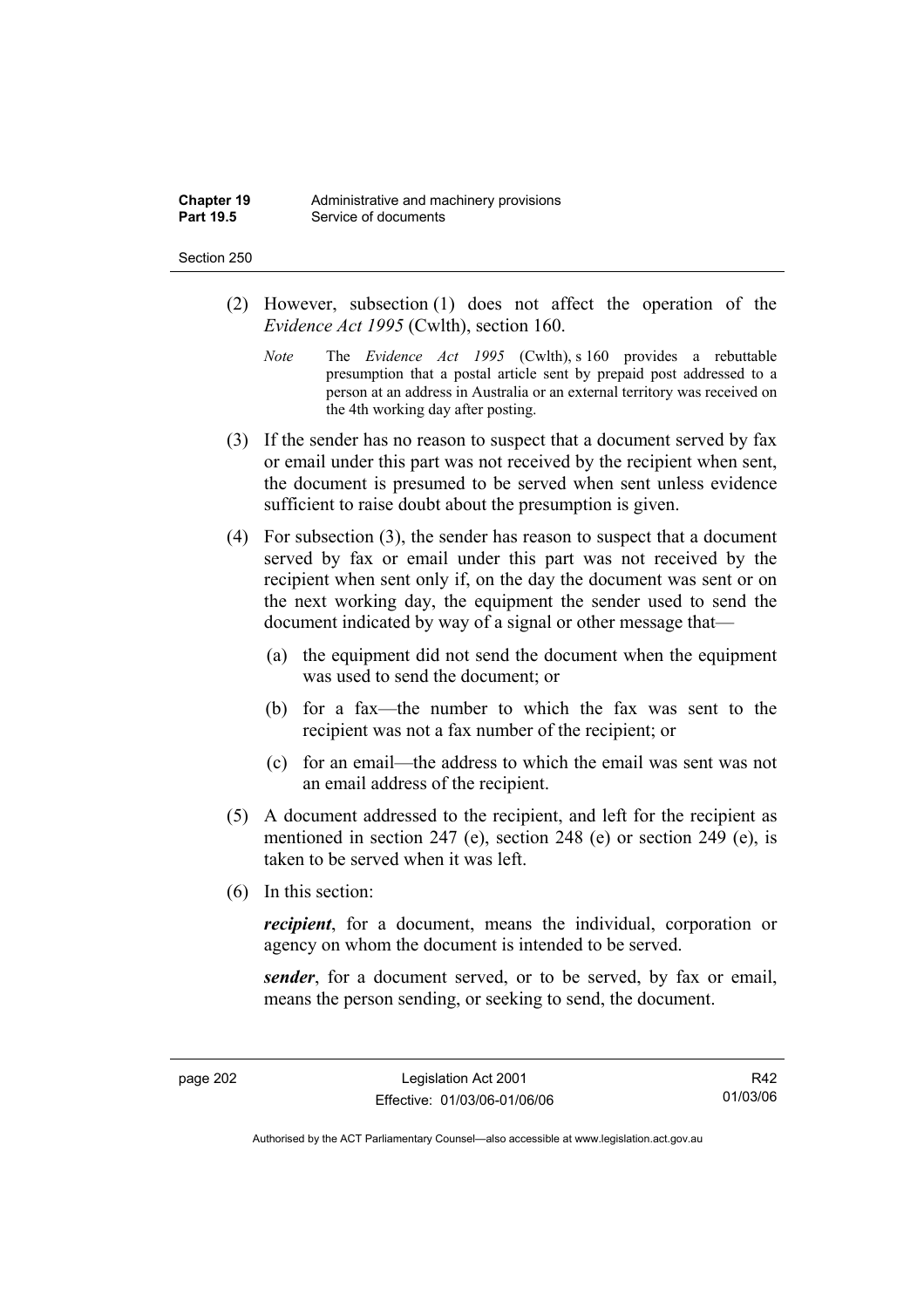## **251 Other laws not affected etc**

- (1) This part does not affect the operation of any other law that authorises or requires service of a document otherwise than as provided under this part.
- (2) Despite this part, a law (or, if the law is an Act, a regulation under the Act) may provide—
	- (a) that a document of a particular kind may or must be served (however described) only in a particular way or to a particular address or number; or
	- (b) for the date (or date and time) when service (however described) of a document is taken to have been made.

### **252 Powers of courts and tribunals not affected**

This part does not affect the power of a court or tribunal to authorise or require service of a document otherwise than as provided under this part.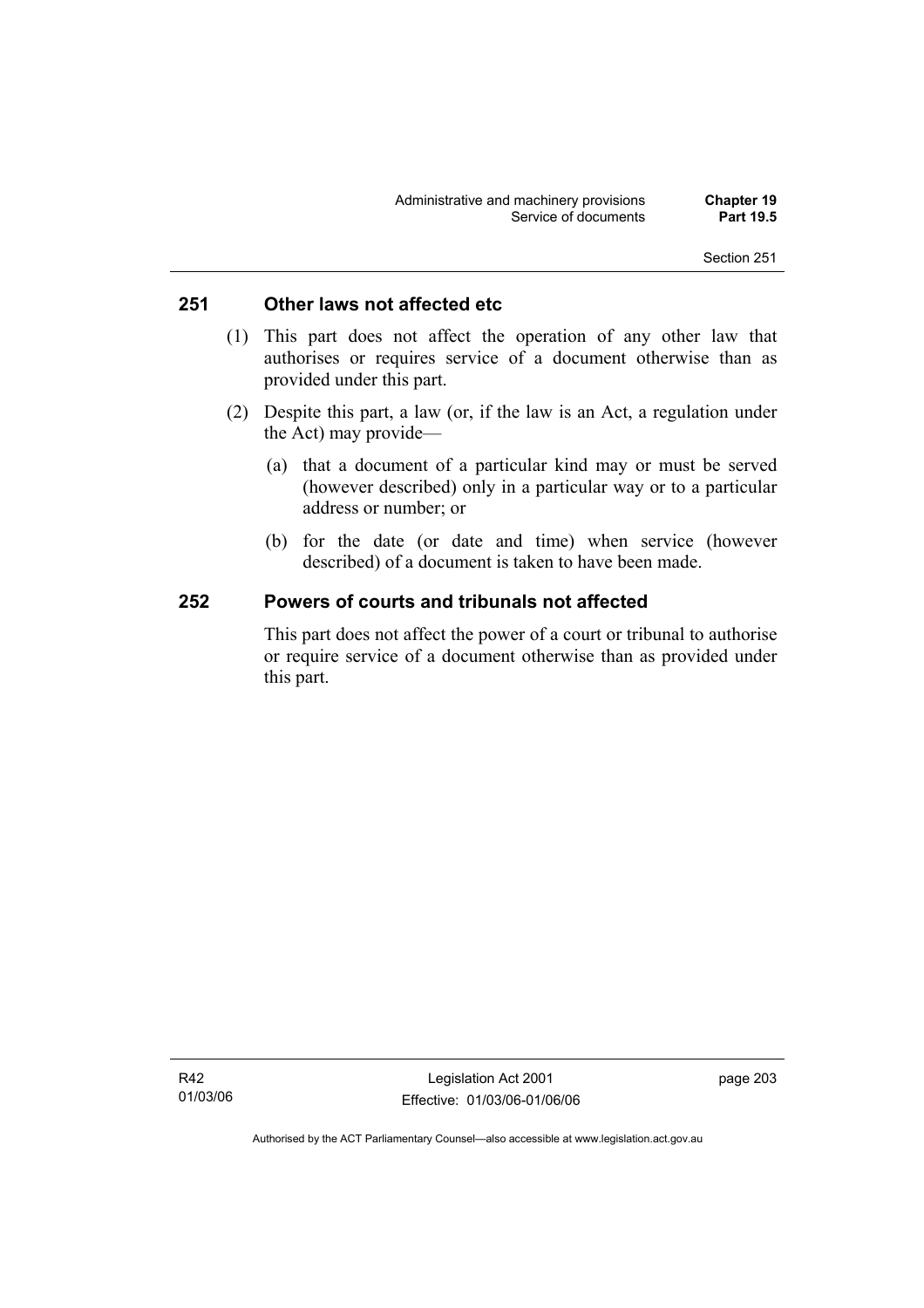Section 253

# **Part 19.6 Functions of Executive and Ministers**

## **253 Exercise of functions of Executive**

- (1) A function given to the Executive under an Act may be exercised by any 2 Ministers acting in concert.
- (2) The exercise of a function under subsection (1) is taken to be the exercise of the function by the Executive.
- (3) A statutory instrument (other than a subordinate law or disallowable instrument) is taken to be made by the Executive if it is signed by 2 or more Ministers who are members of the Executive.
- (4) A statutory instrument mentioned in subsection (3) made in accordance with the subsection is taken to be made when it is signed by the second Minister signing.
- (5) This section is subject to section 41 (Making of certain statutory instruments by Executive).
- (6) In this section:

Act includes an Act of the Commonwealth.

*statutory instrument* includes an instrument (whether or not legislative in nature) made under—

- (a) an Act of the Commonwealth; or
- (b) another statutory instrument of the Commonwealth ; or
- (c) power given by an Act or statutory instrument of the Commonwealth and also power given otherwise by law.

R42 01/03/06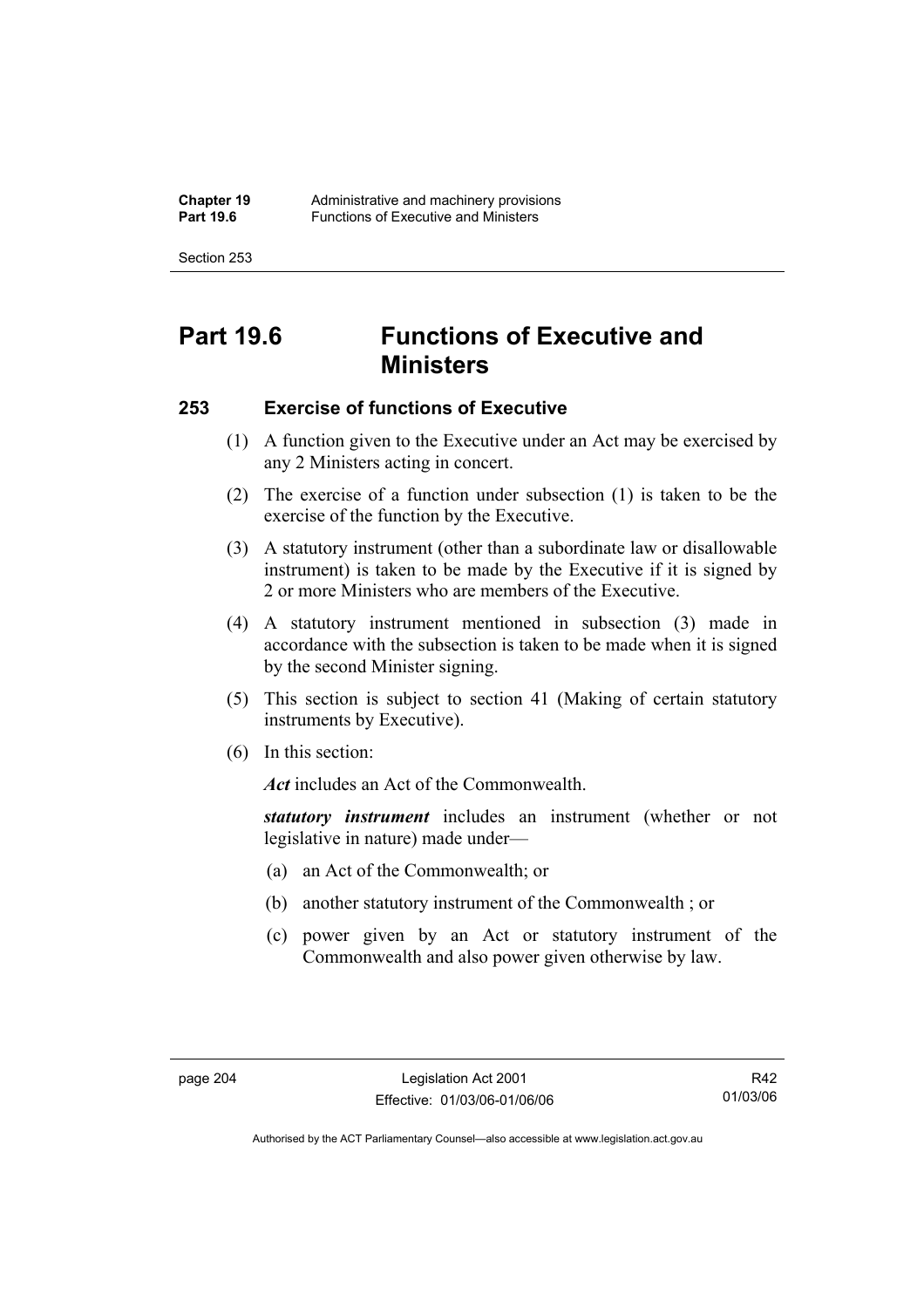Administrative and machinery provisions **Chapter 19**  Functions of Executive and Ministers **Part 19.6** 

## **254 Administration of matters not allocated**

If a matter relating to the Executive's functions is not allocated under the Self-Government Act, section 43 (1), the Chief Minister administers the matter.

## **254A Delegation by Minister**

A Minister may delegate the Minister's functions under an Act or statutory instrument to anyone else.

*Note* For the making of delegations and the exercise of delegated functions, see pt 19.4.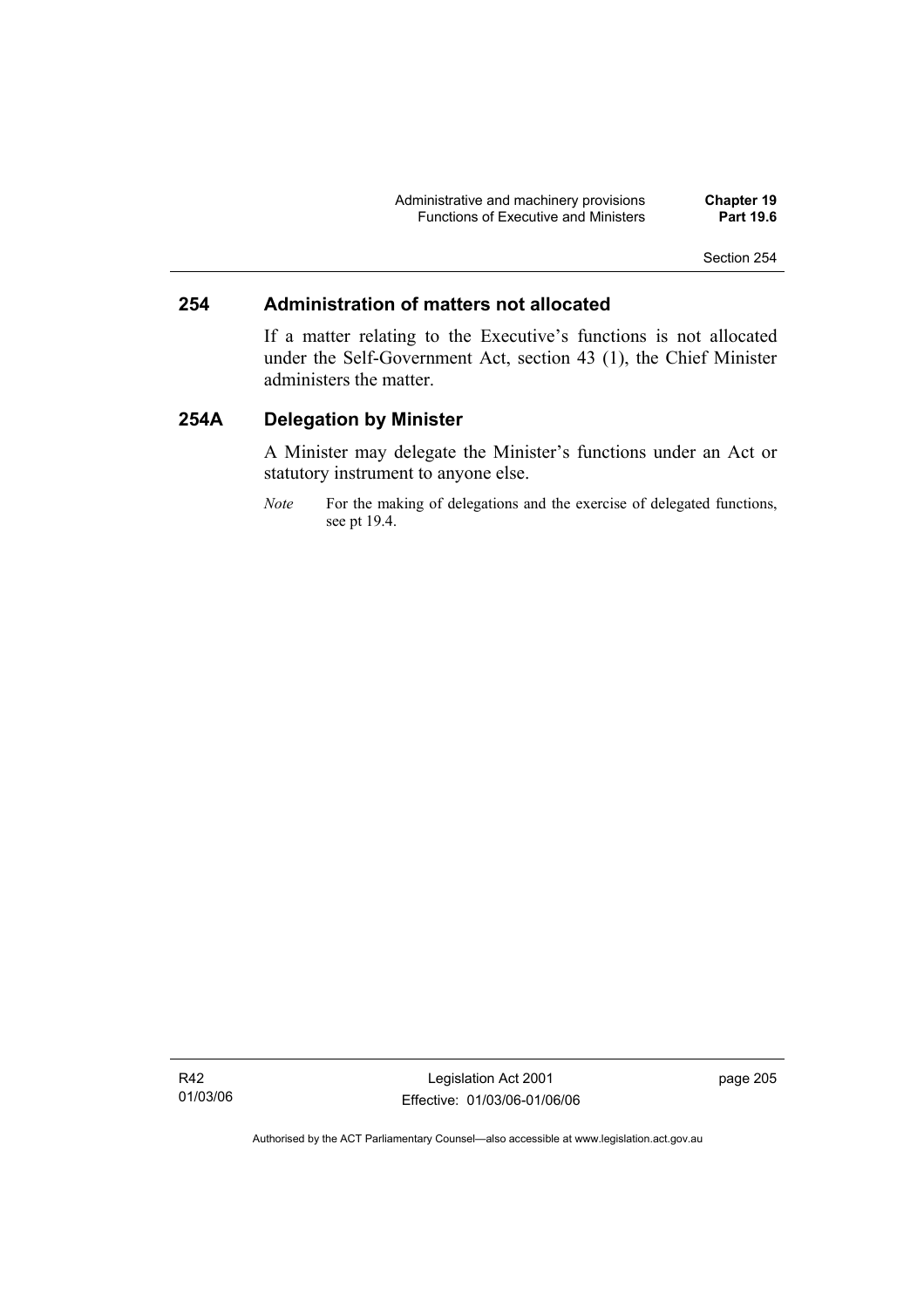Section 255

## **Part 19.7 Other matters**

#### **255 Forms**

- (1) This section applies if an Act, subordinate law or disallowable instrument (the *authorising law*) authorises or requires a form to be approved or prescribed under an Act or statutory instrument (the *relevant law*).
	- *Note* See also s 46 (3), which deals with the repeal and replacement of forms that are registrable instruments and prevents their amendment.
- (2) The authorising law authorises a form to be approved or prescribed in relation to any matter under or in relation to the relevant law.
- (3) To remove any doubt, a form may be approved or prescribed for a provision of the relevant law even though the provision does not mention a form.

#### **Example**

The X Act, section 23 provides for a person to apply for registration but makes no mention of a form for the application. However, the Act, section 80 (1) provides:

(1) The Minister may approve forms for this Act.

Because section 80 (1) permits a form to be approved 'for this Act', this Act, section 255 applies in relation to section 23 and the Minister may, in writing, approve a form for the application.

- *Note 1* The approval must be in writing (see s 42 (2)).
- *Note 2* An example is part of the Act, is not exhaustive and may extend, but does not limit, the meaning of the provision in which it appears (see s 126 and s 132).
- (4) Substantial compliance with a form is sufficient.
- (5) However, if a form requires—
	- (a) the form to be signed; or

R42 01/03/06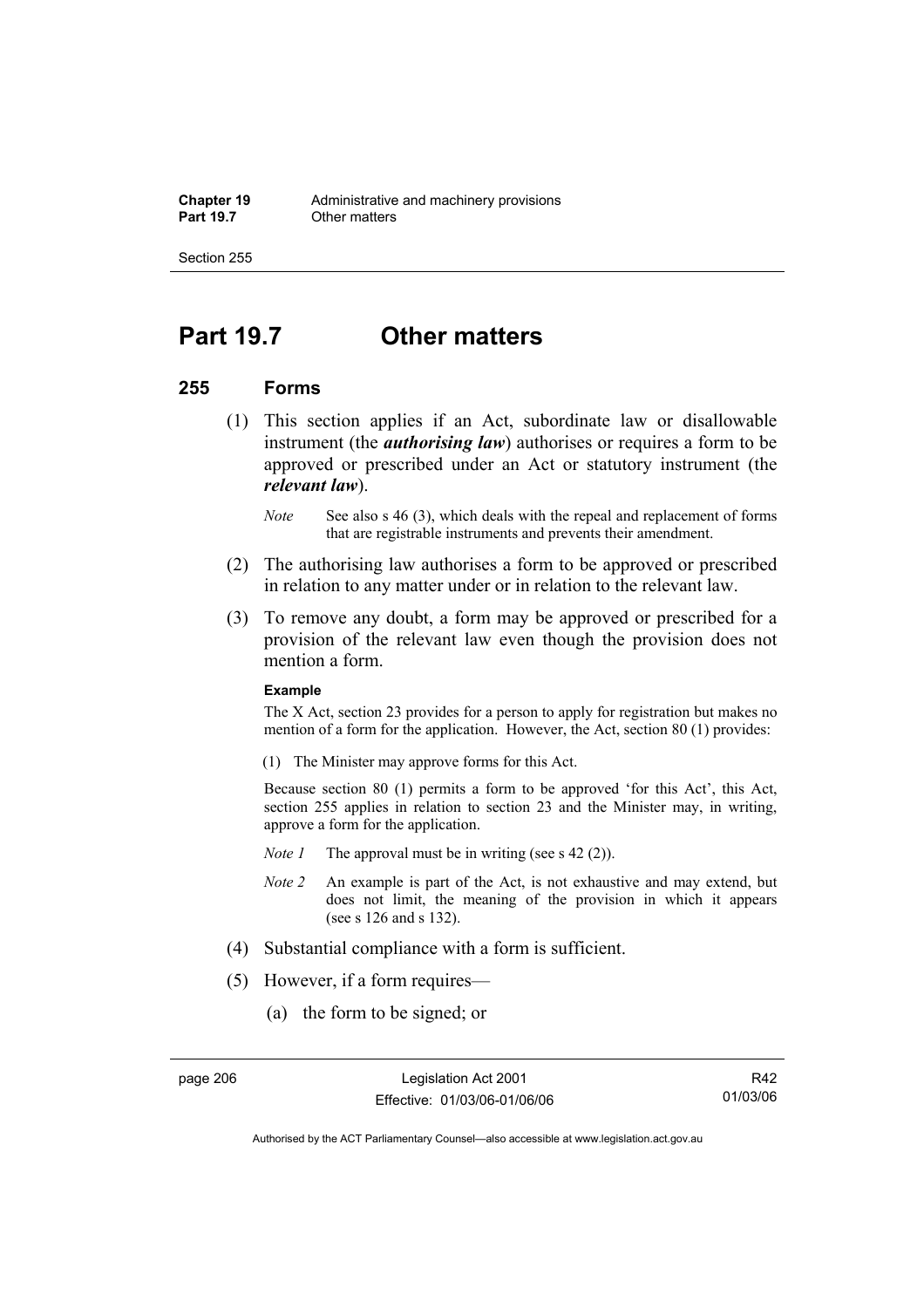- (b) the form to be prepared in a particular way (for example, on paper of a particular size or quality or in a particular electronic form); or
- (c) the form to be completed in a particular way; or
- (d) particular information to be included in the form, or a particular document to be attached to or given with the form; or
- (e) the form, information in the form, or a document attached to or given with the form, to be verified in a particular way (for example, by statutory declaration);

the form is properly completed only if the requirement is complied with.

- (6) Despite subsection (5), the person need not comply with the requirement mentioned in subsection (5) (d) (and the form is taken to be properly completed despite the noncompliance) if—
	- (a) the form is approved or prescribed for a purpose; and
	- (b) the information or document is not reasonably necessary for the purpose.

#### **Examples**

- 1 A person need not comply with a requirement of an approved form to include personal information (eg marital status) irrelevant to a purpose for which the form is required.
- 2 A person need not comply with a requirement of an approved form that has some relevance to a purpose for which the form is required, but intrudes to an unreasonable extent on personal privacy.
- $(7)$  If—
	- (a) a form (*form 1*) may be approved or prescribed for a purpose; and
	- (b) another form (*form 2*) may be approved or prescribed for the same or another purpose; and

| R42      | Legislation Act 2001         | page 207 |
|----------|------------------------------|----------|
| 01/03/06 | Effective: 01/03/06-01/06/06 |          |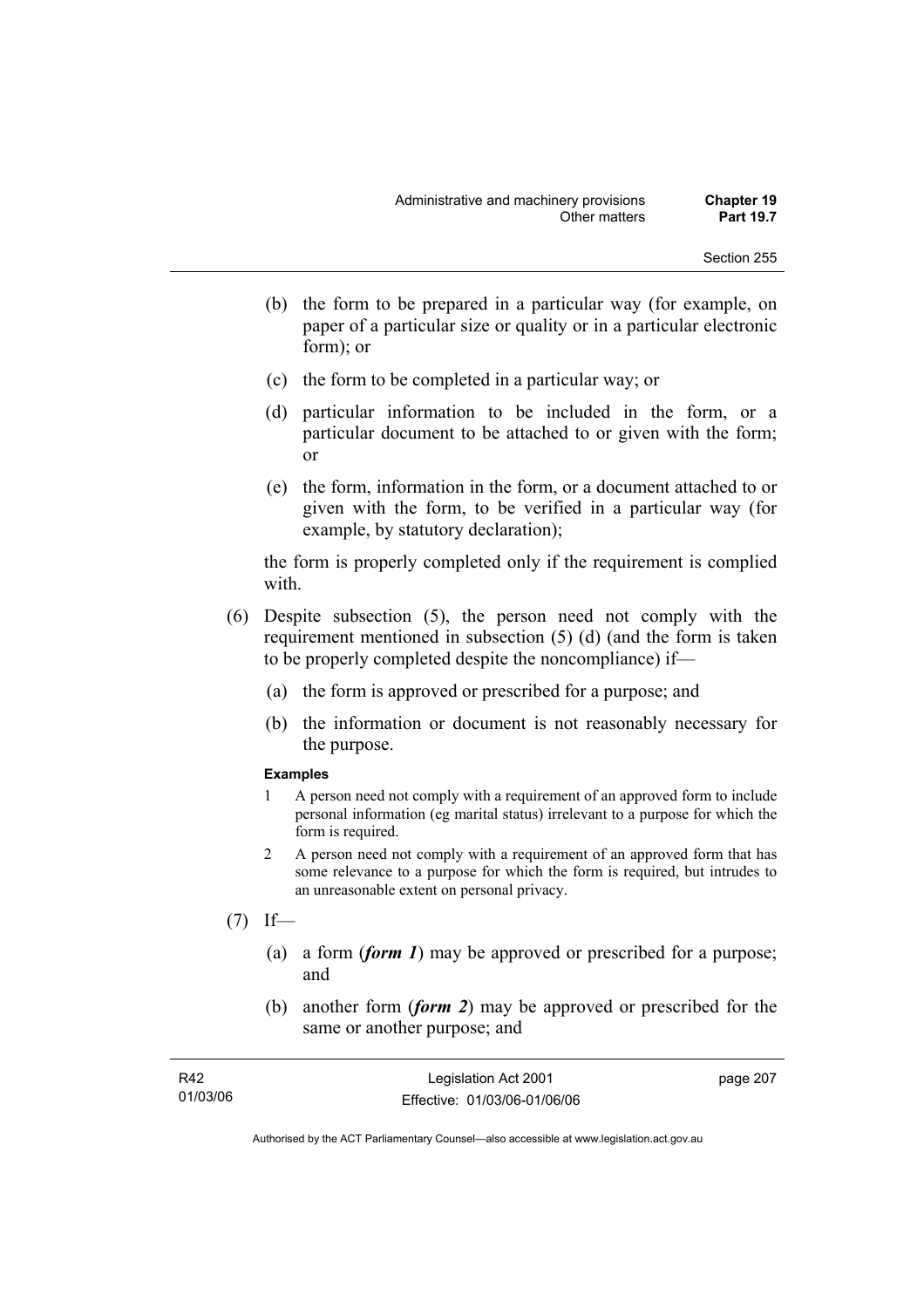Section 256

(c) separate forms 1 and 2 are approved or prescribed;

a combination form, consisting of forms 1 and 2, may be approved or prescribed and used for the purpose or purposes.

- (8) If, under a law, a form is authorised or required to be filed with (however described), or served on (however described), a person, the form may be filed with, or served on, someone else under arrangements made between them.
- (9) This section is a determinative provision.
	- *Note* See s 5 for the meaning of determinative provisions, and s 6 for their displacement.

#### **256 Production of records kept in computers etc**

- (1) This section applies if—
	- (a) a person uses an electronic or other device to keep a record of information; and
	- (b) the person is required under a law (however the law is expressed) to give the information, or a document containing the information, to an authority.
- (2) The requirement obliges the person to give to the authority a document that accurately reproduces or contains the information in a form that can be understood by the authority.
- (3) In this section:

*authority* means a court, tribunal or other entity.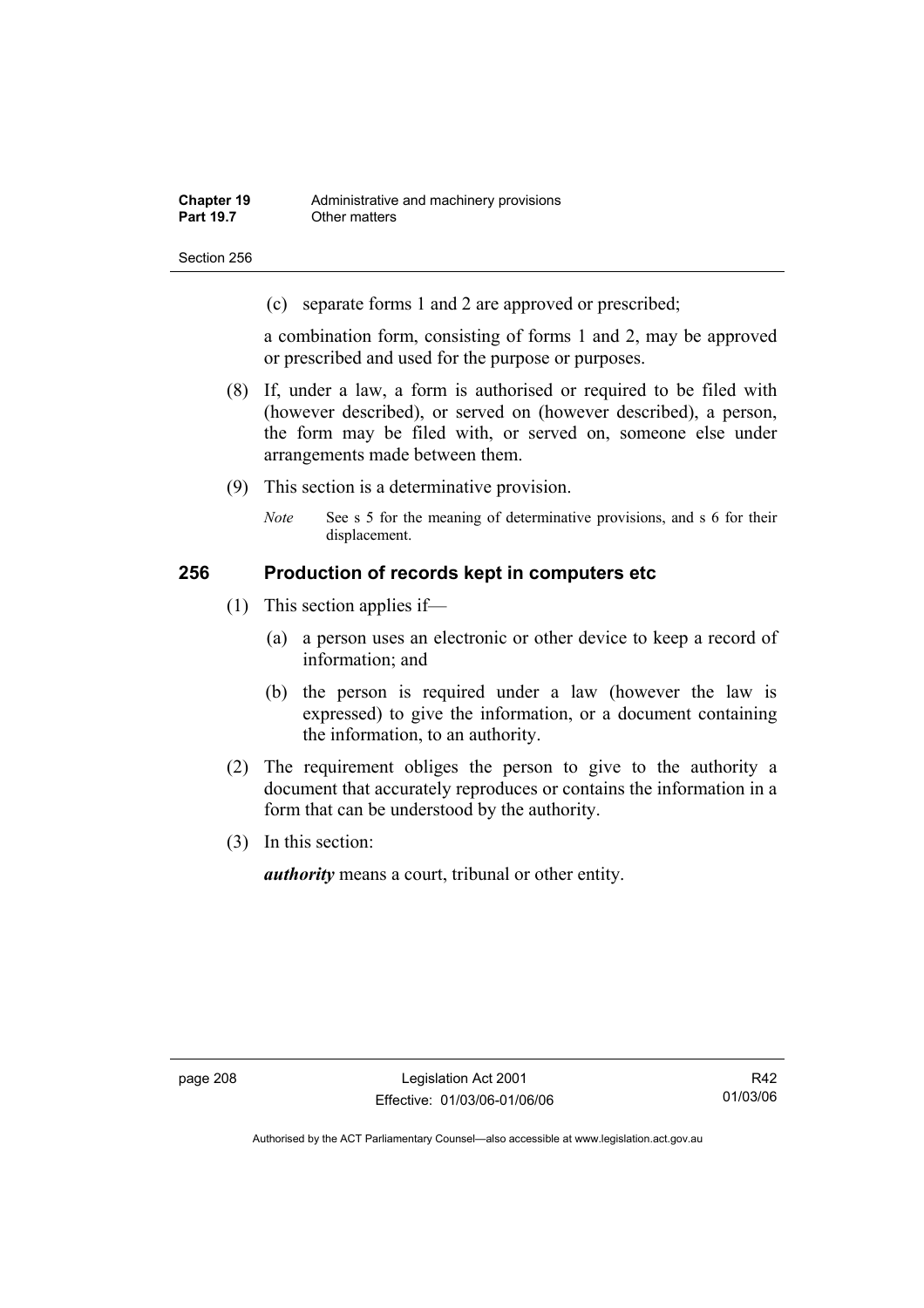# **Chapter 20 Miscellaneous**

## **300 Delegation by parliamentary counsel**

 (1) The parliamentary counsel may delegate the parliamentary counsel's functions under this Act or another territory law to a public servant.

- (2) However, the parliamentary counsel may only delegate a function under part 11.3 (Editorial changes) to—
	- (a) a person performing the duties of deputy parliamentary counsel in the public service; or
	- (b) a public servant prescribed by regulation.

### **301 References to Administration Act 1989 etc**

- (1) In any Act, statutory instrument or document, a reference to the *Administration Act 1989*, the *Interpretation Act 1967*, the *Legislation* (*Republication*) *Act 1996* or the *Subordinate Laws Act 1989* is, in relation to anything dealt with in this Act, a reference to this Act.
- (2) In any Act, statutory instrument or document, a reference to a particular provision of the *Administration Act 1989*, the *Interpretation Act 1967*, the *Legislation (Republication) Act 1996* or the *Subordinate Laws Act 1989* is, in relation to anything dealt with in this Act, a reference to the corresponding provision of this Act.

page 209

*Note* For the making of delegations and the exercise of delegated functions, see pt 19.4.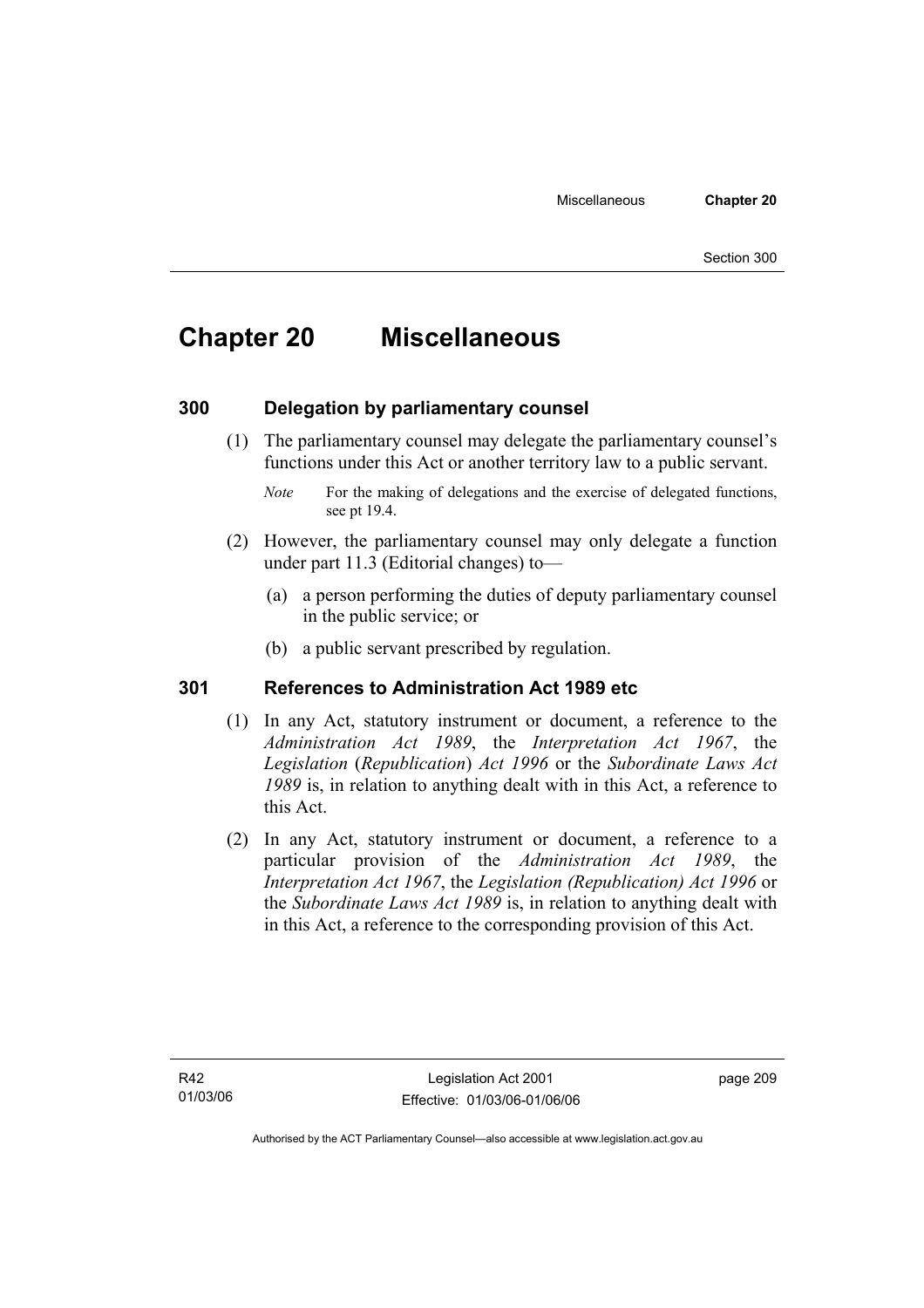#### **Chapter 20** Miscellaneous

#### Section 302

### **302 Regulation-making power**

- (1) The Executive may make regulations for this Act.
	- *Note* A regulation must be notified, and presented to the Legislative Assembly, under this Act.
- (2) A regulation may make provision in relation to notification in the gazette under the following sections:
	- (a) section 28 (Notification of Acts);
	- (b) section 61 (Notification of registrable instruments):
	- (c) section 65A (Notification of disallowance by resolution of Assembly);
	- (d) section 69 (Notification of amendments made by resolution of Assembly).
- (3) In particular, a regulation may make provision in relation to the form of the gazette and its publication, including how it may or must be published.

## **303 Transitional—meaning of** *optometrist*

(1) In this Act:

#### *optometrist*—

- (a) means a person registered as an optometrist under the *Health Professionals Act 2004*; and
- (b) includes a person registered under the *Optometrists Act 1956* (unless repealed).
- (2) The following provisions expire on the day the *Health Professionals Act 2004*, section 136 (h) commences:
	- this section:
	- dictionary, part 1, definition of *optometrist*, note.

R42 01/03/06

Authorised by the ACT Parliamentary Counsel—also accessible at www.legislation.act.gov.au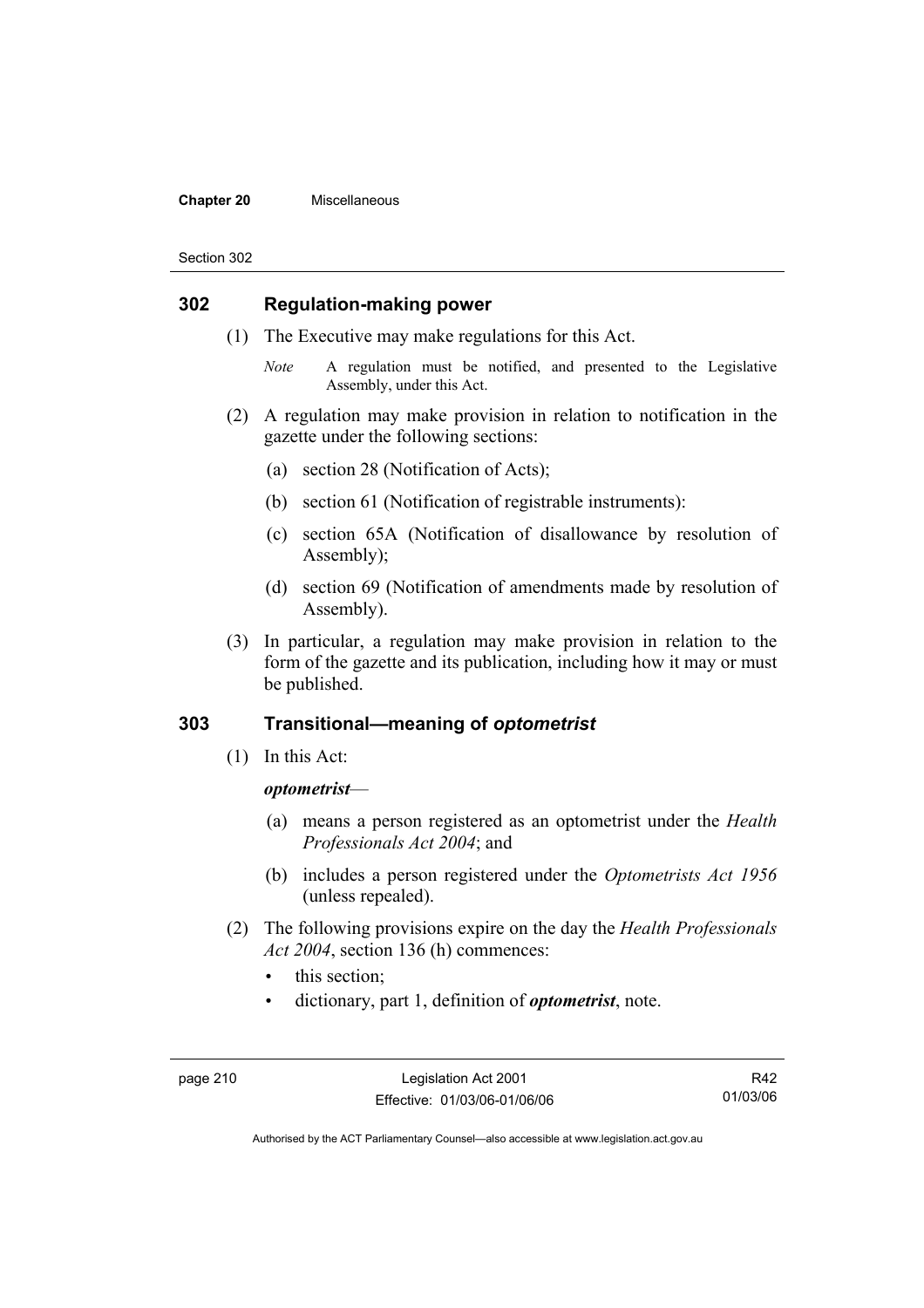# **Schedule 1 Acts included in sources of law in the ACT**

(see s 17)

# **Part 1.1 Former NSW and UK Acts in force before establishment of Territory**

| column 1 | column 2                          | column 3               |
|----------|-----------------------------------|------------------------|
| item     | name of Act                       | number or date of      |
|          |                                   | assent and original    |
|          |                                   | jurisdiction           |
| 1        | Magna Carta                       | $(1297)$ 25 Edw 1 c 29 |
|          |                                   | (UK)                   |
| 2        | Criminal and Civil Justice Act    | 25 Edw 3 St 5 c 4 (UK) |
|          | 1351                              |                        |
| 3        | Due Process of Law Act 1354       | 28 Edw 3 c 3 (UK)      |
| 4        | Due Process of Law Act 1368       | 42 Edw 3 c 3 (UK)      |
| 5        | Free Access to Courts Act 1400    | 2 Hen 4 c 1 (UK)       |
| 6        | Petition of Right 1627            | 3 Chas 1 c 1 (UK)      |
|          | Bill of Rights 1688               | 1 Will and Mary sess 2 |
|          |                                   | $c 2$ (UK)             |
| 8        | Act of Settlement 1700            | 12 and 13 Will 3 c 2   |
|          |                                   | (UK)                   |
| 9        | Royal Marriages Act 1772          | 12 Geo 3 c 11 (UK)     |
| 10       | <b>Contractors Debts Act 1897</b> | 1897 No 29 (NSW)       |
| 11       | Conveyancing and Law of           | 1898 No 17 (NSW)       |
|          | Property Act 1898                 |                        |
| 12       | Landlord and Tenant Act 1899      | 1899 No 18 (NSW)       |
| 13       | Crimes Act 1900                   | 1900 No 40 (NSW)       |
| 14       | Truck Act 1900                    | 1900 No 55 (NSW)       |
|          |                                   |                        |

| R42      | Legislation Act 2001         | page 211 |
|----------|------------------------------|----------|
| 01/03/06 | Effective: 01/03/06-01/06/06 |          |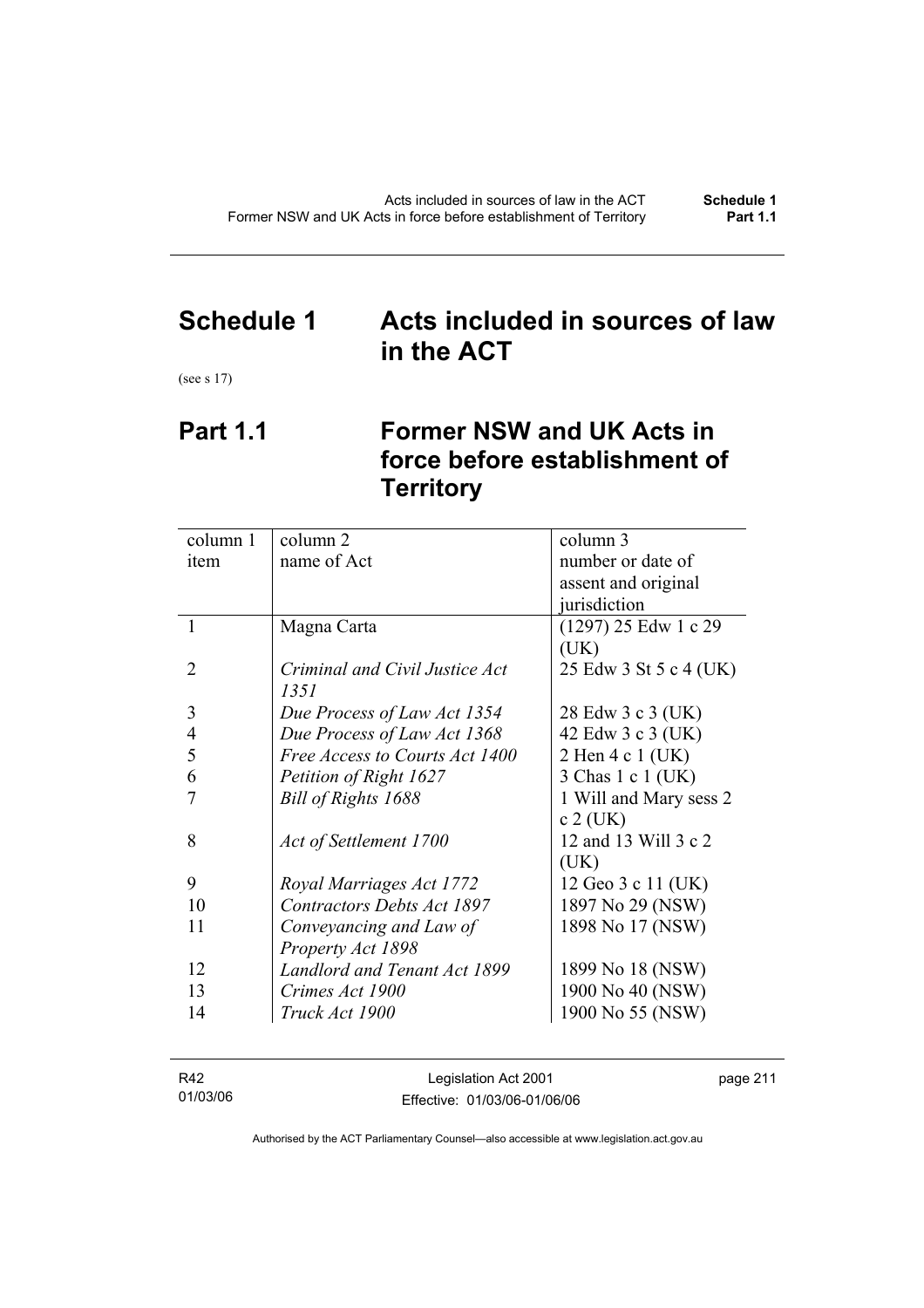| Schedule 1      | Acts included in sources of law in the ACT                        |
|-----------------|-------------------------------------------------------------------|
| <b>Part 1.1</b> | Former NSW and UK Acts in force before establishment of Territory |

| column 1 | column 2                     | column 3            |
|----------|------------------------------|---------------------|
| item     | name of Act                  | number or date of   |
|          |                              | assent and original |
|          |                              | jurisdiction        |
| 15       | Games, Wagers and Betting    | 1902 No 18 (NSW)    |
|          | Houses Act 1901              |                     |
| 16       | Pawnbrokers Act 1902         | 1902 No 66 (NSW)    |
| 17       | Public Roads Act 1902        | 1902 No 95 (NSW)    |
| 18       | Anglican Church of Australia | 24 December 1902    |
|          | Constitutions Act 1902       | (NSW)               |
| 19       | <i>Fertilisers Act 1904</i>  | 1904 No 33 (NSW)    |
| 20       | Forfeiture and Validation of | 1905 No 8 (NSW)     |
|          | Leases Act 1905              |                     |
| 21       | Gaming and Betting Act 1906  | 1906 No 13 (NSW)    |
| 22       | Second-hand Dealers Act 1906 | 1906 No 30 (NSW)    |
|          |                              |                     |

page 212 Legislation Act 2001 Effective: 01/03/06-01/06/06

R42 01/03/06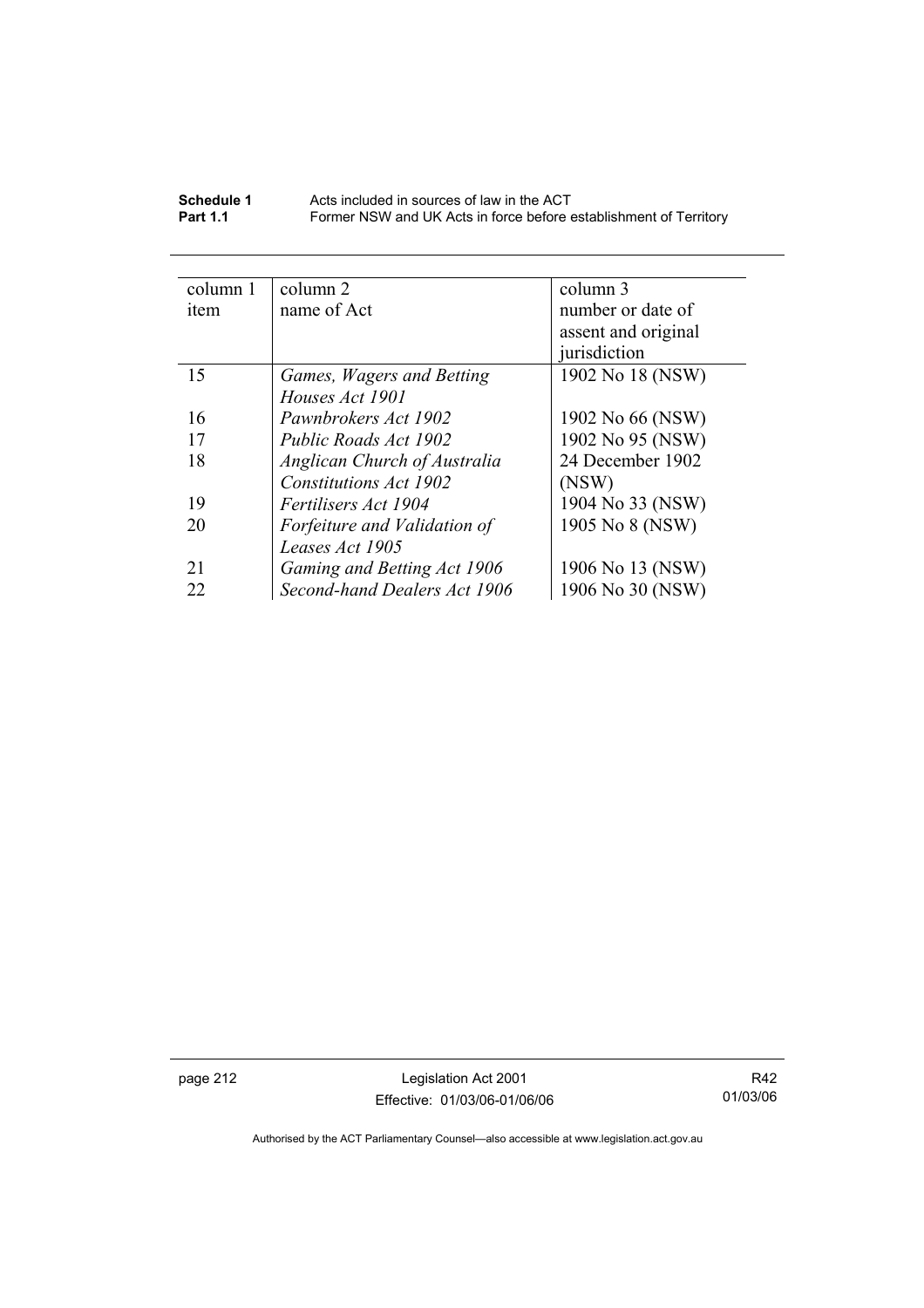# **Part 1.2 Former NSW Acts applied after establishment of Territory**

#### *Note to pt 1.2*

The former NSW Acts mentioned in this part are in force in the ACT as Acts of the Legislative Assembly

| column 1       | column <sub>2</sub>                                     | column 3                                                |
|----------------|---------------------------------------------------------|---------------------------------------------------------|
| item           | name of NSW Act                                         | applying Territory Act                                  |
| 1              | Scaffolding and Lifts Act<br>1912                       | Scaffolding and Lifts Act<br>1957 (repealed)            |
| $\mathfrak{D}$ | Anglican Church of Australia<br>Trust Property Act 1917 | Anglican Church of Australia<br>Trust Property Act 1928 |
| 3              | Conveyancing Act 1919                                   | (a) Conveyancing Act 1951<br>(repealed)                 |
|                |                                                         | (b) Law of Property                                     |
|                |                                                         | <i>(Miscellaneous</i>                                   |
|                |                                                         | Provisions) Act 1958<br>(repealed)                      |
|                |                                                         | (c) Trustee Act $1957$<br>(repealed)                    |
| 4              | <i>Trustee Act 1925</i>                                 | <i>Trustee Act 1957</i> (repealed)                      |
| 5              | Anglican Church of Australia                            | Anglican Church of Australia                            |
|                | <b>Constitution Act 1961</b>                            | Trust Property Act 1928                                 |

R42 01/03/06 page 213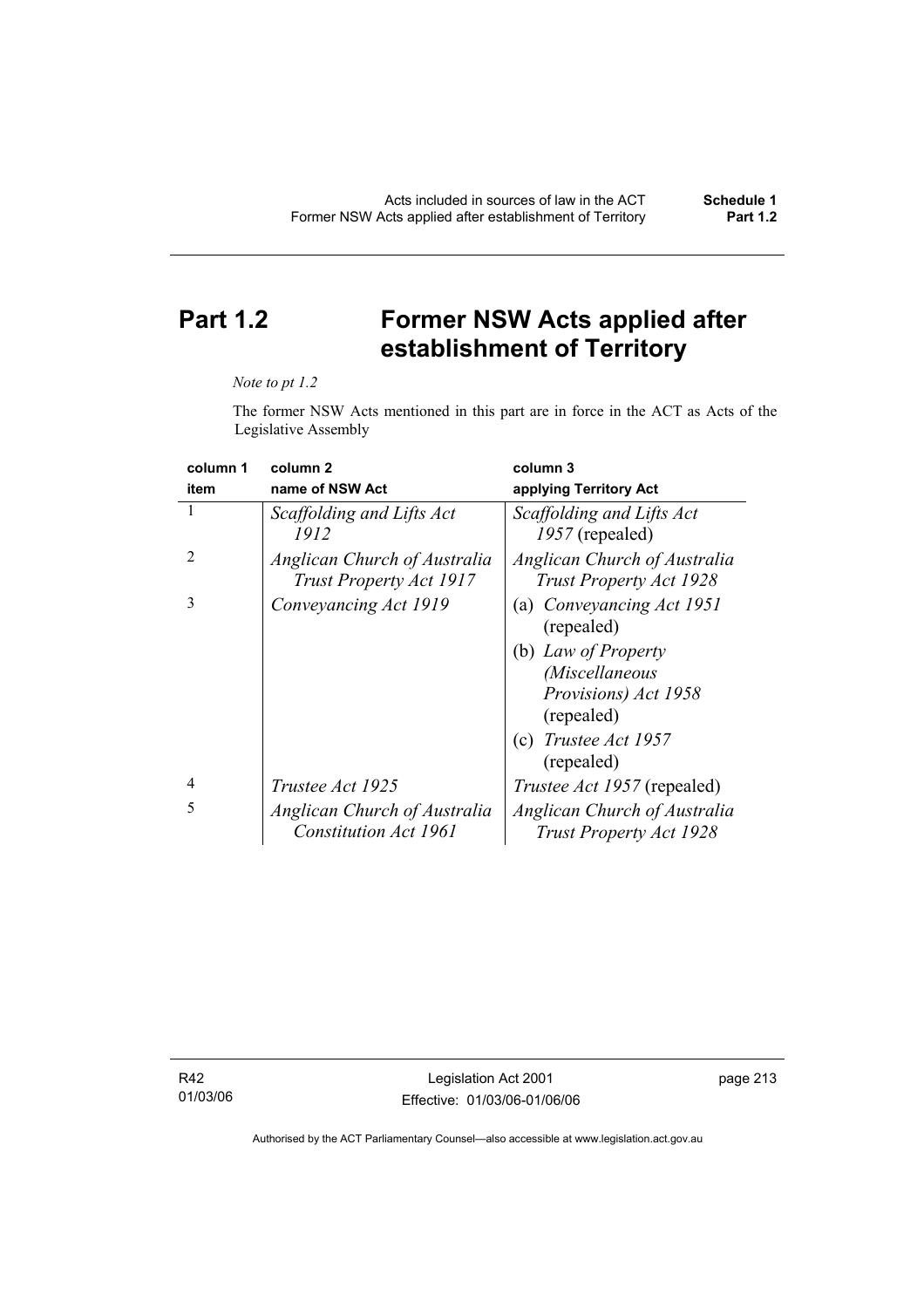## **Schedule 1 Acts included in sources of law in the ACT**<br>**Part 1.2 Example 5 Former NSW Acts annied after establishm** Former NSW Acts applied after establishment of Territory

*Note* The written law of the ACT also includes the following Acts that may not be amended or repealed by the Assembly (see Self-Government Act, s 34):  *Life, Fire and Marine Insurance Act 1902* (NSW)  *Demise of the Crown Act 1760* (UK)  *Naval Prize Act 1864* (UK)  *Naval Prize (Procedure) Act 1916* (UK)  *Prize Act (1939)* (UK)  *Prize Courts Act 1894* (UK)  *Prize Courts Act 1915* (UK)  *Prize Courts (Procedure) Act 1914* (UK)  *Territorial Waters Jurisdiction Act 1878* (UK).

page 214 Legislation Act 2001 Effective: 01/03/06-01/06/06

R42 01/03/06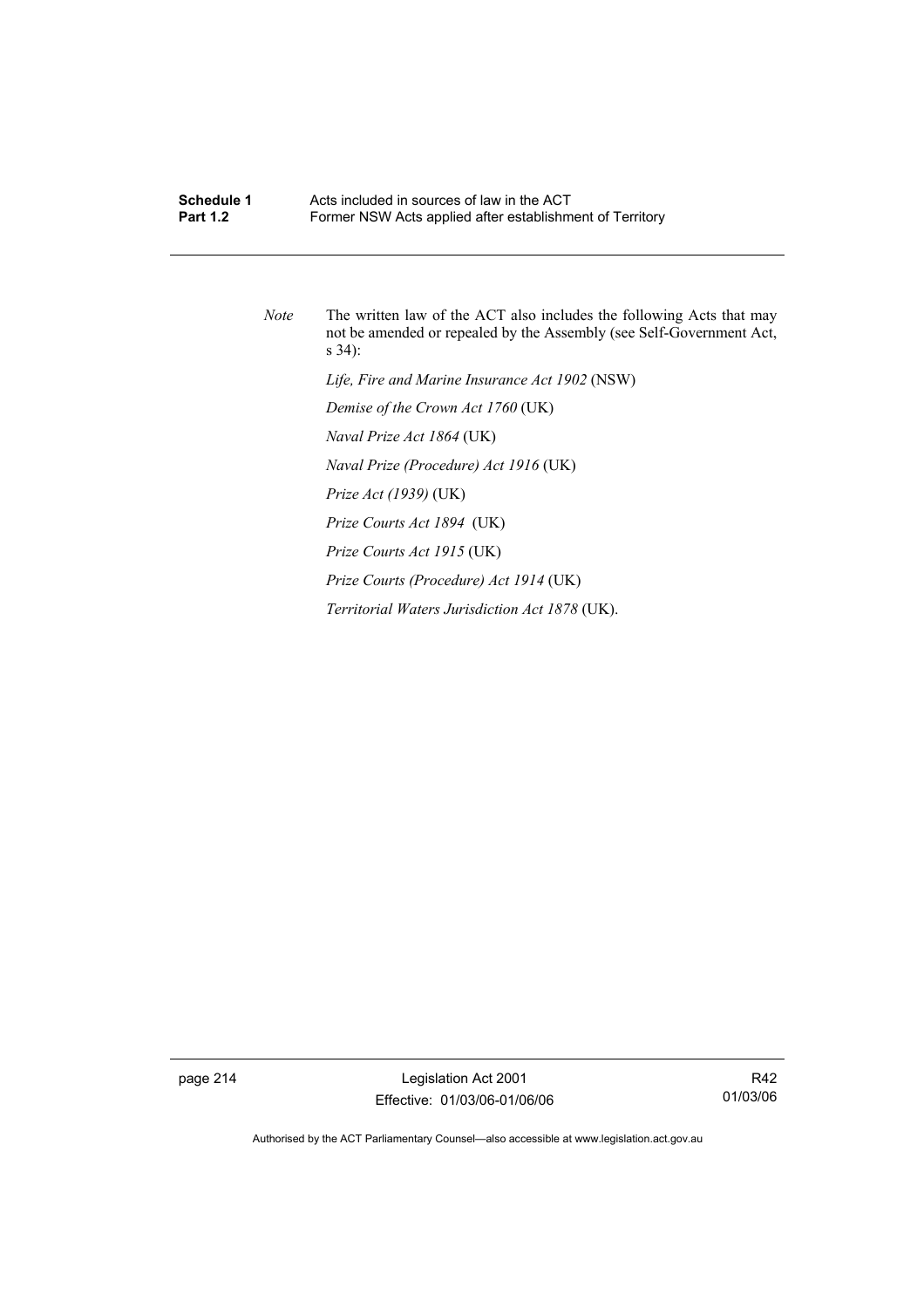# **Dictionary**

(see s 2)

# **U Part 1 Meaning of commonly-used terms**

(see s 144)

*Note for pt 1* 

Terms that are defined only for this Act are set out in pt 2.

*AAT*—see definition of *administrative appeals tribunal*.

*Act*—see the following sections:

- (a) section 7 (Meaning of *Act* generally);
- (b) section 17 (References to Acts include references to former Cwlth enactments etc).
- *Note* See also s 102 (References to laws include references to laws as in force from time to time) and s 104 (References to laws include references to instruments under laws).

*ACT* means the Australian Capital Territory.

*ADI*—see definition of *authorised deposit-taking institution*.

*administrative appeals tribunal* (or *AAT*) means the Administrative Appeals Tribunal established under the *Administrative Appeals Tribunal Act 1989*.

*administrative unit* means an administrative unit for the time being established under the *Public Sector Management Act 1994*, section 13 (1).

*adult* means an individual who is at least 18 years old.

*ambulance service* means the ACT Ambulance Service established under the *Emergencies Act 2004*.

page 215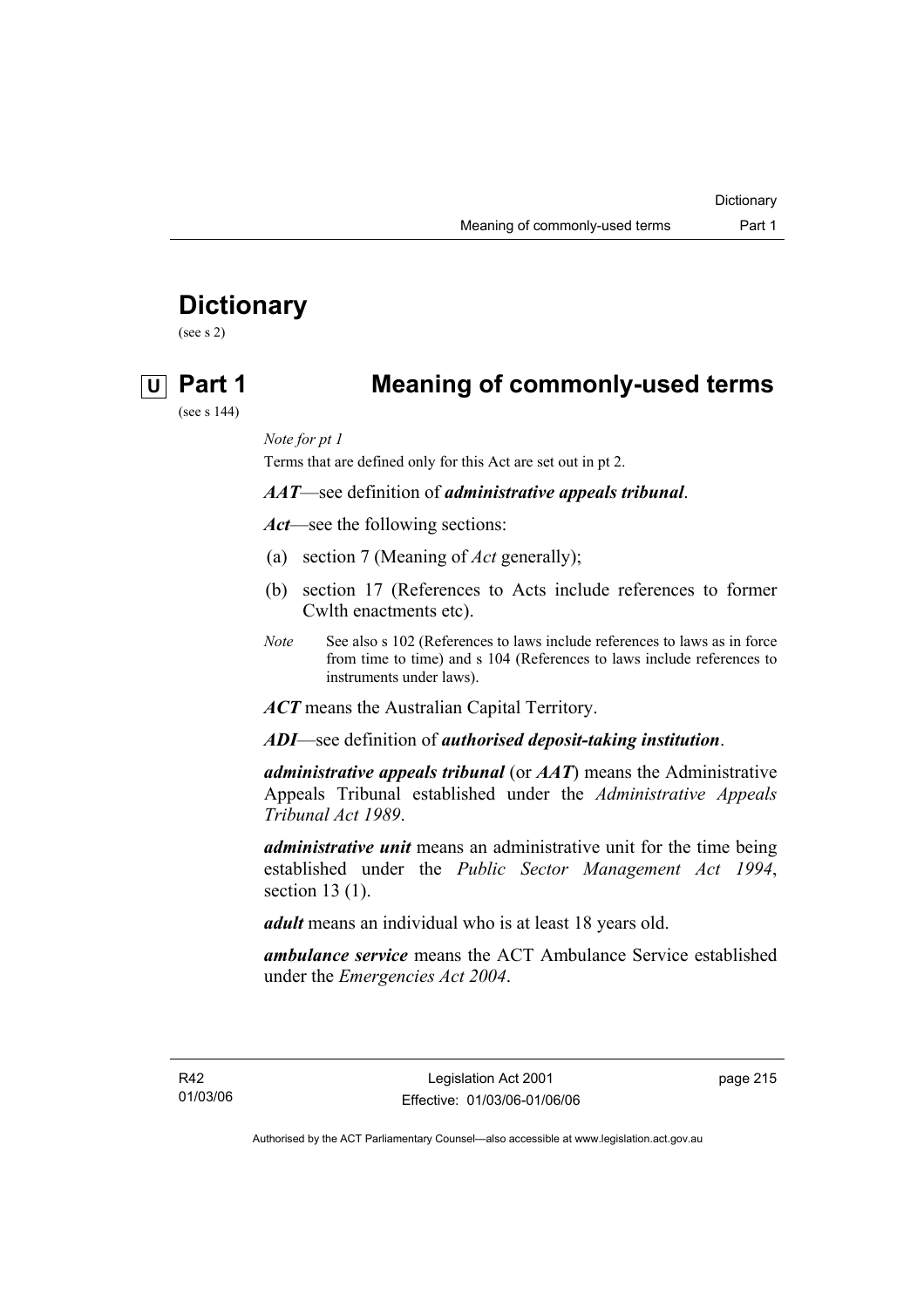*amend* includes—

- (a) for an Act or statutory instrument—omit, insert, substitute, renumber or relocate a provision of the Act or instrument; and
- (b) for an Act or statutory instrument (or a provision of it)—amend by implication; and
- (c) for a provision of an Act or statutory instrument—omit the provision (or a part of it), substitute another provision for the provision (or a part of it), renumber the provision (or a part of it) or relocate the provision (or a part of it); and
- (d) for any other instrument, a provision of an instrument or a decision—change or alter.

*appoint* includes reappoint.

*asset* includes property of any kind.

*Attorney-General* means the Minister designated Attorney-General by the Chief Minister, and includes a Minister authorised by the Chief Minister to act on behalf of the Attorney-General.

*auditor-general* means the Auditor-General for the Territory under the *Auditor-General Act 1996*.

*Australia* means the Commonwealth of Australia and, when used in a geographical sense, does not include an external territory.

*Australian driver licence* means an Australian driver licence under the *Road Transport (Driver Licensing) Act 1999*.

*Note Australian driver licence* is defined in that Act, dictionary to mean a driver licence of any kind issued under the law of the Commonwealth or a State or Territory. It includes a driver licence issued under ACT law (see also def *driver licence*).

*Australian statistician* means the Australian Statistician under the Australian Bureau of Statistics Act 1975 (Cwlth).

*authorised deposit-taking institution* (or *ADI*) means an authorised deposit-taking institution under the *Banking Act 1959* (Cwlth).

page 216 Legislation Act 2001 Effective: 01/03/06-01/06/06

R42 01/03/06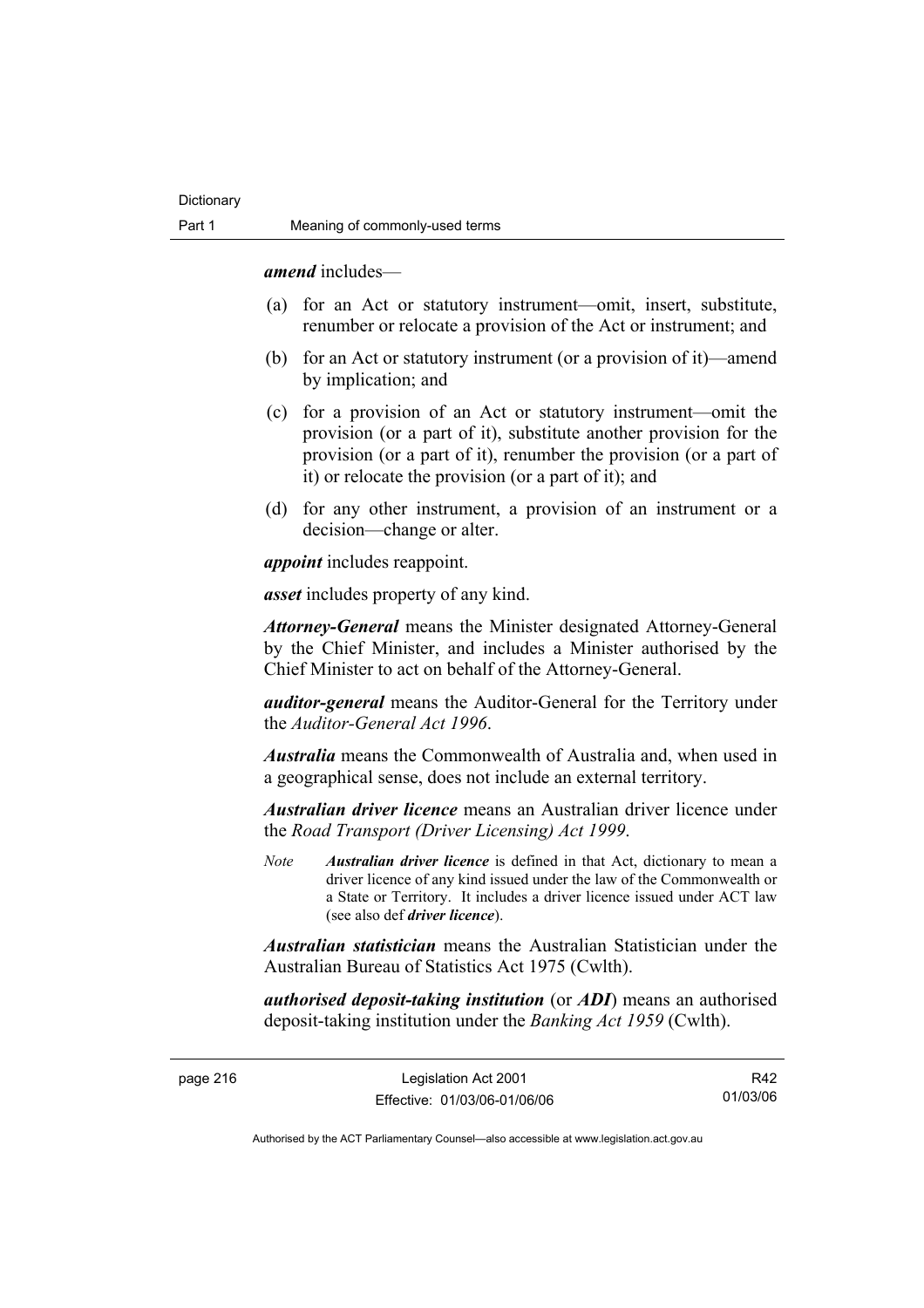**bank** means an authorised deposit-taking institution that is permitted under the *Banking Act 1959* (Cwlth) to assume or use—

- (a) the word 'bank', 'banker' or 'banking'; or
- (b) any other word (whether or not in English) similar in meaning to a word mentioned in paragraph (a).

*barrister* means a lawyer who practises as a barrister.

*body* includes any group of people joined together for a common purpose, whether or not incorporated.

#### **Examples**

- 1 a company
- 2 a statutory corporation, whether or not it has members
- 3 an association, club or society
- 4 a partnership
- 5 a joint venture
- 6 a corporation sole
- *Note* An example is part of the Act, is not exhaustive and may extend, but does not limit, the meaning of the provision in which it appears (see s 126 and s 132).

### *breach* includes contravene.

*building code* means the building code under the *Building Act 2004*, section 136.

*Note* The building code is the Building Code of Australia, as amended from time to time by the Australian Building Codes Board and the Australian Capital Territory Appendix to the Building Code of Australia.

*building society* means an authorised deposit-taking institution that is permitted under the *Banking Act 1959* (Cwlth) to assume or use—

- (a) the term 'building society'; or
- (b) any other term (whether or not in English) similar in meaning.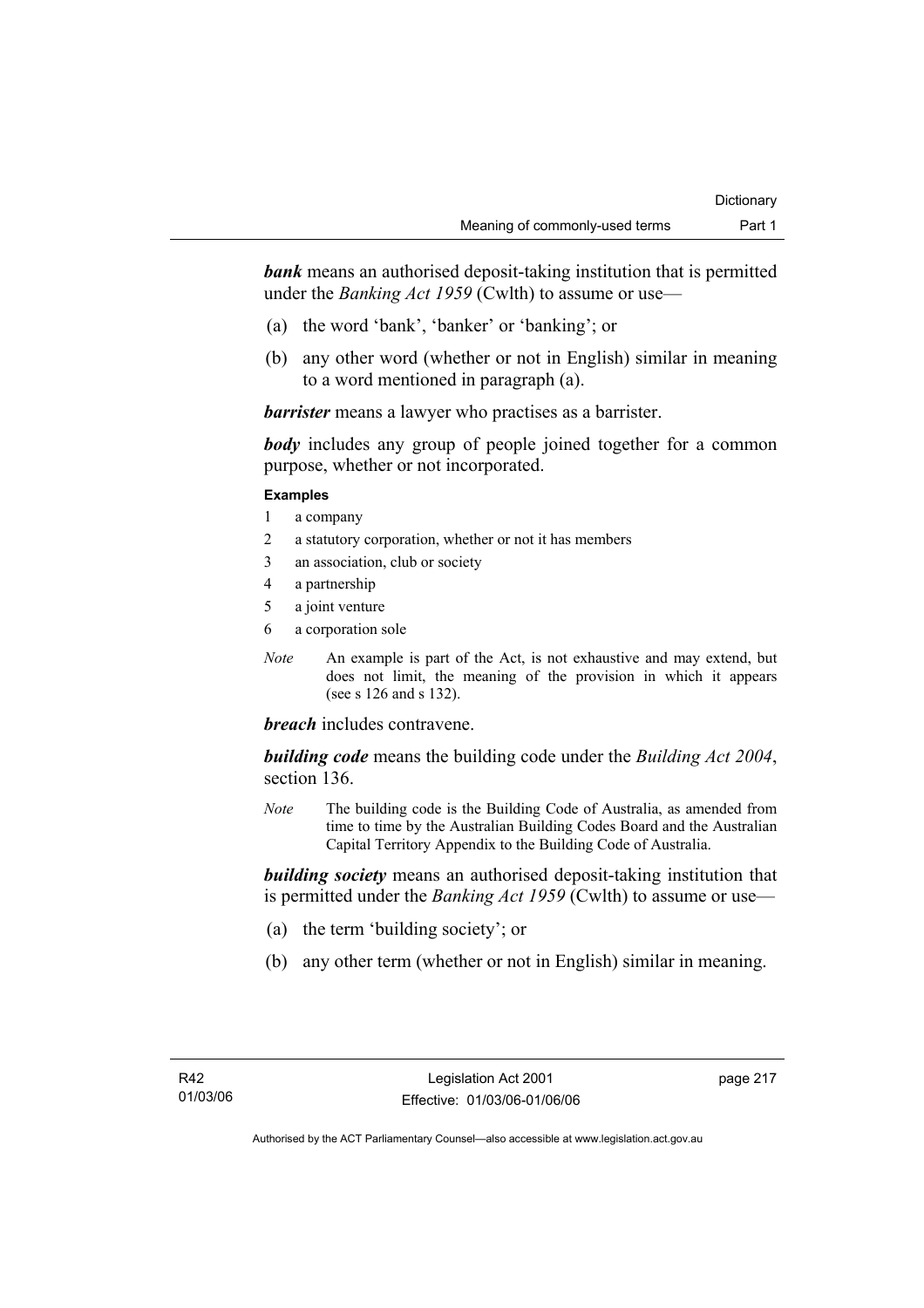*business day* means a day that is not—

- (a) a Saturday or Sunday; or
- (b) a public holiday or bank holiday in the ACT under the *Holidays Act 1958*.

*by* regulation includes under a regulation.

*Note* See also def *under*, in relation to an Act or statutory instrument.

*by-law*, in relation to an Act, means a by-law made or in force under the Act.

*calendar month* means a period beginning at the start of any day of a named month and ending—

- (a) at the end of the day before the corresponding day of the next named month; or
- (b) if there is no such corresponding day—at the end of the last day of the next named month.

#### **Examples**

- 1 The period beginning at the start of 5 July 2000 and ending at midnight on 4 August 2000 is a calendar month.
- 2 The period beginning at the start of 30 January 2001 and ending at midnight on 28 February 2001 is a calendar month. The calendar month ends on the last day of February because in that year February does not have a day corresponding to 29 January (because 2001 is not a leap year). If the period began at the start of 30 January 2004 (ie a leap year), the calendar month would end at midnight on 29 February 2004.
- *Note* An example is part of the Act, is not exhaustive and may extend, but does not limit, the meaning of the provision in which it appears (see s 126 and s 132).

*calendar year* means a period of 12 months beginning on 1 January.

*change* includes change by omission, substitution or addition.

*chief executive*—see section 163.

*chief health officer* means the Chief Health Officer under the *Public Health Act 1997*.

| page 218 |  |
|----------|--|
|----------|--|

page 218 Legislation Act 2001 Effective: 01/03/06-01/06/06

R42 01/03/06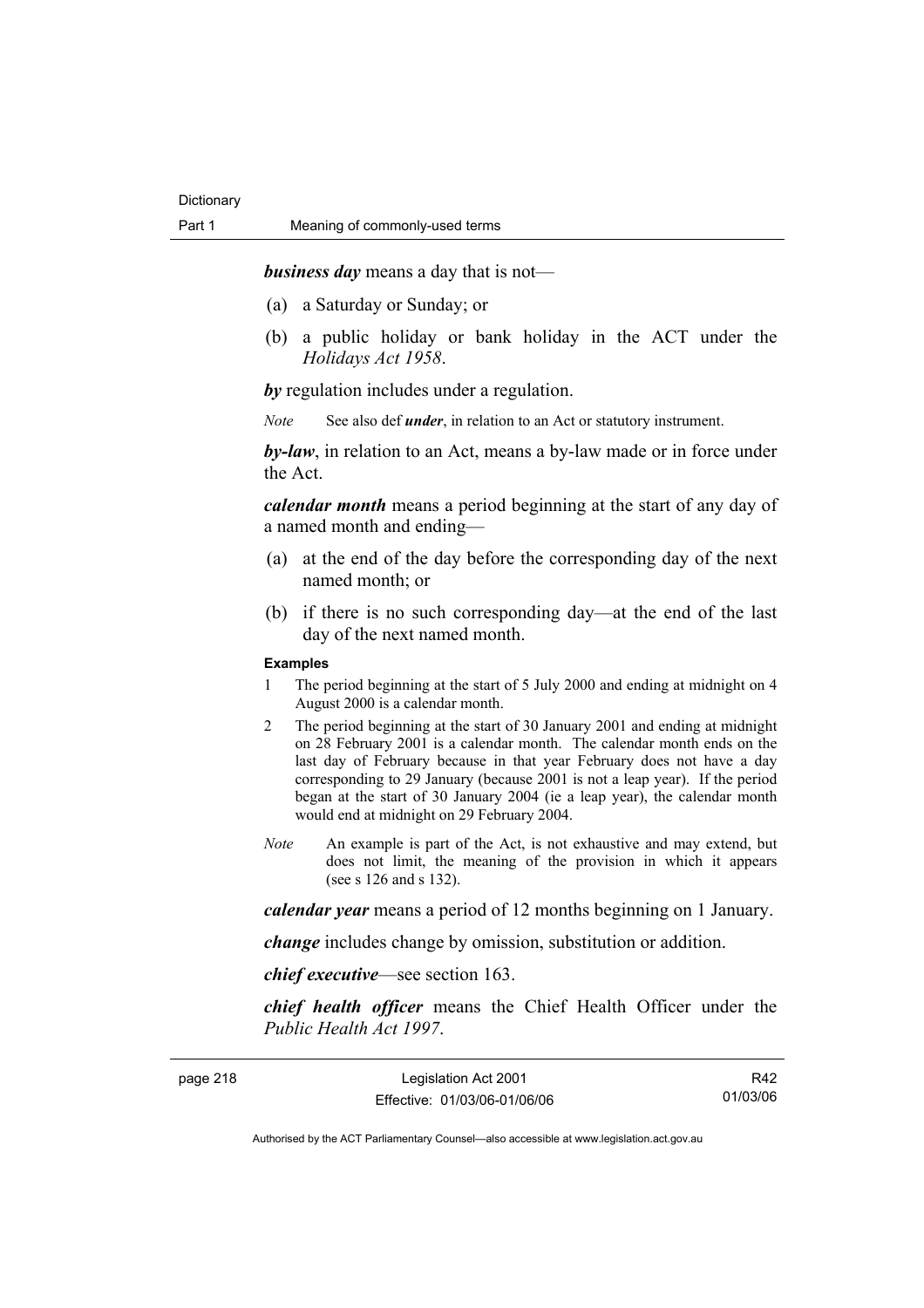*Chief Justice* means the Chief Justice of the Supreme Court.

*Chief Magistrate* means the Chief Magistrate of the Magistrates Court.

*Chief Minister* means the Chief Minister for the Territory.

*Note* The Chief Minister is elected under the Self-Government Act, s 40.

*chief officer (ambulance service)* means the chief officer (ambulance service) under the *Emergencies Act 2004*.

*chief officer (fire brigade)* means the chief officer (fire brigade) under the *Emergencies Act 2004*.

*chief officer (rural fire service)* means the chief officer (rural fire service) under the *Emergencies Act 2004*.

*chief officer (SES)* means the chief officer (SES) under the *Emergencies Act 2004*.

*chief planning executive* means the Chief Planning Executive under the *Planning and Land Act 2002*.

*chief police officer* means the police officer responsible to the commissioner of police for the day-to-day administration and control of police services in the ACT.

*chief solicitor* means the chief solicitor under the *Government Solicitor Act 1989*.

*child*, if age rather than descendancy is relevant, means an individual who is under 18 years old.

*Childrens Court* means the Childrens Court under the *Children and Young People Act 1999*, section 53.

*city area* means the area that was *the City Area* under the *City Area Leases Act 1936* (repealed).

*Note* See s 103 for the meaning of references to repealed laws.

R42 01/03/06 page 219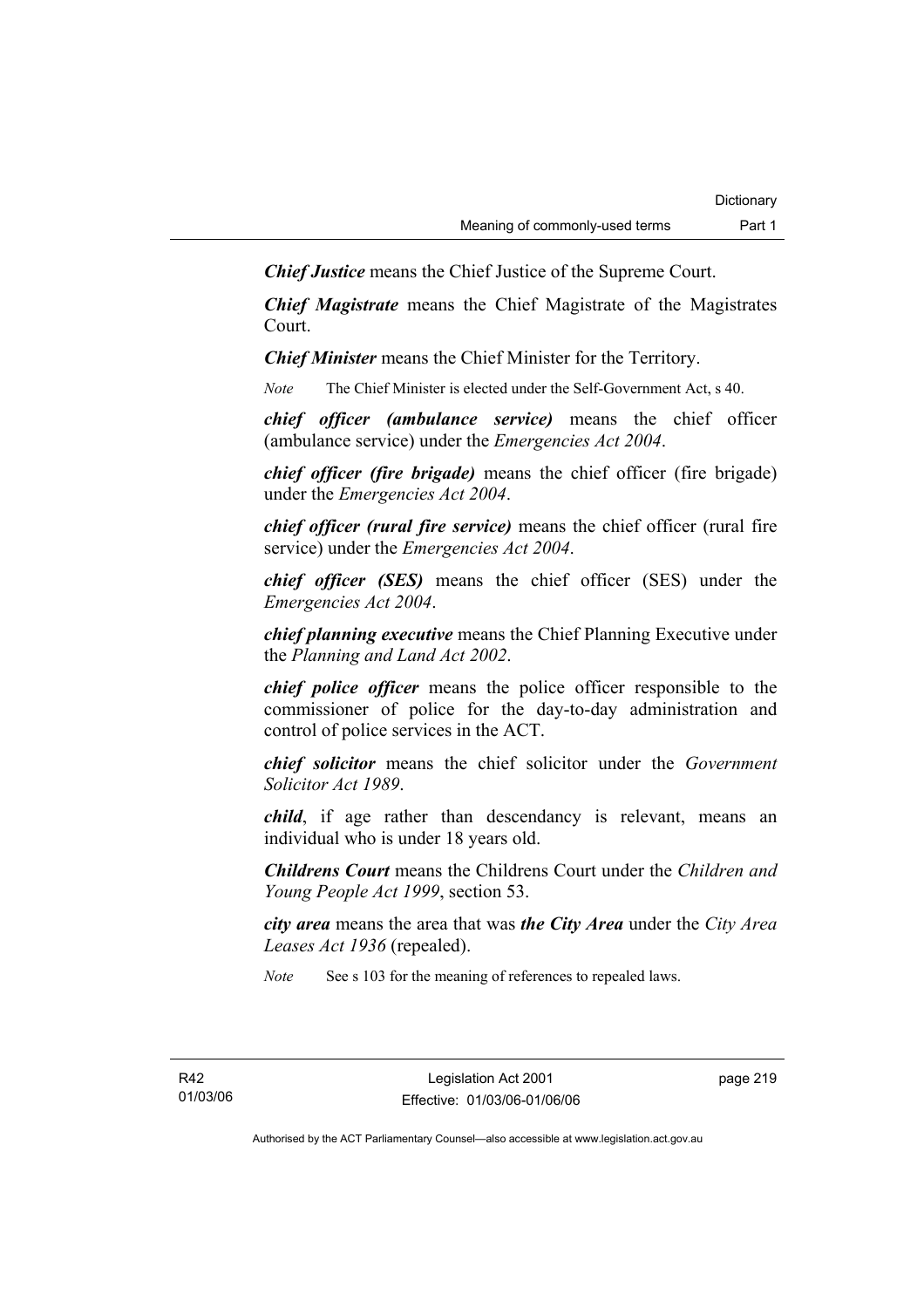*clerk*, in relation to the Legislative Assembly, means the Clerk of the Legislative Assembly.

*Note* The office of Clerk is established under the *Public Sector Management Act 1994*.

*commencement*, of an Act or statutory instrument—see section 80.

*commencement notice*—see section 11.

*commissioner for fair trading* means the Commissioner for Fair Trading of the Australian Capital Territory under the *Fair Trading (Consumer Affairs) Act 1973*.

*commissioner for health complaints* means the Community and Health Services Complaints Commissioner under the *Community and Health Services Complaints Act 1993.* 

*commissioner for housing* means the Commissioner for Housing under the *Housing Assistance Act 1987*.

*commissioner for public administration* means the Commissioner for Public Administration under *the Public Sector Management Act 1994*.

*commissioner for revenue* means the Commissioner for Australian Capital Territory Revenue under the *Taxation Administration Act 1999*.

*commissioner for surveys* means the Commissioner for Surveys under the *Surveyors Act 2001*.

*commissioner for the environment* means the Commissioner for the Environment under the *Commissioner for the Environment Act 1993.* 

*commissioner of police* means the Commissioner of Police of the Australian Federal Police.

*committed for trial*, in relation to a person, means committed to prison or to a remand centre with a view to being tried before a

page 220 Legislation Act 2001 Effective: 01/03/06-01/06/06

R42 01/03/06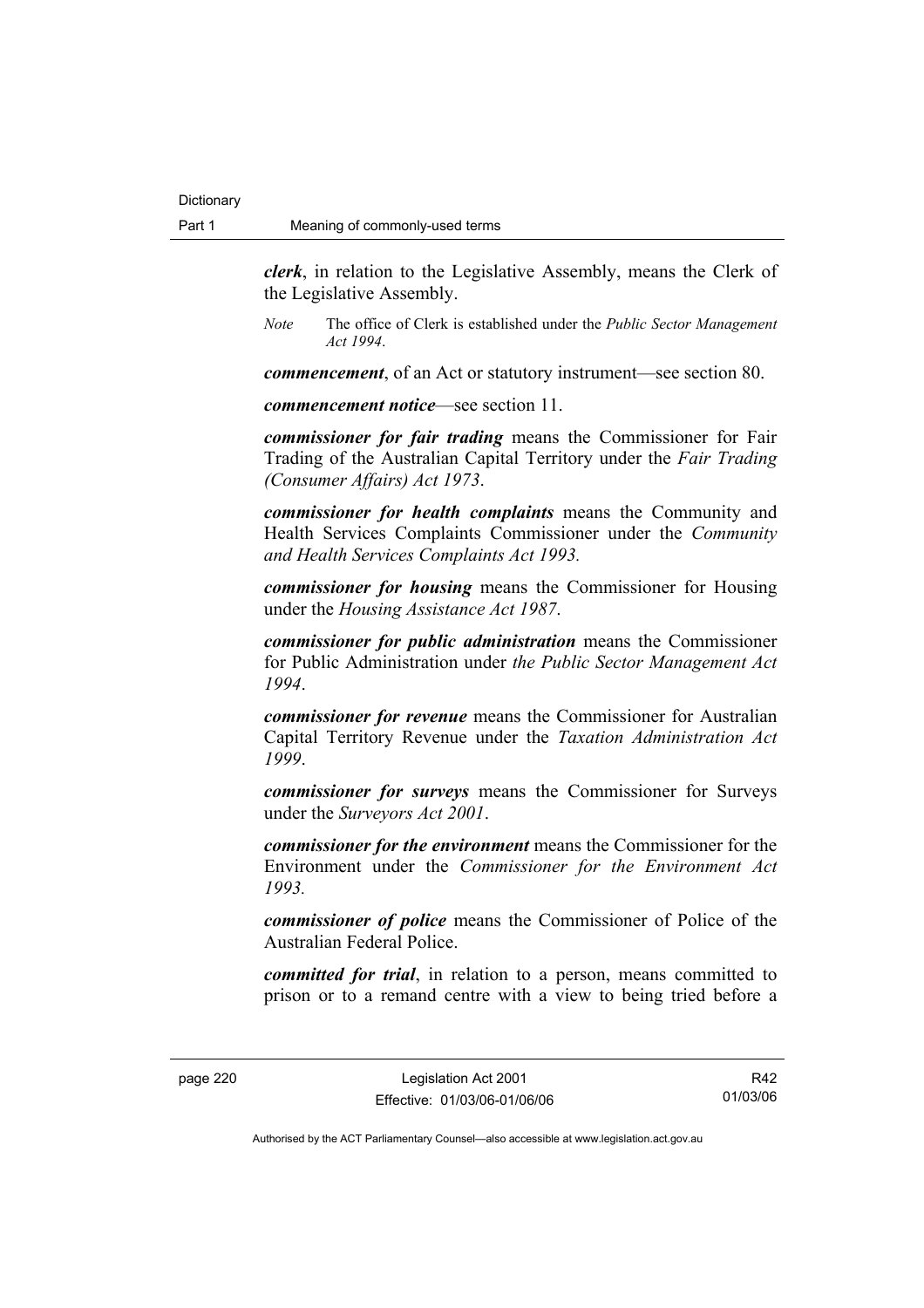judge and jury, or admitted to bail on an undertaking to appear and be tried before a judge and a jury.

*Commonwealth* means the Commonwealth of Australia and, when used in a geographical sense, does not include an external territory.

*Commonwealth country* means a country that forms part of the Commonwealth of Nations, and includes a territory for the international relations of which a Commonwealth country is responsible.

*Commonwealth DPP* means the Director of Public Prosecutions under the *Director of Public Prosecutions Act 1983* (Cwlth).

*Commonwealth gazette* means the *Commonwealth of Australia Gazette* or the *Australian Government Gazette*.

*Note* The *Australian Government Gazette* was published from 1 July 1973 to 30 June 1976.

*confer*, in relation to a function, includes impose.

*conservator of flora and fauna* means the Conservator of Flora and Fauna under the *Nature Conservation Act 1980*.

*construction occupations registrar* means the Australian Capital Territory Construction Occupations Registrar under the *Construction Occupations (Licensing) Act 2004*.

*consumer and trader tribunal* means the Consumer and Trader Tribunal established under the *Consumer and Trader Tribunal Act 2003*.

*Consumer Credit (Australian Capital Territory) Code* means the provisions applying because of the *Consumer Credit Act 1995*, section 4.

*Consumer Credit (Australian Capital Territory) Regulations* means the provisions applying because of the *Consumer Credit Act 1995*, section 5.

*contravene* includes fail to comply with.

R42 01/03/06

Legislation Act 2001 Effective: 01/03/06-01/06/06 page 221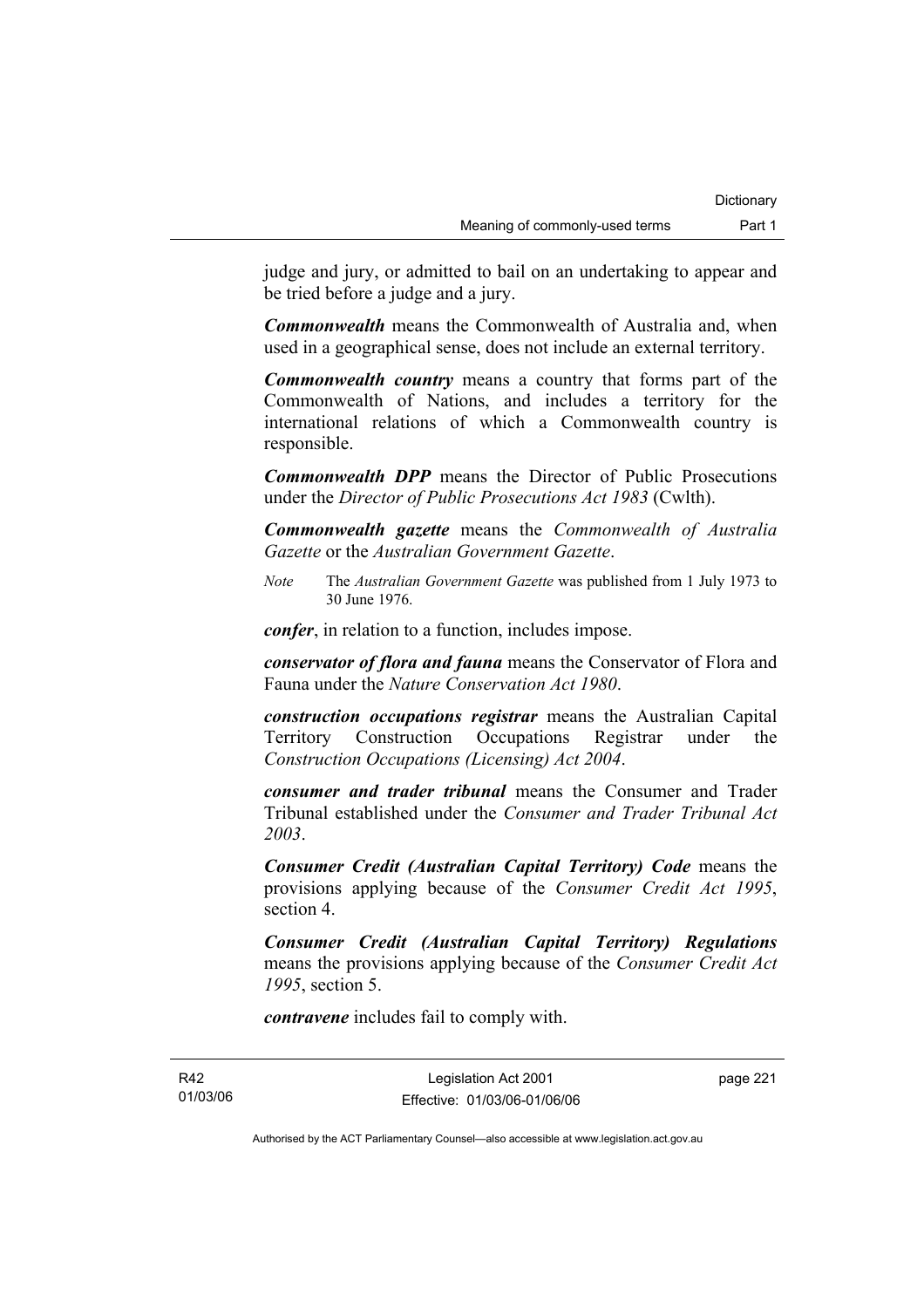*converted ordinance* means an enactment that was an ordinance immediately before self-government day.

*Coroner's Court* means the Coroner's Court under the *Coroners Act 1997*.

*corporation* includes a body politic or corporate.

*Corporations Act* means the *Corporations Act 2001* (Cwlth).

*Court of Appeal* means the Court of Appeal constituted under the *Supreme Court Act 1933*.

*court of summary jurisdiction* means the Magistrates Court.

*credit tribunal* means the Australian Capital Territory Credit Tribunal established under the *Consumer Credit (Administration) Act 1996*.

*credit union* means an authorised deposit-taking institution that is permitted under the *Banking Act 1959* (Cwlth) to assume or use—

- (a) the term 'credit union'; or
- (b) any other term (whether or not in English) similar in meaning.

*Criminal Code* means the *Criminal Code 2002*.

*custodial escort* means an escort under the *Custodial Escorts Act 1998*.

*daylight* means the period in a day from sunrise to sunset.

*definition*—see section 130.

*dental prosthetist* means a registered dental prosthetist under the *Dental Technicians and Dental Prosthestists Registration Act 1988*.

*dental technician* means a registered dental technician under the *Dental Technicians and Dental Prosthestists Registration Act 1988*.

*dentist* means a registered dentist under the *Dentists Act 1931*.

R42 01/03/06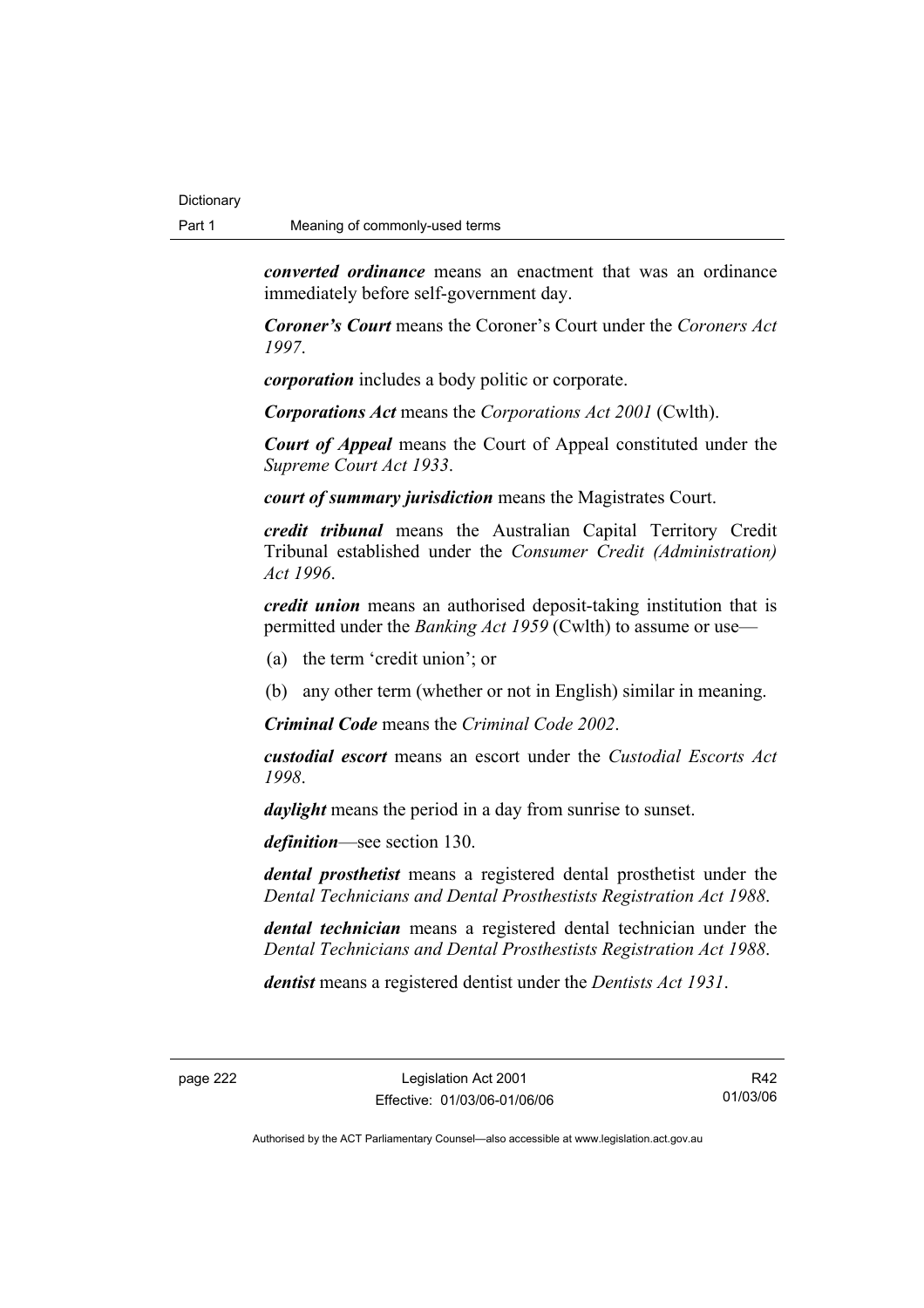*Deputy Speaker* means the Deputy Presiding Officer of the Legislative Assembly.

*Note* The Deputy Presiding Officer is elected under the Self-Government Act, s 21 (2).

*designation*, of a position under the *Public Sector Management Act 1994*, includes a designation given under that Act.

*director of corrective services* means the Director of Corrective Services under the *Periodic Detention Act 1995*.

*director of public prosecutions* **(**or *DPP***)** means the Director of Public Prosecutions under the *Director of Public Prosecutions Act 1990*.

*disallowable instrument*—see section 9.

*discrimination commissioner* means the Discrimination Commissioner under the *Discrimination Act 1991*.

*discrimination tribunal* means the Discrimination Tribunal established under the *Discrimination Act 1991*.

#### *doctor*—

- (a) means a person unconditionally registered as a medical practitioner under the *Health Professionals Act 2004*; and
- (b) for an activity, includes a person conditionally registered as a medical practitioner under the *Health Professionals Act 2004*  to the extent that the person is allowed to do the activity under the person's conditional registration.

*document* means any record of information, and includes—

- (a) anything on which there is writing; or
- (b) anything on which there are figures, marks, numbers, perforations, symbols or anything else having a meaning for people qualified to interpret them; or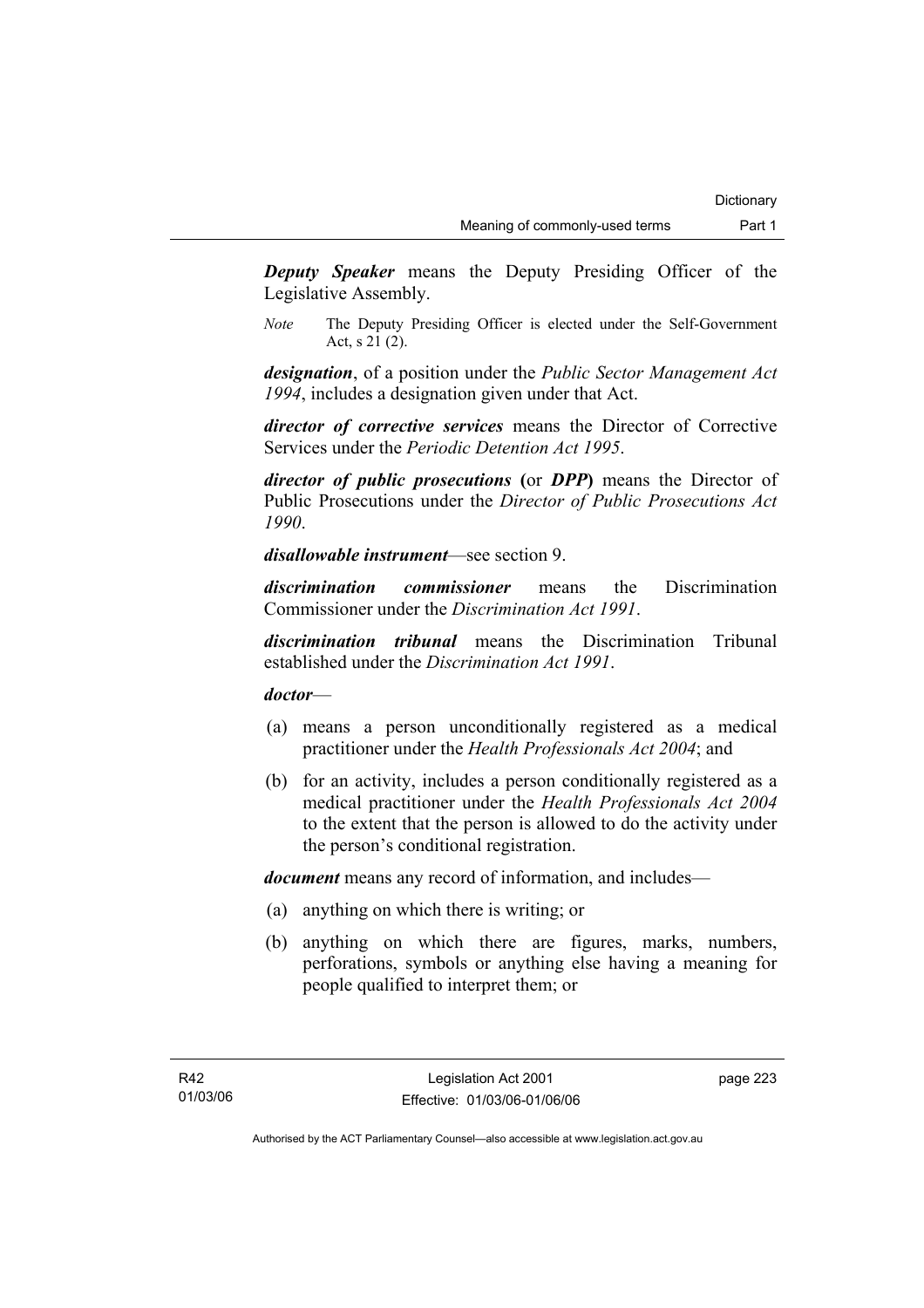- (c) anything from which images, sounds, messages or writings can be produced or reproduced, whether with or without the aid of anything else; or
- (d) a drawing, map, photograph or plan.

*domestic partner*—see section 169 (1).

*domestic partnership*—see section 169 (2).

*DPP*—see definition of *director of public prosecutions*.

*driver licence* means a driver licence under the *Road Transport (Driver Licensing) Act 1999*.

*Note Driver licence* is defined in that Act, dictionary to mean a driver licence of any kind issued under that Act (see also def *Australian driver licence*).

*electoral commission* means the Australian Capital Territory Electoral Commission established under the *Electoral Act 1992*.

*electoral commissioner* means the Electoral Commissioner under the *Electoral Act 1992*.

*emergency service* means the ambulance service, the fire brigade, the rural fire service or the SES.

*emergency services authority* means the ACT Emergency Services Authority established under the *Emergencies Act 2004*.

*emergency services commissioner* means the ACT Emergency Services Commissioner under the *Emergencies Act 2004*.

*enactment*, of an Act—see section 29 (References to *enactment* or *passing* of Acts).

*entity* includes an unincorporated body and a person (including a person occupying a position).

*environment protection authority* means the Environment Protection Authority established under the *Environment Protection Act 1997*.

page 224 Legislation Act 2001 Effective: 01/03/06-01/06/06

R42 01/03/06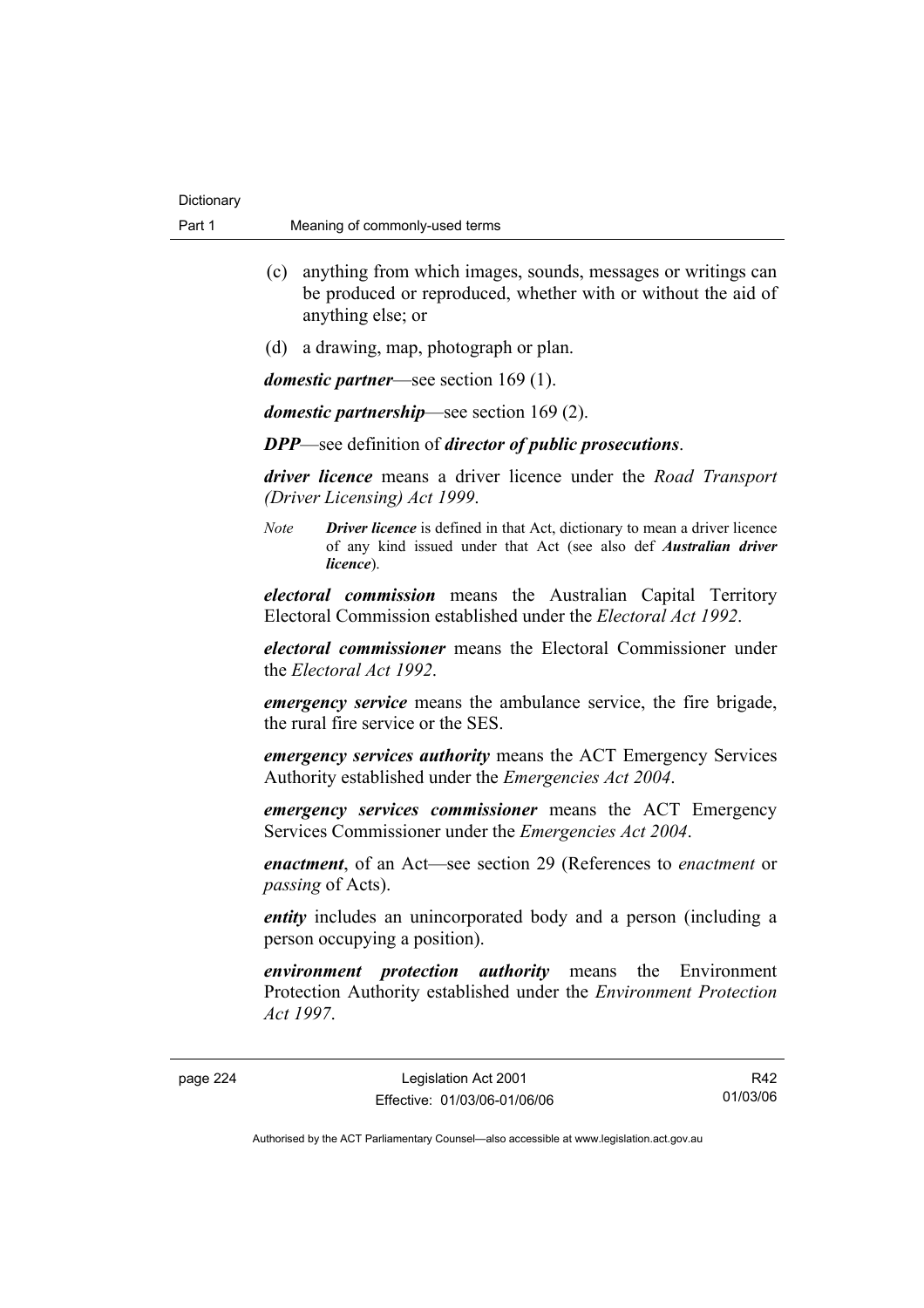*establish* includes constitute and continue in existence.

*estate* includes any charge, claim, demand, easement, encumbrance, lien, right and title, whether at law or in equity.

*Executive* means the Australian Capital Territory Executive.

*Note* The Executive is established by the Self-Government Act, s 36.

*exercise* a function includes perform the function.

*expire* includes lapse or otherwise cease to have effect.

*external territory* means a Commonwealth territory, other than an internal territory.

*fail* includes refuse.

*Federal Court* means the Federal Court of Australia.

*file* includes lodge.

*financial year* means a period of 12 months beginning on 1 July.

*fire brigade* means the ACT Fire Brigade established under the *Emergencies Act 2004*.

*for*, in relation to an Act or statutory instrument, includes for the purposes of the Act or statutory instrument.

*Note* Under s 7 (3) and s 13 (3) a reference to an Act or statutory instrument includes a reference to a provision of an Act or statutory instrument.

*foreign country* means a country (whether or not an independent sovereign state) outside Australia and the external territories.

*former NSW Act* means an Act corresponding to a NSW Act mentioned in schedule 1.

- *Note 1* The *Crimes Act 1900* is taken to have been enacted by the Legislative Assembly because of the *Crimes Legislation (Status and Citation) Act 1992*. The 1992 Act was repealed by the *Law Reform (Miscellaneous Provisions) Act 1999*, but its previous operation was saved (see s 5 (2)).
- *Note 2* The other former NSW Acts are taken to have been enacted by the Legislative Assembly because of the *Interpretation Act 1967*, s 65.

| R42      | Legislation Act 2001         | page 225 |
|----------|------------------------------|----------|
| 01/03/06 | Effective: 01/03/06-01/06/06 |          |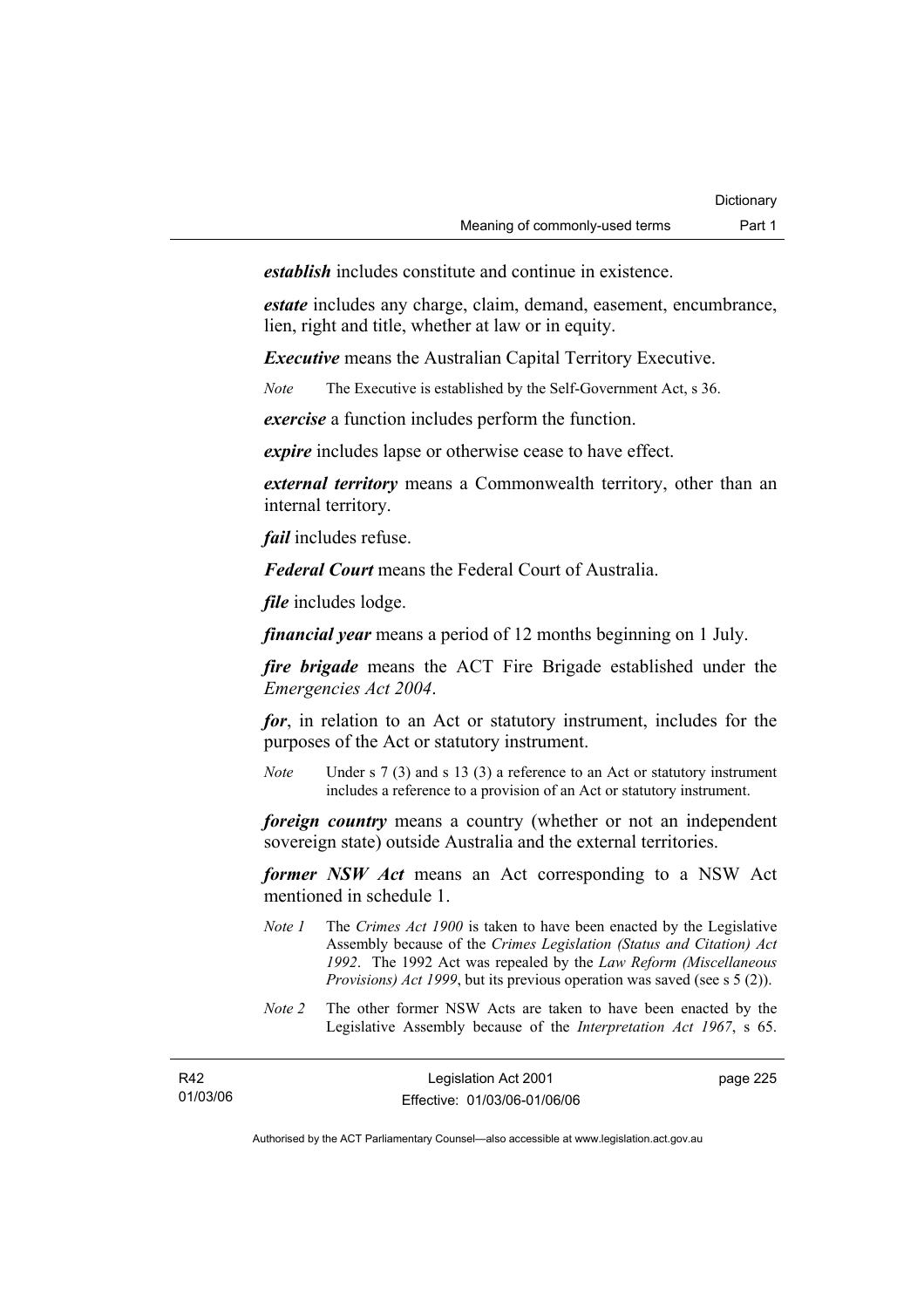Section 65 has expired, but its previous operation was saved (see s 65 (3)).

*former UK Act* means an Act corresponding to a UK Act mentioned in schedule 1.

*Note* Former UK Acts are also taken to have been enacted by the Legislative Assembly because of the *Interpretation Act 1967*, s 65. Section 65 has expired, but its previous operation was saved (see s 65 (3)).

*found guilty*, of an offence, includes—

- (a) having the offence taken into account under the *Crimes Act 1900*, section 357 (which is about taking outstanding charges into account when passing sentence); and
- (b) having an order made in relation to the offence under the *Crimes Act 1900*, section 402 (Conditional release of offenders without proceeding to conviction) or the *Children and Young People Act 1999*, section 98 (Disposition without proceeding to conviction).

*function* includes authority, duty and power.

*gambling and racing commission* means the Gambling and Racing Commission established under the *Gambling and Racing Control Act 1999*.

*gazette* means the *Australian Capital Territory Gazette*.

*give*, in relation to a function, includes impose.

*government printer* includes anyone printing for or by the authority of the Executive.

*government solicitor* means the Government Solicitor under the *Government Solicitor Act 1989*.

*Governor* means—

 (a) for a State (other than the Northern Territory)—the Governor of the State, and includes a person administering the Government of the State; or

R42 01/03/06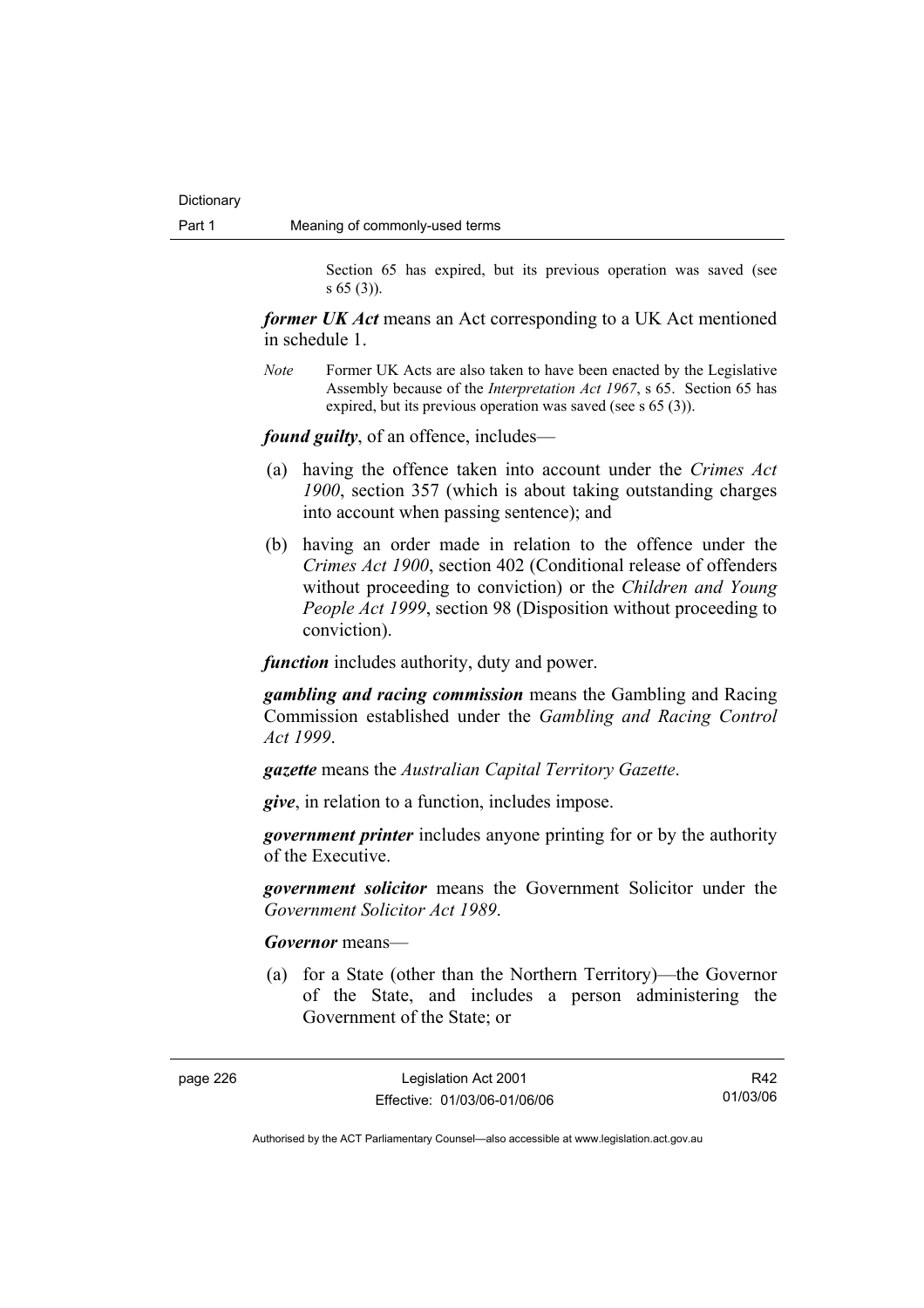(b) for the Northern Territory—the Administrator of the Northern Territory, and includes a person administering the Government of the Northern Territory.

*Governor-General* means the Governor-General of the Commonwealth, and includes a person administering the Government of the Commonwealth.

*GST*—see the *A New Tax System (Goods and Services Tax) Act 1999* (Cwlth), dictionary.

*guardianship tribunal* means the Guardianship and Management of Property Tribunal established under the *Guardianship and Management of Property Act 1991*.

*heritage council* means the Australian Capital Territory Heritage Council under the *Heritage Act 2004*.

*heritage register* means the heritage register under the *Heritage Act 2004*.

*High Court* means the High Court of Australia.

*Note* The High Court is established by the Commonwealth Constitution, s 71 and provided for under the *High Court of Australia Act 1979* (Cwlth).

*Imperial Act* means an Act of the United Kingdom Parliament.

*independent competition and regulatory commission* means the Independent Competition and Regulatory Commission for the Australian Capital Territory established under the *Independent Competition and Regulatory Commission Act 1997*.

*indictable offence*—see section 190.

*indictment* includes information.

*individual* means a natural person.

*infringement notice* includes an infringement notice under the *Magistrates Court Act 1930* or the *Road Transport (General) Act 1999*.

page 227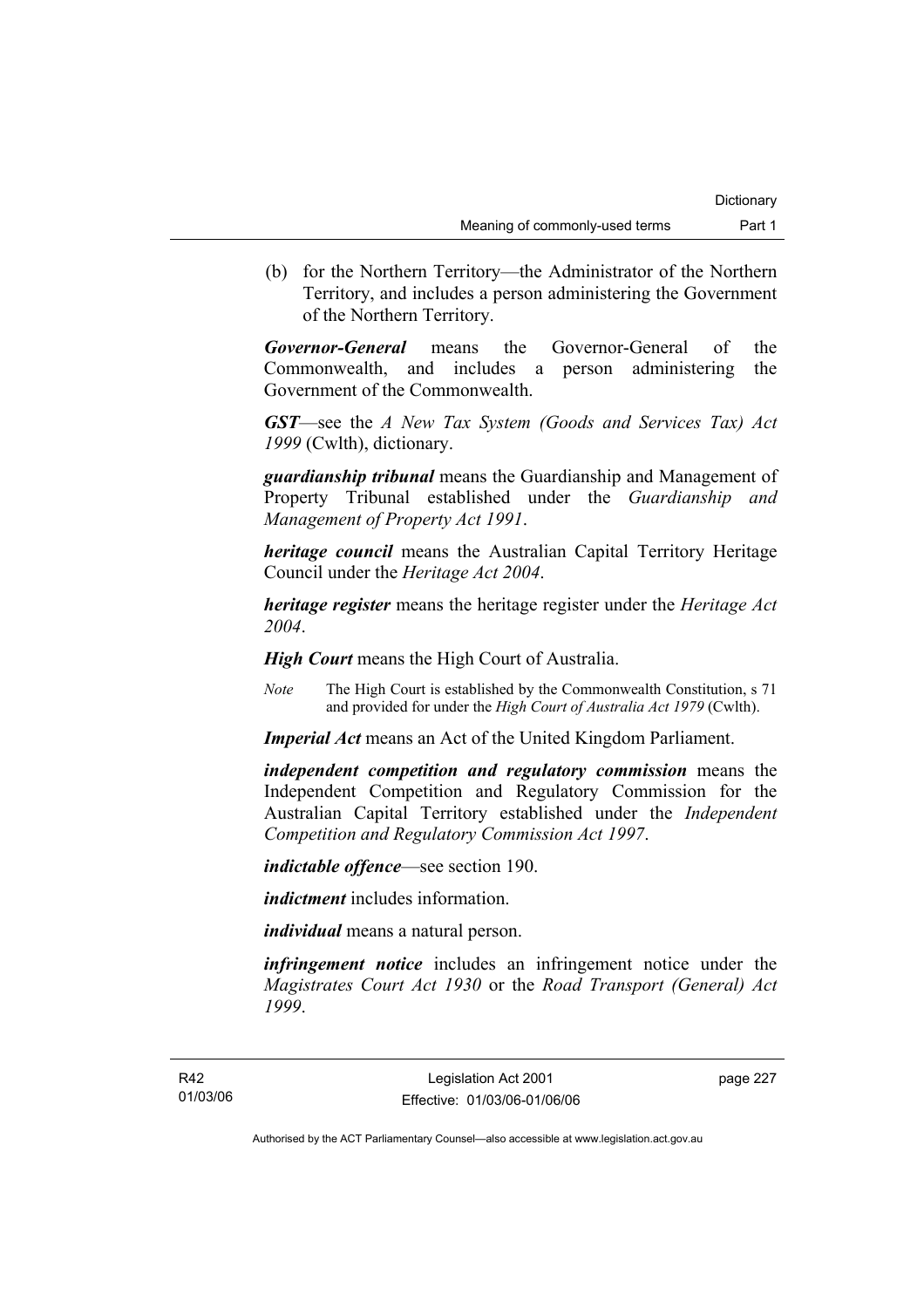*in relation to* includes the following:

- (a) in respect of;
- (b) with respect to;
- (c) in connection with;
- (d) in regard to;
- (e) with reference to;
- (f) relating to;
- (g) for or with respect to.

*instrument*—see section 14.

*interest*, in relation to land or other property, means—

- (a) a legal or equitable estate in the land or other property; or
- (b) a right, power or privilege over, or in relation to, the land or other property.

*internal territory* means the Australian Capital Territory, the Jervis Bay Territory or the Northern Territory.

*intersex person*—see section 169B.

*Jervis Bay Territory* means the Territory accepted by the Commonwealth under the *Jervis Bay Territory Acceptance Act 1915* (Cwlth).

*Note* The Jervis Bay Territory is described in the agreement set out in that Act, sch.

judge means a resident judge, additional judge or acting judge under the *Supreme Court Act 1933*.

*Lake Burley Griffin* means Lake Burley Griffin as defined in the *Lakes Act 1976*.

*Lake Ginninderra* means Lake Ginninderra as defined in the *Lakes Act 1976*.

page 228 Legislation Act 2001 Effective: 01/03/06-01/06/06

R42 01/03/06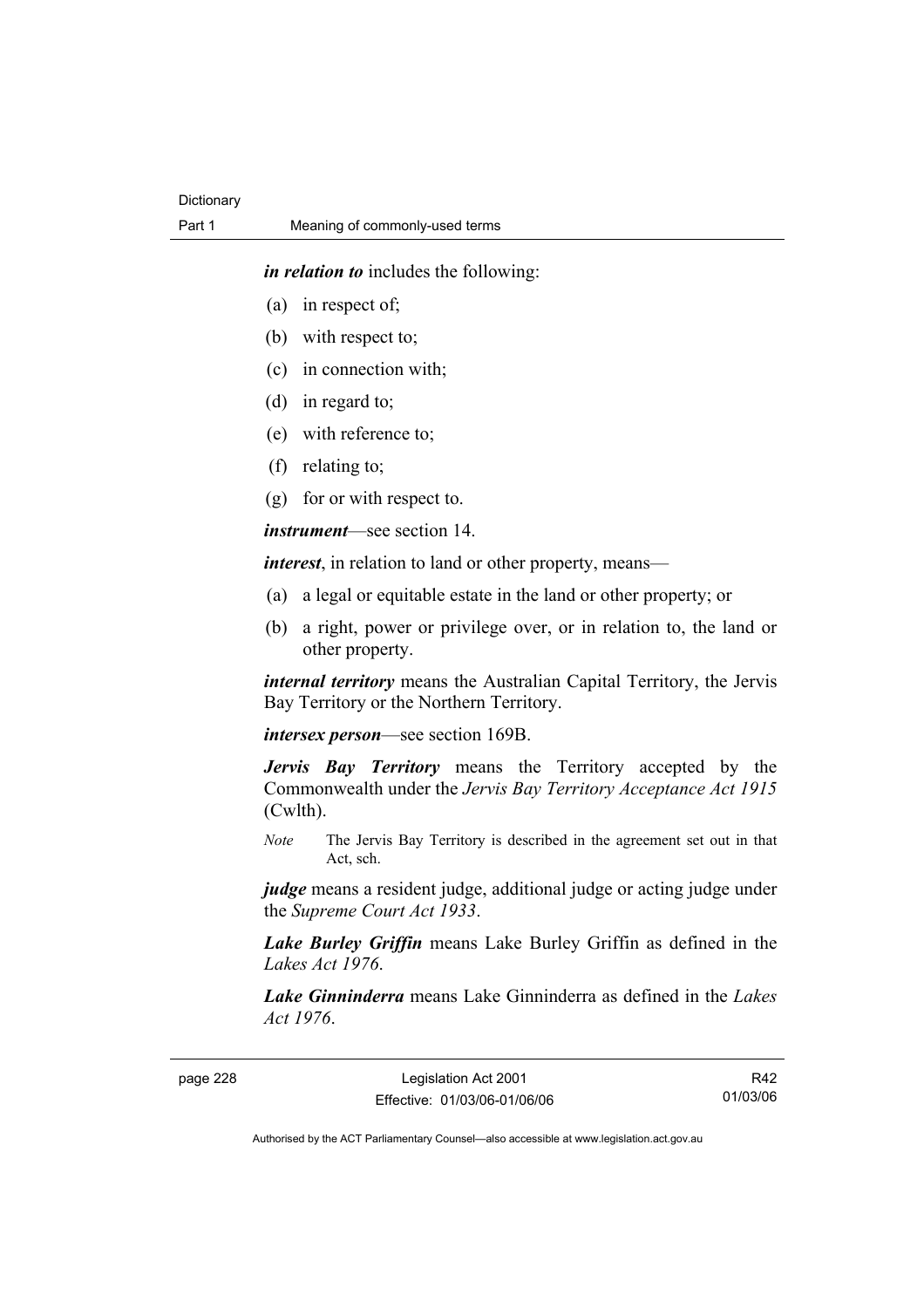*land* includes messuages, tenements and hereditaments, corporeal or incorporeal, of any tenure or description, whatever the interest in the land.

*Note* A number of the terms mentioned in the definition of *land* have a technical meaning at law. A *messuage* is a house together with its gardens, orchards and outbuildings. The term *tenement* signifies land capable of being held in freehold. *Hereditament* refers to real property that can be inherited. Hereditaments may be *corporeal*, that is, tangible things such as lands and buildings, or *incorporeal*, that is, intangible rights attaching to land such as rents, easements, tithes and profits a prendre. (Profits a prendre are the right to take some product of, or part of the soil from, the land of someone else.)

*land development agency* means the Land Development Agency established under the *Planning and Land Act 2002*.

*law*, of the Territory, means—

- (a) an Act; or
- (b) a subordinate law; or
- (c) any other statutory instrument of a legislative nature; or
- (d) the common law.

*lawyer* means a legal practitioner.

*legal aid commission* means the Legal Aid Commission (A.C.T.) established under the *Legal Aid Act 1977*.

*legal practitioner* means a barrister, solicitor, barrister and solicitor or legal practitioner entered onto the High Court Register of Practitioners or on the roll, however described, of the Supreme Court of a State or Territory.

*Legislation Act* means the *Legislation Act 2001*.

*Legislative Assembly* means the Legislative Assembly for the Australian Capital Territory.

*Note* The Assembly is established by the Self-Government Act, s 8 (1).

page 229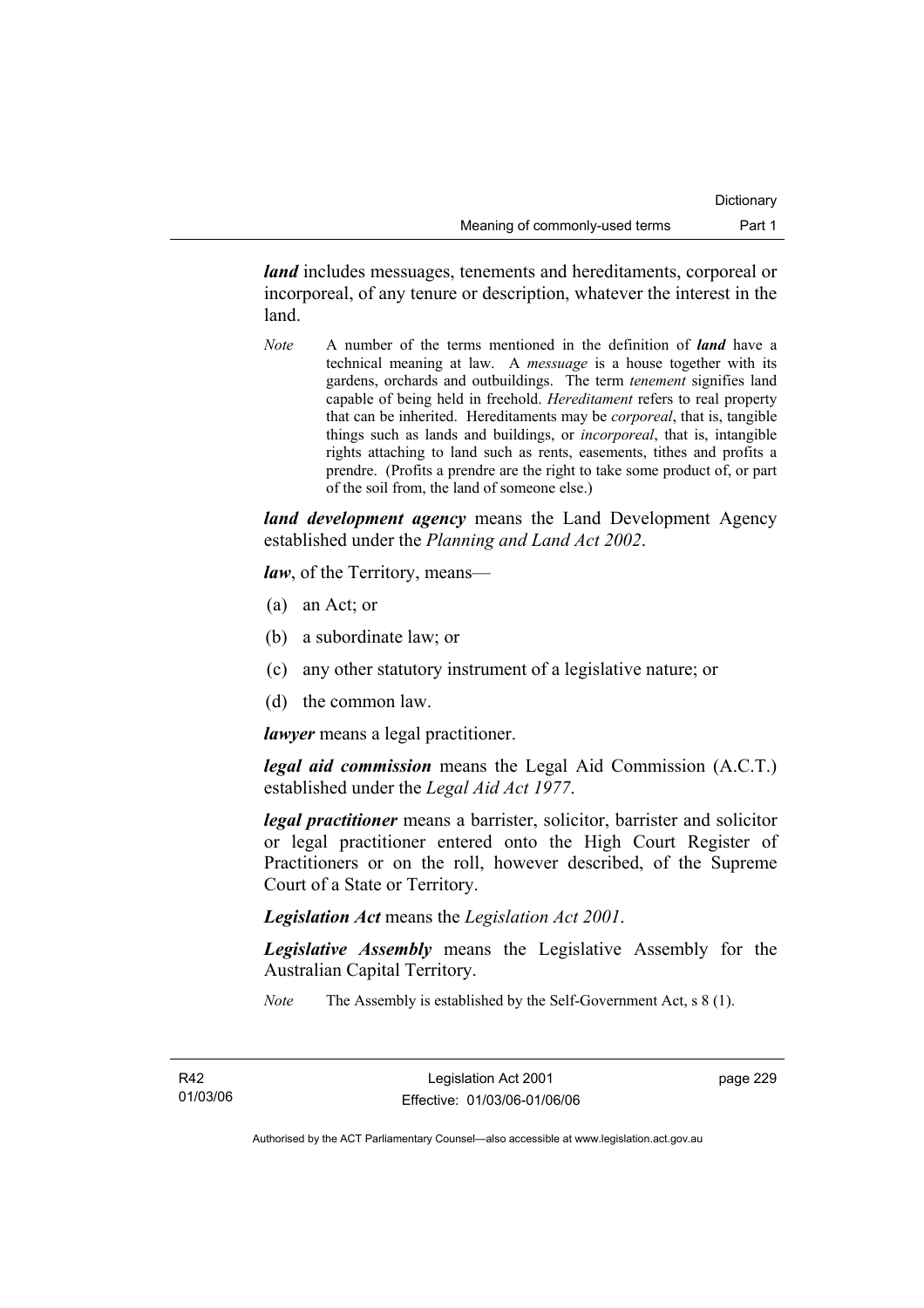*liability* means any liability or obligation (whether liquidated or unliquidated, certain or contingent, or accrued or accruing).

*magistrate* means a Magistrate under the *Magistrates Court Act 1930*.

*Magistrates Court* means the Magistrates Court established under the *Magistrates Court Act 1930*.

*make* an instrument includes issue and grant the instrument.

*making*, of a statutory instrument, means the signing, sealing, approval or other endorsement of the instrument by the entity authorised or required to make it.

*master*, in relation to the Supreme Court, means the Master of the Supreme Court.

*Note* The office of master is established under the *Supreme Court Act 1933*.

*may*—see section 146.

*medical practitioner* means a doctor.

*mental health tribunal* means the Mental Health Tribunal established under the *Mental Health (Treatment and Care) Act 1994*.

*midnight*, in relation to a particular day, means the time when the day ends.

*Minister*—see section 162.

*modification* includes modification by addition, omission and substitution.

*month* means calendar month.

*must*—see section 146.

*name* includes—

- (a) for an Act—the Act's short title; and
- (b) for an instrument—the instrument's citation; and

R42 01/03/06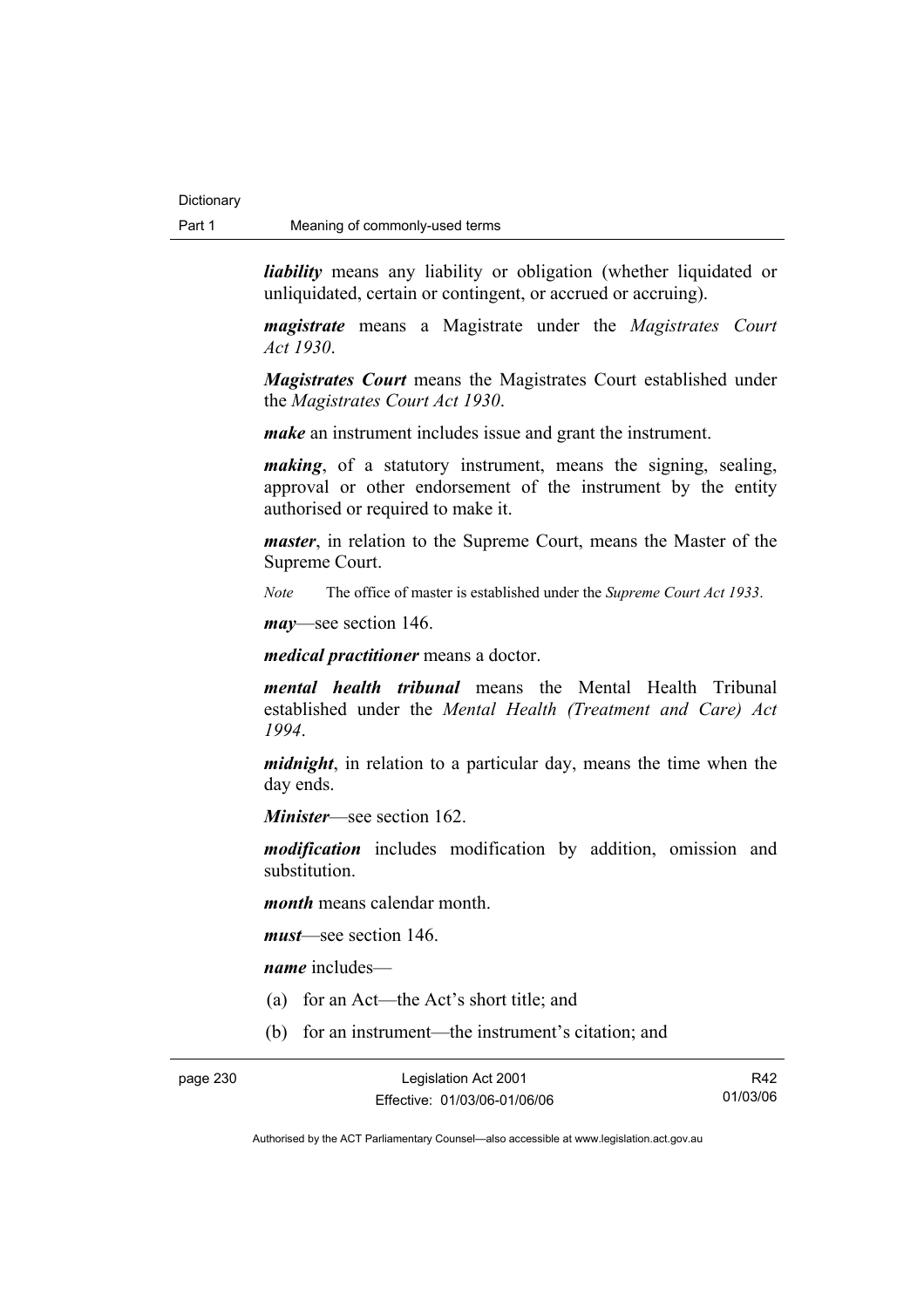(c) for a position—the position's title or designation.

*named month* means one of the 12 months of the year.

*national capital authority* means the National Capital Authority established under the *Australian Capital Territory (Planning and Land Management) Act 1988* (Cwlth).

*national capital plan* means the National Capital Plan under the *Australian Capital Territory (Planning and Land Management) Act 1988* (Cwlth).

*national land* means National Land under the *Australian Capital Territory (Planning and Land Management) Act 1988* (Cwlth).

*Note* If an area of land in the ACT is, or is intended to be, used by or on behalf of the Commonwealth, it may be declared National Land under the *Australian Capital Territory (Planning and Land Management) Act 1988* (Cwlth), s 27.

*night* means the period between sunset on one day and sunrise on the next day.

*Northern Territory* means the Northern Territory of Australia.

*notifiable instrument*—see section 10.

*notification*—

- (a) of an Act—see section 30; and
- (b) of a registrable instrument—see section 63.

*notification day*, for an Act or statutory instrument, means the day the Act or instrument is notified.

*NSW Act* means an Act of the New South Wales Parliament.

*number* means—

- (a) a number expressed in figures or words; or
- (b) a combination of a number expressed in figures or words and of a letter of the alphabet.

page 231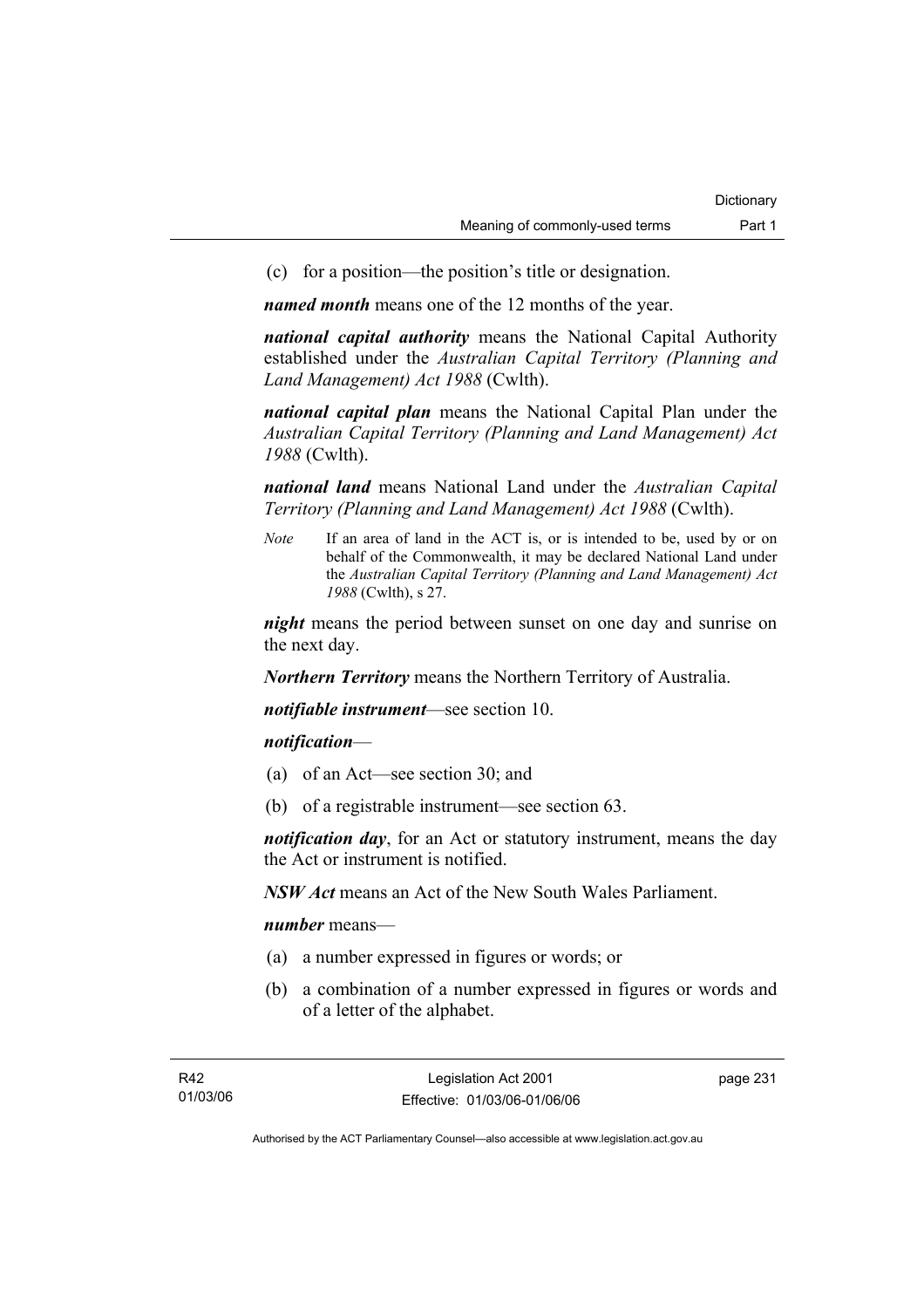#### *nurse***—**

- (a) means a person unconditionally registered as a nurse under the *Health Professionals Act 2004*; and
- (b) for an activity, includes a person conditionally registered as a nurse under the *Health Professionals Act 2004* to the extent that the person is allowed to do the activity under the person's conditional registration; but
- (c) does not include an enrolled nurse.
- *Note* Under the *Mutual Recognition Act 1992* (Cwlth), s 25 people registered as nurses in a State may be deemed to be registered in the ACT.

*nurse practitioner* means a person registered as a nurse under the *Health Professionals Act 2004* in the specialist area of nurse practitioner.

*Note* Under the *Mutual Recognition Act 1992* (Cwlth), s 25 people registered as nurses in a specialty in a State may be deemed to be registered in the specialty in the ACT.

#### *oath* includes affirmation.

*Note* The *Evidence Act 1995* (Cwlth), ch 2, pt 2.1, div 2 and the *Oaths and Affirmations Act 1984* make provision in relation to oaths and affirmations.

*occupy* a position includes hold the position, act in the position or exercise functions of the position (including under a delegation or subdelegation).

*office* includes position.

*office of fair trading* means the Office of Fair Trading of the Australian Capital Territory established under the *Fair Trading (Consumer Affairs) Act 1973*.

*OH&S commissioner* means the Occupational Health and Safety Commissioner under the *Occupational Health and Safety Act 1989*.

*ombudsman* means the Ombudsman under the *Ombudsman Act 1989*.

page 232 Legislation Act 2001 Effective: 01/03/06-01/06/06

R42 01/03/06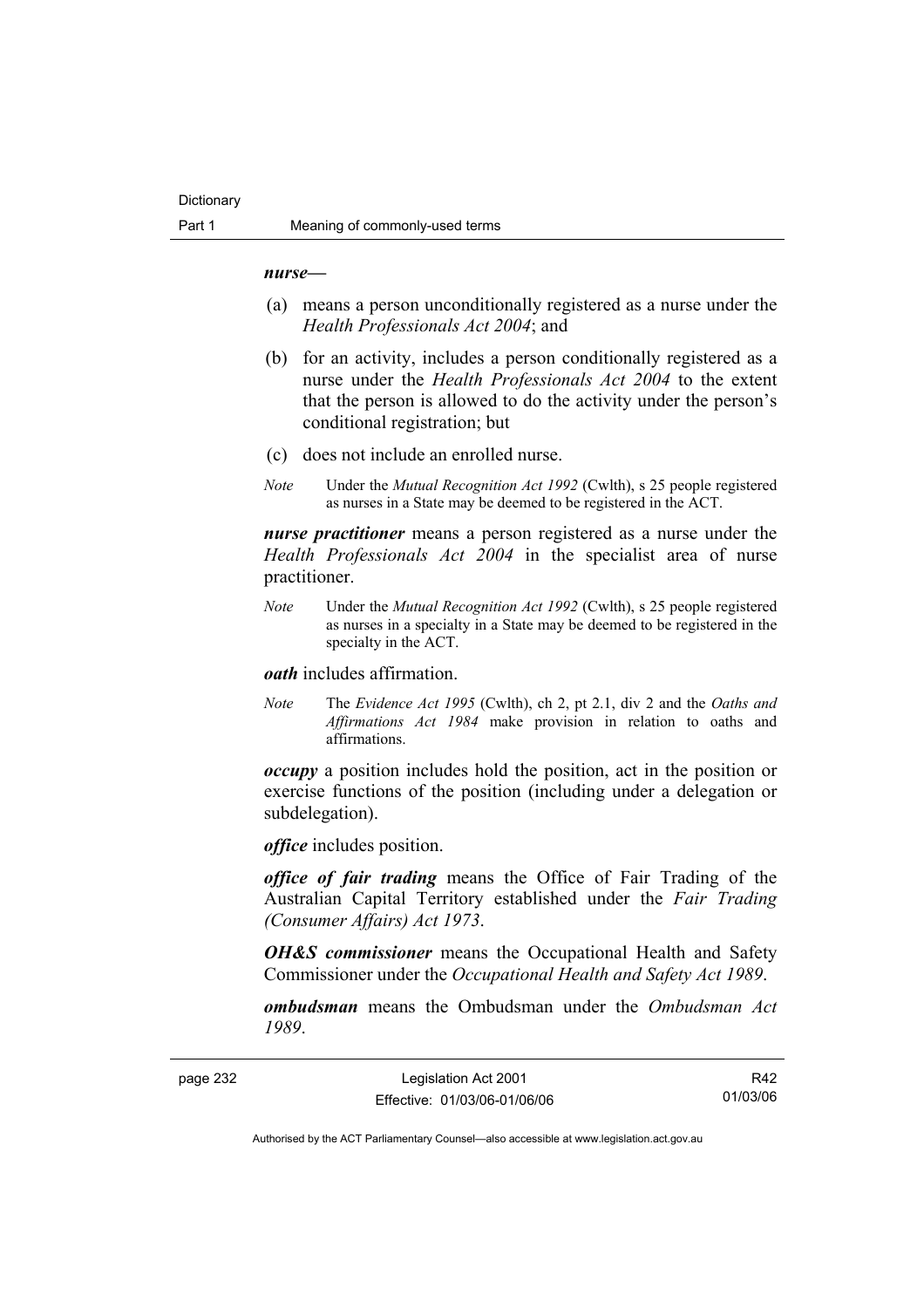*omit*, in relation to a provision of an Act or statutory instrument, includes repeal.

*optometrist* means a person registered as an optometrist under the *Health Professionals Act 2004*.

*Note* See also s 303.

*ordinance* means an ordinance made under the *Seat of Government (Administration) Act 1910* (Cwlth), section 12.

*parent*, of a child, means—

- (a) the child's mother; or
- (b) the child's father; or
- (c) someone else who is presumed under the *Parentage Act 2004*, part 2 to be a parent of the child.
- *Note* A child cannot have more than 2 parents at any one time (see *Parentage Act 2004*, s 14).

*parliamentary counsel* means the person performing the duties of Parliamentary Counsel in the public service.

*passing*, of an Act—see section 29.

*penalty unit*—see section 133.

*person* includes an individual and a corporation.

*Note* Section 160 deals with references to a person generally.

*pharmacist* means a registered pharmacist under the *Pharmacy Act 1931*.

*planning and land authority* means the Planning and Land Authority established under the *Planning and Land Act 2002*.

*planning and land council* means the Planning and Land Council established under the *Planning and Land Act 2002*.

*police officer* means a member or special member of the Australian Federal Police.

page 233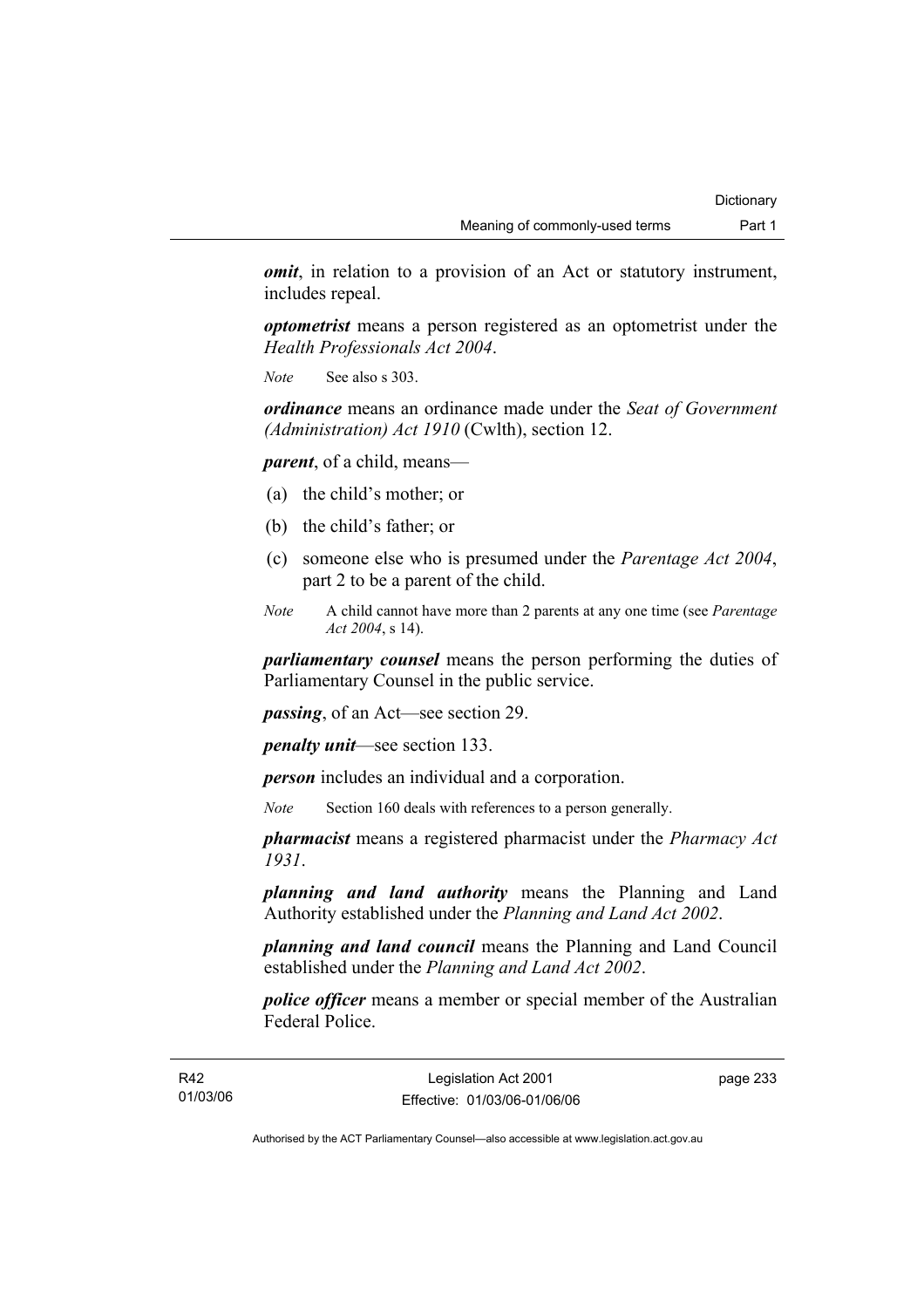*position* includes office.

*power* includes authority.

*prescribed*, in an Act, means prescribed by the Act or by regulation under the Act.

*present* an indictment includes lay an information.

*privacy commissioner* means the Privacy Commissioner under the *Privacy Act 1998* (Cwlth).

*proceeding* means a legal or other action or proceeding.

*property* means any legal or equitable estate or interest (whether present or future, vested or contingent, or tangible or intangible) in real or personal property of any description (including money), and includes a thing in action.

*Note* A *thing in action* is an intangible personal property right recognised and protected by the law. Examples include debts, money held in a bank, shares, rights under a trust, copyright and right to sue for breach of contract.

*provision*, of an Act or instrument—see section 16.

*public advocate* means the Public Advocate under the *Public Advocate Act 2005*.

*public employee* means—

- (a) a public servant; or
- (b) a person employed by a territory instrumentality; or
- (c) a statutory office-holder or a person employed by a statutory office-holder.

*public health officer* means a public health officer under the *Public Health Act 1997.*

*public money*, of the Territory, means revenues, loans and other money received by the Territory.

*public servant* means a person employed in the public service.

| page 234 | Legislation Act 2001         | R42      |
|----------|------------------------------|----------|
|          | Effective: 01/03/06-01/06/06 | 01/03/06 |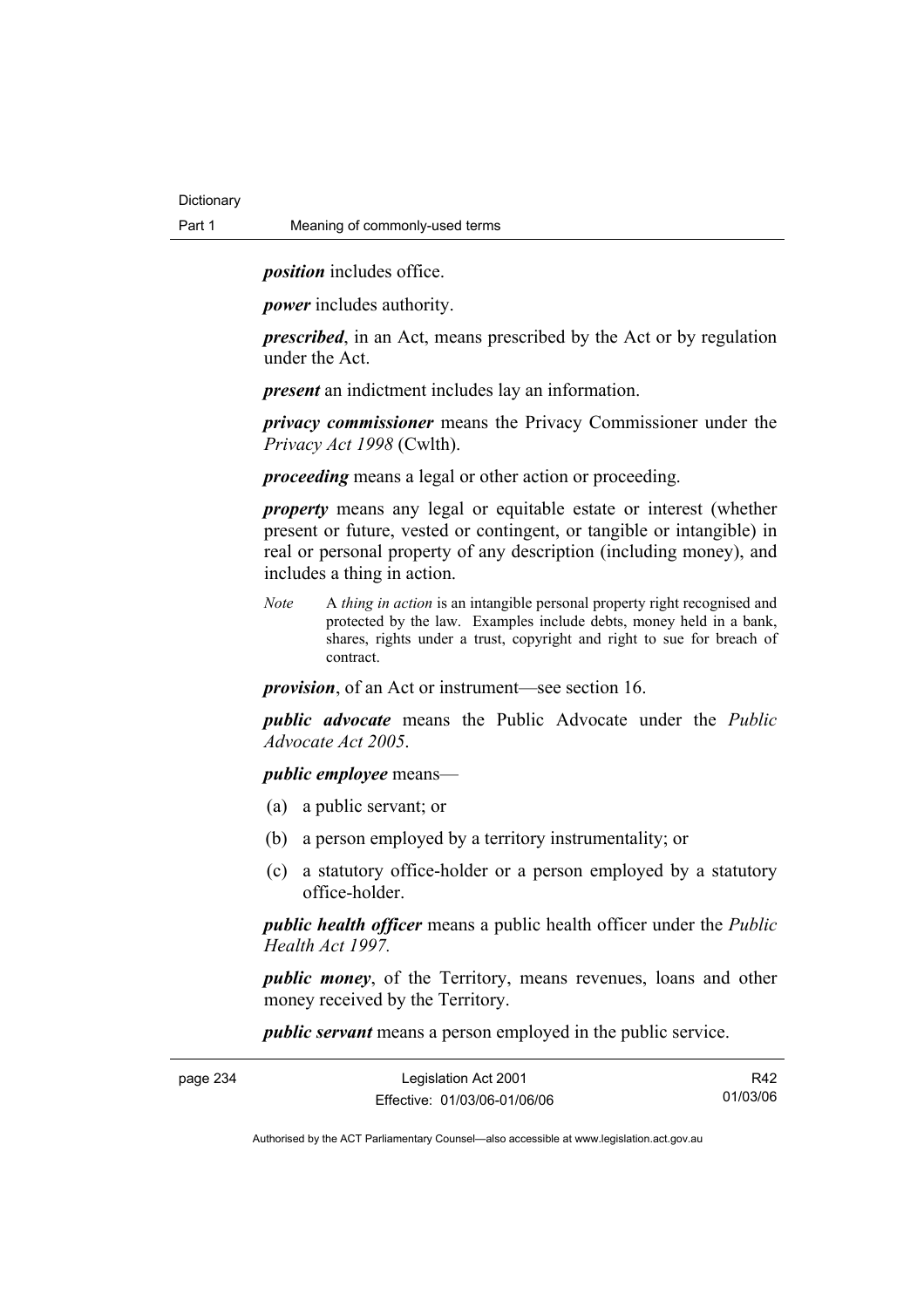*public service* means the Australian Capital Territory Public Service.

*Note* The *Public Sector Management Act 1994*, s 12 deals with the constitution of the public service.

*public trustee* means the Public Trustee for the Australian Capital Territory under the *Public Trustee Act 1985*.

*quarter* means a period of 3 months beginning on 1 January, 1 April, 1 July or 1 October in any year.

*recognised transgender person*—see section 169A (3).

*registered surveyor* means a surveyor under the *Surveyors Act 2001*.

*registrable instrument*—see section 12.

*registrar* means—

- (a) in relation to the Supreme Court—the Registrar of the Supreme Court; or
- (b) in relation to the Magistrates Court—the Registrar of the Magistrates Court; or
- (c) in relation to a tribunal—the registrar of the tribunal.

*registrar-general* means the Registrar-General under the *Registrar-General Act 1993*.

*registrar of firearms* means the Registrar of Firearms under the *Firearms Act 1996*.

*registrar of liquor licences* means the Registrar of Liquor Licences under the *Liquor Act 1975*.

*regulation*, in relation to an Act, means a regulation made or in force under the Act.

*remand centre* means an area declared under the *Remand Centres Act 1976* to be a remand centre or a temporary remand centre.

page 235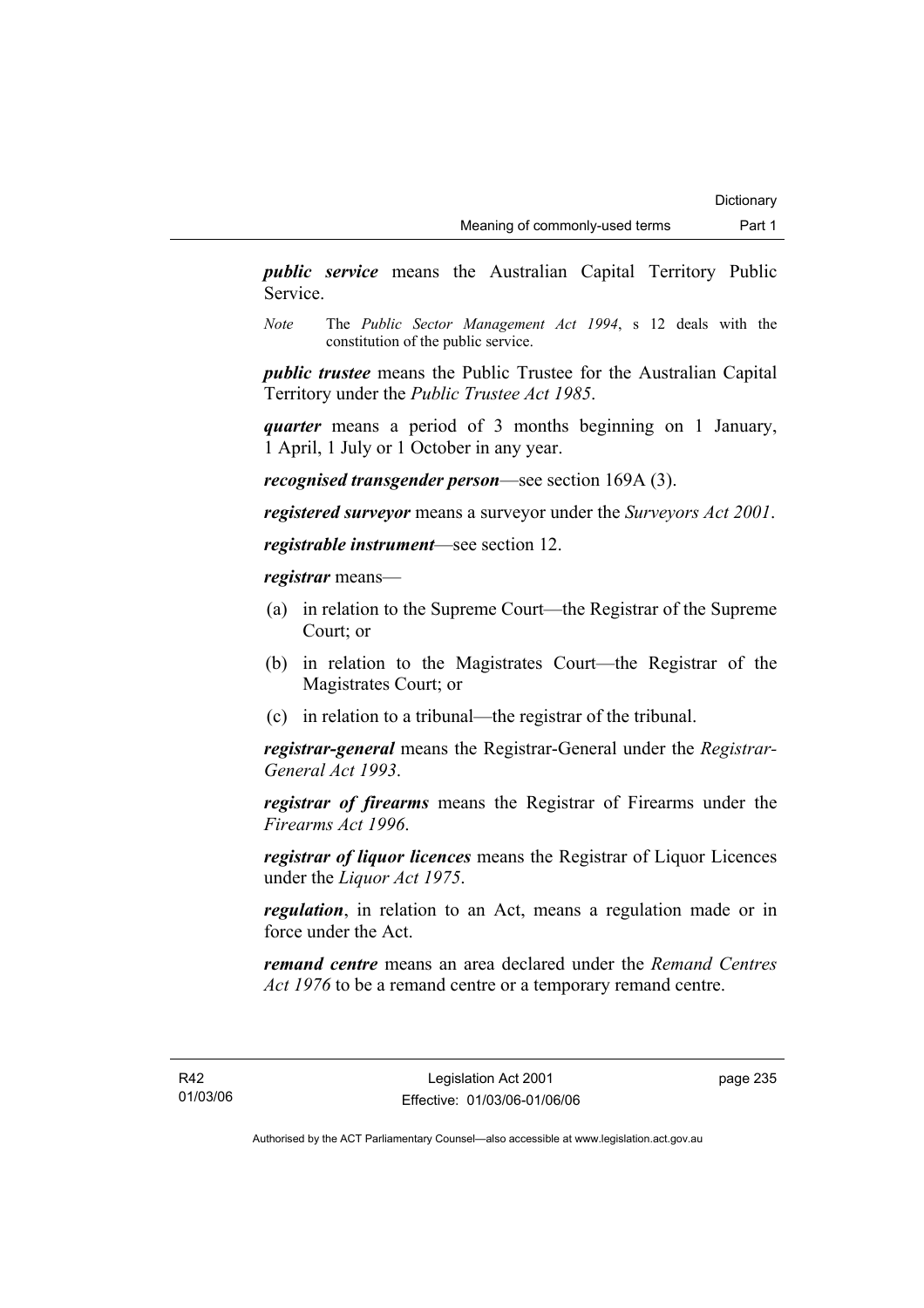*remand centre administrator* means the Administrator under the *Remand Centres Act 1976*, section 6.

*remuneration tribunal* means the Remuneration Tribunal established under the *Remuneration Tribunal Act 1995*.

*repeal* includes—

- (a) for an Act or statutory instrument—omit a provision of the Act or instrument; and
- (b) for a provision of an Act or statutory instrument—omit the provision (or a part of it); and
- (c) for an Act or statutory instrument (or a provision of it) abrogate or limit its effect, or exclude from its application any circumstance, matter, person, place or purpose; and
- (d) for an Act or statutory instrument (or a provision of it)—any other implied repeal; and
- (e) for a statutory instrument—revoke the instrument (or part of it); and
- (f) for a decision—revoke it or cancel it.

*residential tenancies tribunal* means the Residential Tenancies Tribunal established under the *Residential Tenancies Act 1997*.

*resident judge* means a resident judge under the *Supreme Court Act 1933*.

*retrospectively*, for the commencement of legislation—see section 75A.

*road transport authority* means the Australian Capital Territory Road Transport Authority.

*Note* The chief executive of the department responsible for the *Road Transport (General) Act 1999* is the road transport authority (see *Road Transport (General) Act 1999*, s 16).

R42 01/03/06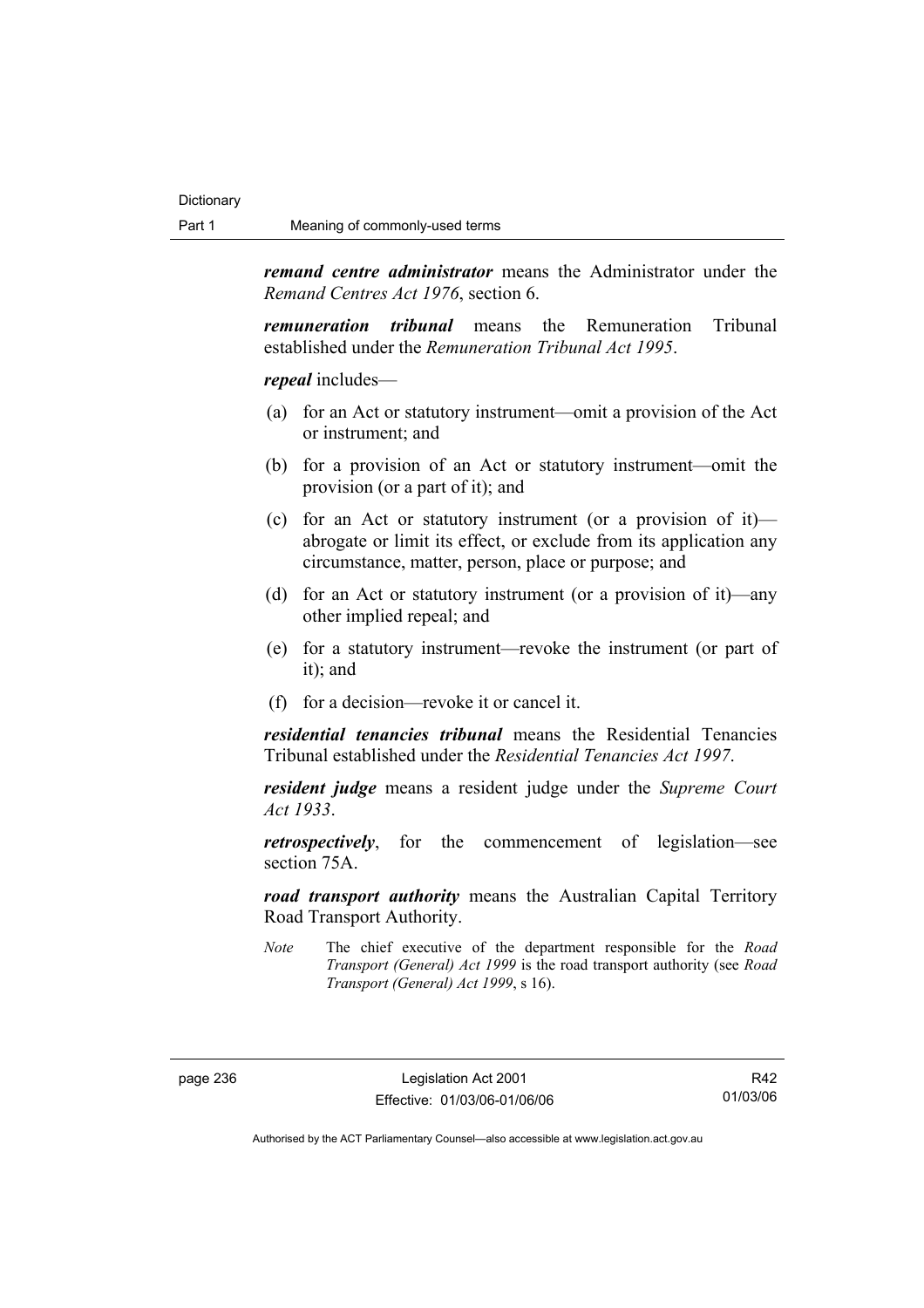*rules* means—

- (a) of a court or tribunal—rules made by the entity having power to make rules (however described) regulating the practice and procedure of the court or tribunal; and
- (b) in relation to an Act—rules made or in force under the Act.

*rural fire service* means the ACT Rural Fire Service under the *Emergencies Act 2004*.

*see*, in a definition—see section 131 (Signpost definitions).

*Self-Government Act* means the *Australian Capital Territory (Self-Government) Act 1988* (Cwlth).

*self-government day* means 11 May 1989.

*Note* This is the day when the remaining provisions of the Self-Government Act commenced and, in particular, the Australian Capital Territory was established as a body politic, the Legislative Assembly was empowered to make laws for the ACT and the Executive was established.

*sentence administration board* means the Sentence Administration Board established under the *Rehabilitation of Offenders (Interim) Act 2001*.

*SES* means the ACT State Emergency Service established under the *Emergencies Act 2004*.

*sign* includes attach a seal and make a mark.

*sitting day*, of the Legislative Assembly, means a day when the Assembly meets.

*Small Claims Court* means the Magistrates Court when it is exercising jurisdiction under the *Magistrates Court Act 1930*, part 4.6.

*solicitor* means a lawyer who practises as a solicitor.

*Speaker* means the Presiding Officer of the Legislative Assembly.

*Note* The Presiding Officer is elected under the Self-Government Act, s 11.

page 237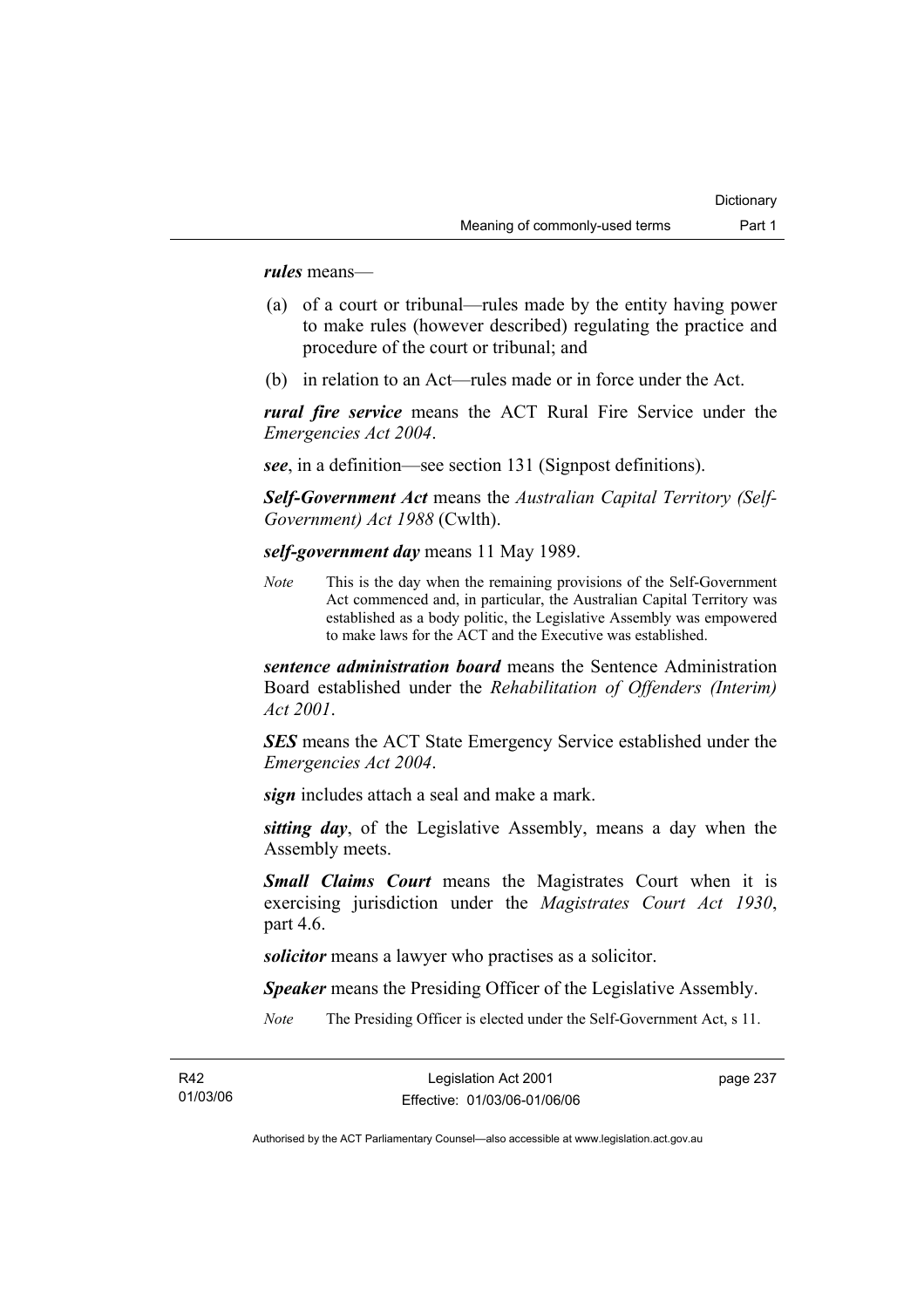*Standards Australia* means the company named Standards Australia International Limited (ACN 087 326 690).

*State* means a State of the Commonwealth, and includes the Northern Territory.

*statutory declaration* means a statutory declaration made under the *Statutory Declarations Act 1959* (Cwlth).

*statutory instrument*—see section 13.

*statutory office-holder* means a person occupying a position under an Act or statutory instrument (other than a position in the public service).

*subordinate law*—see section 8.

*summary offence*—see section 190.

*Supreme Court* means the Supreme Court of the Australian Capital Territory.

*Note* The Supreme Court is established by the *Supreme Court Act 1933*, s 3. The Self-Government Act, s 48A deals with the jurisdiction and powers of the court.

*swear* an oath includes make an affirmation.

*take* an oath includes make an affirmation.

*territory authority* means a body established under an Act, but does not include a body declared by regulation not to be a territory authority.

*territory instrumentality* means a corporation that—

- (a) is established under an Act or statutory instrument, or under the Corporations Act; and
- (b) is a territory instrumentality under the *Public Sector Management Act 1994*.
- *Note* Territory instrumentality is defined in the *Public Sector Management Act 1994*, s 3.

page 238 Legislation Act 2001 Effective: 01/03/06-01/06/06

R42 01/03/06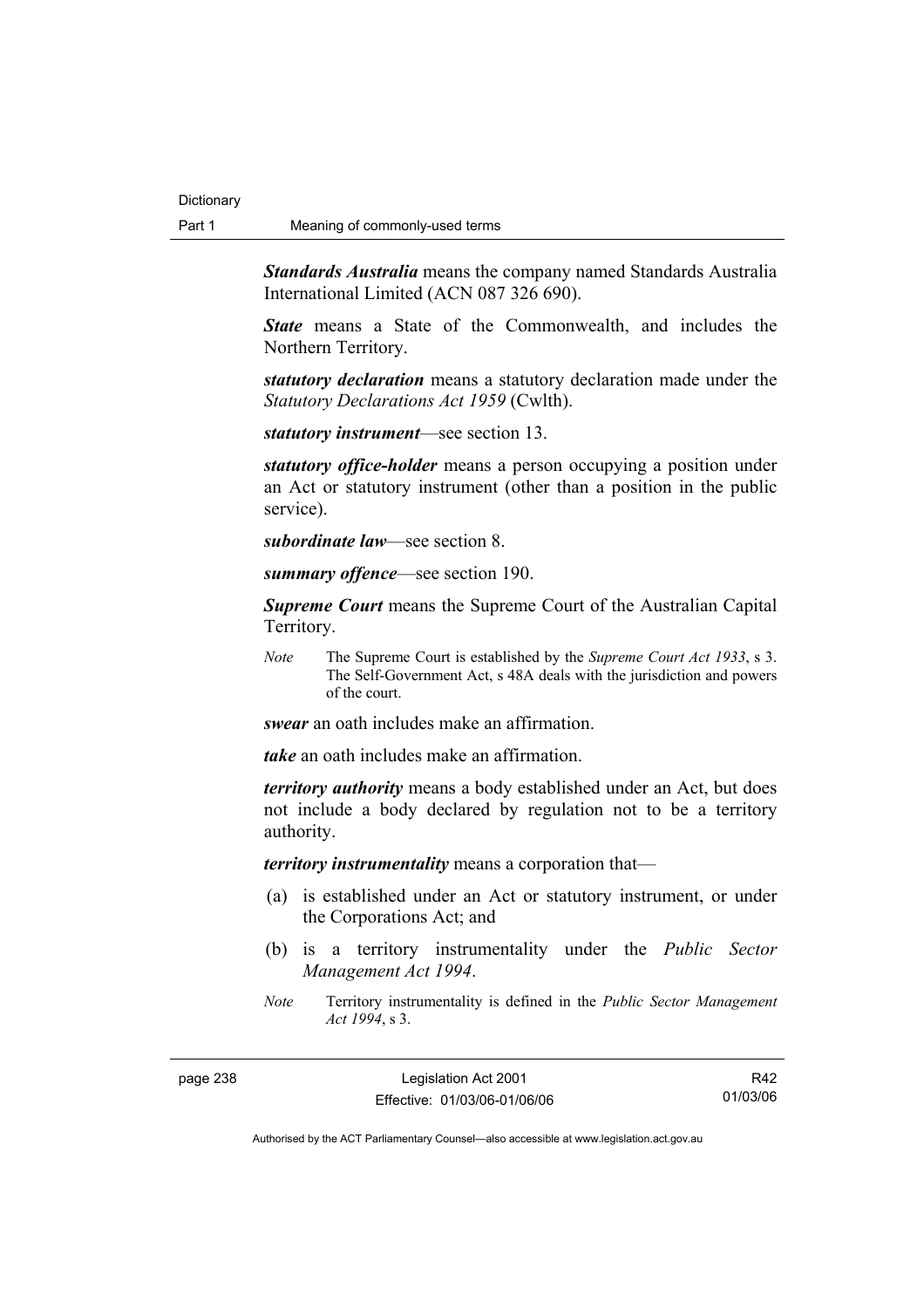*territory land* means Territory Land under the *Australian Capital Territory (Planning and Land Management) Act 1988* (Cwlth).

*Note* The *Australian Capital Territory (Planning and Land Management) Act 1988* (Cwlth), s 28 provides that if land in the ACT is not national land it is territory land.

*territory law—*see *law*, of the Territory.

*territory-owned corporation* means a Territory owned corporation under the *Territory-owned Corporations Act 1990*.

*territory plan* means the territory plan under the *Land (Planning and Environment) Act 1991*.

*the Territory* means—

- (a) when used in a geographical sense—the Australian Capital Territory; or
- (b) in any other case—the body politic established by the Self-Government Act, section 7.

*transgender person*—see section 169A (1) and (2).

*transitional* includes application and saving.

*Treasurer* means the Minister designated Treasurer by the Chief Minister, and includes a Minister authorised by the Chief Minister to act on behalf of the Treasurer.

*tribunal* includes any entity that is authorised to hear, receive and examine evidence.

*UK Act* means an Act of the United Kingdom Parliament.

*under*, in relation to an Act or statutory instrument, includes the following:

- $(a)$  by;
- (b) by virtue of;
- (c) for or for the purposes of;

page 239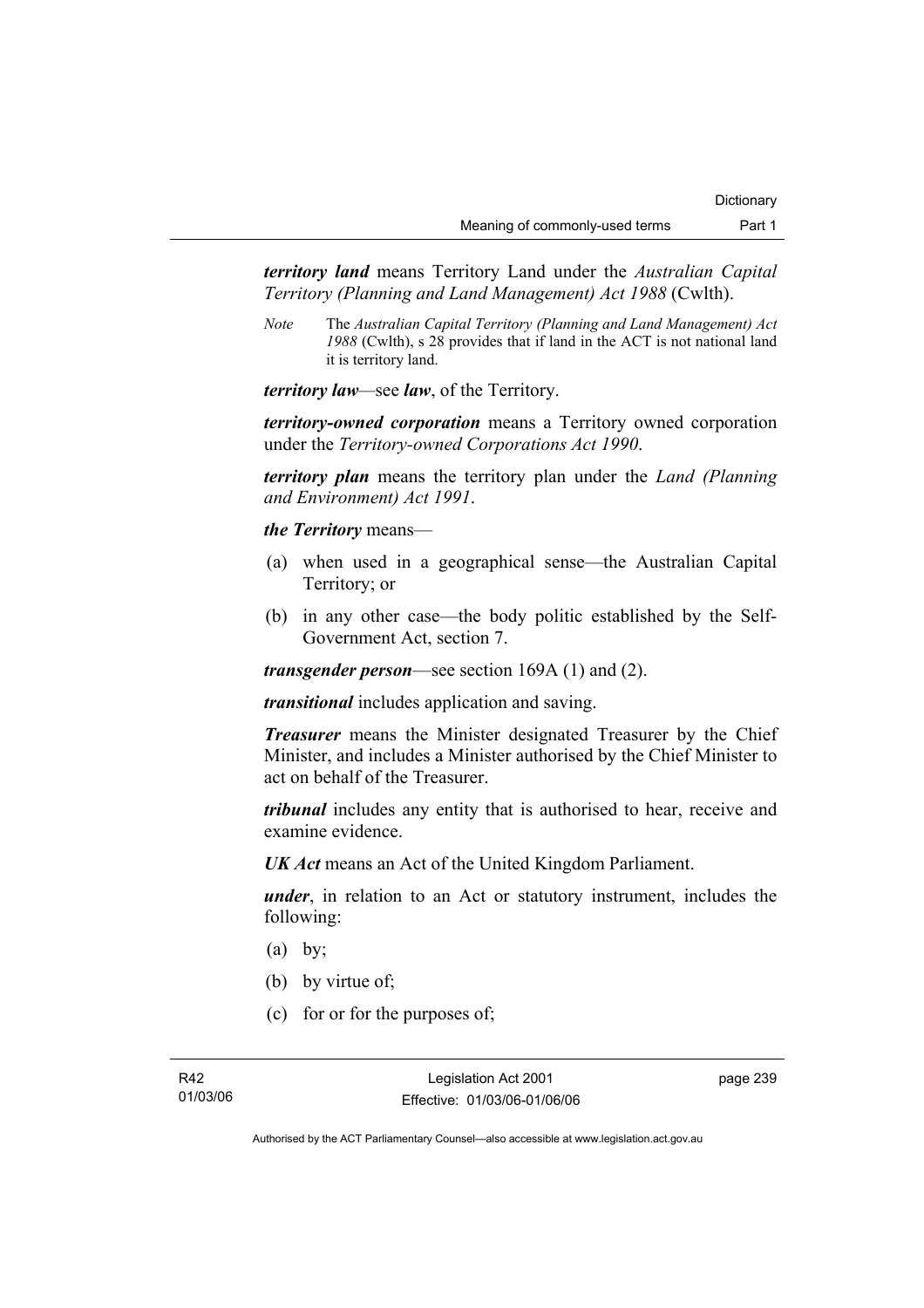- (d) in accordance with;
- (e) in pursuance of;
- (f) pursuant to;
- (g) within the meaning of.
- *Note* A reference to an Act or statutory instrument includes a reference to a provision of the Act or instrument (see s 7 and s 13).

*United Kingdom* means the United Kingdom of Great Britain and Northern Ireland.

## *United Kingdom Parliament* means—

- (a) the Parliament of England; or
- (b) the Parliament of Great Britain; or
- (c) the Parliament of the United Kingdom of Great Britain and Ireland; or
- (d) the Parliament of the United Kingdom of Great Britain and Northern Ireland.

*veterinary surgeon* means a registered veterinary surgeon under the *Veterinary Surgeons Act 1965*.

*will* includes a codicil.

*word* includes any drawing, figure, number and symbol.

*working day* means a day that is not—

- (a) a Saturday or Sunday; or
- (b) a public holiday in the ACT under the *Holidays Act 1958*.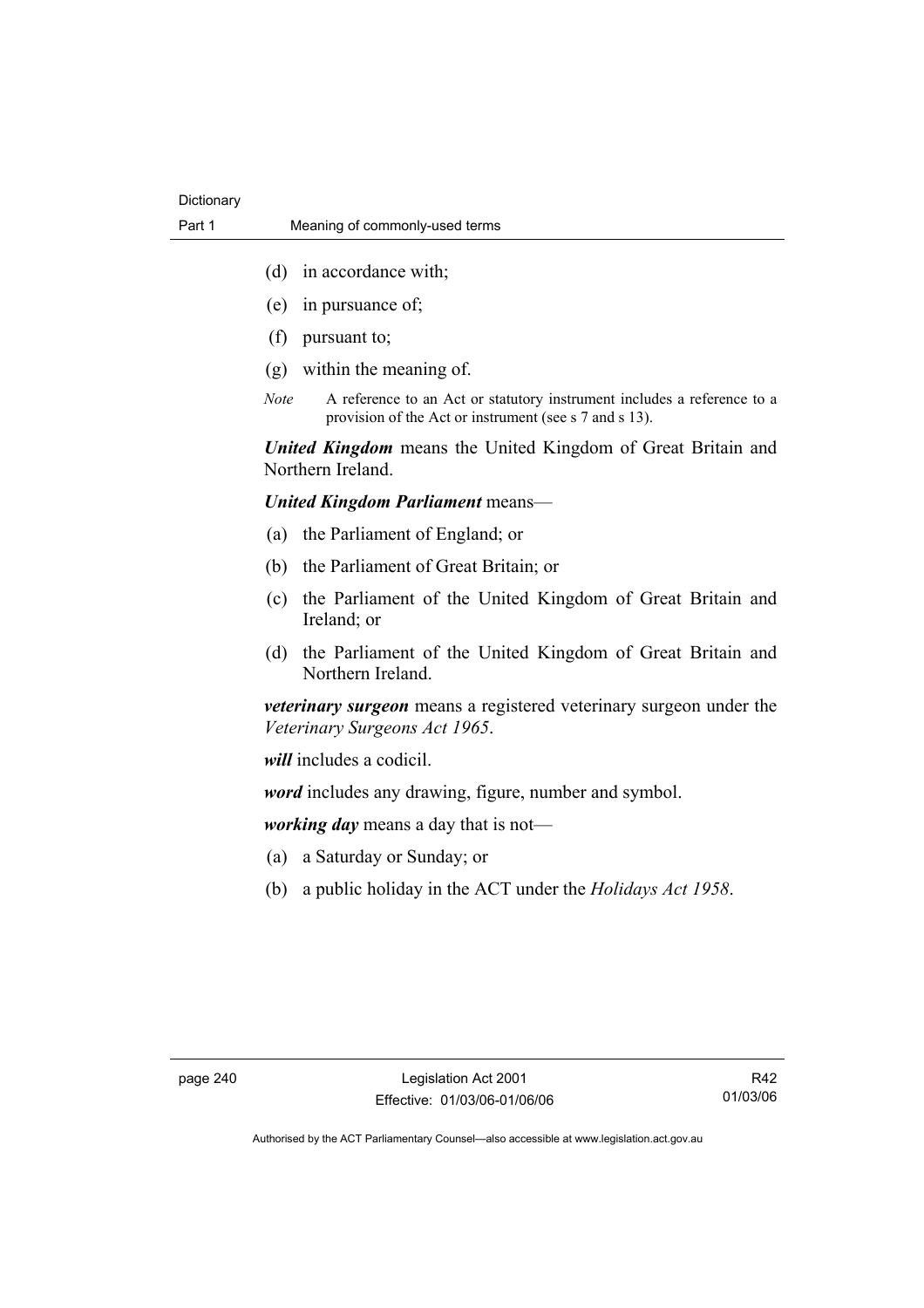*writing* includes any way of representing or reproducing words in visible form.

### **Examples**

printing, photocopying, photography, typewriting

*Note* An example is part of the Act, is not exhaustive and may extend, but does not limit, the meaning of the provision in which it appears (see s 126 and s 132).

*year*, without specifying the kind of year, means calendar year.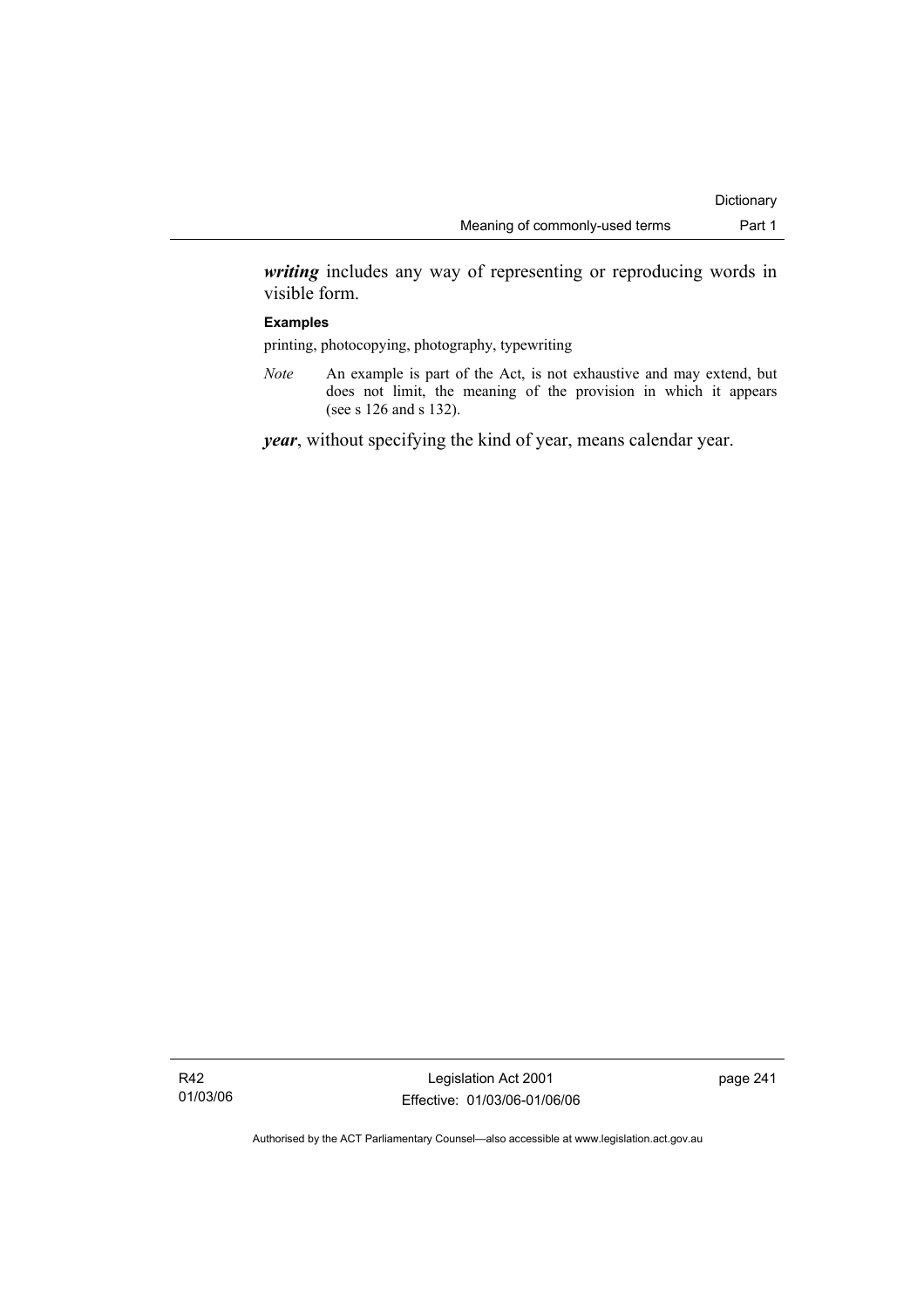# **Part 2 Terms for Legislation Act 2001 only**

*Note for pt 2* 

Terms that apply to all Acts and statutory instruments are set out in pt 1.

*Act*, for chapter 14 (Interpretation of Acts and statutory instruments)—see section 136.

*Note* See also def *Act* in dict, pt 1.

## *ACT law*—

- (a) for chapter 10 (Referring to laws)—see section 97 (1); and
- (b) for chapter 18 (Offences)—see section 188.

*administrator*, for part 19.5 (Service of documents)—see section 246.

*agency*, for part 19.5 (Service of documents)—see section 246.

*amend*, for chapter 9 (Repeal and amendment of laws)—see section 82.

*another jurisdiction* means the Commonwealth, a State, another Territory, the United Kingdom or New Zealand.

### *appointee*—

- (a) for division 19.3.1 (Appointments—general)—see section 207 (2); and
- (b) for division 19.3.2 (Acting appointments)—see section 217 (2).

## *appointer*—

- (a) for division 19.3.1 (Appointments—general)—see section 205; and
- (b) for division 19.3.2 (Acting appointments)—see section 215; and

R42 01/03/06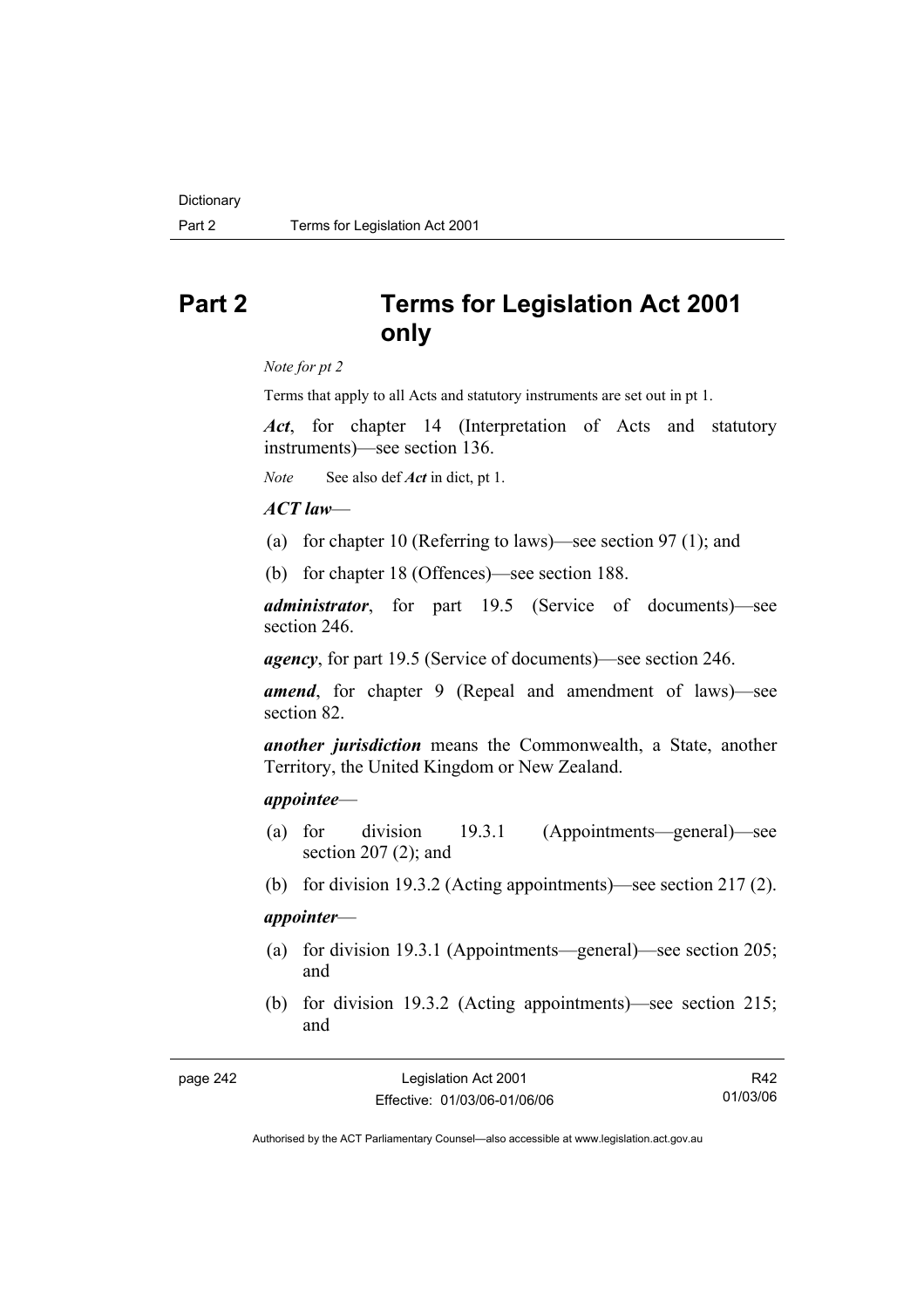(c) for part 19.4 (Delegations)—see section 230 (1).

*approved web site* means an internet site approved under section 21.

*authorised republication*—see section 15.

*authorising law*, for chapter 5 (Regulatory impact statements for subordinate laws and disallowable instruments)—see section 31.

**benefits**, for chapter 5 (Regulatory impact statements for subordinate laws and disallowable instruments)—see section 31.

*business address*, for part 19.5 (Service of documents)—see section 246.

*corporation*, for part 19.5 (Service of documents)—see section 246.

*costs*, for chapter 5 (Regulatory impact statements for subordinate laws and disallowable instruments)—see section 31.

*current legislative drafting practice* means the legislative drafting practices from time to time used in the Parliamentary Counsel's Office.

*delegate*, for part 19.4 (Delegations)—see section 233 (2).

*determinative provision*—see section 5 (2).

*document*, for part 19.5 (Service of documents)—see section 246.

*Note* See also def of *document* in dict, pt 1

*editorial amendment*, of a law—see section 116.

*email address*, for part 19.5 (Service of documents)—see section 246.

*executive officer*, for part 19.5 (Service of documents)—see section 246.

*fax number*, for part 19.5 (Service of documents)—see section 246.

*fee*, for part 6.3 (Making of certain statutory instruments about fees)—see section 55.

page 243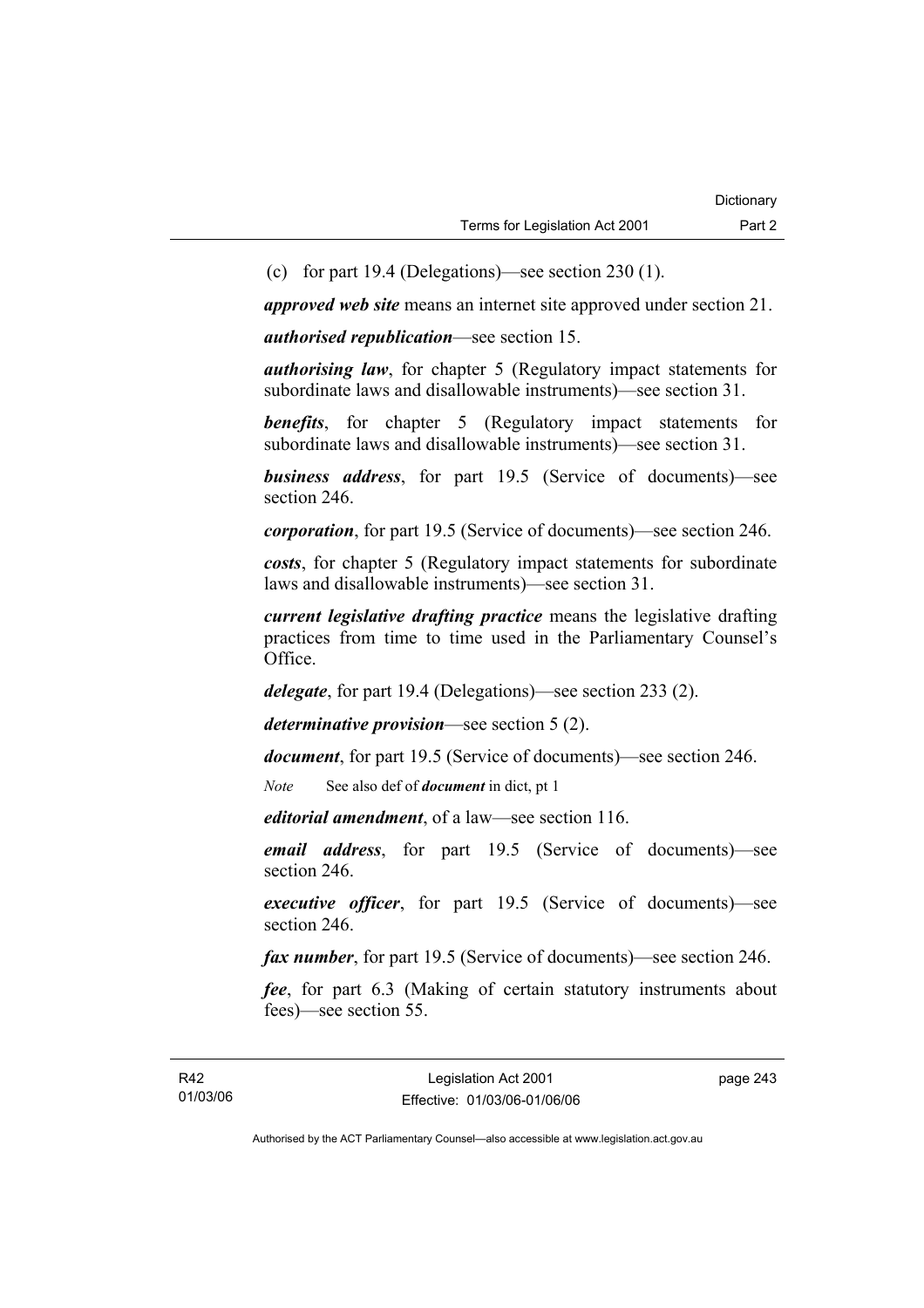*home address*, for part 19.5 (Service of documents)—see section 246.

*law*—

- (a) for chapter 3 (Authorised versions and evidence of laws and legislative material)—see section 22A; and
- (b) for chapter 8 (Commencement and exercise of powers before commencement)—see section 72; and
- (c) for chapter 9 (Repeal and amendment of laws)—see section 82; and
- (d) for chapter 10 (Referring to laws)—see section 97 (1); and
- (e) for chapter 11 (Republication of Acts and statutory instruments)—see section 107; and
- (f) for chapter 13 (Structure of Acts and statutory instruments) see section 125; and
- (g) for chapter 16 (Courts, tribunals and other decision-makers) see section 175; and
- (h) for chapter 17 (Entities and positions)—see section 182; and
- (i) for chapter 19 (Administrative and machinery provisions)—see section 195.

*law of another jurisdiction*, for chapter 10 (Referring to laws)—see section 97 (1).

*legislative material*, for chapter 3 (Authorised versions and evidence of laws and legislative material)—see section 22A.

*non-determinative provision*—see section 5 (3).

*provide* a service, for part 6.3 (Making of certain statutory instruments about fees)—see section 55.

*register* means the ACT legislation register.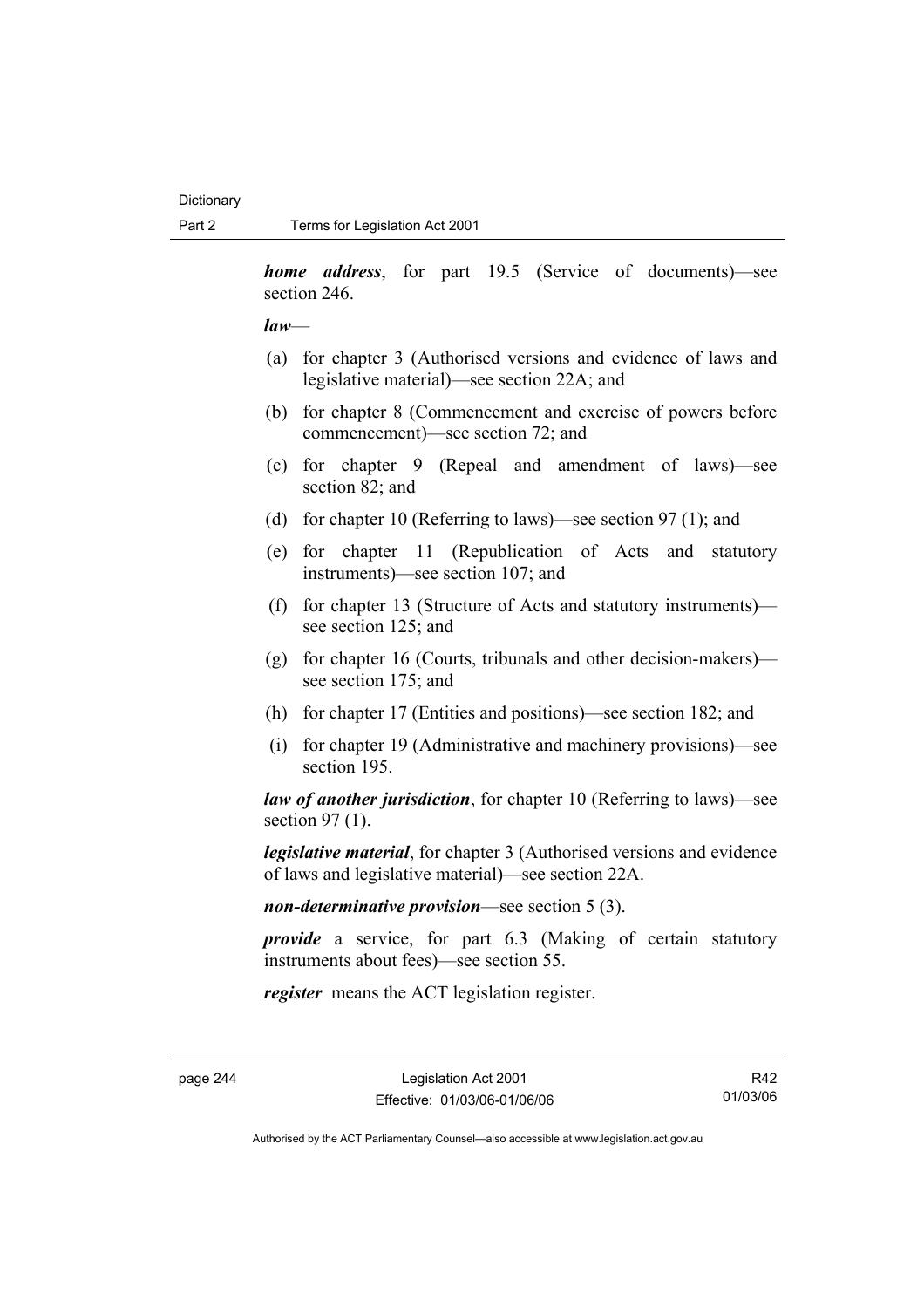*repeal*, for chapter 9 (Repeal and amendment of laws)—see section 82.

## *republication—*

- (a) for chapter 3 (Authorised versions and evidence of laws and legislative material)—see section 22A; and
- (b) for chapter 11 (Republication of Acts and statutory instruments)—see section 107.

*republication date*, for an authorised republication, means the date stated in the republication as the republication date.

*responsible*, for part 19.5 (Service of documents)—see section 246.

*scrutiny committee principles*, for chapter 5 (Regulatory impact statements for subordinate laws and disallowable instruments)—see section 31.

*service*, for part 6.3 (Making of certain statutory instruments about fees)—see section 55.

*working out the meaning of an Act*, for part 14.2 (Key principles of interpretation)—see section 138.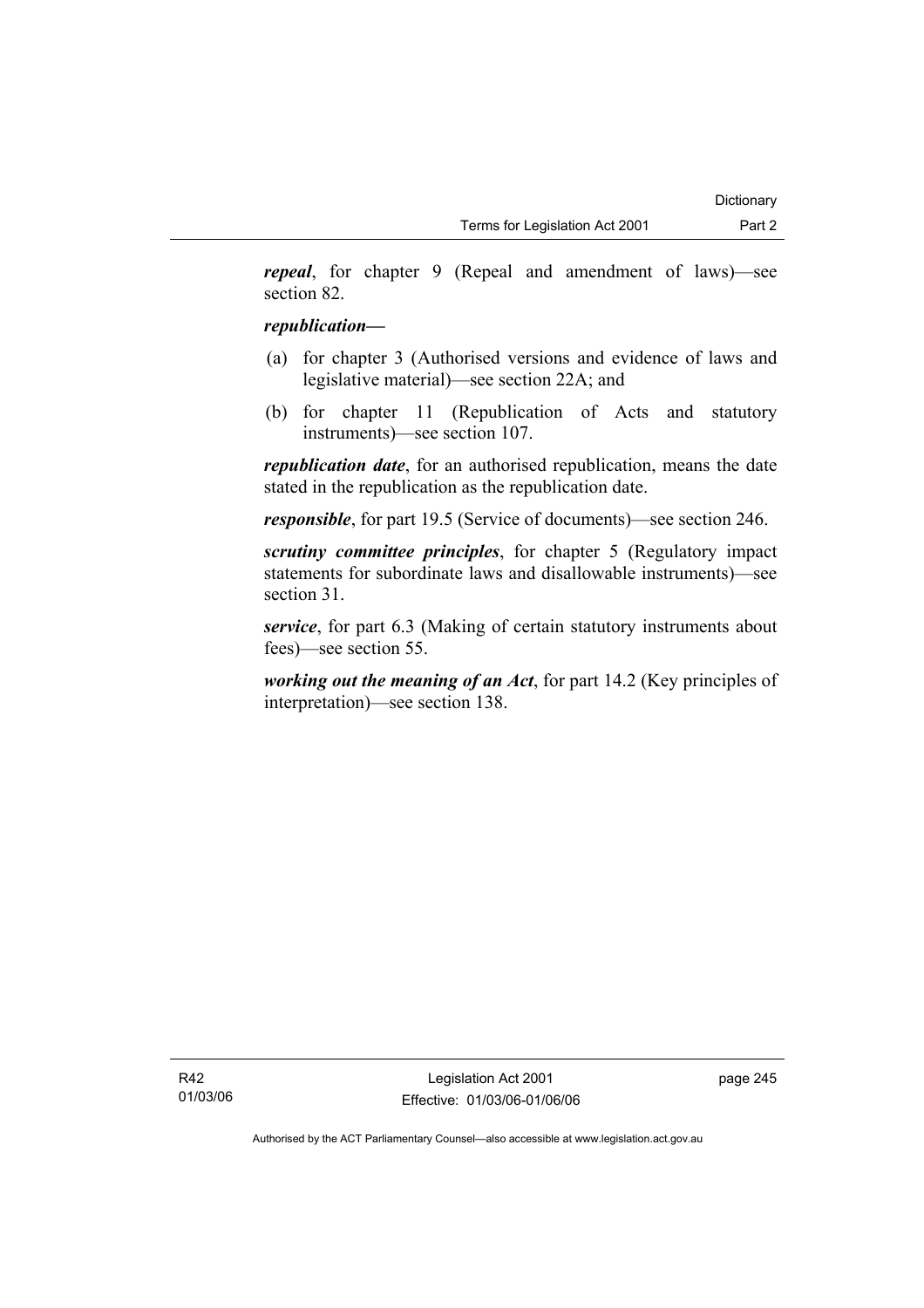1 About the endnotes

## **Endnotes**

## **1 About the endnotes**

Amending and modifying laws are annotated in the legislation history and the amendment history. Current modifications are not included in the republished law but are set out in the endnotes.

Not all editorial amendments made under the *Legislation Act 2001*, part 11.3 are annotated in the amendment history. Full details of any amendments can be obtained from the Parliamentary Counsel's Office.

Uncommenced amending laws and expiries are listed in the legislation history and the amendment history. These details are underlined. Uncommenced provisions and amendments are not included in the republished law but are set out in the last endnote.

If all the provisions of the law have been renumbered, a table of renumbered provisions gives details of previous and current numbering.

The endnotes also include a table of earlier republications.

| $am = amended$<br>$amdt = amendment$<br>$ch = chapter$<br>$def = definition$<br>$dict = dictionary$<br>disallowed = disallowed by the Legislative<br>Assembly<br>$div = division$<br>$exp = expires/expired$<br>$Gaz = gazette$<br>$hdg = heading$<br>$IA = Interpretation Act 1967$<br>$ins = inserted/added$<br>$LA =$ Legislation Act 2001<br>$LR =$ legislation register<br>LRA = Legislation (Republication) Act 1996<br>$mod = modified/modification$ | $ord = ordinance$<br>$orig = original$<br>par = paragraph/subparagraph<br>$pres = present$<br>$prev = previous$<br>$(\text{prev}) = \text{previously}$<br>$pt = part$<br>$r = rule/subrule$<br>$renum = renumbered$<br>$reloc = relocated$<br>$R[X]$ = Republication No<br>$R1$ = reissue<br>$s = section/subsection$<br>$sch = schedule$<br>$sdiv = subdivision$<br>$sub =$ substituted<br>SL = Subordinate Law |
|-------------------------------------------------------------------------------------------------------------------------------------------------------------------------------------------------------------------------------------------------------------------------------------------------------------------------------------------------------------------------------------------------------------------------------------------------------------|------------------------------------------------------------------------------------------------------------------------------------------------------------------------------------------------------------------------------------------------------------------------------------------------------------------------------------------------------------------------------------------------------------------|
| $o = order$                                                                                                                                                                                                                                                                                                                                                                                                                                                 | underlining = whole or part not commenced                                                                                                                                                                                                                                                                                                                                                                        |
| om = omitted/repealed                                                                                                                                                                                                                                                                                                                                                                                                                                       | or to be expired                                                                                                                                                                                                                                                                                                                                                                                                 |
|                                                                                                                                                                                                                                                                                                                                                                                                                                                             |                                                                                                                                                                                                                                                                                                                                                                                                                  |

## **2 Abbreviation key**

page 246 Legislation Act 2001 Effective: 01/03/06-01/06/06

R42 01/03/06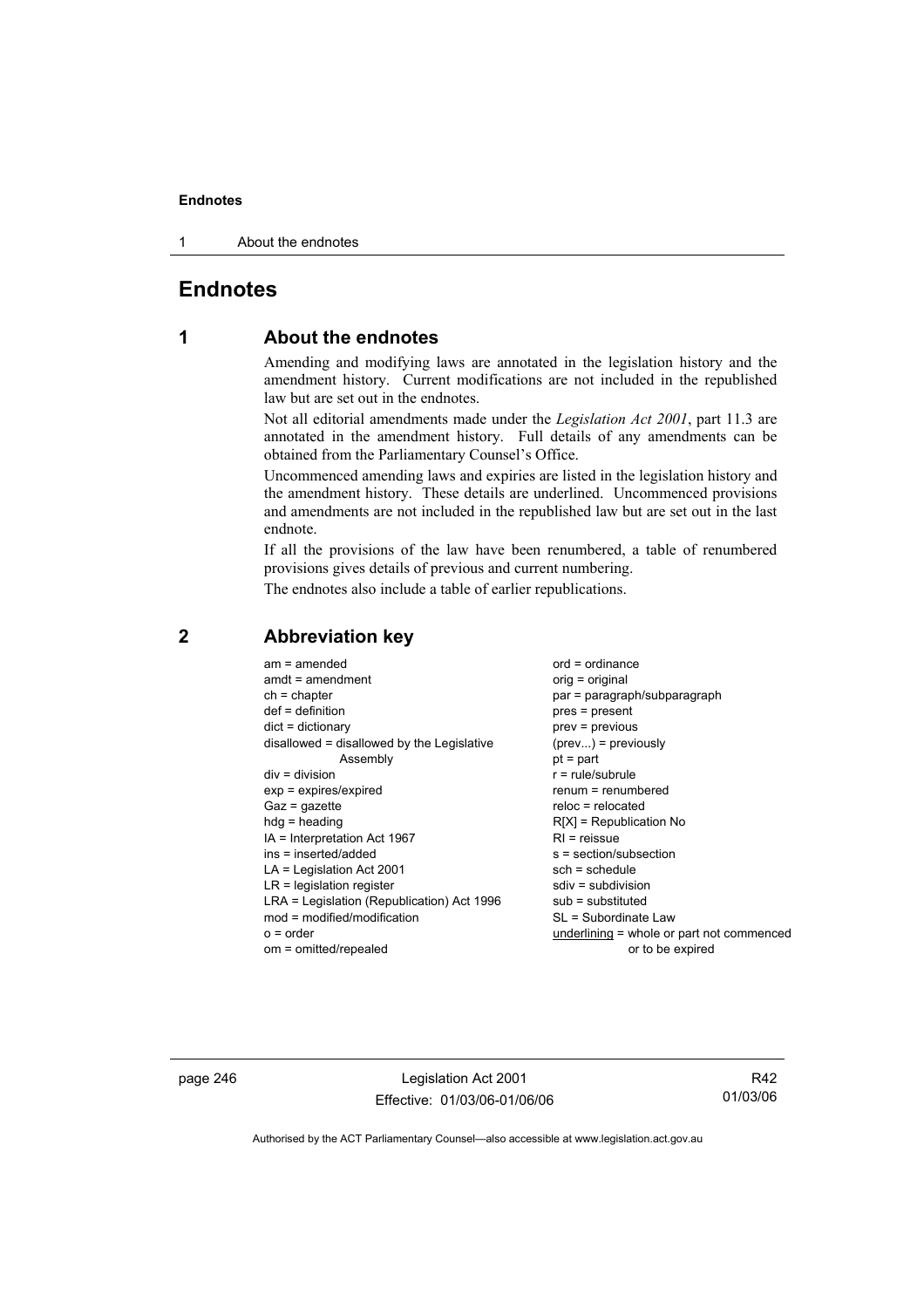## **3 Legislation history**

## **Legislation Act 2001 No 14**

notified 5 April 2001 (Gaz 2001 No 14) s 1, s 2 commenced 5 April 2001 (IA s 10B) remainder commenced 12 September 2001 (s 2 and Gaz 2001 No S65)

as amended by

## **Legislation (Consequential Amendments) Act 2001 No 44 pt 220**

notified 26 July 2001 (Gaz 2001 No 30) s 1, s 2 commenced 26 July 2001 (IA s 10B)

pt 220 commenced 12 September 2001 (s 2 and see Gaz 2001 No S65)

## **Statute Law Amendment Act 2001 (No 2) 2001 No 56 pt 2.2**

notified 5 September 2001 (Gaz 2001 No S65) s 1, s 2 commenced 5 September 2001 (IA s 10B) amdts 2.67, 2.69, 2.78, 2.81 commenced 12 September 2001 (s 2 (2)) pt 2.2 remainder commenced 5 September 2001 (s 2 (1))

as modified by

## **Legislation Regulations 2001 SL 2001 No 34 reg 6**

notified LR 13 September 2001 commenced 13 September 2001 (reg 2)

as amended by

## **Justice and Community Safety Legislation Amendment Act 2001 No 70 sch 1**

notified LR 14 September 2001 amdt commenced 14 September 2001 (s 2 (5))

## **Defamation Act 2001 No 88 s 43 (2)**

notified LR 24 September 2001 s 1, s 2 commenced 24 September 2001 (LA s 75)

s 43 (2) commenced 1 July 2002 (s 2)

R42 01/03/06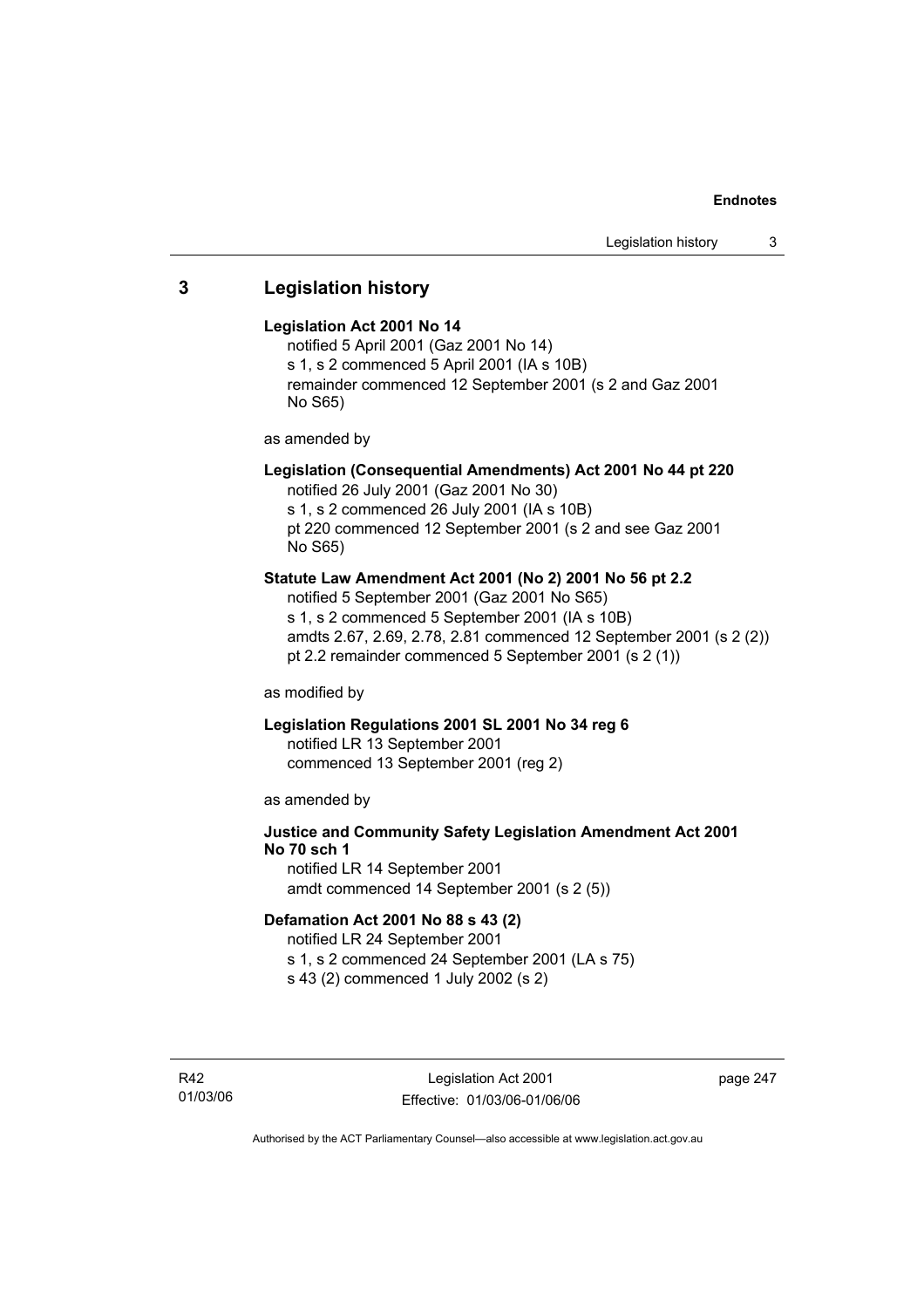3 Legislation history

## **Legislation Amendment Act 2002 No 11 ss 3-29, sch 1, pt 2.29**

notified LR 27 May 2002 s 1, s 2 commenced 27 May 2002 (LA s 75) ss 3-29, sch 1, pt 2.29 commenced 28 May 2002 (s 2 (1))

### **Justice and Community Safety Legislation Amendment Act 2002 No 27 pt 8**

notified LR 9 September 2002 s 1, s 2 commenced 9 September 2002 (LA s 75) pt 8 commenced 7 October 2002 (s 2 (2))

### **Statute Law Amendment Act 2002 No 30 pt 2.1**

notified LR 16 September 2002

s 1, s 2 taken to have commenced 19 May 1997 (LA s 75 (2)) amdt 2.3 taken to have commenced 12 September 2001 (s 2 (2)) pt 2.1 remainder commenced 17 September 2002 (s 2 (1))

## **Civil Law (Wrongs) Act 2002 No 40 div 3.2.8**

notified LR 10 October 2002 s 1, s 2 commenced 10 October 2002 (LA s 75 (1)) div 3.2.8 commenced 1 November 2002 (s 2 (2) and CN2002-13)

## **Statute Law Amendment Act 2002 (No 2) No 49 pt 2.1**

notified LR 20 December 2002

s 1, s 2 taken to have commenced 7 October 1994 (LA s 75 (2)) pt 2.1 commenced 17 January 2003 (s 2 (1))

## **Criminal Code 2002 No 51 pt 1.12**

notified LR 20 December 2002

s 1, s 2 commenced 20 December 2002 (LA 75 (1))

pt 1.12 commenced 1 January 2003 (s 2 (1))

## **Planning and Land (Consequential Amendments) Act 2002 No 56 pt 3.13**

notified LR 20 December 2002

s 1, s 2 commenced 20 December 2002 (LA s 75 (1))

sch 3 pt 3.13 commences 1 July 2003 (s 2 and see Planning and Land Act 2002 A2002-55, s 2)

page 248 Legislation Act 2001 Effective: 01/03/06-01/06/06

R42 01/03/06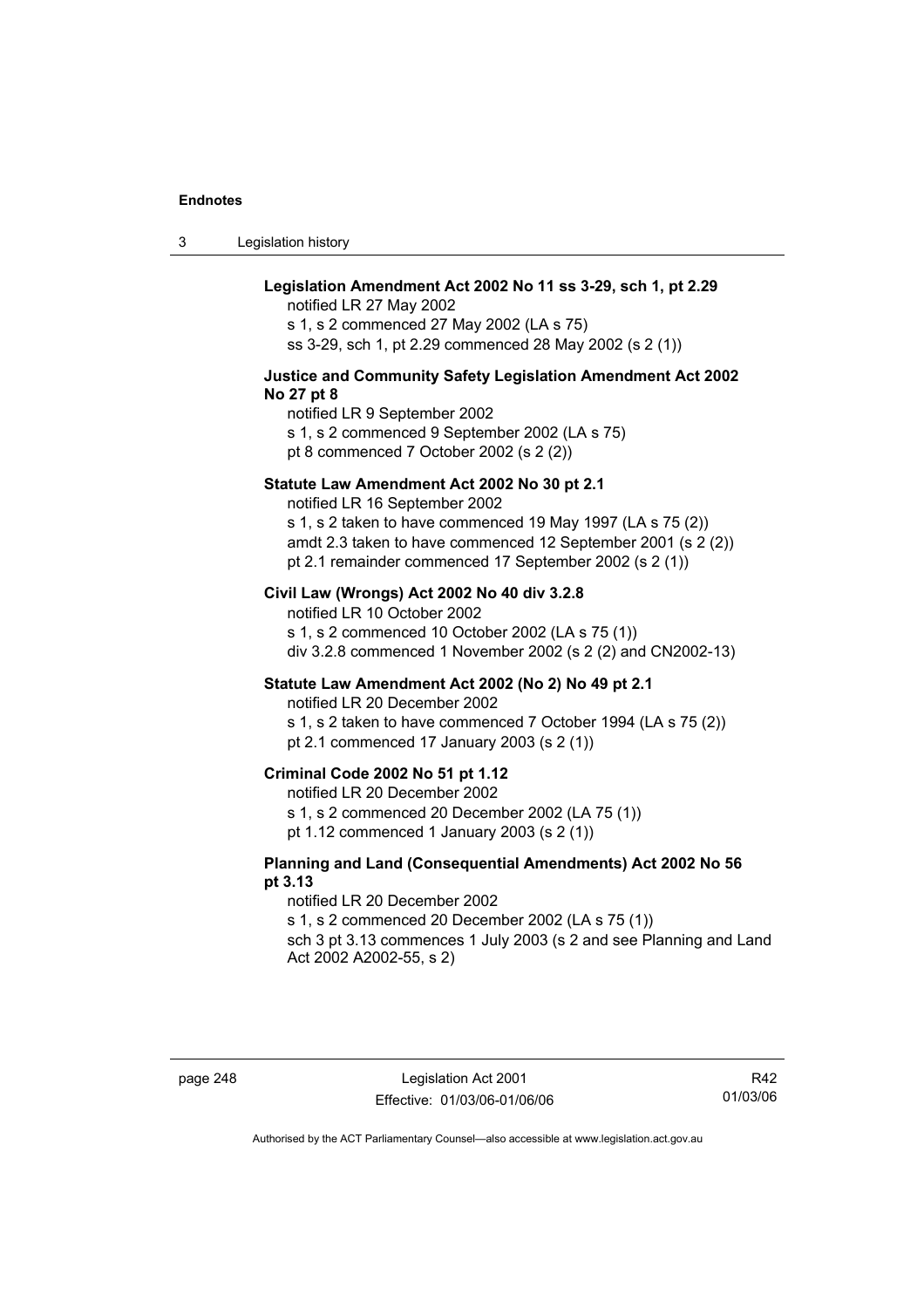## **Legislation (Gay, Lesbian and Transgender) Amendment Act 2003 A2003-14 pt 2**

notified LR 27 March 2003 s 1, s 2 commenced 27 March 2003 (LA s 75 (1)) pt 2 commenced 28 March 2003 (s 2)

## **Consumer and Trader Tribunal Act 2003 A2003-16 s 70**

notified LR 9 April 2003

s 1, s 2 commenced 9 April 2003 (LA s 75 (1))

s 70 commenced 9 October 2003 (s 2 and LA s 79)

## **Legislation (Statutory Interpretation) Amendment Act 2003 A2003-18**

notified LR 9 April 2003 s 1, s 2 commenced 9 April 2003 (LA s 75 (1)) remainder commenced 10 April 2003 (s 2)

### **Statute Law Amendment Act 2003 A2003-41 sch 2 pt 2.1**

notified LR 11 September 2003 s 1, s 2 commenced 11 September 2003 (LA s 75 (1)) sch 2 pt 2.1 commenced 9 October 2003 (s 2 (1))

## **Statute Law Amendment Act 2003 (No 2) A2003-56 sch 2 pt 2.1**

notified LR 5 December 2003 s 1, s 2 commenced 5 December 2003 (LA s 75 (1)) sch 2 pt 2.1 commenced 19 December 2003 (s 2)

## **Parentage Act 2004 A2004-1 sch 1 pt 1.7**

notified LR 18 February 2004 s 1, s 2 commenced 18 February 2004 (LA s 75 (1)) sch 1 pt 1.7 commenced 22 March 2004 (s 2 and CN2004-3)

### **Human Rights Act 2004 A2004-5 sch 2 pt 2.3**

notified LR 10 March 2004 s 1, s 2 commenced 10 March 2004 (LA s 75 (1)) sch 2 pt 2.3 commenced 1 July 2004 (s 2)

## **Dangerous Substances Act 2004 A2004-7 sch 1 pt 1.4**

notified LR 19 March 2004 s 1, s 2 commenced 19 March 2004 (LA s 75 (1)) sch 1 pt 1.4 commenced 5 April 2004 (s 2 and CN2004-6)

R42 01/03/06 page 249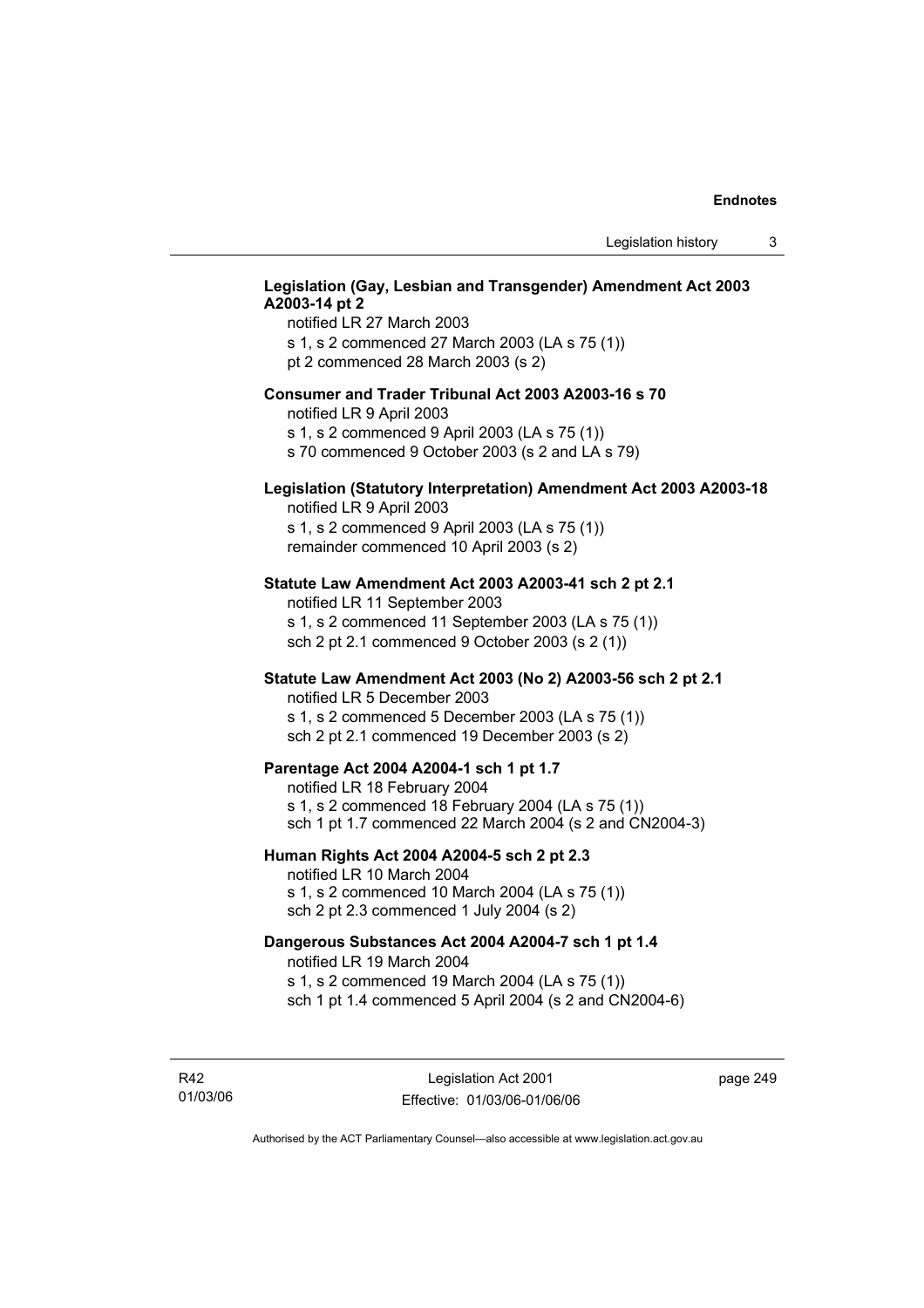3 Legislation history

## **Nurse Practitioners Legislation Act 2004 A2004-10 pt 3**

notified LR 19 March 2004 s 1, s 2 commenced 19 March 2004 (LA s 75 (1)) pt 3 commenced 27 May 2004 (s 2 and CN2004-9)

## **Construction Occupations Legislation Amendment Act 2004 A2004-13 sch 2 pt 2.20**

notified LR 26 March 2004 s 1, s 2 commenced 26 March 2004 (LA s 75 (1)) sch 2 pt 2.20 commenced 1 September 2004 (s 2 and see Construction Occupations (Licensing) Act 2004 A2004-12, s 2 and CN2004-8)

## **Education Act 2004 A2004-17 sch 2 pt 2.5**

notified LR 8 April 2004 s 1, s 2 commenced 8 April 2004 (LA s 75 (1)) sch 2 pt 2.5 commenced 1 January 2005 (s 2)

## **Emergencies Act 2004 A2004-28 sch 3 pt 3.12**

notified LR 29 June 2004

s 1, s 2 commenced 29 June 2004 (LA s 75 (1)) sch 3 pt 3.12 commenced 1 July 2004 (s 2 (1) and CN2004-11)

## **Justice and Community Safety Legislation Amendment Act 2004 (No 2) A2004-32 pt 13**

notified LR 29 June 2004 s 1, s 2 commenced 29 June 2004 (LA s 75 (1)) pt 13 commenced 13 July 2004 (s 2 (3))

page 250 Legislation Act 2001 Effective: 01/03/06-01/06/06

R42 01/03/06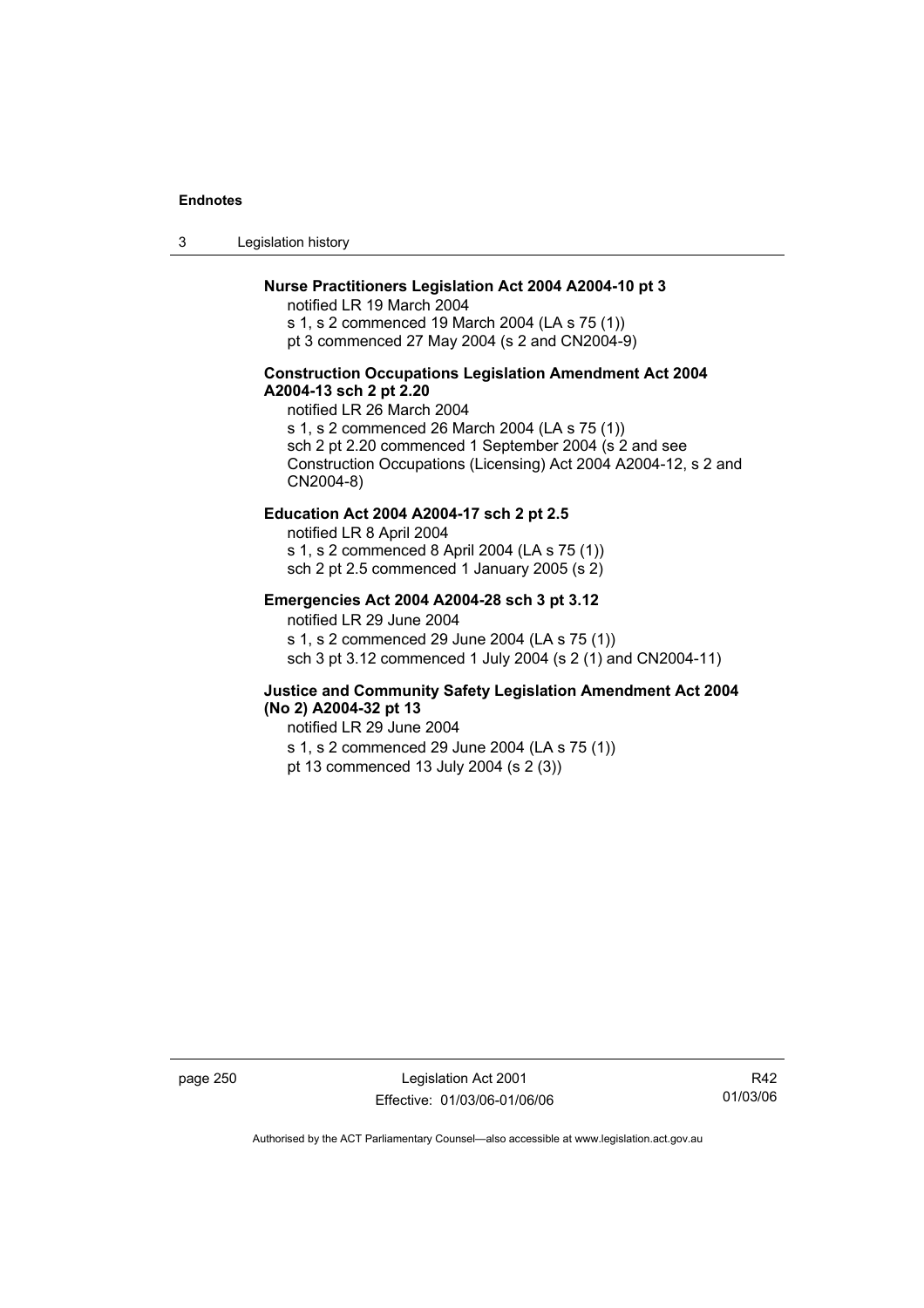## **Health Professionals Legislation Amendment Act 2004 A2004-39 sch 3 pt 3.1, sch 4 pt 4.3, sch 5 pt 5.9, sch 6 pt 6.6, sch 8 pt 8.2, sch 11A pt 11A.1 (as am by A2005-28 amdt 1.61)**  notified LR 8 July 2004 s 1, s 2 commenced 8 July 2004 (LA s 75 (1)) sch 5 pt 5.9 commenced 7 July 2005 (s 2 and see Health Professionals Act 2004 A2004-38, s 2 and CN2005-11) sch 6 pt 6.6 commenced 17 January 2006 (s 2 and see Health Professionals Act 2004 A2004-38, s 2 (as am by A2005-28 amdt 1.1) and CN2006-2) sch 3 pt 3.1, sch 4 pt 4.3, sch 8 pt 8.2, sch 11A pt 11A.1 awaiting commencement (s 2 and see Health Professionals Act 2004 A2004-38, s 2 (as am by A2005-28 amdt 1.1)) *Note* default commencement under s 2: 9 July 2006 **Statute Law Amendment Act 2004 A2004-42 sch 2 pt 2.1**  notified LR 11 August 2004 s 1, s 2 commenced 11 August 2004 (LA s 75 (1)) sch 2 pt 2.1 commenced 25 August 2004 (s 2 (1)) **Heritage Act 2004 A2004-57 sch 1 pt 1.8**  notified LR 9 September 2004 s 1, s 2 commenced 9 September 2004 (LA s 75 (1)) sch 1 pt 1.8 commenced 9 March 2005 (s 2 and LA s 79) **Court Procedures (Consequential Amendments) Act 2004 A2004-60 sch 1 pt 1.37**  notified LR 2 September 2004 s 1, s 2 commenced 2 September 2004 (LA s 75 (1)) sch 1 pt 1.37 commenced 10 January 2005 (s 2 and see Court Procedures Act 2004 A2004-59, s 2 and CN2004-29) **Justice and Community Safety Legislation Amendment Act 2005 A2005-5 pt 7**  notified LR 23 February 2005 s 1, s 2 commenced 23 February 2005 (LA s 75 (1)) pt 7 commenced 24 February 2005 (s 2 (2)) **Optometrists Legislation Amendment Act 2005 A2005-9 sch 1 pt 1.1**  notified LR 14 March 2005 s 1, s 2 commenced 14 March 2005 (LA s 75 (1)) sch 1 pt 1.1 commenced 14 September 2005 (s 2 and LA s 79)

R42 01/03/06

Legislation Act 2001 Effective: 01/03/06-01/06/06 page 251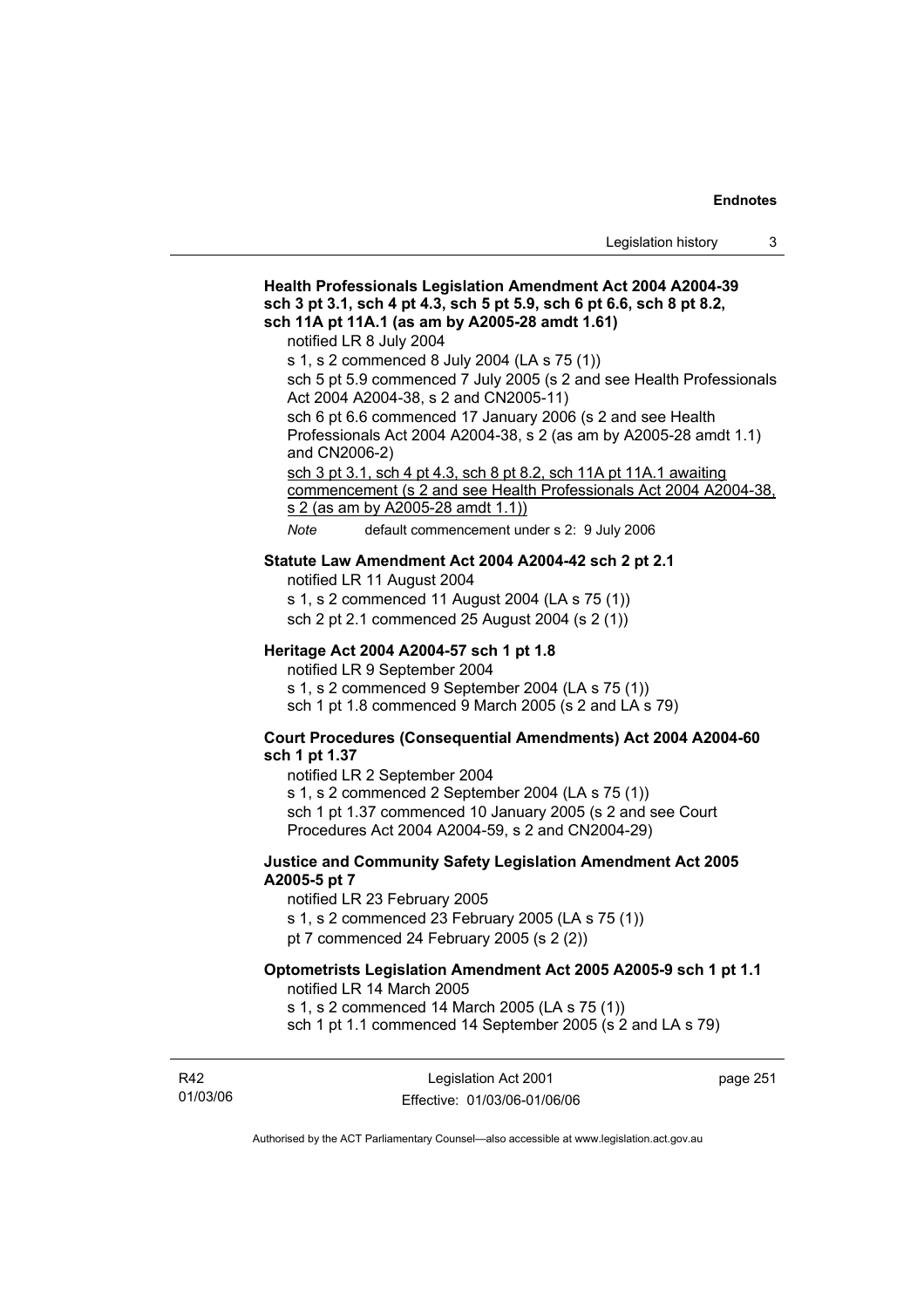| -3 | Legislation history |  |
|----|---------------------|--|
|----|---------------------|--|

### **Statute Law Amendment Act 2005 A2005-20 sch 2 pt 2.1**

notified LR 12 May 2005

s 1, s 2 taken to have commenced 8 March 2005 (LA s 75 (2)) sch 2 pt 2.1 commenced 2 June 2005 (s 2 (1))

### **Health Legislation Amendment Act 2005 A2005-28 amdt 1.61**

notified LR 6 July 2005

s 1, s 2 commenced 6 July 2005 (LA s 75 (1))

amdt 1.61 awaiting commencement (LA s 79A)

*Note* This Act only amends the Health Professionals Legislation Amendment Act 2004 A2004-39.

## **Human Rights Commission Legislation Amendment Act 2005 A2005-41 sch 1 pt 1.8 (as am by A2006-3 amdt 1.3)**

notified LR 1 September 2005 s 1, s 2 commenced 1 September 2005 (LA s 75 (1)) sch 1 pt 1.8 commences on the day the Human Rights Commission Act 2005, s 3 A2005-40 commences (s 2 (3) as am by A2006-3 amdt 1.3) *Note* default commencement under LA s 79 does not apply to A2005-40

### **Public Sector Management Amendment Act 2005 (No 2) A2005-44 sch 1 pt 1.4**

notified LR 30 August 2005

s 1, s 2 commenced 30 August 2005 (LA s 75 (1))

sch 1 pt 1.4 commenced 8 September 2005 (s 2 and CN2005-19)

## **Human Rights Commission (Children and Young People Commissioner) Amendment Act 2005 A2005-46 sch 1 pt 1.1 (as am by A2006-3 amdt 1.2)**

notified LR 2 September 2005

s 1, s 2 commenced 2 September 2005 (LA s 75 (1))

sch 1 pt 1.1 commences on the day the Human Rights Commission Act 2005, s 3 A2005-40 commences (s 2 as am by A2006-3 amdt 1.2)

*Note* default commencement under LA s 79 does not apply to A2005-40

page 252 Legislation Act 2001 Effective: 01/03/06-01/06/06

R42 01/03/06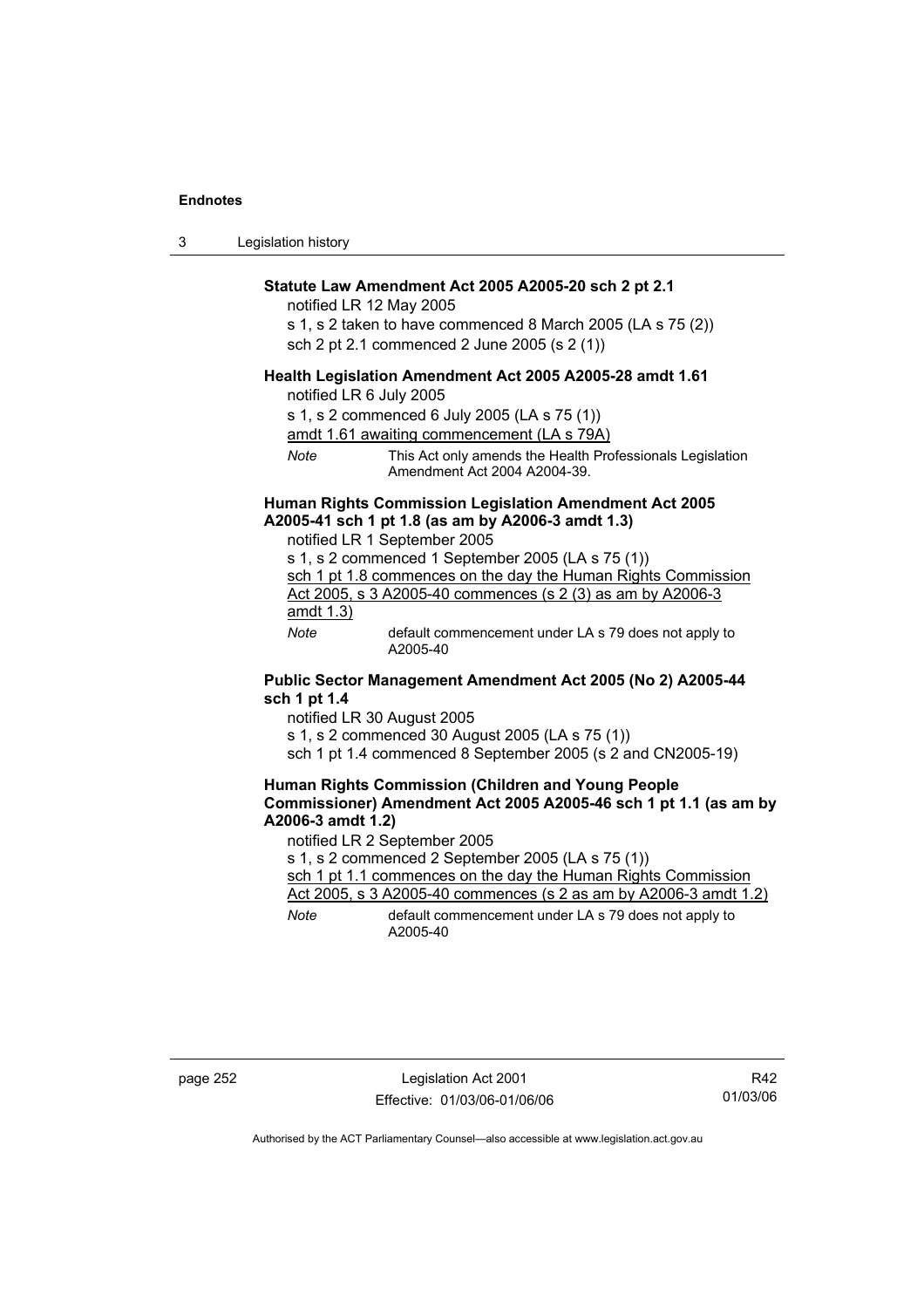## **Public Advocate Act 2005 A2005-47 sch 1 pt 1.6 (as am by A2006-3 amdt 1.8)**

notified LR 2 September 2005

s 1, s 2 commenced 2 September 2005 (LA s 75 (1)) sch 1 pt 1.6 commenced 1 March 2006 (s 2 (1) as am by A2006-3

amdt 1.8)

## **Criminal Code (Administration of Justice Offences) Amendment Act 2005 A2005-53 sch 1 pt 1.18**

notified LR 26 October 2005

s 1, s 2 commenced 26 October 2005 (LA s 75 (1))

sch 1 pt 1.18 commenced 23 November 2005 (s 2)

## **Statute Law Amendment Act 2005 (No 2) A2005-62 sch 2 pt 2.1**

notified LR 21 December 2005

s 1, s 2 commenced 21 December 2005 (LA s 75 (1)) sch 2 pt 2.1 commenced 11 January 2006 (s 2 (1))

## **Human Rights Commission Legislation Amendment Act 2006 A2006-3 amdts 1.2, 1.3, 1.8**

notified LR 22 February 2006

s 1, s 2 commenced 22 February 2006 (LA s 75 (1))

amdts 1.2, 1.3, 1.8 commenced 23 February 2006 (s 2)

*Note* This Act only amends the Human Rights Commission Legislation Amendment Act 2005 A2005-41, Human Rights Commission (Children and Young People Commissioner) Amendment Act 2005 A2005-46 and the Public Advocate Act 2005 A2005-47

## **4 Amendment history**

**Dictionary** 

| s 2           | orig s $2$ om LA s $89(4)$<br>(prev s 3) am 2001 No 56 amdt 2.18<br>renum 2002 No 11 s 5<br>am A2003-56 amdt 2.1                    |
|---------------|-------------------------------------------------------------------------------------------------------------------------------------|
| Notes<br>s 2A | (prev s 4) am 2001 No 56 amdt 2.19; 2002 No 11 amdt 1.1<br>renum 2002 No 11 s 5<br>$(2)$ , $(3)$ exp 2 September 2003 (s 2A $(3)$ ) |

R42 01/03/06

Legislation Act 2001 Effective: 01/03/06-01/06/06 page 253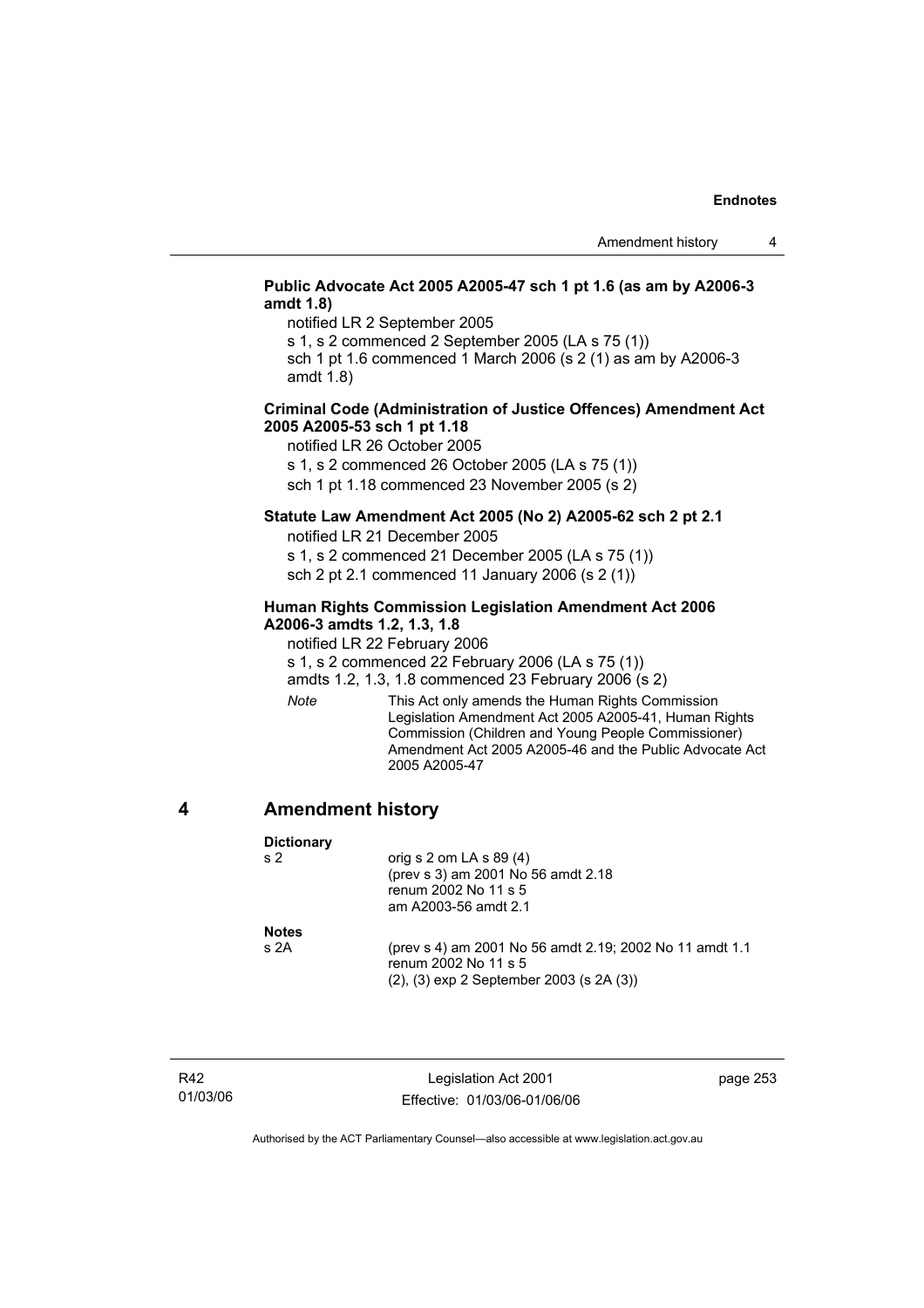4 Amendment history

| <b>Objects</b><br>s 3                             | orig s 3 renum as s 2<br>(prev s 5) am 2002 No 11 s 4<br>renum 2002 No 11 s 5                                                                                                                                                                                                             |
|---------------------------------------------------|-------------------------------------------------------------------------------------------------------------------------------------------------------------------------------------------------------------------------------------------------------------------------------------------|
| <b>Application of Act</b><br>s 4                  | orig s 4 renum as s 2A<br>ins 2002 No 11 s 6                                                                                                                                                                                                                                              |
| s 5                                               | Determinative and non-determinative provisions<br>orig s 5 renum as s 3<br>ins 2002 No 11 s 6                                                                                                                                                                                             |
| s 6                                               | Legislation Act provisions must be applied<br>sub 2002 No 11 s 6                                                                                                                                                                                                                          |
| <b>Meaning of Act generally</b><br>s <sub>7</sub> | am A2005-20 amdt 2.1                                                                                                                                                                                                                                                                      |
| <b>Meaning of instrument</b><br>s 14              | am 2001 No 56 amdt 2.20                                                                                                                                                                                                                                                                   |
| <b>Meaning of provision</b><br>s 16               | am 2001 No 56 amdt 2.21                                                                                                                                                                                                                                                                   |
| <b>ACT legislation register</b><br>s 18           | am 2001 No 56 amdt 2.22                                                                                                                                                                                                                                                                   |
| <b>Contents of register</b><br>s <sub>19</sub>    | sub 2001 No 56 amdt 2.23<br>am 2002 No 11 s 7; 2002 No 11 amdt 1.2; ss renum R5 LA<br>(see 2002 No 11 amdt 1.3); 2002 No 49 amdt 2.1, amdt 2.1;<br>pars renum R13 LA (see 2002 No 49 amdt 2.3); A2003-41<br>amdt 2.1, amdt 2.2; A2004-5 amdt 2.6; A2004-42 amdt 2.1;<br>A2005-20 amdt 2.2 |
| s 22                                              | Access to registered material at approved web site<br>am 2001 No 56 amdt 2.24                                                                                                                                                                                                             |
| ch 3 hdg                                          | Authorised versions and evidence of laws and legislative material<br>sub A2003-41 amdt 2.3                                                                                                                                                                                                |
| Definitions for ch 3<br>s 22A                     | ins A2003-41 amdt 2.4<br>def <i>law</i> ins A2003-41 amdt 2.4<br>def <i>legislative material</i> ins A2003-41 amdt 2.4<br>am A2005-20 amdt 2.3<br>def republication ins A2003-41 amdt 2.4                                                                                                 |
| s 23                                              | Authorisation of versions by parliamentary counsel<br>sub A2003-41 amdt 2.5                                                                                                                                                                                                               |

page 254 Legislation Act 2001 Effective: 01/03/06-01/06/06

R42 01/03/06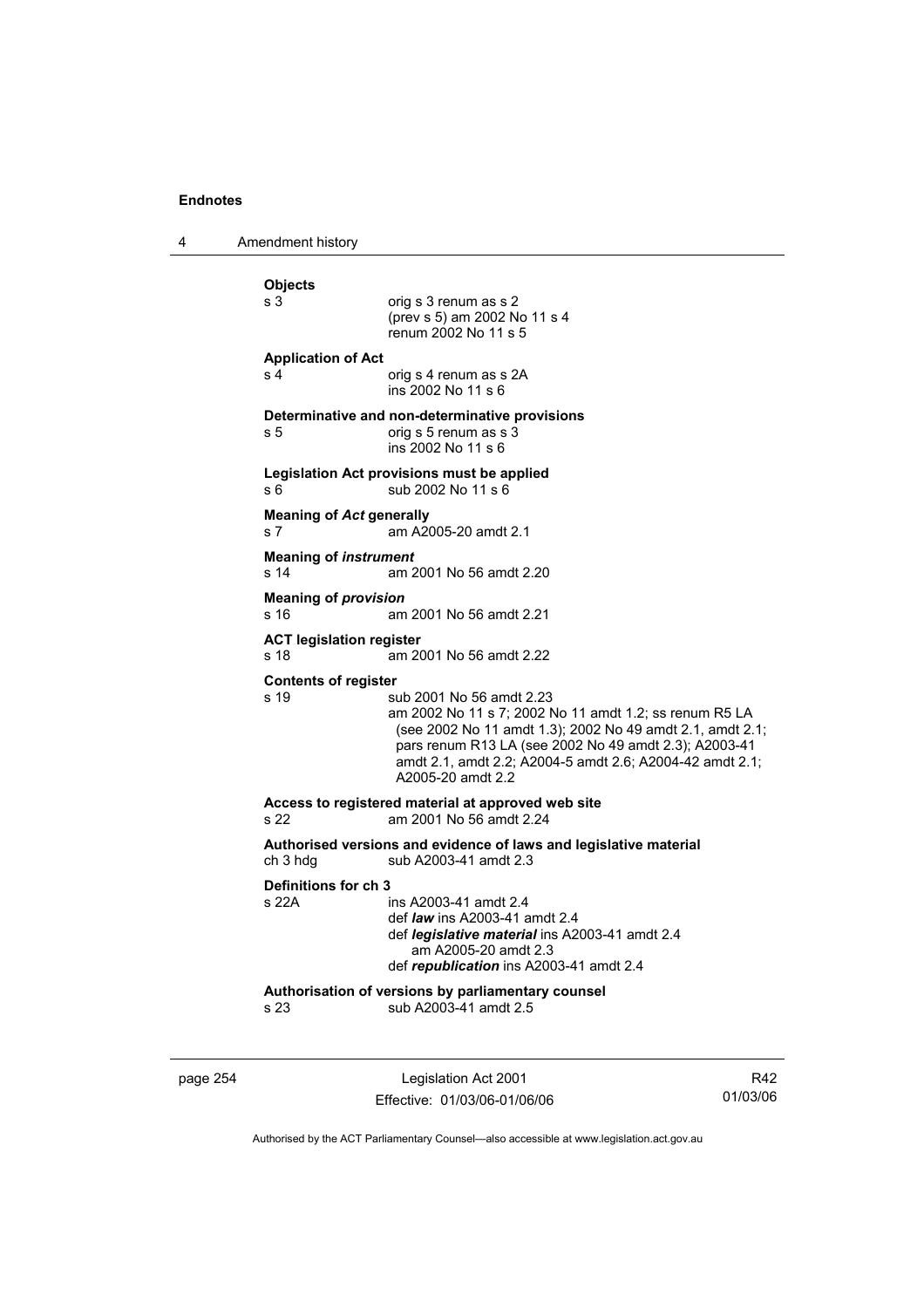| s 24                                       | <b>Authorised electronic versions</b><br>am 2001 No 56 amdt 2.25, amdt 2.26; 2002 No 11 amdt 1.4<br>sub A2003-41 amdt 2.6                                      |          |
|--------------------------------------------|----------------------------------------------------------------------------------------------------------------------------------------------------------------|----------|
| <b>Authorised written versions</b><br>s 25 | sub A2003-41 amdt 2.7                                                                                                                                          |          |
| s 26                                       | Judicial notice of certain matters<br>am A2003-41 amdt 2.8, amdt 2.9; A2005-20 amdt 2.4                                                                        |          |
| <b>Notification of Acts</b><br>s 28        | am 2001 No 56 amdts 2.27-2.29; 2002 No 11 amdt 1.5;<br>A2003-41 amdt 2.10, amdt 2.11; ss renum R20 LA (see<br>A2003-41 amdt 2.12); A2005-62 amdt 2.1, amdt 2.2 |          |
| s 30                                       | References to <i>notification</i> of Acts<br>am 2001 No 56 amdt 2.30, amdt 2.31                                                                                |          |
| instruments                                | Guidelines about costs of proposed subordinate laws and disallowable                                                                                           |          |
| s 33                                       | (3), (4) exp 12 March 2002 (s 33 (4))<br>am A2005-20 amdt 2.5, amdt 2.6                                                                                        |          |
| s 34                                       | Preparation of regulatory impact statements<br>am A2005-20 amdts 2.7-2.9; A2005-62 amdt 2.3                                                                    |          |
| s 36                                       | When is preparation of regulatory impact statement unnecessary?<br>am 2002 No 30 amdt 2.1; A2005-20 amdt 2.10                                                  |          |
| s 37                                       | When must regulatory impact statement be presented?<br>am A2005-20 amdt 2.11                                                                                   |          |
| s 41 hdg<br>s 41                           | Making of certain statutory instruments by Executive<br>sub 2001 No 56 amdt 2.32<br>sub 2002 No 11 s 8<br>am 2001 No 56 amdts 2.33-2.36<br>sub 2002 No 11 s 8  |          |
| s 42                                       | Power to make statutory instruments<br>am 2002 No 11 amdt 1.6; A2005-20 amdt 2.12, amdt 2.13                                                                   |          |
| authorising law<br>s 43                    | Statutory instruments to be interpreted not to exceed powers under<br>am 2002 No 11 amdt 1.7; A2003-56 amdt 2.2, amdt 2.3                                      |          |
| s 44                                       | Power to make statutory instruments for Act etc<br>am 2002 No 11 amdt 1.8, amdt 1.9; 2002 No 49 amdt 2.54;<br>A2005-20 amdt 2.14                               |          |
| Power to make court rules<br>s 45          | sub 2002 No 11 s 9<br>am 2002 No 49 amdt 2.4, amdt 2.54; A2005-20 amdt 2.15,<br>amdt 2.16                                                                      |          |
|                                            | Legislation Act 2001<br>Effective: 01/03/06-01/06/06                                                                                                           | page 255 |

R42 01/03/06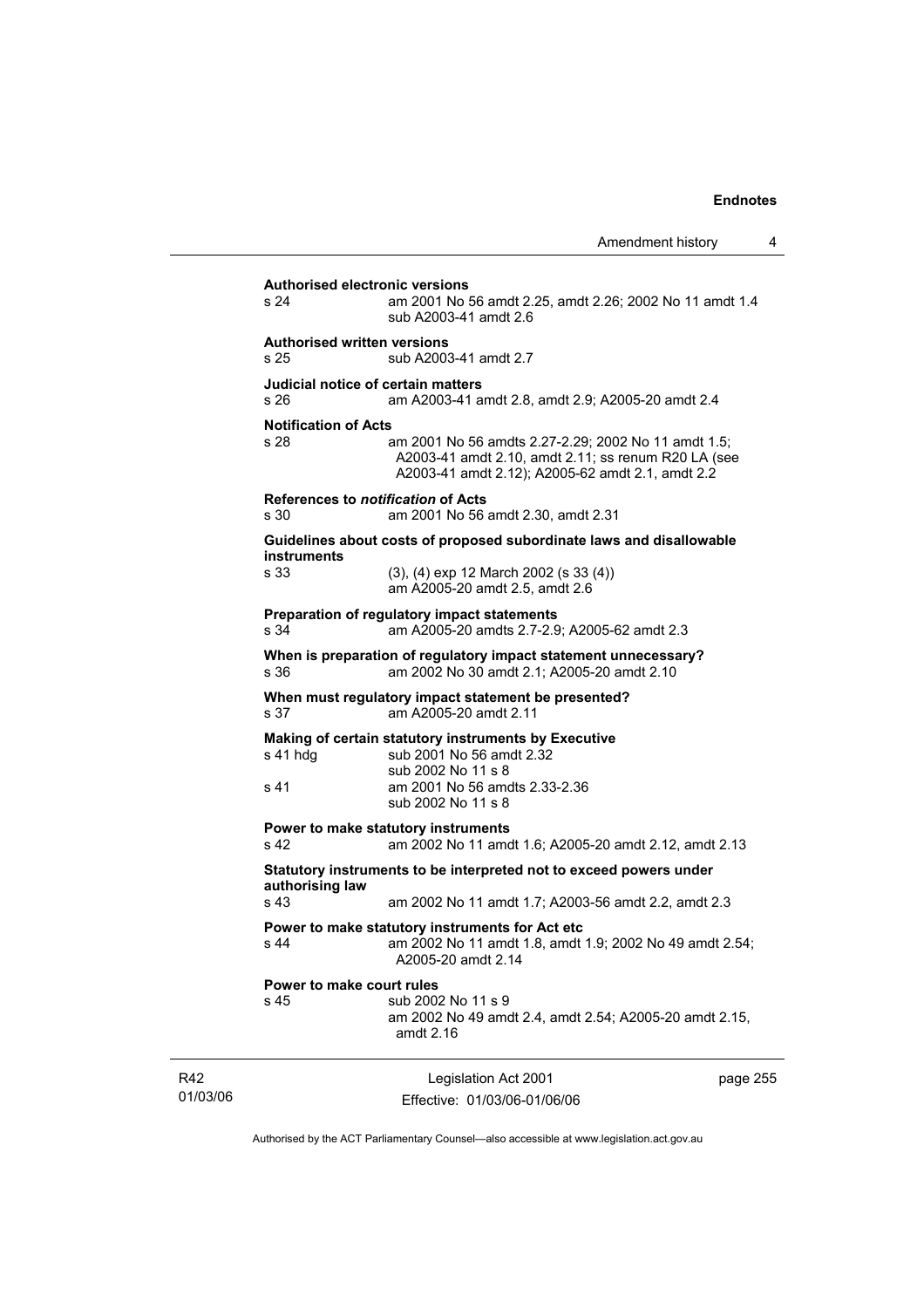| 4 | Amendment history |
|---|-------------------|
|   |                   |

**Power to make instrument includes power to amend or repeal**  s 46 am 2002 No 11 s 10 **Statutory instrument may make provision by applying law or instrument**  s 47 sub 2002 No 11 s 11 am 2002 No 49 amdt 2.5; A2003-56 amdt 2.4; A2005-20 amdts 2.17-2.19 **Power to make instrument includes power to make different provision for different categories etc**  s 48 am 2002 No 11 amdt 1.10; 2002 No 49 amdt 2.54 **Single instrument may exercise several powers or satisfy several requirements**  s 49 am 2002 No 11 amdt 1.11 **Relationship between authorising law and instrument dealing with same matter**  s 50 am 2002 No 11 amdt 1.12, amdt 1.13; 2002 No 49 amdt 2.54 **Instrument may make provision in relation to land by reference to map etc**  s 51 am A2005-20 amdt 2.20 **Instrument may authorise determination of matter etc**  s 52 am 2002 No 11 amdt 1.14; ss renum R5 LA (see 2002 No 11 amdt 1.15) **Instrument may prohibit**  s 53 am 2002 No 11 amdt 1.16, amdt 1.17 **Instrument may require making of statutory declaration**  s 54 am 2002 No 11 amdt 1.18; 2002 No 30 amdt 2.2 **Determination of fees by disallowable instrument**  s 56 am 2001 No 56 amdt 2.37, amdt 2.38; ss renum R1 LA (see 2001 No 56 amdt 2.39); 2002 No 11 amdt 1.19, amdt 1.20; 2002 No 49 amdt 2.54; A2005-20 amdts 2.21-2.27 **Fees payable in accordance with determination etc**  s 57 am 2002 No 11 amdt 1.21 **Regulations may make provision about fees**  s 58 am 2001 No 56 amdt 2.40; 2002 No 11 amdt 1.22; ss renum R5 LA (see 2002 No 11 amdt 1.23); A2005-20 amdt 2.28 **Numbering**  s 59 am 2001 No 56 amdt 2.41; A2003-41 amdt 2.13; A2005-20 amdt 2.29

| page 256 |  |
|----------|--|
|----------|--|

page 256 Legislation Act 2001 Effective: 01/03/06-01/06/06

R42 01/03/06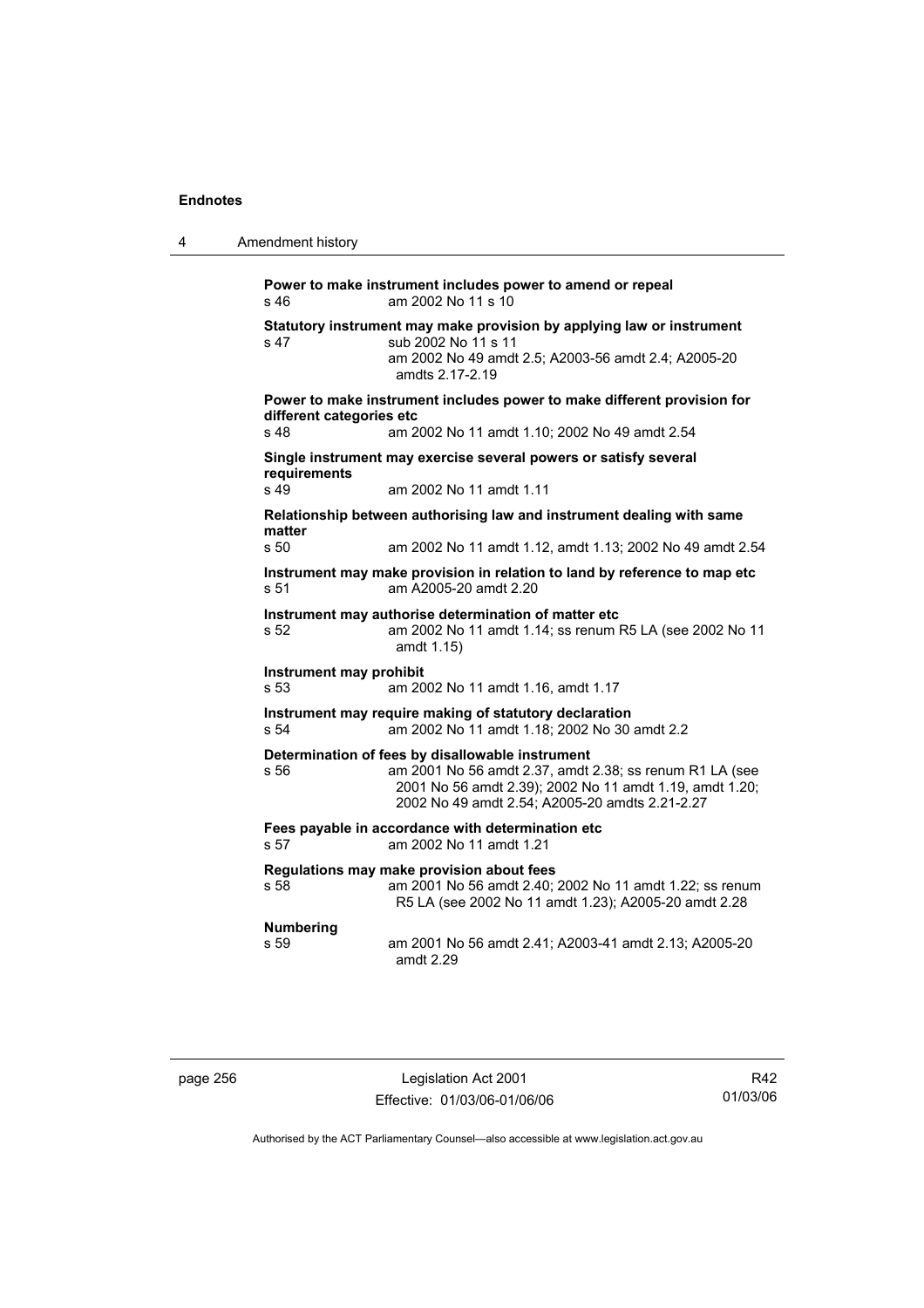#### **Correction etc of name of registrable instrument**

|                                         | Correction etc of name of registrable instrument                                                                                                                                                                                                                                                            |          |
|-----------------------------------------|-------------------------------------------------------------------------------------------------------------------------------------------------------------------------------------------------------------------------------------------------------------------------------------------------------------|----------|
| s 60 hdq<br>s 60                        | sub A2003-41 amdt 2.14<br>am 2001 No 56 amdt 2.42, amdt 2.43; 2001 No 70 amdt 1.8;<br>2002 No 49 amdt 2.6, amdt 2.7; A2003-41 amdt 2.15;<br>A2004-42 amdt 2.2, amdt 2.3                                                                                                                                     |          |
| s 60A                                   | Correction of name of explanatory statement etc<br>ins A2004-42 amdt 2.4                                                                                                                                                                                                                                    |          |
| s 61                                    | Notification of registrable instruments<br>sub 2001 No 56 amdt 2.44<br>am 2002 No 11 s 12, amdt 1.24; ss renum R5 LA (see 2002<br>No 11 amdt 1.25); A2003-41 amdts 2.16-2.19; A2004-60<br>amdt 1.173; pars renum R31 LA (see A2004-60 amdt 1.174);<br>A2005-20 amdts 2.30-2.33; A2005-62 amdt 2.4, amdt 2.5 |          |
| s 62                                    | Effect of failure to notify registrable instrument<br>am 2002 No 11 amdt 1.26, amdt 1.27                                                                                                                                                                                                                    |          |
| s 63                                    | References to <i>notification</i> of registrable instruments<br>am 2001 No 56 amdt 2.45, amdt 2.46                                                                                                                                                                                                          |          |
| s 64 hdg<br>s 64                        | Presentation of subordinate laws and disallowable instruments<br>sub 2002 No 11 amdt 1.28<br>am 2002 No 11 amdt 1.29; A2005-20 amdt 2.34; A2005-62<br>amdt 2.6                                                                                                                                              |          |
| s 65 hdg<br>s 65                        | Disallowance by resolution of Assembly<br>sub 2001 No 56 amdt 2.47<br>am 2001 No 56 amdt 2.48, amdt 2.49; 2002 No 11 amdt 1.30;<br>A2003-56 amdt 2.5; ss renum R21 LA (see A2003-56<br>amdt 2.6); A2004-42 amdt 2.5, amdt 2.6; A2005-20<br>amdt 2.35; A2005-62 amdt 2.7                                     |          |
| s 65A                                   | Notification of disallowance by resolution of Assembly<br>ins 2001 No 56 amdt 2.50<br>am 2002 No 11 amdt 1.31; A2003-41 amdt 2.20; A2005-62<br>amdt 2.8                                                                                                                                                     |          |
| <b>Revival of affected laws</b><br>s 66 | am 2002 No 11 amdt 1.32                                                                                                                                                                                                                                                                                     |          |
| s 67                                    | Making of instrument same in substance within 6 months after disallowance<br>am 2002 No 11 amdt 1.33; A2005-20 amdt 2.36; A2005-62<br>amdt 2.9                                                                                                                                                              |          |
| s 68                                    | <b>Amendment by resolution of Assembly</b><br>am 2001 No 56 amdts 2.51-2.53; ss renum R1 LA (see 2001<br>No 56 amdt 2.54); 2002 No 11 amdt 1.34; A2004-42<br>amdt 2.7, amdt 2.8; A2005-20 amdt 2.37; A2005-62<br>amdt 2.10                                                                                  |          |
|                                         | Legislation Act 2001                                                                                                                                                                                                                                                                                        | page 257 |

R42 01/03/06

Effective: 01/03/06-01/06/06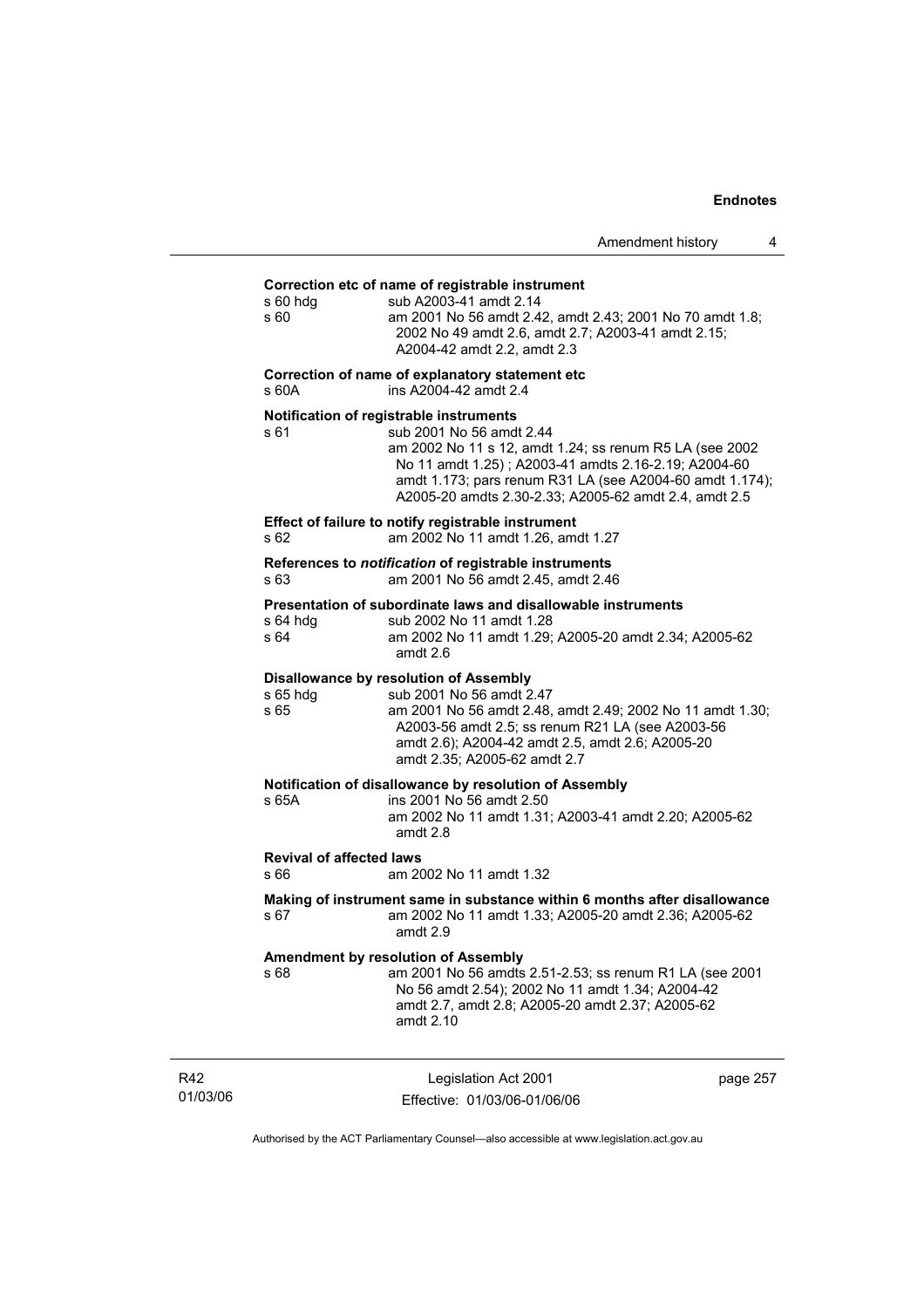| 4 | Amendment history                                                                                                                                                                                                                                         |
|---|-----------------------------------------------------------------------------------------------------------------------------------------------------------------------------------------------------------------------------------------------------------|
|   | Notification of amendments made by resolution of Assembly<br>am 2001 No 56 amdt 2.55, amdt 2.56; 2002 No 11 amdt 1.35;<br>s 69<br>2002 No 49 amdt 2.8; A2005-62 amdt 2.11                                                                                 |
|   | Making of amendment restoring effect of law within 6 months after<br>amendment                                                                                                                                                                            |
|   | s 70<br>am 2002 No 11 amdt 1.36; A2005-20 amdt 2.38; A2005-62<br>amdt $2.12$                                                                                                                                                                              |
|   | Effect of dissolution or expiry of Assembly on notice of motion<br>am 2002 No 11 amdt 1.37; A2005-20 amdt 2.39, amdt 2.40;<br>s 71<br>A2005-62 amdt 2.13                                                                                                  |
|   | Meaning of law in ch 8<br>s 72<br>am A2004-42 amdt 2.9; A2005-20 amdt 2.41                                                                                                                                                                                |
|   | General rules about commencement<br>s 73<br>am 2002 No 11 s 13, s 14, amdt 1.38, amdt 1.39; A2003-41<br>amdt 2.21; A2003-56 amdts 2.7-2.9; A2004-42 amdt 2.10;<br>A2005-20 amdt 2.42                                                                      |
|   | Time of commencement<br>s 74<br>sub 2002 No 11 s 15                                                                                                                                                                                                       |
|   | Commencement of naming and commencement provisions<br>s 75 hdg<br>sub A2004-42 amdt 2.11<br>am 2002 No 11 s 16; 2002 No 49 amdt 2.9, amdt 2.10;<br>s 75<br>A2003-56 amdt 2.10, amdt 2.11; A2004-42 amdt 2.12;<br>ss renum R27 LA (see A2004-42 amdt 2.13) |
|   | Meaning of commences retrospectively<br>ins A2003-56 amdt 2.12<br>s 75A                                                                                                                                                                                   |
|   | Retrospective commencement requires clear indication<br>ins A2003-56 amdt 2.12<br>s 75B<br>am A2004-42 amdt 2.14; ss renum R27 LA (see A2004-42<br>amdt 2.15)                                                                                             |
|   | Non-prejudicial provision may commence retrospectively<br>am 2002 No 11 amdt 1.40; ss renum R5 LA (see 2002 No 11<br>s 76<br>amdt 1.41); A2003-56 amdt 2.13, amdt 2.14; A2005-20<br>amdt $2.46$                                                           |
|   | <b>Commencement by commencement notice</b><br>am 2002 No 11 s 17, amdt 1.42; 2002 No 49 amdt 2.11;<br>s 77<br>A2004-42 amdts 2.16-2.18                                                                                                                    |
|   | Separate commencement of amendments<br>sub 2002 No 11 amdt 1.43<br>s 78                                                                                                                                                                                   |

page 258 Legislation Act 2001 Effective: 01/03/06-01/06/06

R42 01/03/06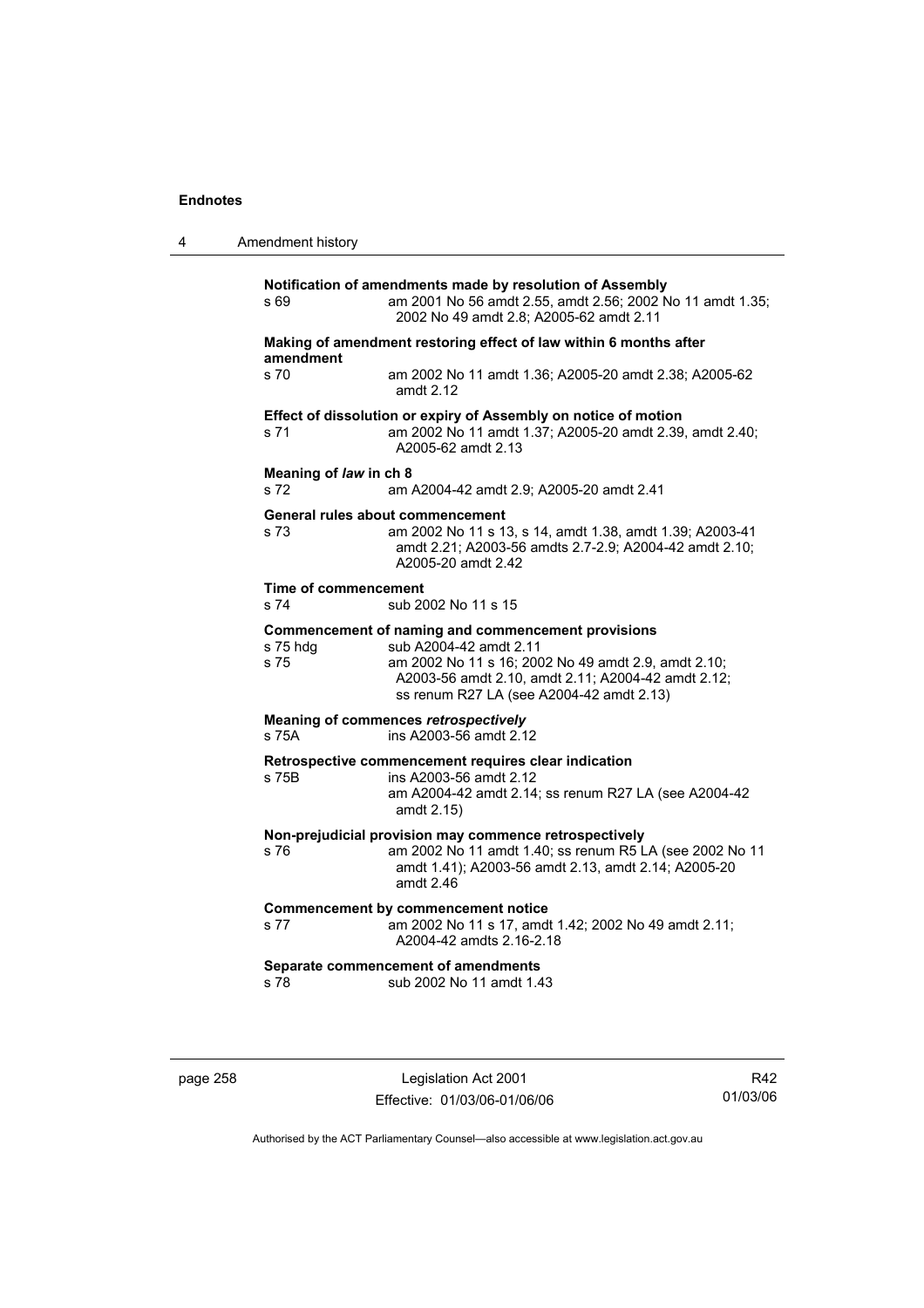## Legislation Act 2001 Effective: 01/03/06-01/06/06 page 259 **Automatic commencement of postponed law**  s 79 am 2002 No 11 amdt 1.44; 2002 No 49 amdt 2.12; A2003-41 amdt 2.22; A2003-56 amdt 2.15, amdt 2.16; ss renum R21 LA (see A2003-56 amdt 2.17); A2004-42 amdt 2.19; A2005-20 amdt 2.44, amdt 2.45 **Commencement of amendment of uncommenced law**  s 79A ins A2003-41 amdt 2.23 **References to** *commencement* **of law**  s 80 am 2002 No 49 amdt 2.13 **Exercise of powers between notification and commencement**  s 81 am 2002 No 11 amdts 1.45-1.47; A2004-42 amdt 2.20, amdt 2.21; ss renum R27 LA (see A2004-42 amdt 2.22); A2005-5 s 25; ss renum R32 LA (see A2005-5 s 26); A2005-20 amdt 2.46 **Definitions for ch 9**  s 82 def *law* sub A2004-42 amdt 2.23; A2005-20 amdt 2.47 def *repeal* sub 2002 No 49 amdt 2.14 am A2004-42 amdt 2.24 **Consequences of amendment of statutory instrument by Act**  s 83 am 2002 No 11 amdt 1.48, amdt 1.49 **Saving of operation of repealed and amended laws**  s 84 am 2002 No 11 amdt 1.50; ss renum R5 LA (see 2002 No 11 amdt 1.51); A2005-20 amdt 2.48 **Creation of offences and changes in penalties**  s 84A ins 2001 No 56 amdt 2.57 am 2002 No 11 amdt 1.52; A2004-42 amdt 2.25; ss renum R27 LA (see A2004-42 amdt 2.26); A2005-20 amdt 2.49 **When repeal takes effect**  s 85 sub 2002 No 11 s 18 **Repealed and amended laws not revived on repeal of repealing and amending laws**  s 86 am 2002 No 11 amdt 1.53; ss renum R5 LA (see 2002 No 11 amdt 1.54) **Commencement not undone if repealed**  s 87 am 2002 No 11 amdt 1.55 **Repeal does not end effect of transitional laws etc**  s 88 hdg sub 2002 No 49 amdt 2.15<br>s 88 se sam 2002 No 11 amdt 1.56: am 2002 No 11 amdt 1.56; A2003-56 amdt 2.18; A2005-20 amdt 2.50, amdt 2.51; ss renum R34 LA (see A2005-20 amdt 2.52)

Authorised by the ACT Parliamentary Counsel—also accessible at www.legislation.act.gov.au

R42 01/03/06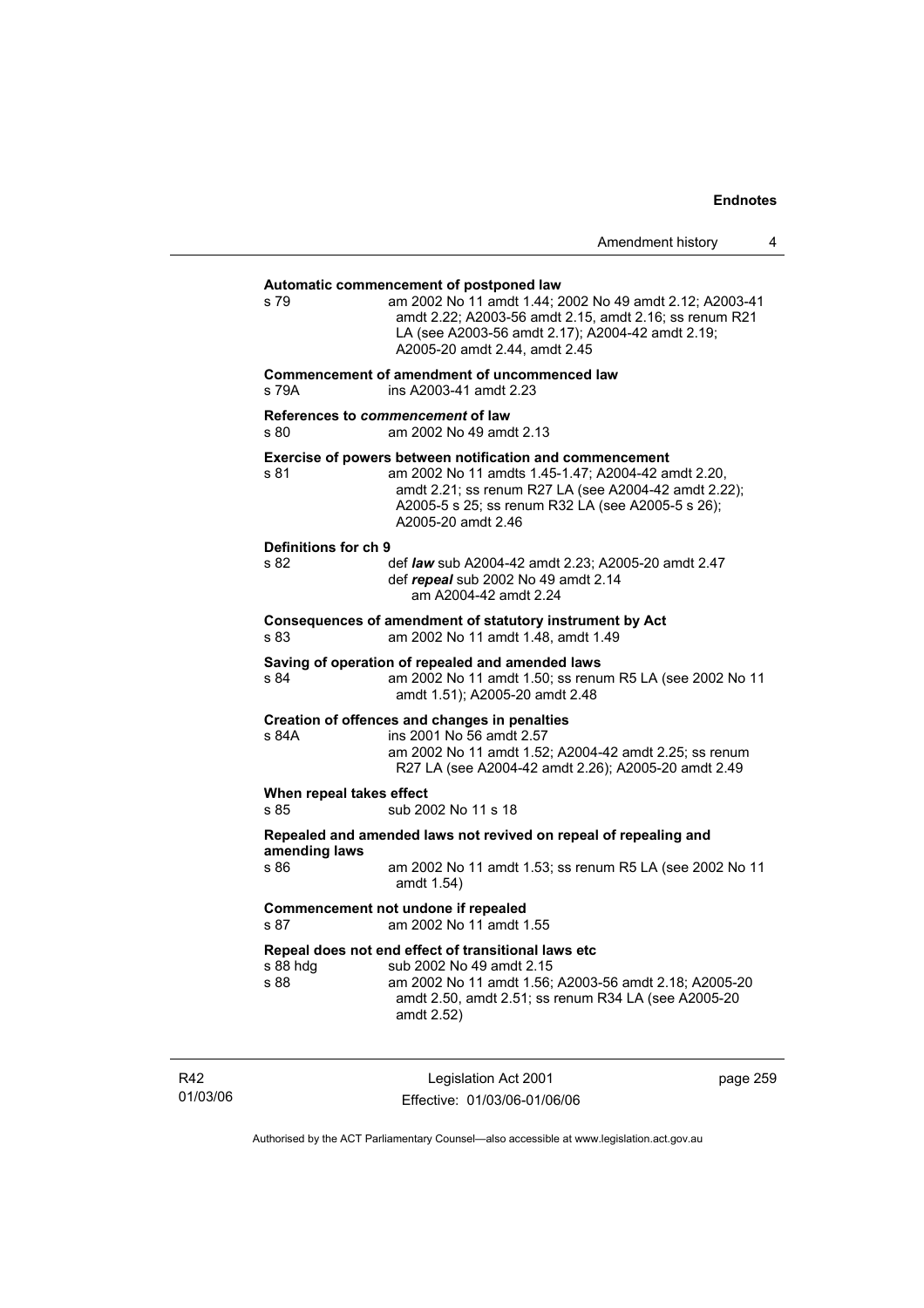4 Amendment history

## **Automatic repeal of certain laws and provisions**

| s 89                                   | am 2002 No 11 amdts 1.57-1.59; ss renum R5 LA (see 2002<br>No 11 amdt 1.60); 2002 No 30 amdt 2.3; 2002 No 49<br>amdts 2.16-2.18, 2.20-2.23; ss renum R13 LA (see 2002<br>No 49 amdt 2.19); A2003-56 amdts 2.19-2.23; ss renum R21<br>LA (see A2003-56 amdt 2.24); A2004-42 amdt 2.27,<br>amdt 2.28, amdts 2.30-2.32; ss renum R27 LA (see<br>A2004-42 amdt 2.29); A2005-20 amdts 2.53-2.56 |
|----------------------------------------|--------------------------------------------------------------------------------------------------------------------------------------------------------------------------------------------------------------------------------------------------------------------------------------------------------------------------------------------------------------------------------------------|
| s 91                                   | Insertion of provisions by amending law<br>am 2001 No 56 amdt 2.58; 2002 No 11 amdts 1.61-1.63;<br>ss renum R5 LA (see 2002 No 11 amdt 1.64); A2003-41<br>amdt 2.24; A2004-42 amdt 2.33, amdt 2.34; A2005-20<br>amdt 2.57                                                                                                                                                                  |
| s 92                                   | Amendment to be made whenever possible<br>am 2002 No 11 amdts 1.65-1.68; A2005-20 amdt 2.58                                                                                                                                                                                                                                                                                                |
| s 93                                   | Provisions included in another provision for amendment purposes<br>am 2001 No 56 amdt 2.59, amdt 2.60; 2002 No 11 amdt 1.69;<br>A2004-42 amdt 2.35, amdt 2.36; A2005-20 amdt 2.59                                                                                                                                                                                                          |
| s 94                                   | Continuance of appointments etc made under amended provisions<br>am 2002 No 11 amdt 1.70; ss renum R5 LA (see 2002 No 11<br>amdt 1.71); 2002 No 49 amdt 2.24; A2003-41 amdt 2.25                                                                                                                                                                                                           |
| <b>Status of modifications</b><br>s 95 | am 2002 No 11 amdt 1.72, amdt 1.73                                                                                                                                                                                                                                                                                                                                                         |
| <b>Relocated provisions</b><br>s 96    | am 2002 No 11 amdt 1.74; A2005-20 amdt 2.60                                                                                                                                                                                                                                                                                                                                                |
| <b>Referring to laws</b><br>ch 10 hdg  | sub A2005-20 amdt 2.61                                                                                                                                                                                                                                                                                                                                                                     |
| Definitions for ch 10                  |                                                                                                                                                                                                                                                                                                                                                                                            |
| s 97 hdq<br>s 97                       | sub 2001 No 56 amdt 2.61<br>am 2001 No 56 amdt 2.62<br>sub A2005-20 amdt 2.61<br>def ACT law ins A2005-20 amdt 2.61<br>def law ins A2005-20 amdt 2.61<br>def law of another jurisdiction ins A2005-20 amdt 2.61                                                                                                                                                                            |
| s 98                                   | References to ACT law include law containing reference<br>am 2002 No 11 amdt 1.75<br>sub A2005-20 amdt 2.61                                                                                                                                                                                                                                                                                |
| s 99                                   | References in ACT statutory instruments to the Act<br>am A2003-56 amdt 2.25<br>sub A2005-20 amdt 2.61                                                                                                                                                                                                                                                                                      |

page 260 Legislation Act 2001 Effective: 01/03/06-01/06/06

R42 01/03/06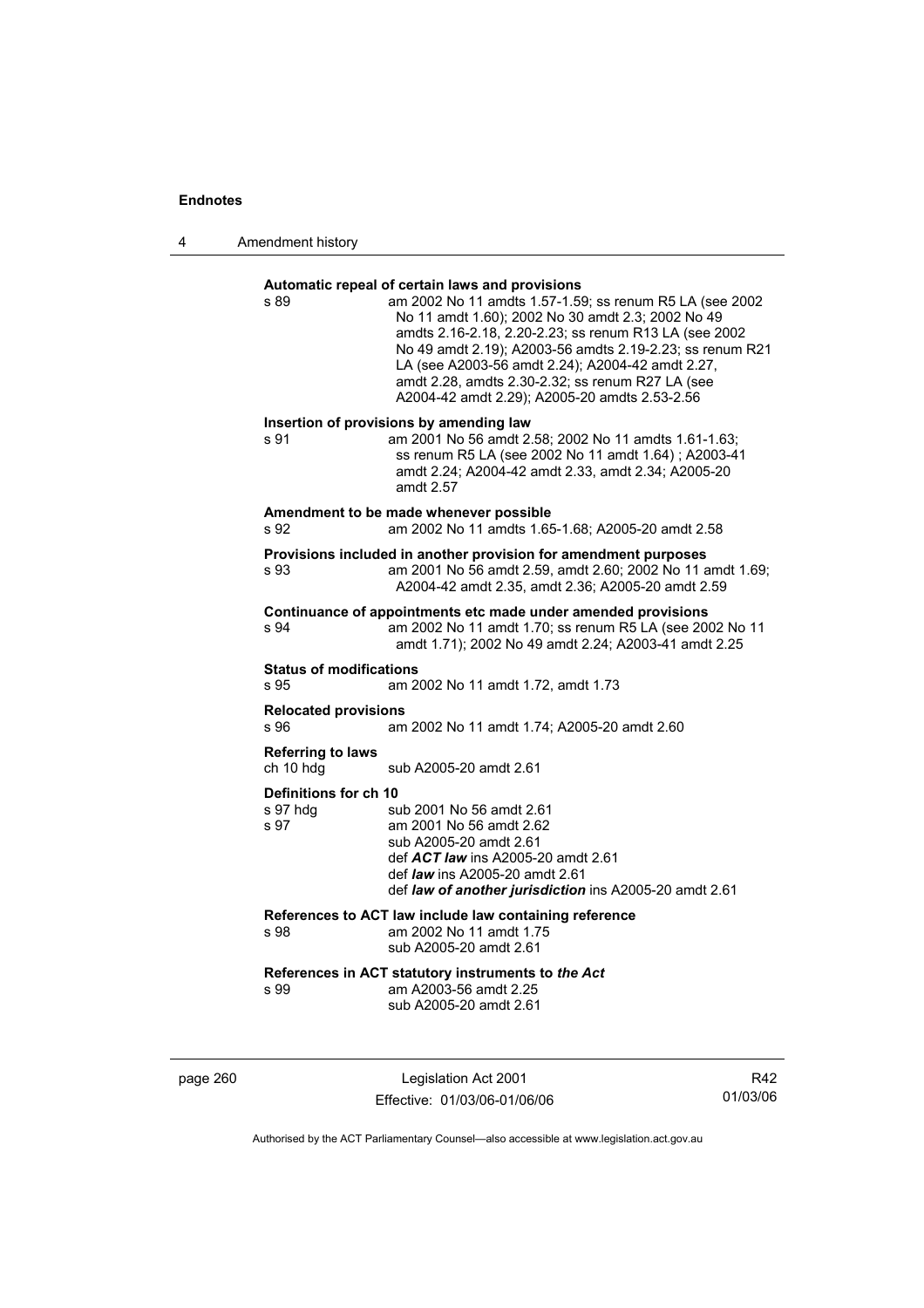| s 100                                         | <b>Referring to particular ACT laws</b><br>am A2003-56 amdt 2.26<br>sub A2005-20 amdt 2.61                                                                                                                   |
|-----------------------------------------------|--------------------------------------------------------------------------------------------------------------------------------------------------------------------------------------------------------------|
| s 101                                         | Referring to particular laws of other jurisdictions etc<br>am 2002 No 49 amdt 2.25<br>sub A2005-20 amdt 2.61                                                                                                 |
| s 101A                                        | Reference to provisions of law or instrument is inclusive<br>ins 2001 No 56 amdt 2.63<br>om A2005-20 amdt 2.61                                                                                               |
| s 101B                                        | References to paragraphs etc<br>ins 2001 No 56 amdt 2.63<br>om A2005-20 amdt 2.61                                                                                                                            |
| s 102                                         | References to laws include references to laws as in force from time to time<br>am 2002 No 11 amdt 1.76, amdt 1.77; A2003-56 amdt 2.27;<br>ss renum R21 LA (see A2003-56 amdt 2.28)<br>sub A2005-20 amdt 2.61 |
| References to repealed laws<br>s 103          | sub A2005-20 amdt 2.61                                                                                                                                                                                       |
| s 104                                         | References to laws include references to instruments under laws<br>am 2001 No 56 amdt 2.64<br>sub A2005-20 amdt 2.61                                                                                         |
| s 105                                         | Referring to provisions of laws<br>am 2002 No 11 amdt 1.78, amdt 1.79<br>sub A2005-20 amdt 2.61                                                                                                              |
| s 106                                         | References to provisions of laws are inclusive<br>am 2002 No 30 amdt 2.4<br>sub A2005-20 amdt 2.61                                                                                                           |
| s 106A                                        | References to paragraphs etc of laws<br>ins A2005-20 amdt 2.61                                                                                                                                               |
| Meaning of law in ch 11<br>s 107 hdg<br>s 107 | sub A2004-42 amdt 2.37<br>def law am A2003-41 amdt 2.26; A2005-20 amdt 2.62<br>def republication ins A2004-42 amdt 2.38                                                                                      |
| <b>Republication in register</b><br>$s$ 108   | am 2001 No 56 amdt 2.65                                                                                                                                                                                      |
| s 109                                         | Republications may be published with other information<br>am A2003-41 amdt 2.27                                                                                                                              |
|                                               |                                                                                                                                                                                                              |

R42 01/03/06

Legislation Act 2001 Effective: 01/03/06-01/06/06 page 261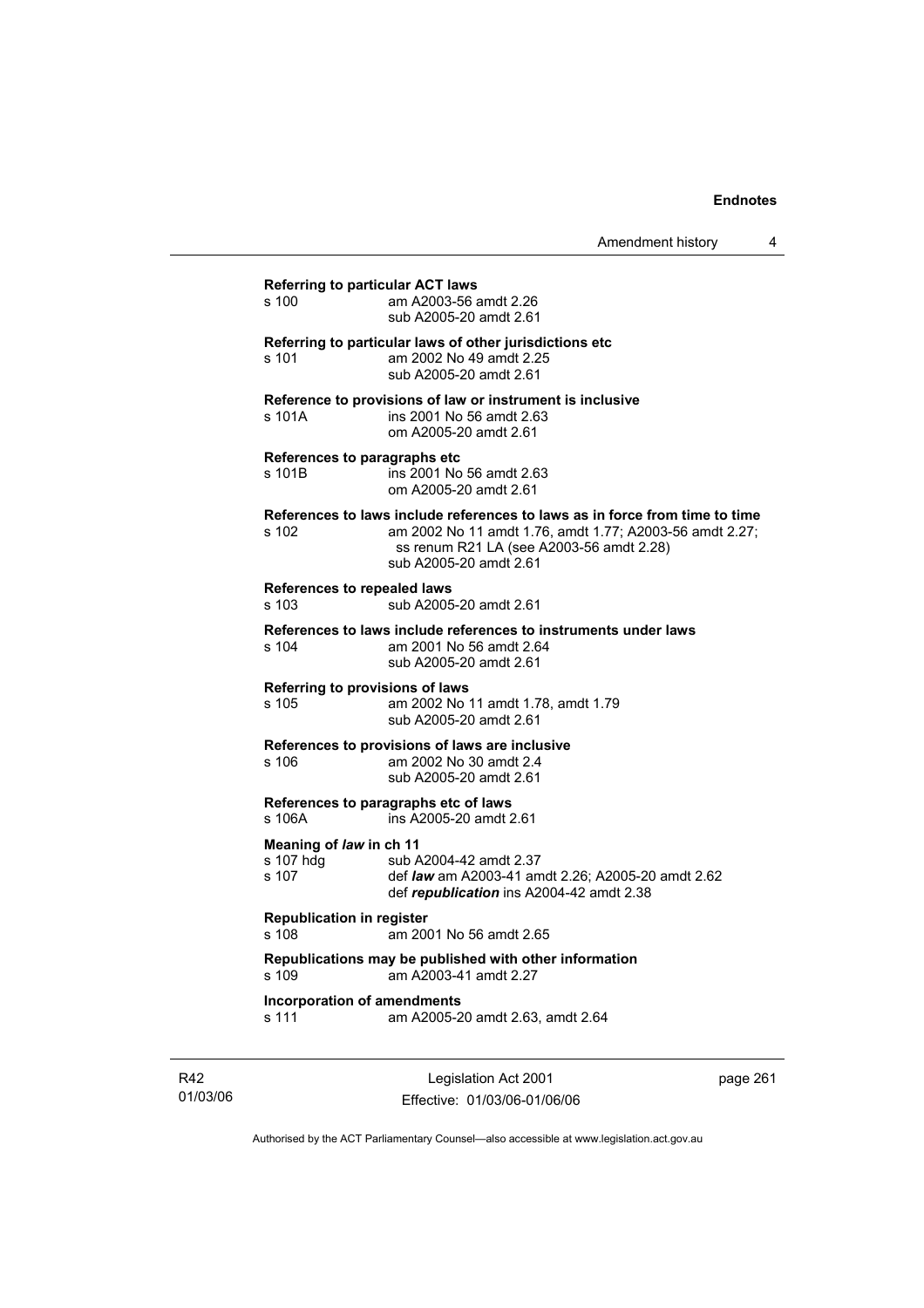| 4 | Amendment history                                                                                                                                               |
|---|-----------------------------------------------------------------------------------------------------------------------------------------------------------------|
|   | Authorisation for parliamentary counsel<br>s 114<br>am 2001 No 70 amdt 1.8                                                                                      |
|   | Ambit of editorial amendments<br>s 116<br>am A2003-56 amdt 2.29; A2005-20 amdts 2.65-2.68,<br>amdt 2.146                                                        |
|   | Delegation by parliamentary counsel<br>s 119<br>renum as s 260                                                                                                  |
|   | Scope of Acts and statutory instruments<br>ch 12 hdg<br>orig ch 12 hdg renum as ch 19 hdg and then ch 20 hdg<br>ins 2001 No 56 amdt 2.68                        |
|   | Act to be interpreted not to exceed legislative powers of Assembly<br>orig s 120 renum as s 261<br>s 120<br>ins 2001 No 56 amdt 2.68<br>am 2002 No 11 amdt 1.80 |
|   | <b>Binding effect of Acts</b><br>s 121<br>orig s 121 renum as s 262 and then s 302<br>ins 2002 No 11 s 19                                                       |
|   | <b>Application to Territory</b><br>s 122<br>orig s 122 renum as s 263<br>ins 2001 No 56 amdt 2.68<br>am 2002 No 11 amdt 1.81                                    |
|   | Application of s 47 (2) and (3)<br>renum as s 264 and then s 304<br>s 122A                                                                                      |
|   | Application of s 61 and s 62<br>s 123<br>renum as s 265 and then s 305                                                                                          |
|   | <b>Application of s 69</b><br>s 124<br>renum as s 266                                                                                                           |
|   | <b>Structure of Acts and statutory instruments</b><br>ch 13 hdg<br>orig ch 13 hdg renum as ch 20 hdg and then ch 21 hdg<br>ins 2001 No 56 amdt 2.68             |
|   | General<br>ins 2001 No 56 amdt 2.68<br>pt 13.1 hdg                                                                                                              |
|   | Meaning of law in ch 13<br>s 125<br>orig s 125 renum as s 267 and then s 306<br>ins 2001 No 56 amdt 2.68<br>am A2005-20 amdt 2.69                               |

page 262 Legislation Act 2001 Effective: 01/03/06-01/06/06

R42 01/03/06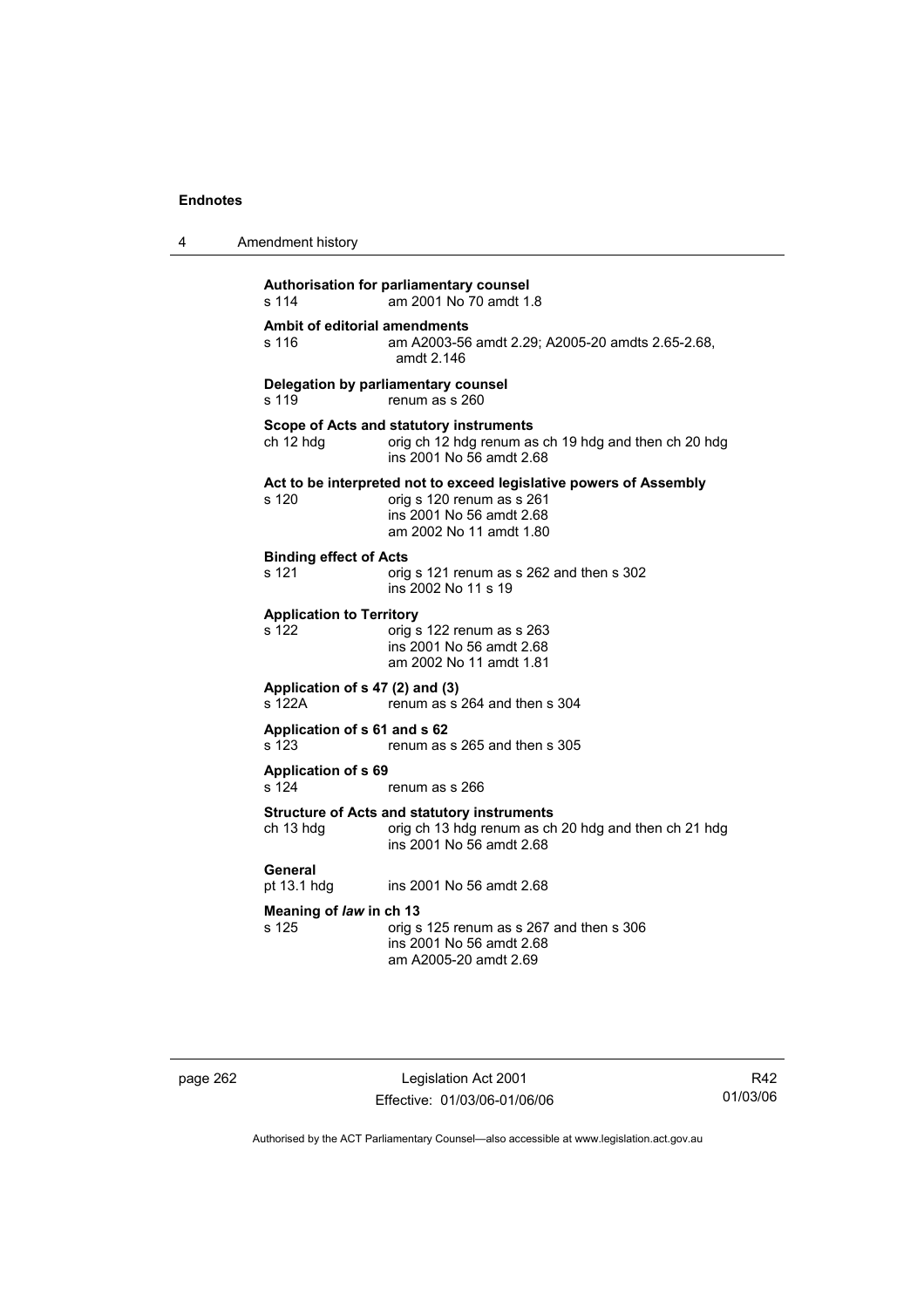## **Material that is part of Act or statutory instrument**  s 126 orig s 126 renum as s 268 and then s 307 ins 2001 No 56 amdt 2.68 am 2002 No 11 amdt 1.82; 2002 No 30 amdt 2.5; A2003-56 amdt 2.30; ss renum R21 LA (see A2003-56 amdt 2.31); A2005-20 amdt 2.70 **Material that is not part of Act or statutory instrument**  s 127 orig s 127 renum as s 269 and then s 308 ins 2001 No 56 amdt 2.68 am 2002 No 11 amdt 1.83; A2005-20 amdt 2.71 **Status of certain instruments as notifiable instruments**  s 128 renum as s 270 and then s 309 **Compliance with authorisation or requirement to do something by notice in gazette**  renum as s 271 and then s 310 **Particular kinds of provisions**  pt 13.2 hdg ins 2001 No 56 amdt 2.68 **What is a definition?**<br>s 130 or orig s 130 renum as s 272 and then s 313 ins 2001 No 56 amdt 2.68 am A2003-56 amdts 2.32-2.34 **Signpost definitions**  s 131 ins 2001 No 56 amdt 2.68 am 2002 No 49 amdt 2.26, amdt 2.27; A2003-56 amdt 2.35, amdt 2.36; ss renum R21 LA (see A2003-56 amdt 2.37) **Examples**  s 132 ins 2001 No 56 amdt 2.68 am 2002 No 11 amdt 1.84 **Penalty units**  ins 2001 No 56 amdt 2.68 am 2002 No 11 amdt 1.85 **Penalties at end of sections and subsections**  s 134 ins 2001 No 56 amdt 2.68 am 2002 No 11 amdt 1.86; 2002 No 49 amdt 2.28; A2005-20 amdt 2.72; amdt 2.73 **Penalties not at end of sections and subsections**  s 135 ins 2001 No 56 amdt 2.68 am 2002 No 11 amdt 1.87; 2002 No 49 amdt 2.29; A2005-20 amdt 2.74, amdt 2.75

R42 01/03/06

Legislation Act 2001 Effective: 01/03/06-01/06/06 page 263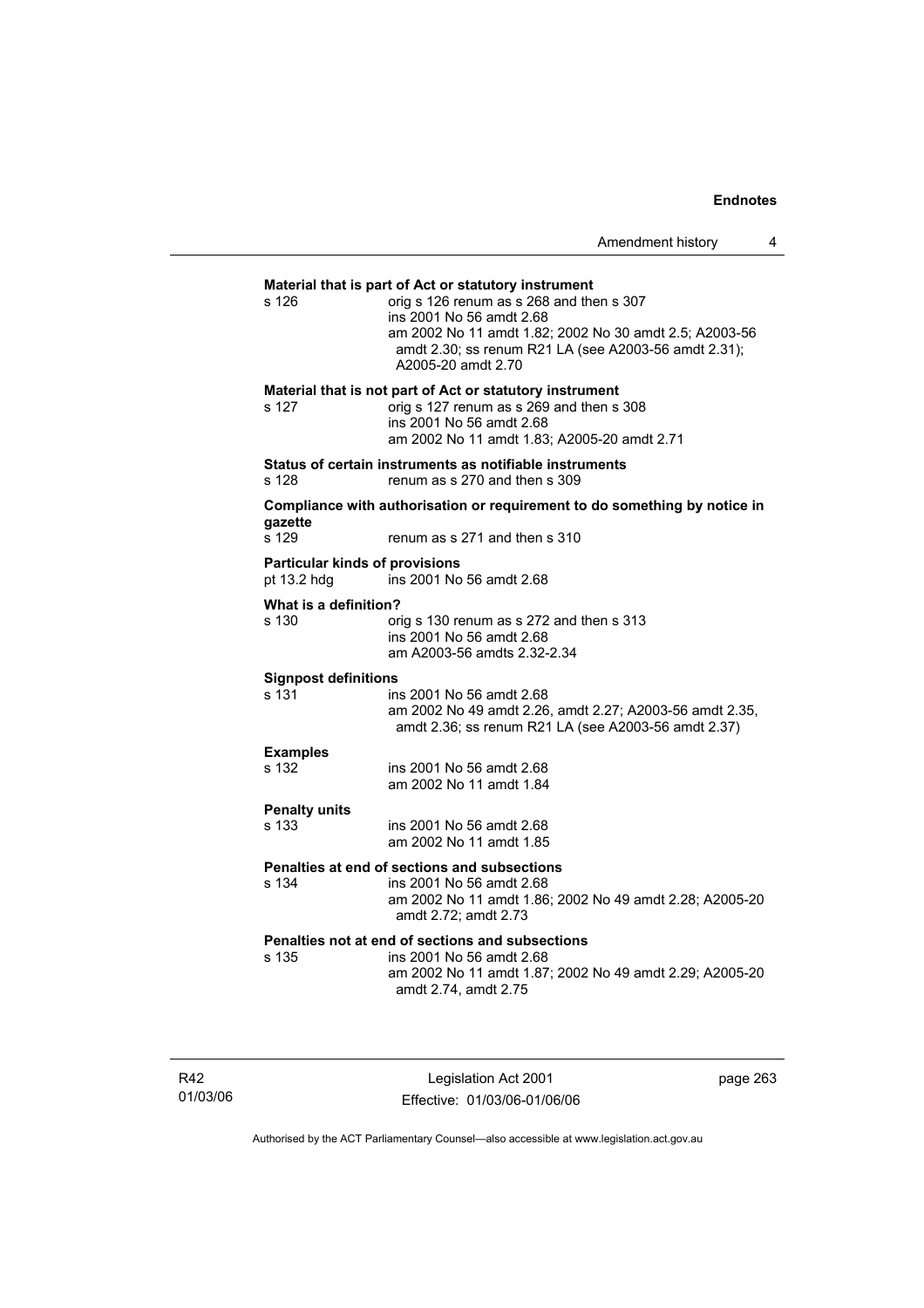4 Amendment history

**Interpretation of Acts and statutory instruments**  ins 2002 No 11 s 20 sub A2003-18 s 4 **Purpose and scope**<br>pt 14.1 hdg ir ins A2003-18 s 4 **Meaning of** *Act* **in ch 14**  s 136 ins 2001 No 56 amdt 2.68 om 2002 No 11 amdt 1.88 ins A2003-18 s 4 **Purpose and scope of ch 14**  s 137 ins 2002 No 11 s 20 sub A2003-18 s 4 **Key principles of interpretation**  pt 14.2 hdg ins A2003-18 s 4 **Meaning of** *working out the meaning of an Act* s 138 reloc from IA 2002 No 11 amdt 2.63 sub A2003-18 s 4 **Interpretation best achieving Act's purpose**  s 139 reloc from IA 2002 No 11 amdt 2.63 pars renum R5 LA am 2002 No 49 amdt 2.30 sub A2003-18 s 4 am A2004-5 amdt 2.7 **Legislative context**  s 140 ins A2003-18 s 4 **Non-legislative context generally**  s 141 ins A2003-18 s 4 am A2003-41 amdt 2.28 **Non-legislative context—material that may be considered**  s 142 ins A2003-18 s 4 am A2003-41 amdt 2.29; table renum R22 LA; A2005-20 amdt 2.76 **Law stating material for consideration in working out meaning**  ins A2003-18 s 4 **Aids to interpretation**  ch 15 hdg ins 2001 No 56 amdt 2.68<br>ch 15 hdg note om 2002 No 11 amdt 1.89 om 2002 No 11 amdt 1.89 **General**  pt 15.1 hdg ins 2001 No 56 amdt 2.68

page 264 Legislation Act 2001 Effective: 01/03/06-01/06/06

R42 01/03/06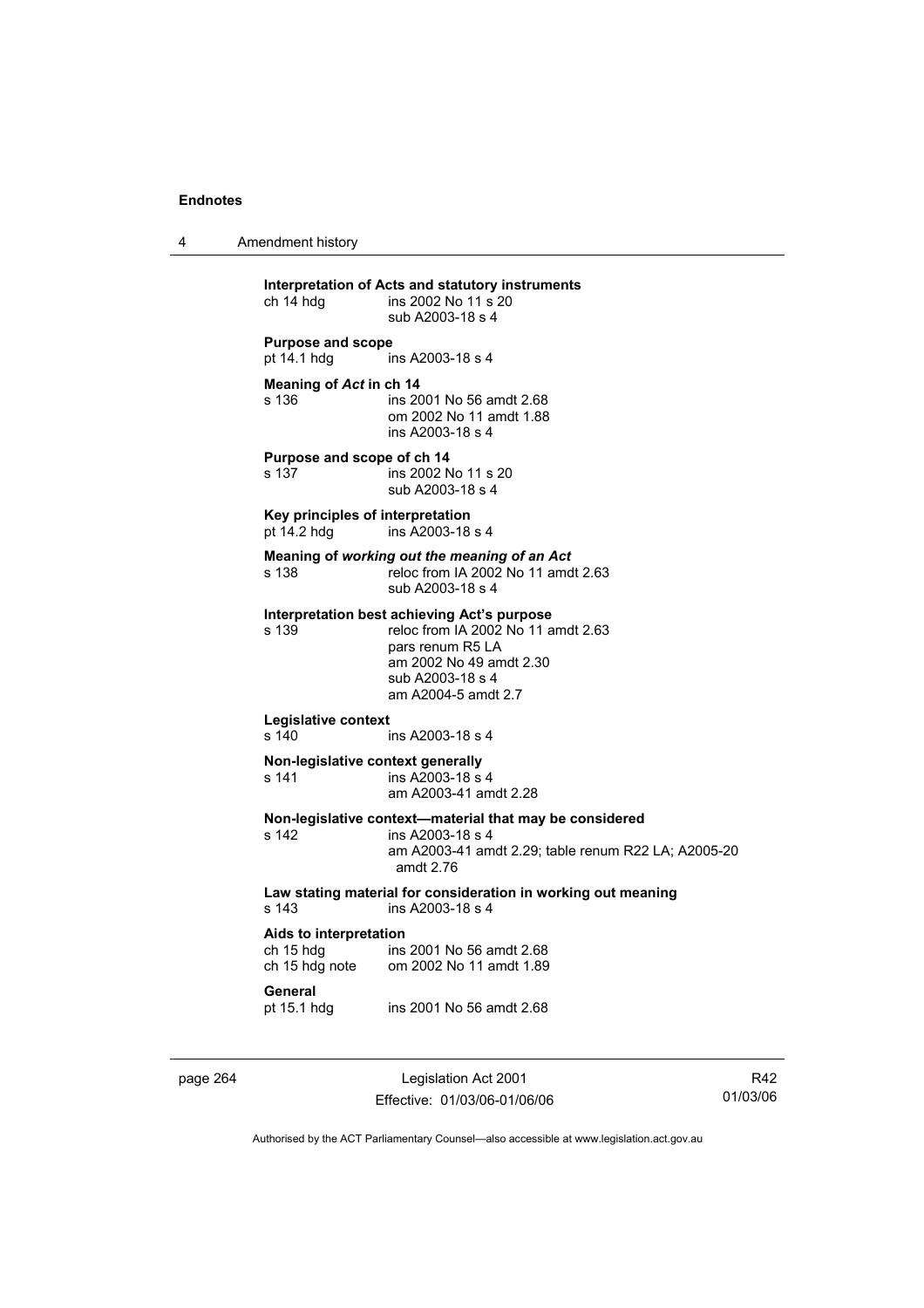| <b>Meaning of commonly-used terms</b>   |                                                                     |  |
|-----------------------------------------|---------------------------------------------------------------------|--|
| s 144 hdg                               | sub A2003-56 amdt 2.38                                              |  |
| s 144                                   | ins 2001 No 56 amdt 2.68                                            |  |
|                                         |                                                                     |  |
| Gender and number                       |                                                                     |  |
| s 145                                   | ins 2001 No 56 amdt 2.68                                            |  |
|                                         | am 2002 No 11 amdt 1.90                                             |  |
|                                         |                                                                     |  |
| Meaning of may and must                 |                                                                     |  |
| s 146                                   | ins 2001 No 56 amdt 2.68                                            |  |
|                                         | am 2002 No 11 amdt 1.91, amdt 1.92; 2002 No 30 amdt 2.6;            |  |
|                                         | A2003-56 amdt 2.39; A2005-20 amdt 2.77                              |  |
|                                         |                                                                     |  |
|                                         | Changes of drafting practice not to affect meaning                  |  |
| s 147                                   | ins 2001 No 56 amdt 2.68                                            |  |
|                                         | am 2002 No 11 amdt 1.93                                             |  |
|                                         | Terms used in instruments have same meanings as in authorising laws |  |
| s 148                                   | ins 2001 No 56 amdt 2.68                                            |  |
|                                         | am 2002 No 11 amdt 1.94; A2003-56 amdt 2.40                         |  |
|                                         |                                                                     |  |
| Age in years                            |                                                                     |  |
| s 149                                   | ins 2001 No 56 amdt 2.68                                            |  |
|                                         | am 2002 No 11 amdt 1.95                                             |  |
|                                         |                                                                     |  |
| <b>Measurement of distance</b>          |                                                                     |  |
| s 150                                   | ins 2001 No 56 amdt 2.68                                            |  |
|                                         | am 2002 No 11 amdt 1.96                                             |  |
|                                         |                                                                     |  |
|                                         | Working out periods of time generally                               |  |
| s 151                                   | ins 2002 No 11 s 21                                                 |  |
|                                         | am 2002 No 49 amdt 2.31; A2003-56 amdt 2.41                         |  |
|                                         | sub A2005-62 amdt 2.14                                              |  |
|                                         | $(9)$ -(11) exp 11 January 2007 (s 151 (11))                        |  |
|                                         | Periods of time ending on non-working days                          |  |
| s 151A                                  | ins A2005-62 amdt 2.14                                              |  |
|                                         | $(5)-(7)$ exp 11 January 2007 (s 151A $(7)$ )                       |  |
|                                         |                                                                     |  |
|                                         | Doing things for which no time is fixed                             |  |
| s 151B                                  | ins A2005-62 amdt 2.14                                              |  |
|                                         |                                                                     |  |
| <b>Power to extend time</b>             |                                                                     |  |
| s 151C                                  | ins A2005-62 amdt 2.14                                              |  |
| <b>Continuing effect of obligations</b> |                                                                     |  |
| s 152                                   | ins 2002 No 11 s 21                                                 |  |
|                                         | sub 2002 No 49 amdt 2.32                                            |  |
|                                         |                                                                     |  |
| <b>Definitions</b>                      |                                                                     |  |
| pt 15.2 hdg                             | ins 2001 No 56 amdt 2.68                                            |  |
|                                         |                                                                     |  |
|                                         |                                                                     |  |
|                                         |                                                                     |  |

R42 01/03/06

Legislation Act 2001 Effective: 01/03/06-01/06/06 page 265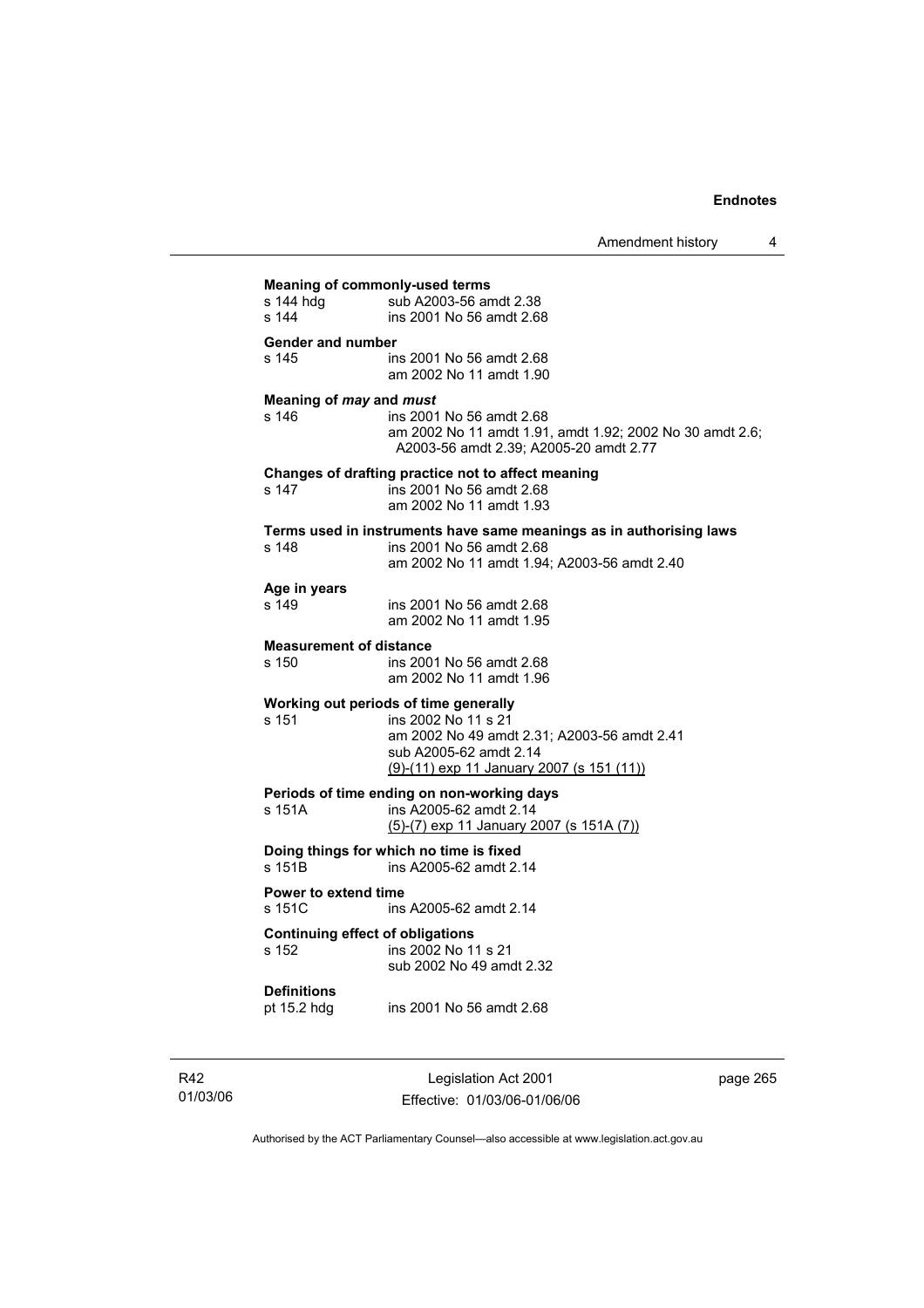| 4 | Amendment history                                                                                                                                      |
|---|--------------------------------------------------------------------------------------------------------------------------------------------------------|
|   | Definitions apply subject to contrary intention<br>ins 2001 No 56 amdt 2.68<br>s 155<br>am 2002 No 11 amdt 1.97, amdt 1.98                             |
|   | Application of definitions in dictionaries and sections<br>s 156<br>ins 2001 No 56 amdt 2.68<br>am A2003-56 amdt 2.42; A2005-20 amdts 2.78-2.80        |
|   | Defined terms—other parts of speech and grammatical forms<br>ins 2001 No 56 amdt 2.68<br>s 157<br>sub 2002 No 11 amdt 1.99<br>am A2003-56 amdt 2.43    |
|   | References to various entities and things<br>ins 2001 No 56 amdt 2.68<br>pt $15.3$ hdg                                                                 |
|   | References to people generally<br>ins 2001 No 56 amdt 2.68<br>s 160<br>am 2002 No 11 amdt 1.100, amdt 1.101                                            |
|   | <b>Corporations liable to offences</b><br>ins 2001 No 56 amdt 2.68<br>s 161<br>am 2002 No 11 amdt 1.102; 2002 No 51 amdt 1.23; 2002<br>No 49 amdt 2.33 |
|   | References to a Minister or the Minister<br>s 162<br>ins 2001 No 56 amdt 2.68                                                                          |
|   | References to a chief executive or the chief executive<br>s 163<br>ins 2001 No 56 amdt 2.68<br>am A2005-44 amdt 1.5                                    |
|   | <b>References to Australian Standards etc</b><br>s 164<br>ins 2001 No 56 amdt 2.68<br>sub A2003-56 amdt 2.44                                           |
|   | References to Assembly committees that no longer exist<br>s 165<br>ins 2001 No 56 amdt 2.68                                                            |
|   | References to person with interest in land include personal<br>representative etc<br>s 168<br>ins 2001 No 56 amdt 2.68                                 |
|   | am 2002 No 11 amdt 1.103                                                                                                                               |
|   | References to domestic partner and domestic partnership<br>s 169<br>ins A2003-14 s 4                                                                   |
|   | References to transgender people<br>s 169A<br>ins A2003-14 s 4                                                                                         |
|   | References to intersex people<br>ins A2003-14 s 4<br>s 169B                                                                                            |

page 266 Legislation Act 2001 Effective: 01/03/06-01/06/06

R42 01/03/06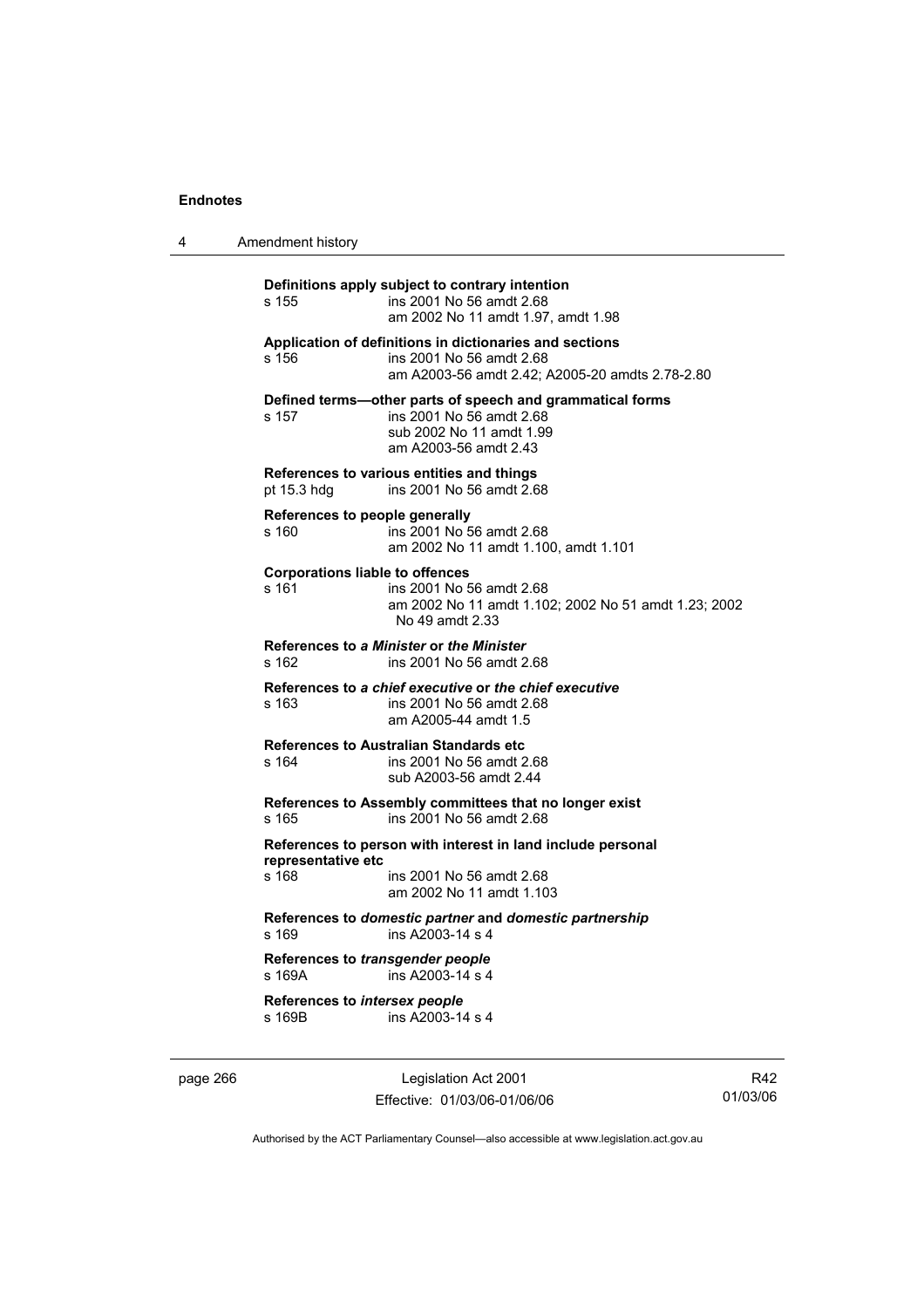Legislation Act 2001 **Preservation of certain common law privileges**  pt 15.4 hdg ins 2002 No 11 s 22 **Privileges against selfincrimination and exposure to civil penalty**  s 170 ins 2002 No 11 s 22 **Client legal privilege**  s 171 ins 2002 No 11 s 22 **Courts, tribunals and other decision-makers**  ch 16 hdg ins 2001 No 56 amdt 2.68 **Meaning of** *law* **in ch 16**  s 175 ins 2001 No 56 amdt 2.68 am A2005-20 amdt 2.81 **Jurisdiction of courts and tribunals**  s 176 ins 2001 No 56 amdt 2.68 am 2002 No 11 amdt 1.104 **Recovery of amounts owing under laws**  s 177 ins 2001 No 56 amdt 2.68 am 2002 No 11 amdt 1.105 **Power to decide includes power to take evidence etc**  s 178 hdg am A2003-41 amdt 2.30<br>s 178 ins 2001 No 56 amdt 2.6 ins 2001 No 56 amdt 2.68 am 2002 No 11 amdt 1.106, amdt 1.107; A2003-41 amdt 2.31 sub A2005-53 amdt 1.92 **Content of statements of reasons for decisions**  s 179 ins 2001 No 56 amdt 2.68 am 2002 No 11 amdt 1.108; A2003-56 amdt 2.45 **Power to make decision includes power to reverse or change**  s 180 ins 2001 No 56 amdt 2.68 am 2002 No 11 amdt 1.109 **Entities and positions**  ch 17 hdg ins 2001 No 56 amdt 2.68 **Meaning of** *law* **in ch 17**  s 182 (prev s 185) ins 2001 No 56 amdt 2.68 renum 2002 No 11 amdt 1.110 sub A2003-56 amdt 2.46 am A2005-20 amdt 2.81 **Change of name of entity**  s 183 (prev s 187) ins 2001 No 56 amdt 2.68 renum 2002 No 11 amdt 1.112 am A2003-56 amdt 2.47 sub A2005-20 amdt 2.83

R42 01/03/06

Effective: 01/03/06-01/06/06

page 267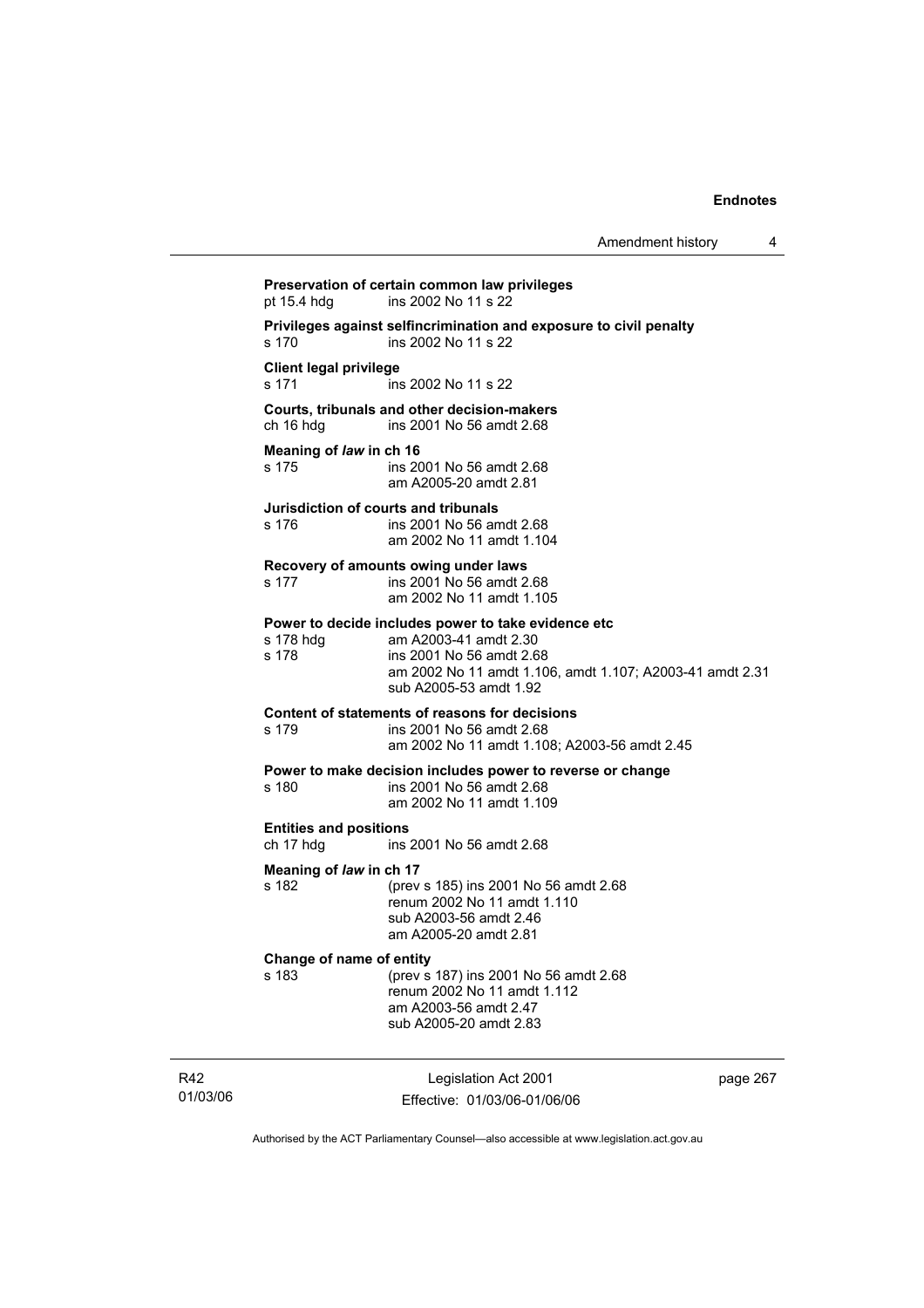| 4 | Amendment history |
|---|-------------------|
|---|-------------------|

| Change in constitution of entity<br>s 184    | (prev s 188) ins 2001 No 56 amdt 2.68<br>renum 2002 No 11 amdt 1.112                                                                                                                         |
|----------------------------------------------|----------------------------------------------------------------------------------------------------------------------------------------------------------------------------------------------|
| <b>References to entity</b><br>s 184A        | ins A2005-20 amdt 2.84                                                                                                                                                                       |
| References to occupant of position<br>s 185  | orig s 185 renum as s 182<br>(prev s 189) ins 2001 No 56 amdt 2.68<br>renum 2002 No 11 amdt 1.112<br>am A2003-56 amdt 2.48; A2005-20 amdt 2.85, amdt 2.86                                    |
| Change of name of position<br>s 186          | (orig s 186) ins 2001 No 56 amdt 2.68<br>om 2002 No 11 amdt 1.111<br>(prev s 190) ins 2001 No 56 amdt 2.68<br>renum 2002 No 11 amdt 1.112<br>am A2003-56 amdt 2.49<br>sub A2005-20 amdt 2.87 |
| Chair and deputy chair etc<br>s 187          | orig s 187 renum as s 183<br>(prev s 191) ins 2001 No 56 amdt 2.68<br>renum 2002 No 11 amdt 1.112<br>sub A2005-20 amdt 2.88                                                                  |
| <b>Offences</b><br>ch 18 hdg                 | orig ch 18 hdg renum as ch 19 hdg<br>ins 2002 No 11 s 23                                                                                                                                     |
| <b>Introductory</b><br>pt 18.1 hdg           | renum as pt 19.1 hdg                                                                                                                                                                         |
| <b>Functions</b><br>pt 18.2 hdg              | renum as pt 19.2 hdg                                                                                                                                                                         |
| <b>Appointments</b><br>pt 18.3 hdg           | renum as pt 19.3 hdg                                                                                                                                                                         |
| div 18.3.1 hdg                               | Appointments-other than acting appointments<br>renum as div 19.3.1.hdg                                                                                                                       |
| <b>Acting appointments</b><br>div 18.3.2 hdg | renum as div 19.3.2 hdg                                                                                                                                                                      |
| <b>Delegations</b><br>pt 18.4 hdg            | renum as pt 19.4 hdg                                                                                                                                                                         |
| <b>Service of documents</b><br>pt 18.5 hdg   | renum as pt 19.5 hdg                                                                                                                                                                         |

page 268 Legislation Act 2001 Effective: 01/03/06-01/06/06

R42 01/03/06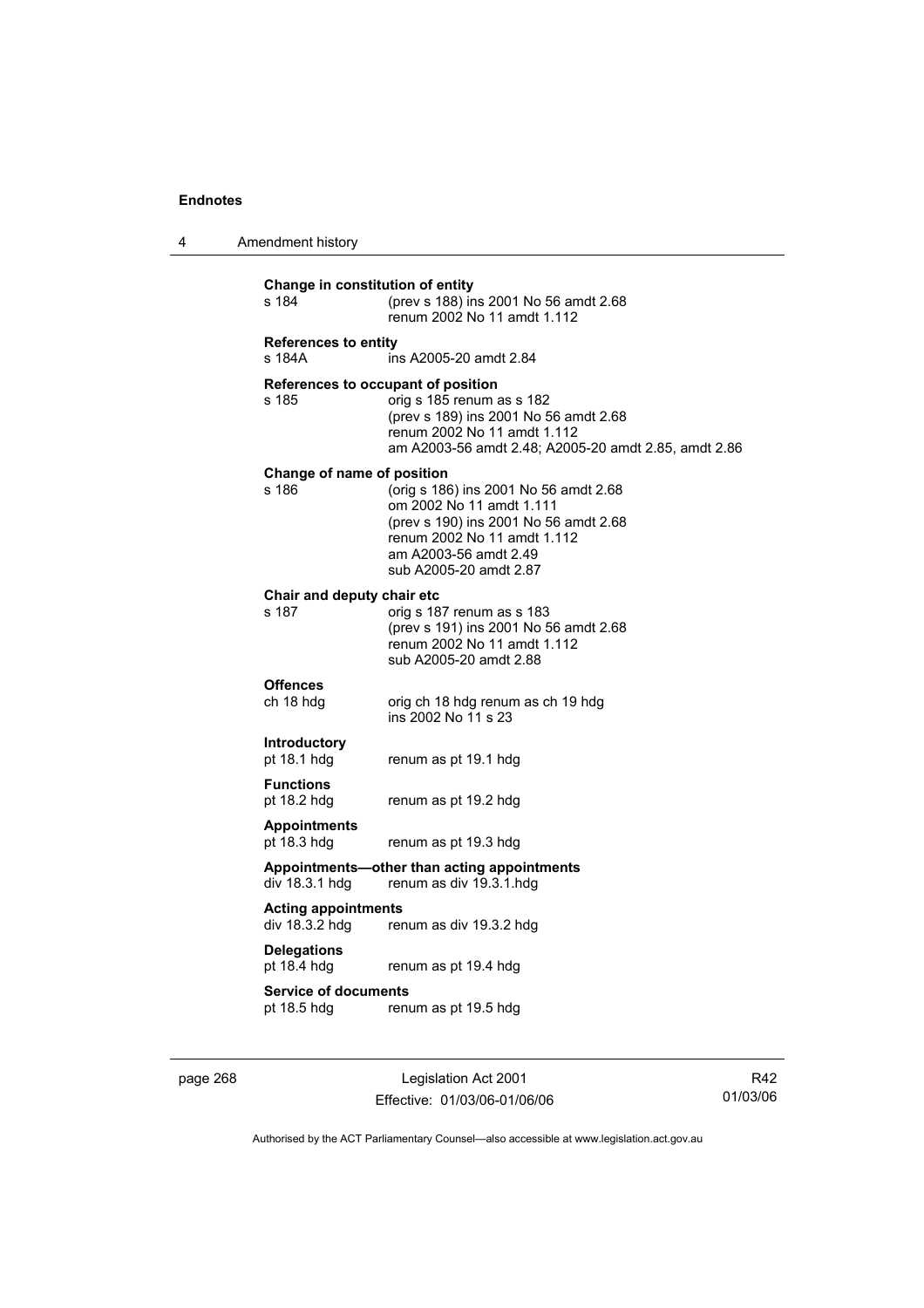|                                     | AMONUMENT MONTY                                                                                                                                                                                                       |         |
|-------------------------------------|-----------------------------------------------------------------------------------------------------------------------------------------------------------------------------------------------------------------------|---------|
|                                     |                                                                                                                                                                                                                       |         |
| <b>Other matters</b><br>pt 18.6 hdg | renum as pt 19.7 hdg                                                                                                                                                                                                  |         |
| Meaning of ACT law in ch 18         |                                                                                                                                                                                                                       |         |
| s 188                               | orig s 188 renum as s 184<br>ins 2002 No 11 s 23<br>sub A2005-20 amdt 2.89                                                                                                                                            |         |
| s 189                               | Reference to offence includes reference to related ancillary offences<br>orig s 189 renum as s 185<br>ins 2002 No 11 s 23<br>am 2002 No 51 amdt 1.24, amdt 1.25; A2005-20 amdt 2.90,<br>amdt 2.91; A2005-53 amdt 1.93 |         |
|                                     | Indictable and summary offences                                                                                                                                                                                       |         |
| s 190                               | orig s 190 renum as s 186<br>ins 2002 No 11 s 23<br>am A2003-56 amdt 2.50; ss renum R21 LA (see A2003-56<br>amdt 2.51); A2005-20 amdt 2.92                                                                            |         |
|                                     | Offences against 2 or more laws                                                                                                                                                                                       |         |
| s 191                               | orig s 191 renum as s 187<br>ins 2002 No 11 s 23<br>am A2005-20 amdts 2.93-2.96                                                                                                                                       |         |
|                                     | When must prosecutions begin?                                                                                                                                                                                         |         |
| s 192                               | ins 2002 No 11 s 23<br>am 2002 No 51 amdt 1.26; A2004-32 s 90; A2005-5 s 27;<br>A2005-20 amdt 2.97; A2005-53 amdt 1.94; A2005-62<br>amdt 2.15, amdt 2.16                                                              |         |
| <b>Continuing offences</b>          |                                                                                                                                                                                                                       |         |
| s 193                               | ins 2002 No 11 s 23<br>am A2005-20 amdt 2.98                                                                                                                                                                          |         |
|                                     | Administrative and machinery provisions                                                                                                                                                                               |         |
| ch 19 hdg                           | (prev ch 12 hdg) renum as ch 19 hdg and then ch 20 hdg<br>(prev ch 18 hdg) ins 2001 No 56 amdt 2.68<br>renum as ch 19 hdg 2002 No 11 s 24                                                                             |         |
| Introductory                        |                                                                                                                                                                                                                       |         |
| pt 19.1 hdg                         | (prev pt 18.1 hdg) ins 2001 No 56 amdt 2.68<br>renum 2002 No 11 s 24                                                                                                                                                  |         |
| Meaning of law in ch 19             |                                                                                                                                                                                                                       |         |
| s 195                               | ins 2001 No 56 amdt 2.68<br>am A2005-20 amdt 2.99                                                                                                                                                                     |         |
| <b>Functions</b>                    |                                                                                                                                                                                                                       |         |
| pt 19.2 hdg                         | (prev pt 18.2 hdg) ins 2001 No 56 amdt 2.68<br>renum 2002 No 11 s 24                                                                                                                                                  |         |
|                                     | Legislation Act 2001                                                                                                                                                                                                  | nage 26 |

R42 01/03/06

Legislation Act 2001 Effective: 01/03/06-01/06/06 page 269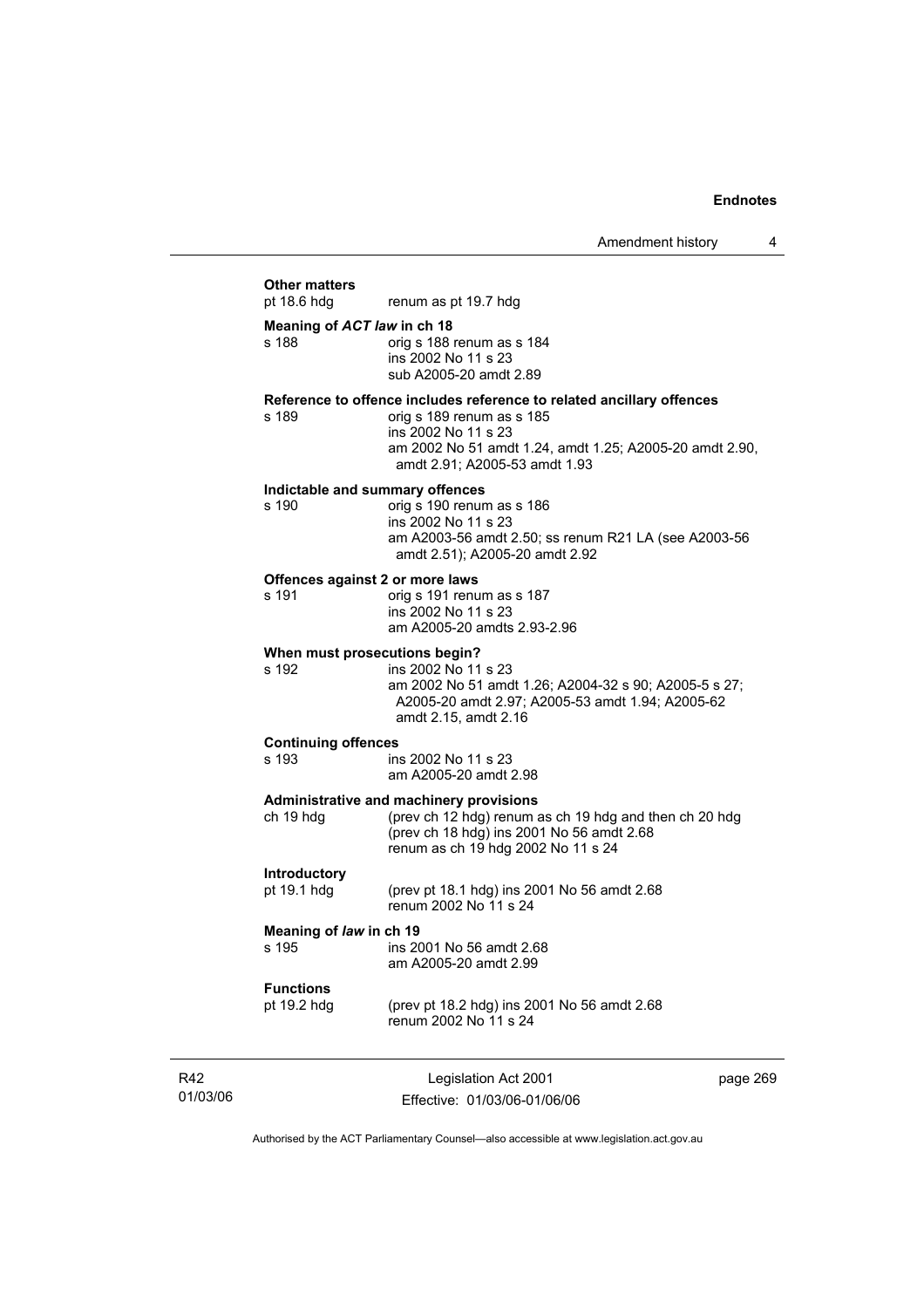| 4        | Amendment history                                                                               |                                                                                                                                                                                             |   |
|----------|-------------------------------------------------------------------------------------------------|---------------------------------------------------------------------------------------------------------------------------------------------------------------------------------------------|---|
|          | Provision giving function gives power to exercise function<br>ins 2001 No 56 amdt 2.68<br>s 196 |                                                                                                                                                                                             |   |
|          | s 197                                                                                           | Statutory functions may be exercised from time to time<br>ins 2001 No 56 amdt 2.68<br>am 2002 No 11 amdt 1.113, amdt 1.114; A2005-20<br>amdt 2.100                                          |   |
|          | <b>Functions of bodies</b><br>s 199                                                             | ins 2001 No 56 amdt 2.68<br>am 2002 No 11 amdt 1.115, amdt 1.116; ss renum R5 LA<br>(see 2002 No 11 amdt 1.117); A2003-41 amdt 2.32,<br>amdt 2.33; ss renum R20 LA (see A2003-41 amdt 2.34) |   |
|          | s 200                                                                                           | <b>Functions of occupants of positions</b><br>ins 2001 No 56 amdt 2.68                                                                                                                      |   |
|          | <b>Appointments</b><br>pt 19.3 hdg                                                              | (prev pt 18.3 hdg) ins 2001 No 56 amdt 2.68<br>renum 2002 No 11 s 24                                                                                                                        |   |
|          | Appointments-general<br>div 19.3.1 hdg                                                          | (prev div 18.3.1 hdg) ins 2001 No 56 amdt 2.68<br>renum 2002 No 11 s 24<br>sub A2003-56 amdt 2.52                                                                                           |   |
|          | div 19.3.1 note<br><b>Application of div 19.3.1</b><br>s 205                                    | ins 2002 No 11 amdt 1.118<br>ins 2001 No 56 amdt 2.68<br>am 2002 No 11 amdt 1.119, amdt 1.120                                                                                               |   |
|          | s 206                                                                                           | Appointments must be in writing etc<br>ins 2001 No 56 amdt 2.68<br>sub 2002 No 11 s 25                                                                                                      |   |
|          | s 207                                                                                           | Appointment may be by name or position<br>ins 2001 No 56 amdt 2.68                                                                                                                          |   |
|          | s 208                                                                                           | Power of appointment includes power to suspend etc<br>ins 2001 No 56 amdt 2.68<br>am A2005-20 amdt 2.101                                                                                    |   |
|          | s 209                                                                                           | Power of appointment includes power to make acting appointment<br>ins 2001 No 56 amdt 2.68                                                                                                  |   |
|          | <b>Resignation of appointment</b><br>s 210                                                      | ins 2001 No 56 amdt 2.68                                                                                                                                                                    |   |
|          | s 211                                                                                           | Appointment not affected by appointer changes<br>ins 2001 No 56 amdt 2.68                                                                                                                   |   |
|          | s 212                                                                                           | Appointment not affected by defect etc<br>ins 2001 No 56 amdt 2.68                                                                                                                          |   |
| page 270 |                                                                                                 | Legislation Act 2001                                                                                                                                                                        | R |

Effective: 01/03/06-01/06/06

R42 01/03/06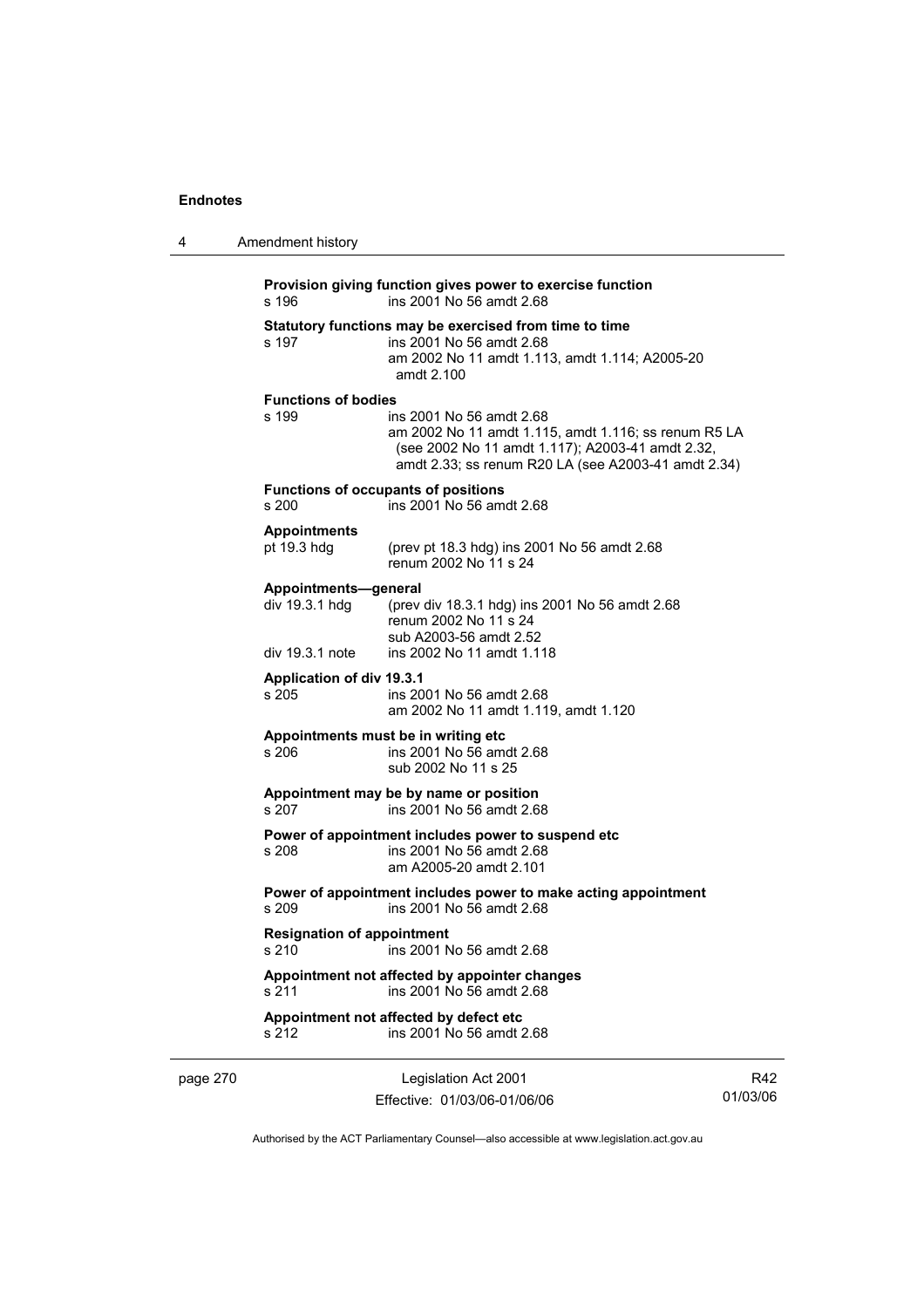| <b>Acting appointments</b><br>div 19.3.2 hdg           | (prev div 18.3.2 hdg) ins 2001 No 56 amdt 2.68<br>renum 2002 No 11 s 24                                      |
|--------------------------------------------------------|--------------------------------------------------------------------------------------------------------------|
| <b>Application of div 19.3.2</b><br>s 215              | ins 2001 No 56 amdt 2.68<br>am 2002 No 11 amdt 1.121, amdt 1.122                                             |
| s 216                                                  | Acting appointments must be in writing etc<br>ins 2001 No 56 amdt 2.68<br>sub 2002 No 11 s 26                |
| s 217                                                  | Acting appointment may be made by name or position<br>ins 2001 No 56 amdt 2.68                               |
| s 218                                                  | Instrument may provide when acting appointment has effect etc<br>ins 2001 No 56 amdt 2.68                    |
| s 219                                                  | Appointer may decide terms of acting appointment etc<br>ins 2001 No 56 amdt 2.68<br>am 2002 No 11 amdt 1.123 |
| s 220                                                  | Appointee may exercise functions under acting appointment etc.<br>ins 2001 No 56 amdt 2.68                   |
| s 221                                                  | How long does an acting appointment operate?<br>ins 2001 No 56 amdt 2.68<br>am 2002 No 11 amdt 1.124         |
| <b>Resignation of acting appointment</b><br>s 222      | ins 2001 No 56 amdt 2.68                                                                                     |
| s 223                                                  | Effect of acting appointment on substantive appointment etc<br>ins 2001 No 56 amdt 2.68                      |
| s 224                                                  | Acting appointment not affected by appointer changes<br>ins 2001 No 56 amdt 2.68                             |
| s 225                                                  | Acting appointment not affected by defect etc<br>ins 2001 No 56 amdt 2.68                                    |
| <b>Standing acting arrangements</b><br>div 19.3.2A hdg | ins A2003-41 amdt 2.35                                                                                       |
| Application of div 19.3.2A<br>s 225A                   | ins A2003-41 amdt 2.35                                                                                       |
|                                                        | Person acting under standing acting arrangement may exercise functions                                       |
| etc<br>s 225B hdg<br>s 225B                            | sub A2005-20 amdt 2.102<br>ins A2003-41 amdt 2.35                                                            |
| div 19.3.3 hdg                                         | <b>Appointments-Assembly consultation</b><br>ins 2002 No 11 s 27                                             |

R42 01/03/06

Legislation Act 2001 Effective: 01/03/06-01/06/06 page 271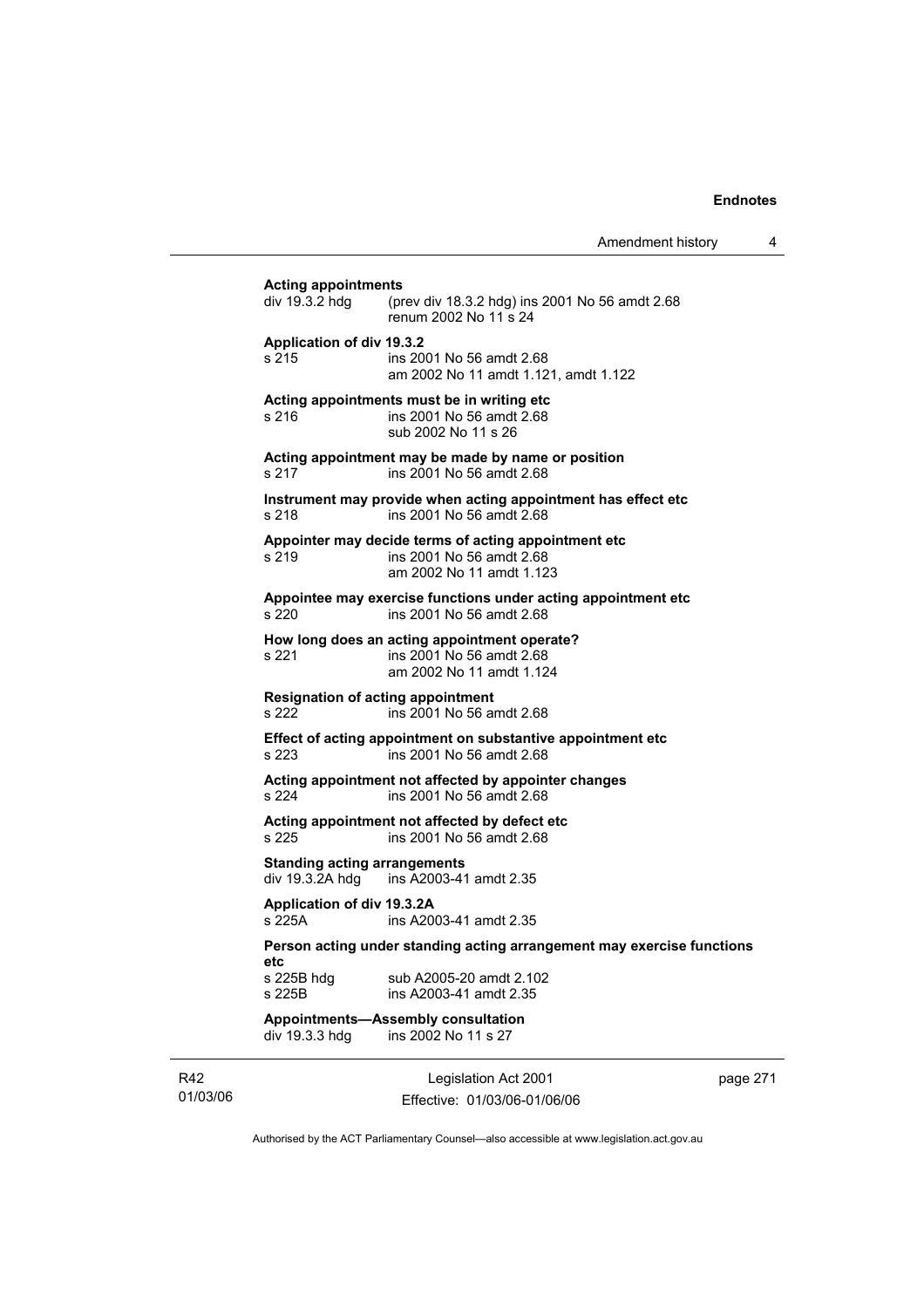4 Amendment history

**Meaning of** *statutory position* **in div 19.3.3**  s 226 ins 2002 No 11 s 27 **Application of div 19.3.3**  s 227 ins 2002 No 11 s 27 am 2002 No 49 amdt 2.34; A2004-28 amdt 3.32 (3), (4) exp 22 December 2004 (s 227 (4) and see A2004-28, s 211 (1) and NI2004-486) **Consultation with appropriate Assembly committee**  s 228 ins 2002 No 11 s 27 **Appointment is disallowable instrument**  s 229 hdg sub 2002 No 49 amdt 2.35<br>s 229 s ins 2002 No 11 s 27 ins 2002 No 11 s 27 **Delegations**  pt 19.4 hdg (prev pt 18.4 hdg) ins 2001 No 56 amdt 2.68 renum 2002 No 11 s 24 **Application of pt 19.4 generally**  s 230 ins 2001 No 56 amdt 2.68 am 2002 No 11 amdt 1.125; A2005-20 amdt 2.103, amdt 2.104 **Application of pt 19.4 to subdelegations**  s 231 ins 2001 No 56 amdt 2.68 am 2002 No 11 amdt 1.126; A2003-56 amdt 2.53, amdt 2.54 **Delegation must be in writing etc**  s 232 ins 2001 No 56 amdt 2.68 **Delegation may be made by name or position**  s 233 ins 2001 No 56 amdt 2.68 **Instrument may provide when delegation has effect etc**  s 234 ins 2001 No 56 amdt 2.68 am A2003-41 amdt 2.36 **Delegation may be made to 2 or more delegates**  ins 2001 No 56 amdt 2.68 **Power to delegate may not be delegated**  s 236 ins 2001 No 56 amdt 2.68 am 2002 No 11 amdt 1.127 sub A2003-56 amdt 2.55 **Delegation may be amended or revoked**  s 237 ins 2001 No 56 amdt 2.68 am A2005-20 amdt 2.105 **Appointer responsible for delegated function**  s 238 ins 2001 No 56 amdt 2.68

page 272 Legislation Act 2001 Effective: 01/03/06-01/06/06

R42 01/03/06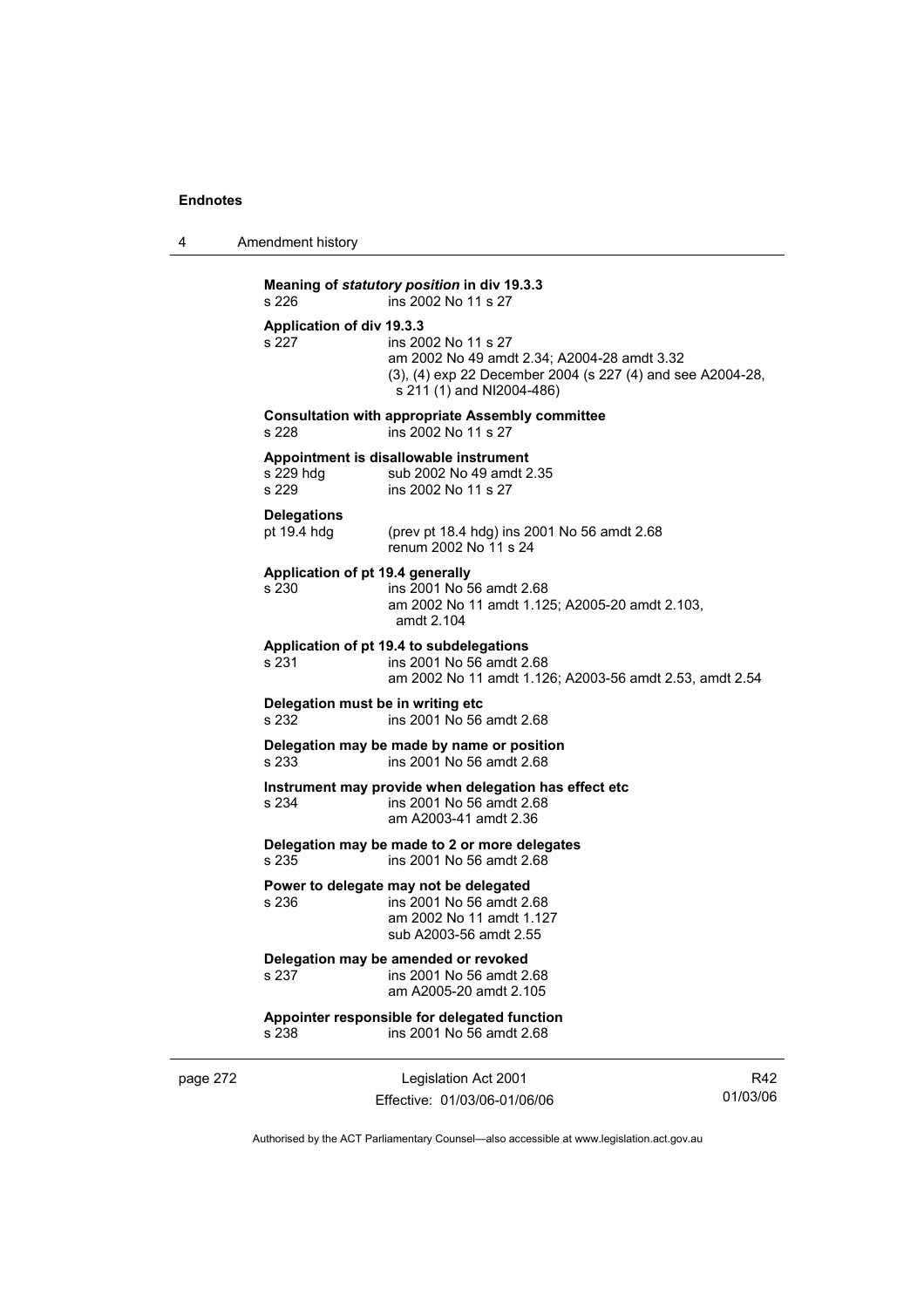|                                                    |                                                                                                                     | Amendment history | 4 |
|----------------------------------------------------|---------------------------------------------------------------------------------------------------------------------|-------------------|---|
| Exercise of delegation by delegate<br>s 239        | ins 2001 No 56 amdt 2.68<br>am 2002 No 49 amdt 2.36, amdt 2.37; A2003-56 amdt 2.56                                  |                   |   |
| s 240                                              | Appointer may exercise delegated function<br>ins 2001 No 56 amdt 2.68                                               |                   |   |
| s 241                                              | Delegation not affected by appointer changes<br>ins 2001 No 56 amdt 2.68                                            |                   |   |
| s 242                                              | Delegation not affected by defect etc<br>ins 2001 No 56 amdt 2.68                                                   |                   |   |
| <b>Service of documents</b><br>pt 19.5 hdg         | (prev pt 18.5 hdg) ins 2001 No 56 amdt 2.68<br>renum 2002 No 11 s 24                                                |                   |   |
| <b>Application of pt 19.5</b><br>s 245             | ins 2001 No 56 amdt 2.68                                                                                            |                   |   |
| Definitions for pt 19.5<br>s 246                   | ins 2001 No 56 amdt 2.68<br>def <i>home address</i> am 2002 No 30 amdt 2.7                                          |                   |   |
| s 247                                              | Service of documents on individuals<br>ins 2001 No 56 amdt 2.68<br>am 2002 No 49 amdt 2.38, amdt 2.39               |                   |   |
| s 248                                              | Service of documents on corporations<br>ins 2001 No 56 amdt 2.68<br>am 2002 No 49 amdt 2.40, amdt 2.41              |                   |   |
| Service of documents on agencies<br>s 249          | ins 2001 No 56 amdt 2.68                                                                                            |                   |   |
| s 250 hdg<br>s 250                                 | When document taken to be served<br>sub A2005-20 amdt 2.106<br>ins 2001 No 56 amdt 2.68<br>am 2002 No 11 amdt 1.128 |                   |   |
| Other laws not affected etc<br>s 251               | ins 2001 No 56 amdt 2.68<br>am 2002 No 11 amdt 1.129                                                                |                   |   |
| s 252                                              | Powers of courts and tribunals not affected<br>ins 2001 No 56 amdt 2.68                                             |                   |   |
| pt 19.6 hdg                                        | <b>Functions of Executive and Ministers</b><br>ins 2002 No 11 s 29                                                  |                   |   |
| <b>Exercise of functions of Executive</b><br>s 253 | ins 2002 No 11 s 29<br>am A2003-41 amdt 2.37; A2005-62 amdt 2.17                                                    |                   |   |
|                                                    |                                                                                                                     |                   |   |

R42 01/03/06

Legislation Act 2001 Effective: 01/03/06-01/06/06 page 273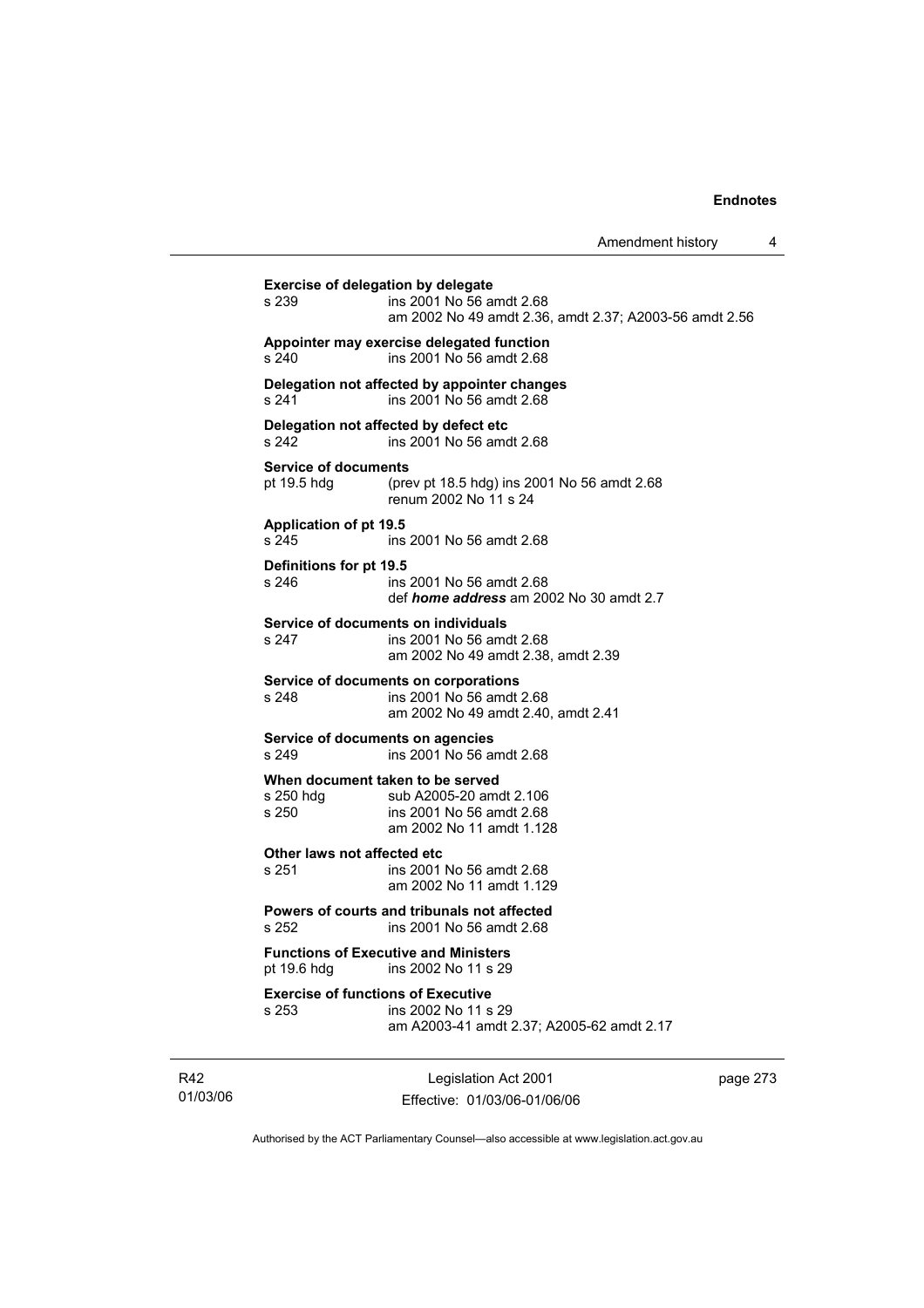| 4 | Amendment history |
|---|-------------------|
|---|-------------------|

| s 254                                      | <b>Administration of matters not allocated</b><br>ins 2002 No 11 s 29                                                                             |  |  |  |
|--------------------------------------------|---------------------------------------------------------------------------------------------------------------------------------------------------|--|--|--|
| <b>Delegation by Minister</b><br>s 254A    | ins 2002 No 11 s 29                                                                                                                               |  |  |  |
| <b>Other matters</b><br>pt 19.7 hdg        | (prev pt 18.6 hdg) ins 2001 No 56 amdt 2.68<br>sub 2002 No 11 s 28                                                                                |  |  |  |
| <b>Forms</b><br>s 255                      | ins 2001 No 56 amdt 2.68<br>am 2002 No 11 amdt 1.130, amdt 1.131; 2002 No 49<br>amdt 2.42; A2003-41 amdt 2.38; A2005-20 amdt 2.107,<br>amdt 2.108 |  |  |  |
| s 256                                      | Production of records kept in computers etc.<br>ins 2001 No 56 amdt 2.68<br>am A2005-20 amdt 2.109                                                |  |  |  |
| s 260                                      | Delegation by parliamentary counsel<br>(prev s 119) renum 2001 No 56 amdt 2.67<br>om 2002 No 11 amdt 1.132                                        |  |  |  |
| s 261                                      | <b>References to Administration Act 1989 etc</b><br>(prev s 120) renum 2001 No 56 amdt 2.67<br>om 2002 No 11 amdt 1.132                           |  |  |  |
| <b>Regulation-making power</b><br>s 262    | (prev s 121) renum as s 262 and then s 302                                                                                                        |  |  |  |
| <b>Application of s 28</b><br>s 263        | (prev s 122) renum 2001 No 56 amdt 2.67<br>exp 12 March 2002 (s 263 (2))                                                                          |  |  |  |
| Application of s 47 (2) to (6)<br>s 264    | (prev s 122A) renum as s 264 and then s 304                                                                                                       |  |  |  |
| Application of s 61 and s 62<br>s 265      | (prev s 123) renum as s 265 and then s 305                                                                                                        |  |  |  |
| <b>Application of s 69</b><br>s 266        | (prev s 124) renum 2001 No 56 amdt 2.67<br>exp 12 March 2002 (s 266 (2))                                                                          |  |  |  |
| <b>Transitional regulations</b><br>s 267   | (prev s $125$ ) renum as s $267$ and then s $306$                                                                                                 |  |  |  |
| Modification of ch 20's operation<br>s 268 | (prev s 126) renum as s 268 and then s 307                                                                                                        |  |  |  |
| s 269                                      | Status of certain instruments as disallowable instruments<br>(prev s 127) renum as s 269 and then s 308                                           |  |  |  |

page 274 Legislation Act 2001 Effective: 01/03/06-01/06/06

R42 01/03/06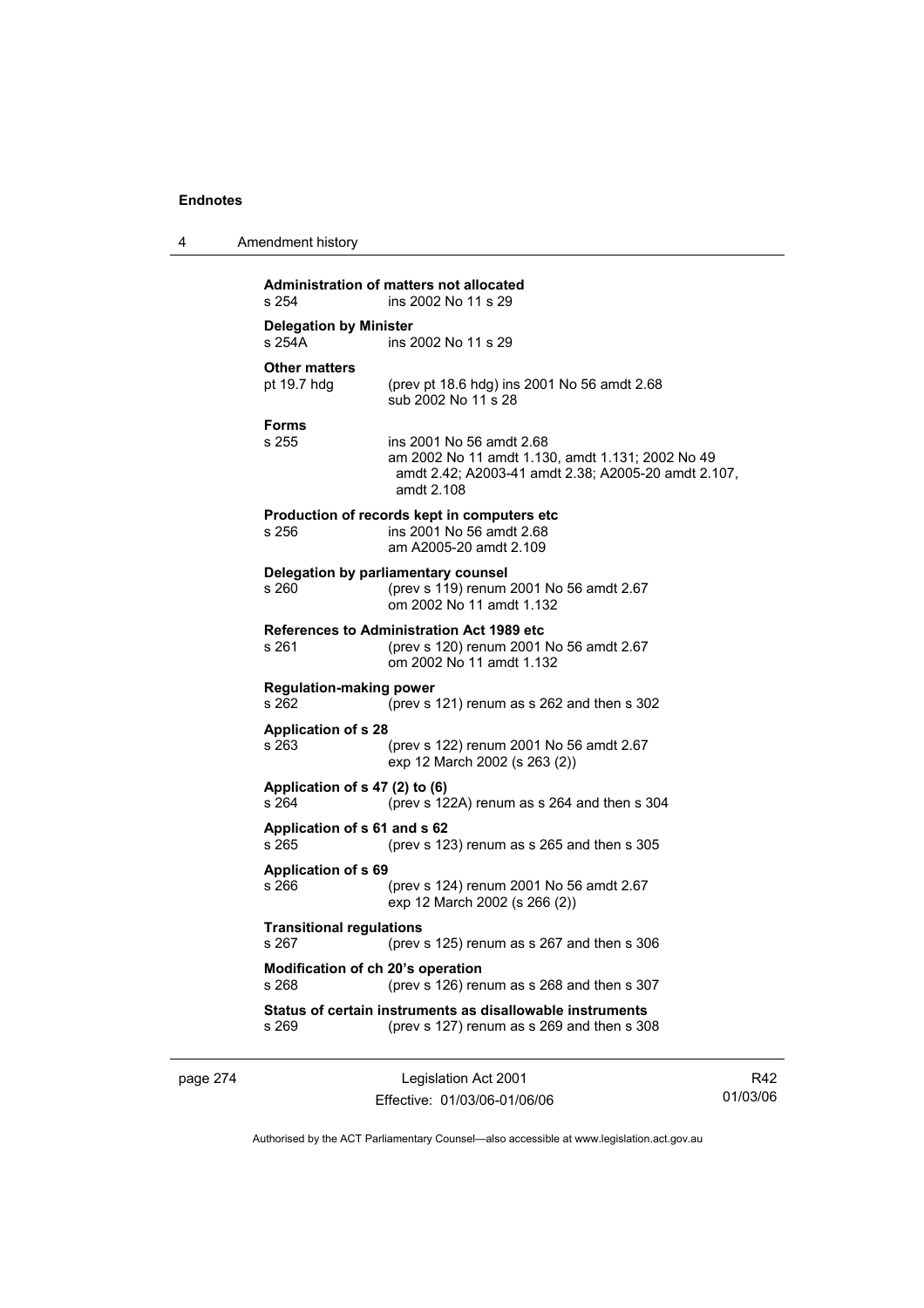**Status of certain instruments as notifiable instruments**  s 270 (prev s 128) renum as s 270 and then s 309 **Compliance with authorisation or requirement to do something by notice in gazette**  s 271 (prev s 129) renum as s 271 and then s 310 **Commencement of Acts that refer to notification or notice in the gazette**  s 271B renum as s 311 **Commencement of registrable instruments that refer to notification or notice in the gazette**  s 271C renum as s 312 **Status of republications under Legislation (Republication) Act 1996**  s 272 (prev s 130) renum as s 272 and then s 313 **Transitional provisions about penalties** s 273 renum as s 314 **Status of certain determinations**  s 274 renum as s 315 **Miscellaneous**  ch 20 hdg (prev ch 13 hdg) renum as ch 20 hdg and then ch 21 hdg (prev ch 12 hdg) renum as ch 19 hdg 2001 No 56 amdt 2.66 renum as ch 20 hdg 2002 No 11 s 24 **Delegation by parliamentary counsel**  s 300 ins 2002 No 11 amdt 1.132 am A2004-60 amdt 1.175 **References to Administration Act 1989 etc**  s 301 ins 2002 No 11 amdt 1.132 **Regulation-making power**  s 302 (prev s 121) renum as s 262 2001 No 56 amdt 2.67 renum as s 302 R5 LA (see 2002 No 11 amdt 1.133) sub A2003-41 amdt 2.39 **Transitional**  ch 21 hdg (prev ch 13 hdg) renum as ch 20 hdg 2001 No 56 amdt 2.66 renum as ch 21 hdg 2002 No 11 s 24 om R29 LA **Transitional—meaning of optometrist**  ins A2005-9 amdt 1.1 exp on the day the Health Professionals Act 2004 s 136 (h) commences (s 303 (2))

R42 01/03/06

Legislation Act 2001 Effective: 01/03/06-01/06/06 page 275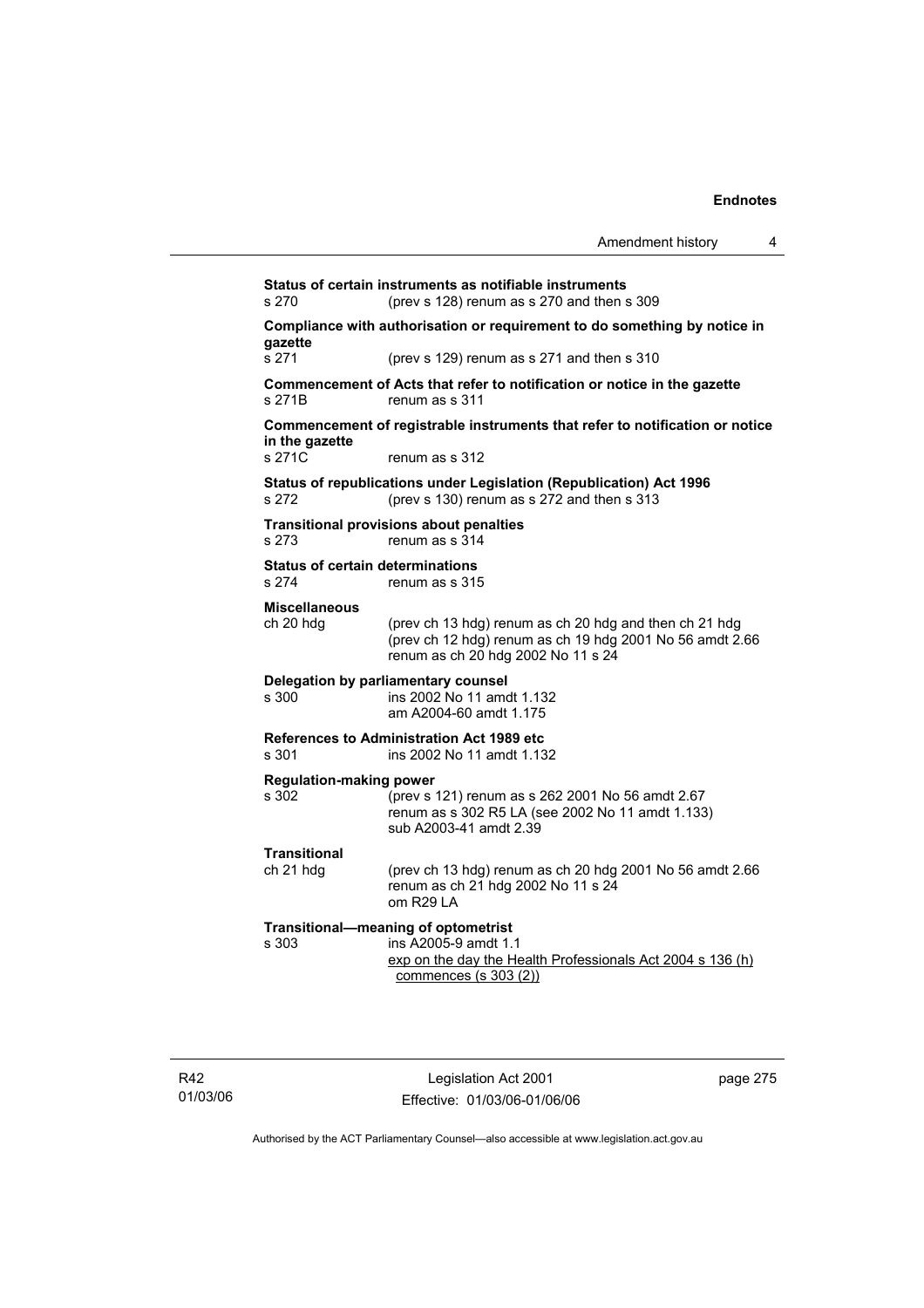4 Amendment history

|          | Application of s 47 (2) to (6)    |                                                                                                                                                                                                                                        |     |
|----------|-----------------------------------|----------------------------------------------------------------------------------------------------------------------------------------------------------------------------------------------------------------------------------------|-----|
|          | s 304 hdg                         | (prev s 122A hdg) renum as s 264 hdg and then s 304 hdg<br>sub 2002 No 11 amdt 1.134                                                                                                                                                   |     |
|          | s 304                             | (prev s 122A) ins 2001 No 44 amdt 1.2623<br>renum as s 264 2001 No 56 amdt 2.67<br>am 2002 No 11 amdt 1.135<br>renum as s 304 R5 LA (see 2002 No 11 amdt 1.136)<br>exp 12 September 2004 (s 304 (4))                                   |     |
|          | Application of s 61 and s 62      |                                                                                                                                                                                                                                        |     |
|          | s 305                             | (prev s 123) renum as s 265 2001 No 56 amdt 2.67<br>renum as s 305 R5 LA (see 2002 No 11 amdt 1.136)<br>exp 12 September 2002 (s 305 (3))                                                                                              |     |
|          | <b>Transitional regulations</b>   |                                                                                                                                                                                                                                        |     |
|          | s 306                             | (prev s 125) am 2001 No 44 amdt 1.2624<br>renum as s 267 2001 No 56 amdt 2.67<br>am 2001 No 56 amdts 2.69-2.71; 2002 No 11<br>amdts 1.137-1.140<br>renum as s 306 R5 LA (see 2002 No 11 amdt 1.136)<br>exp 28 May 2003 (s 306 (5))     |     |
|          | Modification of ch 20's operation |                                                                                                                                                                                                                                        |     |
|          | s 307 hdg<br>s 307                | (prev s 268 hdg) sub 2001 No 56 amdt 2.72<br>(prev s 126) renum as s 268 2001 No 56 amdt 2.67<br>am 2002 No 11 amdt 1.141<br>renum as s 307 R5 LA (see 2002 No 11 amdt 1.13)<br>am 2002 No 49 amdt 2.54<br>exp 28 May 2003 (s 307 (2)) |     |
|          |                                   | Status of certain instruments as disallowable instruments                                                                                                                                                                              |     |
|          | s 308                             | (prev s 127) renum as s 269 2001 No 56 amdt 2.67<br>renum as s 308 R5 LA (see 2002 No 11 amdt 1.136)<br>exp 12 September 2004 (s 308 (4))                                                                                              |     |
|          |                                   | Status of certain instruments as notifiable instruments                                                                                                                                                                                |     |
|          | s 309                             | (prev s 128) renum as s 270 2001 No 56 amdt 2.67<br>renum as s 309 R5 LA (see 2002 No 11 amdt 1.136)<br>exp 12 September 2004 (s 309 (7))                                                                                              |     |
|          | gazette                           | Compliance with authorisation or requirement to do something by notice in                                                                                                                                                              |     |
|          | s 310                             | (prev s 129) renum as s 271 2001 No 56 amdt 2.67<br>am 2001 No 56 amdt 2.73<br>renum as s 310 R5 LA (see 2002 No 11 amdt 1.136)<br>exp 12 September 2004 (s 310 (5))                                                                   |     |
|          |                                   | Application of s 89 to registrable instrument                                                                                                                                                                                          |     |
|          | s 310A                            | ins A2003-56 amdt 2.57<br>exp 12 September 2004 (s 310A (2))                                                                                                                                                                           |     |
| page 276 |                                   | Legislation Act 2001                                                                                                                                                                                                                   | R42 |

Authorised by the ACT Parliamentary Counsel—also accessible at www.legislation.act.gov.au

01/03/06

Effective: 01/03/06-01/06/06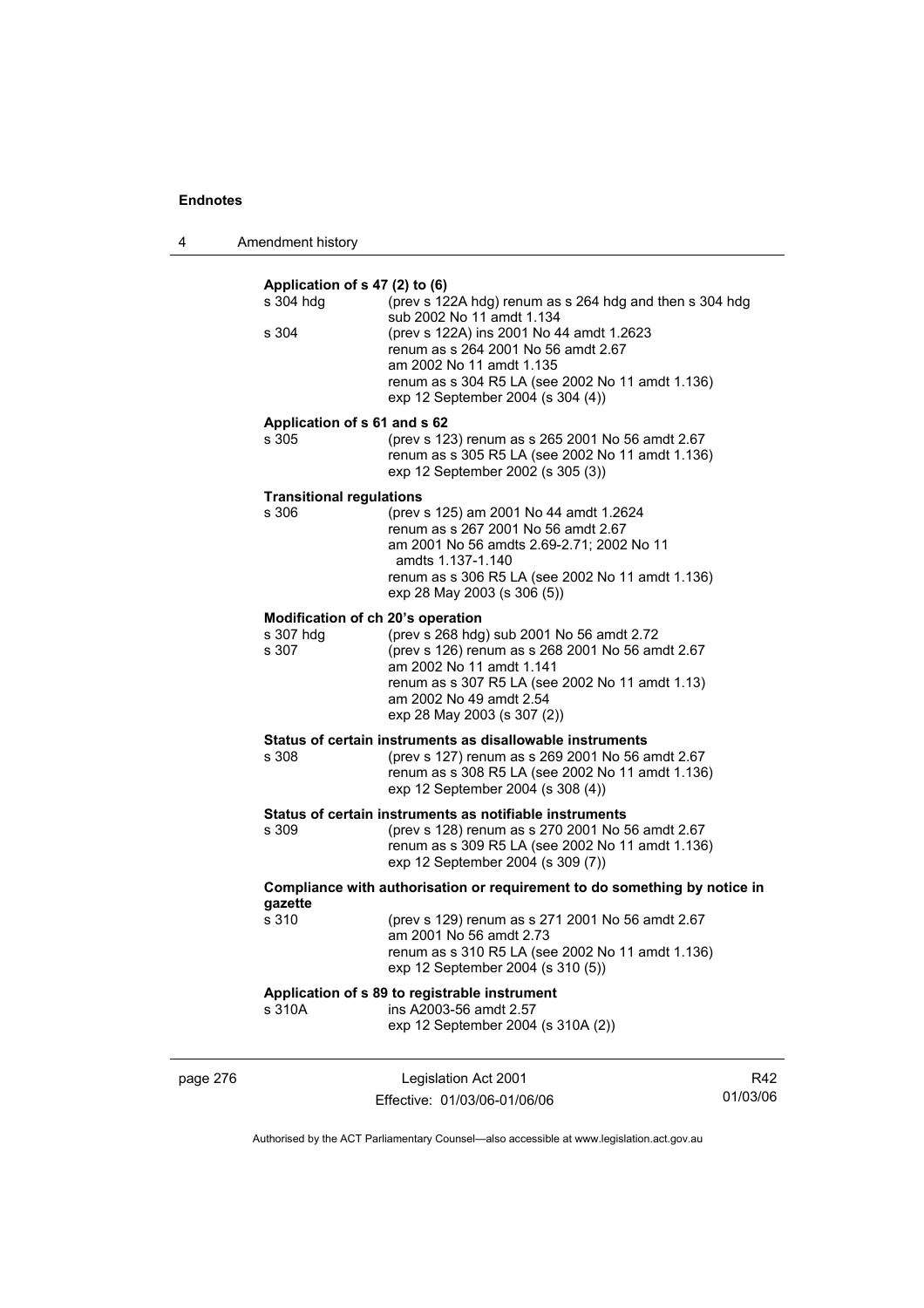|                                                                                       |                                                                                                                                                                                                                                                                                                                                                                                                                                                                                                                                       | Amendment history | 4 |
|---------------------------------------------------------------------------------------|---------------------------------------------------------------------------------------------------------------------------------------------------------------------------------------------------------------------------------------------------------------------------------------------------------------------------------------------------------------------------------------------------------------------------------------------------------------------------------------------------------------------------------------|-------------------|---|
| s 311                                                                                 | Commencement of Acts that refer to notification or notice in the gazette<br>(prev s 271B) ins as mod SL 2001 No 34 reg 6<br>renum R5 LA (see 2002 No 11 amdt 1.136)<br>exp 13 September 2002 (s 311 (5))                                                                                                                                                                                                                                                                                                                              |                   |   |
| in the gazette                                                                        | Commencement of registrable instruments that refer to notification or notice                                                                                                                                                                                                                                                                                                                                                                                                                                                          |                   |   |
| s 312                                                                                 | (prev s 271C) ins as mod SL 2001 No 34 reg 6<br>renum R5 LA (see 2002 No 11 amdt 1.136)<br>exp 13 September 2002 (s 312 (5))                                                                                                                                                                                                                                                                                                                                                                                                          |                   |   |
| s 313                                                                                 | Status of republications under Legislation (Republication) Act 1996<br>(prev s 130) renum as s 272 2001 No 56 amdt 2.67<br>renum as s 313 R5 LA (see 2002 No 11 amdt 1.136)<br>exp 12 September 2004 (s 313 (3))                                                                                                                                                                                                                                                                                                                      |                   |   |
| s 314                                                                                 | <b>Transitional provisions about penalties</b><br>(prev s 273) ins 2001 No 56 amdt 2.74<br>renum R5 LA (see 2002 No 11 amdt 1.136)<br>exp 12 September 2003 (s 314 (5))                                                                                                                                                                                                                                                                                                                                                               |                   |   |
| <b>Status of certain determinations</b><br>s 315                                      | (prev s 274) ins 2001 No 56 amdt 2.74<br>renum R5 LA (see 2002 No 11 amdt 1.136)<br>exp 12 September 2003 (s 315 (6))                                                                                                                                                                                                                                                                                                                                                                                                                 |                   |   |
| s 316                                                                                 | <b>Delegations under Administration Act 1989</b><br>ins A2003-56 amdt 2.58<br>exp 12 September 2004 (s 316 (3))                                                                                                                                                                                                                                                                                                                                                                                                                       |                   |   |
| sch 1 pt 1.1 hdg<br>sch 1 pt 1.1                                                      | Former NSW and UK Acts in force before establishment of Territory<br>(prev sch 1 pt 1 hdg) sub and renum 2001 No 56 amdt 2.75<br>am 2001 No 44 amdt 1.2625; 2001 No 56 amdts 2.76-2.79;<br>2001 No 88 s 43 (2); 2002 No 40 amdt 3.28; items renum<br>R11 LA (see 2002 No 40 amdt 3.29)<br>sub 2002 No 49 amdt 2.43<br>am A2003-56 amdt 2.59; items renum R21 LA (see A2003-56<br>amdt 2.60); A2004-17 amdt 2.10; items renum R30 LA (see<br>A2004-17 amdt 2.11); A2004-60 amdt 1.176; items renum<br>R31 LA (see A2004-60 amdt 1.177) |                   |   |
| sch 1 pt 1.2 hdg<br>sch 1 pt 1.2                                                      | Former NSW Acts applied after establishment of Territory<br>(prev sch 1 pt 2 hdg) sub and renum 2001 No 56 amdt 2.80<br>am 2001 No 44 amdt 1.2626, amdt 1.2627; 2001 No 56<br>amdt 2.81; A2004-7 amdt 1.5                                                                                                                                                                                                                                                                                                                             |                   |   |
| <b>Meaning of commonly-used terms</b><br>dict pt 1 hdg<br>dict pt 1 note<br>dict pt 1 | sub A2003-56 amdt 2.61<br>sub A2003-56 amdt 2.61<br>def $AAT$ ins 2002 No 49 amdt 2.44                                                                                                                                                                                                                                                                                                                                                                                                                                                |                   |   |

R42 01/03/06

Legislation Act 2001 Effective: 01/03/06-01/06/06 page 277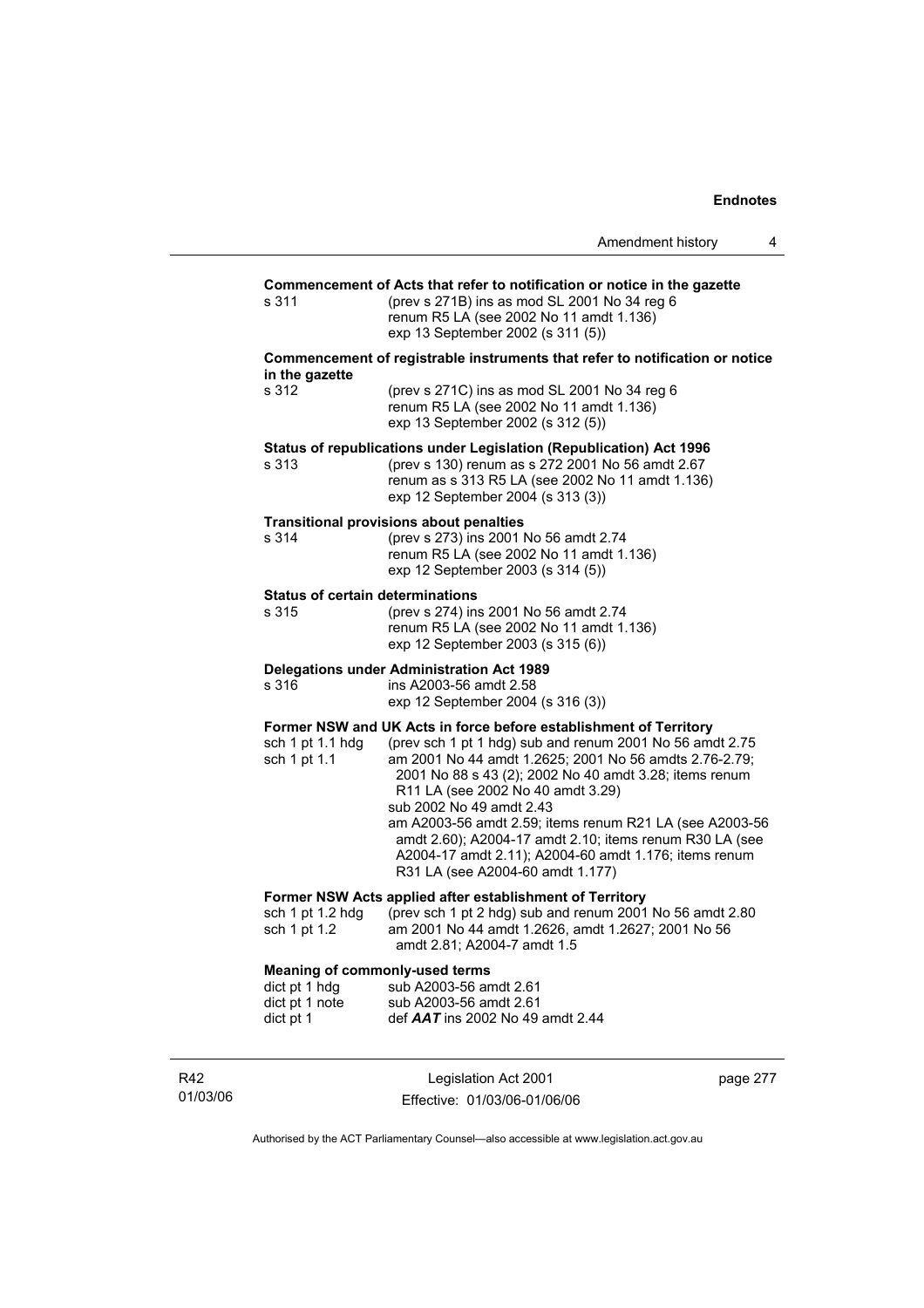4 Amendment history

def *Act* sub 2001 No 56 amdt 2.82 am A2005-20 amdt 2.110 def *ACT* reloc from IA 2001 No 56 amdt 2.16 def *ADI* reloc from IA 2001 No 56 amdt 2.16 sub 2002 No 49 amdt 2.45 def *administrative appeals tribunal* reloc from IA 2001 No 56 amdt 2.16 def *administrative unit* reloc from IA 2001 No 56 amdt 2.16 def *adult* reloc from IA 2001 No 56 amdt 2.16 def *affidavit* reloc from IA 2001 No 56 amdt 2.16 om A2005-53 amdt 1.95 def *ambulance service* reloc from IA 2001 No 56 amdt 2.16 sub A2004-28 amdt 3.33 def *amend* sub 2001 No 56 amdt 2.82 am A2005-20 amdt 2.111, amdt 2.112 def *appoint* reloc from IA 2001 No 56 amdt 2.16 def *asset* reloc from IA 2001 No 56 amdt 2.16 def *Attorney-General* ins 2001 No 56 amdt 2.82 def *auditor-general* reloc from IA 2001 No 56 amdt 2.16 sub A2005-20 amdt 2.113 def *Australia* reloc from IA 2001 No 56 amdt 2.16 def *Australian driver licence* reloc from IA 2001 No 56 amdt 2.16 def *Australian Statistician* ins A2005-20 amdt 2.114 def *authorised deposit-taking institution* reloc from IA 2001 No 56 amdt 2.16 sub 2002 No 49 amdt 2.46 def *bank* reloc from IA 2001 No 56 amdt 2.16 def *barrister* reloc from IA 2001 No 56 amdt 2.16 def *body* reloc from IA 2001 No 56 amdt 2.16 def *breach* reloc from IA 2001 No 56 amdt 2.16 def *building code* ins A2004-13 amdt 2.79 def *building society* reloc from IA 2001 No 56 amdt 2.16 sub A2003-56 amdt 2.62 def *business day* reloc from IA 2001 No 56 amdt 2.16 def *by* ins A2005-20 amdt 2.115 def *by-laws* ins 2002 No 11 amdt 1.142 om A2005-20 amdt 2.116 def *by-law* ins A2005-20 amdt 2.116 def *calendar month* reloc from IA 2001 No 56 amdt 2.16 def *calendar year* reloc from IA 2001 No 56 amdt 2.16 def *change* reloc from IA 2001 No 56 amdt 2.16 def *chief executive* ins 2001 No 56 amdt 2.82 def *chief fire control officer* ins 2001 No 56 amdt 2.82 om A2004-28 amdt 3.34 def *chief health officer* reloc from IA 2001 No 56 amdt 2.16 def *Chief Justice* reloc from IA 2001 No 56 amdt 2.16

page 278 Legislation Act 2001 Effective: 01/03/06-01/06/06

R42 01/03/06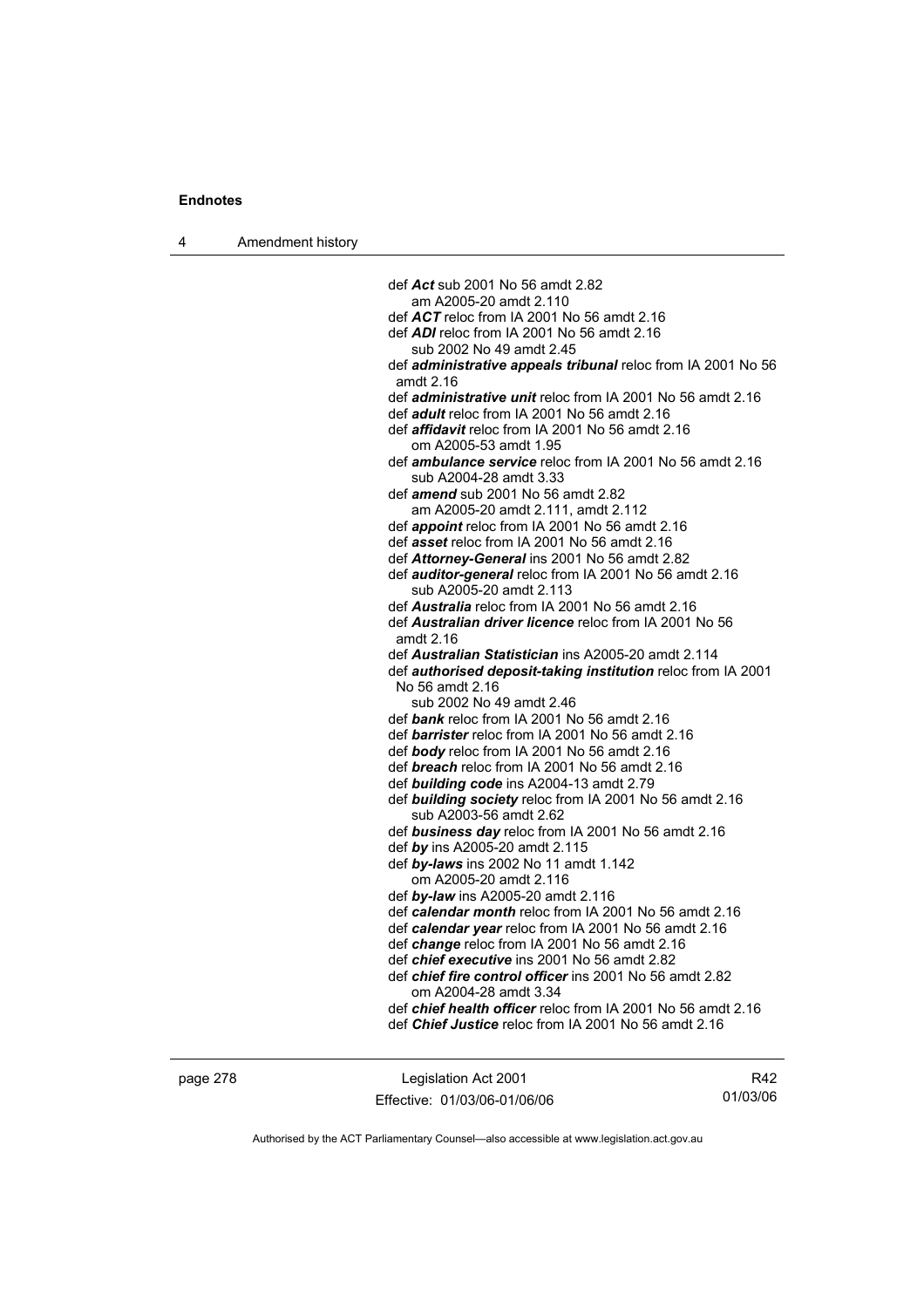def *Chief Magistrate* reloc from IA 2001 No 56 amdt 2.16 def *Chief Minister* reloc from IA 2001 No 56 amdt 2.16 def *chief officer (ambulance service)* ins A2004-28 amdt 3.35 def *chief officer (fire brigade)* ins A2004-28 amdt 3.35 def *chief officer (rural fire service)* ins A2004-28 amdt 3.35 def *chief officer (SES)* ins A2004-28 amdt 3.35 def *chief planning executive* ins 2002 No 56 amdt 3.43 sub A2005-20 amdt 2.117 def *chief police officer* reloc from IA 2001 No 56 amdt 2.16 def *chief solicitor* ins A2004-42 amdt 2.39 def *child* reloc from IA 2001 No 56 amdt 2.16 def *children and young people commissioner* ins A2005-46 amdt 1.1 def *Childrens Court* reloc from IA 2001 No 56 amdt 2.16 def *city area* reloc from IA 2001 No 56 amdt 2.16 am A2005-20 amdt 2.118 def *clerk* reloc from IA 2001 No 56 amdt 2.16 def *commencement* sub 2001 No 56 amdt 2.82 def *commencement notice* sub 2001 No 56 amdt 2.82 def *commissioner for fair trading* reloc from IA 2001 No 56 amdt 2.16 sub A2005-20 amdt 2.119 def *commissioner for health complaints* ins 2001 No 56 amdt 2.82 om A2005-41 amdt 1.110 def *commissioner for housing* reloc from IA 2001 No 56 amdt 2.16 def *commissioner for land and planning* reloc from IA 2001 No 56 amdt 2.16 om 2002 No 56 amdt 3.44 def *commissioner for public administration* reloc from IA 2001 No 56 amdt 2.16 def *commissioner for revenue* reloc from IA 2001 No 56 amdt 2.16 def *commissioner for surveys* reloc from IA 2001 No 56 amdt 2.16 def *commissioner for the environment* ins 2001 No 56 amdt 2.82 def *commissioner of police* reloc from IA 2001 No 56 amdt 2.16 def *committed for trial* reloc from IA 2001 No 56 amdt 2.16 def *Commonwealth* reloc from IA 2001 No 56 amdt 2.16 def *Commonwealth country* reloc from IA 2001 No 56

amdt 2.16

def *Commonwealth DPP* ins A2005-20 amdt 2.120

R42 01/03/06

Legislation Act 2001 Effective: 01/03/06-01/06/06 page 279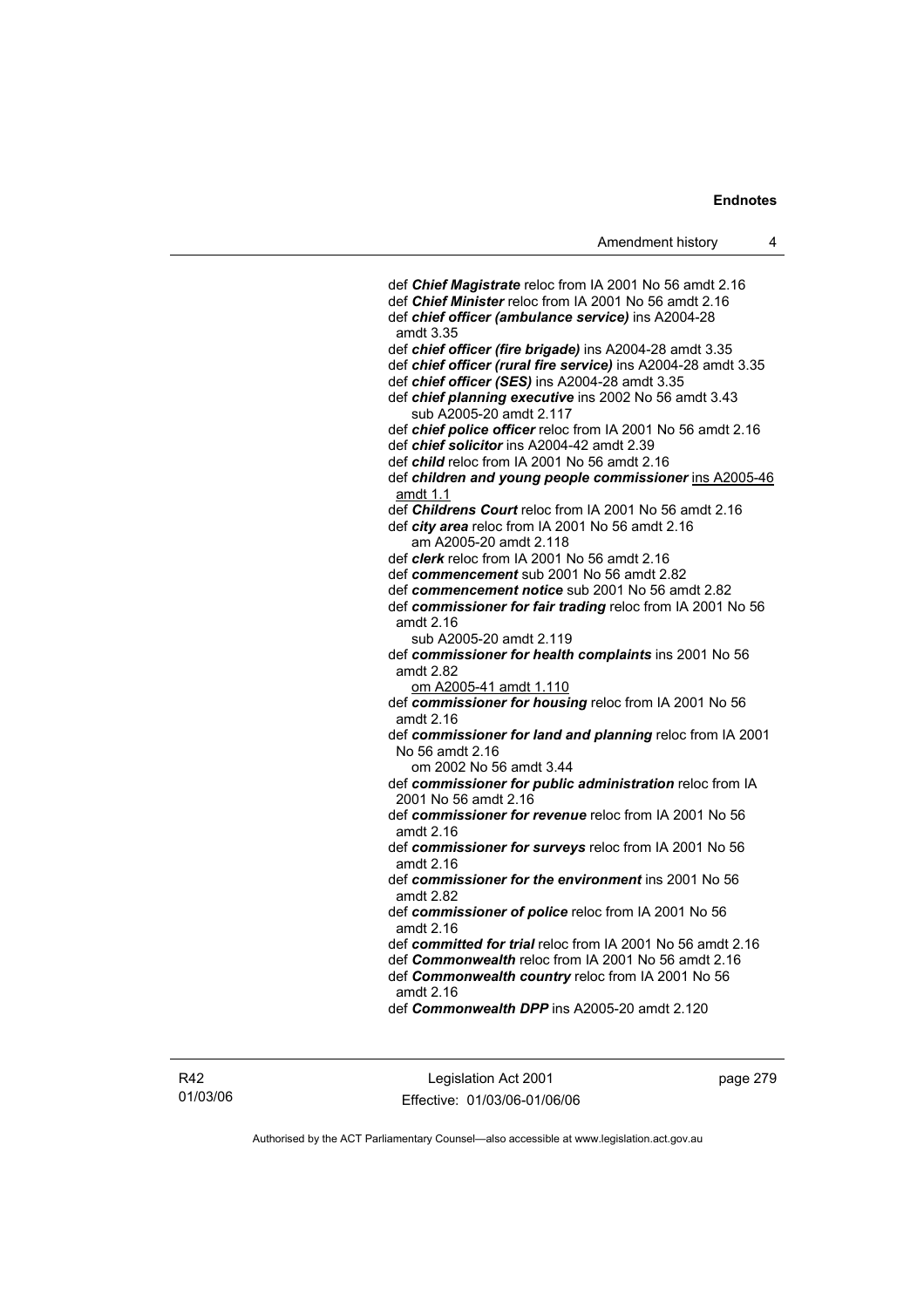| 4 | Amendment history |                                                                                                          |
|---|-------------------|----------------------------------------------------------------------------------------------------------|
|   |                   |                                                                                                          |
|   |                   | def Commonwealth gazette reloc from IA 2001 No 56<br>amdt 2.16                                           |
|   |                   | def community advocate reloc from IA 2001 No 56 amdt 2.16                                                |
|   |                   | om A2005-47 amdt 1.12<br>def confer reloc from IA 2001 No 56 amdt 2.16                                   |
|   |                   | def conservator of flora and fauna reloc from IA 2001 No 56                                              |
|   |                   | amdt 2.16                                                                                                |
|   |                   | def construction occupations registrar ins A2004-13                                                      |
|   |                   | amdt 2.80                                                                                                |
|   |                   | sub A2005-20 amdt 2.121                                                                                  |
|   |                   | def consumer and trader tribunal ins A2003-16 s 70                                                       |
|   |                   | def Consumer Credit (Australian Capital Territory) Code<br>reloc from IA 2001 No 56 amdt 2.16            |
|   |                   | def Consumer Credit (Australian Capital Territory)                                                       |
|   |                   | Regulations reloc from IA 2001 No 56 amdt 2.16                                                           |
|   |                   | def contravene reloc from IA 2001 No 56 amdt 2.16                                                        |
|   |                   | def converted ordinance reloc from IA 2001 No 56 amdt 2.16                                               |
|   |                   | def Coroner's Court reloc from IA 2001 No 56 amdt 2.16                                                   |
|   |                   | def corporation reloc from IA 2001 No 56 amdt 2.16                                                       |
|   |                   | def Corporations Act ins in IA 2001No 56 amdt 2.14                                                       |
|   |                   | reloc from IA 2001 No 56 amdt 2.16                                                                       |
|   |                   | def Court of Appeal ins A2004-42 amdt 2.39<br>def court of summary jurisdiction reloc from IA 2001 No 56 |
|   |                   | amdt 2.16                                                                                                |
|   |                   | def credit tribunal reloc from IA 2001 No 56 amdt 2.16                                                   |
|   |                   | sub A2005-20 amdt 2.122                                                                                  |
|   |                   | def <i>credit union</i> reloc from IA 2001 No 56 amdt 2.16                                               |
|   |                   | sub A2003-56 amdt 2.63                                                                                   |
|   |                   | def Criminal Code ins 2002 No 51 amdt 1.27                                                               |
|   |                   | def custodial escort ins 2002 No 30 amdt 2.8                                                             |
|   |                   | def daylight reloc from IA 2001 No 56 amdt 2.16                                                          |
|   |                   | def <i>definition</i> ins 2001 No 56 amdt 2.82<br>def <i>dentist</i> reloc from IA 2001 No 56 amdt 2.16  |
|   |                   | sub A2004-39 amdt 4.3                                                                                    |
|   |                   | def dental prosthetist reloc from IA 2001 No 56 amdt 2.16                                                |
|   |                   | sub A2004-39 amdt 3.1                                                                                    |
|   |                   | def dental technician reloc from IA 2001 No 56 amdt 2.16                                                 |
|   |                   | sub A2004-39 amdt 3.2                                                                                    |
|   |                   | def Deputy Speaker ins A2005-20 amdt 2.123                                                               |
|   |                   | def designation reloc from IA 2001 No 56 amdt 2.16                                                       |
|   |                   | def director of corrective services ins 2002 No 30 amdt 2.8                                              |
|   |                   | def director of public prosecutions (or DPP) reloc from IA<br>2001 No 56 amdt 2.16                       |
|   |                   | def disability and community services commissioner ins                                                   |
|   |                   | A2005-41 amdt 1.111                                                                                      |
|   |                   | def <i>disallowable instrument</i> sub 2001 No 56 amdt 2.82                                              |
|   |                   |                                                                                                          |
|   |                   |                                                                                                          |

page 280 Legislation Act 2001 Effective: 01/03/06-01/06/06

R42 01/03/06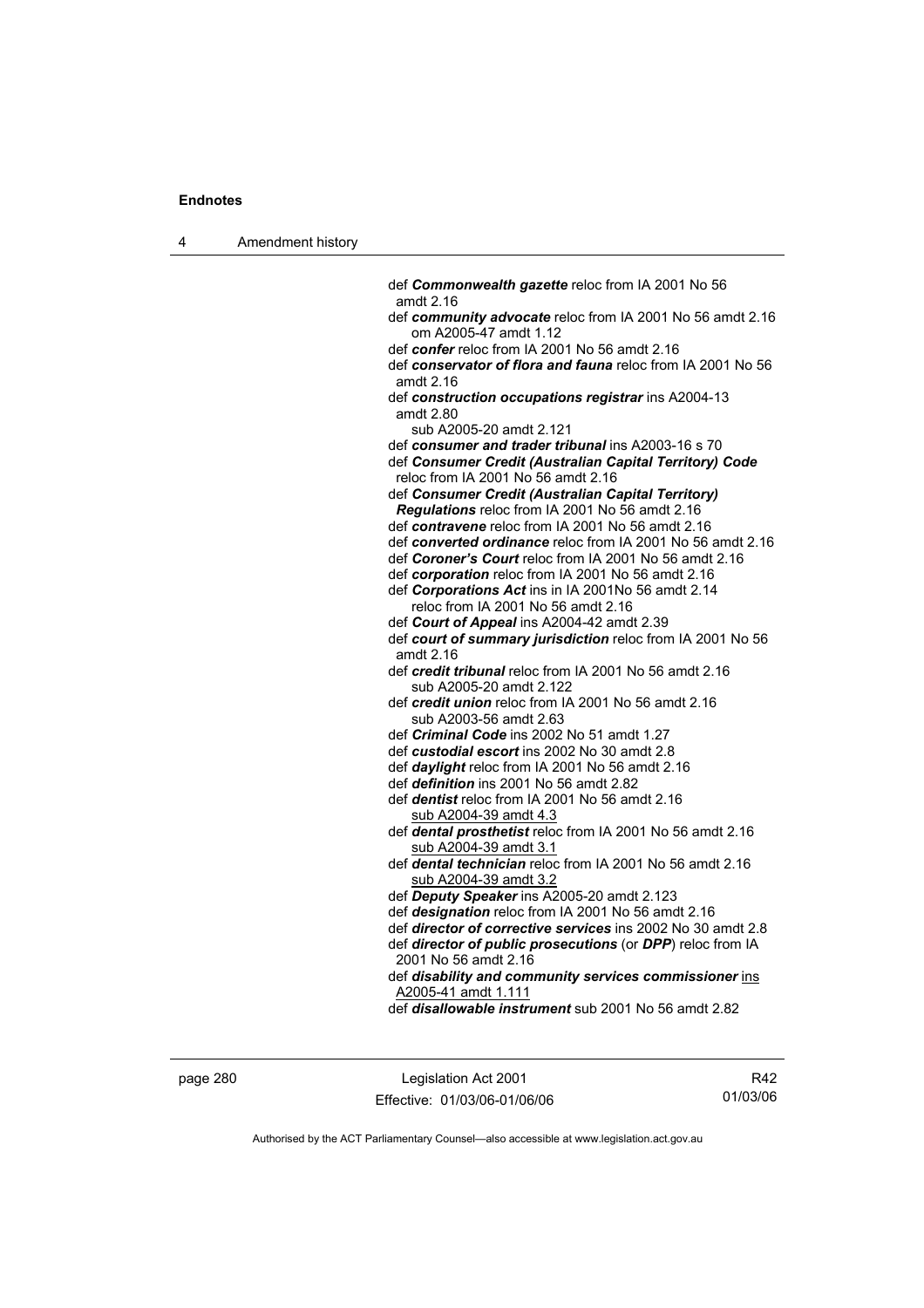def *discrimination commissioner* reloc from IA 2001 No 56 amdt 2.16 sub A2005-41 amdt 1.112 def *discrimination tribunal* reloc from IA 2001 No 56 amdt 2.16 def *doctor* reloc from IA 2001 No 56 amdt 2.16 sub A2004-39 amdt 5.13 def *document* reloc from IA 2001 No 56 amdt 2.16 am A2003-56 amdt 2.64 def *domestic partner* ins A2003-14 s 5 def *domestic partnership* ins A2003-14 s 5 def *DPP* ins 2002 No 49 amdt 2.47 def *driver licence* reloc from IA 2001 No 56 amdt 2.16 def *electoral commission* reloc from IA 2001 No 56 amdt 2.16 def *electoral commissioner* reloc from IA 2001 No 56 amdt 2.16 def *emergency service* ins A2004-28 amdt 3.35 def *emergency services authority* ins A2004-28 amdt 3.35 def *emergency services commissioner* ins A2004-28 amdt 3.35 def *enactment* sub 2001 No 56 amdt 2.82 def *entity* ins 2001 No 56 amdt 2.82 def *environment protection authority* ins 2002 No 11 amdt 1.142 def *establish* reloc from IA 2001 No 56 amdt 2.16 def *estate* reloc from IA 2001 No 56 amdt 2.16 def *Executive* reloc from IA 2001 No 56 amdt 2.16 def *exercise* reloc from IA 2001 No 56 amdt 2.16 def *expire* reloc from IA 2001 No 56 amdt 2.16 def *external territory* reloc from IA 2001 No56 amdt 2.16 def *fail* reloc from IA 2001 No 56 amdt 2.16 def *Federal Court* reloc from IA 2001 No 56 amdt 2.16 def *file* reloc from IA 2001 No 56 amdt 2.16 def *financial year* reloc from IA 2001 No 56 amdt 2.16 def *fire brigade* reloc from IA 2001 No 56 amdt 2.16 sub A2004-28 amdt 3.36 def *fire commissioner* reloc from IA 2001 No 56 amdt 2.16 om A2004-28 amdt 3.37 def *for* ins 2002 No 11 amdt 1.142 def *foreign country* reloc from IA 2001 No 56 amdt 2.16 def *former NSW Act* sub 2001 No 56 amdt 2.82; 2002 No 11 amdt 1.143 def *former UK Act* sub 2001 No 56 amdt 2.82; 2002 No 11 amdt 1.143 def *found guilty* reloc from IA 2001 No 56 amdt 2.16 sub 2002 No 49 amdt 2.48

R42 01/03/06

Legislation Act 2001 Effective: 01/03/06-01/06/06 page 281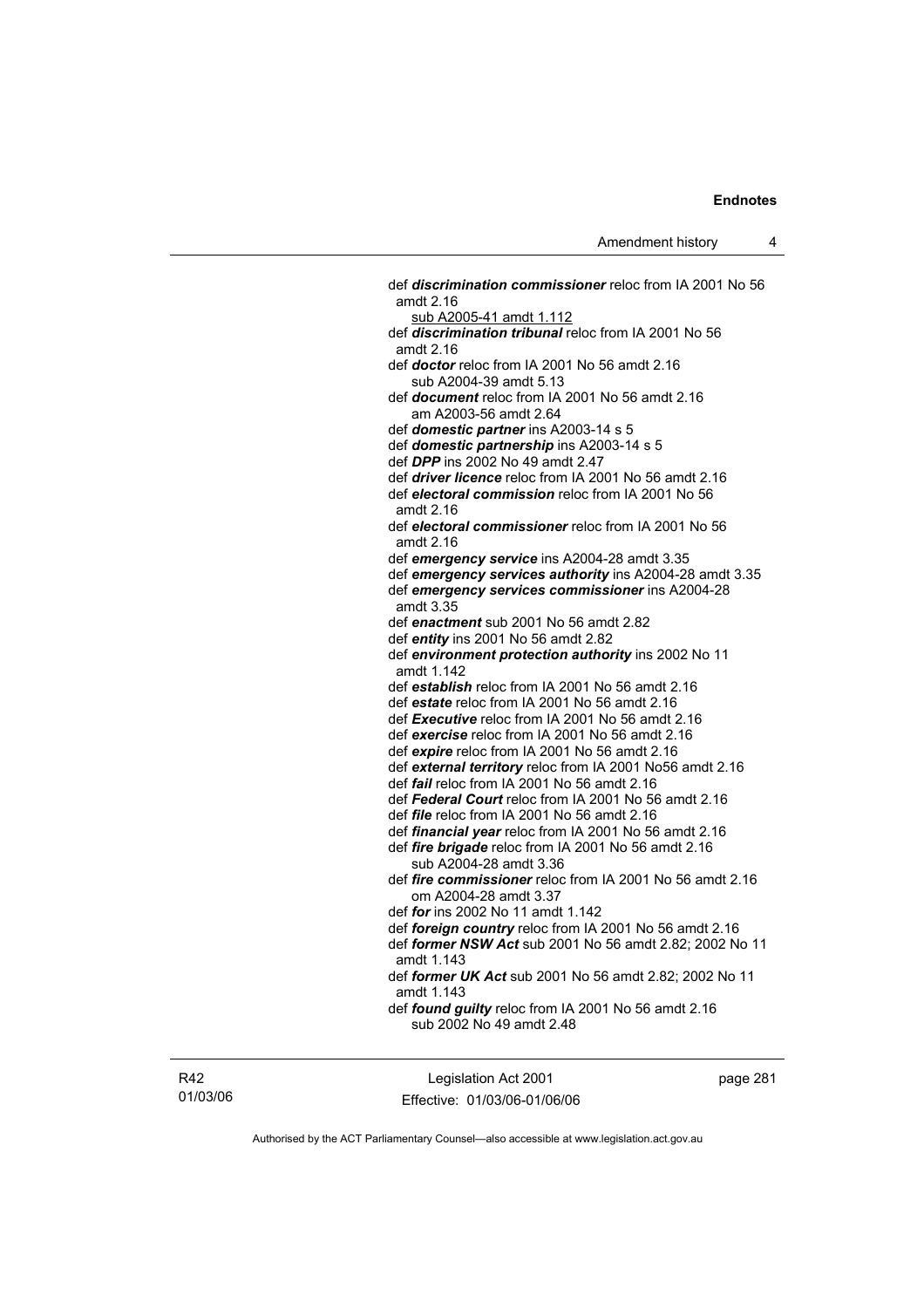4 Amendment history

 def *function* reloc from IA 2001 No 56 amdt 2.16 def *gambling and racing commission* reloc from IA 2001 No 56 amdt 2.16 def *gazette* reloc from IA 2001 No 56 amdt 2.16 def *give* reloc from IA 2001 No 56 amdt 2.16 def *government printer* reloc from IA 2001 No 56 amdt 2.16 def *government solicitor* reloc from IA 2001 No 56 amdt 2.16 def *Governor* ins 2001 No 56 amdt 2.82 def *Governor-General* ins 2001 No 56 amdt 2.82 def *GST* ins 2002 No 27 s 27 def *guardianship tribunal* reloc from IA 2001 No 56 amdt 2.16 def *health services commissioner* ins A2005-41 amdt 1.113 def *heritage council* ins A2004-57 amdt 1.53 def *heritage register* ins A2004-57 amdt 1.53 def *High Court* reloc from IA 2001 No 56 amdt 2.16 def *human rights commission* ins A2005-41 amdt 1.113 def *human rights commissioner* ins A2005-41 amdt 1.113 def *Imperial Act* reloc from IA 2001 No 56 amdt 2.16 def *independent competition and regulatory commission*  ins A2004-42 amdt 2.39 def *indictable offence* ins 2001 No 56 amdt 2.82 sub 2002 No 11 amdt 1.144; A2003-56 amdt 2.65 def *indictment* reloc from IA 2001 No 56 amdt 2.16 def *individual* reloc from IA 2001 No 56 amdt 2.16 def *infringement notice* ins A2004-42 amdt 2.39 def *in relation to* ins 2002 No 49 amdt 2.49 def *insolvent under administration* ins A2003-56 amdt 2.66 om A2005-20 amdt 2.124 def *instrument* sub 2001 No 56 amdt 2.82 def *interest* reloc from IA 2001 No 56 amdt 2.16 def *internal territory* reloc from IA 2001 No 56 amdt 2.16 def *intersex person* ins A2003-14 s 5 def *Jervis Bay Territory* reloc from IA 2001 No 56 amdt 2.16 def *judge* reloc from IA 2001 No 56 amdt 2.16 am 2002 No 11 amdt 1.145 def *Lake Burley Griffin* reloc from IA 2001 No 56 amdt 2.16 def *Lake Ginninderra* reloc from IA 2001 No 56 amdt 2.16 def *land* reloc from IA 2001 No 56 amdt 2.16 def *land development agency* ins 2002 No 56 amdt 3.45 sub A2005-20 amdt 2.125 def *law* reloc from IA 2001 No 56 amdt 2.16 def *lawyer* reloc from IA 2001 No 56 amdt 2.16 def *legal aid commission* ins 2001 No 56 amdt 2.82 def *legal practitioner* reloc from IA 2001 No 56 amdt 2.16 def *Legislation Act* ins 2002 No 49 amdt 2.50

page 282 Legislation Act 2001 Effective: 01/03/06-01/06/06

R42 01/03/06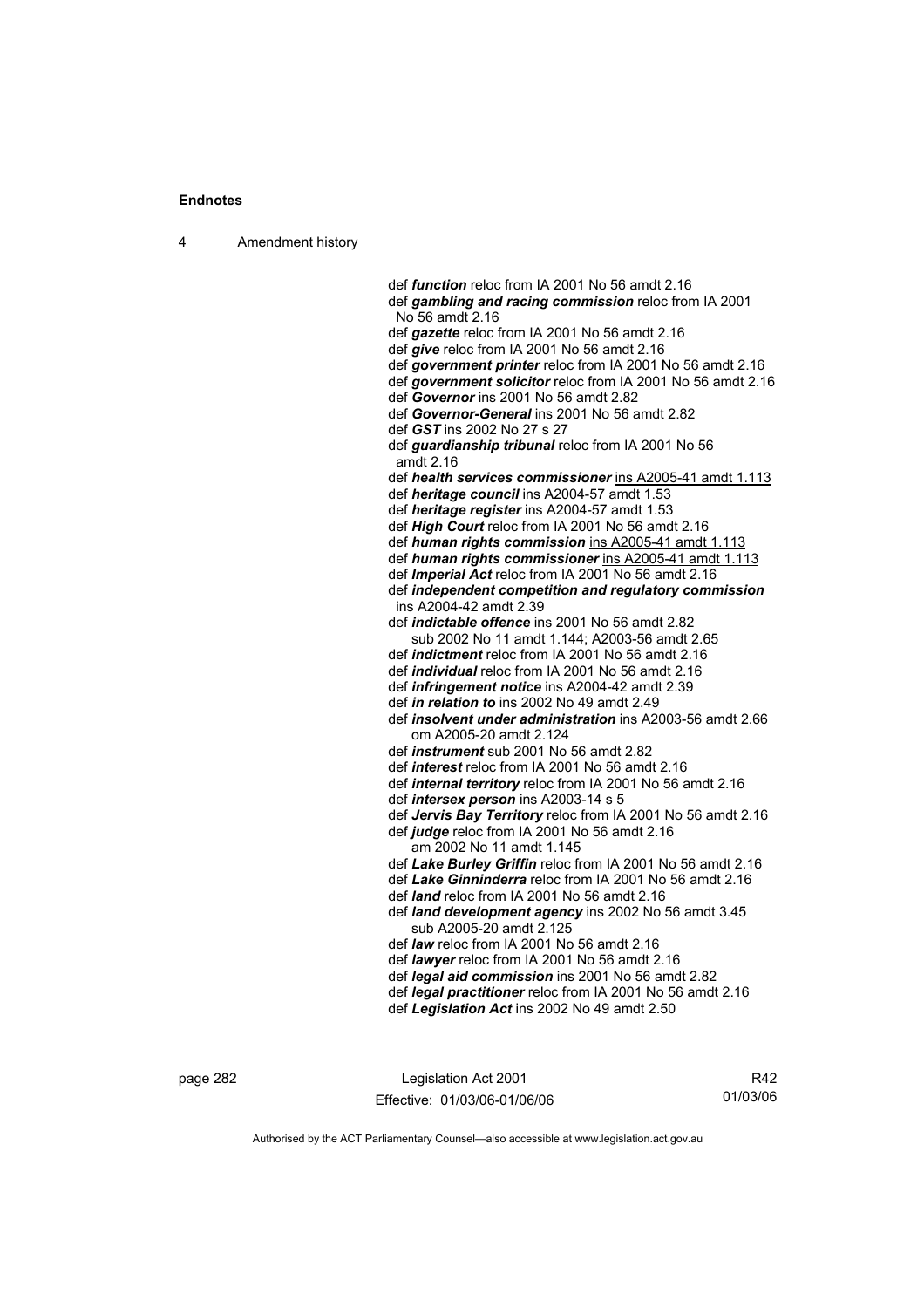def *Legislative Assembly* reloc from IA 2001 No 56 amdt 2.16 def *liability* reloc from IA 2001 No 56 amdt 2.16 def *magistrate* reloc from IA 2001 No 56 amdt 2.16 def *Magistrates Court* reloc from IA 2001 No 56 amdt 2.16 def *make* reloc from IA 2001 No 56 amdt 2.16 def *making* sub 2001 No 56 amdt 2.82 def *master* reloc from IA 2001 No 56 amdt 2.16 def *may* ins 2001 No 56 amdt 2.82 def *medical practitioner* ins 2001 No 56 amdt 2.82 def *mental health tribunal* reloc from IA 2001 No 56 amdt 2.16 def *midnight* reloc from IA 2001 No 56 amdt 2.16 def *Minister* ins 2001 No 56 amdt 2.82 def *modification* reloc from IA 2001 No 56 amdt 2.16 def *month* reloc from IA 2001 No 56 amdt 2.16 def *must* ins 2001 No 56 amdt 2.82 def *name* reloc from IA 2001 No 56 amdt 2.16 def *named month* reloc from IA 2001 No 56 amdt 2.16 def *national capital authority* ins 2002 No 11 amdt 1.146 def *national capital plan* ins A2004-42 amdt 2.39 def *national land* reloc from IA 2001 No 56 amdt 2.16 def *night* reloc from IA 2001 No 56 amdt 2.16 def *Northern Territory* reloc from IA 2001 No 56 amdt 2.16 def *notifiable instrument* sub 2001 No 56 amdt 2.82 def *notification* sub 2001 No 56 amdt 2.82 am A2004-42 amdt 2.40 def *notification day* sub 2001 No 56 amdt 2.82 def *NSW Act* reloc from IA 2001 No 56 amdt 2.16 def *number* reloc from IA 2001 No 56 amdt 2.16 def *nurse* reloc from IA 2001 No 56 amdt 2.16 sub A2004-39 amdt 6.7 def *nurse practitioner* ins A2004-10 s 6 sub A2004-39 amdt 6.8 def *oath* reloc from IA 2001 No 56 amdt 2.16 sub A2005-53 amdt 1.96 def *occupy* ins 2001 No 56 amdt 2.82 sub A2005-20 amdt 2.126 def *office* reloc from IA 2001 No 56 amdt 2.16 def *office of fair trading* reloc from IA 2001 No 56 amdt 2.16 sub A2005-20 amdt 2.127 def *OH&S commissioner* ins A2003-41 amdt 2.40 def *ombudsman* reloc from IA 2001 No 56 amdt 2.16 def *omit* ins 2001 No 56 amdt 2.82 def *optometrist* ins A2005-9 amdt 1.2 note exp on the day the Health Professionals Act 2004 s 136 (h) commences (s 303 (2))

R42 01/03/06

Legislation Act 2001 Effective: 01/03/06-01/06/06 page 283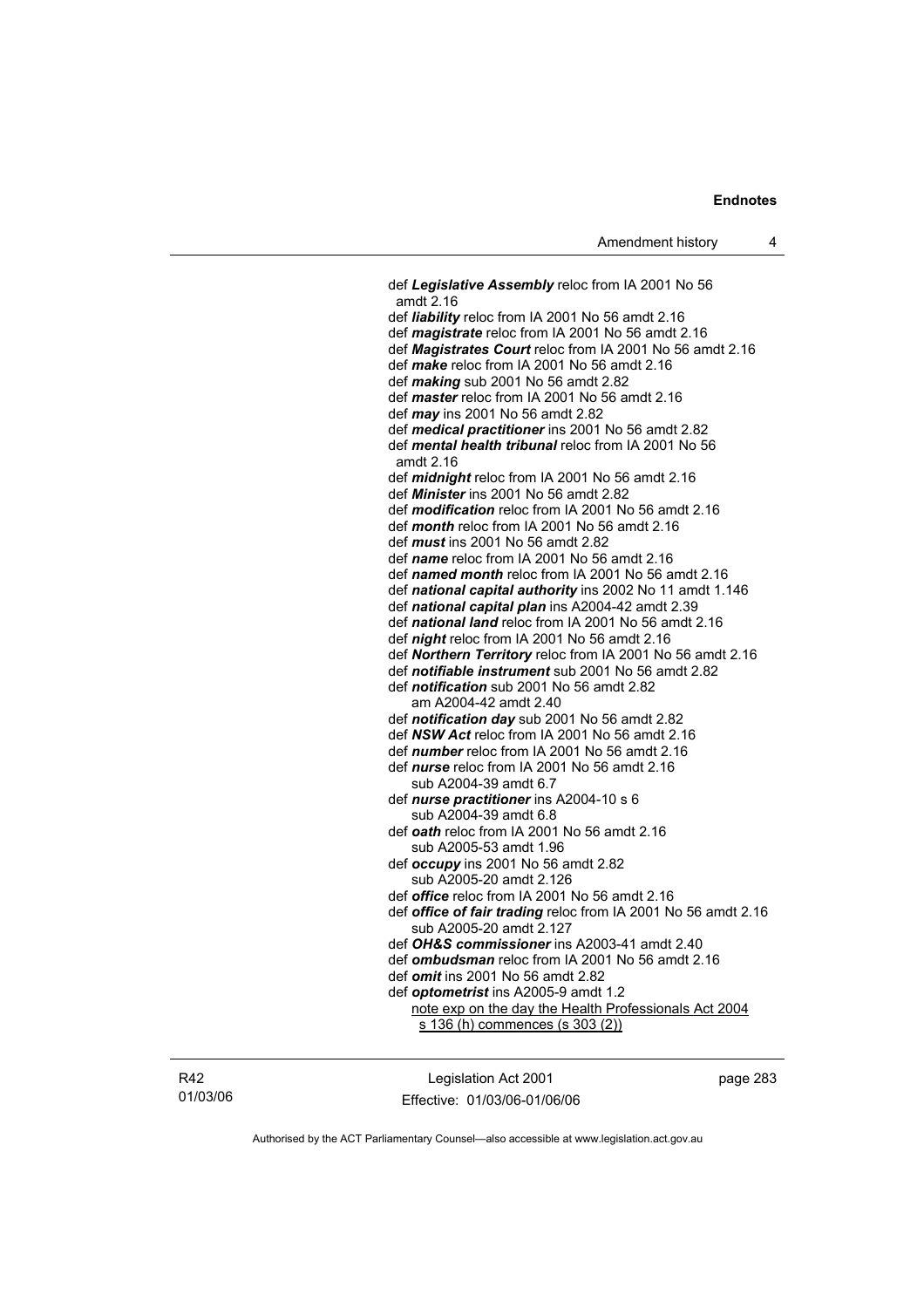| Amendment history<br>л |  |
|------------------------|--|
|------------------------|--|

 def *ordinance* reloc from IA 2001 No 56 amdt 2.16 def *parent* ins A2004-1 amdt 1.22 def *parliamentary counsel* sub 2001 No 56 amdt 2.82 def *passing* sub 2001 No 56 amdt 2.82 def *penalty unit* ins 2001 No 56 amdt 2.82 def *person* ins 2001 No 56 amdt 2.82 def *pharmacist* reloc from IA 2001 No 56 amdt 2.16 sub A2004-39 amdt 8.2 def *planning and land authority* ins 2002 No 56 amdt 3.47 sub A2005-20 amdt 2.128 def *planning and land council* ins 2002 No 56 amdt 3.46 sub A2005-20 amdt 2.129 def *planning authority* reloc from IA 2001 No 56 amdt 2.16 om 2002 No 56 amdt 3.47 def *police officer* reloc from IA 2001 No 56 amdt 2.16 def *position* reloc from IA 2001 No 56 amdt 2.16 def *power* reloc from IA 2001 No 56 amdt 2.16 def *prescribed* reloc from IA 2001 No 56 amdt 2.16 am 2002 No 49 amdt 2.51; A2005-20 amdt 2.130 def *present* ins A2005-5 s 28 def *privacy commissioner* reloc from IA 2001 No 56 amdt 2.16 def *proceeding* reloc from IA 2001 No 56 amdt 2.16 def *property* reloc from IA 2001 No 56 amdt 2.16 def *provision* sub 2001 No 56 amdt 2.82 def *public advocate* ins A2005-47 amdt 1.13 def *public employee* reloc from IA 2001 No 56 amdt 2.16 def *public health officer* reloc from IA 2001 No 56 amdt 2.16 sub A2005-20 amdt 2.131 def *public money* reloc from IA 2001 No 56 amdt 2.16 def *public servant* reloc from IA 2001 No 56 amdt 2.16 def *public service* reloc from IA 2001 No 56 amdt 2.16 def *public trustee* reloc from IA 2001 No 56 amdt 2.16 def *quarter* ins 2002 No 30 amdt 2.8 def *recognised transgender person* ins A2003-14 s 5 def *registered surveyor* reloc from IA 2001 No 56 amdt 2.16 def *registrable instrument* sub 2001 No 56 amdt 2.82 def *registrar* reloc from IA 2001 No 56 amdt 2.16 def *registrar-general* reloc from IA 2001 No 56 amdt 2.16 def *registrar of firearms* reloc from IA 2001 No 56 amdt 2.16 def *registrar of liquor licences* reloc from IA 2001 No 56 amdt 2.16 def *regulations* reloc from IA 2001 No 56 amdt 2.16 om A2005-20 amdt 2.132 def *regulation* ins A2005-20 amdt 2.132 def *remand centre* ins 2002 No 30 amdt 2.8 def *remand centre administrator* ins 2002 No 30 amdt 2.8

page 284 Legislation Act 2001 Effective: 01/03/06-01/06/06

R42 01/03/06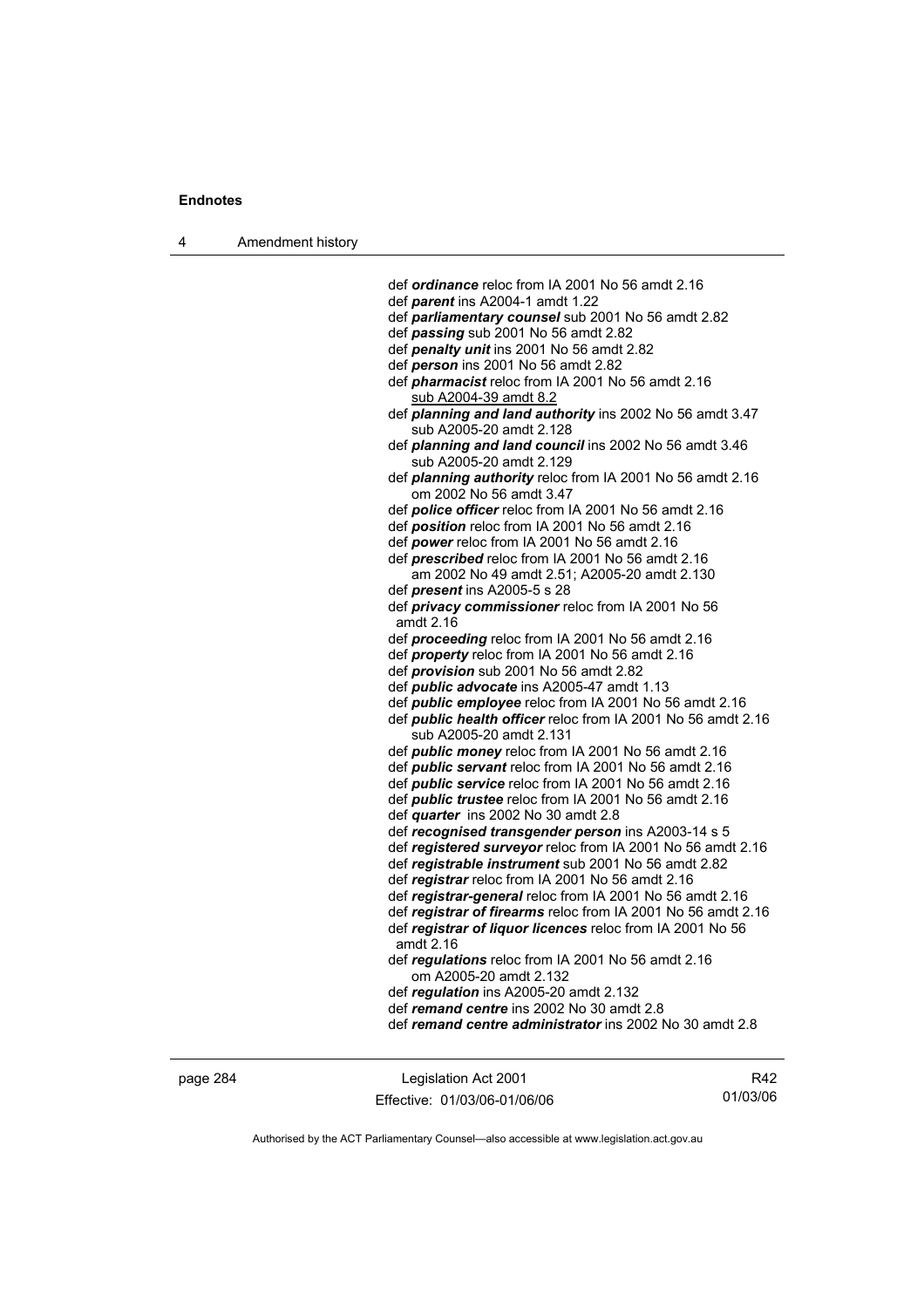def *remuneration tribunal* reloc from IA 2001 No 56 amdt 2.16 def *repeal* sub 2001 No 56 amdt 2.82 pars renum 2002 No 11 amdt 1.147 am 2002 No 11 amdt 1.148; A2004-42 amdts 2.41-2.43; pars renum R27 LA (see A2004-42 amdt 2.44); A2005-20 amdt 2.133, amdt 2.134 def *residential tenancies tribunal* reloc from IA 2001 No 56 amdt 2.16 def *resident judge* ins A2004-42 amdt 2.45 def *retrospectively* reloc from dict, pt 2 A2005-20 amdt 2.148 def *road transport authority* reloc from IA 2001 No 56 amdt 2.16 def *rules* reloc from IA 2001 No 56 amdt 2.16 sub 2002 No 11 amdt 1.149 am A2005-20 amdt 2.135 def *rural firefighting service* reloc from IA 2001 No 56 amdt 2.16 om A2004-28 amdt 3.38 def *rural fire service* ins A2004-28 amdt 3.38 def *see* ins 2001 No 56 amdt 2.82 def *Self-Government Act* reloc from IA 2001 No 56 amdt 2.16 def *self-government day* reloc from IA 2001 No 56 amdt 2.16 def *sentence administration board* ins 2002 No 30 amdt 2.8 def *SES* ins A2004-28 amdt 3.39 def *sign* reloc from IA 2001 No 56 amdt 2.16 def *sitting day* reloc from IA 2001 No 56 amdt 2.16 def *Small Claims Court* reloc from IA 2001 No 56 amdt 2.16 sub A2004-60 amdt 1.178 def *solicitor* reloc from IA 2001 No 56 amdt 2.16 def *Speaker* reloc from IA 2001 No 56 amdt 2.16 def *Standards Australia* reloc from IA 2001 No 56 amdt 2.16 def *State* reloc from IA 2001 No 56 amdt 2.16 def *statutory declaration* reloc from IA 2001 No 56 amdt 2.16 def *statutory instrument* sub 2001 No 56 amdt 2.82 def *statutory office-holder* ins 2001 No 56 amdt 2.82 sub 2002 No 11 amdt 1.150 def *subordinate law* sub 2001 No 56 amdt 2.82 def *summary offence* ins 2001 No 56 amdt 2.82 sub 2002 No 11 amdt 1.151; A2003-56 amdt 2.67 def *Supreme Court* reloc from IA 2001 No 56 amdt 2.16 def *swear* reloc from IA 2001 No 56 amdt 2.16 sub A2005-53 amdt 1.97 def *take* ins A2005-53 amdt 1.98 def *tenancy tribunal* reloc from IA 2001 No 56 amdt 2.16 om 2002 No 49 amdt 2.52 def *the Territory* ins 2001 No 56 amdt 2.82

R42 01/03/06

Legislation Act 2001 Effective: 01/03/06-01/06/06 page 285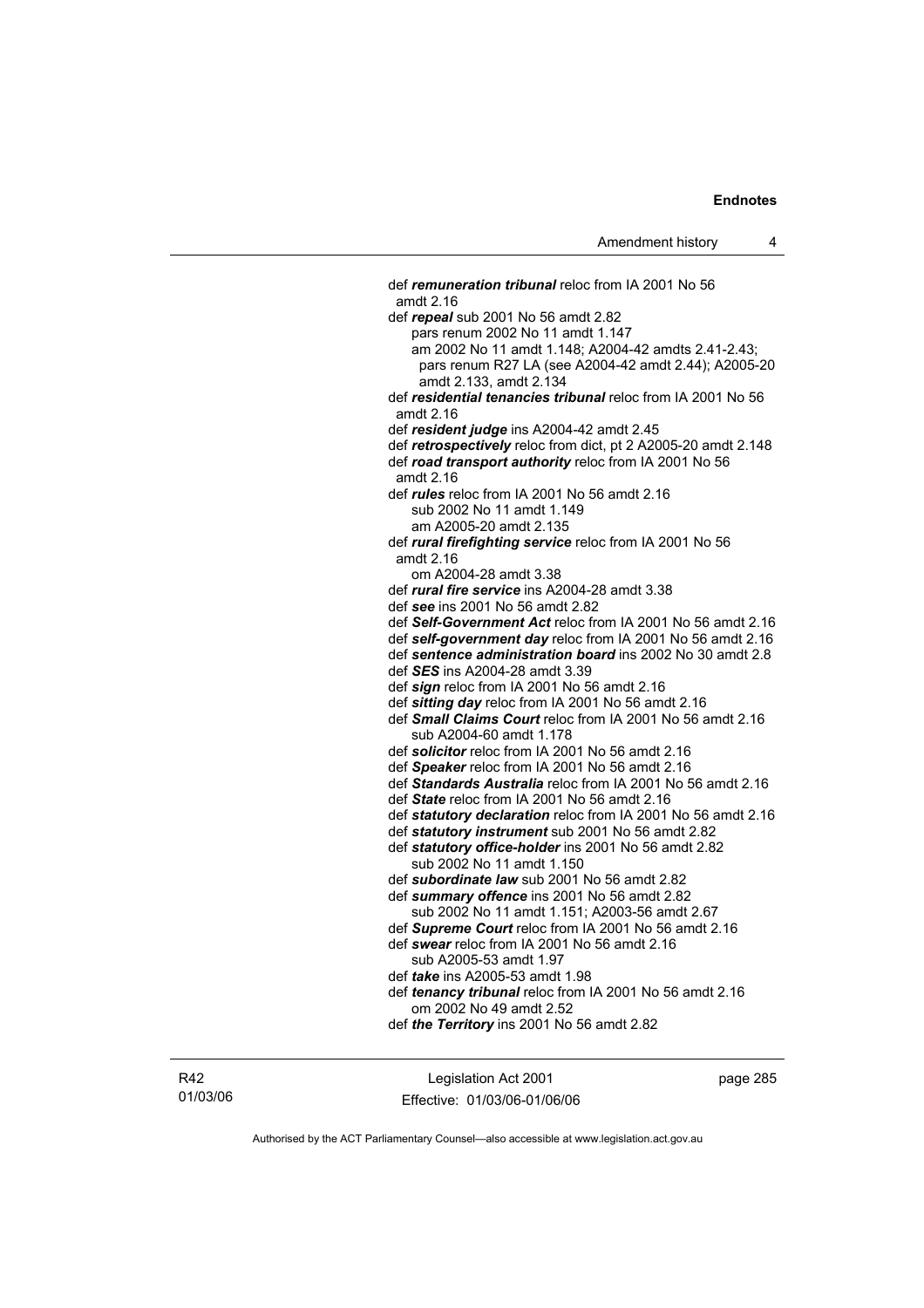| Amendment history |
|-------------------|
|                   |

 def *territory authority* reloc from IA 2001 No 56 amdt 2.16 sub A2003-41 amdt 2.41 def *territory instrumentality* ins 2001 No 56 amdt 2.82 def *territory land* reloc from IA 2001 No 56 amdt 2.16 def *territory law* ins A2005-62 amdt 2.18 def *territory-owned corporation* reloc from IA 2001 No 56 amdt 2.16 def *territory plan* reloc from IA 2001 No 56 amdt 2.16 am 2002 No 49 amdt 2.53 def *transgender person* ins A2003-14 s 5 def *transitional* reloc from IA 2001 No 56 amdt 2.16 sub A2005-20 amdt 2.136 def *Treasurer* ins 2001 No 56 amdt 2.82 def *tribunal* sub 2001 No 56 amdt 2.82 def *UK Act* reloc from IA 2001 No 56 amdt 2.16 def *under* ins 2001 No 52 amdt 2.82 sub 2002 No 30 amdt 2.9 am A2005-20 amdt 2.137, amdt 2.138 def *United Kingdom* reloc from IA 2001 No 56 amdt 2.16 def *United Kingdom Parliament* reloc from IA 2001 No 56 amdt 2.16 def *veterinary surgeon* reloc from IA 2001 No 56 amdt 2.16 sub A2004-39 amdt 11A.1 (as am by A2005-28 amdt 1.61) def *will* ins 2001 No 56 amdt 2.82 def *word* reloc from IA 2001 No 56 amdt 2.16 def *working day* ins 2002 No 11 amdt 1.152 sub A2003-56 amdt 2.68 def *writing* reloc from IA 2001 No 56 amdt 2.16 def *year* reloc from IA 2001 No 56 amdt 2.16 **Terms for Legislation Act 2001 only**<br>dict pt 2 hdg sub A2003-56 amo sub A2003-56 amdt 2.69 dict pt 2 note sub A2003-56 amdt 2.69 dict pt 2 def *Act* ins A2003-41 amdt 2.42 def *ACT law* ins A2005-20 amdt 2.139 def *administrator* ins 2001 No 56 amdt 2.82 def *agency* ins 2001 No 56 amdt 2.82 def *amend* ins A2005-20 amdt 2.140 def *another jurisdiction* ins A2005-20 amdt 2.141 def *appointee* ins 2001 No 56 amdt 2.82 am A2003-56 amdt 2.70 def *appointer* ins 2001 No 56 amdt 2.82 am A2003-56 amdt 2.71 def *approved web site* sub 2001 No 56 amdt 2.82 def *authorised republication* sub 2001 No 56 amdt 2.82 def *authorising law* sub 2001 No 56 amdt 2.82 def *benefits* sub 2001 No 56 amdt 2.82

def *business address* ins 2001 No 56 amdt 2.82

| nade | ۲ŀ |
|------|----|
|      |    |

Legislation Act 2001 Effective: 01/03/06-01/06/06

R42 01/03/06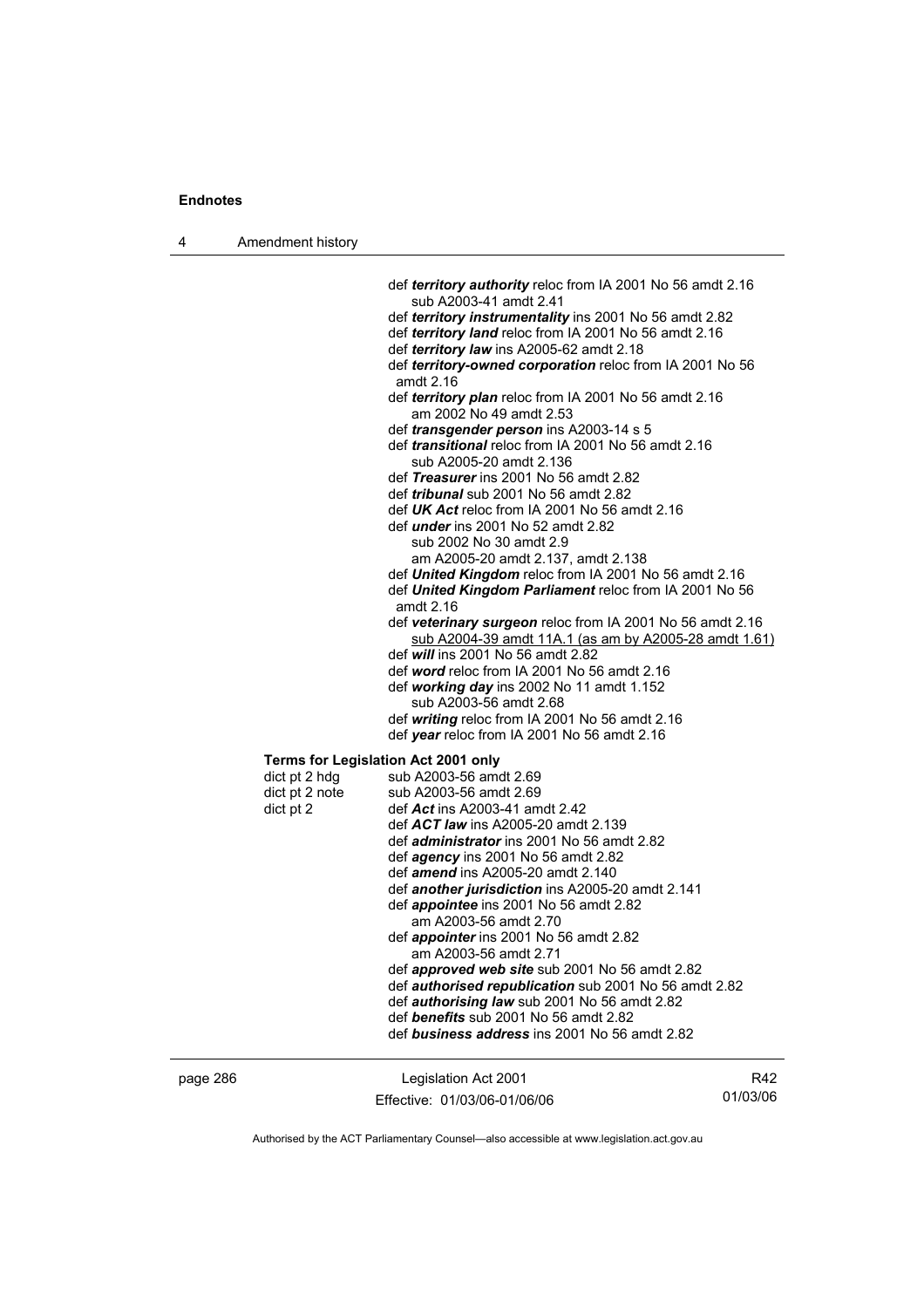def *corporation* ins 2001 No 56 amdt 2.82 def *costs* sub 2001 No 56 amdt 2.82 def *current legislative drafting practice* sub 2001 No 56 amdt 2.82 def *delegate* ins 2001 No 56 amdt 2.82 def *determinative provision* ins 2002 No 11 amdt 1.153 def *document* ins 2001 No 56 amdt 2.82 def *editorial amendment* sub 2001 No 56 amdt 2.82 def *email address* ins 2001 No 56 amdt 2.82 def *executive officer* ins 2001 No 56 amdt 2.82 def *fax number* ins 2001 No 56 amdt 2.82 def *fee* sub 2001 No 56 amdt 2.82 def *home address* ins 2001 No 56 amdt 2.82 def *law* sub 2001 No 56 amdt 2.82 am 2002 No 11 amdt 1.154; pars renum 2002 No 11 amdt 1.155; A2003-41 amdt 2.43; pars renum R20 LA (see A2003-41 amdt 2.44); A2005-20 amdt 2.142, amdt 2.143; pars renum R34 LA (see A2005-20 amdt 2.144) def *law of another jurisdiction* ins A2005-20 amdt 2.145 def *legislative material* ins A2003-41 amdt 2.45 def *non-determinative provision* ins 2002 No 11 amdt 1.156 def *provide* sub 2001 No 56 amdt 2.82 def *referential term* ins A2003-56 amdt 2.72 reloc to s 116 (2) A2005-20 amdt 2.146 def *referential words* sub 2001 No 56 amdt 2.82 om A2003-56 amdt 2.72 def *register* sub 2001 No 56 amdt 2.82 def *repeal* ins A2005-20 amdt 2.147 def *republication* sub 2001 No 56 amdt 2.82; A2003-41 amdt 2.46 def *republication date* sub 2001 No 56 amdt 2.82 def *responsible* ins 2001 No 56 amdt 2.82 def *retrospectively* ins A2003-56 amdt 2.73 reloc to dict, pt 1 A2005-20 amdt 2.148 def *scrutiny committee principles* sub 2001 No 56 amdt 2.82 def *service* sub 2001 No 56 amdt 2.82 def *working out the meaning of an Act* ins A2003-41 amdt 2.47

Legislation Act 2001 Effective: 01/03/06-01/06/06 page 287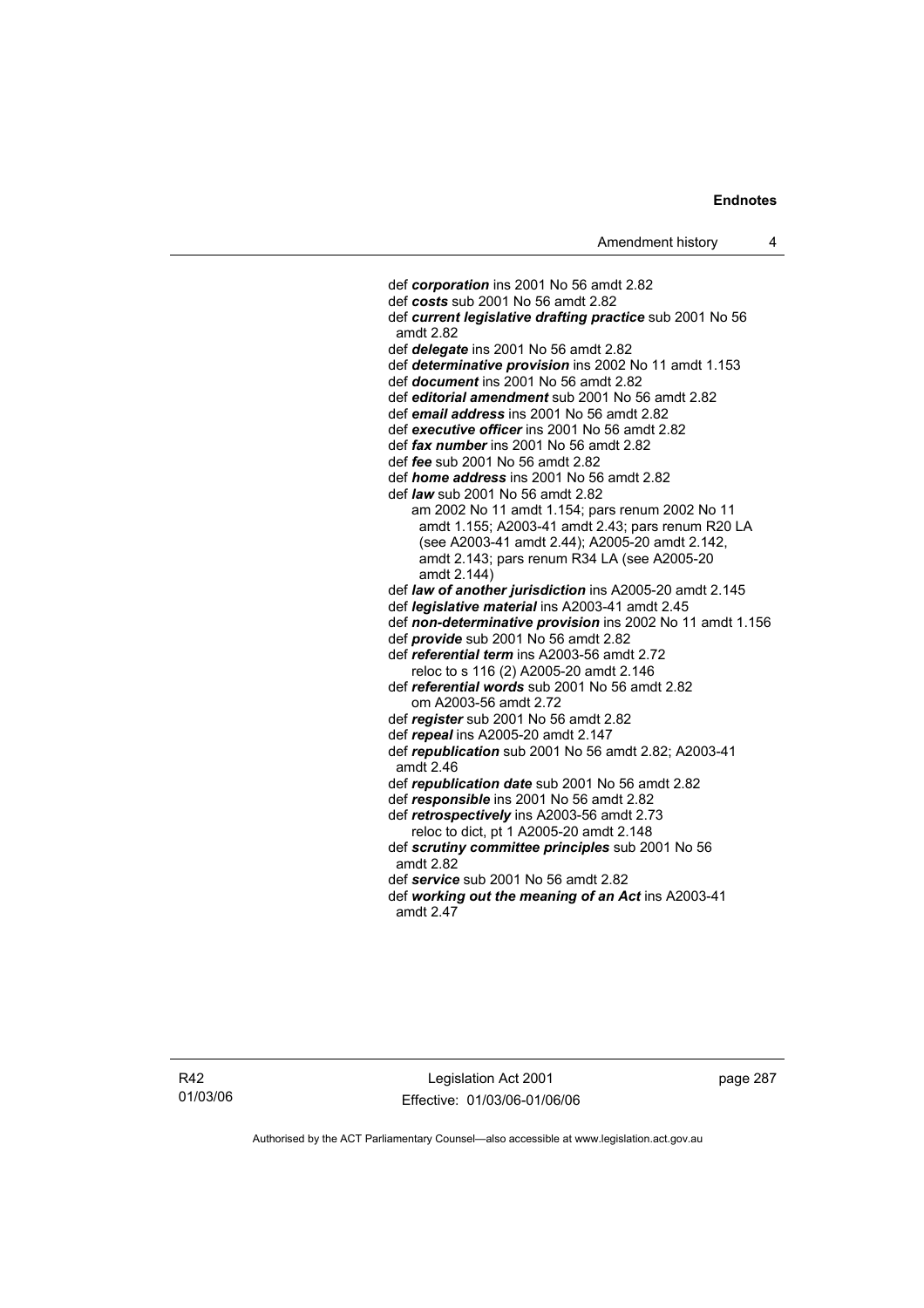### 5 Earlier republications

### **5 Earlier republications**

Some earlier republications were not numbered. The number in column 1 refers to the publication order.

Since 12 September 2001 every authorised republication has been published in electronic pdf format on the ACT legislation register. A selection of authorised republications have also been published in printed format. These republications are marked with an asterisk (\*) in column 1. Electronic and printed versions of an authorised republication are identical.

| <b>Republication</b><br>No and date | <b>Effective</b>              | Last<br>amendment<br>made by | <b>Republication for</b>                                                              |
|-------------------------------------|-------------------------------|------------------------------|---------------------------------------------------------------------------------------|
| R <sub>0</sub> A<br>17 Sept 2002    | 12 Sept 2001-<br>12 Sept 2001 | A2001-56                     | amendments by<br>A2001-44, A2001-56<br>and retrospective<br>amendments by<br>A2002-30 |
| R <sub>1</sub><br>13 Sept 2001      | 13 Sept 2001-<br>13 Sept 2001 | SL2001-34                    | modification by<br>SL2001-34                                                          |
| R1 (RI)<br>17 Sept 2001             | 13 Sept 2001-<br>13 Sept 2001 | SL2001-34                    | reissue for<br>retrospective<br>amendments by<br>A2002-30                             |
| R <sub>2</sub><br>14 Sept 2001      | 14 Sept 2001-<br>20 Feb 2002  | A2001-70                     | amendments by<br>A2001-70                                                             |
| <b>R2 (RI)</b><br>17 Sept 2002      | 14 Sept 2001-<br>20 Feb 2002  | A2001-70                     | reissue for<br>retrospective<br>amendments by<br>A2002-30                             |
| R <sub>3</sub><br>21 Feb 2002       | 21 Feb 2002-<br>12 Mar 2002   | A2001-88                     | changed endnotes<br>and editorial<br>changes                                          |
| R3 (RI)<br>17 Sept 2002             | 21 Feb 2002-<br>12 Mar 2002   | A2001-88                     | reissue for<br>retrospective<br>amendments by<br>A2002-30                             |
| R4<br>13 Mar 2002                   | 13 Mar 2002-<br>27 May 2002   | A2001-88                     | commenced expiry                                                                      |

page 288 Legislation Act 2001 Effective: 01/03/06-01/06/06

R42 01/03/06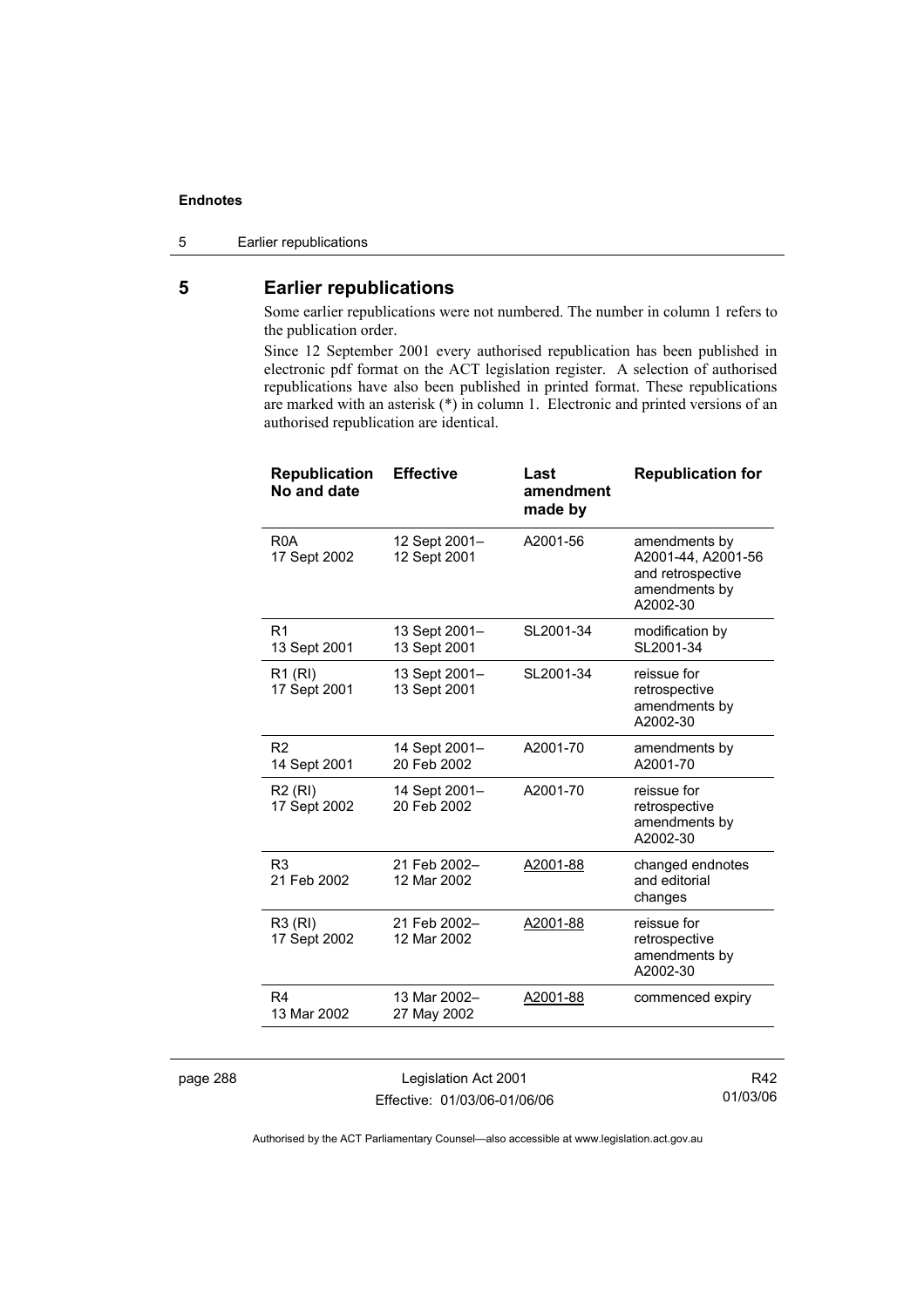Earlier republications 5

| <b>Republication</b><br>No and date | <b>Effective</b>              | Last<br>amendment<br>made by | <b>Republication for</b>                                  |
|-------------------------------------|-------------------------------|------------------------------|-----------------------------------------------------------|
| <b>R4 (RI)</b><br>17 Sept 2002      | 13 Mar 2002-<br>27 May 2002   | A2001-88                     | reissue for<br>retrospective<br>amendments by<br>A2002-30 |
| $R5*$<br>28 May 2002                | 28 May 2002-<br>30 June 2002  | A2002-11                     | amendments by<br>A2002-11                                 |
| <b>R5 (RI)</b><br>17 Sept 2002      | 28 May 2002-<br>30 June 2002  | A2002-11                     | reissue for<br>retrospective<br>amendments by<br>A2002-30 |
| R6<br>1 July 2002                   | 1 July 2002-<br>12 Sept 2002  | A2002-11                     | amendments by<br>A2001-88                                 |
| R6 (RI)<br>17 Sept 2002             | 1 July 2002-<br>12 Sept 2002  | A2002-11                     | reissue for<br>retrospective<br>amendments by<br>A2002-30 |
| R7<br>13 Sept 2002                  | 13 Sept 2002-<br>13 Sept 2002 | A2002-27                     | commenced expiry                                          |
| R7(RI)<br>17 Sept 2002              | 13 Sept 2002-<br>13 Sept 2002 | A2002-27                     | reissue for<br>retrospective<br>amendments by<br>A2002-30 |
| R8<br>14 Sept 2002                  | 14 Sept 2002-<br>16 Sept 2002 | A2002-27                     | commenced expiry                                          |
| R8 (RI)<br>17 Sept 2002             | 14 Sept 2002-<br>16 Sept 2002 | A2002-27                     | reissue for<br>retrospective<br>amendments by<br>A2002-30 |
| R <sub>9</sub><br>17 Sept 2002      | 17 Sept 2002-<br>6 Oct 2002   | A2002-30                     | amendments by<br>A2002-30                                 |
| R10<br>7 Oct 2002                   | 7 Oct 2002-<br>31 Oct 2002    | A2002-30                     | amendments by<br>A2002-27                                 |
| R <sub>11</sub><br>1 Nov 2002       | 1 Nov 2002-<br>31 Dec 2002    | A2002-40                     | amendments by<br>A2002-40                                 |

R42 01/03/06

Legislation Act 2001 Effective: 01/03/06-01/06/06 page 289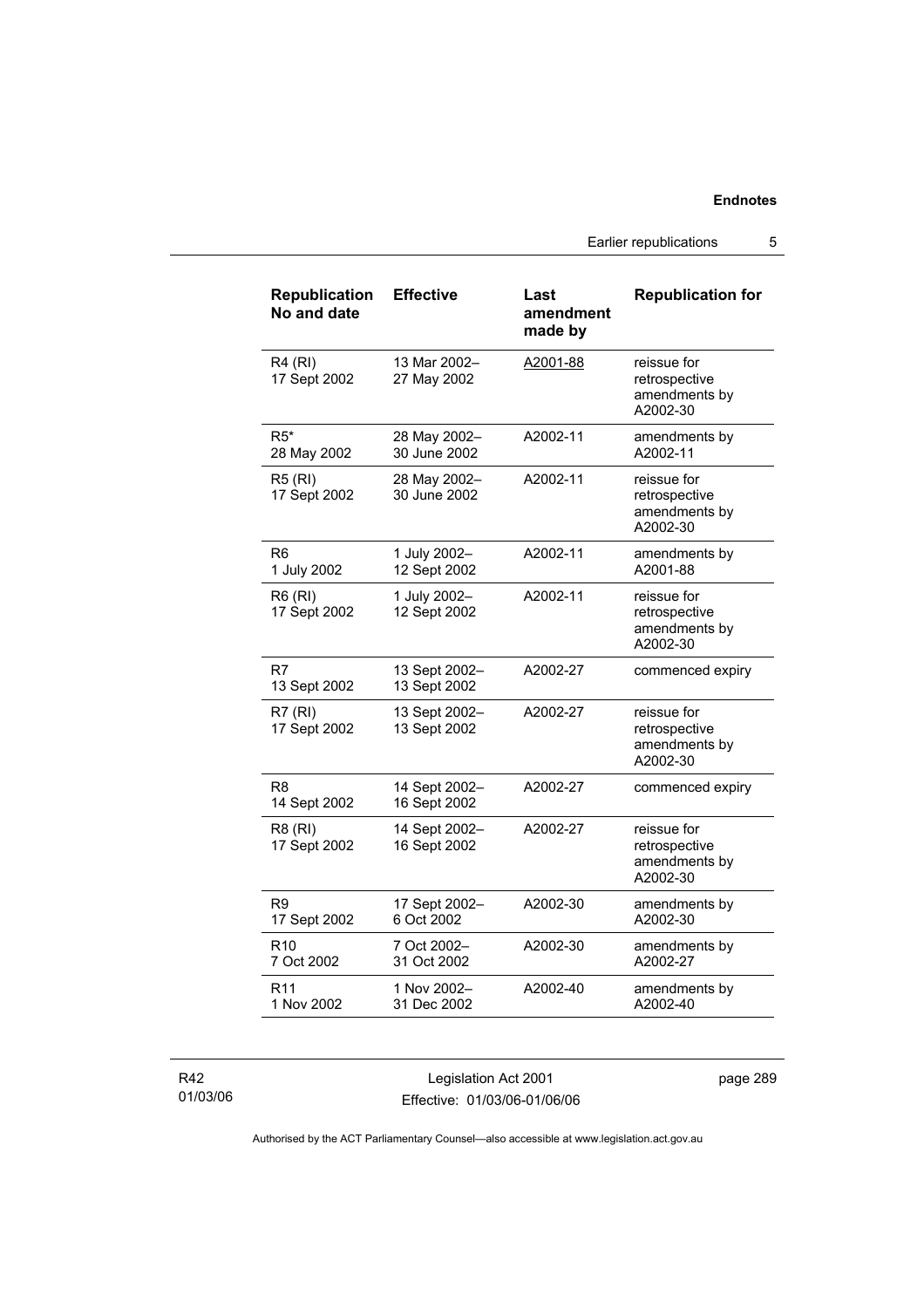#### **Republication No and date Effective Last amendment made by Republication for**  R12 1 Jan 2003 1 Jan 2003– 16 Jan 2003 A2002-56 amendments by A2002-51 R13 17 Jan 2003 17 Jan 2003– 27 Mar 2003 A2002-56 amendments by A2002-49 R14 28 Mar 2003 28 Mar 2003– 9 Apr 2003 A2003-14 amendments by A2003-14 R15 10 Apr 2003 10 Apr 2003– 28 May 2003 A2003-18 amendments by A2003-18 R16 29 May 2003 29 May 2003– 30 June 2003 A2003-18 commenced expiry R17 1 July 2003 1 July 2003– 2 Sept 2003 A2003-18 amendments by A2002-56 R18 3 Sept 2003 3 Sept 2003– 12 Sept 2003 A2003-18 commenced expiry R19 13 Sept 2003 13 Sept 2003– 8 Oct 2003 A2003-41 commenced expiry R20\* 9 Oct 2003 9 Oct 2003– 18 Dec 2003 A2003-41 amendments by A2003-16 and A2003-41 R21 19 Dec 2003 19 Dec 2003– 21 Mar 2004 A2003-56 amendments by A2003-56 R22 22 Mar 2004 22 Mar 2004– 4 Apr 2004 A2004-10 amendments by A2004-1 R23 5 Apr 2004 5 Apr 2004– 26 May 2004 A2004-10 amendments by A2004-7 R24 27 May 2004 27 May 2004– 30 June 2004 A2004-17 amendments by A2004-10 R25 1 July 2004 1 July 2004– 12 July 2004 A2004-28 amendments by A2004-5 and A2004-28 R26 13 July 2004 13 July 2004– 24 Aug 2004 A2004-32 amendments by A2004-32

#### 5 Earlier republications

page 290 Legislation Act 2001 Effective: 01/03/06-01/06/06

R42 01/03/06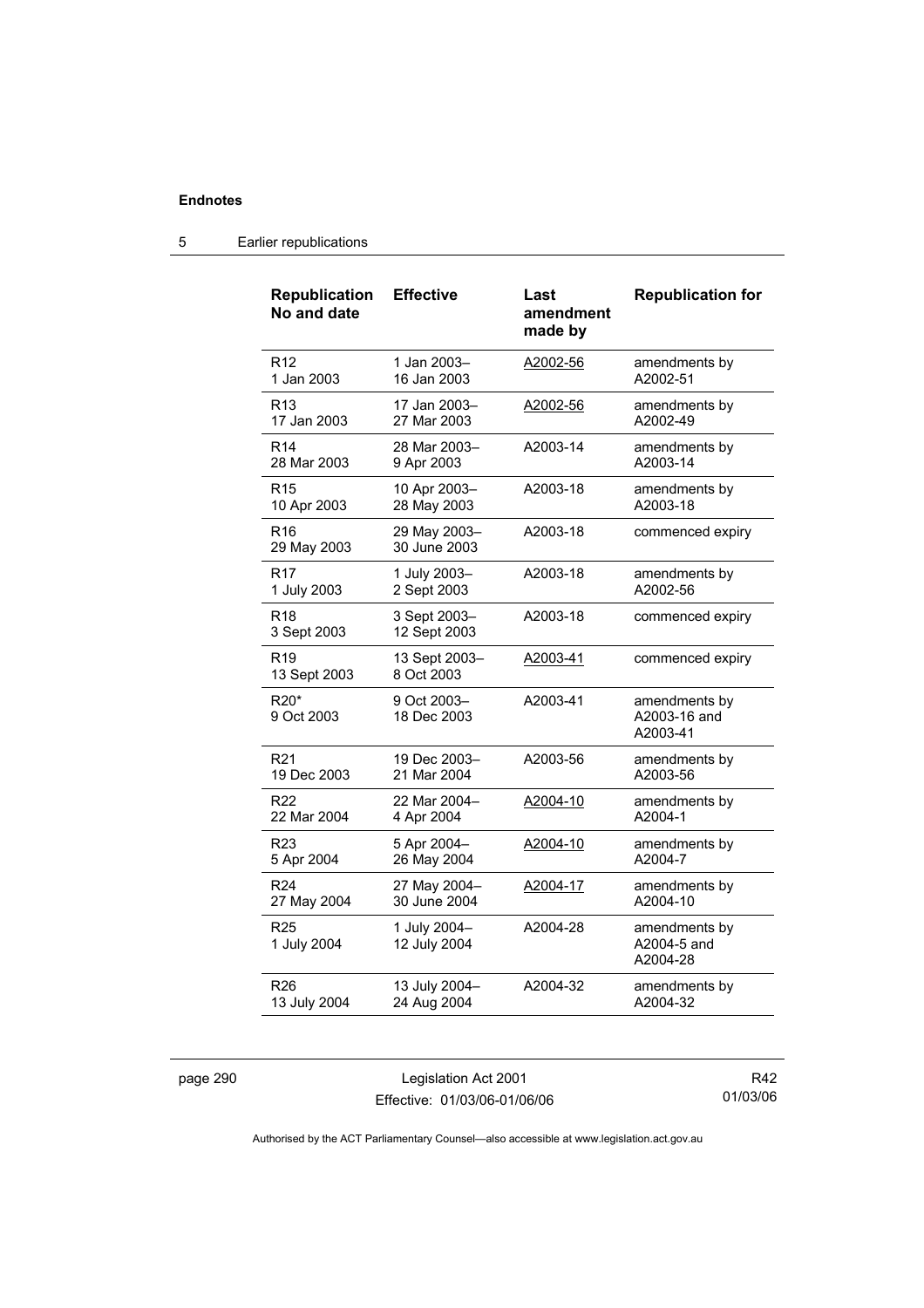Earlier republications 5

| <b>Republication</b><br>No and date | <b>Effective</b>             | Last<br>amendment<br>made by | <b>Republication for</b>                                     |
|-------------------------------------|------------------------------|------------------------------|--------------------------------------------------------------|
| R <sub>27</sub>                     | 25 Aug 2004-                 | A2004-42                     | amendments by                                                |
| 25 Aug 2004                         | 31 Aug 2004                  |                              | A2004-42                                                     |
| <b>R28</b>                          | 1 Sept 2004-                 | A2004-42                     | amendments by                                                |
| 1 Sept 2004                         | 12 Sept 2004                 |                              | A2004-13                                                     |
| R <sub>29</sub><br>13 Sept 2004     | 13 Sept 2004-<br>22 Dec 2004 | A2004-42                     | commenced expiry                                             |
| <b>R29A</b><br>23 Dec 2004          | 23 Dec 2004-<br>31 Dec 2004  | A2004-42                     | commenced expiry                                             |
| R30 (RI)<br>5 Jan 2005              | 1 Jan 2005-<br>9 Jan 2005    | A2004-60                     | amendments by<br>A2004-17<br>reissue for<br>commenced expiry |
| R31                                 | 10 Jan 2005-                 | A2004-60                     | amendments by                                                |
| 10 Jan 2005                         | 23 Feb 2005                  |                              | A2004-60                                                     |
| R32                                 | 24 Feb 2005-                 | A2005-5                      | amendments by                                                |
| 24 Feb 2005                         | 8 Mar 2005                   |                              | A2005-5                                                      |
| R33                                 | 9 Mar 2005-                  | A2005-5                      | amendments by                                                |
| 9 Mar 2005                          | 1 June 2005                  |                              | A2004-57                                                     |
| R34*                                | 2 June 2005-                 | A2005-20                     | amendments by                                                |
| 2 June 2005                         | 6 July 2005                  |                              | A2005-20                                                     |
| R <sub>35</sub><br>7 July 2005      | 7 July 2005-<br>7 Sept 2005  | A2005-20                     | amendments by<br>A2004-39 as am by<br>A2005-28               |
| R36                                 | 8 Sept 2005-                 | A2005-47                     | amendments by                                                |
| 8 Sept 2005                         | 13 Sept 2005                 |                              | A2005-44                                                     |
| R37                                 | 13 Sept 2005-                | A2005-47                     | amendments by                                                |
| 14 Sept 2005                        | 22 Nov 2005                  |                              | A2005-9                                                      |
| <b>R38</b>                          | 23 Nov 2005-                 | A2005-53                     | amendments by                                                |
| 23 Nov 2005                         | 10 Jan 2006                  |                              | A2005-53                                                     |
| R39                                 | 11 Jan 2006-                 | A2005-62                     | amendments by                                                |
| 11 Jan 2006                         | 16 Jan 2006                  |                              | A2005-62                                                     |
| R40                                 | 17 Jan 2006-                 | A2005-62                     | amendments by                                                |
| 17 Jan 2006                         | 22 Feb 2006                  |                              | A2004-39                                                     |

R42 01/03/06

Legislation Act 2001 Effective: 01/03/06-01/06/06 page 291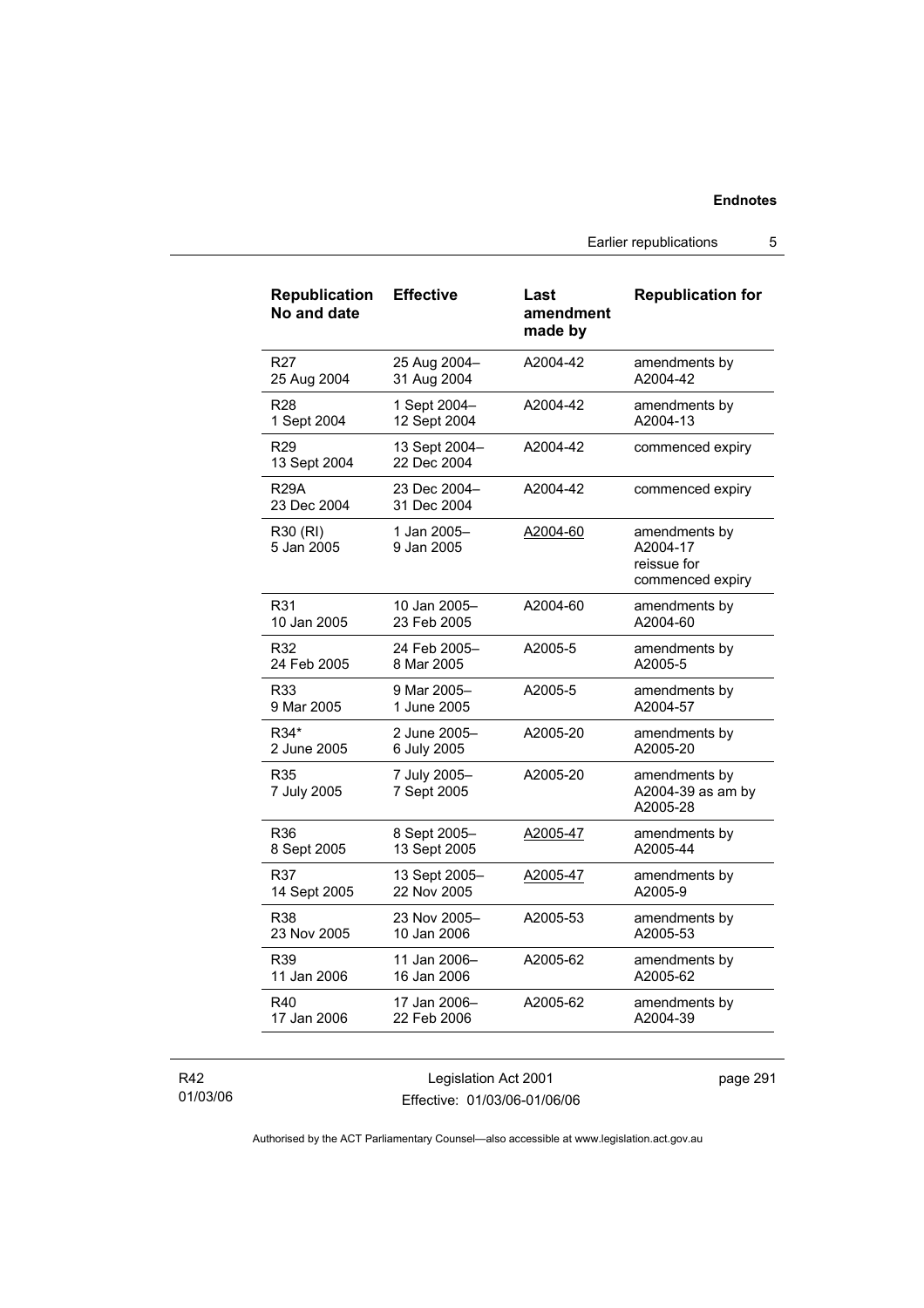6 Uncommenced amendments

| <b>Dopublication</b> Effective | l act |
|--------------------------------|-------|

| <b>Republication</b><br>No and date | <b>Effective</b>            | Last<br>amendment<br>made by | <b>Republication for</b>                     |
|-------------------------------------|-----------------------------|------------------------------|----------------------------------------------|
| R41<br>23 Feb 2006                  | 23 Feb 2006-<br>28 Feb 2006 | A2006-3                      | updated endnotes as<br>amended by<br>A2006-3 |

### **6 Uncommenced amendments**

The following amendments have not been included in this republication because they were uncommenced at the republication date:

 **Health Professionals Legislation Amendment Act 2004 A2004-39 sch 3 pt 3.1, sch 4 pt 4.3, sch 8 pt 8.2, sch 11A pt 11A.1 (as am by A2005-28 amdt 1.61)** 

# **Part 3.1 Legislation Act 2001**

### **[3.1] Dictionary, part 1, definition of** *dental prosthetist*

*substitute* 

*dental prosthetist* means a person registered as a dental prosthetist under the *Health Professionals Act 2004*.

### **[3.2] Dictionary, part 1, definition of dental technician**

*substitute* 

*dental technician* means a person registered as a dental technician under the *Health Professionals Act 2004*.

# **Part 4.3 Legislation Act 2001**

## **[4.3] Dictionary, part 1, definition of dentist**

*substitute* 

page 292 Legislation Act 2001 Effective: 01/03/06-01/06/06

R42 01/03/06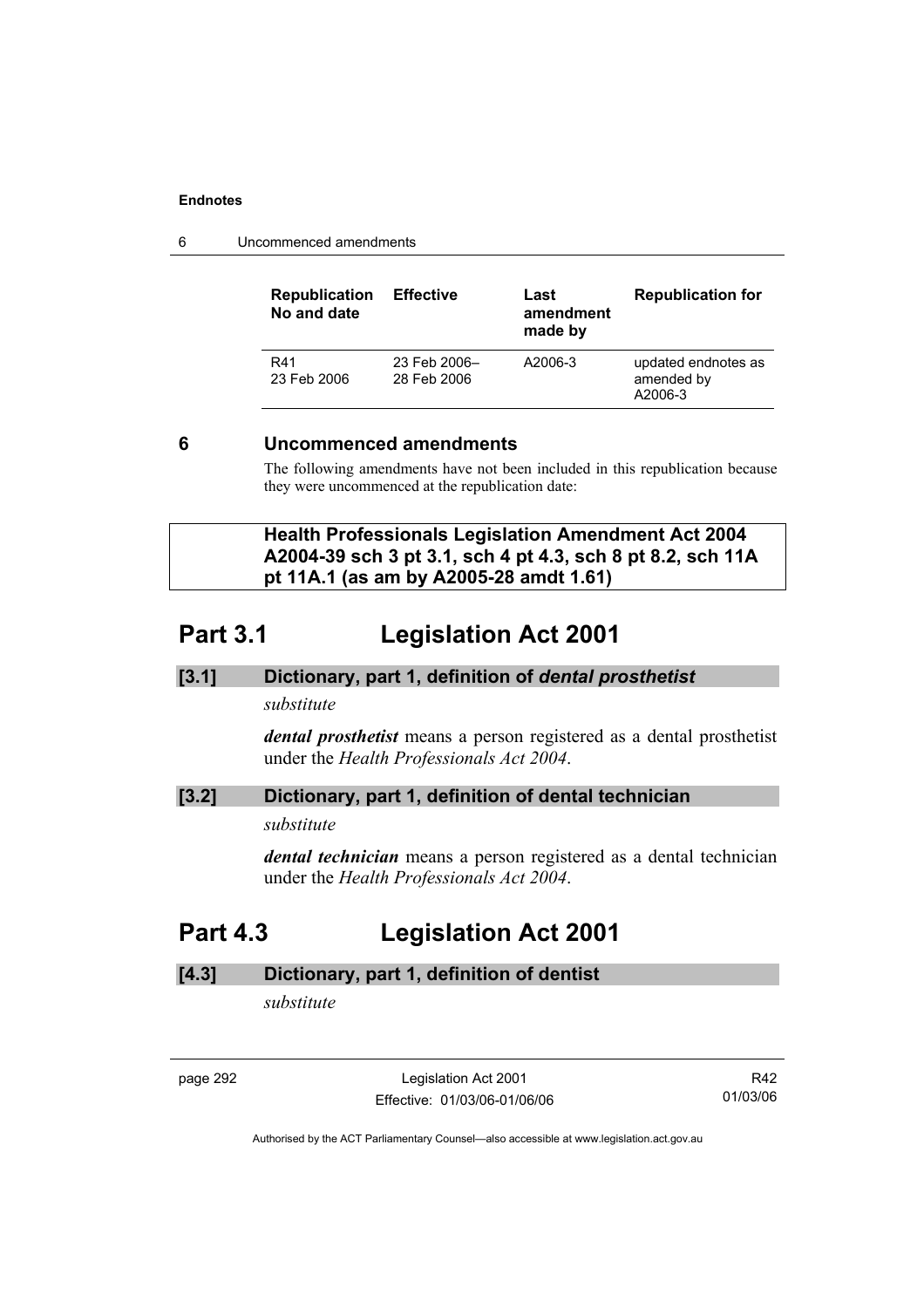#### *dentist***—**

- (a) means a person unconditionally registered as a dentist under the *Health Professionals Act 2004*; and
- (b) for an activity, includes a person conditionally registered as a dentist under the *Health Professionals Act 2004* to the extent that the person is allowed to do the activity under the person's conditional registration.

# **Part 8.2 Legislation Act 2001**

### **[8.2] Dictionary, pt 1, definition of pharmacist**

#### *substitute*

### *pharmacist***—**

- (a) means a person unconditionally registered as a pharmacist under the *Health Professionals Act 2004*; and
- (b) for an activity, includes a person conditionally registered as a pharmacist under the *Health Professionals Act 2004* to the extent that the person is allowed to do the activity under the person's conditional registration.

# **Part 11A.1 Legislation Act 2001**

# **[11A.1] Dictionary, part 1, definition of** *veterinary surgeon*

### *substitute*

#### *veterinary surgeon*—

- (a) means a person unconditionally registered as a veterinary surgeon under the *Health Professionals Act 2004*; and
- (b) for an activity, includes a person conditionally registered as a veterinary surgeon under the *Health Professionals Act 2004* to

page 293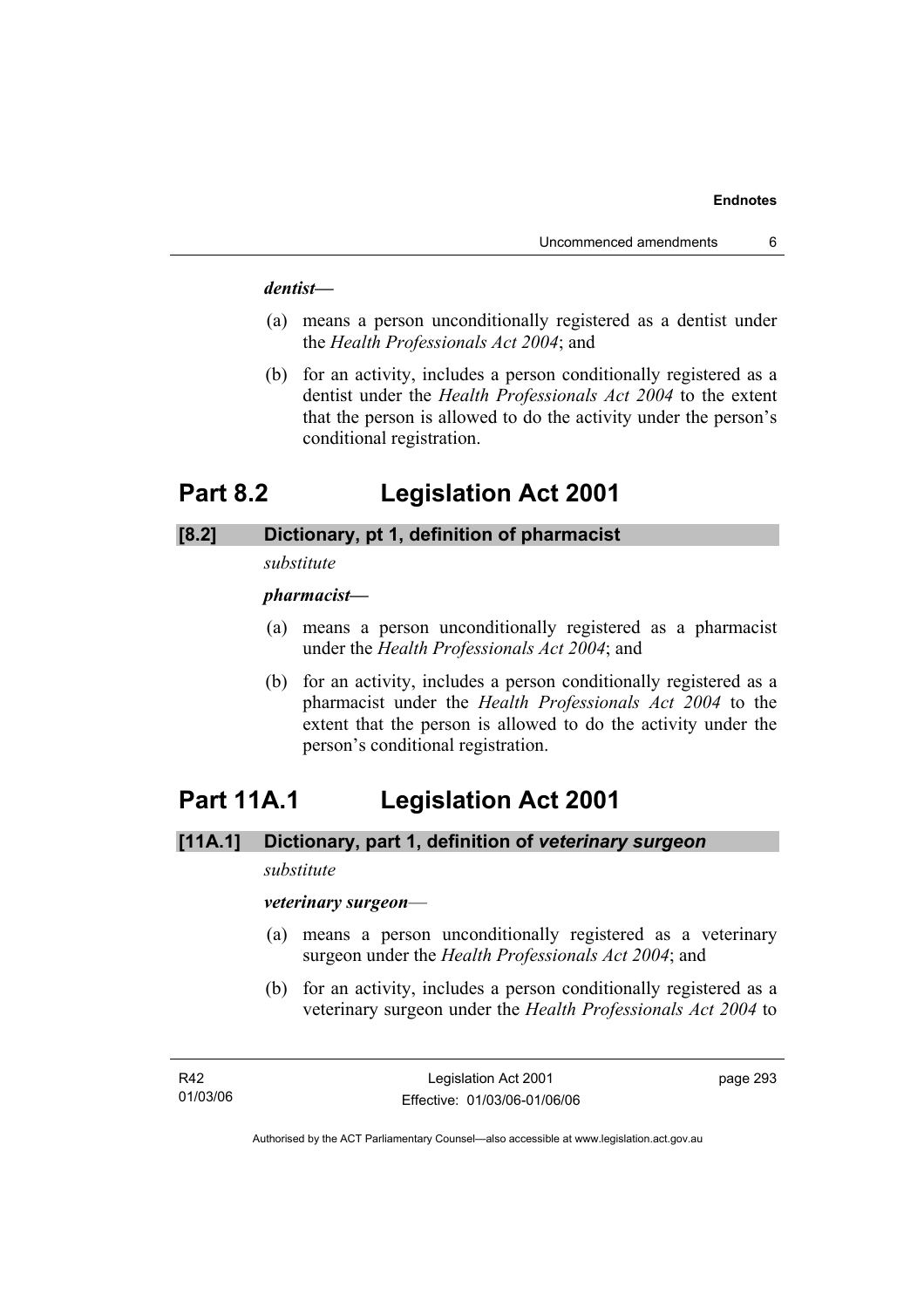6 Uncommenced amendments

the extent that the person is allowed to do the activity under the person's conditional registration.

### **Human Rights Commission Legislation Amendment Act 2005 A2005-41 sch 1 pt 1.8**

# **Part 1.8 Legislation Act 2001**

## **[1.110] Dictionary, part 1, definition of** *commissioner for health complaints*

*omit* 

### **[1.111] Dictionary, part 1, new definition of disability and community services commissioner**

*insert* 

*disability and community services commissioner* means the Disability and Community Services Commissioner under the *Human Rights Commission Act 2005*.

### **[1.112] Dictionary, part 1, definition of discrimination commissioner**

*substitute* 

*discrimination commissioner* means the Discrimination Commissioner under the *Human Rights Commission Act 2005*.

### **[1.113] Dictionary, part 1, new definitions of health services commissioner, human rights commission and human rights commissioner**

*insert* 

*health services commissioner* means the Health Services Commissioner under the *Human Rights Commission Act 2005*.

page 294 Legislation Act 2001 Effective: 01/03/06-01/06/06

R42 01/03/06